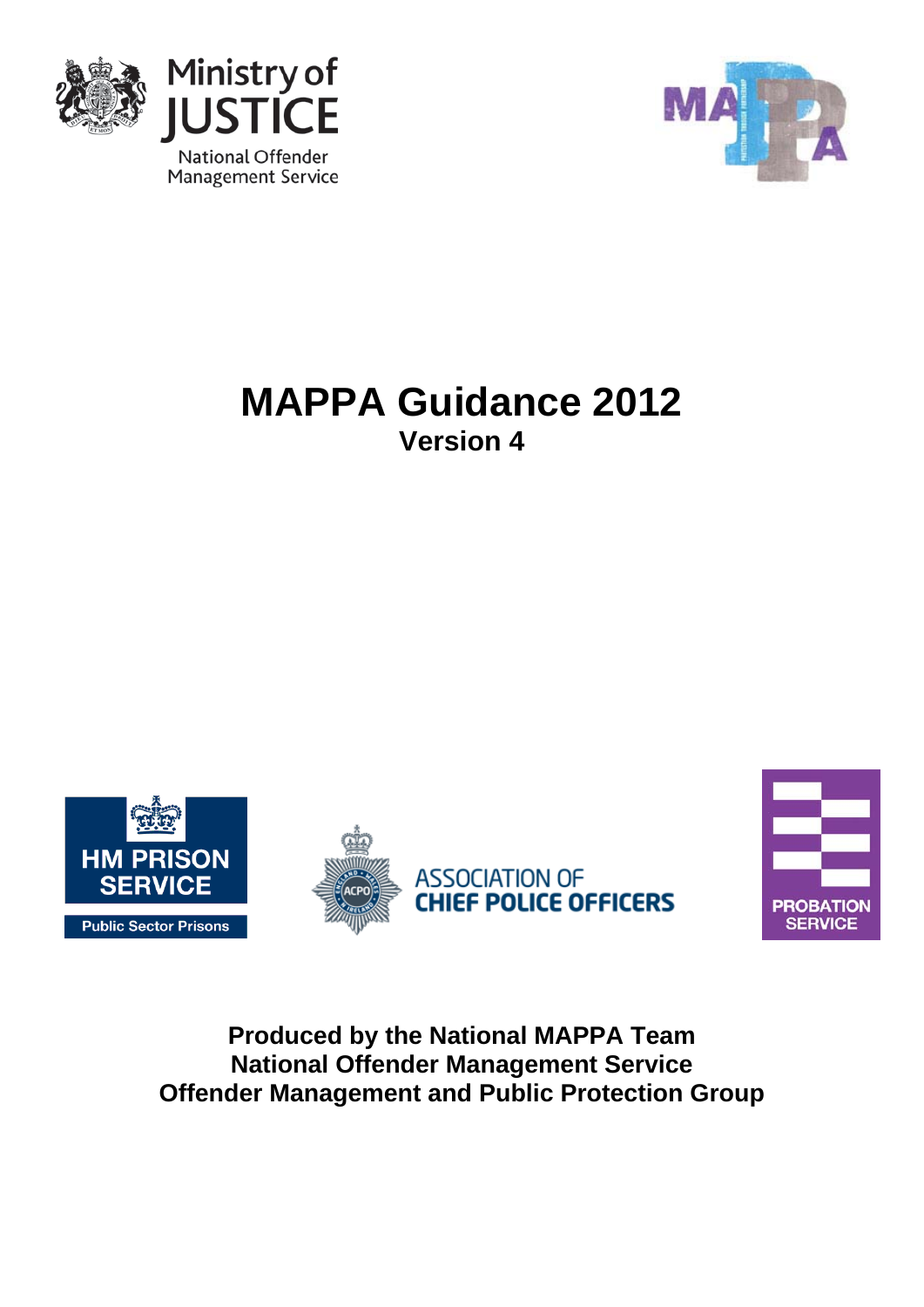# **TABLE OF CONTENTS**

# **PART 1 – TEXT**

# **Summary of main changes from 2009 Guidance**

| 1 | <b>Introduction</b>                                        |   |
|---|------------------------------------------------------------|---|
|   | MAPPA: a basic guide                                       | 1 |
|   | Component bodies                                           | 1 |
|   | <b>Process</b>                                             | 2 |
|   | Particular groups                                          | 4 |
|   | Regulation and review                                      | 4 |
|   | Interpretation                                             | 5 |
|   | Criminal Justice Act 2003 (summary of relevant provisions) | 5 |
|   |                                                            |   |

# *Component bodies*

| $\overline{2}$ | <b>Responsible Authority</b>                           | 7              |
|----------------|--------------------------------------------------------|----------------|
|                | Introduction                                           | $\overline{7}$ |
|                | Police                                                 | $\overline{7}$ |
|                | Probation                                              | 8              |
|                | Prisons                                                | 8              |
| 3              | Duty to co-operate agencies                            | 10             |
|                | Introduction                                           | 10             |
|                | What the duty to co-operate means                      | 11             |
|                | The Memorandum                                         | 11             |
|                | The duty to co-operate agencies                        | 12             |
| 4              | <b>Strategic Management Board</b>                      | 23             |
|                | Introduction                                           | 23             |
|                | Effective operation of the SMB                         | 23             |
|                | Membership of the SMB                                  | 24             |
|                | The SMB and other agencies                             | 25             |
|                | SMB meetings                                           | 26             |
|                | Other SMB matters                                      | 26             |
| 5              | <b>Lay Advisers</b>                                    | 28             |
|                | Introduction                                           | 28             |
|                | <b>Expectations of Lay Advisers</b>                    | 28             |
|                | <b>Recruitment of Lay Advisers</b>                     | 29             |
|                | Appointment of Lay Advisers                            | 32             |
|                | Induction, training and review                         | 33             |
|                | Change of circumstances and termination of appointment | 34             |
|                |                                                        |                |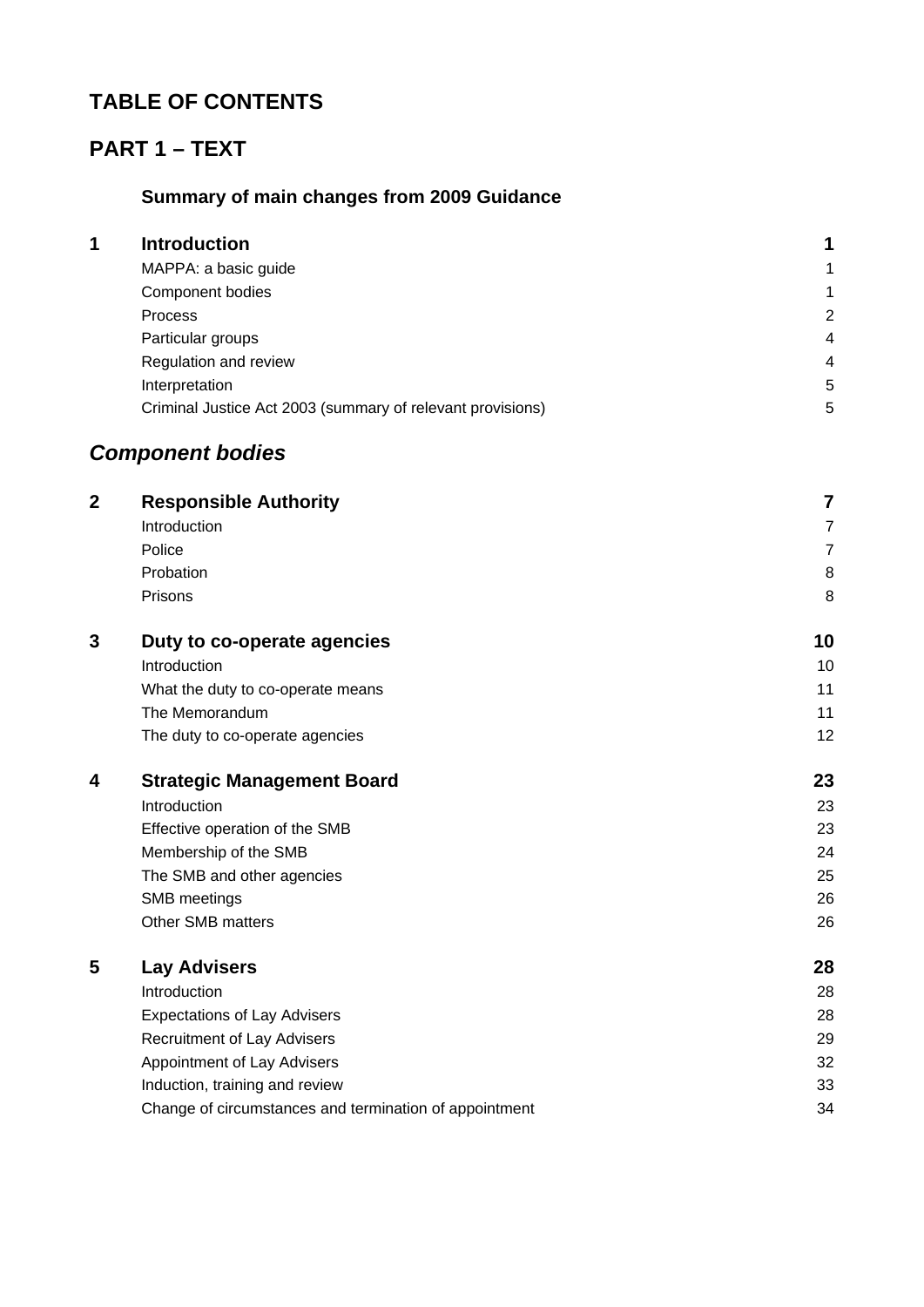# *Process*

| 6       | <b>Identification and Notification of MAPPA offenders</b>  | 35 |
|---------|------------------------------------------------------------|----|
|         | Introduction                                               | 35 |
|         | Information management by the different agencies           | 38 |
|         | <b>Termination of MAPPA status</b>                         | 41 |
|         | Particular types of MAPPA offender                         | 41 |
| 7       | <b>Levels of management</b>                                | 43 |
|         | Introduction                                               | 43 |
|         | Levels of management, and risk                             | 44 |
|         | Screening                                                  | 44 |
|         | Process                                                    | 45 |
| 8       | <b>ViSOR</b>                                               | 46 |
|         | Introduction                                               | 46 |
|         | Handling ViSOR data                                        | 47 |
|         | Category 1                                                 | 48 |
|         | Category 2                                                 | 48 |
|         | Category 3                                                 | 48 |
|         | YOT and Mental Health responsibilities and ViSOR           | 49 |
|         | Archiving arrangements                                     | 49 |
| 9       | Information-sharing                                        | 51 |
|         | Introduction                                               | 51 |
|         | Principles of information-sharing                          | 51 |
| 10      | <b>Disclosure</b>                                          | 54 |
|         | Introduction                                               | 54 |
|         | Whether disclosure should be made                          | 54 |
|         | Involvement of the offender                                | 56 |
|         | The Child Sex Offender Disclosure Scheme                   | 57 |
| 11      | <b>Risk Assessment</b>                                     | 58 |
|         | Introduction                                               | 58 |
|         | Risk assessment tools                                      | 58 |
|         | Categorisation of risk                                     | 59 |
|         | Information-sharing                                        | 60 |
|         | Risk assessment summary                                    | 60 |
|         | Justifying the risk assessment                             | 61 |
|         | Summary of approved risk assessment tools                  | 61 |
| $12 \,$ | <b>Risk Management Plan</b>                                | 64 |
|         | Introduction                                               | 64 |
|         | Agency Risk Management Plan and MAPPA Risk Management Plan | 64 |
|         | Other considerations                                       | 65 |
|         | Summary of risk management interventions                   | 66 |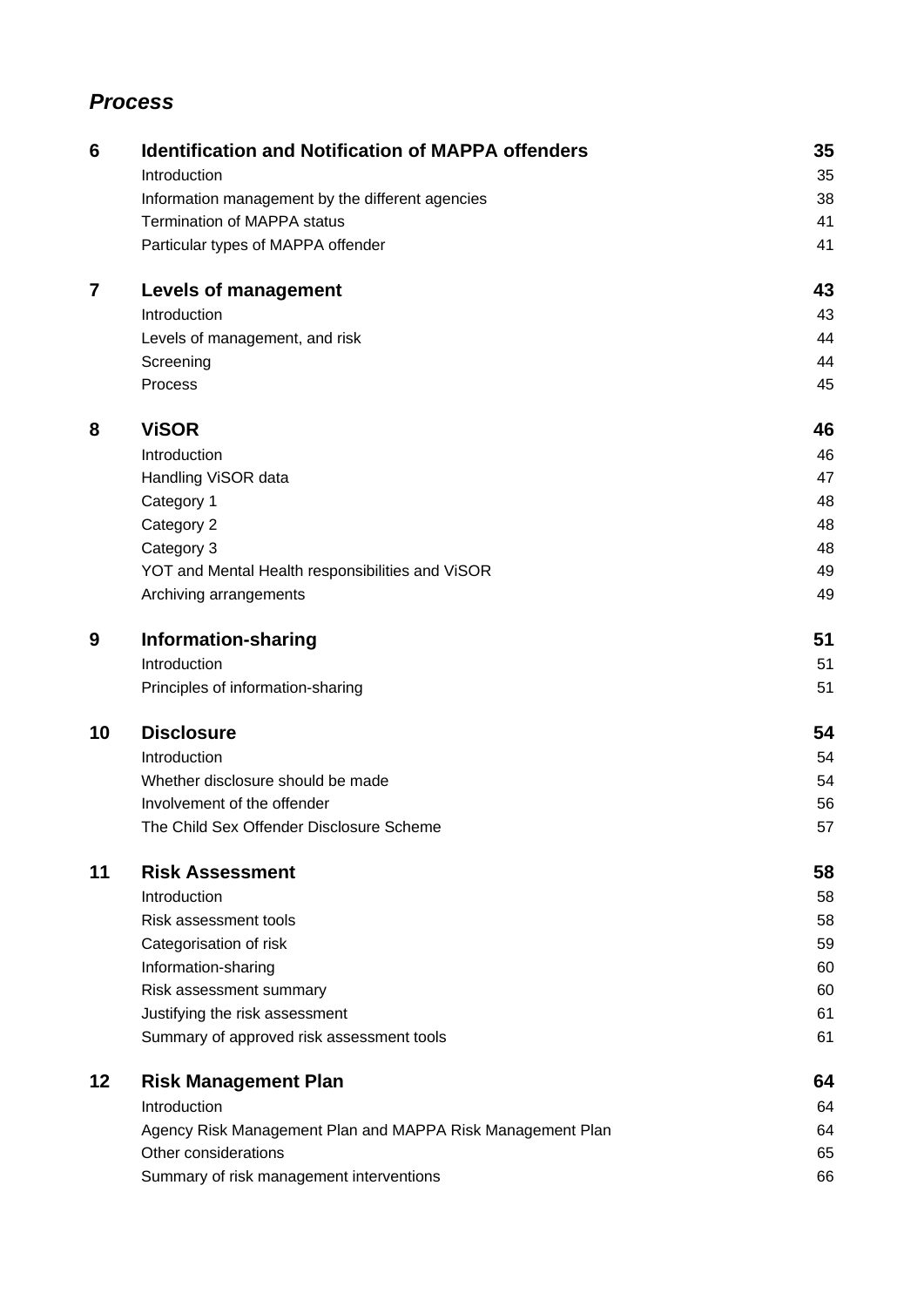| 13 | <b>Multi-Agency Public Protection Meetings</b>                              | 69  |
|----|-----------------------------------------------------------------------------|-----|
|    | Introduction                                                                | 69  |
|    | Information-sharing                                                         | 69  |
|    | Attendance at meetings                                                      | 69  |
|    | Management of MAPP meetings                                                 | 71  |
|    | Core group                                                                  | 72  |
|    | Meeting minutes                                                             | 72  |
|    | Requests for MAPPA minutes                                                  | 73  |
|    | Other considerations                                                        | 75  |
| 14 | <b>MAPPA Document Set</b>                                                   | 76  |
|    | Introduction                                                                | 76  |
|    | Document protective markings                                                | 76  |
|    | The Document Set                                                            | 76  |
|    | Information required if MAPPA A and MAPPA B are not used                    | 78  |
| 15 | <b>Custody</b>                                                              | 81  |
|    | Introduction                                                                | 81  |
|    | Identification of MAPPA offenders                                           | 81  |
|    | Information-sharing                                                         | 81  |
|    | MAPP meetings: attendance and reports                                       | 82  |
|    | Release on Temporary Licence / Move to open conditions / Unexpected release | 84  |
| 16 | <b>Recall</b>                                                               | 85  |
|    | Introduction                                                                | 85  |
|    | Recall                                                                      | 85  |
|    | Licence conditions                                                          | 86  |
| 17 | <b>Transfer of MAPPA cases</b>                                              | 88  |
|    | Introduction                                                                | 88  |
|    | Cross-border transfers                                                      | 89  |
| 18 | <b>Approved Premises</b>                                                    | 90  |
|    | Introduction                                                                | 90  |
|    | Out-of-area referrals                                                       | 90  |
|    | Absconders from Approved Premises                                           | 91  |
| 19 | <b>Critical Public Protection Cases</b>                                     | 92  |
|    | Introduction                                                                | 92  |
|    | Appeals against a decision not to register                                  | 94  |
| 20 | <b>MAPPA Serious Case Reviews</b>                                           | 95  |
|    | Introduction                                                                | 95  |
|    | Commissioning a MAPPA Serious Case Review                                   | 95  |
|    | Other responsibilities of the Strategic Management Board                    | 96  |
|    | MAPPA Serious Case Review target dates                                      | 97  |
|    | Conducting the MAPPA Serious Case Review                                    | 99  |
|    | <b>Consultation with the Crown Prosecution Service</b>                      | 101 |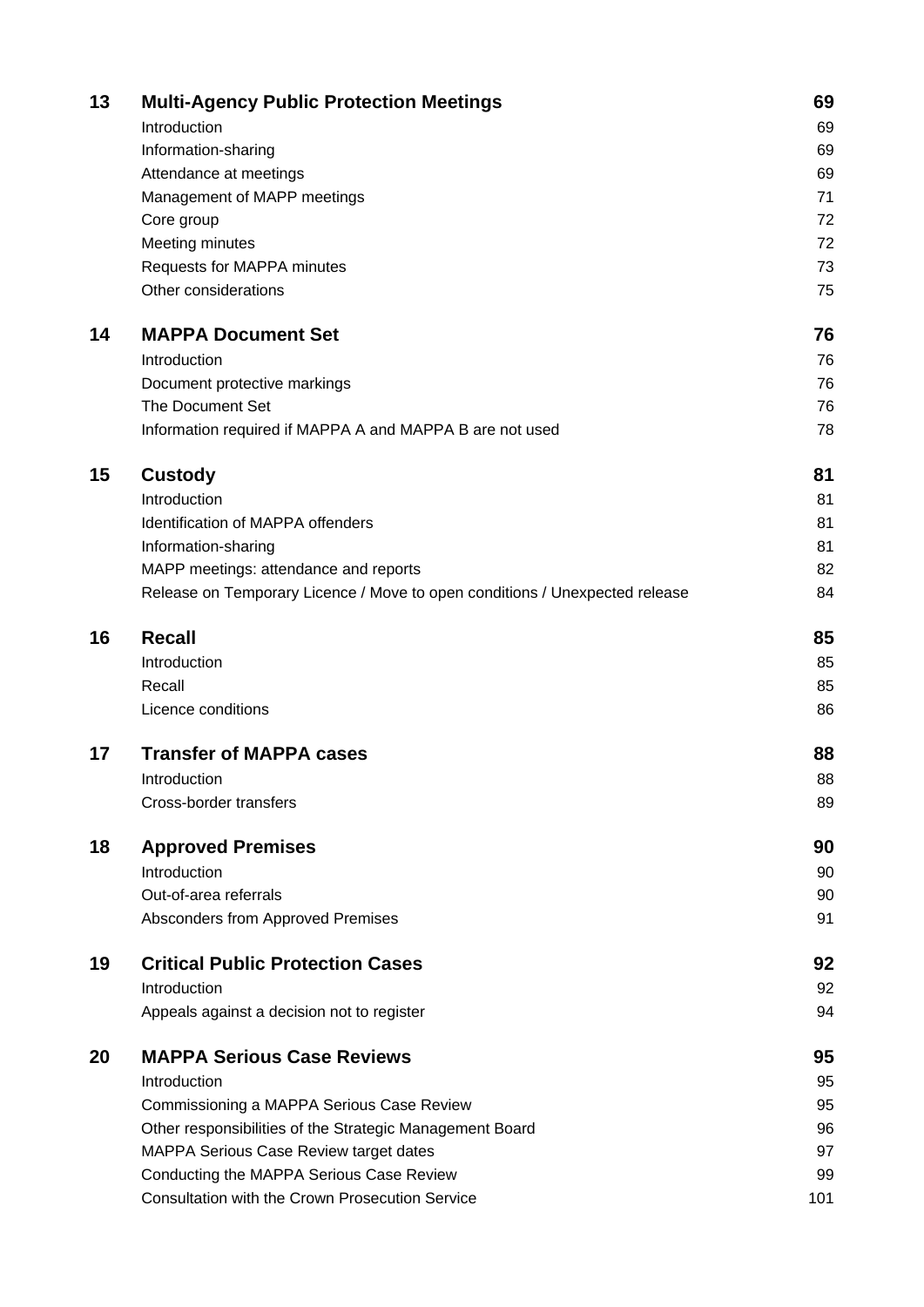|    | The Role of the Lay Adviser in MAPPA Serious Case Reviews        | 101 |
|----|------------------------------------------------------------------|-----|
|    | Offender Management and Public Protection Group responsibilities | 101 |
|    | Additional information                                           | 102 |
| 21 | <b>MAPPA and Foreign Travel</b>                                  | 103 |
|    | Introduction                                                     | 103 |
|    | Foreign travel for Category 1 offenders                          | 103 |

| <u>Foreign travel for bategory Tollerius</u>                              | 1 V V |
|---------------------------------------------------------------------------|-------|
| Temporary travel outside the UK and islands while on licence – PC 04/2006 | 103   |
| Foreign Travel Orders                                                     | 104   |
| Notification Orders for UK citizens convicted abroad                      | 105   |

# *Particular groups*

| 22 | <b>Victims</b>                                | 106 |
|----|-----------------------------------------------|-----|
|    | Introduction                                  | 106 |
|    | Identifying victims                           | 106 |
|    | Liaison with victims                          | 107 |
|    | Managing victim information                   | 108 |
|    | Multi-Agency Risk Assessment Conference       | 108 |
|    | The link between MAPPA and MARAC              | 109 |
|    | Disclosure of MAPP meeting minutes to a MARAC | 109 |
| 23 | <b>Children and Young People</b>              | 110 |
|    | Introduction                                  | 110 |
|    | Consideration of the needs of the obild       | 110 |

| Consideration of the needs of the child | 110 |
|-----------------------------------------|-----|
| Identification and notification         | 111 |
| Referral                                | 111 |
| Attendance at MAPP meetings             | 111 |
| Other considerations                    | 112 |

# **24 Terrorists and Domestic Extremists 114**

| Introduction                                                           | 114 |
|------------------------------------------------------------------------|-----|
| Identification and management                                          | 114 |
| Multi-agency meeting to consider management at MAPPA level 2 or 3      | 115 |
| Information-sharing                                                    | 116 |
| MAPP meetings for terrorist and extremist offenders                    | 117 |
| MAPPA Risk Management Plan                                             | 117 |
| Offenders with extremist views or who are vulnerable to radicalisation | 118 |
|                                                                        |     |

### **25 Foreign National Offenders 119 and 119 and 119 and 119 and 119 and 119 and 119 and 119 and 119 and 119 and 119 and 119 and 119 and 119 and 119 and 119 and 119 and 119 and 119 and 119 and 119 and 119 and 119 and 119 and** Introduction 2008 119 Identification of Foreign National Offenders and liaison with the Offender Manager 119 Allocation to a prison or an IRC when detained solely under immigration powers 120

| 26 | <b>Mentally Disordered Offenders and MAPPA</b>        | 122 |
|----|-------------------------------------------------------|-----|
|    | Introduction                                          | 122 |
|    | MAPPA offenders who are mentally disordered offenders | 122 |

Deportation procedures 121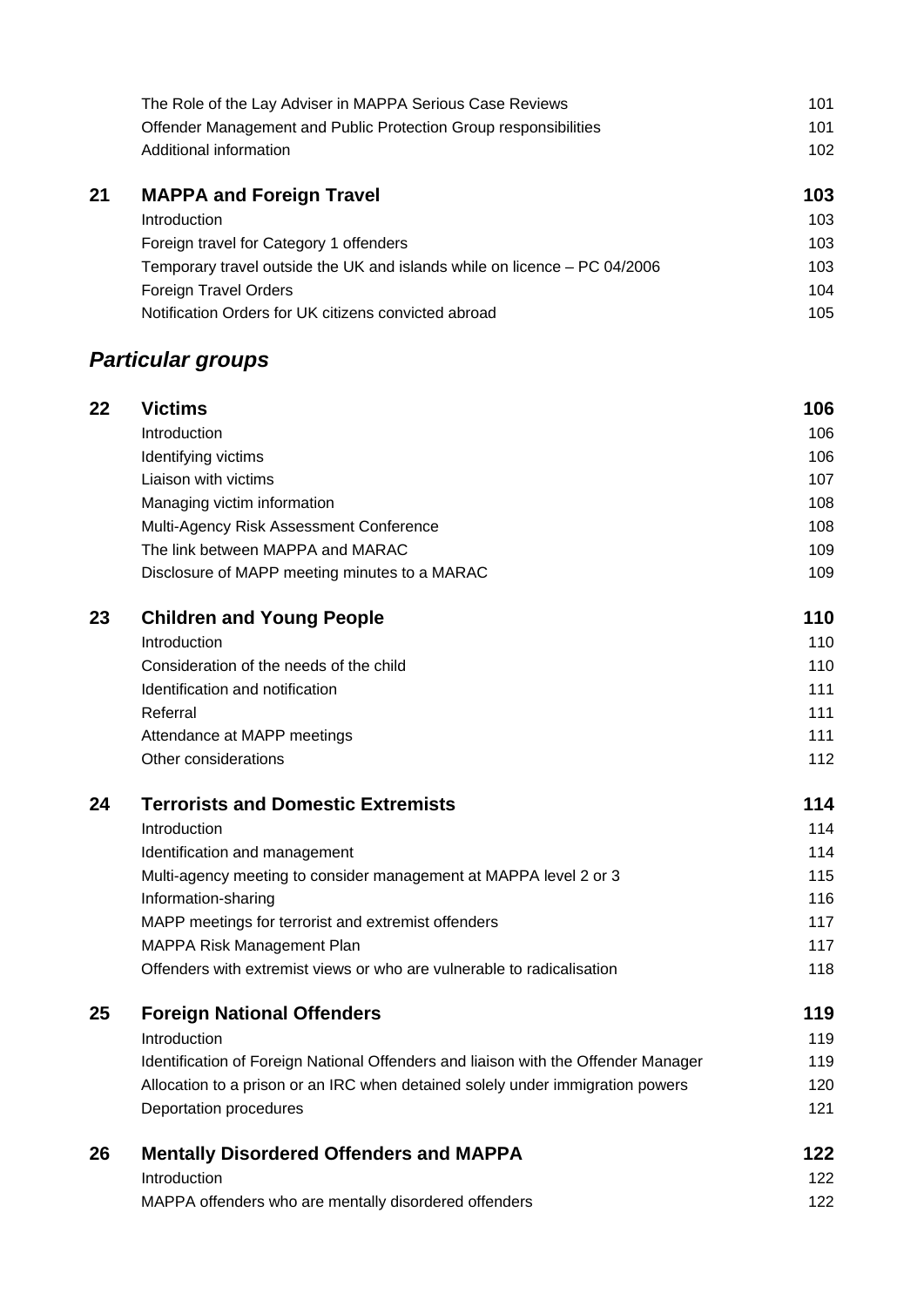|    | The Secretary of State's responsibilities under the Mental Health Act 1983  | 122 |
|----|-----------------------------------------------------------------------------|-----|
|    | Provisions relevant to the management of restricted Hospital Order patients | 123 |
|    | Transfer Directions made by the Secretary of State from prison to hospital  | 123 |
|    | Hospital and limitation directions                                          | 124 |
|    | Criminal Procedure (Insanity) Act 1964 as amended                           | 124 |
|    | Role of the First Tier Tribunal - Mental Health                             | 124 |
|    | Information-sharing with the Responsible Authority                          | 125 |
|    | Victims of mentally disordered offenders                                    | 126 |
| 27 | <b>Specialist Police Forces</b>                                             | 127 |
|    | Introduction                                                                | 127 |
|    | <b>British Transport Police</b>                                             | 127 |
|    | Royal Military Police                                                       | 127 |
|    | <b>Civil Nuclear Constabulary</b>                                           | 128 |
|    | <b>Regulation and review</b>                                                |     |
| 28 | <b>MAPPA Co-ordination</b>                                                  | 129 |
|    | Introduction                                                                | 129 |
|    | Single point of contact                                                     | 129 |
|    | Desired outcomes from co-ordination                                         | 129 |
|    | Information collection and sharing                                          | 131 |
|    | Strategic issues                                                            | 131 |
| 29 | <b>Complaints</b>                                                           | 133 |
|    | Introduction                                                                | 133 |
|    | Practice suggestions                                                        | 133 |
| 30 | <b>Governance of MAPPA</b>                                                  | 135 |
|    | Introduction                                                                | 135 |
|    | Groups other than ViSOR Groups                                              | 135 |
|    | <b>VISOR Groups</b>                                                         | 136 |
| 31 | <b>Performance Monitoring and Improvement</b>                               | 138 |
|    | Introduction                                                                | 138 |
|    | Analysis of quantitative data                                               | 138 |
|    | Analysis of qualitative data                                                | 139 |
|    | MAPPA Key Performance Indicators                                            | 140 |
| 32 | <b>MAPPA Annual Reports and National Statistics</b>                         | 142 |
|    | Introduction                                                                | 142 |
|    | Data collection                                                             | 142 |
|    | <b>Publication and Restrictions</b>                                         | 143 |
|    | Media                                                                       | 144 |
|    | <b>Glossary</b>                                                             | 145 |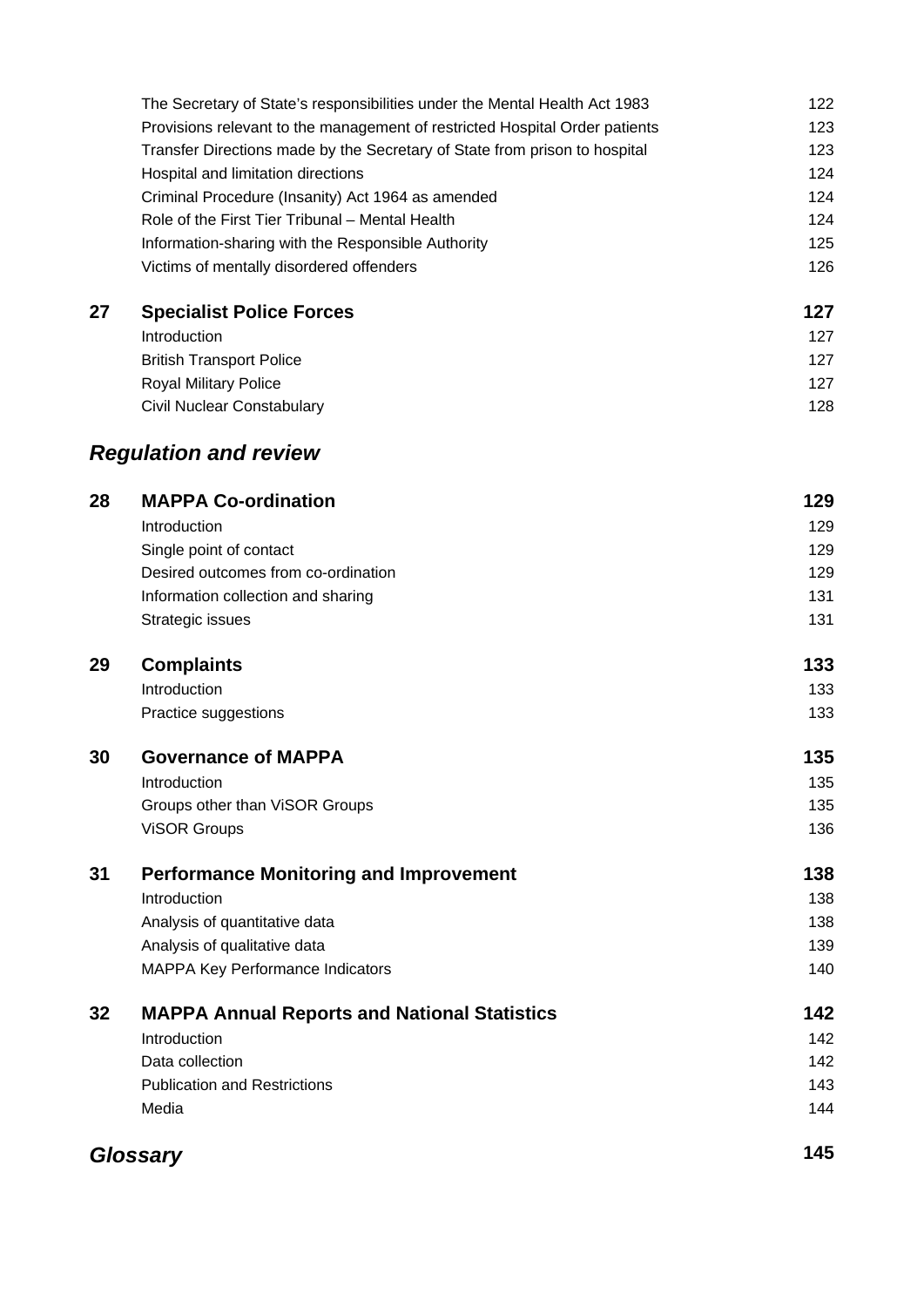# **PART 2 – APPENDICES AND FORMS**

# *Appendices*

| Criminal Justice Act 2003 (extract)                                               | 1  |
|-----------------------------------------------------------------------------------|----|
| Summary of notification requirements under Part 2 of the Sexual Offences Act 2003 | 6  |
| Children Acts 1989–2004: links to extracts                                        | 7  |
| Offences specified in Schedule 15 to the Criminal Justice Act 2003                | -8 |
| Civil Orders for managing MAPPA and other sexual and violent offenders            | 16 |
| Serious Further Offence list - Probation Instruction 10/2011                      | 18 |
| Guidelines of OCPA Code for Lay Adviser recruitment                               | 22 |
|                                                                                   |    |

# *MAPPA Document Set*

| MAPPA A        | Referral to MAPPA Level 2/3                                    | 25 |
|----------------|----------------------------------------------------------------|----|
| <b>MAPPA A</b> | Notes for Completion                                           | 36 |
| <b>MAPPA B</b> | Meeting Minutes - Level 2/3                                    | 41 |
| <b>MAPPA B</b> | Notes for Completion of Meeting Minutes - Level 2/3            | 51 |
| <b>MAPPAC</b>  | <b>MAPP Meeting Agenda</b>                                     | 55 |
| MAPPA D        | <b>Confidentiality and Diversity Statement</b>                 | 58 |
| <b>MAPPA E</b> | MAPPA Level 2 or 3 Attendance                                  | 59 |
| <b>MAPPAF</b>  | <b>Offender Information Sharing Report</b>                     | 61 |
| <b>MAPPA G</b> | MAPPA Level 2 or 3 Transfer                                    | 68 |
| <b>MAPPA G</b> | Notes for Completion                                           | 70 |
| <b>MAPPA H</b> | Initial notification of MAPPA offender (YOT)                   | 71 |
| MAPPA I        | Initial notification of MAPPA offender patient (Mental Health) | 73 |
| MAPPA J        | Notification to Jobcentre Plus                                 | 75 |
| <b>MAPPAK</b>  | Audit of Level 2 and Level 3 MAPPA cases                       | 77 |
| <b>MAPPAL</b>  | Audit of Level 2 and Level 3 meetings                          | 82 |
| MAPPA M        | <b>Minutes Executive Summary</b>                               | 84 |
| <b>MAPPAN</b>  | Notification of MAPPA Serious Further Offence                  | 86 |
| MAPPA O        | <b>MAPPA Serious Case Review: Report Template</b>              | 89 |
| <b>MAPPA P</b> | Notification to Housing Benefit SPOC                           | 94 |
|                |                                                                |    |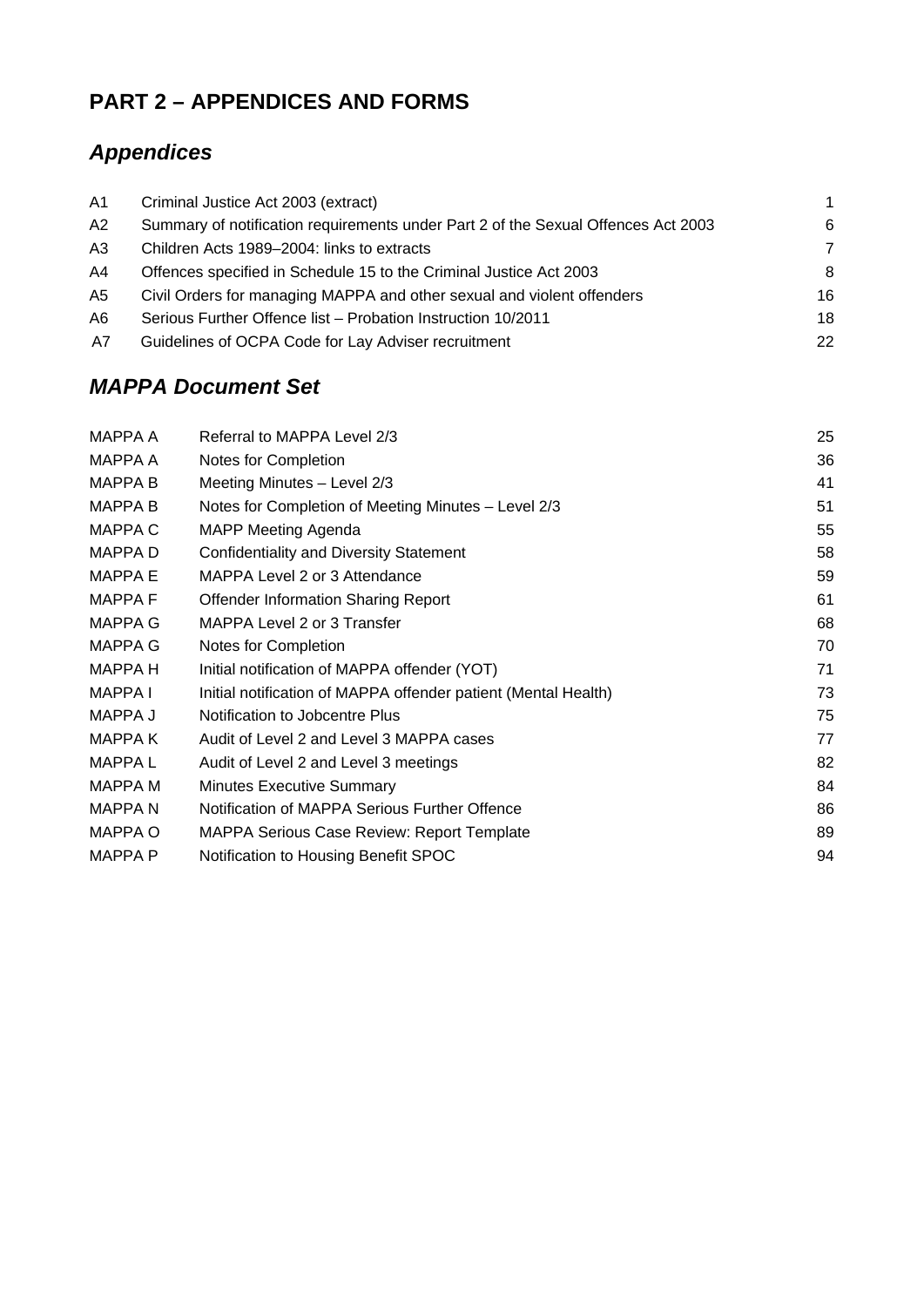# **Summary of Main Changes from 2009 Guidance**

| <b>Chapter</b> |                                                          | <b>Main Changes</b>                                                                                                                                                                                                                                        |  |
|----------------|----------------------------------------------------------|------------------------------------------------------------------------------------------------------------------------------------------------------------------------------------------------------------------------------------------------------------|--|
| 1.             | MAPPA: A basic guide                                     | • This is a new chapter providing a summary of MAPPA as a whole.<br>Please see the relevant chapters for details.                                                                                                                                          |  |
| 2.             | <b>Responsible Authority</b>                             | • No significant change.                                                                                                                                                                                                                                   |  |
| 3.             | Duty to Co-operate<br>agencies                           | • Inclusion of UK Border Agency as a duty to co-operate agency.<br>• Amendment to role of Jobcentre Plus as previously circulated.                                                                                                                         |  |
| 4.             | <b>MAPPA SMB</b>                                         | The SMB is recommended to meet at least three times a year.                                                                                                                                                                                                |  |
| 5.             | Lay Advisers                                             | • Anyone convicted of or cautioned for a relevant sexual or violent offence<br>cannot become a Lay Adviser.                                                                                                                                                |  |
|                |                                                          | Recruitment process no longer requires the use of a psychometric test.                                                                                                                                                                                     |  |
|                |                                                          | Explanation of the OCPA Code Of Practice for the recruitment of Lay<br><b>Advisers</b>                                                                                                                                                                     |  |
| 6.             | Identification and<br>notification of MAPPA<br>offenders | • Providers of Probation Services must identify on their case management<br>records their MAPPA level 1 cases and ensure that their MAPPA Co-<br>ordinator has access to the probation case management system, but no<br>further notification is required. |  |
|                |                                                          | Explanation of Integrated Offender Management.                                                                                                                                                                                                             |  |
| 7.             | Levels of Management                                     | • Level 1 cases must be reviewed in line with the lead agency's own<br>policies and procedures.                                                                                                                                                            |  |
| 8.             | <b>ViSOR</b>                                             | Entering detail onto ViSOR now in this section (moved from<br>Identification chapter).                                                                                                                                                                     |  |
|                |                                                          | YOT and Mental Health responsibilities included.                                                                                                                                                                                                           |  |
| 9.             | Information-sharing                                      | • No significant change.                                                                                                                                                                                                                                   |  |
|                | 10. Disclosure                                           | • It is not necessary to inform the MAPPA Co-ordinator about disclosure<br>decisions for level 1 offenders.                                                                                                                                                |  |
|                |                                                          | This chapter offers advice on cases where agreement cannot be made<br>regarding disclosure.                                                                                                                                                                |  |
|                |                                                          | Child Sex Offender Disclosure Scheme explained in this chapter.                                                                                                                                                                                            |  |
|                | 11. Risk Assessment                                      | Risk assessment summary and the importance of information-sharing<br>are included in this chapter.                                                                                                                                                         |  |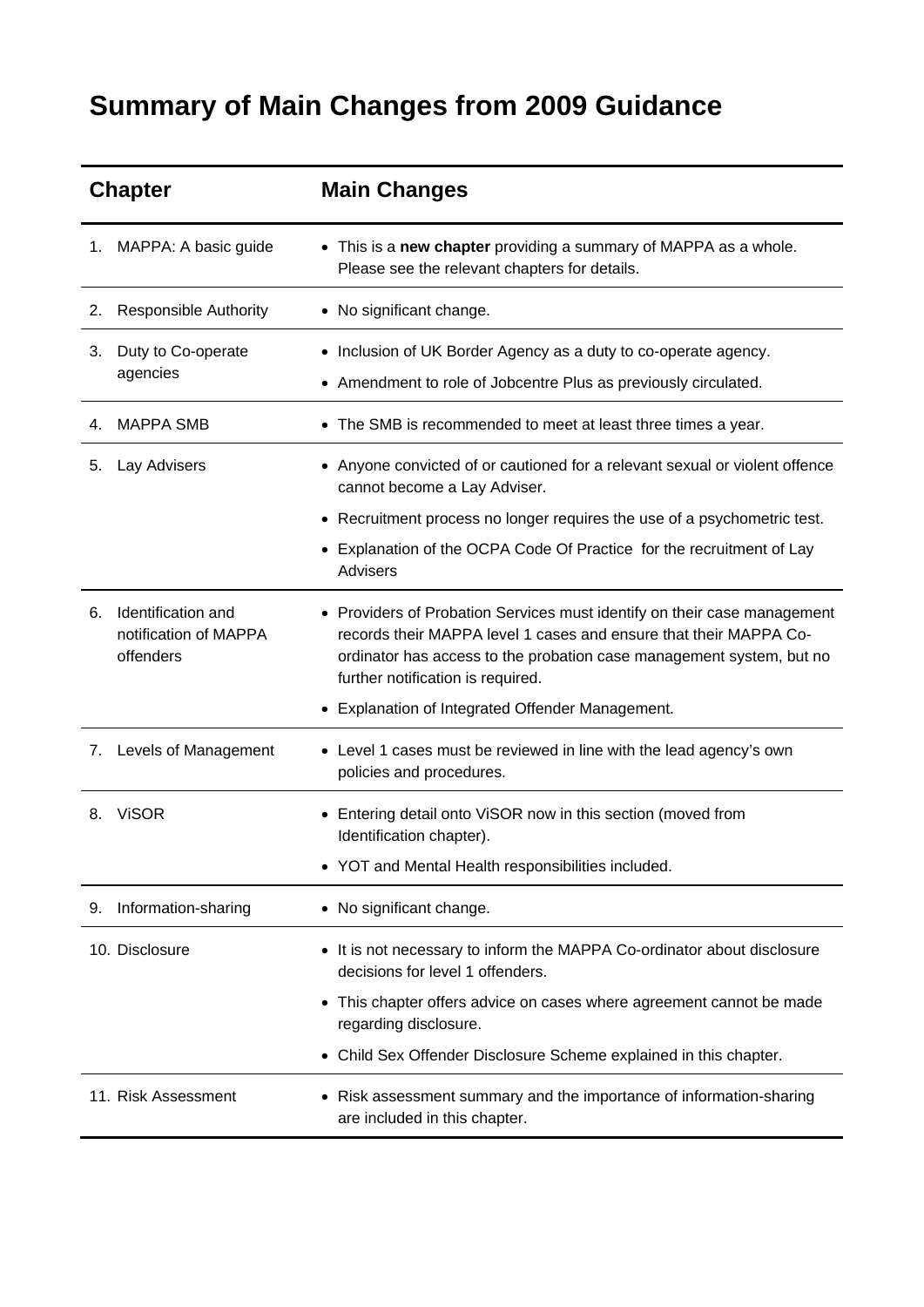| 12. Risk Management Plan                              | • Guidance provided on the Risk Management Plan for all level 2 and<br>level 3 MAPPA offenders.                                                                 |
|-------------------------------------------------------|-----------------------------------------------------------------------------------------------------------------------------------------------------------------|
|                                                       | Referral to be considered for all level 3 MAPPA offenders as Critical<br><b>Public Protection Cases.</b>                                                        |
|                                                       | Restrictive Orders and offender role included in this chapter (moved<br>$\bullet$<br>from Identification chapter).                                              |
|                                                       | • Restrictive / rehabilitative / protective interventions outlined in this<br>chapter.                                                                          |
| 13. Multi-Agency Public<br><b>Protection Meetings</b> | • Guidance on level 1 meetings transferred to Level 1 Best Practice<br>Guidance.                                                                                |
|                                                       | Level 2 meetings and level 3 meetings recommended to take place a<br>minimum of every 16 weeks and 8 weeks respectively.                                        |
|                                                       | Required rank of police attendance at level 3 meetings changed to<br>Superintendent.                                                                            |
|                                                       | Disclosure of MAPPA minutes moved here from Disclosure chapter.                                                                                                 |
| 14. MAPPA Document Set                                | • Provides focused guidance on the new MAPPA Document Set.                                                                                                      |
| 15. Custody                                           | Prison Service to confirm release dates for level 2 and level 3 no later<br>than 8 months before release (previously no later than 4 months before<br>release). |
| 16. Recall                                            | • Recall and licence conditions included in this chapter, with updated<br>Practice Instructions (moved from Custody chapter).                                   |
|                                                       | Role of Public Protection Casework Section included in this chapter.                                                                                            |
| 17. Transfer                                          | Agency transfer policy to be followed.                                                                                                                          |
| 18. Approved Premises                                 | It is the responsibility of the Probation Trust to agree the transfer in line<br>with PI 17/2010. The AP will provide a structured environment as<br>required.  |
| 19. Critical Public Protection<br>Cases               | Referral for registration should be made 6 months before release from<br>custody, in line with PI 18/2010.                                                      |
| 20. MAPPA Serious Case                                | MAPPA SCR to be completed on MAPPA O.                                                                                                                           |
| <b>Reviews</b>                                        | Guidance on conducting level 1 MAPPA SCRs.                                                                                                                      |
| 21. MAPPA and Foreign<br>Travel                       | This is a new chapter about restrictions on foreign travel for Category 1<br>and Category 2 MAPPA offenders.                                                    |
| 22. Victims                                           | Guidance on Multi-Agency Risk Assessment Conferences incorporated<br>into this chapter.                                                                         |
| 23. Children and Young<br>People                      | No significant change.                                                                                                                                          |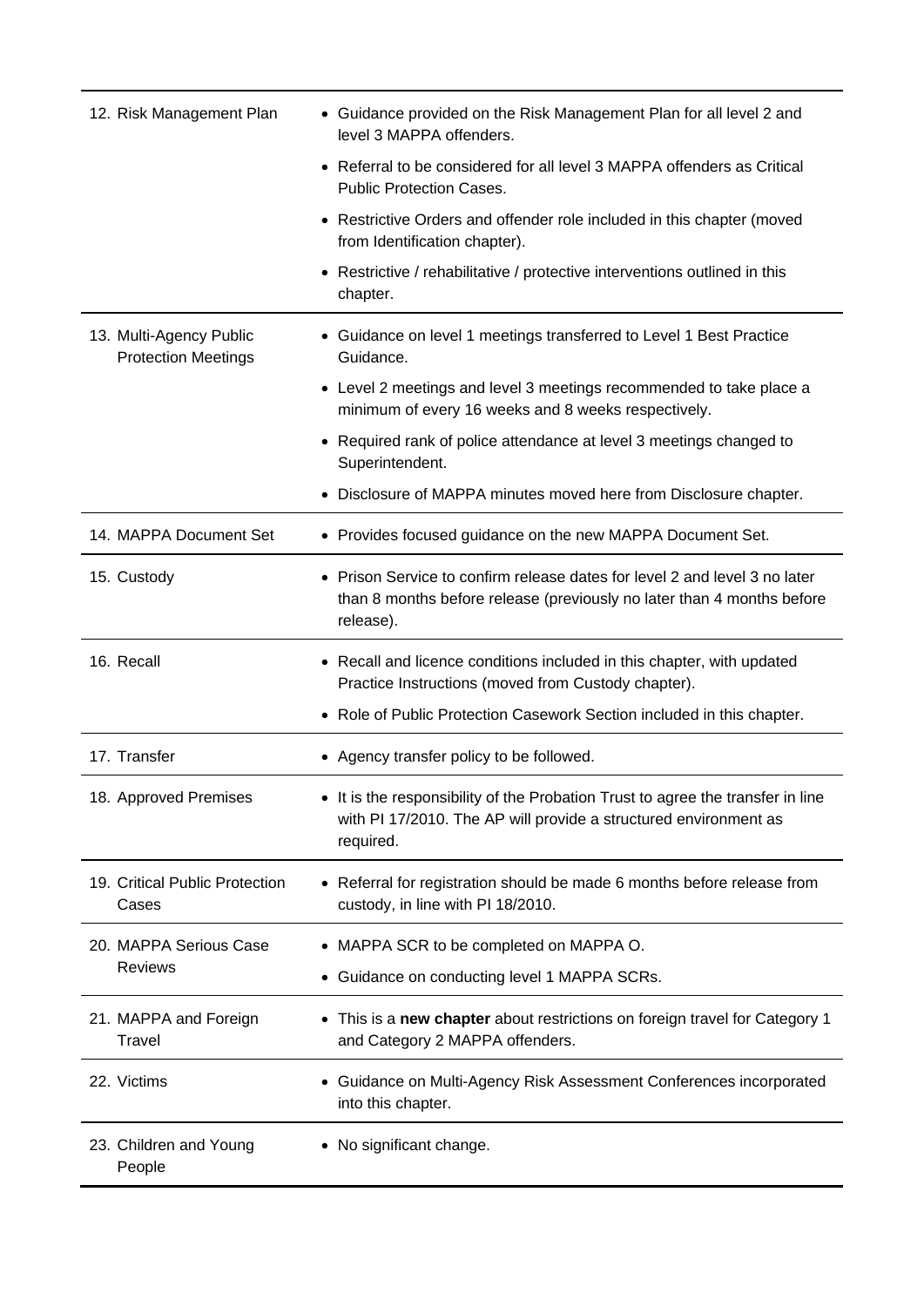| 24. Terrorists and Domestic<br>Extremists           | • Terrorism chapter and Domestic Extremism chapter combined to reflect<br>all forms of extremism and guidance on risk management.                                                                |
|-----------------------------------------------------|--------------------------------------------------------------------------------------------------------------------------------------------------------------------------------------------------|
| 25. Foreign National Offenders                      | • This is a new chapter including definition of a foreign national, role of<br>UKBA in MAPPA, and Immigration Removal Centres.                                                                   |
| 26. Mentally Disordered<br>Offenders and MAPPA      | • This is a new chapter including the 6 types of disposal available to the<br>court when sentencing mentally disordered offenders.<br>• Explains the role of the Mental Health Casework Section. |
|                                                     | Explains the rights of victims of mentally disordered offenders.                                                                                                                                 |
| 27. Specialist Police Forces                        | • Includes Civil Nuclear Constabulary, as well as British Transport Police<br>and Royal Military Police.                                                                                         |
| 28. MAPPA Co-ordination                             | • This is a summary of the MAPPA Co-ordination function. Please see<br>relevant chapters for details.                                                                                            |
| 29. Complaints                                      | No significant change.                                                                                                                                                                           |
| 30. Governance of MAPPA                             | • This is a new chapter and includes the role of the national MAPPA<br>team and relevant ViSOR groups.                                                                                           |
| 31. Performance Monitoring                          | • Includes details of amended KPIs and the requirement to report<br>nationally on the Probation Performance Hub.                                                                                 |
| 32. MAPPA Annual Reports<br>and National Statistics | This is a new chapter to explain the annual report and data collection<br>process.                                                                                                               |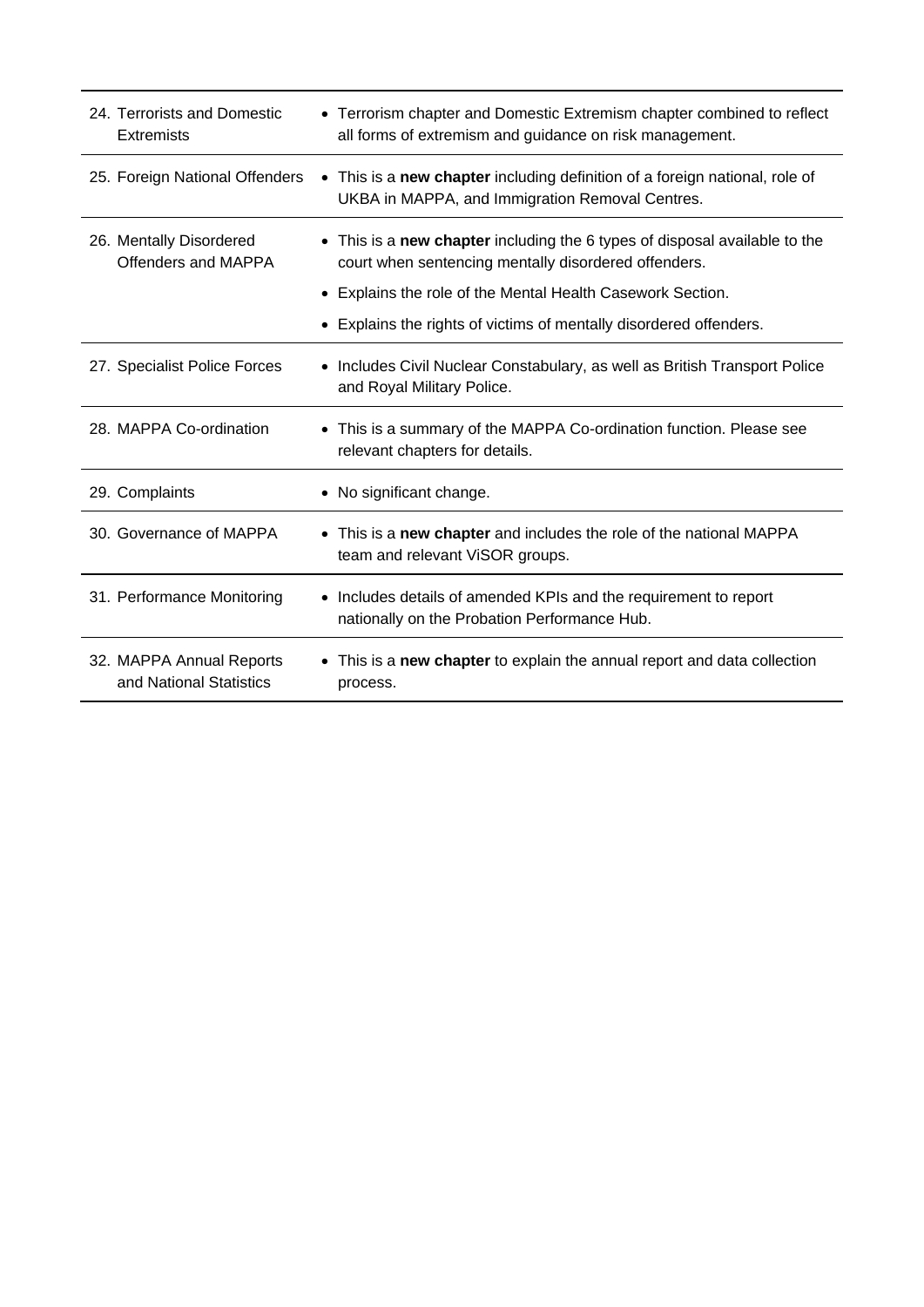# **1. Introduction**

# **MAPPA: a basic guide**

*This is a summary of MAPPA: please see the relevant chapters for details.* 

1.1 The Criminal Justice Act 2003 ("CJA 2003") provides for the establishment of Multi-Agency Public Protection Arrangements ("MAPPA") in each of the 42 criminal justice areas in England and Wales. These are designed to protect the public, including previous victims of crime, from serious harm by sexual and violent offenders. They require the local criminal justice agencies and other bodies dealing with offenders to work together in partnership in dealing with these offenders.

1.2 This Guidance on MAPPA has been issued by the Secretary of State for Justice under the CJA 2003 in order to help the relevant agencies in dealing with MAPPA offenders. These agencies are required to have regard to the Guidance (so they need to demonstrate and record their reasons if they depart from it).

1.3 MAPPA is not a statutory body in itself but is a mechanism through which agencies can better discharge their statutory responsibilities and protect the public in a co-ordinated manner. Agencies at all times retain their full statutory responsibilities and obligations. They need to ensure that these are not compromised by MAPPA. In particular, no agency should feel pressured to agree to a course of action which they consider is in conflict with their statutory obligations and wider responsibility for public protection.

1.4 The MAPPA agencies must be free from discrimination and committed to equal access to services for all groups, particularly in relation to race, gender, gender identity, age, religious belief, sexuality, sexual orientation and disability. This means that all actions undertaken or recommended by the MAPPA agencies, and all policies and procedures, will be based on assessments of risks and needs. They will not draw on stereotypical assumptions about groups that will be discriminatory in outcome.

1.5 In undertaking their work, the MAPPA agencies will be sensitive and responsive to individual differences and needs. They will integrate this understanding into the delivery of their functions to ensure that nobody is disadvantaged as a result of belonging to a specific social group. To assist in achieving this, each Responsible Authority must have plans in place and implemented to ensure that issues of diversity are addressed.

1.6 The operation of MAPPA relies on **component bodies** working through an agreed **process** with MAPPA offenders, making provision as needed for **particular groups,** subject to **regulation and review.** These elements are briefly explored below and are developed in detail in the body of the guidance, in the chapters shown.

# **Component bodies**

### **Responsible Authority**

1.7 The Responsible Authority is the primary agency for MAPPA. This is the police, prison and Probation Trust in each area, working together. The Responsible Authority has a duty to ensure that the risks posed by specified sexual and violent offenders are assessed and managed appropriately.

# **Duty to co-operate agencies**

1.8 Other bodies have a duty to co-operate with the Responsible Authority in this task. These duty to cooperate agencies ("DTC agencies") will need to work with the Responsible Authority on particular aspects of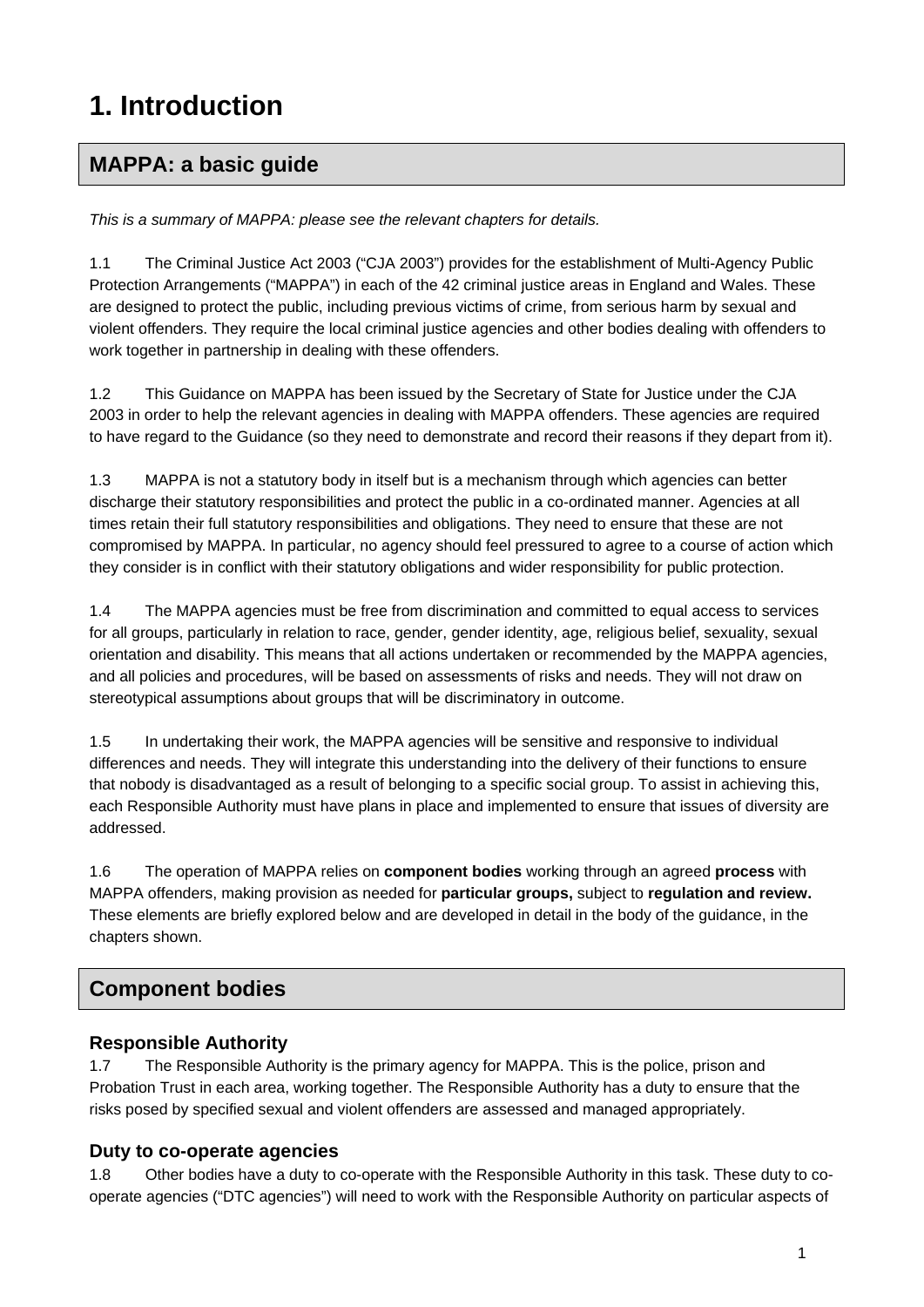an offender's life (e.g. education, employment, housing, social care). The UK Border Agency became a DTC agency in 2011 – the first addition to the list since the scheme in the CJA 2003 was implemented.

#### **Strategic Management Board**

1.9 The supervision of this work is carried out by the Strategic Management Board ("SMB") in each area. It has a range of governance-related functions, including monitoring performance, ensuring antidiscriminatory practice, measuring compliance with the MAPPA Key Performance Indicators ("KPIs"), and producing the annual MAPPA report.

#### **Lay Advisers**

1.10 The CJA 2003 also provides for an independent perspective on the work of these groups by means of Lay Advisers, who are members of the public. The Secretary of State has a statutory duty to appoint two Lay Advisers to each area.

### **Process**

#### **Identification and Notification**

1.11 The first stages of the process are to identify offenders who may be liable to management under MAPPA as a consequence of their caution or conviction and sentence, and later to notify the MAPPA Coordinator of their impending release into the community, or the commencement of a community order or suspended sentence, as appropriate. This responsibility falls to the agency that has the leading statutory responsibility for each offender. Offenders are placed into one of three MAPPA categories according to their offence and sentence.

#### **Levels of management**

1.12 MAPPA offenders are managed at one of three levels according to the extent of agency involvement needed and the number of different agencies involved. The great majority are managed at level 1 (ordinary agency management). This involves the sharing of information but does not require multi-agency meetings. The others are managed at level 2 if an active multi-agency approach is required (MAPP meetings), and at level 3 if senior representatives of the relevant agencies with the authority to commit resources are also needed.

#### **ViSOR**

1.13 Storing and sharing information about offenders is essential to the multi-agency approach. Information is stored in a central database known as ViSOR, according to each Responsible Authority's business model.

#### **Information-sharing**

1.14 The practice of information-sharing between agencies is governed by certain principles. The guidance in this chapter draws on the Data Sharing Code of Practice issued in 2011 by the Information Commissioner's Office.

#### **Disclosure**

1.15 There are arrangements for the disclosure of information to the public about individual offenders in particular circumstances.

#### **Risk assessment**

1.16 Once offenders have been identified as MAPPA offenders, the next stage is to assess the risk they pose. This could be the risk of reconviction, the risk of reoffending, or the risk of serious harm. A range of assessment tools are available for this purpose.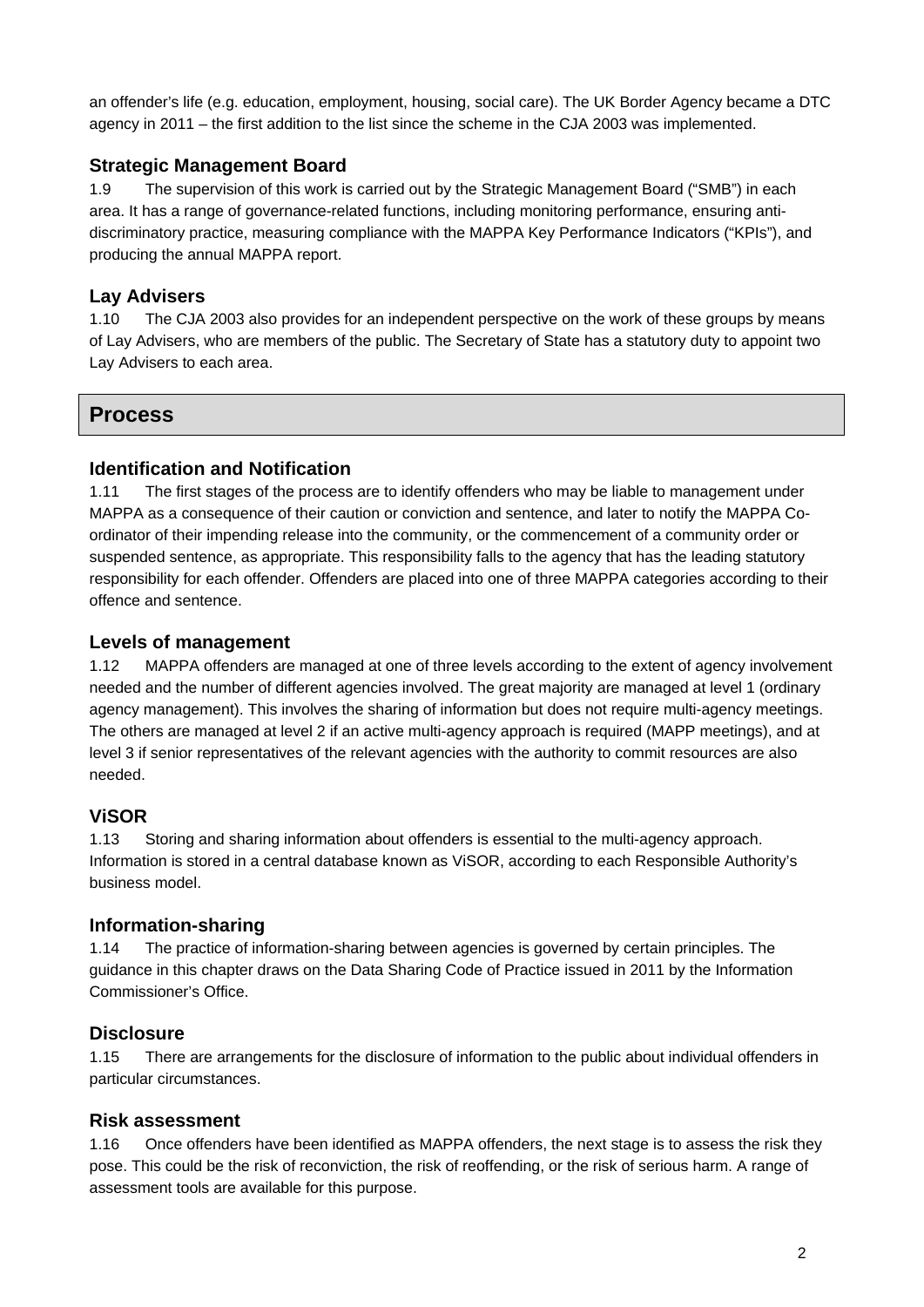#### **Risk Management Plan**

1.17 Having assessed the risk that each offender poses, the MAPPA agencies need to manage that risk. This will entail the preparation of a detailed and robust Risk Management Plan.

#### **MAPP meetings**

1.18 The vast majority of MAPPA offenders will be managed through the ordinary management of one agency, although this will usually involve the sharing of information with other relevant agencies. The structural basis for the discussion of MAPPA offenders who need active inter-agency management, including their risk assessment and risk management, is the MAPP meeting. The Responsible Authority agencies and the MAPPA Co-ordinator are permanent members of these meetings (although it may not be possible for the MAPPA Co-ordinator to attend every meeting). DTC agencies are invited to attend for any offender in respect of whom they can provide additional support and management. The frequency of meetings depends on the level of management deemed appropriate for each offender. Finally, this chapter also deals with the sharing and disclosure of MAPP meeting minutes.

#### **MAPPA document set**

1.19 The MAPPA process works not only through the presence of the appropriate agencies but also on the basis of proper documentation. It provides a consistent process for sharing information across England and Wales.

#### **Custody**

1.20 Custodial establishments identify which offenders will be liable to MAPPA management when released into the community. Planning for these cases needs to start at least 6 months before the release date. Obviously, the Prison Service plays a critical role in this process.

#### **Recall**

1.21 This deals with recall to custody; the role of the Public Protection Casework Section in the Offender Management and Public Protection Group ("OMPPG"); and licence conditions.

#### **Transfer of MAPPA offenders**

1.22 It may sometimes be necessary to transfer MAPPA offenders from one area to another within England and Wales, or between different jurisdictions. Transfers need careful handling because of the risk that the arrangements for managing the offender may be temporarily weakened.

#### **Approved Premises**

1.23 It may also be necessary to find supported and supervised accommodation for MAPPA offenders in order to manage the risk they pose. This may be the case if they are transferred to a new area.

#### **Critical Public Protection Cases**

1.24 Cases designated Critical Public Protection Cases ("CPPC") are those that require additional oversight. The CPPC team in OMPPG can provide advice and additional resources.

#### **MAPPA Serious Case Review**

1.25 MAPPA is designed to reduce the risk of further serious violent or sexual offending, but from time to time offenders do go on to commit such offences. When the most serious offences are committed, the SMB must consider commissioning a MAPPA Serious Case Review to examine whether the MAPP arrangements were applied properly, and whether the agencies worked together to do all they reasonably could to prevent the further offending. There may be lessons for the future, or good practice to disseminate.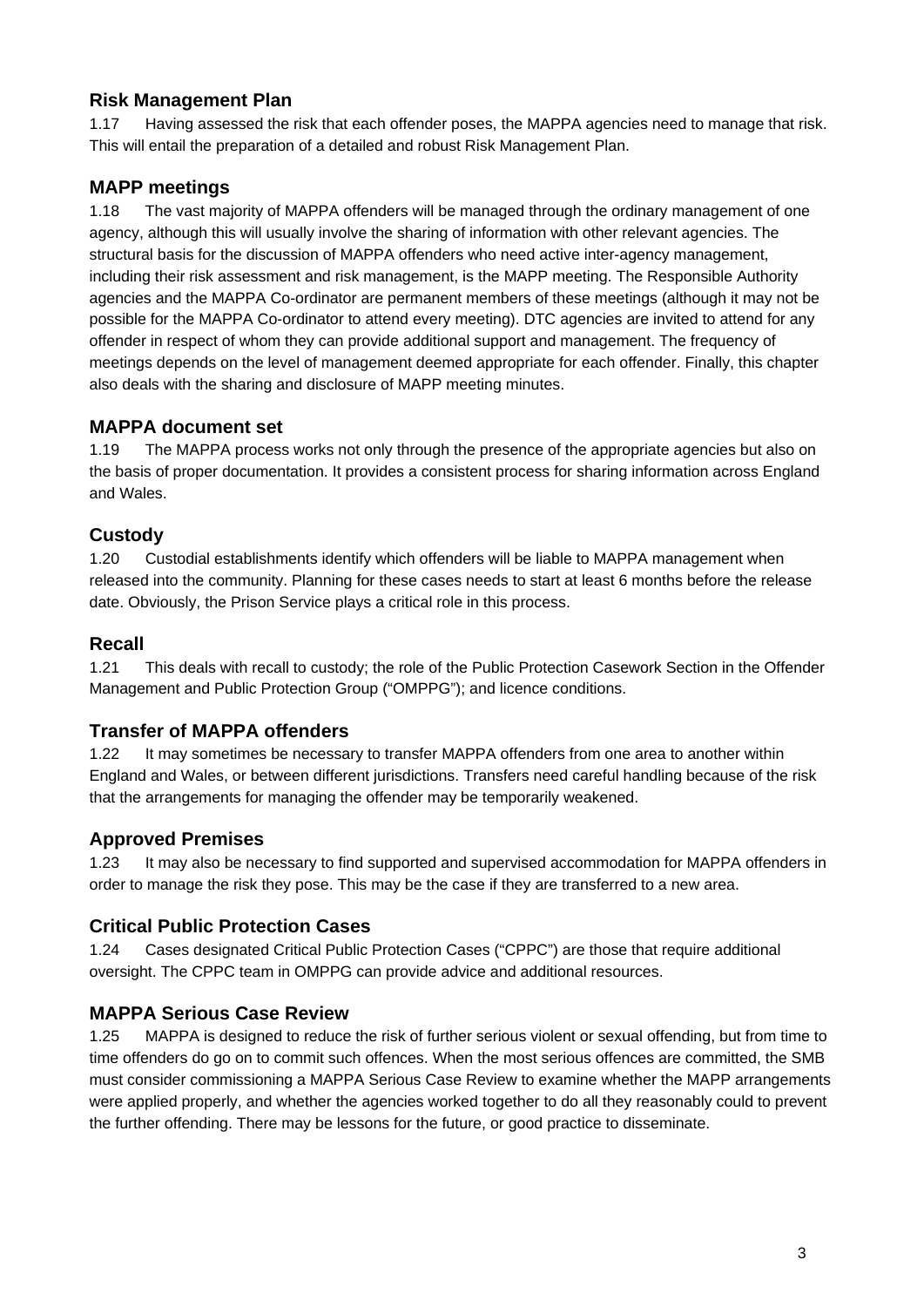#### **Foreign travel**

1.26 This deals with foreign travel by Registered Sexual Offenders; temporary foreign travel by offenders released from prison on licence; Foreign Travel Orders; and Notification Orders for UK citizens convicted abroad.

# **Particular groups**

#### **Victims**

1.27 The MAPPA process affects a range of groups for whom additional guidance is needed and this includes the victims of crime. This chapter sets out how MAPPA takes the needs of this group into account. This chapter also provides guidance on the Multi-Agency Risk Assessment Conference ("MARAC"), which has developed in response to the many victims who have suffered domestic abuse and who are at risk of further abuse. MARAC has links to MAPPA, without being a formal part of it.

#### **Children and young people**

1.28 Offenders aged under 18 are subject to the same procedures as other MAPPA offenders, but additional considerations apply. For example, the MAPPA agencies have a statutory duty to have regard to the needs of the offender as a child. Therefore the Youth Offending Team and Children's Services must be present at a MAPP meeting when the case of an offender aged under 18 is discussed.

#### **Terrorists and domestic extremists**

1.29. This chapter emphasises the need to identify terrorists and domestic extremists who are MAPPA offenders; to consider them for active multi-agency management at level 2 or 3; to share all relevant information with other agencies involved; and to maintain appropriate security arrangements.

#### **Foreign national offenders**

1.30 MAPPA processes for foreign national offenders living in the community are the same as for UK citizens. This chapter deals with identification, information-sharing, risk assessment and risk management for foreign national offenders.

#### **Mentally disordered offenders**

1.31 This chapter provides guidance on identifying mentally disordered offenders who are MAPPA offenders. It summarises the relevant provisions of the Mental Health Act 1983 and the role of the Secretary of State (exercised through the Mental Health Casework Section in OMPPG). The chapter also provides guidance on the role of tribunals, on information-sharing, and on the rights of victims of mentally disordered offenders.

#### **Other police forces**

1.32 This chapter explains the role of specialist police forces, such as the British Transport Police and the Royal Military Police, in relation to MAPPA. These forces are not members of the Responsible Authority or DTC agencies, but may need to contribute to the management of MAPPA offenders in certain cases.

### **Regulation and review**

#### **MAPPA Co-ordination**

1.33 One person has an important role in co-ordinating the work of the MAPPA agencies in each area. This is the MAPPA Co-ordinator. He or she works on behalf of the Responsible Authority and is accountable to the SMB. Most areas have a MAPPA Co-ordinator, although it is not a statutory role.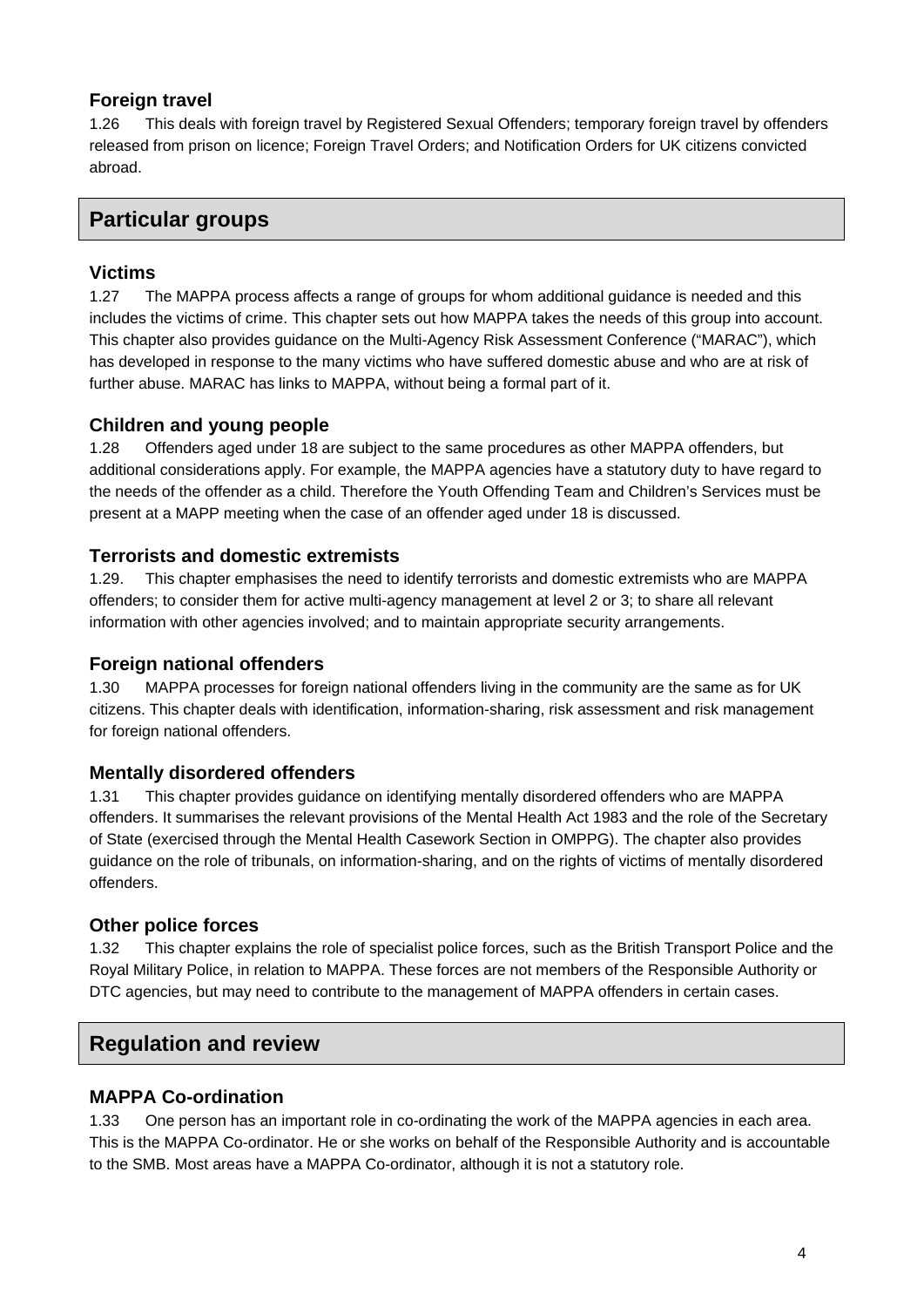### **Complaints**

1.34 The SMB must have a procedure for dealing with complaints which relate to the MAPPA process itself. Arrangements should already be in place for dealing with complaints against individual agencies.

#### **Governance of MAPPA**

1.35 This chapter summarises some of the structures that are in place to support the effective operation of MAPPA. These include the Responsible Authority National Steering Group, the National MAPPA Team in OMPPG, the National MAPPA Best Practice Workgroup, a number of public protection meetings and forums, and a number of groups relating to ViSOR.

#### **Performance monitoring and improvement**

1.36 For MAPPA to work effectively, each agency needs to fulfil its legal obligations and to work with other agencies to achieve the robust and defensible risk management of MAPPA offenders. The Responsible Authority, through the SMB, needs to be able to demonstrate this empirically through its monitoring and evaluation of its performance. In doing so it needs to use both quantitative and qualitative data, and in the context of a national set of KPIs.

#### **Annual reports and statistics**

1.37 The CJA 2003 requires each Area to publish information annually on the operation of MAPPA at the local level. This chapter provides guidance on the preparation of MAPPA annual reports, including the collection of data, the publication arrangements, and dealing with the media.

# **Interpretation**

1.38 This Guidance contains many terms and expressions that are commonly used in MAPPA. These are defined here in the interest of clarification. Please see also the Glossary at the end of the Guidance, which sets out the meaning of the many abbreviations and acronyms used.

- "Lead agency" is the agency with the statutory authority and responsibility to manage a MAPPA offender. This management will involve appropriate information-sharing in order to properly identify risk. The lead agency will have primary responsibility for referring the offender to level 2 or level 3 MAPPA management or for continuing management at level 1.
- "MAPPA offender" is someone who satisfies the criteria set out in sections 325 and 327 of the CJA 2003 and is therefore liable to management under MAPPA.
- "Offender Manager" means the police, prisons or probation member of staff who is responsible for supervising an offender.
- "Prison" includes public sector, high security, and contracted-out prisons, young offender institutions, secure training centres, and secure children's services; and references to "prison staff" are to be construed accordingly.
- "Probation Trusts" includes providers of probation services.
- "Risk" is either risk of reconviction, or risk of re-offending, or risk of serious harm.

# **Criminal Justice Act 2003 (summary of relevant provisions)**

1.39 Sections 325 to 327B of the CJA 2003 provide the statutory basis for MAPPA. These provisions are set out in full at Appendix 1 and are summarised below.

**Section 325: Arrangements for assessing etc risks posed by certain offenders**  This section: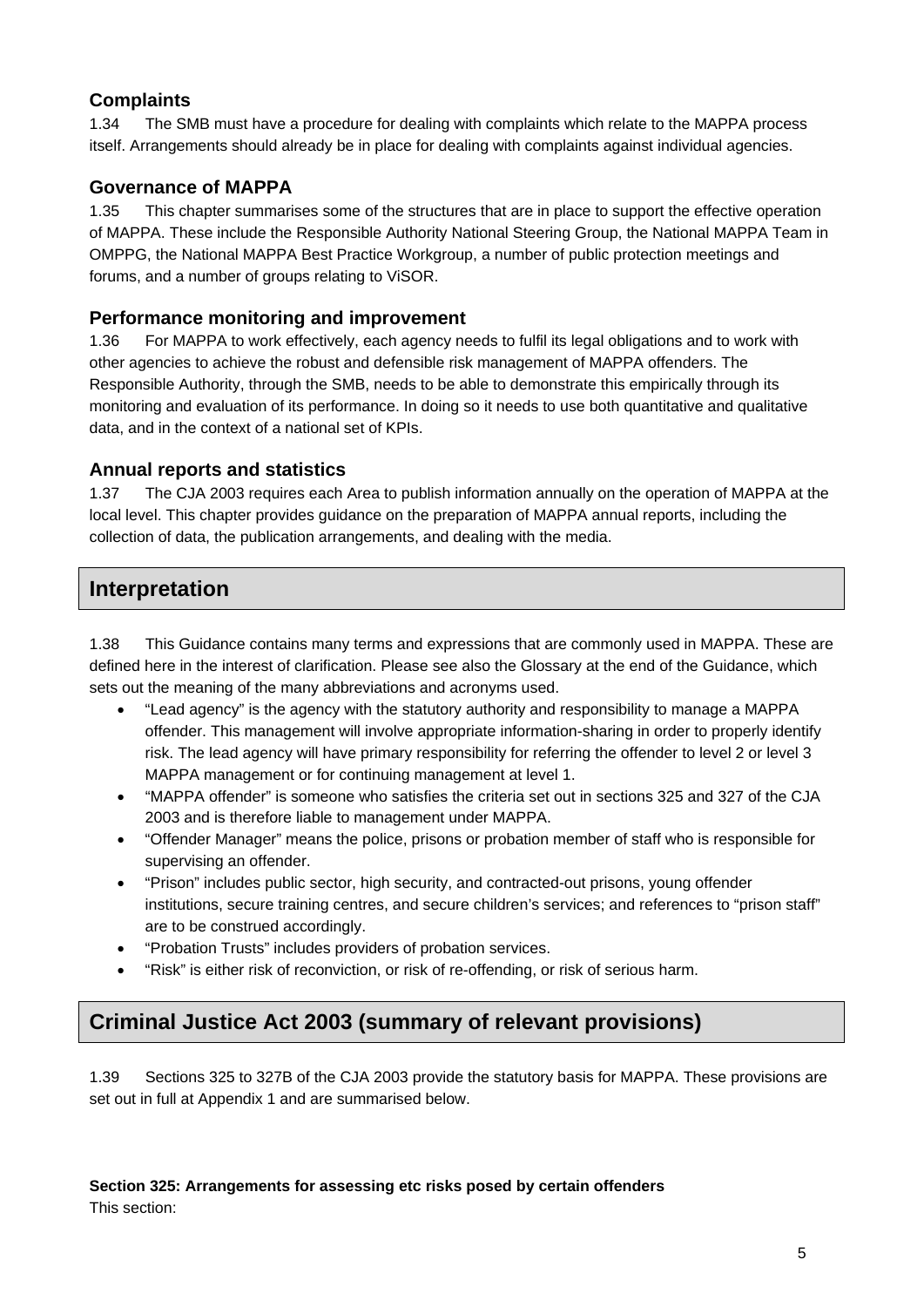- Defines the Responsible Authority.
- Requires the Responsible Authority to make arrangements for assessing and managing the risk posed by relevant sexual and violent offenders.
- Requires other specified bodies to co-operate with the Responsible Authority in this task, for example by sharing information.
- Requires the Responsible Authority and these other bodies to draw up a memorandum setting out how they will co-operate.
- Empowers the Secretary of State to issue guidance to Responsible Authorities on the discharge of their functions.
- Requires Responsible Authorities to have regard to any such guidance.

#### **Section 326: Review of arrangements**

This section:

- Requires the Responsible Authority to keep its arrangements under review.
- Requires the Secretary of State to appoint two Lay Advisers in each area, whom the Responsible Authority must consult in exercising its functions and whose expenses the Responsible Authority must pay.
- Requires the Responsible Authority to publish an annual report on the discharge of its functions, with details of its arrangements and any other information the Secretary of State asks to see included.

#### **Section 327: Section 325 – interpretation**

This section defines a number of terms used in section 325, including "relevant sexual or violent offender" (mainly, registered sex offenders, and violent offenders sentenced to at least 12 months in custody).

#### **Section 327A: Disclosure of information about convictions etc. of child sex offenders to members of the public**

This section:

- Requires the Responsible Authority to consider disclosing information about the previous convictions for sexual offences against children of a child sex offender to a member of the public.
- Creates a presumption in favour of disclosure (even if no-one has requested it) if the child sex offender poses a risk of serious harm to any children and disclosure is necessary for their protection.
- Empowers the Responsible Authority, in making disclosure to a particular person, to impose conditions preventing any further disclosure.
- Requires the Responsible Authority to record its decision whether or not to make disclosure in each case.

#### **Section 327B: Section 327A – interpretation**

This section defines a number of terms used in section 327A, including "child" (person under 18), "child sex offence", and "child sex offender".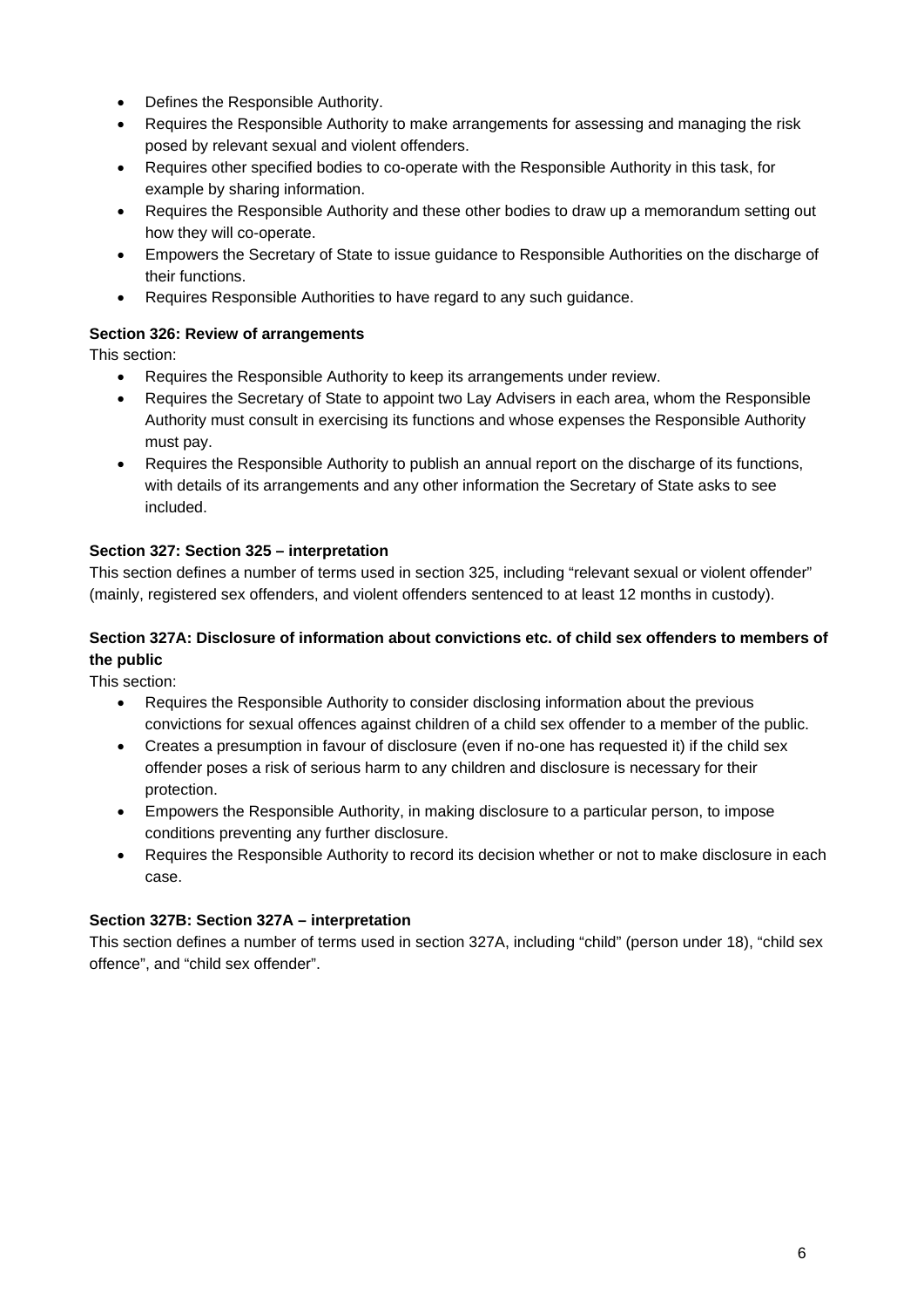# **2. Responsible Authority**

# **Introduction**

2.1 The Responsible Authority consists of the police, Probation Trust, and the Prison Service acting jointly in each area. It is fundamental to the operation of MAPPA. This is clear from the statutory provision for the Responsible Authority in sections 325 to 327B of the Criminal Justice Act 2003, set out at Appendix 1 to this Guidance. The Responsible Authority must:

- Make arrangements for assessing and managing the risks posed by sexual and violent offenders in its area.
- Co-operate with a list of other agencies, including the local authority and Youth Offending Teams ("YOTs"), who have a reciprocal duty to co-operate with the Responsible Authority.
- Monitor the effectiveness of its arrangements, and publish an annual report.
- Work alongside Lay Advisers appointed by the Secretary of State.
- Consider disclosing information about previous convictions in order to protect the public.

2.2 The role and functions of the Responsible Authority are generally exercised through the Strategic Management Board (see chapter 4) which oversees the whole MAPPA structure. This chapter focuses on the three criminal justice agencies who make up the Responsible Authority.

### **Police**

2.3 The police are responsible for managing MAPPA offenders in Category 1 (registered sexual offenders) on ViSOR. Most police forces have established specialist Public Protection Units, which use ViSOR in this task. Guidance for the police is contained within the ACPO 2010 Guidance on Protecting the Public: Managing Sexual and Violent Offenders which sets out guidance on planning and conducting home visits. The guidance is currently under revision but is effective at the time of writing.

2.4 In practice, the police will often share the management of Category 1 offenders with probation or YOTs because many offenders will be subject to supervision on licence or a community order. Some areas have agreed arrangements whereby the Probation Trust takes the lead during the period of statutory supervision, while ensuring that the Public Protection Unit are kept informed of developments. The two agencies might undertake a joint home visit at the start of the supervision period and then agree how supervision and further visits will be carried out. Other areas have established joint Police and Probation Units to manage the high risk of serious harm cases. Whatever the local arrangements, it is essential that the two agencies establish good levels of communication, where each is aware of the other's activities in managing the offender. This activity must be recorded on all case management systems, including ViSOR.

2.5 The police are responsible for ensuring that all Category 1 offenders are entered on ViSOR. They will ensure that all offenders subject to the notification requirements:

- Register, as required.
- Are assessed by suitably trained staff using RM2000 (the assessment tool Risk Matrix 2000 for use with all adult male offenders aged 18 and over).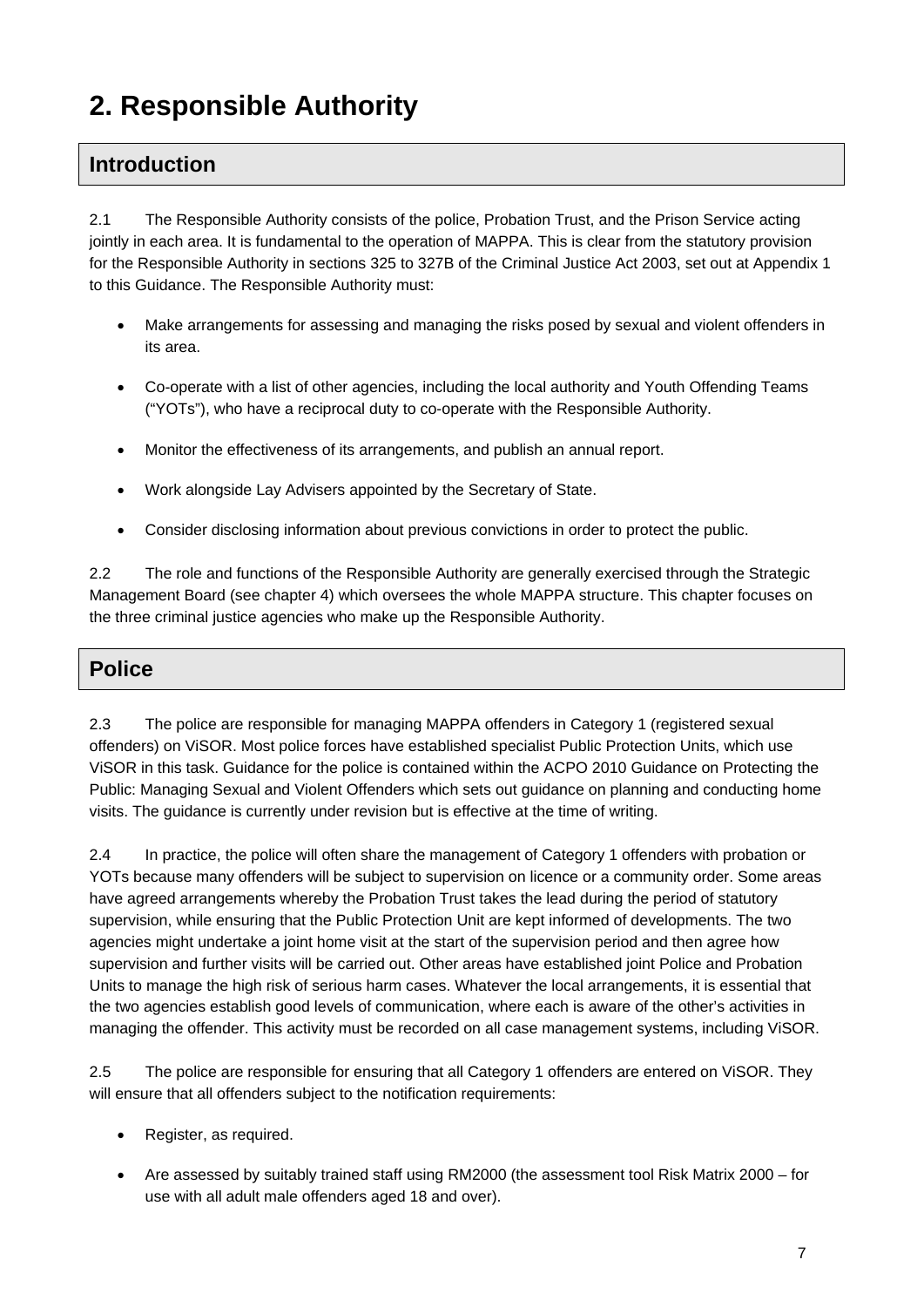- Are visited at their registered address in line with police policy and guidance. Home visit schedules are assessed, planned, managed and reviewed on a case by case basis. Suggested good practice is as follows: Very high risk – **monthly;** High risk – **every three months;** Medium risk – **every six months;** and Low risk – **every twelve months.**
- Are reviewed in line with their own policies and procedures.
- Have their ViSOR records maintained in accordance with the national standards.

There is a summary of the notification requirements at Appendix 2.

2.6 In addition the police will ensure that all breaches of the notification requirements are promptly followed up and that appropriate action is taken.

# **Probation**

2.7 The Probation Trust are responsible for the management of Category 2 offenders, aged 18 and over, who are released on licence from a sentence of 12 months custody or more. Those aged under 18 will be managed by the YOT. Cases that are subject to a hospital or guardianship order with restrictions will be managed by Mental Health and Social Services staff on discharge.

2.8 The Probation Trust must ensure that all Category 2 level 2 and Category 2 level 3 cases are recorded on ViSOR and managed at the appropriate level under MAPPA, and are regularly reviewed.

2.9 The Probation Trust will also share the management of some Category 1 offenders with the police and may be the lead agency for Category 3 offenders.

# **Prisons**

2.10 The Prison Service will ensure that all MAPPA offenders sentenced to custody are identified following reception, and that the Prison Service case management system is marked accordingly. They will ask to be made a partner to all the ViSOR records of MAPPA offenders so that they can enter relevant information on ViSOR.

2.11 In general, cases will be monitored while in custody through the local Interdepartmental Risk Management Team ("IRMT"), which is an internal Prison Service multi-agency meeting. The offender supervisor should attend the IRMT when his or her case is being discussed. The Prison Service must ensure that information from the IRMT is shared with the Offender Manager and is incorporated into the sentence planning process as part of offender management. In cases which involve sexual offenders, the Prison Service must also ensure that information is shared with the appropriate police contact.

2.12 The Prison Service must provide release date information to the police and the Offender Manager. This should be calculated at the earliest opportunity after the sentence begins. It should be sent to the Offender Manager on the relevant form and should also be entered on ViSOR. This information should be provided at least 8 months before release. It is essential that release dates are as accurate as possible, as late changes can adversely affect risk management and public protection.

2.13 The Prison Service will: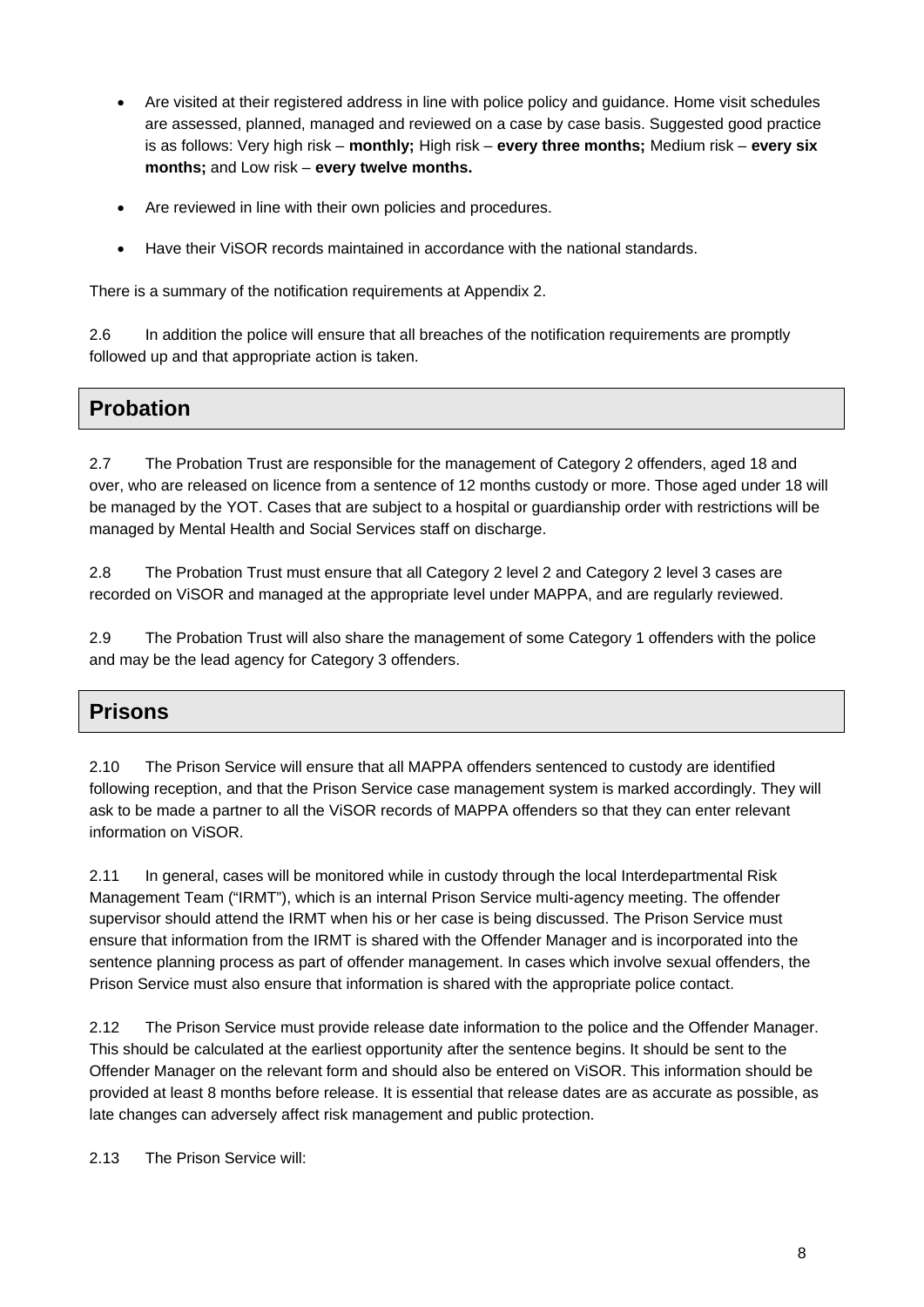- As far as the law permits, share information to enable released offenders to be managed safely in the community.
- Identify MAPPA offenders, exchange information, assess the level of risk and manage the risk.
- When the offender is still in custody, participate in MAPPA level 2 and 3 cases, preferably through attendance at MAPP meetings or, if this is not possible, through video or telephone conferencing. As a minimum they should provide a comprehensive written report on MAPPA F.
- Advise MAPPA colleagues about Prison Service systems and procedures such as transfer between establishments and regime programmes.
- Engage in the MAPPA process to inform parole reports and Risk Management Plans through information-sharing.

2.14 The Prison Service will not assign MAPPA levels to offenders. Through offender management and sentence planning, they will participate in assessing risk and identifying activities aimed at reducing risk while the offender is in custody.

2.15 The Prison Service will participate in the Strategic Management Board ("SMB") meetings. Representation must be at a sufficiently senior governor grade so as to have the necessary authority to participate effectively. The expectation is that the Prison Service will be represented at each SMB in its region.

2.16 In those areas that have a High Security Prison, the Director of High Security Prisons may decide to be represented at the SMB. In these circumstances the Prison Service must decide whether both representatives (area and High Security Estate) will attend and, if only one attends, how information will be disseminated.

2.17 Arrangements must be agreed separately with the COPs about their involvement in MAPPA and the SMB, but these should be in line with those for the public sector.

2.18 Further information regarding the role of the Prison Service and MAPPA is available in the Prison Service Public Protection Manual 2009.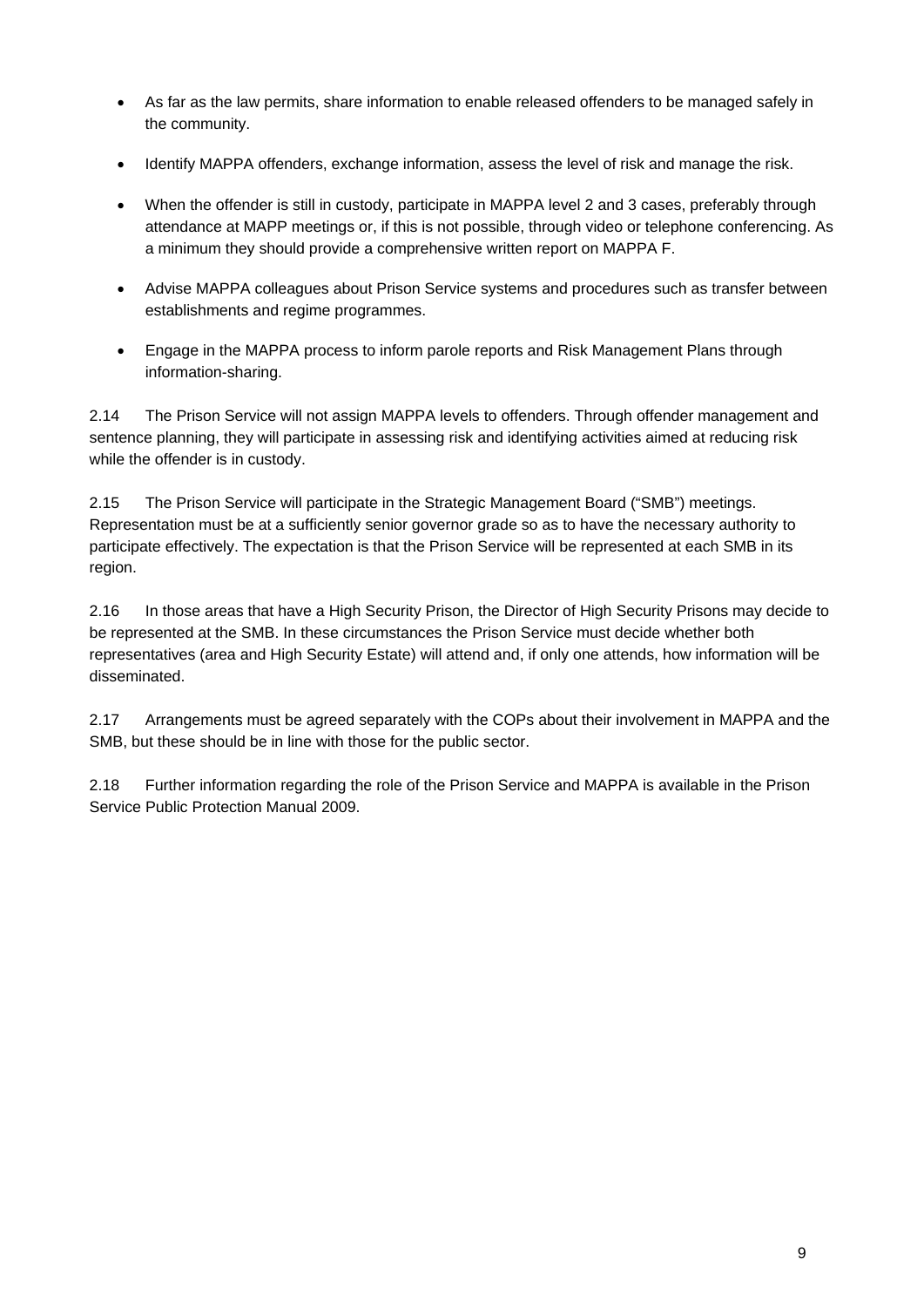# **3. Duty to co-operate agencies**

# **Introduction**

3.1 **Section 325(3)** of the Criminal Justice Act 2003 ("CJA 2003") requires the Responsible Authority to co-operate with the list of agencies specified in section 325(6) of the Act. Please note that:

- **This is a reciprocal duty,** since the Act also places those agencies under a duty to co-operate with the Responsible Authority in its task of assessing and managing risk.
- They are required to co-operate as far as they can do so, **consistent with the exercise of their other statutory functions**.
- 3.2 They are known as Duty To Co-operate Agencies ("DTC agencies").

3.3 **Section 325(4)** of the CJA 2003 states that the duty to co-operate may include the exchange of information. For more about this, see chapter 9 on Information-sharing.

3.4 **Section 325(5)** of the CJA 2003 requires the Responsible Authority and each DTC agency to draw up a memorandum setting out how they are to co-operate. This is covered later in this chapter.

- 3.5 The DTC agencies listed in **section 325(6)** of the CJA 2003 are as follows:
	- 1. Youth offending teams ("YOTs").
	- 2. Ministers of the Crown exercising functions in relation to social security, child support, war pensions, employment and training (in practice, Jobcentre Plus).
	- 3. The local education authority.
	- 4. The local housing authority.
	- 5. Registered social landlords providing or managing residential accommodation in which MAPPA offenders may reside.
	- 6. The local social services authority.
	- 7. The Health Authority or Strategic Health Authority.
	- 8. The Primary Care Trust or Local Health Board.
	- 9. The NHS Trust.
	- 10. Providers of electronic monitoring services.
	- 11. The UK Border Agency.

3.6 **Section 325(7)** of the CJA 2003 enables the Secretary of State to add to this list, or remove from it, by means of secondary legislation. The relevant Order must be laid before Parliament in draft, and approved by both the House of Commons and the House of Lords, before it may be made.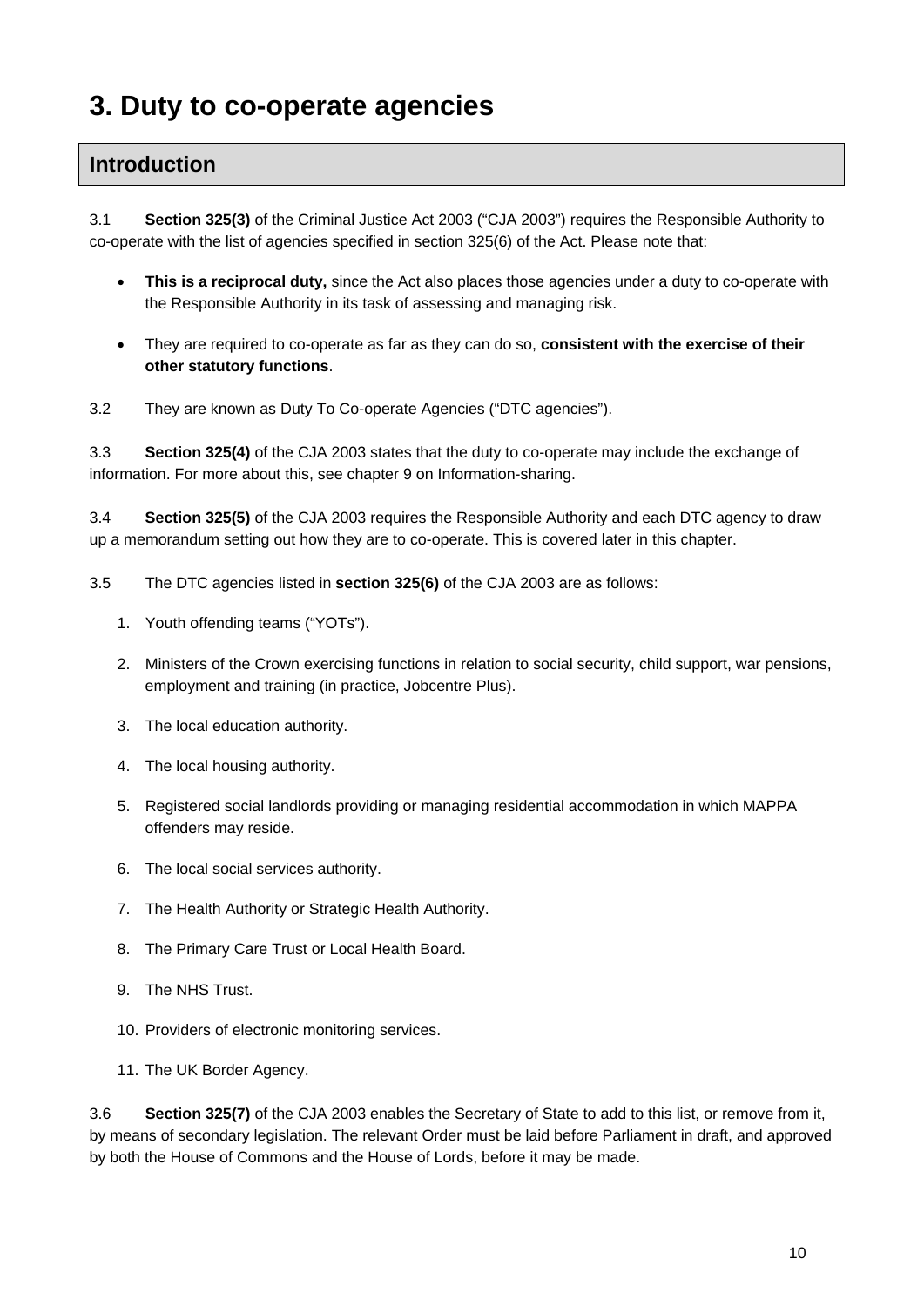# **What the duty to co-operate means**

3.7 The principal responsibility for protecting the public from sexual and violent offenders rests with the criminal justice agencies. However, the effectiveness of public protection often requires more than just a criminal justice response. Other agencies, for example those providing help with employment and training, accommodation, and housing, play an important role in helping offenders to resettle and may help to reduce re-offending. The important contribution other agencies can make is also highlighted in cases where offenders have mental health problems or where they pose a risk of harm to children.

3.8 While the professional starting points and finishing points of all the agencies involved in MAPPA may be different, a formal means of co-operation is required when their responsibilities and expertise overlap. Without co-operation, there is a risk of collision – agencies unintentionally frustrating or compromising the work of one another, sometimes with dangerous consequences. Co-operation also ensures that all agencies involved know what the others are doing. Preventing collision, preventing decisions being made in ignorance of other agencies' actions, and enabling joint working, is fundamentally what the MAPPA duty to co-operate is about.

3.9 In practice, the relevant DTC agency should be invited to all MAPP meetings where the case of an offender in whom it has an interest is discussed. A representative of the agency could attend in person or by video or telephone conferencing where possible. In some cases, the agency will submit a written report.

3.10 The Strategic Management Board ("SMB") should include representation at an appropriately-senior level from each of the DTC agencies in the area. This is not a statutory requirement but is highly recommended.

3.11 MAPPA and the duty to co-operate are a means of enabling different agencies to work together. MAPPA is not a legal entity in itself but is a set of administrative arrangements. Authority rests with each of the agencies involved. While consensus may be reached and joint action agreed, they remain the responsibility of each agency. MAPPA does not aggregate the responsibility and authority of the agencies involved. Instead it clarifies the role each agency is to play.

# **The Memorandum**

3.12 As noted above, section 325(5) of the CJA 2003 requires the Responsible Authority and each DTC agency in each area to draw up a memorandum setting out how they are going to co-operate. This document articulates the practical arrangements for local co-operation. Although it may reflect local variations, it should be in a standard form and should include the following:

- A description of the MAPPA framework, setting out its purpose and its statutory basis.
- A statement of the role of the Responsible Authority and how it will co-operate with the DTC agency.
- A statement of the role of the DTC agency and how it will co-operate with the Responsible Authority.
- An endorsement at a senior level within both the Responsible Authority and the DTC agency.
- 3.13 The main areas in which co-operation is likely to be needed are as follows:
	- Notification of when offenders enter the MAPPA system.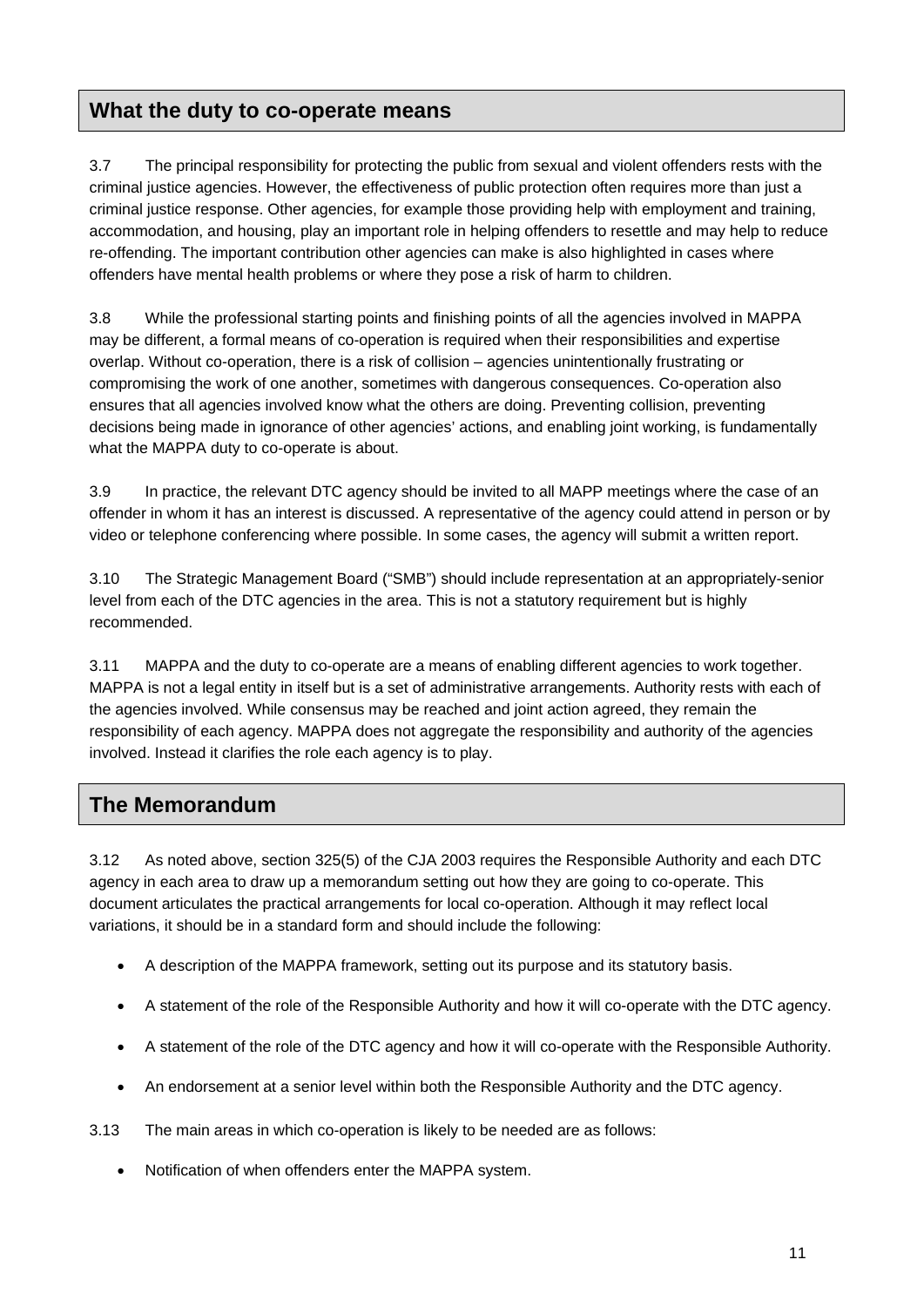- Invitations to meetings when cases of interest to the DTC agency are to be discussed.
- Notification of changes in the offender's status.
- Provision of an up-to-date risk assessment and other information to ensure that the offender is managed effectively.
- Provision of general advice about an agency's role and the type of services it provides (including advice about how services can be accessed).
- Co-ordination of activities in a way which complements rather than undermines other agencies.

3.14 For co-operation to work effectively, the Responsible Authority and the DTC agency need to establish clear channels of communication so that they can contact each other in both routine and urgent cases. The relevant contact in the Responsible Authority will generally be the MAPPA Co-ordinator. The DTC agency should provide a Single Point of Contact to receive information and requests from each area. The contact information for the relevant personnel should not be published in the Memorandum but should be distributed separately and maintained regularly by an identified person.

3.15 Although the requirement to prepare a memorandum is placed on the Responsible Authority and DTC agency, it is not intended that they should work in isolation. To ensure consistency, a standard memorandum will be prepared at a national level by the Offender Management and Public Protection Group ("OMPPG") in consultation with the headquarters organisation of any new DTC agency. This will be circulated to the Responsible Authority and DTC agency operating at a local level to help them draw up their own memorandum.

3.16 Areas may want to refer to the Data Sharing Code of Practice, available at [http://www.ico.gov.uk](http://www.ico.gov.uk/) (see chapter 9 on Information Sharing).

# **The Duty to Co-operate Agencies**

### **1. Youth Offending Teams**

3.17 Local authorities across England and Wales have a statutory duty to establish YOTs, which are themselves multi-agency partnerships whose police and probation members play an important role. YOTs differ from most other DTC agencies in that they have direct supervisory responsibility for their own subset of offenders – all young offenders who are in the community and subject to the sentence of the court, e.g. during the community element of a Detention and Training Order.

3.18 YOTs are responsible for referring to MAPPA all young offenders for whom they are responsible who meet the eligibility criteria for MAPPA. YOTs will undertake a comprehensive risk assessment on all young offenders referred to MAPPA. For more information see chapter 23 on Children and Young People.

#### **2. Ministers of the Crown exercising functions in relation to social security, child support, war pensions, employment and training – in practice, Jobcentre Plus**

#### *Jobcentre Plus should assist with and restrict employment and training in order to protect the public*

3.19 Jobcentre Plus is an executive agency of the Department for Work and Pensions. In relation to managing MAPPA offenders, this agency has two primary functions: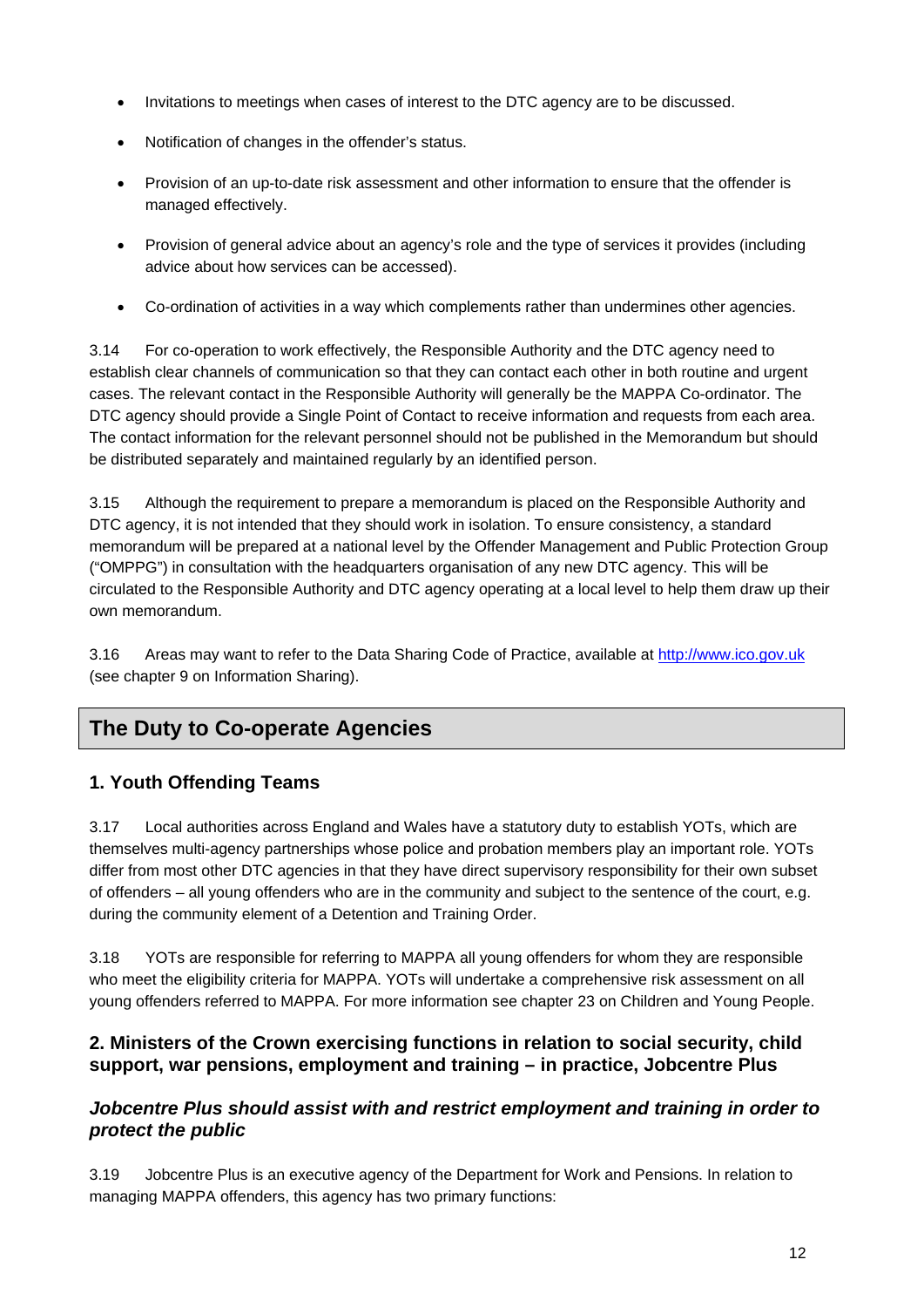- To assist offenders into employment or to access suitable training as this reduces their risk of reoffending and thus protects the public.
- To restrict the types of employment and training when this applies to certain offenders.

#### 3.20 This will:

- Give offenders of working age the help and support to which they are entitled to enable them to work.
- Benefit offenders, as appropriate employment and training can reduce the risk of re-offending. Employment provides stability and purpose to what are often chaotic lives.
- Give offenders the opportunity to contribute positively to their local community, and to society in general, and to lead law-abiding lives.
- Prevent offenders from accessing unsuitable employment and training which could put the public at risk of serious harm.

#### *The Offender Manager is responsible for notifying Jobcentre Plus of any restrictions on employment and training, and whether the offender presents a risk of serious harm to Jobcentre Plus staff*

3.21 The probation Offender Manager has a dual responsibility regarding employment and training for MAPPA offenders. First, to help them obtain suitable employment and training **(assistance with employment),** and secondly to help prevent them from seeking or obtaining employment or training which may increase or trigger the risk of harm they present **(restrictions on employment).** 

3.22 The police also have an Offender Manager responsibility regarding restrictions on employment, for example in obtaining Sexual Offences Prevention Orders ("SOPOs"). The relevant MAPPA agency should therefore notify the relevant Jobcentre Plus Designated Officer / Single Point of Contact ("SPOC") of any restrictions on employment or training which would render some types of employment or training unsuitable for the offender. (The Designated Officer / SPOC should be identified within a locally-agreed protocol between the MAPPA area Responsible Authority and the local Jobcentre Plus Customer Services Director.)

#### **Assistance with employment**

3.23 Once an offender is motivated and occupied, there may be a decrease in the risk of reoffending. Where an offender is the responsibility of a probation Offender Manager, the offender should be referred to employment and training providers, and for those who meet their criteria, to Jobcentre Plus in order for them to access suitable employment and training.

#### **Restrictions on employment**

3.24 Offenders who are released into the community and managed by probation or the police will have restrictions, which may or may not be time-limited, placed upon them by a range of legal requirements which will affect the types of employment and training accessible to them. These restrictions could include specific licence conditions such as exclusion zones and non-contact conditions, SOPOs, Disqualification Orders, or being subject to the Vetting and Barring Scheme. These restrictions may similarly limit the types of employment and training in which an offender may engage.

3.25 In these circumstances, the Offender Manager / police officer must complete MAPPA J for any MAPPA offender who is over the age of 18, notifying Jobcentre Plus of any such restrictions as well as when these restrictions will cease. Where there is a ViSOR record, the date the MAPPA J was sent to Jobcentre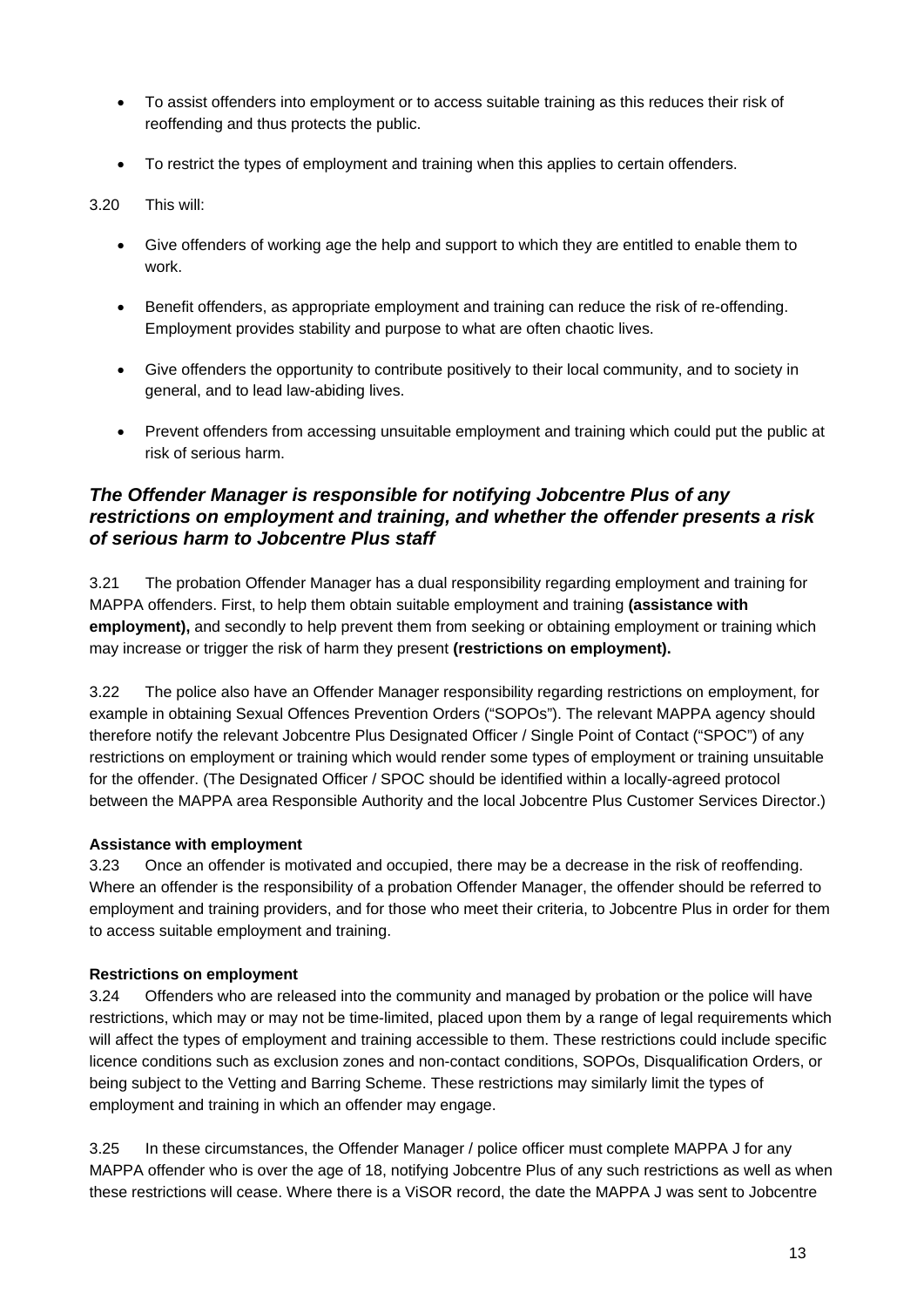Plus, and a note of the restriction and when that restriction ends, should be recorded on the activity log. Where an offender is subject to police management alone, the police Offender Manager should complete MAPPA J and send it to Jobcentre Plus. Where an offender is subject to probation supervision and to police management, it is the responsibility of the probation Offender Manager to complete MAPPA J to inform Jobcentre Plus. In cases where the management of the offender later reverts to the police, the responsible police Offender Manager should inform Jobcentre Plus of the change of Offender Manager. Jobcentre Plus must also be notified whenever there is any change to the restrictions.

3.26 The MAPPA J should also identify whether there is a risk of serious harm to Jobcentre Plus staff. The completed MAPPA J should be sent, by secure email, to the Jobcentre Plus Designated Officer / SPOC for their area, 6 weeks before the release of a MAPPA offender from custody, or as soon as a court makes a community order or a Sexual Offences Prevention Order.

3.27 It is important that no other information about the offender, including previous or current offences or the risk of serious harm the offender presents to other members of the general public, is shared with Jobcentre Plus on the MAPPA J. The role of Jobcentre Plus is to place an offender into suitable employment or training, being mindful only of any current and relevant restrictions placed on that offender. The dialogue will be about whether the proposed location of employment or training, or the nature of the proposed employment or training, risks contravening any restrictions placed on that offender.

3.28 The offender should be informed when Jobcentre Plus is notified of the details of any restrictions placed on him or her. However, there may, in exceptional cases, be justifiable reasons for imposing a restriction affecting employment or training without telling the offender what these restrictions are. This might apply, for example, when there is reason to believe that an offender will become a greater risk, or pose an unacceptably high new risk, if he or she was informed about the restriction imposed. Given the potential for risk of harm to Jobcentre Plus staff in dealing with these exceptional cases, the MAPPA J should **not** be issued in these circumstances without prior discussion with the relevant Designated Officer / Jobcentre Plus SPOC.

3.29 The notification MAPPA J to Jobcentre Plus which identifies any restriction on employment or training must be identified in the Risk Management Plan, and relevant details placed on ViSOR.

3.30 There may also be a small number of exceptional cases where the offender is not subject to any legal restrictions, but his or her behaviour is of such concern that restrictions on employment and training should be imposed, and can be justified as necessary and proportionate given the risk of serious harm posed. This should be decided on a case-by-case basis. In these cases, MAPPA J should not be issued without prior discussion with the relevant Jobcentre Plus Designated Officer / SPOC. The purpose of the MAPPA J in these circumstances is to inform Jobcentre Plus so that this information can be taken into account. The end date for restrictions of this kind will be the date of the end of the offender's supervision, or earlier, should the restrictions be deemed no longer necessary. MAPPA J should then be used to notify Jobcentre Plus of the change, and the offender should be informed.

#### *Jobcentre Plus should assist with employment and training, and adhere to any restrictions which are in place in order to protect the public*

#### **The Role of Jobcentre Plus and MAPPA** – **Assistance with employment**

3.31 Jobcentre Plus will seek to place qualifying offenders, whatever their personal circumstances, into either suitable employment or training. A number of these offenders will be managed at MAPPA level 2 or 3, and Jobcentre Plus may in some cases need to attend a level 2 or 3 MAPP meeting to advise that meeting regarding the employment or training needs of a particular offender.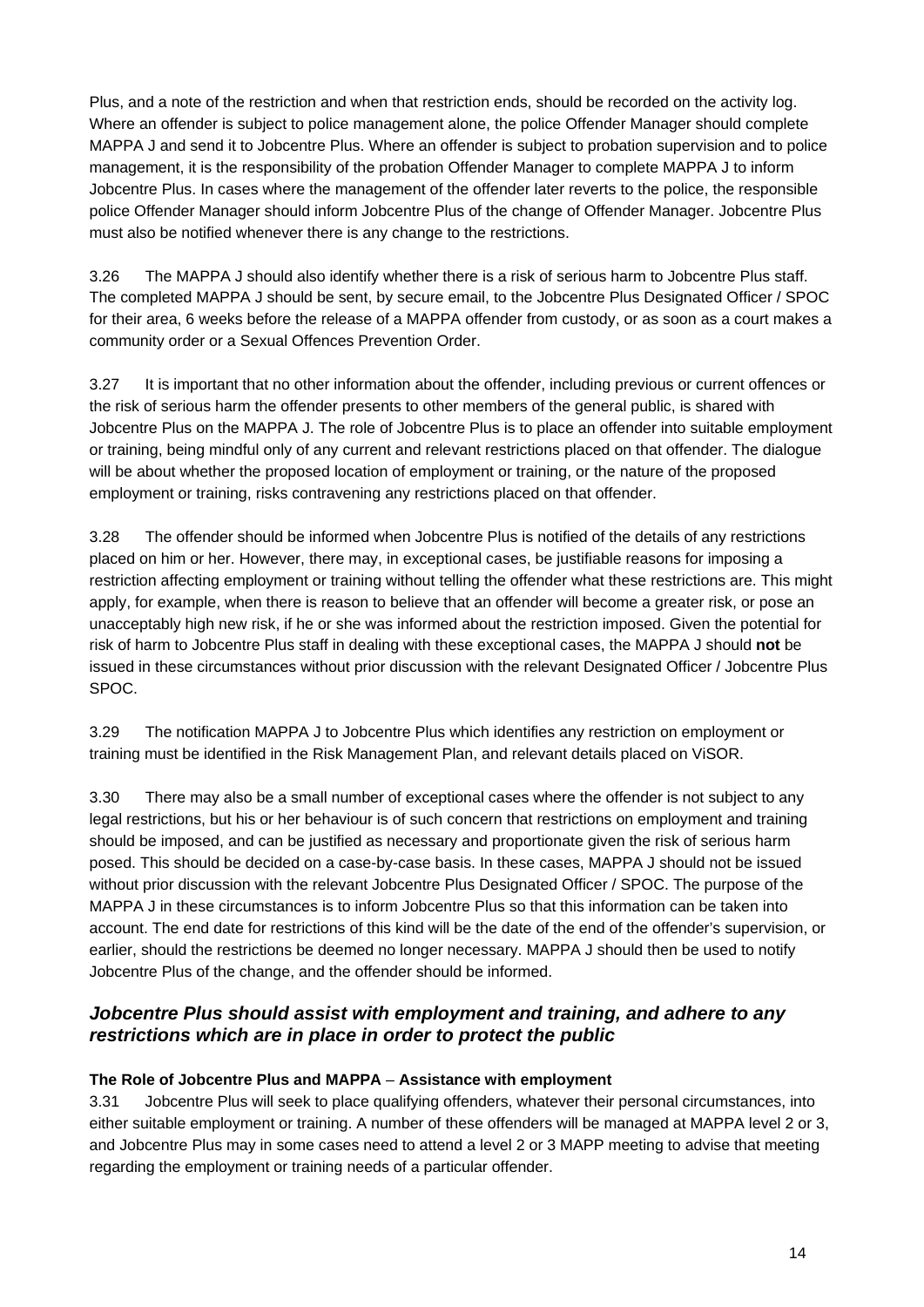#### **The Role of Jobcentre Plus and MAPPA** – **Restrictions on employment and training**

3.32 In order for Jobcentre Plus and their providers to be notified of any restrictions which may affect an offender's employment or training, the Designated Officer / SPOC identified in the local protocol in each area will be the person who receives the emailed MAPPA J. That person will also decide who should attend MAPP meetings if required (this will rarely happen), and will ensure that the internal processes of Jobcentre Plus in respect of the offender are followed.

3.33 Once a MAPPA J has been received by Jobcentre Plus, the identified employment adviser should contact the Offender Manager / police officer within 5 working days to confirm receipt.

3.34 Jobcentre Plus should also discuss the case with the Offender Manager when additional clarification is required in order for Jobcentre Plus to pass information which is necessary and proportionate to their providers so that suitable employment and training can be provided.

3.35 Jobcentre Plus should also contact the Offender Manager / police officer within 5 working days of receiving any MAPPA J notifying them of any changes to the restrictions that apply to an offender, to acknowledge receipt of the MAPPA J and to discuss any implications of these changes.

3.36 Should a situation arise where Jobcentre Plus staff, or one of their providers, are informed by an offender about his or her history of sexual or violent offending, Jobcentre Plus staff must inform the MAPPA Co-ordination Unit in the relevant Area. The purpose of this notification is twofold. First, to make those responsible for public protection aware of these disclosures; and secondly, so that Jobcentre Plus staff may receive appropriate advice about whether restrictions should be placed on that person's employment.

3.37 Should an offender seek to access employment or training which would contravene any of the restrictions placed on them, the Designated Officer / SPOC or the employment adviser must contact the Offender Manager / police officer immediately.

3.38 Jobcentre Plus must remove any information about restrictions placed on an offender from their systems on the stated end date of such restrictions, as notified on MAPPA J.

# **3. The local education authority**

3.39 The Education Service, particularly schools, can make a helpful contribution to the work of MAPPA.

- Schools are able to provide their pupils with programmes of child protection awareness training. This training can be reinforced at times when there is a particular local risk.
- School staff are well-placed to be alert and aware regarding local activities that could provide a threat to pupils.
- In particular situations, and with the authorisation of the police, schools are in a position to warn individuals or groups of pupils, or staff, regarding possible dangers.
- Schools are able to provide a safe environment during the daytime for children and young people.
- The local school is often the first port of call for parents who want to voice their concern regarding worrying activities in the area.

3.40 Schools play a key role in safeguarding children. They should have designated a senior member of the leadership team to take lead responsibility for dealing with safeguarding children issues.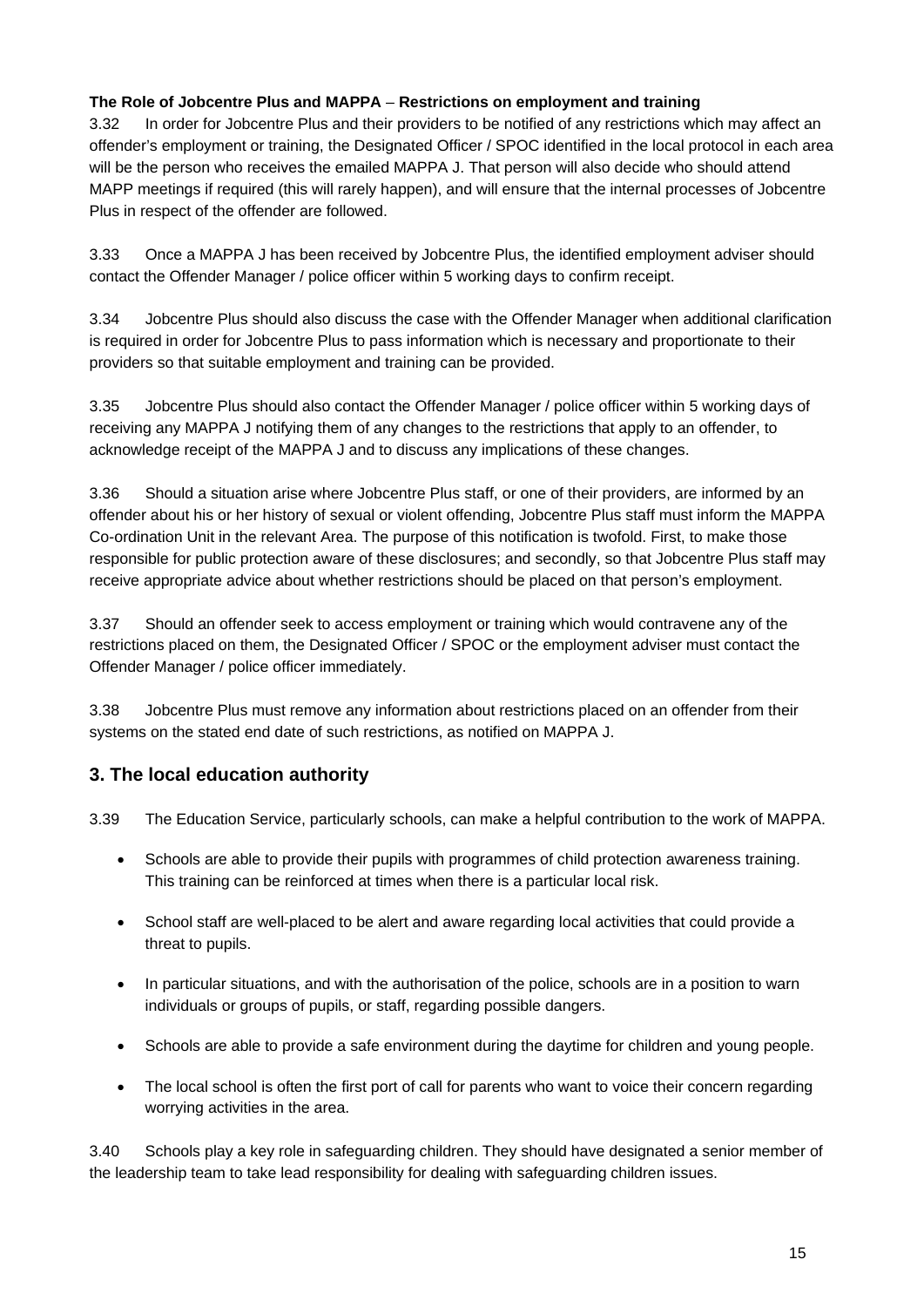3.41 The SMB should be aware that academies are not DTC agencies, because they are not funded by the local education authority. However, information would be disclosed to any educational establishment in order to protect the public.

## **4. The local housing authority**

3.42 Local housing authorities have two functions that relate to the resettlement of offenders: the allocation of long-term accommodation, and the provision of housing assistance for people who are homeless. It is important to make clear, however, that the duty of local housing authorities to co-operate with the Responsible Authority does not create a new duty to accommodate offenders.

3.43 Under homelessness legislation, local housing authorities must ensure that advice and information about homelessness, and preventing homelessness, is available free of charge to everyone in their district. They must also ensure that suitable accommodation is available for people who apply to them for housing assistance and who are eligible for such assistance; who have become homeless through no fault of their own; or who fall within a priority need group. This is known as "the main homelessness duty".

3.44 The priority need groups are specified in legislation and include families with dependent children and households that include a pregnant woman or someone who is vulnerable for some reason. A person who is vulnerable as a result of time spent in custody has a priority need for accommodation under the homelessness legislation. Authorities must secure accommodation until a settled home becomes available, or some other circumstance brings the duty to an end.

3.45 Local housing authorities must comply with the Mental Capacity Act 2005 in relation to vulnerable people who lack the capacity to make certain decisions. Best interest decisions are required when people lack the capacity to consent to an accommodation decision. Where an offender lacks capacity, and has no family or friends to support him or her, there is a statutory duty under the Act to make a referral to an Independent Mental Capacity Advocate.

3.46 The allocation of settled social housing by a local housing authority, either within its own stock or through a nomination to a housing association, is governed by Part 6 of the Housing Act 1996. Local housing authorities are required to have and to publish an allocation scheme for determining priorities and for defining the procedures to be followed in allocating housing accommodation, and they must allocate in accordance with that scheme.

3.47 Anyone is eligible for an allocation of accommodation, except for certain persons from abroad specified in regulations and persons whom an authority decides to treat as ineligible, because they or a member of their household have been guilty of unacceptable behaviour serious enough to make them unsuitable to be a tenant of the authority. Unacceptable behaviour in this context means behaviour which would have entitled the local authority to an outright possession order had the person been a tenant of that authority.

3.48 As regards priorities, an allocation scheme must be framed in such a way that overall "reasonable preference" for an allocation goes to certain categories of persons. These are:

- People who are homeless.
- People living in unsanitary, overcrowded or unsatisfactory housing.
- People who need to move on medical or welfare grounds, including grounds relating to a disability.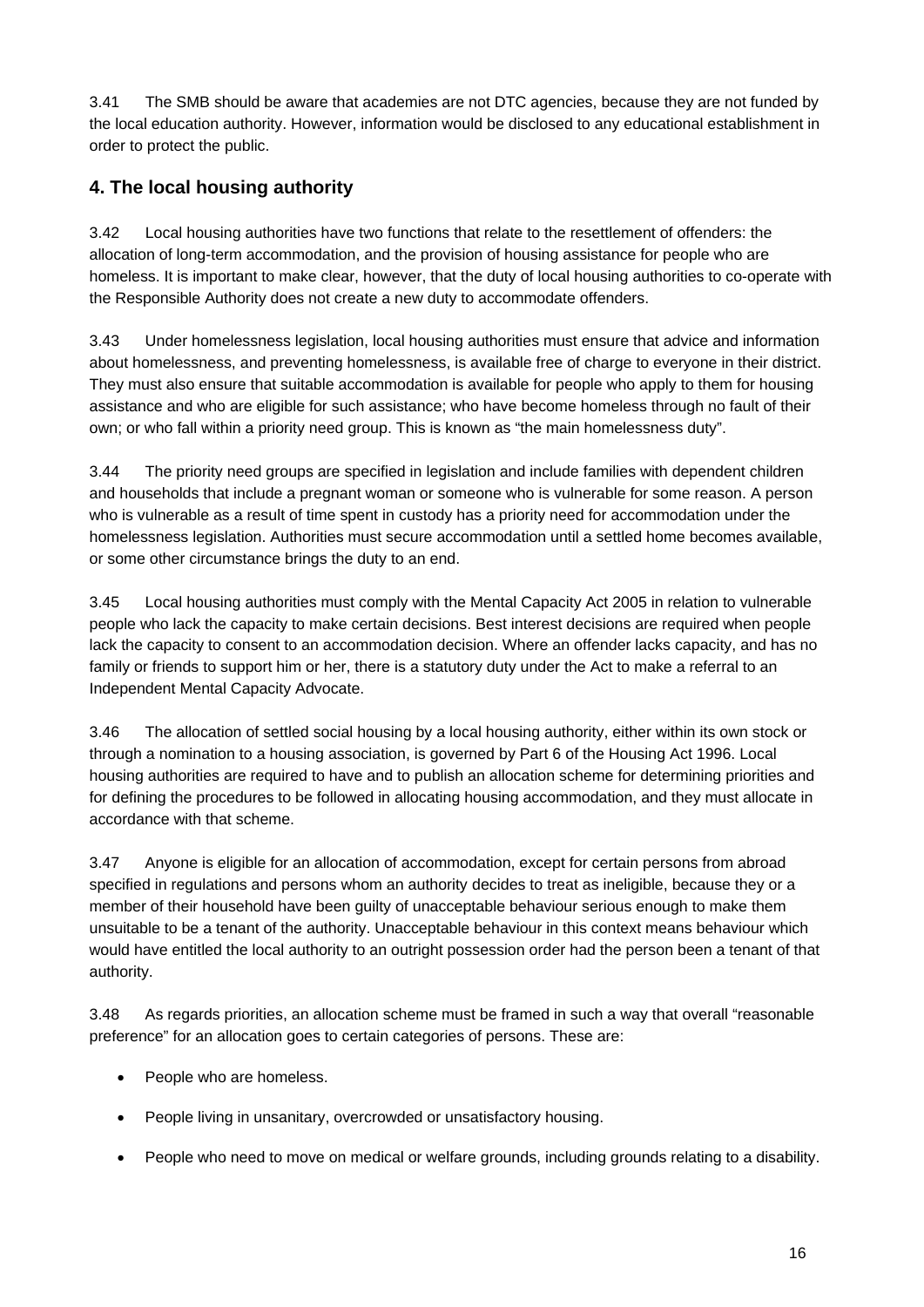People who need to move to a particular locality in the district of the authority, where failure to meet that need would cause hardship to themselves or to others.

3.49 Given the importance of accommodation in the resettlement of offenders and hence in the assessment and management of risk, local authority housing representatives can make an important contribution to MAPPA. As indicated above, they may not necessarily have a specific duty to accommodate an offender, but their advice about accommodation and the procedures by which it is allocated, and the suitability of particular housing stock, should prove very useful.

#### **Exemption from the new shared accommodation rate for MAPPA offenders**

3.50 The Local Housing Allowance rules on housing benefit currently restrict the level of help for single people aged under 25 who live on their own to the shared accommodation rate, rather than the onebedroom self-contained rate if that would apply. This reflects the rent levels of properties with sole use of a bedroom and shared use of at least a living room, kitchen or bathroom. The age threshold was increased to include those aged under 35 from 1 January 2012.

3.51 Two exemptions were introduced at the same time but these are only for those aged 25 and over. The first exemption is for those who have spent at least three months in a hostel or hostels for the rehabilitation or resettlement of homeless people. (*Please note: this does not include offenders living in Approved Premises managed by Probation Trusts.)* 

3.52 The second exemption is for those ex-offenders who are being managed under active multi-agency management within MAPPA to be rehabilitated back into the community. This exemption will apply to those claimants who might present a risk of causing serious harm to the public.

3.53 The change in the age threshold came into force on 1 January 2012 through amending legislation (SI 2011 No.1736 – The Housing Benefit (Amendment) Regulations 2011).

3.54 For full details of the changes made to the use of the shared accommodation rate please consult Housing benefit and Council tax benefit Circular HB/CTB A12/2011. This is available as a PDF document on the Department for Work and Pensions website: [http://www.dwp.gov.uk/.](http://www.dwp.gov.uk/) Enter "Circular HB/CTB A12/2011" in the search box on the home page and select it from the results page.

3.55 The exemption from the shared accommodation rate will apply to **level 2 and 3 MAPPA offenders who are aged 25 to 34 and who live in a self-contained property.** 

3.56 This exemption was agreed in order to safeguard the public and protect potential future victims. Such offenders are likely to be high risk of causing serious harm and will need active multi-agency management and intervention.

3.57 Other MAPPA offenders will need to make an application for a Discretionary Housing Payment to the local authority who will consider each request on a case-by-case basis depending upon the needs of the offender and the risk of harm level.

#### **Practical application of the exemption**

3.58 A proforma (MAPPA P) must be completed by the lead agency within MAPPA where the criteria for meeting the exemption have been met. MAPPA P should then be sent to the Chief Internal Auditor in the local authority that will deal with the individual's claim for housing benefit, preferably via secure email. This personal and sensitive data must be kept confidential and the Data Protection Act 1998 must be complied with. It is advisable to make contact before sending any personal information to find out the receipient's email details and ensure that someone is available to take receipt.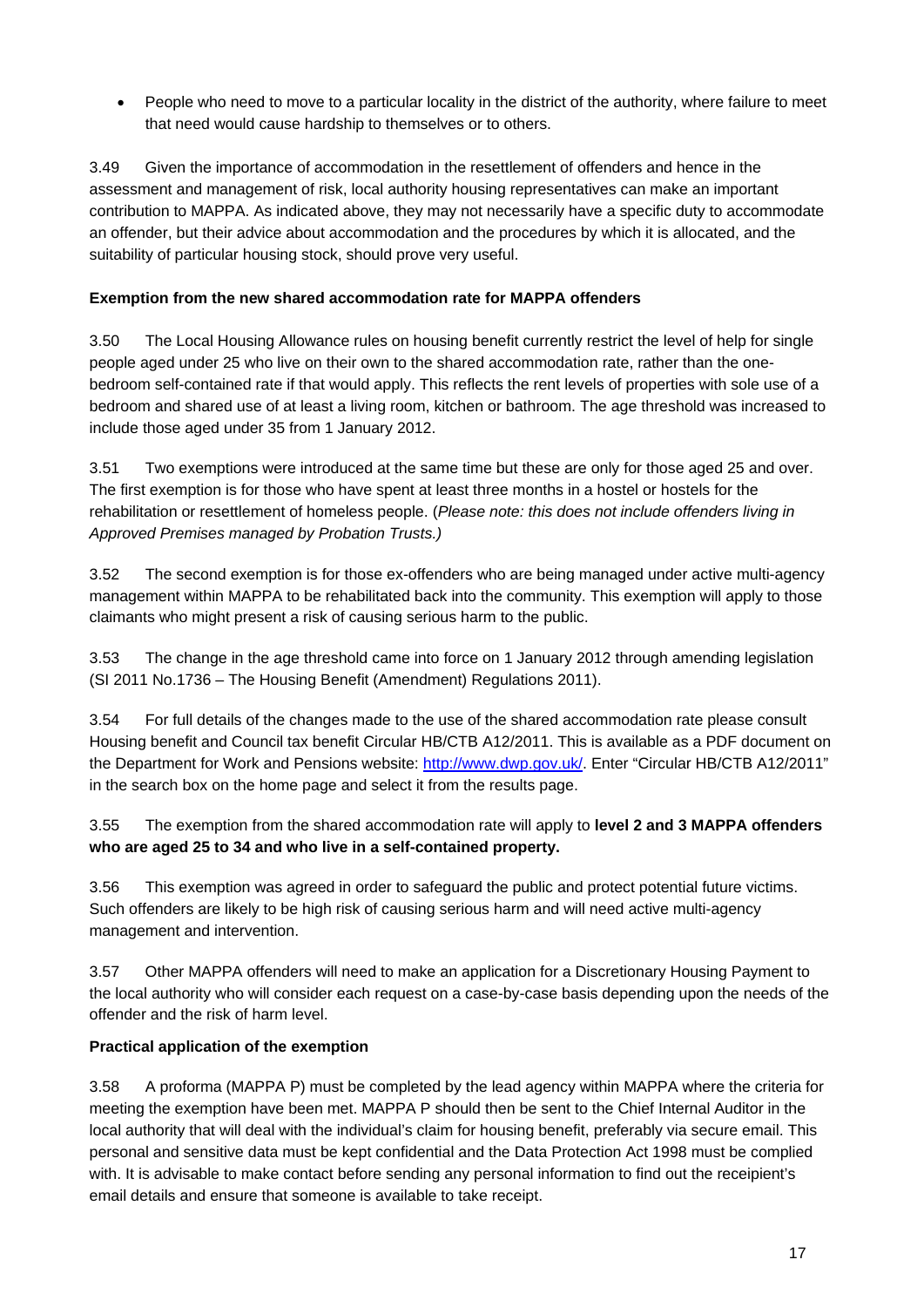3.59 Even if a MAPPA level 2 or 3 offender is re-assessed, this exemption will continue to apply for MAPPA offenders unless the offender obtains new accommodation. It is advisable to issue a new MAPPA P on a change of address, and this is particularly important where the move entails a different local authority dealing with the individual's housing benefit claim.

3.60 As the change came into force on 1 January 2012, there may be individuals who are already in receipt of housing benefit who could be affected by the move to the shared accommodation rate but who meet the exemption criteria. Lead agencies will need to consider issuing MAPPA P regarding these individuals as soon as possible.

## **5. Registered Social Landlords**

3.61 Registered Social Landlord is the statutory name for social landlords who are registered with the Housing Corporation. Most are housing associations, but there are also trusts, co-operatives and companies. Housing associations are run as businesses but they do not trade for profit. Any surplus is ploughed back into the organisation to maintain existing homes and to help finance new ones. Housing associations are the main providers of new social housing.

3.62 The sector is diverse. Some associations manage only a small number of units of stock whereas others manage a great many more. Many new associations have been formed to manage and develop homes transferred to them by local authorities.

3.63 Not all Registered Social Landlords provide accommodation for MAPPA offenders. It is likely that, as providers of accommodation, the duty to co-operate will only engage Registered Social Landlords when they are considering accommodating a MAPPA offender. However, the precise nature of the duty is determined by Registered Social Landlords with the Responsible Authority in each area: there should be an informationsharing protocol.

### **6. The local social services authority**

*The following guidance relates to children's services and to adult services.* 

3.64 Following the Children Act 2004, county and unitary level local authorities have brought together all their responsibilities for children under a Director of Children's Services, including education work and children's social care work. Responsibility for adult social care rests with a new post of Director of Adult Social Services. See Appendix 3 which contains links to extracts from the Children Acts 1989 to 2004.

#### **Children's services**

3.65 A key link between children's services departments and MAPPA will be in the area of child protection and safeguarding children. MAPPA agencies will be members of the Local Safeguarding Children Board, and individual practitioners in the police, in probation and in children's social care will also be working together to manage the risk posed to children by particular dangerous offenders.

3.66 Local authorities have a duty under section 47 of the Children Act 1989, where they have reasonable cause to suspect that a child who lives, or is found in their area, is suffering or is likely to suffer significant harm, to make or cause to be made such enquiries as they consider necessary to enable them to decide whether they should take any further action to safeguard or promote the child's welfare. A "reasonable cause to suspect" may arise because of the known presence of a dangerous offender in the area, and local authority staff will need to work with staff from MAPPA agencies to manage the risk that person poses to children.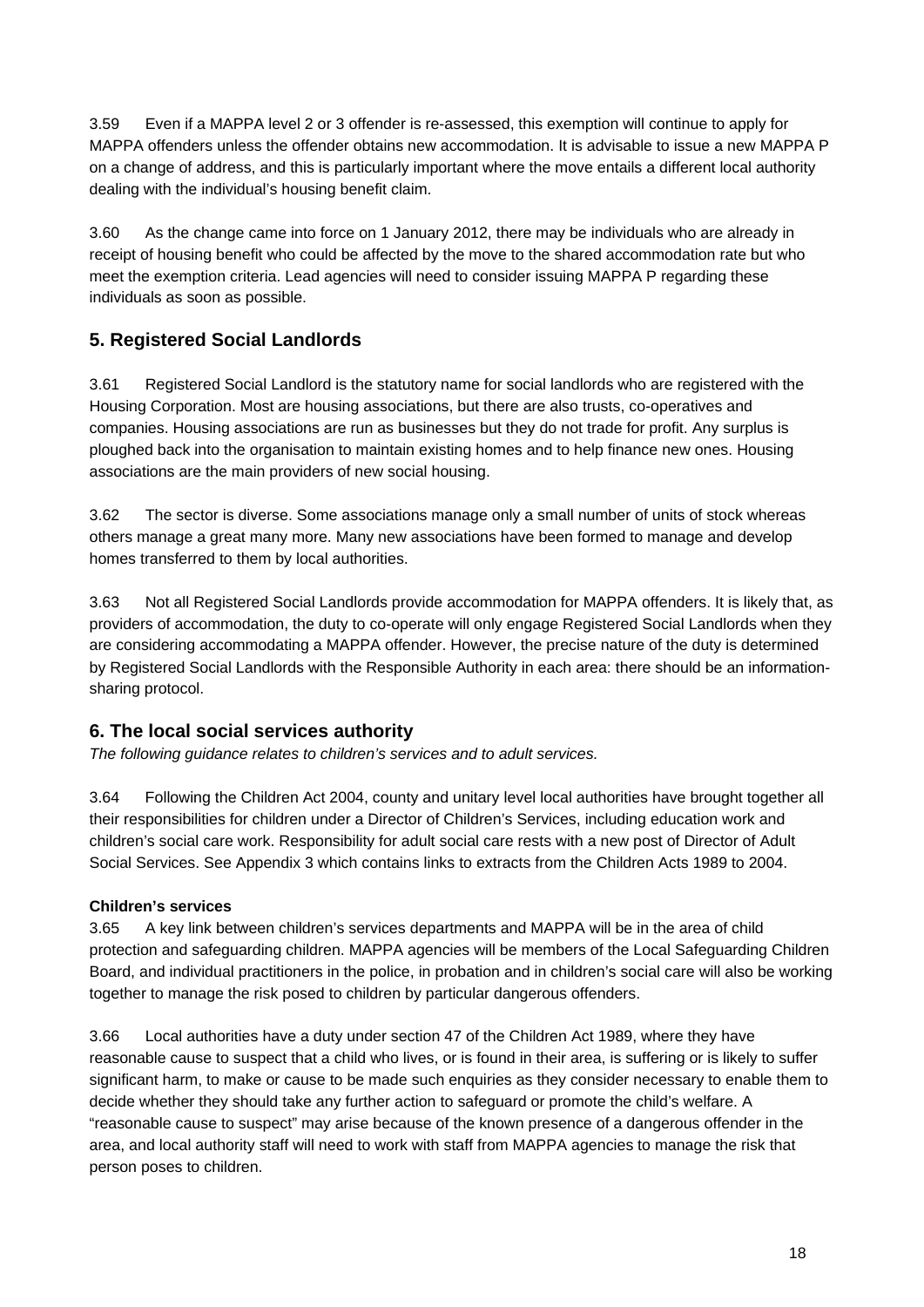3.67 A summary of the child protection process can be found in the practice guidance "What to do if you're worried a child is being abused" (HM Government, 2006). This document also offers guidance on when information can be shared for the purposes of safeguarding children. For the full statutory guidance on child protection, including the roles and responsibilities of different agencies, see "Working Together to Safeguard Children" (HM Government 2010).

3.68 A specific role of the local authority is to set up a Local Safeguarding Children Board. The objective of the Board is to co-ordinate and ensure the effectiveness of the work of their members in safeguarding and promoting the welfare of children. One step they must take is to put in place policies and procedures for safeguarding children, for their members to follow. It will be important to ensure that these are considered alongside, and are consistent with, the MAPPA memorandum. "Working Together to Safeguard Children, Chapter 3 – the guidance for LSCBs" makes it clear that they need to link to the local MAPPA.

#### **Adult services**

3.69 Adult Social Care Departments have Safeguarding Adults Boards, sometimes called adult protection boards or committees. These were established under the joint Home Office / Department of Health guidance "No Secrets", which required local agencies to collaborate and work together, and required all agencies to designate a lead officer and form the adult protection committees later called safeguarding boards.

3.70 The "No Secrets" guidance requires local arrangements to be in place to prevent abuse, and to investigate and to take action where a vulnerable adult is being abused. Local safeguarding adult partnerships have designed systems of alerts for the recognition and reporting of abuse, and they have systems for calling safeguarding meetings and developing safeguarding plans.

3.71 The local Safeguarding Adults Boards are very similar to those for children and have the same wideranging duties, including commissioning, providing safe services, developing and reviewing policies, and protecting individuals.

#### **7. The Health Authority or Strategic Health Authority 8. The Primary Care Trust or Local Health Board 9. The NHS Trust**

3.72 The duty to co-operate applies to a range of Health Trusts and Authorities, meaning that a range of health practitioners and administrators may be involved in MAPPA. General Practitioners and Accident & Emergency departments, for example, are often amongst the first to witness the effects of the sort of behaviour which MAPPA is established to prevent, and it is important that the Chief Executives of all Trusts and Authorities are engaged in the drafting of the memorandum. Usually, it is Mental Health Trusts with whom the Responsible Authority is likely to deal most frequently because many MAPPA cases will involve offenders with a history of mental disorder.

3.73 Indeed, given the incidence of mental disorder amongst offenders, there are numerous mutual benefits of co-operation in MAPPA for both responsible clinicians and Responsible Authority (and other) agencies, including:

- The facility to exchange data securely to inform risk assessments of offenders / patients.
- An insight into available criminal and clinical interventions, and
- A framework for referral between agencies about high-risk cases.

3.74 Relevant sexual and violent offenders who receive hospital or guardianship orders qualify automatically for MAPPA under Categories 1 or 2 for as long as the hospital order or the sexual offender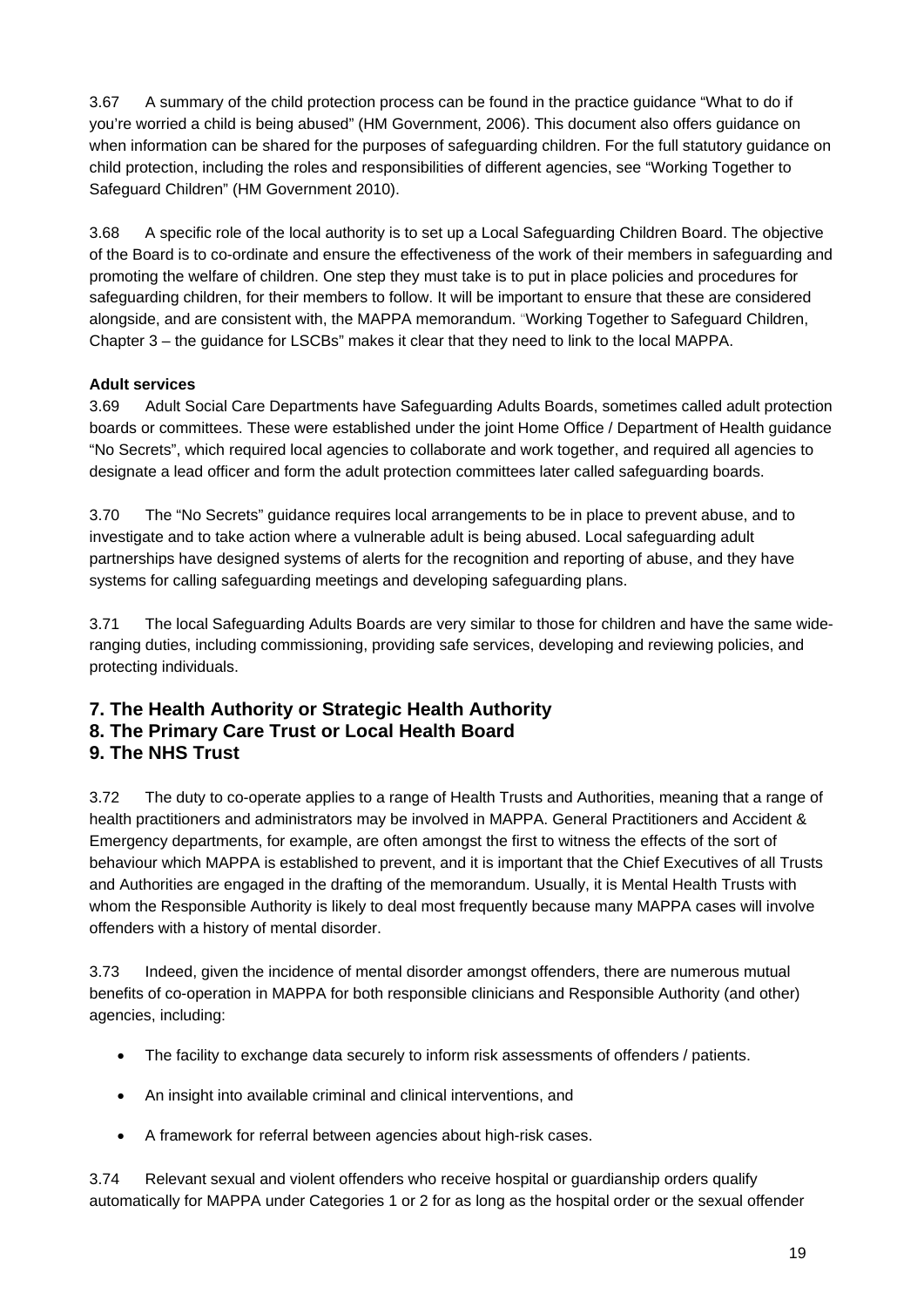notification requirement lasts. Hospital orders expire on discharge from hospital, unless the discharge is conditional, in which case the Secretary of State has the power to recall to hospital for treatment. Conditions will only apply where there is also a restriction order. Conditions may also be added under a community treatment order, which gives the responsible clinician the power to recall to hospital for treatment (see chapter 26 on Mentally Disordered Offenders for details).

3.75 Relevant sexual offenders who receive unrestricted hospital orders will be subject to the notification requirements of Part 2 of the Sexual Offences Act 2003, i.e. will be on the "sexual offenders' register", for 7 years, or life if the order is restricted.

3.76 Offenders who receive prison sentences, but are subsequently transferred to hospital for treatment for mental disorder and who remain there beyond the custodial element of their sentence, are treated as if subject to unrestricted hospital orders. The same applies to offenders who were given hospital directions by the sentencing court. These offenders are commonly known as "notional 37s" and, during the currency of their licence, they will be subject to statutory supervision by probation. It is also important to note that the Offender Manager's sentence planning responsibilities continue, even where the prisoner happens to be in hospital. The Offender Manager should maintain his or her involvement in the Care Programme Approach ("CPA") process throughout the licence period.

3.77 Mental Health Trusts (together with Social Services) have a statutory supervisory / care role in relation to certain MAPPA offenders. Under section 117 of the Mental Health Act 1983, there is a requirement on the relevant Health and Social Services authorities to provide after-care services to offenders subject to section 37 hospital orders who are discharged from hospital, for as long as they require them. What the care consists of will naturally vary but in many cases it will be co-ordinated by community mental health teams.

3.78 After-care under section 117 will generally be established and managed via the CPA, which is intended to provide a systematic assessment of health and social care need; an agreed care plan; the allocation of a key worker (care co-ordinator); and a regular review for mentally ill patients who are considered for discharge or accepted by specialist Mental Health Services. The after-care requirement applies in relation to both restricted and unrestricted patients. When the former are discharged, this will generally be subject to conditions, and a Social and Clinical Supervisor reporting to the Secretary of State will be appointed to monitor the patient's progress in the community. (See chapter 26 on Mentally Disordered Offenders for more details).

3.79 CPA involves a multi-disciplinary approach to care, and Responsible Authority agencies may be involved. This co-operation at level 1 should continue with referral to MAPPA level 2 or 3 only once it is clear that the CPA is not equipped to deal with the risks identified. It is likely that most offenders subject to hospital orders will be managed within CPA without recourse to MAPPA levels 2 and 3. The offender will have received a hospital order because the court decided that that was the appropriate way to proceed and, while the care teams may wish to consult Responsible Authority agencies (and will often benefit from doing so), it is likely that the interventions available under CPA or via the supervisory regime for restricted patients will be the most appropriate.

3.80 However, experience shows that this cannot be taken for granted. Without appropriate planning and communication, the Responsible Authority might find itself suddenly dealing with a dangerous offender who has historically been dealt with by a health disposal but who for a variety of reasons is now considered unsuitable for such an approach. In addition, leave decisions may benefit from information-sharing. The Responsible Authority will often hold key information about the offender and the victim which may not otherwise be available to the Trust.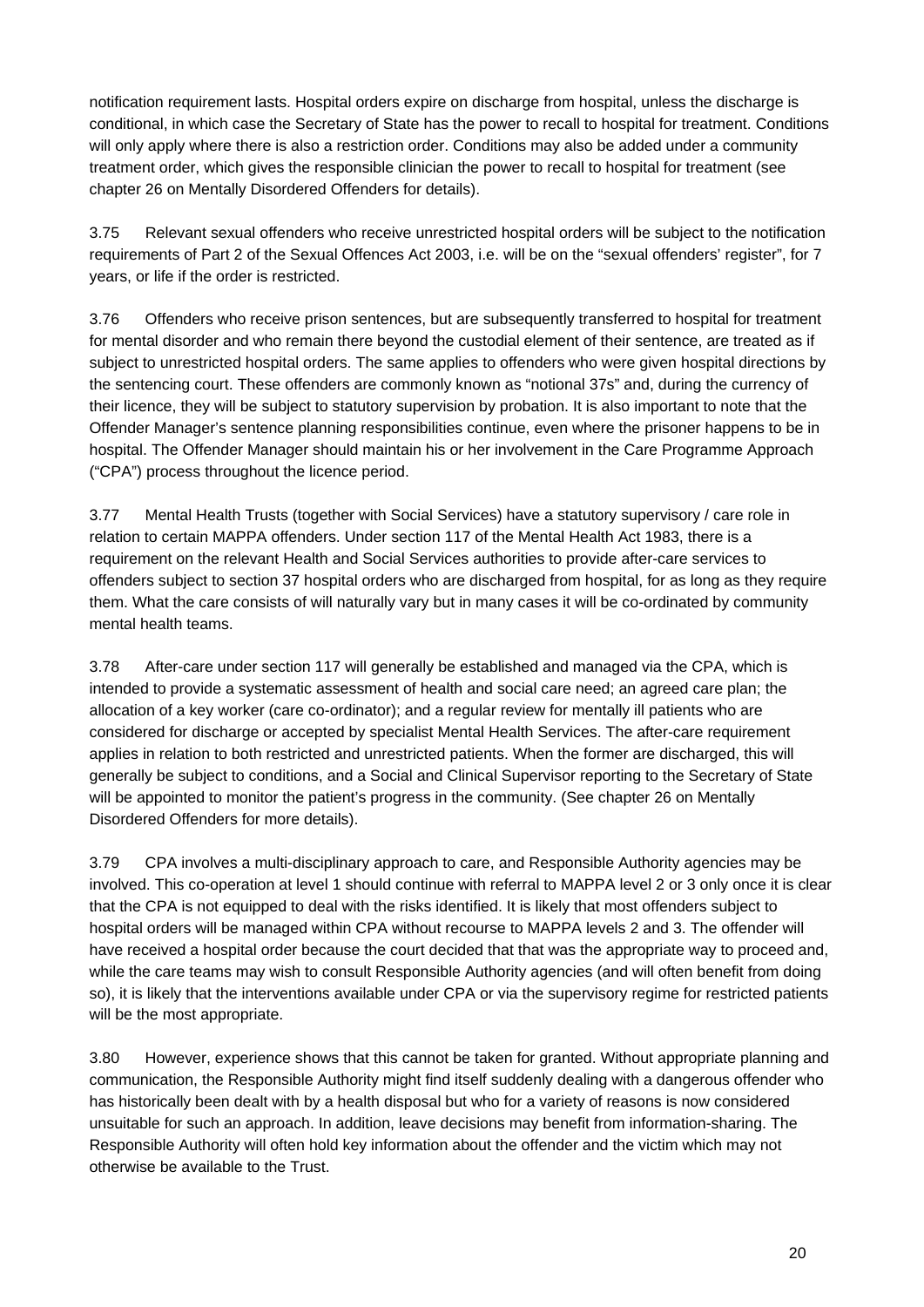3.81 It is essential therefore that the memorandum includes clear standing agreements about these offenders. In addition to other requirements, for example including Responsible Authority contacts to help Trusts with CPA-managed cases, the memorandum should require Trusts to identify all offenders who fall within MAPPA (both those in hospital and those in the community) so that:

- The details can be notified to the MAPPA Co-ordinator on the form MAPPA I.
- They are well-placed to consult other MAPPA agencies and refer to MAPPA level 2 and 3 as required.
- They can contribute to the area statistical returns and monitoring.

## **10. Electronic Monitoring ("EM") providers**

3.82 EM providers deliver an electronic monitoring service to the Ministry of Justice under contract. Their duty to co-operate with the Responsible Authority is intended to be synonymous with their contractual responsibilities. In practical terms this may involve EM providers in doing the following:

- Providing advice to the Responsible Authority on the capability and limits of the available technology.
- Attending meetings of the SMB, as and when required, for discussions about policy and practice relating to electronic monitoring.
- (Exceptionally) attending MAPP meetings (generally only level 3 MAPP meetings) when the needs of a particular case so require.

3.83 A significant part of the work of the EM providers concerns tagging offenders released on Home Detention Curfew ("HDC"). Some MAPPA offenders are eligible for HDC and may be released from custody under this scheme. This will usually not require any liaison between the EM providers and the MAPPA agencies, beyond what already takes place between the EM providers and probation and police staff. That is because, under the HDC criteria, the offender will have stable and suitable accommodation, and will be managed under level 1. However, where a MAPPA offender who has been released on HDC becomes a higher risk, the EM provider may be able to contribute to the assessment and further management of that risk.

3.84 Although the general use of electronic monitoring conditions within other licences is not available, Offender Managers can approach the Public Protection and Casework Section in OMPPG to include conditions of electronic monitoring if MAPPA advise that that would be helpful to manage the offender. This would only be in relation to MAPPA level 3 cases.

3.85 The identifying agency for each offender should inform the relevant EM provider of every offender who becomes subject to MAPPA, so that the offender's MAPPA status may be recorded on the supplier's database. When this has happened the supplier is authorised by the Ministry of Justice to release any information about the offender to the Responsible Authority as soon as it is requested.

3.86 MAPPA cases are managed more individually by the current suppliers who work to specific protocols with identified contacts and telephone numbers to call in the event of a breach of the electronic monitoring requirement. It is therefore essential that the suppliers are kept informed of the names of the relevant Offender Managers and provided with contact details for key agencies such as the police (including out of hours), updated when necessary. Suppliers can be asked for up-to-date progress reports at any time, for example for MAPP meetings.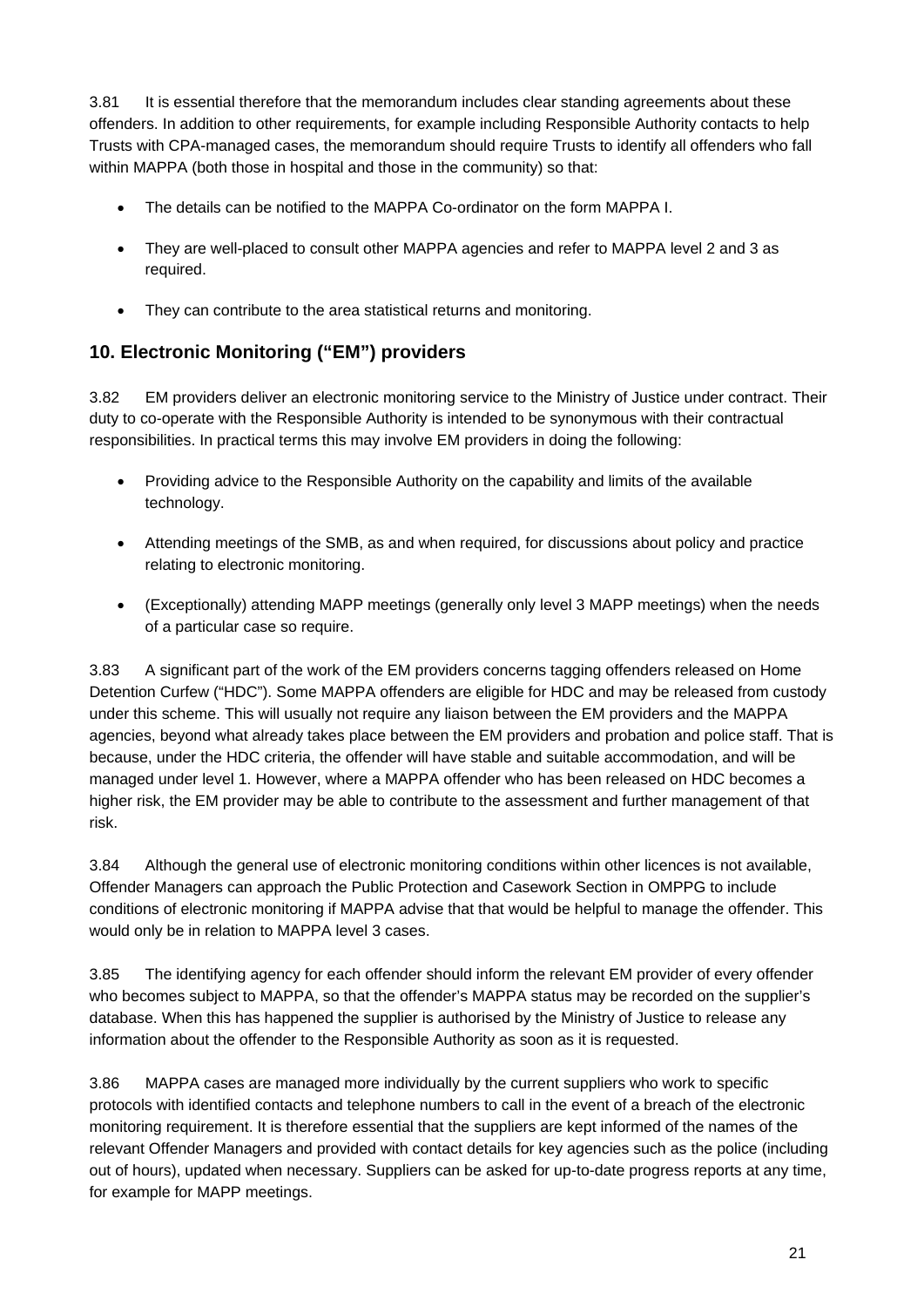### **11. UK Border Agency**

3.87 The UK Border Agency ("UKBA") is responsible, among other things, for the operation of UK immigration controls including asylum, the management of applications for further stay, and enforcement. It aims to protect the public by deporting foreign nationals who commit serious criminal offences (where legislation permits), and by actively monitoring foreign national prisoners who are released into the community.

3.88 All the other DTC agencies were specified in the CJA 2003. UKBA was added to the list in section 325(6) by an Order which came into force on 20 July 2011. The decision to make UKBA a DTC agency was taken in the light of the informal co-operation that has developed between UKBA and local criminal justice agencies in recent years. Placing the co-operation on a statutory basis should make it easier to identify, refer and manage the foreign national offenders in whom UKBA has an interest. Having a clear legal basis for information-sharing about offenders should be a particular benefit.

3.89 There are other potential benefits, such as ensuring that UKBA can prioritise enforcement action for the most dangerous sexual and violent offenders, and improving the information flow to immigration detention centres in respect of risk management and safeguarding – for example, avoiding the placement of certain offenders with children and vulnerable adults at the centres.

3.90 A memorandum that was agreed in 2011 sets out what the duty to co-operate between UKBA and the local criminal justice agencies means in practice. On the criminal justice side, for example, this includes:

- Notification of a foreign national offender's entry into MAPPA.
- Notification of MAPP meetings to discuss relevant cases, so that UKBA may attend where appropriate and where resources permit.
- Notification of when the offender's MAPPA status changes or comes to an end.
- Providing up-to-date risk assessments.
- 3.91 Similarly, UKBA will ensure that, among other things:
	- A MAPPA Single Point of Contact is identified by each UKBA case management directorate and by the operational regions so that requests to exchange information between UKBA and other MAPPA agencies are handled effectively.
	- The Offender Manager is notified of developments and changes in status, e.g.
		- o An application for immigration bail is received from the offender.
		- o The offender is released from immigration detention.
		- o The offender is granted permission to work (but not leave to remain).
		- o The offender is granted leave to remain in the UK or other immigration permission.
		- o The offender is removed from the UK.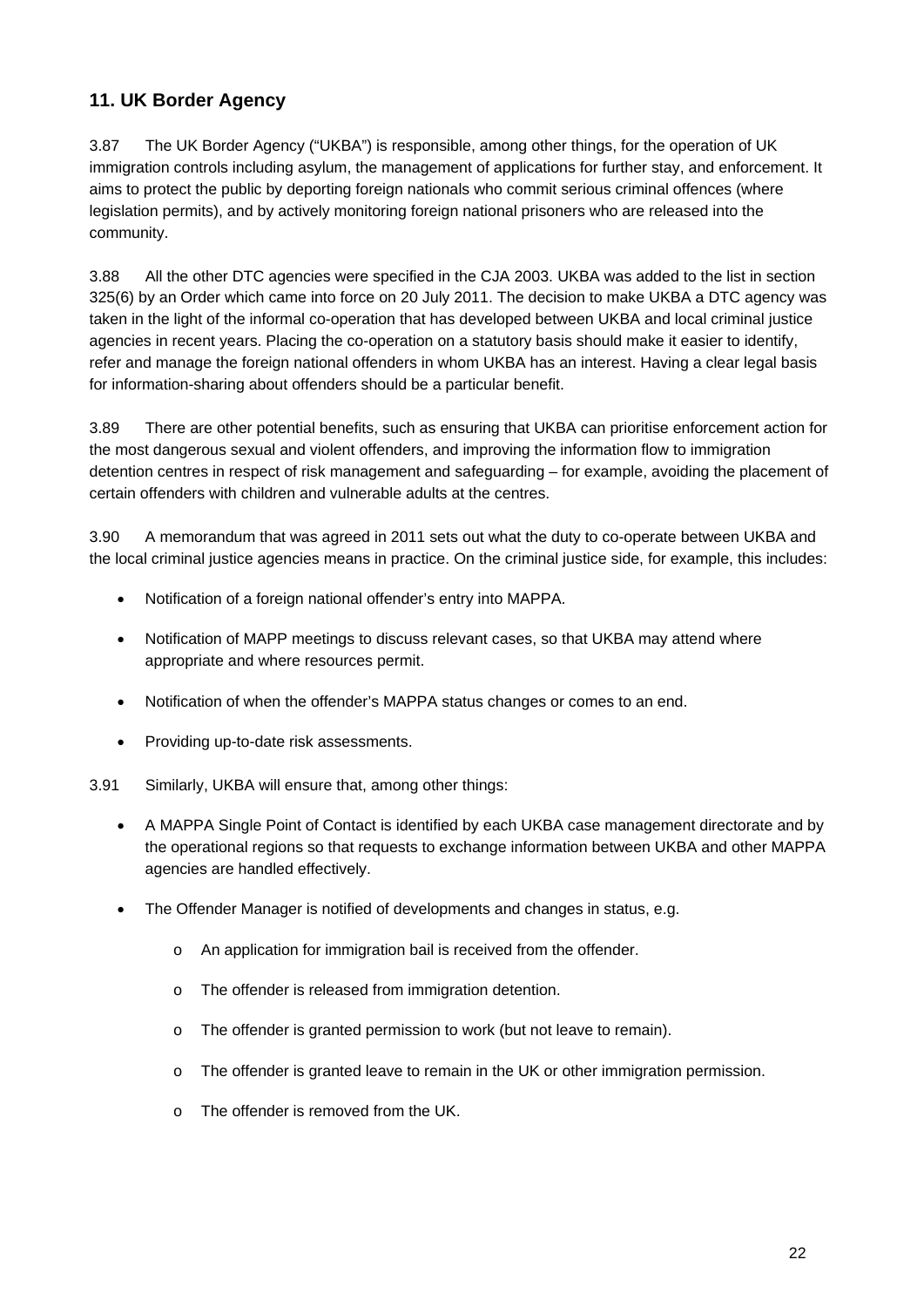# **4. Strategic Management Board**

**Standard: There is a properly-constituted Strategic Management Board for all MAPPA areas** 

# **Introduction**

4.1 The Strategic Management Board ("SMB") is the means by which the Responsible Authority fulfils its duties under section 326(1) of the Criminal Justice Act 2003 to:

"keep the arrangements [i.e. MAPPA] under review with a view to monitoring their effectiveness and making any changes to them that appear necessary or expedient."

4.2 The SMB is therefore responsible for managing MAPPA activity in its area. This will include reviewing its operations for quality and effectiveness and planning how to accommodate any changes as a result of legislative changes, national guidance or wider criminal justice changes. The Secretary of State retains the power to issue guidance to the Responsible Authority on the discharge of its functions under MAPPA. The SMB are responsible for the implementation of the MAPPA Guidance in their area, in line with local initiatives and priorities.

# **Effective operation of the SMB**

4.3 The effective operation of the SMB requires the following.

- There are protocols and memoranda of understanding which formalise which agencies will be represented on the SMB and set out the role of the different agencies within the SMB.
- An annual MAPPA Business Plan is produced in accordance with the Responsible Authority National Steering Group Business Plan.
- Data is collected as required to populate the MAPPA Annual Report and national MAPPA statistics.
- The MAPPA Annual report is prepared and published in accordance with instructions from the Offender Management and Public Protection Group.
- MAPPA operations are consistent with the national MAPPA Guidance, issued on behalf of the Secretary of State. The SMB must approve and record any departures from this Guidance.
- Cases which require a MAPPA Serious Case Review (see chapter 20) are identified and a review is carried out in qualifying cases, in accordance with this guidance.
- The SMB produces an annual communication and media strategy plan.
- Effective monitoring and evaluation of MAPPA operations enables the SMB to know that MAPP arrangements within its area are working well.
- The SMB develops an Information-Sharing Agreement to regulate the sharing of information with other agencies under MAPPA (see chapter 9).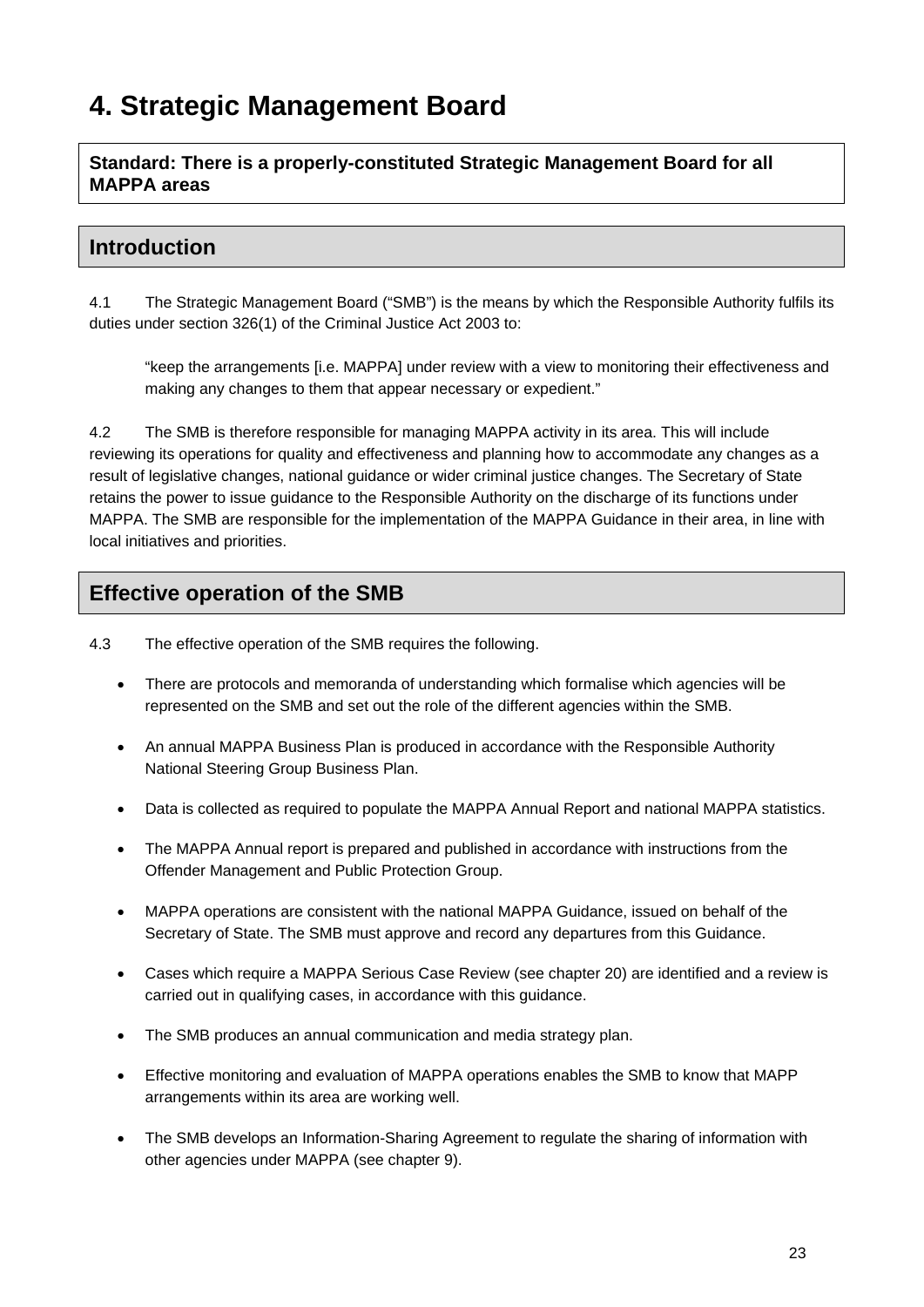- The Responsible Authority can demonstrate, through the records maintained by its agencies, that cases managed under MAPPA meet the defensibility test, i.e. everything which reasonably could have been done, was done, to manage the risk of harm presented by offenders and to prevent them from re-offending.
- ViSOR is populated and used in accordance with the relevant agencies' agreed business models and ViSOR National Standards.
- There is effective liaison and operational work with other public protection bodies, for example, local Safeguarding Children Boards, Crime and Disorder Reduction Partnerships; Local Criminal Justice Boards, local Safeguarding Adults Boards, and Multi-Agency Risk Assessment Conferences ("MARACs").
- The training and development needs of those working in MAPPA are met.
- The work of MAPPA is promoted as appropriate in the local area.

### **Membership of the SMB**

4.4 The SMB should include senior representatives of each of the Responsible Authority and the Duty to Co-operate ("DTC") agencies. Representatives should have sufficient seniority to enable them to contribute to developing and maintaining effective inter-agency public protection procedures and protocols on behalf of their agency and to address the practical and resource implications of MAPPA.

- 4.5 The membership of the SMB should include as a minimum:
	- **Probation Trust** at Assistant Chief Officer grade or above.
	- **Police Service** at Assistant Chief Constable rank.
	- **Prisons**  at a level equivalent to the Deputy Director of Custody.
	- **MAPPA Co-ordinator** to provide operational context and management information to the meeting.
	- **Lay Advisers** each area should have two Lay Advisers, who are appointed by the Secretary of State.
	- **Housing** representation from the local authority and housing suppliers. The SMB will need to agree with the housing representative how he or she will ensure that information is disseminated within the various strands of local housing providers.
	- **Health Services** this should be someone who can provide a senior managerial, clinical and mental health perspective.
	- **Social Services** this should be one or more people who can reflect the range of social services responsibilities including children and vulnerable adults, mental health, disabilities and looked-after children.
	- **Education Services** the SMB will agree who in Education Services can represent the local educational provision.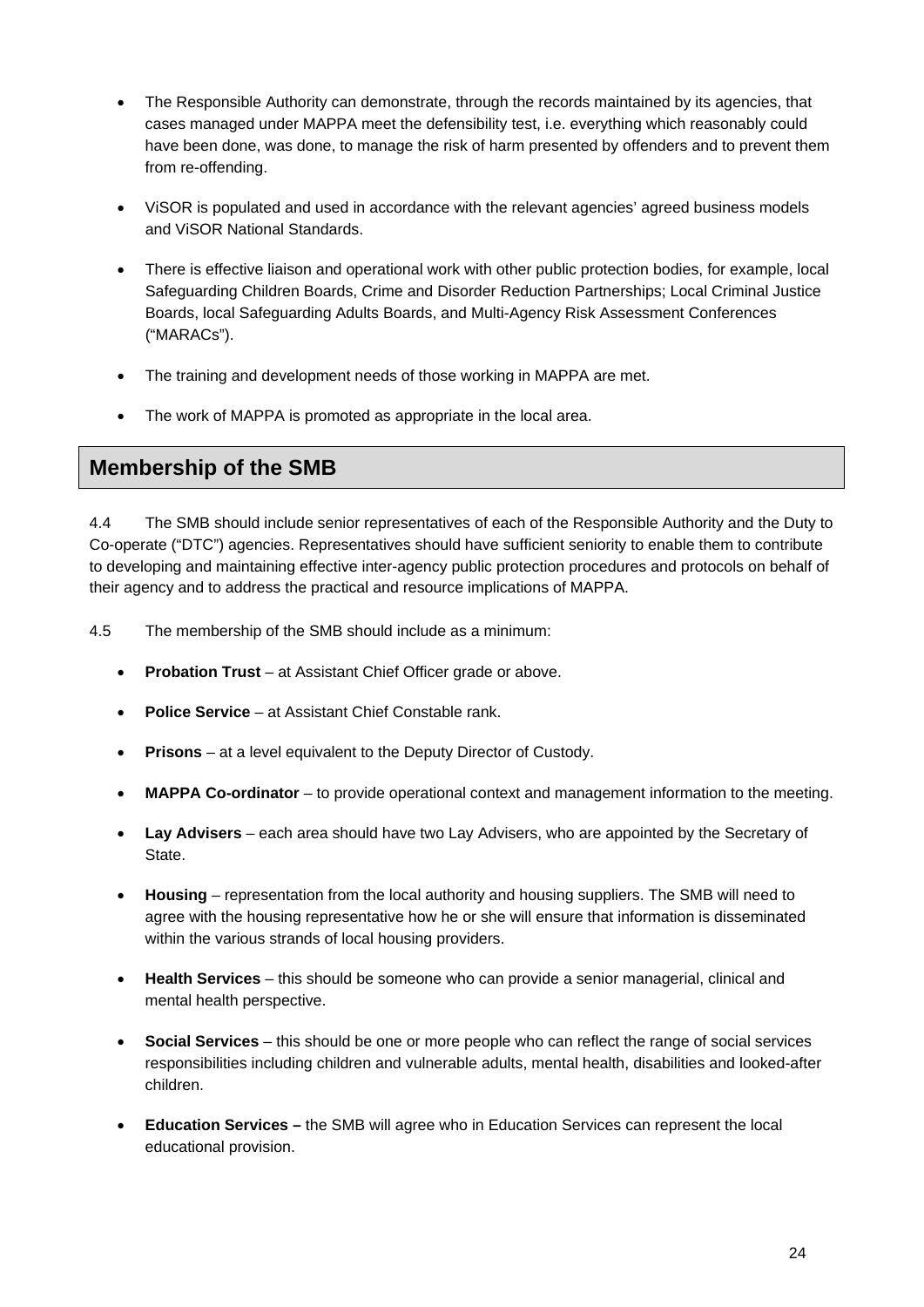- **Youth Offending Team** where there is more than one Youth Offending Team ("YOT") operating in an area, the SMB will agree the representation arrangements with the YOT managers to ensure that information is disseminated across the teams.
- **Employment Services**  representation from Jobcentre Plus.
- **Electronic Monitoring Providers**  the SMB will need to agree with the local representatives how they will participate in the work of the SMB.
- **UK Border Agency**  here too, the SMB will need to agree how the representatives of UKBA will participate in the work of the SMB.

# **The SMB and other agencies**

4.6 The Responsible Authority will make arrangements to involve others in the work of the SMB as needed. This may involve co-option (or possibly full membership) where there is a significant and sustained engagement with MAPPA. But mostly it will be sufficient for the Responsible Authority to ensure that there is effective dialogue and that the agency is aware of MAPPA and local public protection issues. Those with a relevant interest may include:

- Treatment providers.
- The Crown Prosecution Service.
- Housing Associations.
- The Court Service.

4.7 For those agencies that have co-terminus boundaries with the MAPPA area (for example police and probation), the representation will be relatively straightforward.

4.8 Where agency boundaries are not co-terminus, the Responsible Authority should negotiate a protocol with the DTC agencies to agree who will attend the SMB meetings and resolve how information from the SMB will be disseminated to relevant colleagues.

#### **Standard: The SMB develops appropriate links with other local multi-agency forums**

4.9 The SMB should ensure that MAPPA has effective links with local multi-agency forums in its area, which facilitate a joint approach to addressing common public protection issues.

4.10 It is recommended that the Responsible Authority develops written protocols to identify how MAPPA will work and exchange information with, for example:

- Local Safeguarding Children Boards.
- Community Safety Partnerships.
- Local Criminal Justice Boards.
- Safeguarding Adults Boards / Safeguarding Vulnerable Adult Partnerships.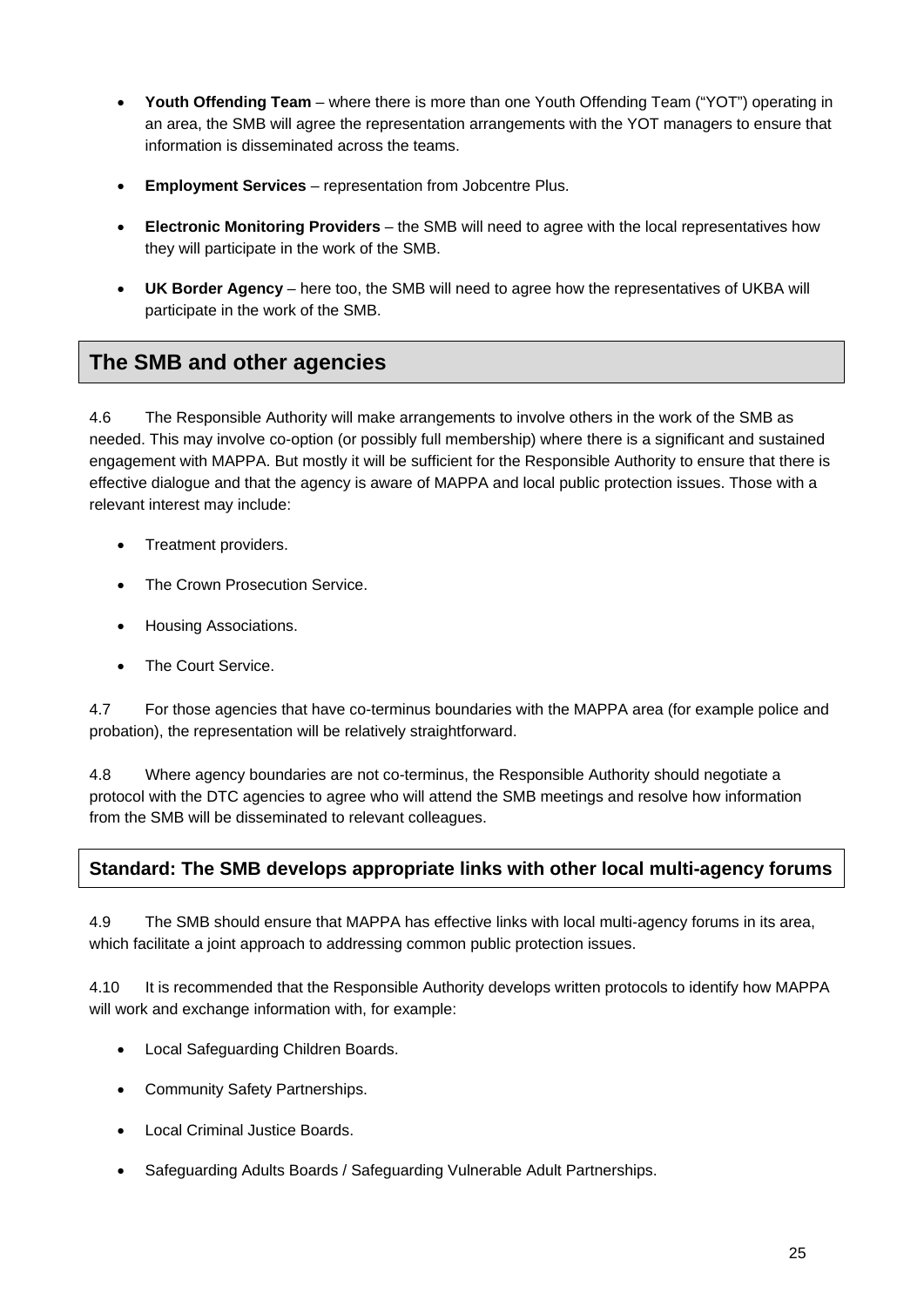Domestic Violence victim protection arrangements – MARACs.

# **SMB Meetings**

#### **Standard: The full SMB will meet at least every 4 months to monitor the work of MAPPA locally**

#### **Standard: The SMB will be chaired by a senior member of the Responsible Authority**

4.11 It is usually the Assistant Chief Constable or the Assistant Chief Officer representing the Probation Trust who chairs the SMB, but the Prison Service representative can also take on the role of Chair. The role of the Chair can be shared, although it is important that this does not hinder consistency or the development of good practice.

4.12 It is good practice for the chair to rotate between the Responsible Authority agencies with each agency holding the chair for a period of time.

4.13 The structure of the meetings is a matter for the Responsible Authority, in consultation with its MAPPA partners, and will reflect how the SMB chooses to organise itself. For example it may use subgroups to carry out specific functions, although other ways of structuring the work are possible.

# **Other SMB matters**

#### **Standard: The SMB is responsible for monitoring and improving the operation of MAPPA**

4.14 See chapter 31 on Performance monitoring.

#### **Standard: The SMB has a communication strategy which includes liaison with NOMS and the Ministry of Justice Press Office or Home Office Press Office in appropriate cases**

4.15 National and local media interest can be acute following serious further offences or the publication of Serious Case Reviews. It is important that local communication staff liaise with the Ministry of Justice Press Office (or in some cases Home Office Press Office) at the earliest opportunity and throughout periods of intense media coverage.

4.16 To ensure a consistent approach for proactive and reactive media activity, the general protocol to follow is that local areas handle local media, and the Ministry of Justice and Home Office Press Offices, in partnership with the local area, handle national media.

4.17 The Ministry of Justice and Home Office Press Offices have a specialist desk to deal with NOMSrelated enquiries and they can provide support, advice, up-to-date lines or statements, and Q&A material. They are also in a position to ensure that Ministers and other relevant departments are kept informed of issues and developments.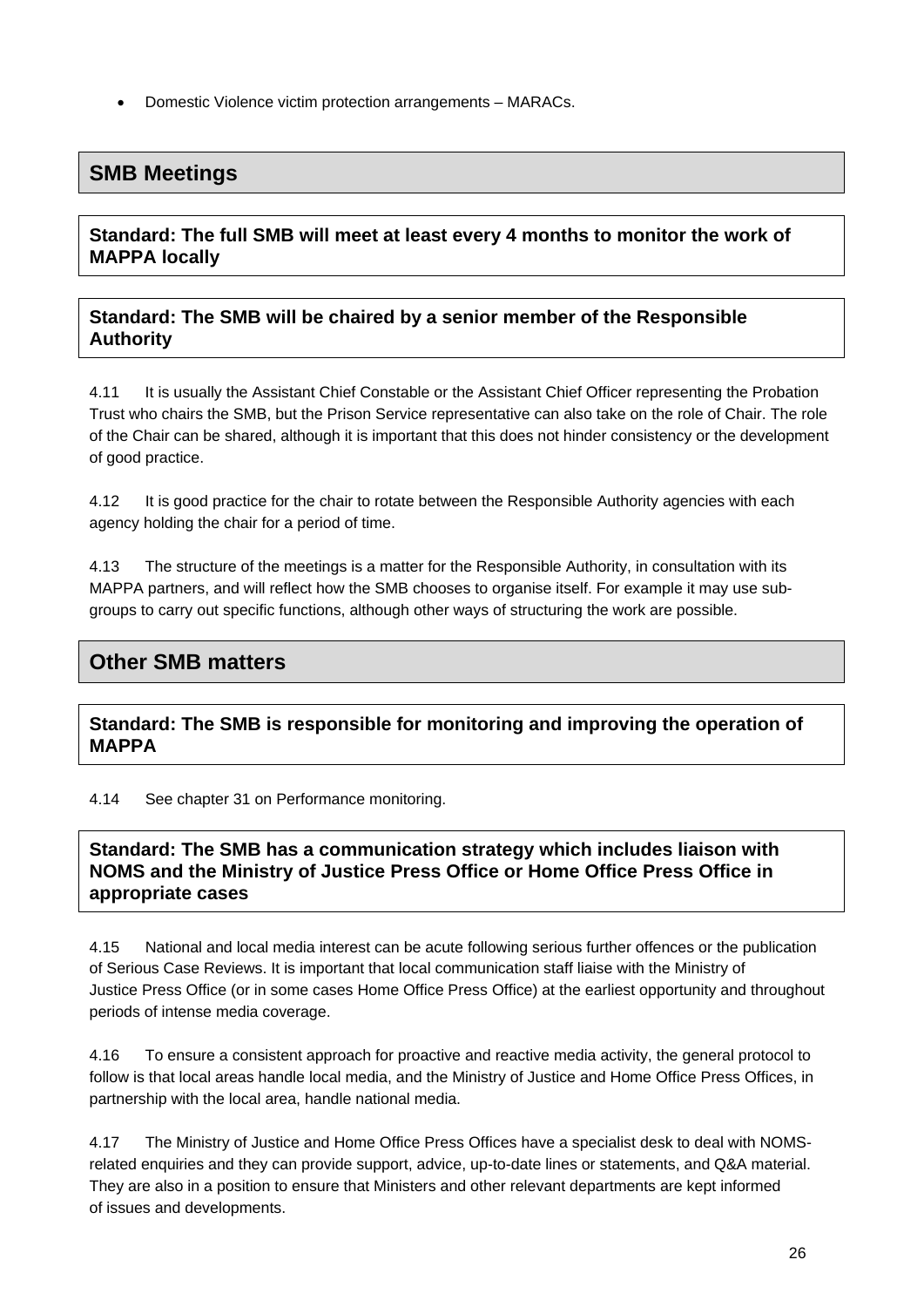4.18 SMBs who wish to promote the work of MAPPA within the area should liaise with their local communications officer. Questions or advice on how to go about approaching the media should be directed to the Ministry of Justice Press Office.

## **Standard: The SMB takes steps to ensure that all staff involved in MAPPA are appropriately trained**

4.19 Agencies within MAPPA have a responsibility for the training and supervision of their own staff. The Responsible Authority has a duty to ensure that all SMB members and the MAPPA Co-ordinator and MAPPA administrators receive the training they need. The SMB must assist its constituent agency members in identifying training needs in respect of MAPPA for their staff.

4.20 The training needs of relevant MAPPA staff may be progressed through the creation of a specific training sub-group, but other approaches are also permissible.

4.21 Participation in the National MAPPA Training and Best Practice Workgroup (two representatives from the Responsible Authority from each region) will assist in identifying best practice nationally, and sharing developments at a national level.

4.22 The Offender Management and Public Protection Group has produced and disseminated a training manual which can be adapted for local use for a range of audiences.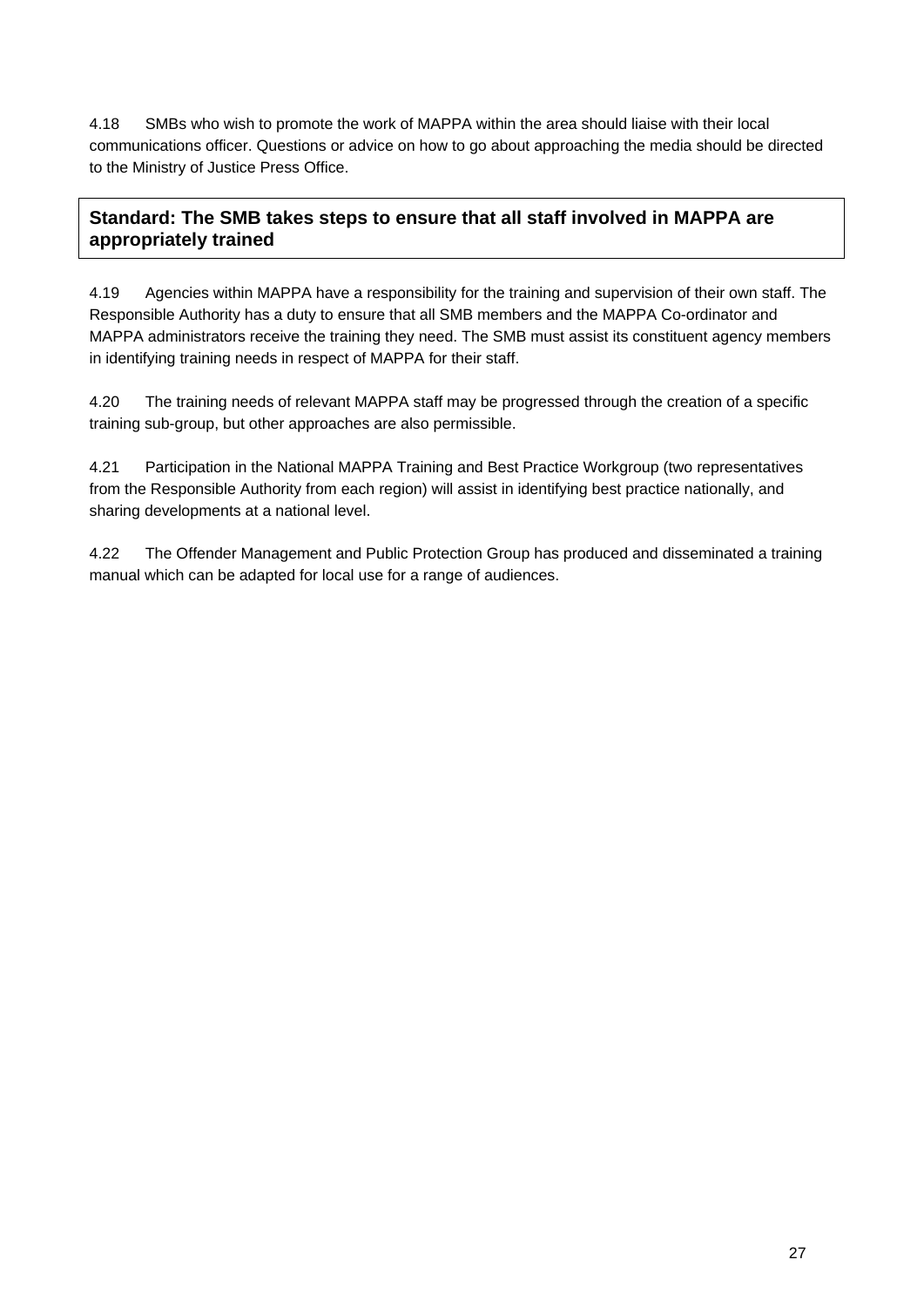# **5. Lay Advisers**

## **Introduction**

#### **Standard: The SMB must, via the Secretary of State, appoint two Lay Advisers**

5.1 Section 326 of the Criminal Justice Act 2003 requires the Secretary of State to appoint two Lay Advisers to each Responsible Authority area. (He has appointed an extra Lay Adviser to London, making three in total, in view of its size.) The Act makes clear that Lay Advisers are appointed to assist in MAPPA review functions and not the organisational decision-making. Lay Advisers will operate as full members of the area's Strategic Management Board ("SMB"), participating in the SMB itself and any relevant sub-groups or working parties.

#### **Standard: The SMB will adhere to the agreed role of the Lay Adviser**

5.2 The Lay Adviser role is a voluntary and unpaid one. It is expected that they will attend each of the SMB meetings and undertake such familiarisation and reading as necessary to enable them to understand and to contribute to those meetings. They are not expected to become experts; their value is as informed observers and as posers of questions which the professionals closely involved in the work might not necessarily think of asking. As such, the role is invaluable as they can provide a challenge to the professionals by acting as a "critical friend". Their role is not akin to that of an independent auditor, nor is it as a representative of the local community in the same way as an elected councillor. They bring to the SMB their understanding and knowledge of the area but they have no role in reporting or briefing the community, except as part of the SMB's communication strategy.

# **Expectations of Lay Advisers**

- 5.3 Lay Advisers should:
	- Attend each SMB meeting.
	- Be able to provide up to 8 hours a month to the SMB, but should not be expected to provide more than 16 hours per month.
	- Contribute to the monitoring and evaluation of the operation of MAPPA in their area.
	- Attend a level 2 or 3 MAPP meeting quarterly, to assist them in understanding the process and to enable them in fulfilling the task of monitoring and evaluation of MAPPA.
	- Confirm that the SMB has created effective links with other multi-agency forums, e.g. the Local Criminal Justice Board and the Local Safeguarding Children Boards.
	- Assist in the preparation of the MAPPA annual report.
	- Participate in any SMB sub-groups, working parties or projects.
	- Participate in reviewing the SMB Business Plan and broader communication strategy.
	- Participate in reviewing and questioning local MAPPA statistics.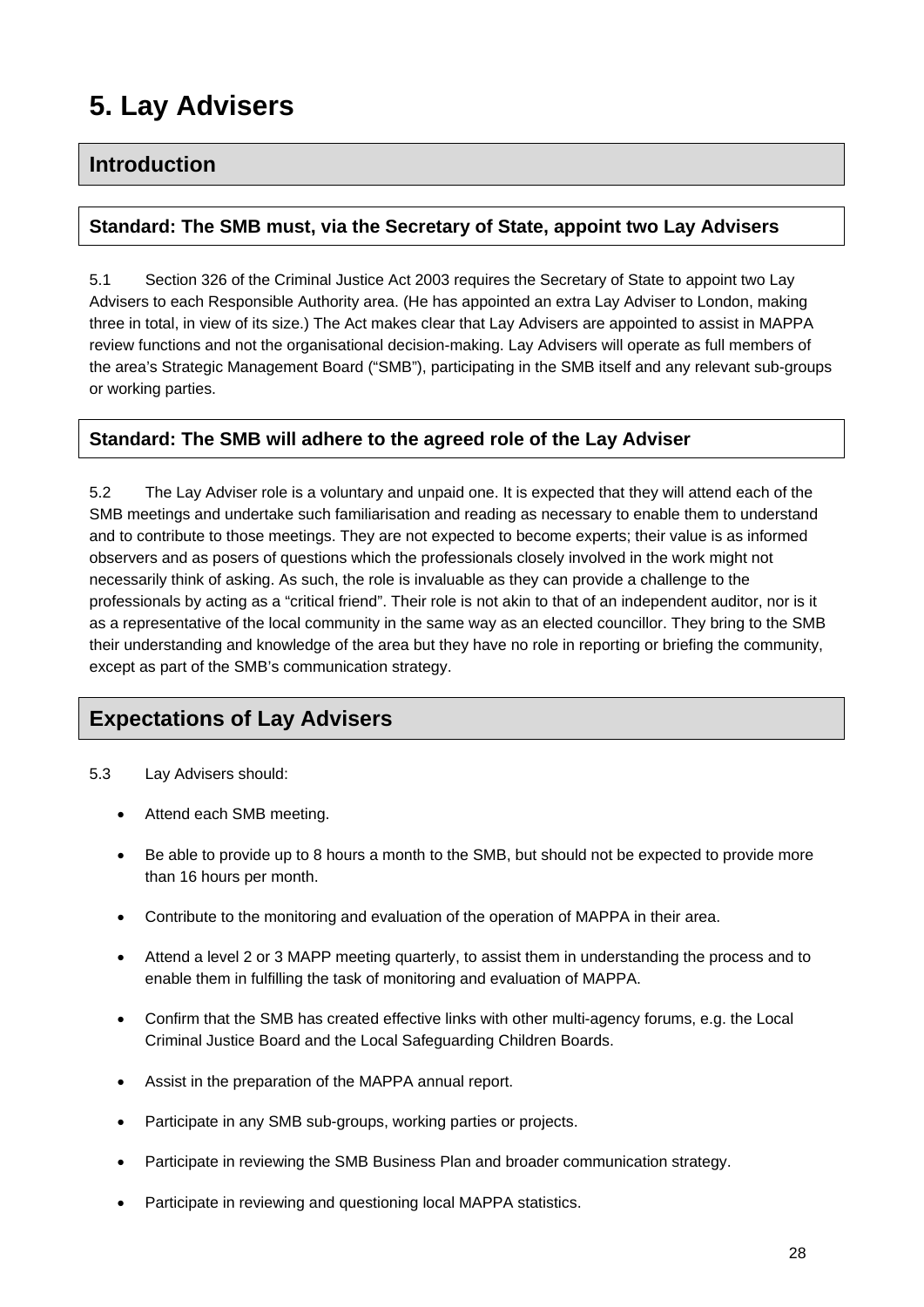- Attend local and regional events with the agreement of the Responsible Authority.
- 5.4 Lay Advisers should not:
	- Work on a full time basis for MAPPA. Any additional time worked must be agreed with the SMB through the MAPPA Co-ordinator.
	- When attending level 2 or 3 MAPP meetings, participate in the decision-making relating to the risk assessment and subsequent MAPPA Risk Management Plan(s).
	- Have an involvement in operational activity.
	- Audit meetings.
	- Lead on the development of strategy.
	- Attend media or public engagements, unless they have consulted the SMB and are accompanied by a representative of the Responsible Authority.

## **Standard: The Lay Adviser must adhere to the confidentiality and diversity policy**

5.5 Lay Advisers must not disclose information given to them in confidence as members of the SMB or information acquired by them in that role which they believe to be of a confidential nature, without the consent of a person authorised to give it or unless required to do so by law.

5.6 They must also not disclose information that they receive during the course of being a visitor to any criminal justice premises and at restricted meetings such as level 2 and 3 MAPP meetings.

5.7 Lay Advisers must recognise and value diversity by ensuring inclusiveness, equality and fairness in the treatment of people and the discharge of their duties. They must ensure that they do not discriminate against individuals because of their gender, race, ethnicity, religious beliefs, age, disability, and sexual orientation, or for any other reason.

# **Recruitment of Lay Advisers**

5.8 The new Office of the Commissioner for Public Appointments (OCPA) Code of Practice for Ministerial Appointments to Public Bodies comes into force on 1 April 2012. Under the Code, the Ministry of Justice must ensure that its public appointments processes meet the OCPA principles of merit, fairness and openness. However, the Code recognises that appointments processes can vary and should be proportionate to the nature of the appointment; it sets out essential requirements for meeting the OCPA principles which must be followed in all cases. The appointment of MAPPA Lay Advisers will follow the principles of the Code but it has been agreed with OCPA that a proportionate approach to implementation can be taken. This approach is set out in the Ministry of Justice 'Guidelines for Multiple Regional Bodies or Other Arrangements' which is available at Appendix 7.

5.9 These guidelines should be adhered to as closely as possible when appointing MAPPA Lay Advisers. If there are any reasons why the guidelines could not be followed or the OCPA principles have not been met, these should be justified, documented and retained by the SMB for audit purposes and provided to the national MAPPA team.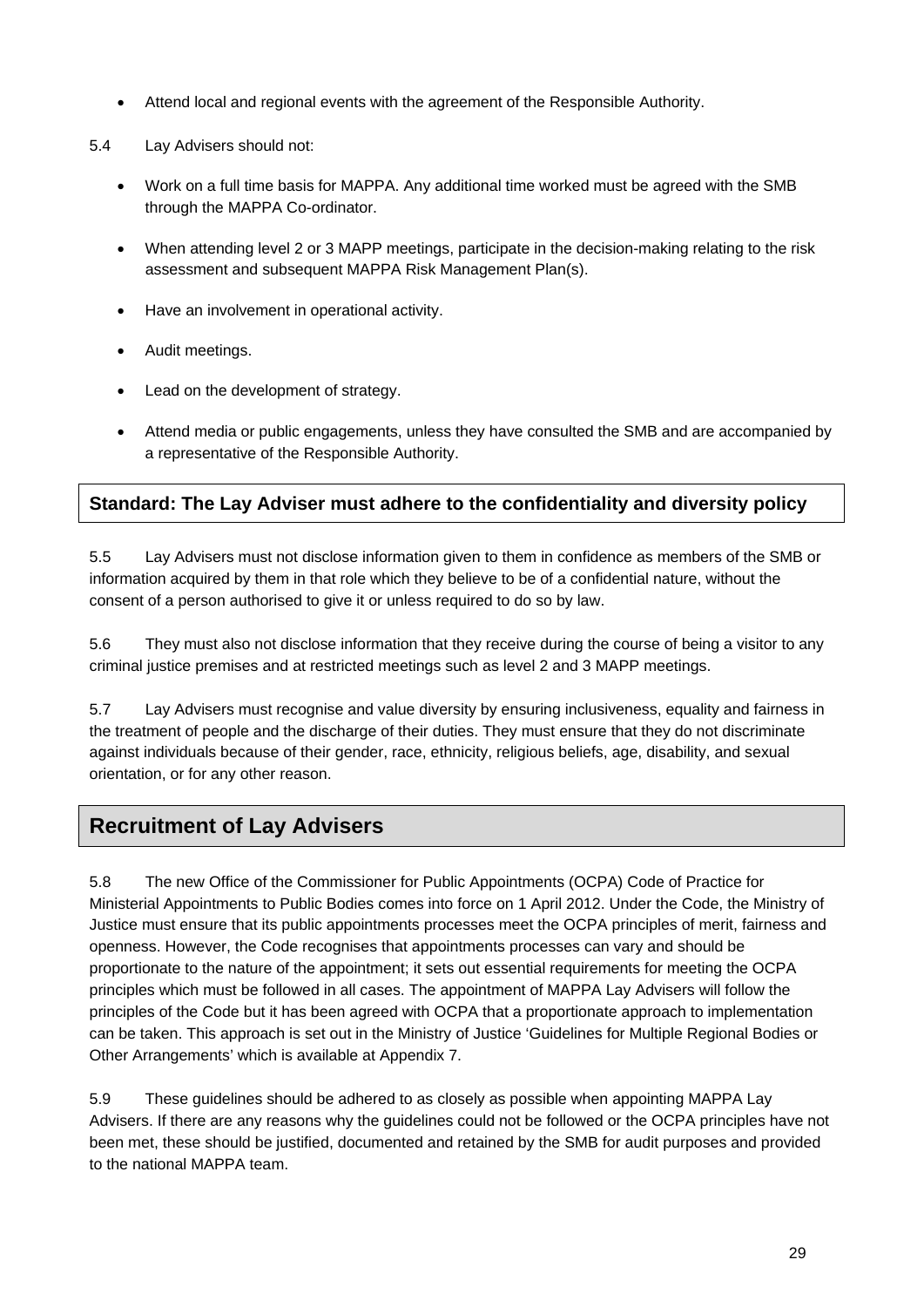5.10 SMBs are advised to familiarise themselves with the OCPA Code of Practice and the MoJ Guidelines for Multiple Regional Bodies or Other Arrangements' but in summary, the main implications are:

- The selection panel to oversee the appointment process of a MAPPA Lay Adviser should include an 'external perspective'. This could be a representative from a Responsible Authority from another MAPPA area. All members of the panel should understand the principles and requirements of the OCPA code and pay particular attention to attracting a strong and diverse field of candidates including those from underrepresented groups.
- The Selection Panel Chair must produce a proportionate Chair's Report at the end of the each of sift and interview stage of the process. The Reports should summarise and evidence the reasons for the Panel's conclusions, including the reasons why those not recommended for interview or appointment were considered less suitable than those who were recommended. The Reports should also describe the stages and outcome of the selection process, how the external perspective was achieved, and confirm that the process was conducted in accordance with the OCPA principles. **A copy of the report should be provided to the national MAPPA team.**
- There must be proportionate publicity of the recruitment process so that all members of the public have access to the opportunity to apply for a Lay Adviser appointment in order to ensure diversity and equality. **Vacancies must be published on the Cabinet Office Website, full details to be provided by the national MAPPA team.**
- All documentation, including the Chair's Reports should be retained for at least two years.
- The OCPA Kite mark must be used for all publicity material.
- Any individual may complain that a competition has not been in compliance with the principles of the OCPA Code. The OCPA complaints process must be included in the application pack. Complaints in the first instance should be referred to the SMB. The complainant should be informed that if the complainant remains dissatisfied the complainant can complain to the National MAPPA team who will take the appropriate next steps.
- The NOMS MAPPA team will provide a form requesting the required diversity and other statistical information for areas to complete and will return it to the Public Appointments Team.

5.11 Lay Advisers must be resident within the Responsible Authority area. In exceptional circumstances they may, at the discretion of the Responsible Authority, live just outside their area, but they must still be able to demonstrate strong and sustained connections with the communities within that area.

5.12 As part of the recruitment process, all Lay Advisers must undergo Criminal Records Bureau ("CRB") vetting procedures at an enhanced level. Whilst not all previous convictions will automatically bar someone from becoming a Lay Adviser, serious consideration should be given to the suitability of someone with previous convictions to undertake the Lay Adviser role. Any convictions which mean someone is or was liable to management under MAPPA (including where previous offending pre-dates the existence of MAPPA) is likely to render him or her unsuitable. The Responsible Authority will ensure the enhanced CRB check is carried out. In addition, the Responsible Authority must obtain and verify two personal references concerning the suitability of the person to become a Lay Adviser.

5.13 The specification for a Lay Adviser is as follows:

 No formal educational qualifications are necessary, but they must be able to understand complex information in written and numerical form.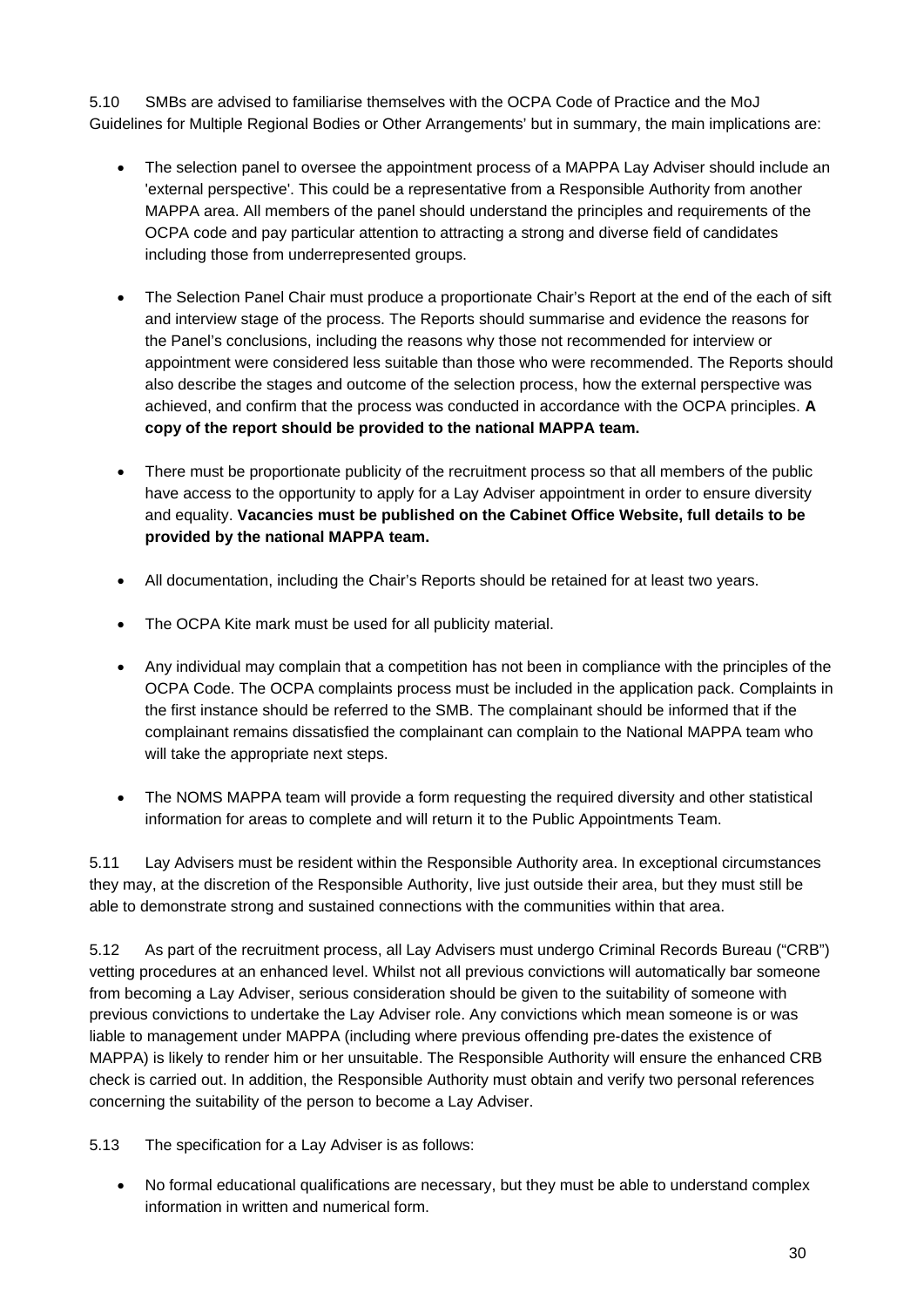- They must be interested in community and social issues, preferably with a history of involvement in them.
- They must be able to make decisions based on and supported by the available information.
- They must demonstrate a capacity for emotional resilience. In particular, this includes an ability to understand the needs and feelings of victims.
- They must be able to work effectively with people in groups and informal meetings.
- They must have an awareness of, and commitment to, equality and diversity.
- They must be able to challenge constructively the views and assumptions of senior professionals.
- They must be able to maintain confidentiality appropriate to the circumstances and local protocols.

5.14 It will be clear from the above that Lay Advisers need to be independent of the MAPPA organisations with which they work. Otherwise it will be difficult for them to challenge the thinking of the professionals in the criminal justice agencies and duty to co-operate agencies. SMBs should make this clear in recruitment campaigns and explore any conflicts of interest that arise at interview.

5.15 Other categories who are likely to be deemed unsuitable are:

- Lay Advisers who have served two terms in any area (by this time they may no longer be sufficiently independent).
- Anyone whose paid employment involves working with offenders who fall within the remit of MAPPA. A similar exclusion may apply to voluntary work where the primary focus is with MAPPA offenders.
- Anyone whose personal or family circumstances may give rise to a conflict of interest with the duties and responsibilities of the MAPPA role.
- (As noted above) Anyone who has been convicted of, or cautioned for, a relevant sexual or violent offence.

5.16 In order to attract suitable candidates for selection, the SMB must consider how they reach out to the diverse communities within its area in order to stimulate people's interest in the work of MAPPA locally and the role of the Lay Adviser. Areas may wish to advertise in the local press, including their local free newspaper, local radio, libraries, and local authority and Responsible Authority websites.

5.17 An application form has been introduced, together with a job specification, interview questions and case study which the national MAPPA Team in the Offender Management and Public Protection Group will provide to Areas to use at their discretion.

5.18 Given the demanding nature of any selection process, it is important that areas attract sufficient candidates to enable them to effectively short-list those who are suitable. Good practice principles must apply to all short-listing and selection processes. All papers must be retained until the Lay Advisers are appointed by the Secretary of State.

5.19 The selection process is intended to be demanding and has two main components that will help identify individuals who are able and suitable to undertake the role of Lay Adviser.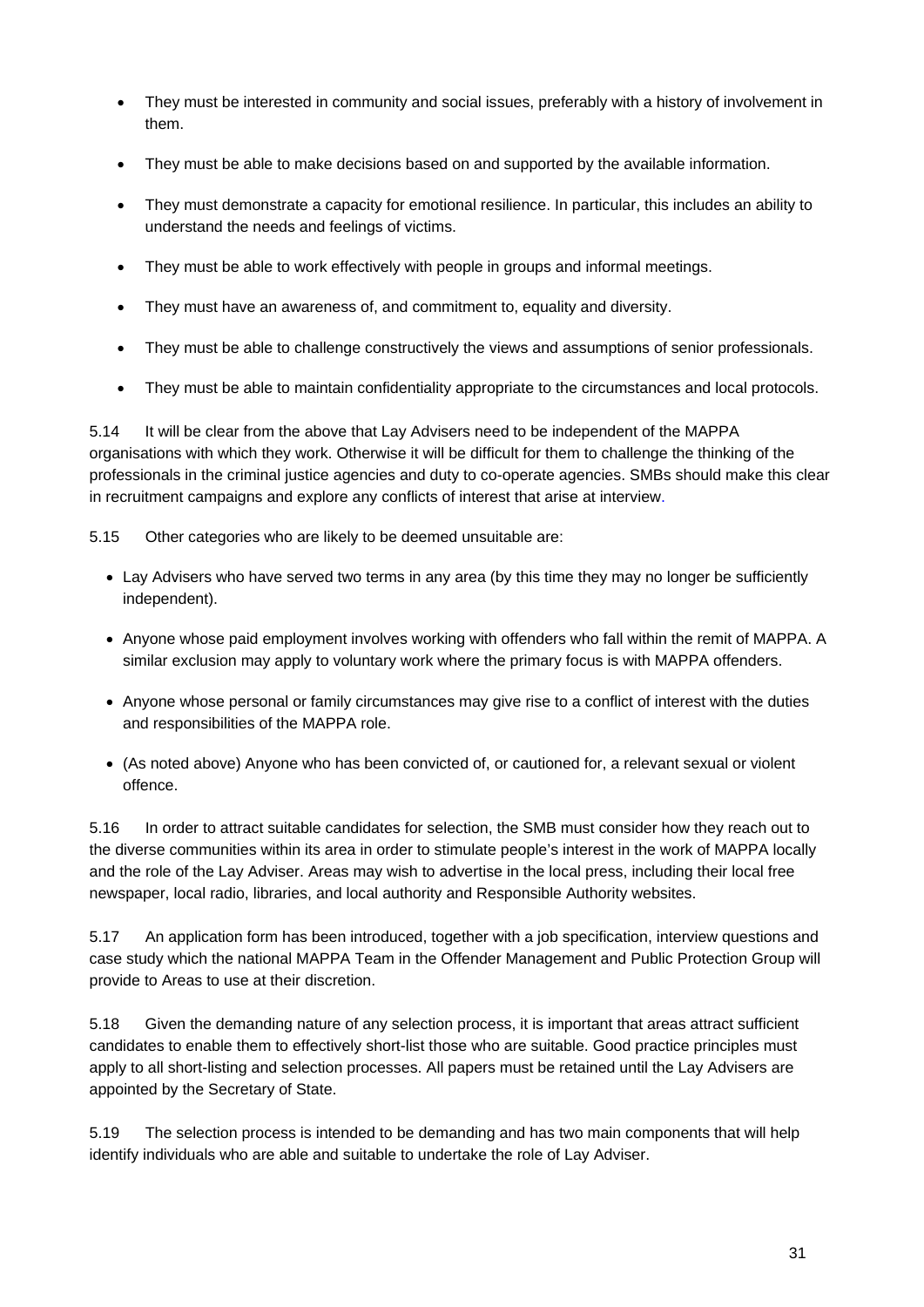5.21 There is a structured two-part interview. The first part makes reference to a case study which will be given to the candidate at the interview. The second part will allow further examination of skills and motivation. The interview should last approximately 60 minutes. The panel should consist of three people who adequately represent the interests of the Responsible Authority (including the SMB Chair), incorporating the specialist public protection skills associated with MAPPA and a diverse community perspective.

5.22 The recruitment process no longer involves the use of a psychometric test.

# **Appointment of Lay Advisers**

**Standard: Lay Advisers are appointed for an initial period not exceeding 4 years, and may be re-appointed for a further period not exceeding 3 years (i.e. a maximum of 7 years in total)** 

5.23 The SMB recommends candidates for Lay Adviser positions to the Secretary of State and the Secretary of State makes the formal appointments. Lay Advisers are appointed for a period of up to 4 years. Each SMB should be clear which of their Lay Advisers was appointed for what term, and must notify the national MAPPA Team accordingly. Lay Advisers may also serve for a further period not to exceed 7 years in total, provided the SMB supports the re-appointment and the Secretary of State agrees. This decision should be based upon an annual meeting between the Lay Adviser and a nominated SMB member, and will be dependent on the Lay Adviser's performance. Where the Responsible Authority is proposing that the Lay Adviser should continue in post, they must write to the national MAPPA Team outlining their proposal and confirming that the SMB supports it. The national MAPPA Team will confirm the continuation of the Lay Adviser in post and will communicate this to the MAPPA Co-ordinator in order for that person to inform the SMB and the Lay Adviser.

5.24 Once the Responsible Authority has identified a suitable candidate to nominate to the Secretary of State for the initial period, the MAPPA Co-ordinator should send the Lay Adviser Notification Form to the national MAPPA Team. The notification form should include the proposed Lay Adviser's full personal details and a biographical pen-picture as well as the length of the term of the appointment and the contact details of the SMB Chair. This is required in order for the written submission to the Secretary of State to be made regarding the appointment of the Lay Adviser.

5.25 Once the Secretary of State has made an appointment, he will notify the Lay Adviser directly with a copy to the SMB Chair informing him or her of that decision.

5.26 The Lay Adviser's role is unpaid, but under section 326 of the CJA 2003 he or she is entitled to claim legitimate expenses such as travel, refreshments and, where necessary, accommodation for attending official functions. The level of payment is to be agreed by the Responsible Authority in the Area.

5.27 Compensation for loss of earnings or childcare expenses should also be available and identified prior to appointment. These issues should be addressed during the induction process.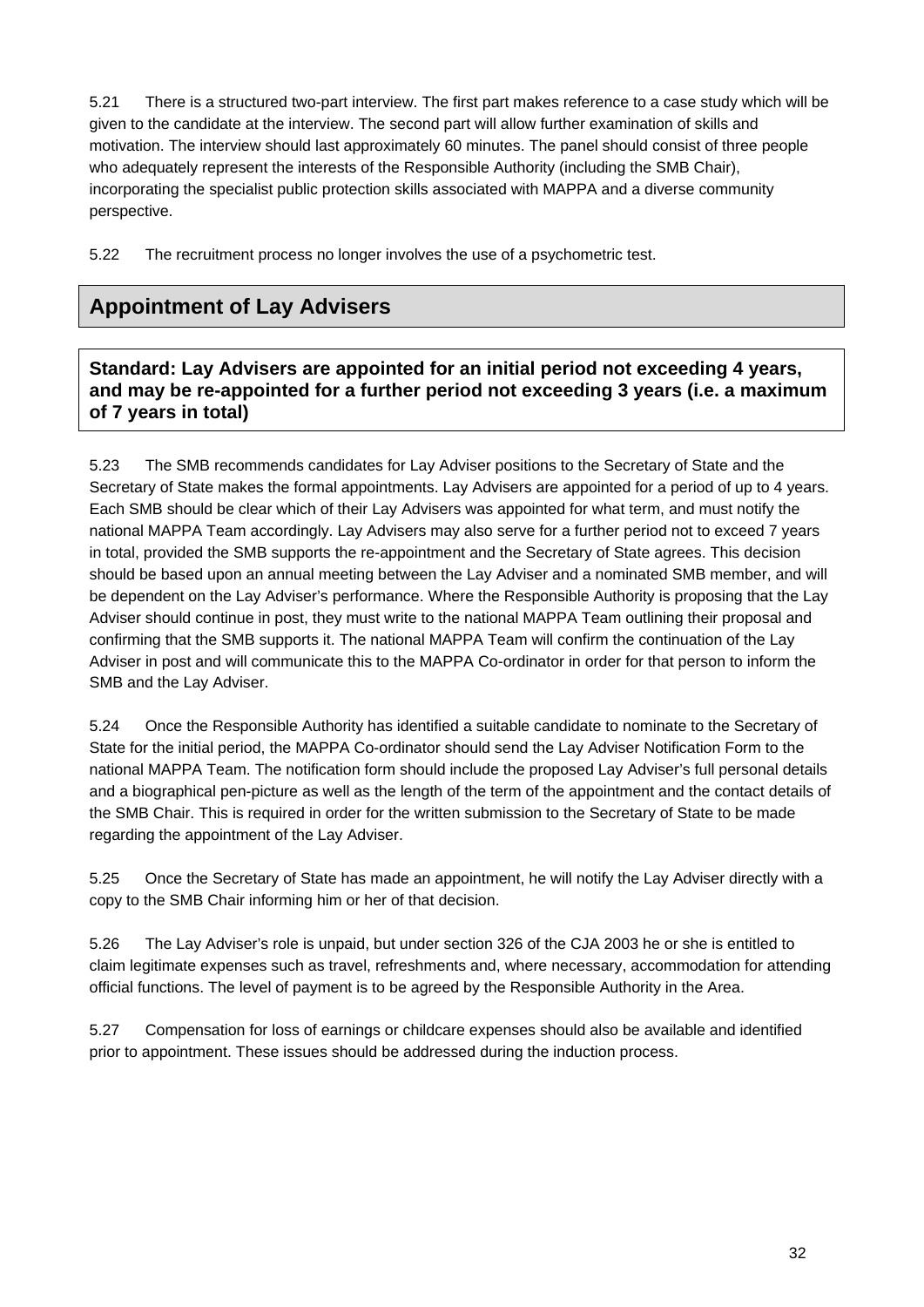# **Induction, training and review**

## **Standard: The SMB ensures that the Lay Adviser has induction, training support, and an annual review**

5.28 All newly appointed Lay Advisers must, following their appointment, be provided with an induction. The Responsible Authority or SMB will nominate a Single Point of Contact ("SPOC") who will provide ongoing support and guidance to Lay Advisers, facilitate their induction, and meet them at least once a quarter for further support during their tenure as a Lay Adviser. Notes should be kept of these meetings to form part of the annual review process.

5.29 The shape and duration of this induction period will vary between individuals but it is essential that it equips Lay Advisers to undertake their role within the SMB. The Lay Adviser should be provided with an opportunity to learn about the basic structure of the criminal justice system and sentences, as well as the roles of the local duty to co-operate agencies.

5.30 As part of their induction programme, within the first three months, they should be provided with:

- The MAPPA Guidance.
- The SMB Business Plan.
- Previous SMB minutes.
- Any other relevant information including local serious case reviews of MAPPA offenders.
- An opportunity to attend a level 2 or 3 MAPP meeting with sufficient time to meet and discuss with the MAPPA Chair and other members of the panel.

5.31 Visits should also be arranged for the Lay Advisers to provide them with a broad understanding of the work of the agencies within the Responsible Authority. Lay Advisers should visit:

- A probation office where they may, if possible, observe a pre-sentence report interview or a supervision session with a MAPPA offender.
- A local police station including, if possible, a visit to the Custody Suite.
- A prison, where they should meet the Offender Management Unit and, if possible, observe a sentence planning meeting.

5.32 Within 6 months, the Lay Adviser should be provided with further information on public protection covering victim work including a meeting with the local Victim Liaison Officers; and accredited programmes, and the role they play in changing offenders' behaviour, particularly programmes for sexual offenders; and Domestic Abuse programmes.

5.33 The national MAPPA Team provide a MAPPA newsletter and SMBs should share this with Lay Advisers. They will also arrange national training subject to available resources.

5.34 An informal review should be conducted once a year between the Lay Adviser and a nominated member of the SMB (not the MAPPA Co-ordinator). It is a two-way review, and a forum for discussing how the Lay Adviser sees himself or herself fitting into the SMB and the operation of MAPPA, and for any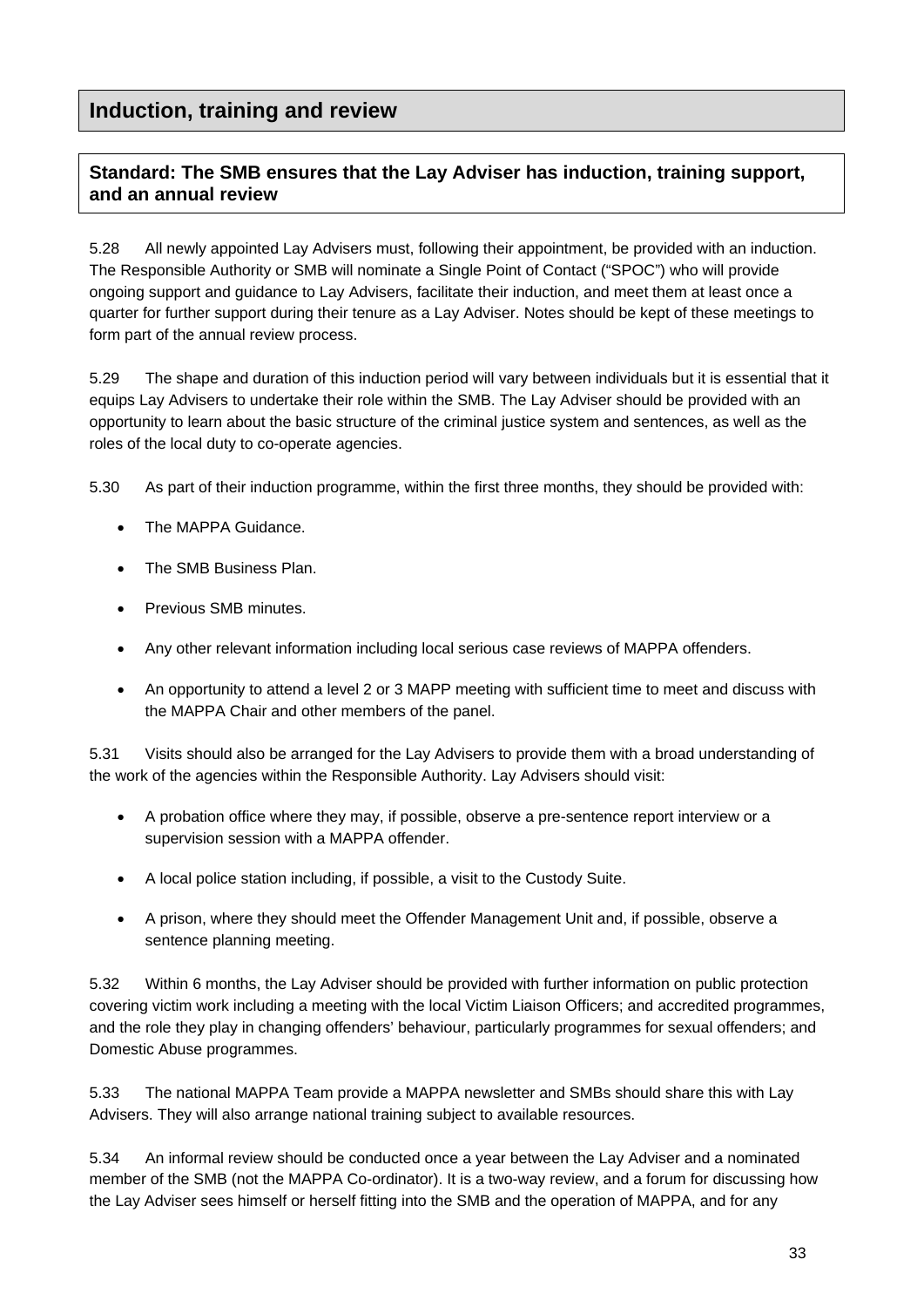feedback that the SMB Chair might be able to give. The Lay Adviser may be accompanied by his or her SPOC if he or she wishes.

5.35 Arrangements should also be made for each Lay Adviser to be given a secure email account so that RESTRICTED information is treated in accordance with the appropriate procedures.

## **Change of circumstances and termination of appointment**

#### **Standard: The SMB is made aware of any change of circumstances which may affect the Lay Adviser's suitability**

5.36 During the induction process, Lay Advisers should be advised that they must notify the Chair of the SMB of any change in circumstances that could affect their suitability to undertake their role. This would include being charged or summonsed for any criminal offence, a change of residence outside of the area, or a change in personal relationships that would affect their role as Lay Advisers. It would also include any circumstances where a member of the public having knowledge of the relevant facts could reasonably regard it as so significant as to compromise the Lay Adviser's ability to discharge his or her responsibilities.

5.37 The Chair of the SMB, in conjunction with his or her Responsible Authority colleagues, will determine whether suspension or other action is appropriate.

#### **Standard: The SMB can, via the Secretary of State, terminate the appointment of the Lay Adviser**

5.38 The Secretary of State retains the right to terminate the appointment of a Lay Adviser whose conduct or performance is not deemed to be of the required standard. Misconduct will include such matters as lack of commitment, conviction for a criminal offence whilst in post, or abusing his or her position as a Lay Adviser.

5.39 Recommendation for the termination of an appointment will require the endorsement of the chief officers of the Responsible Authority.

5.40 A letter will be sent from the Responsible Authority to the national MAPPA Team, who will review the recommendation and will advise the Responsible Authority if it meets the necessary criteria. If it does, they will prepare a submission to the Secretary of State outlining the situation and a recommendation to terminate the appointment. Once the recommendation is accepted, a letter from the Secretary of State will be sent to the Lay Adviser, copied to the Chair of the SMB, notifying him or her of the termination of the appointment.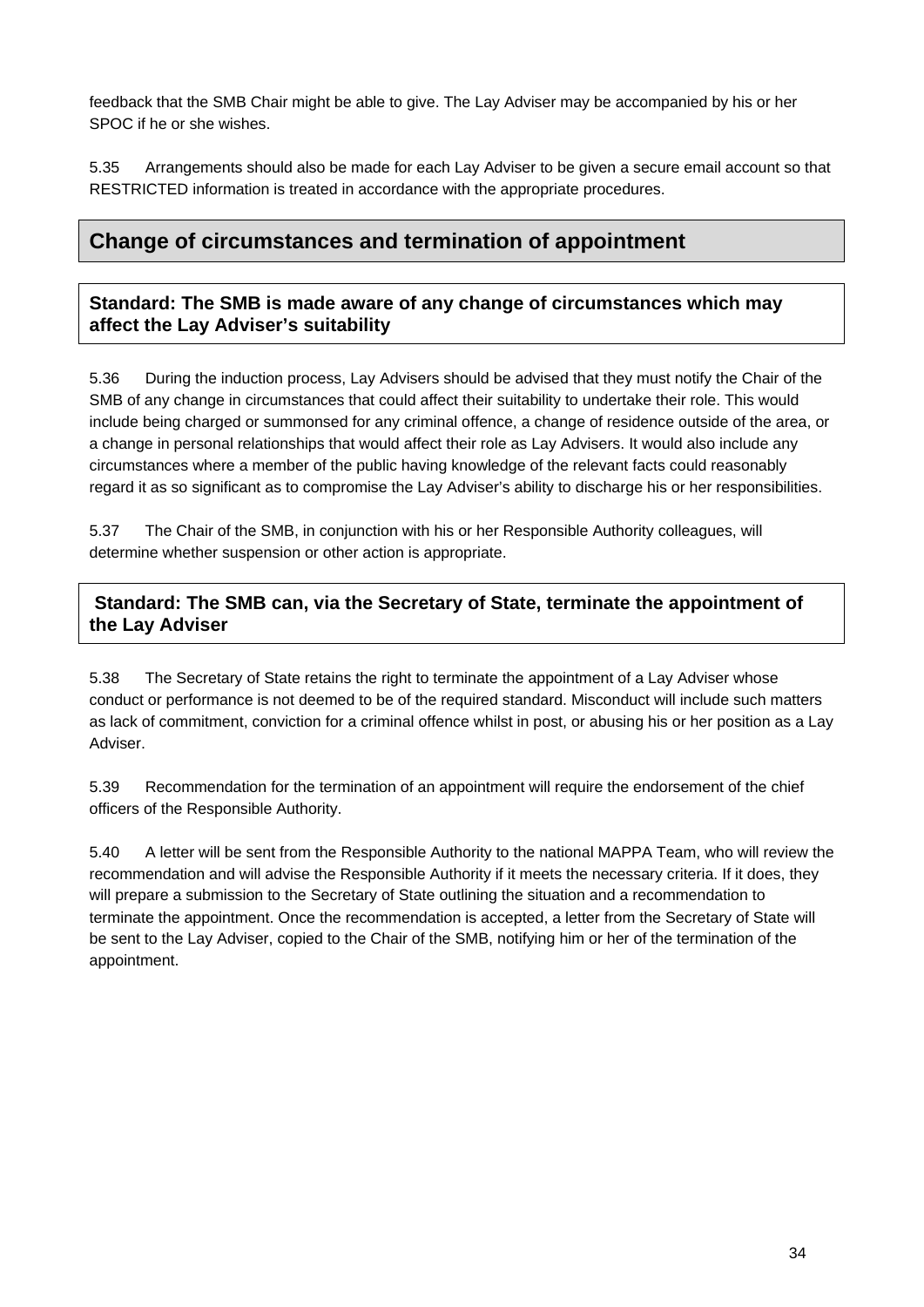# **6. Identification and Notification of MAPPA Offenders**

# **Introduction**

6.1 This chapter establishes requirements to ensure the Responsible Authority fulfils its statutory obligations in identifying all MAPPA offenders immediately after sentence, and to ensure that the MAPPA Co-ordination Unit is informed of all MAPPA offenders in the community.

### **Standard – Every MAPPA offender must be identified in one of the three categories outlined below**

**Category 1** – Registered sexual offender

**Category 2** – Murderer or an offender who has been convicted of an offence under Schedule 15 of the Criminal Justice Act and:

– who has been sentenced to 12 months or more in custody; or

– who has been sentenced to 12 months or more in custody and is transferred to hospital under s.47/s.49 of the Mental Health Act 1983 ("MHA 1983"); or

– who is detained in hospital under s.37 of the MHA 1983 with or without a restriction order under s.41 of that Act.

**Category 3** – Other dangerous offender: a person who has been cautioned for or convicted of an offence which indicates that he or she is capable of causing serious harm **and** which requires multi-agency management. This might not be for an offence under Sch.15 of the CJA 2003.

NB: The full list of Schedule 15 offences is available at Appendix 4 and (in greater detail) at [http://www.legislation.gov.uk/ukpga/2003/44/schedule/15.](http://www.legislation.gov.uk/ukpga/2003/44/schedule/15)

## **Category 1 Offenders: Registered Sexual Offenders ("RSOs")**

6.2 This Category includes offenders required to comply with the notification requirements set out in Part 2 of the Sexual Offences Act 2003 ("SOA 2003"). These offenders are often referred to as being on the "Sexual Offenders' Register."

6.3 A person convicted of, cautioned for, or found to be under a disability and to have done the act charged or found not guilty by reason of insanity for an offence listed in Schedule 3 to the SOA 2003 will become subject to the notification requirements of Part 2 of the Act.

6.4 It is essential that the police are notified in advance of the release or discharge of offenders who will be subject to the notification requirements in the community. There are national arrangements in place to make sure this happens for offenders leaving prison or youth custody, but not for those leaving hospital. The MAPPA Co-ordination unit must therefore inform the police of any notifications from the mental health services of offenders who are about to be discharged from hospital and who will be in Category 1.

## **Category 2 Offenders: Violent and Other Sexual Offenders**

6.5 It is important to note that a conviction for an offence specified in Schedule 15 to the CJA 2003 does not make the offender subject to MAPPA unless he or she receives one of the sentences listed below at **A** in respect of that conviction.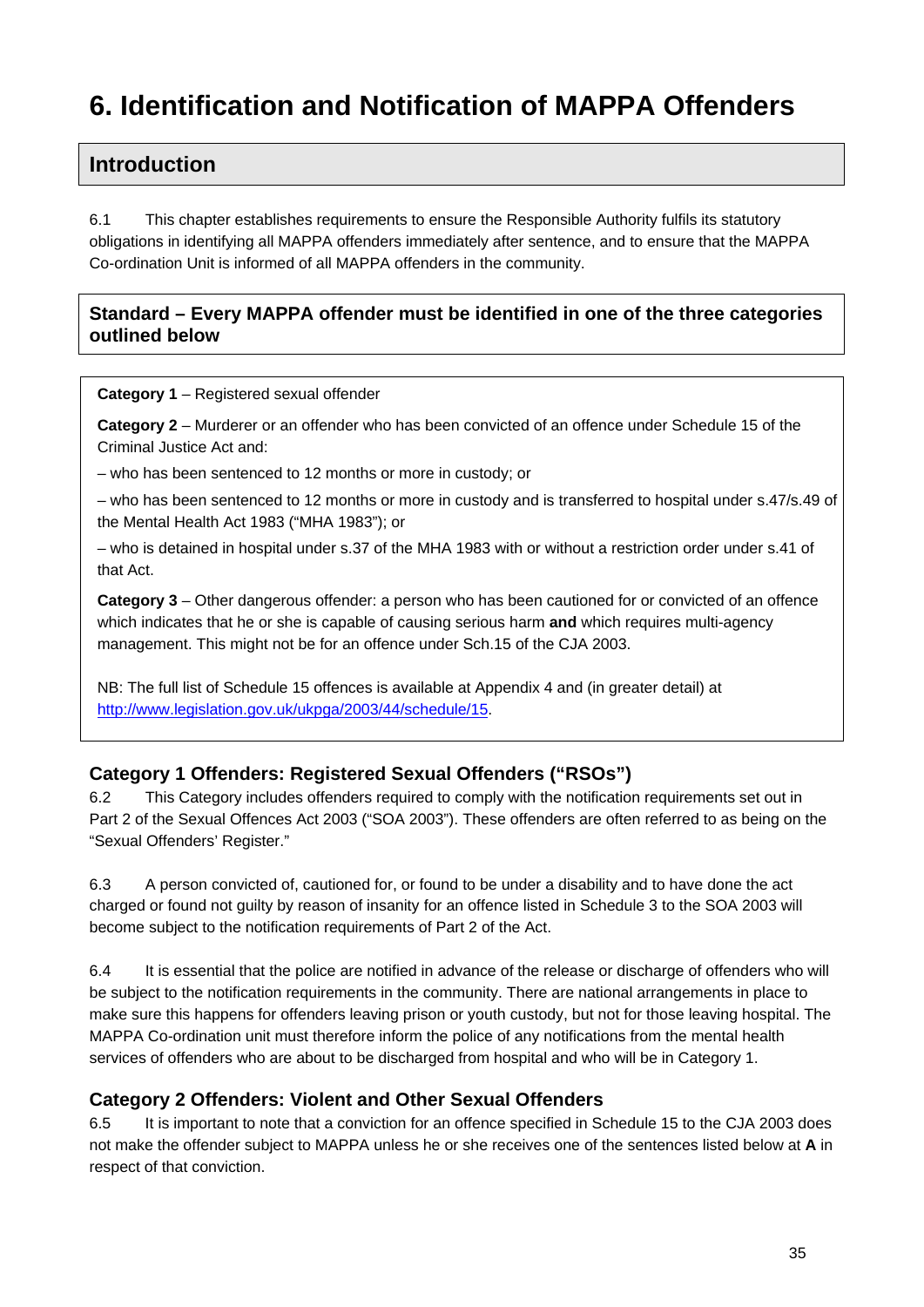6.6 To clarify, the following offenders should be included in Category 2:

**A.** Those convicted of a relevant offence (murder or any of the offences in Sch.15 to the CJA 2003) who receive the following sentences:

- Imprisonment for a term of 12 months or more (please note that this includes a sentence of an indeterminate term and cases where the sentence is suspended).
- Detention in a Young Offender Institution for a term of 12 months or more.
- Detention during Her Majesty's Pleasure.
- Detention for public protection under section 226 of the CJA 2003 (regardless of tariff).
- Detention for a period of 12 months or more under section 91 of the Powers of Criminal Courts (Sentencing) Act 2000 (offenders aged under 18 convicted of certain serious offences).
- Detention under section 228 of the CJA 2003.
- A detention and training order for a term of 12 months or more (regardless of the length of the custodial element).
- A hospital order (with or without restrictions) or guardianship order. See below for details.

**B.** Those found not guilty of a relevant offence by reason of insanity or to be under a disability (unfit to stand trial) and to have done the act charged who receive a hospital order (with or without restrictions).

**C.** Those subject to a Disqualification Order imposed under sections 28 to 29A of the Criminal Justice and Court Services Act 2000 ("CJCSA 2000"). The order disqualifies the offender from working with children and may be used in a case where the court is sentencing for any of the sexual and violent offences set out in Schedule 4 to the CJCSA 2000, plus the offence of supplying class A drugs to a child.

#### **Other Sexual Offenders in Category 2**

6.7 In the majority of cases where sexual offenders attract the serious penalties described above, they will also be liable to registration as a sexual offender and therefore listed in Category 1. There will be a small number of cases where either the sexual offence itself does not attract registration, or, with Disqualification Orders, where the sentence does not cross the threshold to registration. In both cases, the offender will be listed in Category 2.

6.8 Those convicted of sexual offences who have served their sentence before the introduction of sex offender registration in 1997 should not be listed under Category 2 on this basis, nor should those offenders who have completed their period of registration (unless they also have a Disqualification Order). If there are concerns about the risk an offender presents, options for consideration are:

- Applying for a Sexual Offences Prevention Order.
- Considering whether they meet the criteria for Category 3.

6.9 The legislation is not retrospective and therefore only includes those offenders who have been sentenced (or received a Disqualification Order) since April 2001 or who were serving a sentence for a similar offence on that date. They remain in Category 2 only for so long as the relevant sentence or Disqualification Order is current.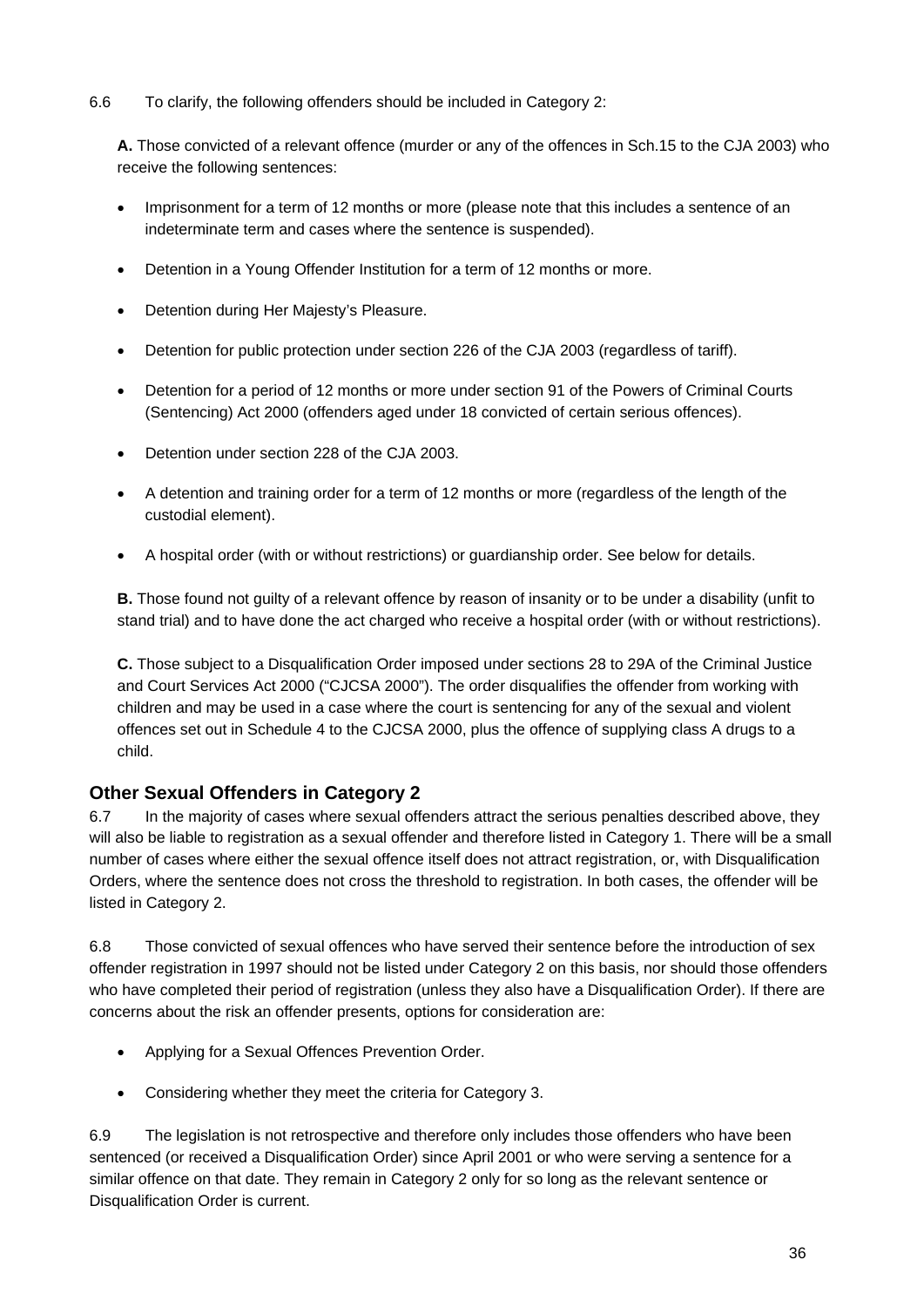## **Category 3 Offenders: Other Dangerous Offenders**

6.10 This category contains offenders who do not meet the criteria for either Category 1 or Category 2 but who are considered by the Responsible Authority to pose a risk of serious harm to the public which requires active multi-agency management. It could also include those offenders on a community order who are, therefore, under the supervision of the Probation Trust.

6.11 To register a Category 3 offender, the Responsible Authority must:

- Establish that the person has committed an offence which indicates that he or she is capable of causing serious harm to the public, and
- Reasonably consider that the offender may cause serious harm to the public which requires a multiagency approach at level 2 or 3 to manage the risks.

6.12 The person must have been convicted of an offence, or have received a formal caution or reprimand / warning (young offenders). Offenders convicted abroad could qualify for Category 3.

6.13 In most cases, the offence itself will be of a clearly sexual or violent nature, although it need not be listed in Schedule 15 to the CJA 2003. There may, though, be some cases where only an examination of the circumstances surrounding the offence will indicate that the offender has a capacity for serious harm. This may show, for example, a pattern of offending behaviour indicating serious harm that was not reflected in the charge on which the offender was ultimately convicted.

6.14 Although any agency may refer a case for consideration as a Category 3 offender, it is for the MAPPA Co-ordination unit on behalf of the Responsible Authority to determine whether the offender meets the criteria.

## **Standard – Each responsible agency must identify and record MAPPA offenders under their supervision**

6.15 The agencies responsible for identifying MAPPA offenders are:

- Probation Trust.
- Police.
- Prison service.
- Youth Offending Teams ("YOTs").
- Mental health service.

6.16 Each responsible agency must record MAPPA offenders on their internal case management system.

6.17 In order to assist with correct identification, all agencies should have clear case management coding systems or a flagging process in place. This should ensure that both MAPPA categories and the level of management can be identified easily.

6.18 The purpose of identification is to:

 Ensure that offenders are assessed appropriately and the level of required MAPPA management is agreed before their release into the community.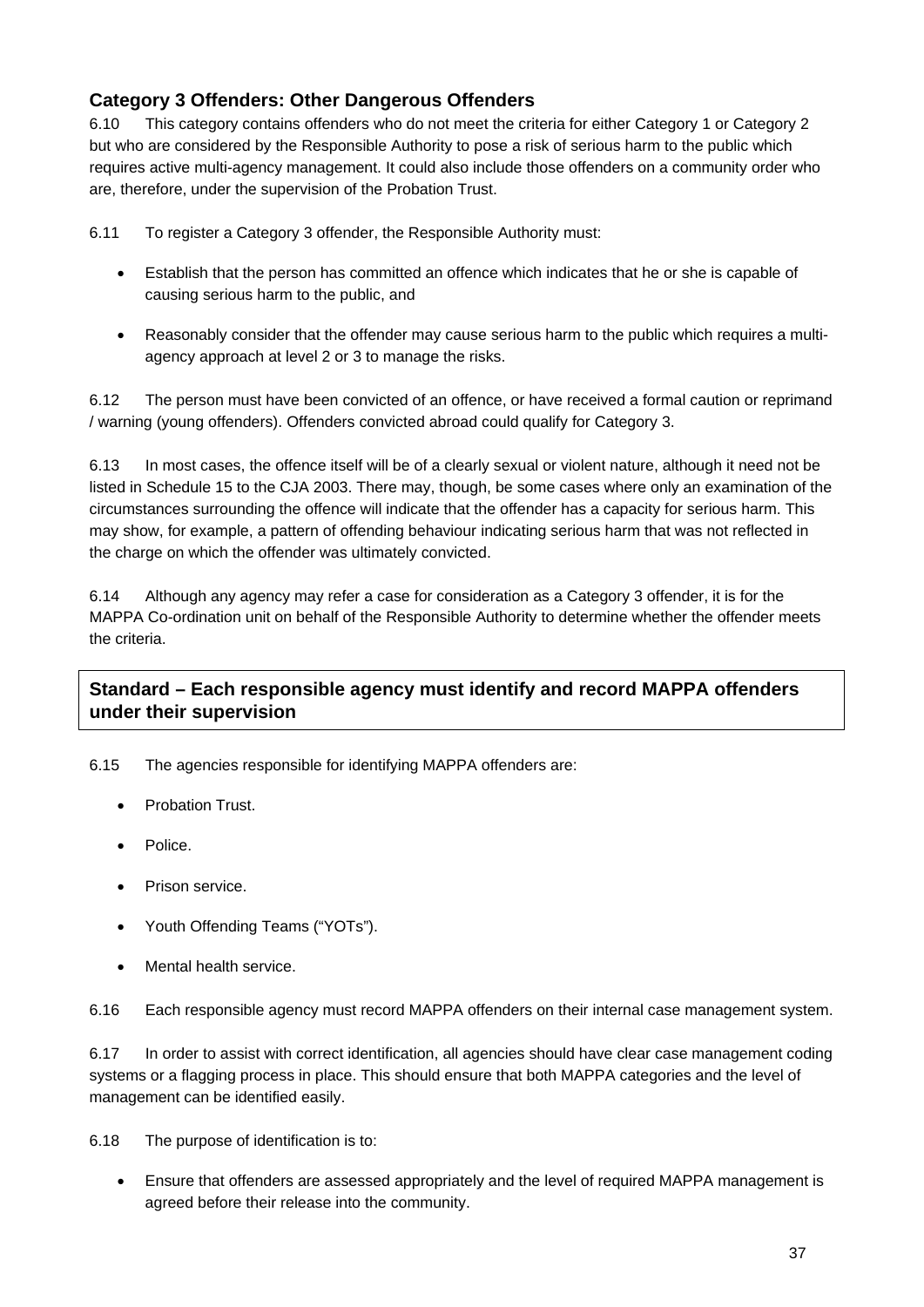- Ensure that accurate data on all MAPPA cases is recorded for the MAPPA annual report and for other information requests, e.g. freedom of information requests.
- 6.19 Identification of MAPPA offenders should be within 3 days of sentence, by the responsible agency.

#### **Standard – All MAPPA offenders must be managed by an identified MAPPA area**

6.20 All MAPPA offenders must be actively managed by the Responsible Authority in the relevant MAPPA area.

6.21 Pre-release – where an offender is serving a prison sentence, the Responsible Authority will be identified by the agency managing the case. If there is any dispute over the location of the Responsible Authority this will be determined by the original committing magistrate's court. ViSOR will indicate the officer, agency and area managing the offender.

6.22 Post-release – When an offender is released on licence or discharged from hospital, the Responsible Authority will be identified by the agency managing the case. If the offender is not returning to live in the original area post-release, the location will be determined by:

- The transfer policy of the Probation Trust.
- The Young Offender Service transfer process.
- Registration requirements for sexual offenders.
- Discharge arrangements from hospital.

## **Information management by the different agencies**

## **Standard – The MAPPA Co-ordination Unit needs to have access to information on all the MAPPA offenders who are being managed in the community**

#### **1. Police**

6.23 It is the responsibility of the police to enter all Category 1 cases on to ViSOR. Best practice is for the entry to be created 3 days after sentence. The police should ensure that the record is maintained to the National ViSOR Standards.

6.24 The police are responsible for managing information on ViSOR for all Category 3 offenders who are not under the management of the Probation Trust.

6.25 The MAPPA Co-ordinator in each area must have access to ViSOR to enable him or her to draw appropriate management reports to calculate the number of MAPPA offenders in his or her community.

#### **2. Probation Trust**

6.26 It is the responsibility of the Probation Trust to enter Category 2 MAPPA level 2 and 3 offenders on VISOR no later than 6 months before release or discharge from prison, youth custody, or hospital, and to manage the ViSOR record thereafter.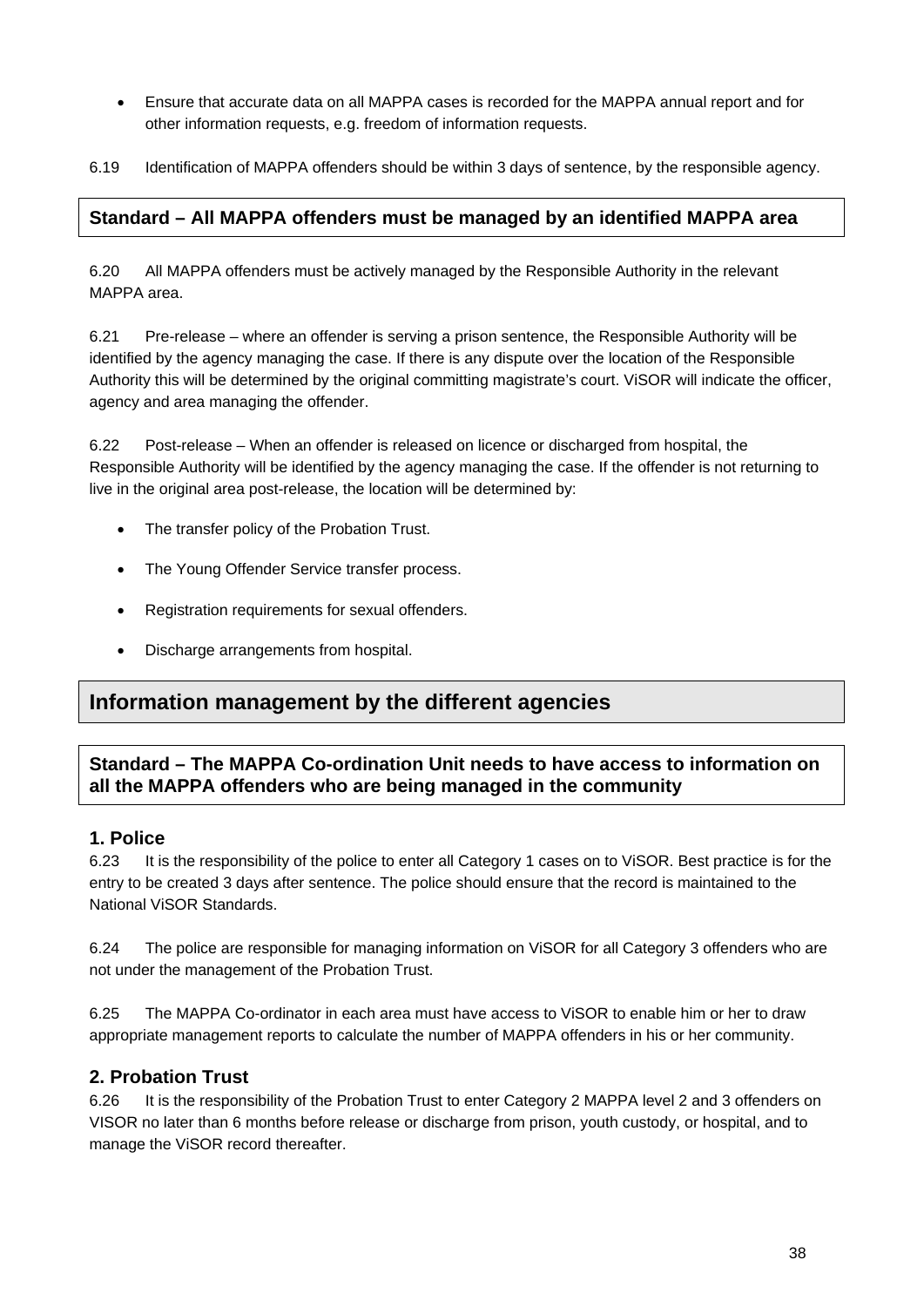6.27 Most MAPPA level 1 cases managed by the Probation Trust will not have a ViSOR record. Therefore, Probation Trusts must identify on their case management records their MAPPA level 1 cases and ensure that the MAPPA Co-ordinator has access to the probation case management system. No further notification is required.

6.28 Probation Trusts will enter and manage information on ViSOR in those Category 3 cases where the offender is under their statutory supervision.

## **3. Prison Service**

6.29 While the offender is in custody, the prison establishment will request partnership from the Probation Trust or the police for MAPPA offenders who are on ViSOR. The police or the Probation Trust should create the Prison Service (the prison establishment where the offender is located) as a partner to the ViSOR record in all cases. All users of the system within the establishment can be partnered to each ViSOR record. The Prison Service will ensure that the record is updated with relevant information.

## **4. Youth Offending Team**

6.30 *Identification:* All MAPPA offenders managed by the YOT must be identified on the internal case management system within 3 days of sentence. YOTs are responsible for the supervision of all young offenders (those aged under 18 years) on community sentences and following release from a custodial sentence (12-month Detention and Training Order or longer).

6.31 *Notification:* The MAPPA Co-ordinator does not have routine access to case records of MAPPA offenders held by YOTs. It is, therefore, required that YOTs notify the relevant MAPPA Co-ordinator with brief details of all relevant MAPPA offenders using the notification **MAPPA H,** 6 months before release. The relevant MAPPA Co-ordinator is the one for the area where the offender currently resides in the community or into which he or she will be released or discharged.

#### **5. Mental health services**

6.32 *Identification:* All MAPPA offenders managed by mental health services should be identified on the internal case management system within 3 days of sentence or admission to hospital.

6.33 There are a number of provisions under which mentally disordered offenders may become subject to MAPPA. The relevant statutory provisions are sections 325 and 327 of the CJA 2003. An offender may be subject to MAPPA through one of two ways.

6.34 Firstly, under section 325(2)(a) of the CJA 2003, an offender must be managed by the responsible authority under the MAPPA if the offender is relevant sexual or violent offender. This is set out in subsections 327(2) to 327(5) of the 2003 Act. These may be summarised as follows.

1. The offender is subject to the notification requirements of Part 2 of the SOA 2003;

2. The offender is convicted of an offence specified in Schedule 15 to the CJA 2003 and receives either a custodial sentence of 12 months or more, or a hospital or guardianship order under the MHA 1983;

3. The offender is charged with murder or an offence specified in Schedule 15 to the CJA 2003, is found not guilty by a court by reason of insanity or to be under a disability but the court finds that the offender has done the act and as a result gives the offender a hospital order or a guardianship order under the MHA 1983.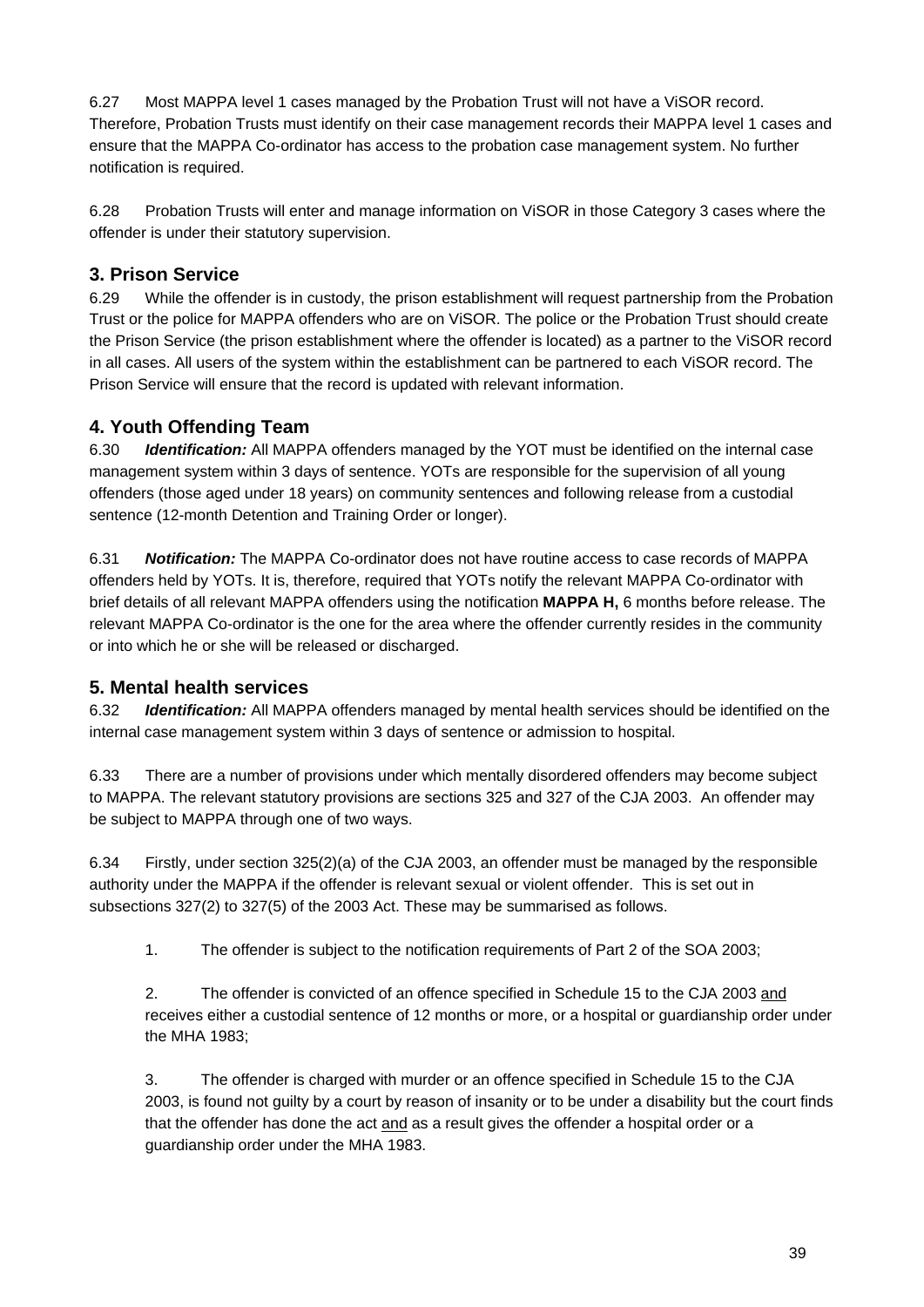6.35. Secondly, under section 325(2)(b) a mentally disordered offender may also be subject to MAPPA if the RA considers the offender, by reason of his or her offences, to present a risk of causing serious harm to the public. Paragraphs 6.10 to 6.14 above contain guidance on the criteria to be applied in these cases. This group will include an offender who is given "notional section 37" of the MHA 1983 at the end of a prison sentence, who has a past conviction for a violent or sexual offence, is still assessed as posing a risk of serious harm to the public which requires management at level 2 or 3.

6.36. Mentally disordered offenders who are subject to MAPPA may be detained in hospital either:

- having been sent there directly by the court making a hospital or guardianship order (s.37 of the MHA 1983), with or without a restriction order (s.41 of the MHA 1983); or
- as prisoners whose detention in hospital was directed by the court (s.45A of the MHA 1983) or by the Secretary of State (s.47 of the MHA 1983).

6.37 Mentally disordered offenders who are subject to MAPPA may alternatively be living in the community while subject to the powers of the MHA 1983. These are:

- offenders who have been conditionally discharged under section 42 of the MHA 1983; and
- offenders subject to a community treatment order made under section 17A.

6.38 *Notification:* The MAPPA Co-ordinator does not have routine access to case records of MAPPA offenders held by mental health services. It is recommended therefore that at the first Care Programme Approach meeting where a discharge or a community treatment order is considered, a designated member of the care team should be tasked with completing the appropriate notification **MAPPA I** and sending it to the MAPPA Co-ordination Unit. The relevant Co-ordinator will be in the original area the offender comes from, and the area where the community leave is to be taken, depending upon the circumstances of the case. This is not a referral: the management of the case remains the responsibility of the hospital. This will provide the opportunity both to share clinical information with the criminal justice agencies and to request information from the police and the Probation Trust to inform risk assessment.

6.39 For detained patients, the responsible clinician has discretion to communicate significant events to the MAPPA Co-ordinator at each stage of care that may involve a move outside the secure perimeter e.g. the grant of leave out of the hospital grounds, or transfer to a different hospital. This applies also to clinicians treating patients on trial leave away from the hospital where they are liable to be detained. It is recommended that the MAPPA Co-ordinator should be informed by the care team when it is intended that the patient will be unsupervised in the community.

## **Termination of MAPPA offender status**

## **Standard – Termination of an offender's MAPPA status must be recorded by the lead agency**

6.40 The period an offender remains a MAPPA offender varies significantly. Some will be MAPPA offenders for life and some for less than 6 months. The period will be dependent upon the offence committed and the sentence imposed.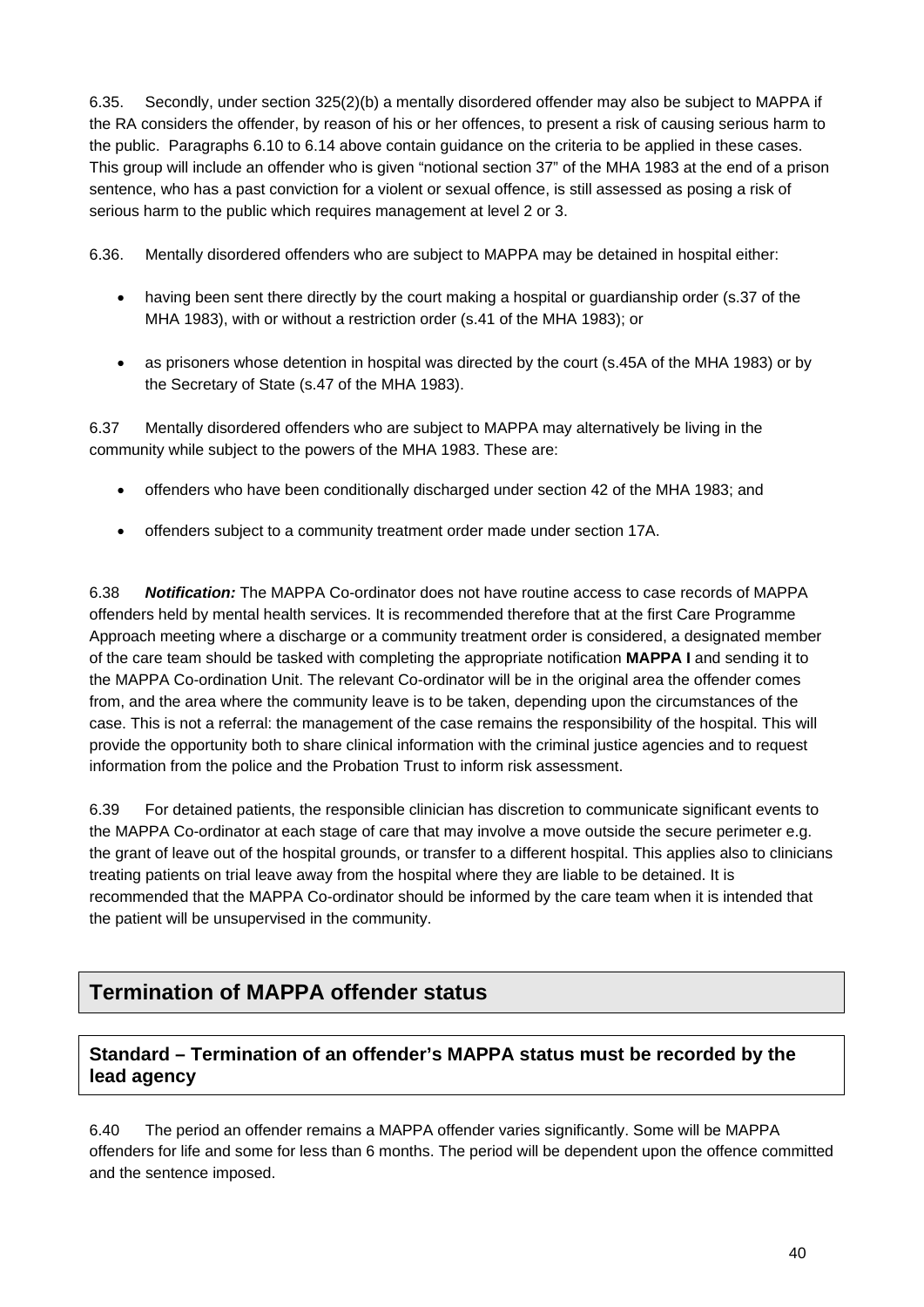- 6.41 Offenders will cease to be MAPPA offenders in the following circumstances:
	- Category 1 offenders RSOs when their period of registration expires. In the most serious cases, registration is for life (those subject to life registration will soon be able to apply for a review of their registration requirement).
	- Category 2 offenders violent and other sexual offenders when the licence expires, the offender is discharged from the hospital order or guardianship order, or the disqualification order is revoked.
	- Category 3 offenders other dangerous offenders when a level 2 or 3 MAPP meeting decides that the risk of harm has reduced sufficiently or the case no longer requires active multi-agency management.

6.42 All Category 1 and 2 offenders managed at MAPPA levels 2 or 3 who are coming to the end of their notification requirements or period of statutory supervision must be reviewed and should be considered for registration as a Category 3 offender. However, registration as a Category 3 offender should only occur if they meet the criteria and continue to require active multi-agency management.

6.43 All except Category 2 level 1 offenders will have an active ViSOR record. When they cease to be MAPPA offenders, the record will be archived. The record will remain in ViSOR until the offender's 100th birthday. At this point, the case will be reviewed with the expectation that the record will be deleted.

# **Particular types of MAPPA offender**

## **Standard – All MAPPA areas should have a consistent approach for managing MAPPA offenders in the cases below**

#### **1. Prolific and other Priority Offenders**

6.44 Prolific and other Priority offenders ("PPOs") are usually offenders who commit large volumes of often acquisitive crime. Where an offender has been convicted of a sexual or violent offence, he or she may also qualify as a MAPPA offender.

6.45 MAPPA areas should consider the benefits of managing an offender within both the PPO scheme and MAPPA. When the offender is managed by both schemes there must be an effective communication process in place to ensure that there is a consistent Risk Management Plan. The advantage of using both schemes is that offenders will receive PPO resources and the MAPPA representatives will be informed of potential risks.

#### **2. Integrated Offender Management**

6.46 Integrated Offender Management is a framework for bringing together agencies in local areas to prioritise interventions with offenders who cause crime in their locality. Arrangements and structures will vary nationally but have typically built on closer working between the PPOs and the Drugs Intervention Programmes. Integrated Offender Management brings together local criminal justice agencies and a range of social agencies, including the voluntary sector, to develop a multi-agency problem-solving approach to managing offenders. Integrated Offender Management aims to involve all relevant local partners in strategic planning, decision-making and funding choices and in making maximum use of existing programmes and governance structures.

6.47 Areas operating Integrated Offender Management must ensure that the MAPPA guidance is applied to MAPPA offenders who are included in Integrated Offender Management structures.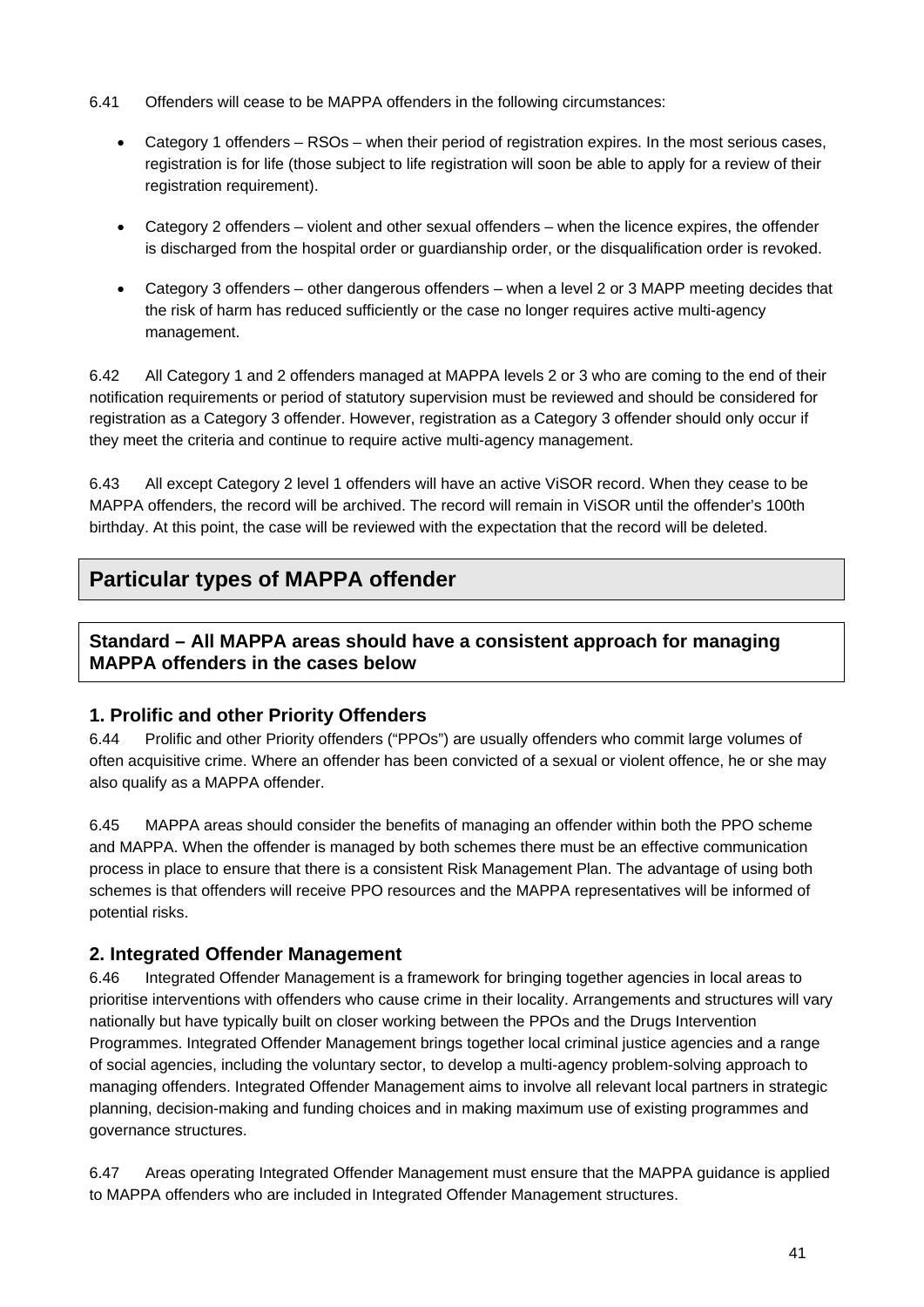## **3. Lifers and Indeterminate Public Protection Sentence Offenders**

6.48 Where an offender is serving life or an indeterminate public protection sentence, he or she will be a MAPPA offender under Category 1 or Category 2.

6.49 These offenders will need support to resettle into the community and they should generally be managed through ordinary agency management at MAPPA level 1.

6.50 There may be cases where the Parole Board decides to release an offender who will require management at MAPPA level 2 or 3, and there will always be cases which have exceptional needs which may require management at MAPPA level 2 or 3.

#### **4. Offenders convicted overseas**

6.51 In some cases, there are bilateral arrangements exist between the UK and some other countries for flagging up individuals who are being returned to or deported from the UK. An assessment will be made, initially by the police, on whatever information is available, whether these offenders currently pose a risk of serious harm which requires multi-agency management.

6.52 If convicted of a sexual offence, they may qualify for a Notification Order and be made subject to the notification requirements of the SOA 2003, making them a Category 1 offender. Generally, though, those returning will not qualify for any form of statutory monitoring or supervision but could be managed as a MAPPA Category 3 offender.

#### **5. Suspended sentences**

6.53 Where the suspended sentence is one of imprisonment for 12 months or more for a relevant offence, the offender is liable to be managed under MAPPA Category 2. The wording is important. Where the sentence stipulated is of 52 weeks, this is less than 12 months and would not therefore qualify the offender for Category 2.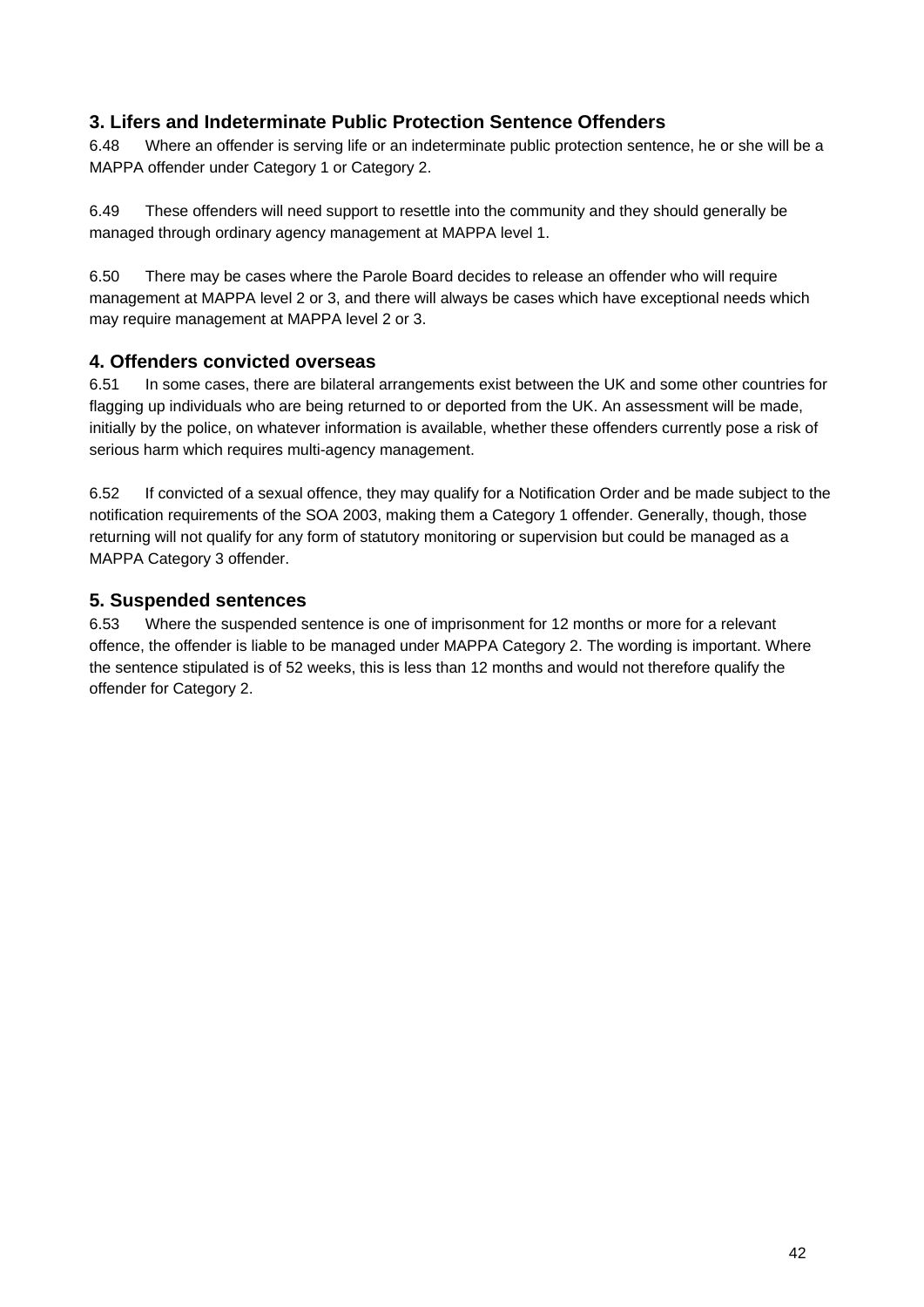# **7. Levels of management**

# **Introduction**

7.1 The three levels of MAPPA management are:

- Level 1: ordinary agency management.
- Level 2: active multi-agency management, and
- Level 3: active enhanced multi-agency management.

#### **Level 1 cases**

7.2 Ordinary agency management level 1 is where the risks posed by the offender can be managed by the agency responsible for the supervision or case management of the offender. This does not mean that other agencies will not be involved, only that it is not considered necessary to refer the case to a level 2 or 3 MAPP meeting.

7.3 It is essential that information-sharing takes place, disclosure is considered, and there are discussions between agencies as necessary.

7.4 The Responsible Authority agencies must have arrangements in place to review cases managed at level 1 in line with their own policies and procedures. Please see the guidance document MAPPA Level 1 Ordinary Agency Management Best Practice, issued by the Offender Management and Public Protection Group in March 2011 and available on EPIC at

[http://npsintranet.probation.gsi.gov.uk/document\\_library/Documents/mappa\\_level\\_1\\_best\\_practice](http://npsintranet.probation.gsi.gov.uk/document_library/Documents/mappa_level_1_best_practice-_march_2011.doc) march 2011.doc.

#### **Level 2 cases**

7.5 Cases should be managed at level 2 where the offender:

- Is assessed as posing a high or very high risk of serious harm, or
- The risk level is lower but the case requires the active involvement and co-ordination of interventions from other agencies to manage the presenting risks of serious harm, or
- The case has been previously managed at level 3 but no longer meets the criteria for level 3, or
- Multi-agency management adds value to the lead agency's management of the risk of serious harm posed.

#### **Level 3 cases**

7.6 Level 3 management should be used for cases that meet the criteria for level 2 but where it is determined that the management issues require senior representation from the Responsible Authority and Duty-to-Co-operate agencies. This may be when there is a perceived need to commit significant resources at short notice or where, although not assessed as high or very high risk of serious harm, there is a high likelihood of media scrutiny or public interest in the management of the case and there is a need to ensure that public confidence in the criminal justice system is maintained.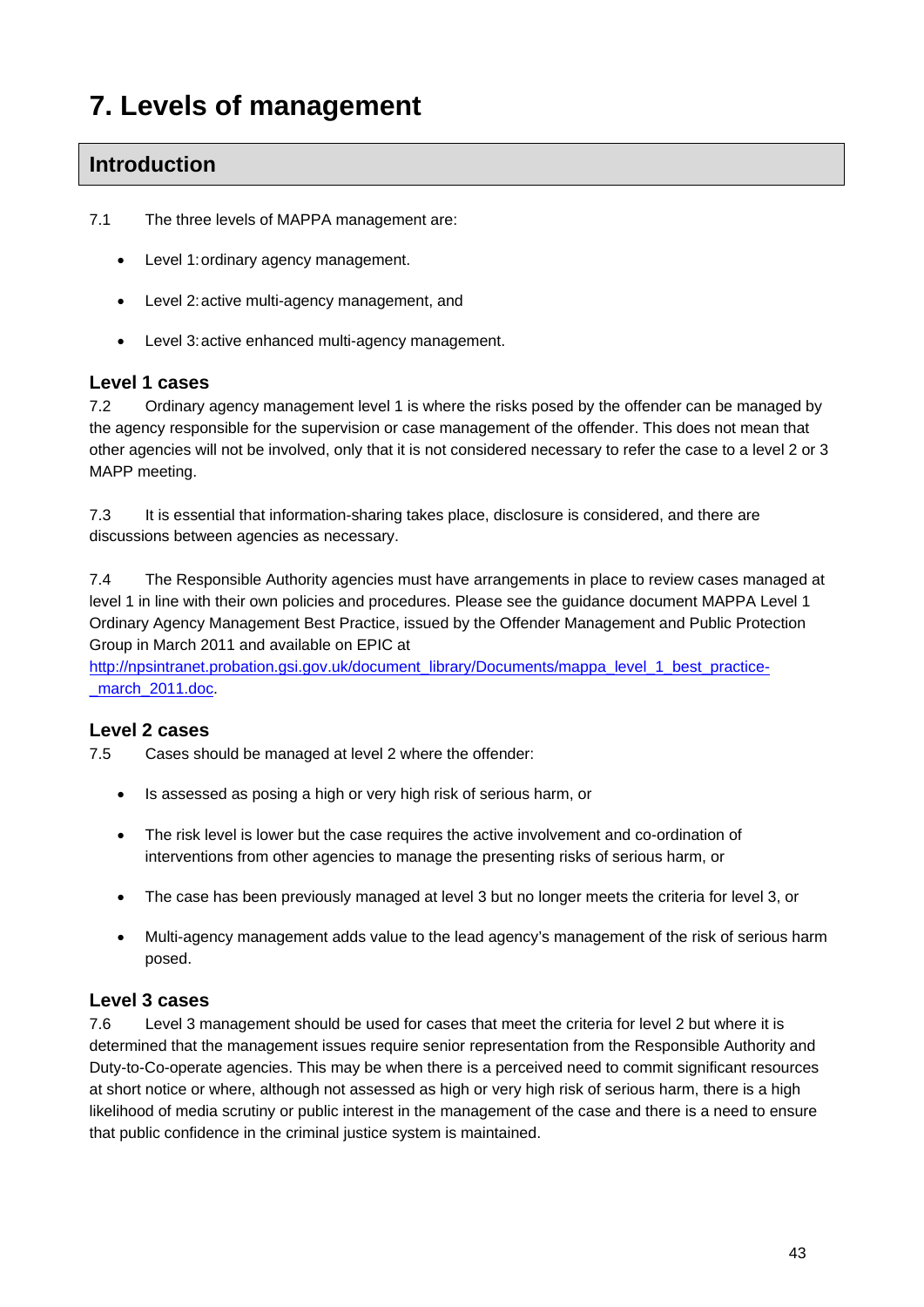**Standard – The SMB has in place a process for ensuring that offenders are managed at the right level and for the right length of time** 

# **Levels of management, and risk**

7.7 The three different levels enable resources to be deployed to manage identified risk in the most efficient and effective manner. Although there is a correlation between the level of risk and the level of MAPPA management, the levels of risk do not equate directly to the levels of MAPPA management. This means that not all high-risk cases will need to be managed at level 2 or 3. Although MAPPA management does not equate directly to the risk of serious harm the offender has been assessed at, this will always be central to the reasons for increased oversight and management.

7.8 The complexities of managing a low or medium risk case might, in exceptional circumstances, justify it being managed at level 2 or 3, especially where the offender is notorious.

7.9 The central question in determining the correct MAPPA level is:

"What is the lowest level of case management that provides a defensible Risk Management Plan?"

7.10 As risk can and will change, so the means of managing risk can and will change with it. MAPPA provides the framework within which changes can be effectively and consistently managed. The overriding principle is that cases should be managed at the lowest appropriate level, determined by defensible decision-making.

# **Screening**

**Standard – The SMB is confident that effective screening is in place for level 2 and level 3 cases** 

## **Standard – All level 2 and 3 referrals will be made using MAPPA A**

7.11 Each MAPPA area must have in place a process which enables professional judgement to be exercised on behalf of the Responsible Authority in order to determine whether Level 2 or Level 3 management is appropriate. Following receipt of the **MAPPA A,** the referral must be screened to identify the level at which the case can be effectively managed. This may be undertaken by a screening panel, but other arrangements are possible.

7.12 All agencies that are responsible for the management of MAPPA offenders (police, probation, Youth Offending Teams (YOTs) and mental health services) must have in place a means of assessing all their MAPPA offenders at an early stage. Where a case is identified for consideration of management at MAPPA level 2 or 3, **MAPPA A** must be completed and sent to the MAPPA Co-ordinator. For offenders who are in custody this must take place at least 6 months before release. Where an offender subject to licence has been recalled, it will be a local decision to determine when the meeting should take place.

7.13 Where a mentally disordered offender is being considered for discharge from hospital into the community, and the responsible clinician considers that active multi-agency management is required, a designated member of the care team should make a MAPPA referral. This referral should be sent to the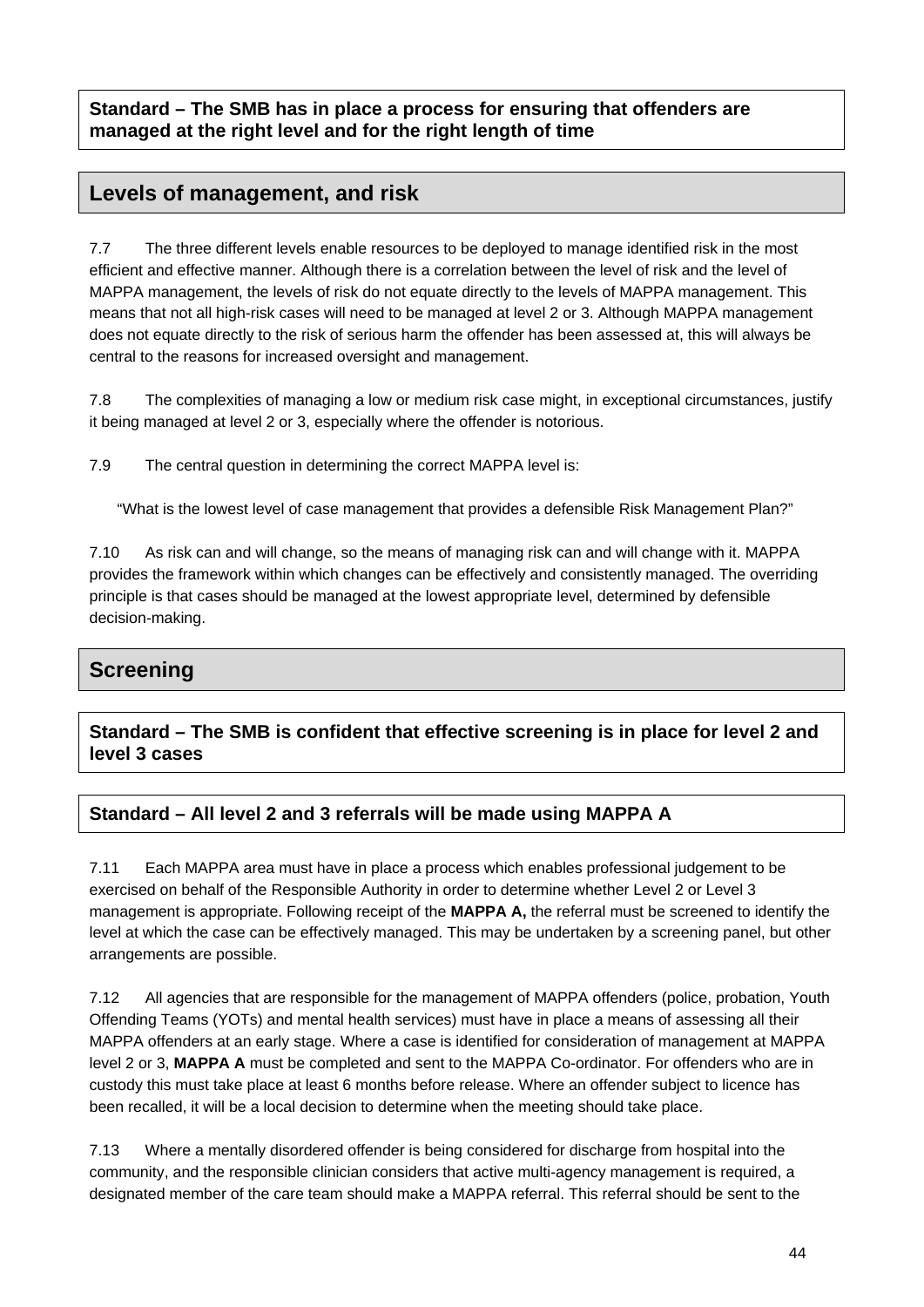coordinator where the offender is being discharged, for consideration for management at level 2 or 3. The MAPP meeting should, wherever possible, take place no later than 6 months before the potential discharge.

## **Process**

7.14 In completing MAPPA A, the referring agency must:

- Estimate the likelihood of re-offending.
- Estimate the risk of serious harm (when and to whom).
- Estimate the imminence of serious harm.
- Identify those who need to be invited to the meeting.
- Include the lead agency risk assessment.
- Include the lead agency risk management plan.

7.15 The referral must demonstrate that there are specific issues that require active inter-agency involvement, conferencing, information-sharing, risk assessment and risk management beyond what ordinary agency management can provide.

7.16 The MAPPA Co-ordinator will provide the referring agency with a decision within 10 days of receipt of the **MAPPA A** whether the case meets the criteria for active multi-agency management at level 2 or 3, and the date for the level 2 or 3 meeting. Where the case has not met the criteria from the referral information, the MAPPA Co-ordinator will explain to the referring agency why the case can be managed at level 1. Similarly, if the case was referred for level 3 management but, from the information provided, it could be effectively managed at level 2, the MAPPA Co-ordinator will explain this to the referring agency.

7.17 In disputed cases, where the MAPPA Co-ordination Unit cannot resolve the matter, the Chair of the SMB will be the final arbiter of whether the case should be referred to a level 2 or 3 MAPP meeting. The meeting will then verify whether the case does require management at either level 2 or 3. Where it is decided that this is not necessary, the MAPPA Chair will explain this to the referring agency.

7.18 Where an urgent meeting is required and the case cannot wait until the next scheduled meeting, the agency managing the case must contact the MAPPA Co-ordinator direct to arrange this.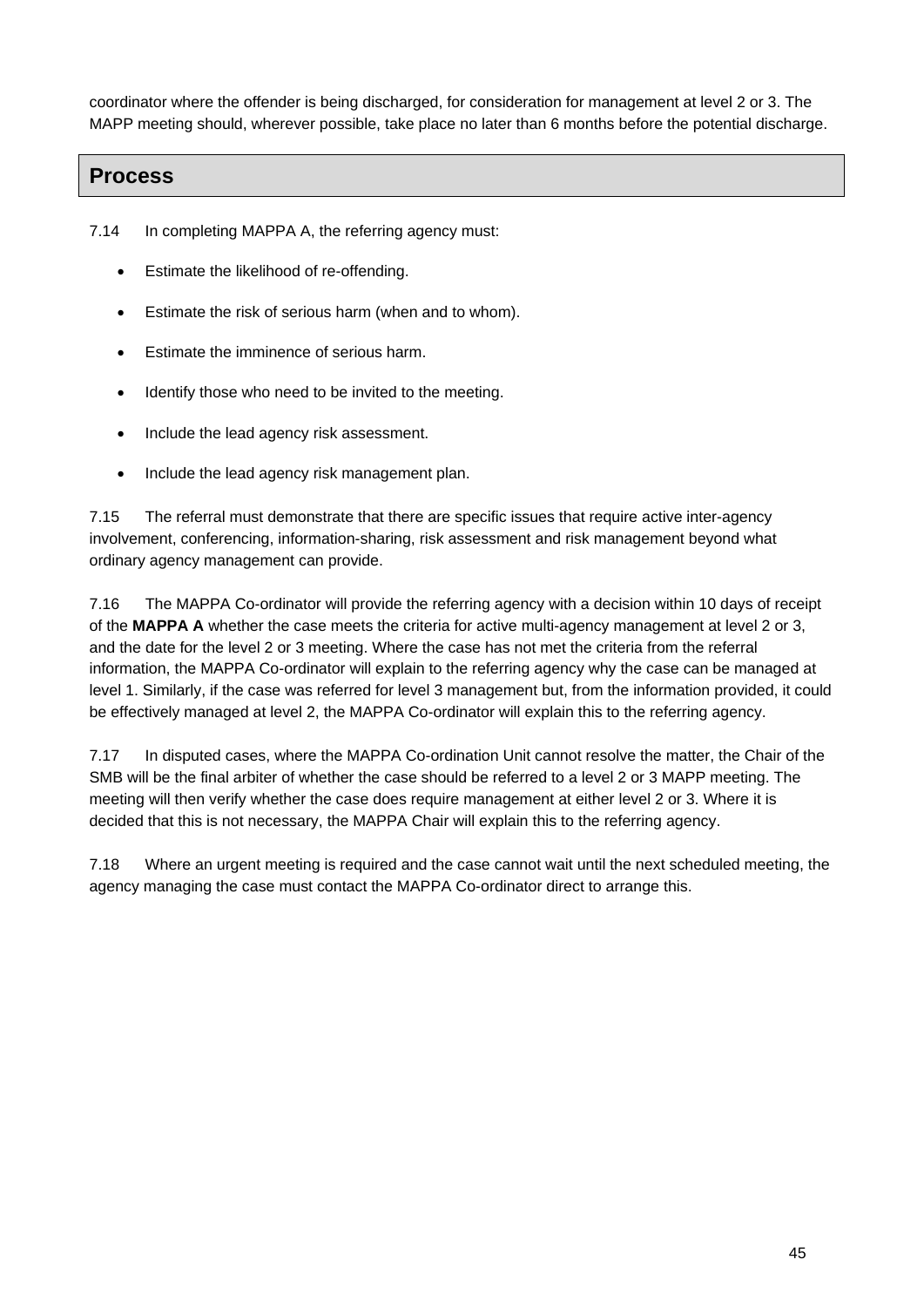# **8. ViSOR**

# **Introduction**

8.1 This section explains how the ViSOR database operates and supports MAPPA.

8.2 ViSOR provides a central store for up-to-date information about offenders that can be accessed and updated by the three Responsible Authority agencies – the police, the Prison Service (both public and the contracted-out estate) and Probation Trusts. ViSOR operates in other UK jurisdictions and it is potentially a vital component for any cross-border transfer discussions. It is available to police forces in Scotland, Jersey and Northern Ireland, the British Transport Police and the Royal Military Police, as well as to all Scottish prisons, mental health bodies and Scottish Criminal Justice Social Work departments.

8.3 Cases in ViSOR are known as "nominals."

- 8.4 The benefits of ViSOR are as follows.
	- ViSOR provides a secure database, graded as CONFIDENTIAL, enabling the prompt sharing of risk assessment and risk management information on individual offenders who are deemed to pose a risk of serious harm to the public.
	- ViSOR improves the capacity to share intelligence and improves the safe transfer of key information when these offenders move between areas. This enhances public protection measures.
	- In addition, ViSOR provides the opportunity to access some level of consistent management information to support the Strategic Management Board ("SMB") in performance analysis and improved working practices.
	- It will also provide information for the MAPPA annual reports.
	- It acts as a central store for the minutes of MAPP meetings.
	- There is new functionality on ViSOR which allows for the specific recording of Notification requirements for both Registered Violent Offenders (subject to Violent Offender Orders) and Registered Terrorist Offenders (subject to notification under the Part 4 Notification Requirements of the Counter-Terrorism Act 2008).

**Standard – SMBs must ensure that there is an objective regarding the integrated and cohesive usage of ViSOR by the Responsible Authority agencies in their MAPPA Business Plan** 

8.5 ViSOR usage within the MAPPA area should be a routine topic for discussion, review and action within SMB meetings.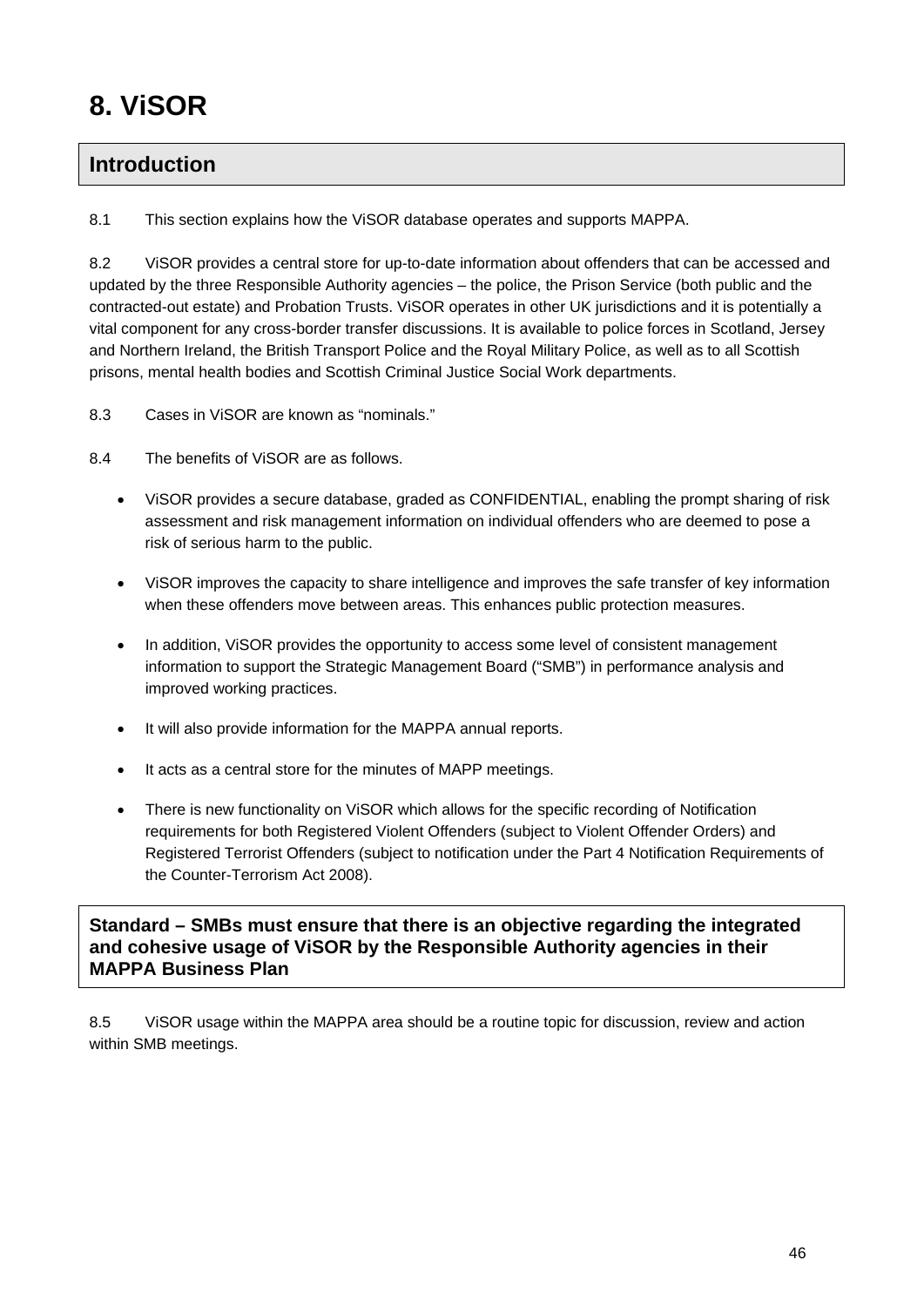# **Standard – All information held on ViSOR should be graded as CONFIDENTIAL**

8.6 The collective information held on ViSOR is classified under the Government Protective Marking Scheme ("GPMS") as CONFIDENTIAL. Individual offender information may be classified as RESTRICTED. Each classification requires certain security measures to be implemented and requires all ViSOR users to adhere to them.

8.7 As it is a CONFIDENTIAL application, requests under the Data Protection Act 1998 for information contained within it, such as Subject Access Requests, will probably be denied, but must still be considered on a case-by-case basis.

8.8 Similarly, requests to MAPPA Areas under Freedom of Information ("FOI") legislation should be carefully considered. This is because ViSOR contains confidentially-graded information such as active police and prison intelligence. To disclose such information could adversely affect police and prison activity.

8.9 Nominal record owners should be mindful that individual agencies retain the ownership of ViSOR data supplied by their organisation. Therefore, record owners should ensure that they do not share information owned by other ViSOR users without consulting them.

8.10 In order for ViSOR to be an effective information-sharing and risk management tool, it was agreed that each nominal record should consist of a front-page summary screen of information and a number of attachments that contain detailed information relating to the relevant offender. Each nominal has a ViSOR Manager who has responsibility for the collation and quality assurance of information stored on that record. There can also be a number of partners to a record who have the ability to input information into the nominal record. Whoever inputs information into ViSOR is responsible for ensuring that the information is accurate.

## **Standard – All Category 1 offenders and all other categories managed at level 2 and level 3 must have a ViSOR record created**

8.11 All of the relevant MAPPA population should be entered on ViSOR, including those offenders currently serving custodial sentences.

8.12 The responsibility for creating and managing ViSOR records is as follows:

- Category 1 offenders the Police Service.
- Category 2 offenders the Probation Trust. Currently the Probation Trust will only enter Category 2, managed at level 2 and 3 cases on to ViSOR, and
- Category 3 offenders where the case was actively managed by the Probation Trust on licence and at its expiry the management has been transferred to Category 3, or the offender is currently being managed on a community order, the Probation Trust will be responsible for the management of the case on ViSOR.
- For all other Category 3 cases, the police will be responsible for the creation and management of records.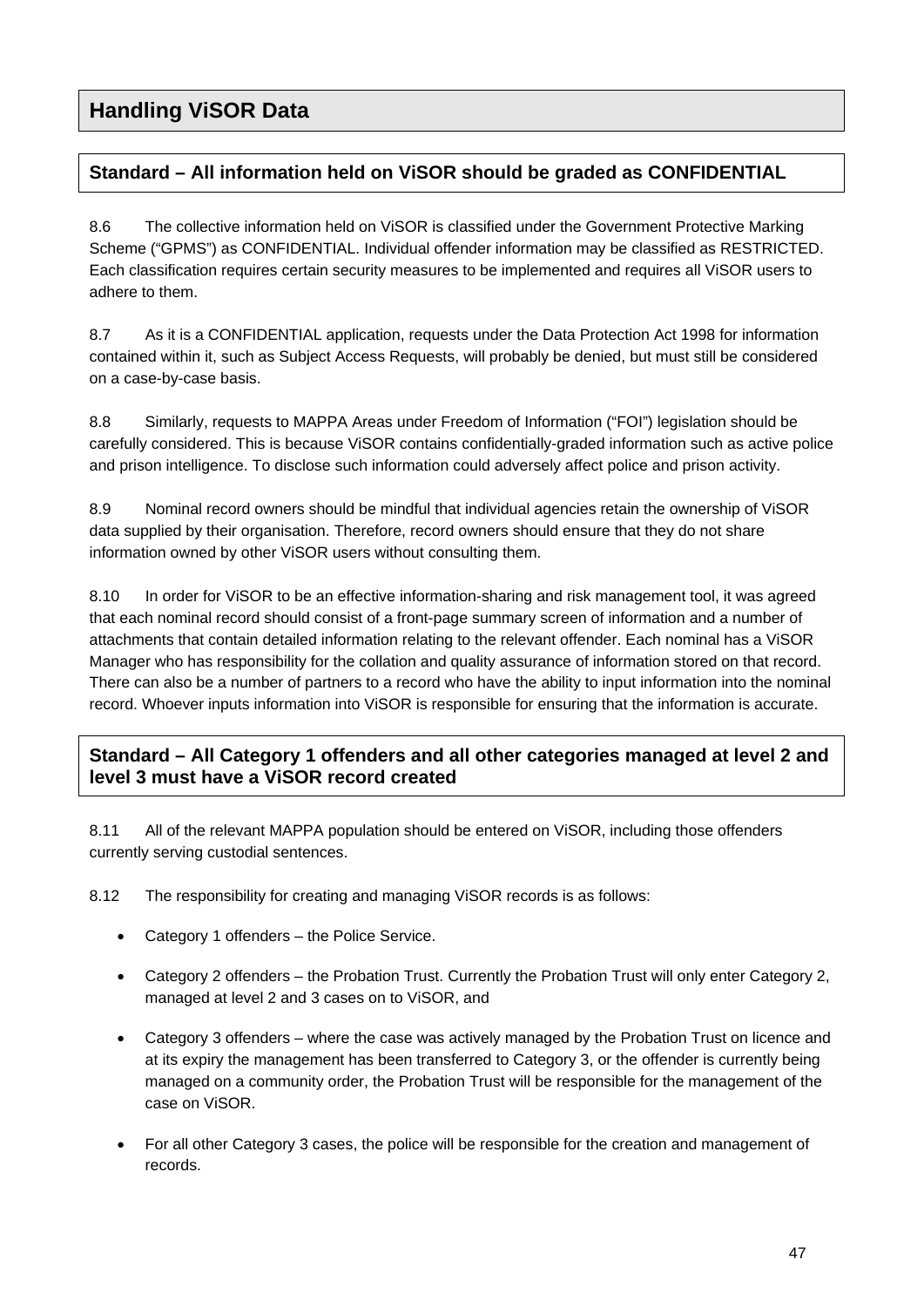## **Standard – Named police, probation and prisons staff should be partnered to all live ViSOR records managed at level 2 and level 3**

8.13 The SMB should ensure that there are local mechanisms in place to regularly review the application of this standard which promotes the systematic and necessary exchange of information in order to support MAPPA.

## **Standard – All live ViSOR records will be actively and accurately maintained and updated by Record Managers and relevant partners**

8.14 Details of all MAPPA offenders will be entered on ViSOR following sentence, except for Category 2, level 1 cases. Information regarding these will be available via the local probation case management systems and eventually the National Probation Case Management system.

# **Category 1**

8.15 It is the responsibility of the police to enter all Category 1 cases (including those jointly managed with YOTs, Probation Trusts, or mental health services) on ViSOR. Best practice is to create a nominal entry 3 days after sentence. The police should ensure that the record is maintained to the National ViSOR Standards. While the offender is in custody, they should create the Prison Service (the prison establishment where the offender is located) as a partner to the ViSOR record in all cases, and the Probation Trust as a partner in MAPPA level 2 and 3 cases. After local Responsible Authority agreement, they could also create the Probation Trust as partners in relevant MAPPA level 1 cases.

# **Category 2**

8.16 It is the responsibility of the Probation Trust to enter all Category 2 cases (managed at level 2 or 3), including cases managed by YOT and mental health services, **no later than 6 months** before release from prison, youth custody, or hospital, and to manage the record thereafter. The Probation Trust will be responsible for:

- Ensuring that the ViSOR record is maintained according to National ViSOR Standards.
- Ensuring that the Prison Service (the prison establishment where the offender is located) is created as a partner to the ViSOR record whilst the offender is in custody.
- Ensuring that the relevant MAPPA Co-ordinator is created as a partner to the ViSOR record, in cases where offenders are detained in hospital out of area.
- Activating the MAPPA flag on local (national) case management systems within three working days of the sentence. This flag will include details of the offender's MAPPA level when this is decided 6 months before release.

# **Category 3**

8.17 Probation Trusts will enter and manage information on ViSOR in those Category 3 cases where the offender is under their statutory supervision, plus those which have transferred **directly** from Category 2, for example, where the licence has ended but the case still requires level 2 or 3 management.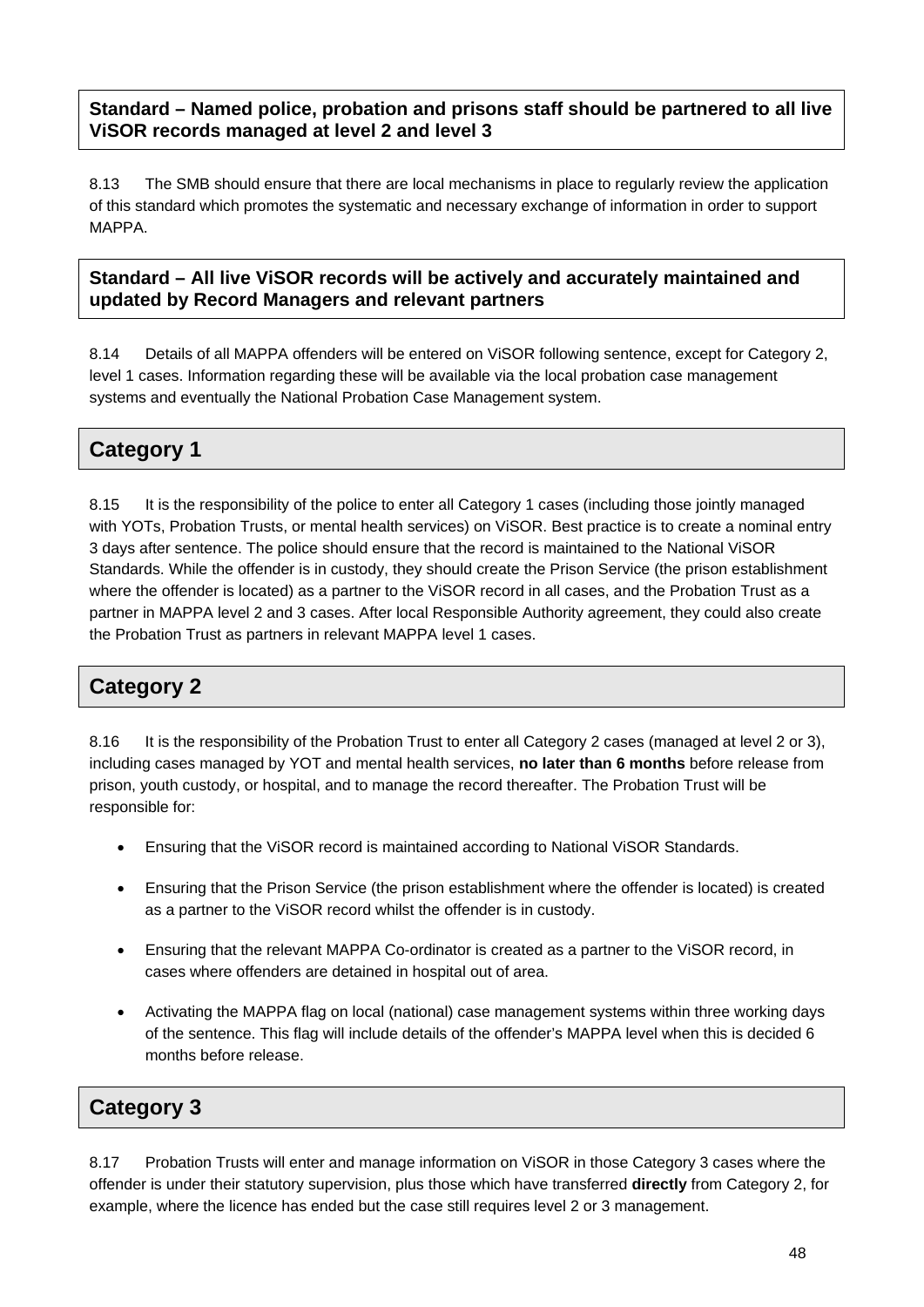8.18 The police will be responsible for managing information on ViSOR in relation to all other Category 3 offenders.

# **YOT and Mental Health responsibilities and ViSOR**

## **Standard – YOTS and Mental Health Services and Teams must provide relevant data for updating ViSOR cases**

8.19 **Category 1 (Registered Sexual Offenders)** – All Category 1 offenders will have a ViSOR record and a nominated police Offender Manager who is the owner of the record. The YOT case worker or relevant Mental Health case worker must contact the police Public Protection Unit to inform them that he or she is involved in the case, provide his or her contact details, and obtain details of the police officer responsible for managing the record. The YOT / Mental Health Service and Team and the police will be expected to work closely together to manage the case, with each informing the other of any significant changes or developments. This will allow the police to keep the ViSOR record updated. Where the case is managed at level 2 or 3, the MAPP meeting will also identify new information which should be entered on ViSOR.

8.20 **Category 2 (Violent Offenders)** – the YOT / Mental Health Service and Team must ensure that the MAPPA Co-ordinator is kept informed of significant changes and events, for example, the date of release from custody and the date of expiry of supervision. Where the case is managed at level 2 or 3, the MAPP meeting will identify new information which should be entered on ViSOR. This must be supplied quickly to the Probation Trust ViSOR Administrator for action.

8.21 **Category 3 (Other Dangerous Offenders)** – the MAPP meeting will identify which new information should be entered on ViSOR, e.g. updating risk assessments, a change of personal circumstances, arrests and other intelligence pertinent to the effective MAPPA management of the case. The YOT / Mental Health Trust and Team must supply this promptly to relevant ViSOR staff.

# **Archiving arrangements**

## **Standard : All ViSOR records should be archived appropriately at the end of the relevant inclusion period**

8.22 When a ViSOR nominal ceases to be an active MAPPA case, it will be archived. This means that the information will remain within ViSOR and, if necessary, can be re-activated. The nominal record will be retained until the 100th anniversary of the individual's birth. At this point, it will then be reviewed and, in most cases, will be removed from ViSOR.

8.23 The period for which an offender remains subject to MAPPA varies significantly. Some will be subject to MAPPA for life, others for less than 6 months. The period will depend upon the offence committed and the sentence imposed. The discharge of offenders from MAPPA can only take place in the following circumstances:

 Category 1 offenders will be discharged from MAPPA and archived when their period of registration expires. In the most serious cases, registration will be for life (subject to current review plans) and the case will be archived when the offender dies. At the end of any determinate period of registration, they may alternatively be re-categorised as a Category 3 offender.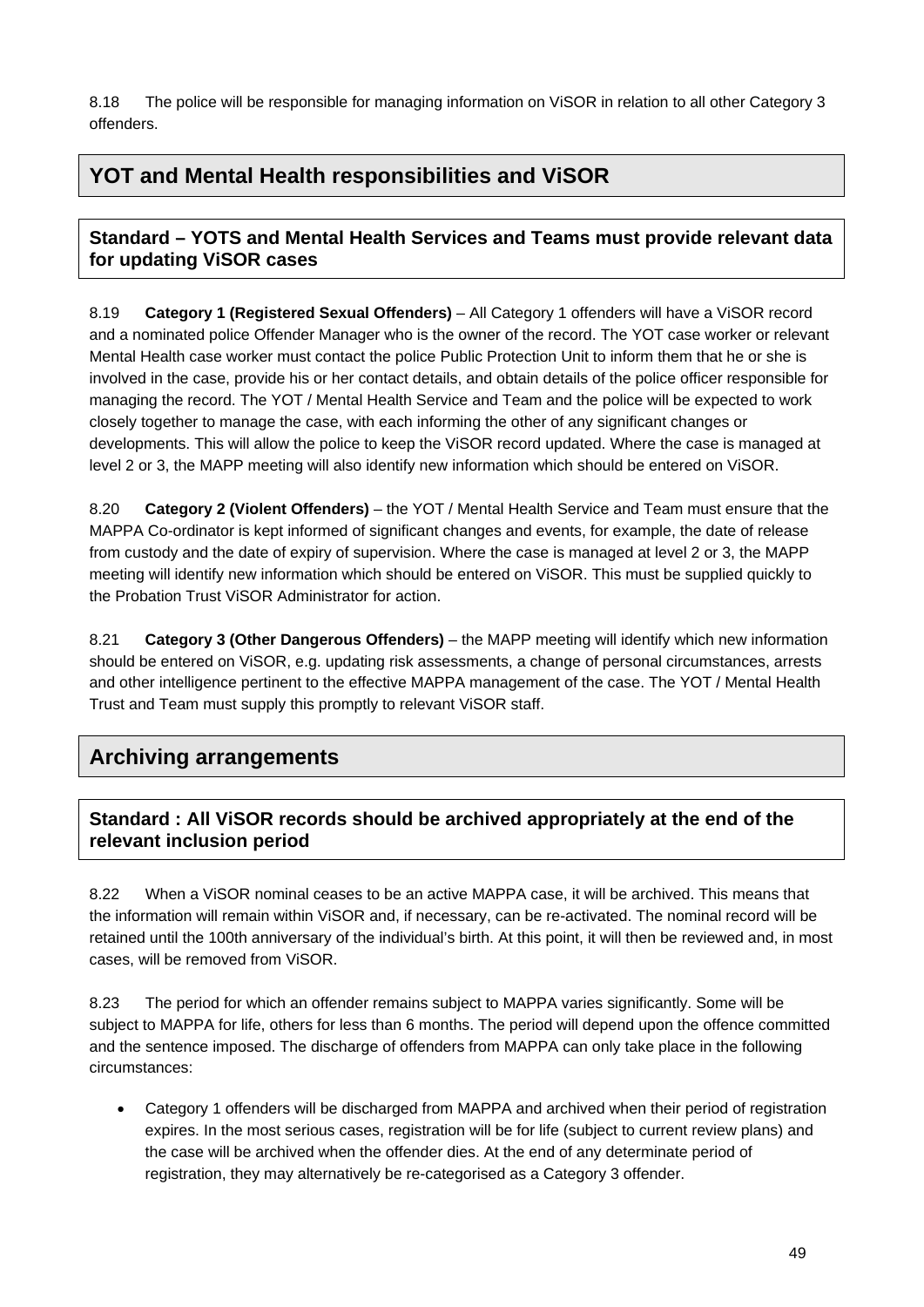- Category 2 offenders will be discharged from MAPPA and archived on licence expiry, discharge from hospital, discharge from post-hospital supervision or revocation of Disqualification Order. They may alternatively be re-categorised as a Category 3 offender. The current probation business model allows them to be archived when they are no longer managed at level 2 or level 3.
- Category 3 offenders will be discharged from MAPPA and archived when a level 2 or 3 MAPP meeting decides that the risk has reduced sufficiently.

8.24 Further guidance on the retention of information can be obtained from the ACPO 2006 Guidance on the Management of Police Information.

8.25 For further information on how records in ViSOR should be completed, guidance is available in the ViSOR Handbook: NOMS Guidance for Prison and Probation Services on the use of ViSOR and NPIA (2010) ViSOR Standards 2.0. The ViSOR Standards are available online at [http://www.acpo.police.uk/documents/crime/2011/20110404%20ViSOR%20Standards%20v2%200\\_Nov%2](http://www.acpo.police.uk/documents/crime/2011/20110404%20ViSOR%20Standards%20v2%200_Nov%202010.pdf) [02010.pdf](http://www.acpo.police.uk/documents/crime/2011/20110404%20ViSOR%20Standards%20v2%200_Nov%202010.pdf)**.** 

*Please note that this is a link to a document, not a web page. If given the choice to Open or Save, choose Open.* 

*To avoid confusion: the standards set out in this chapter do not form part of the ViSOR Standards 2.0.*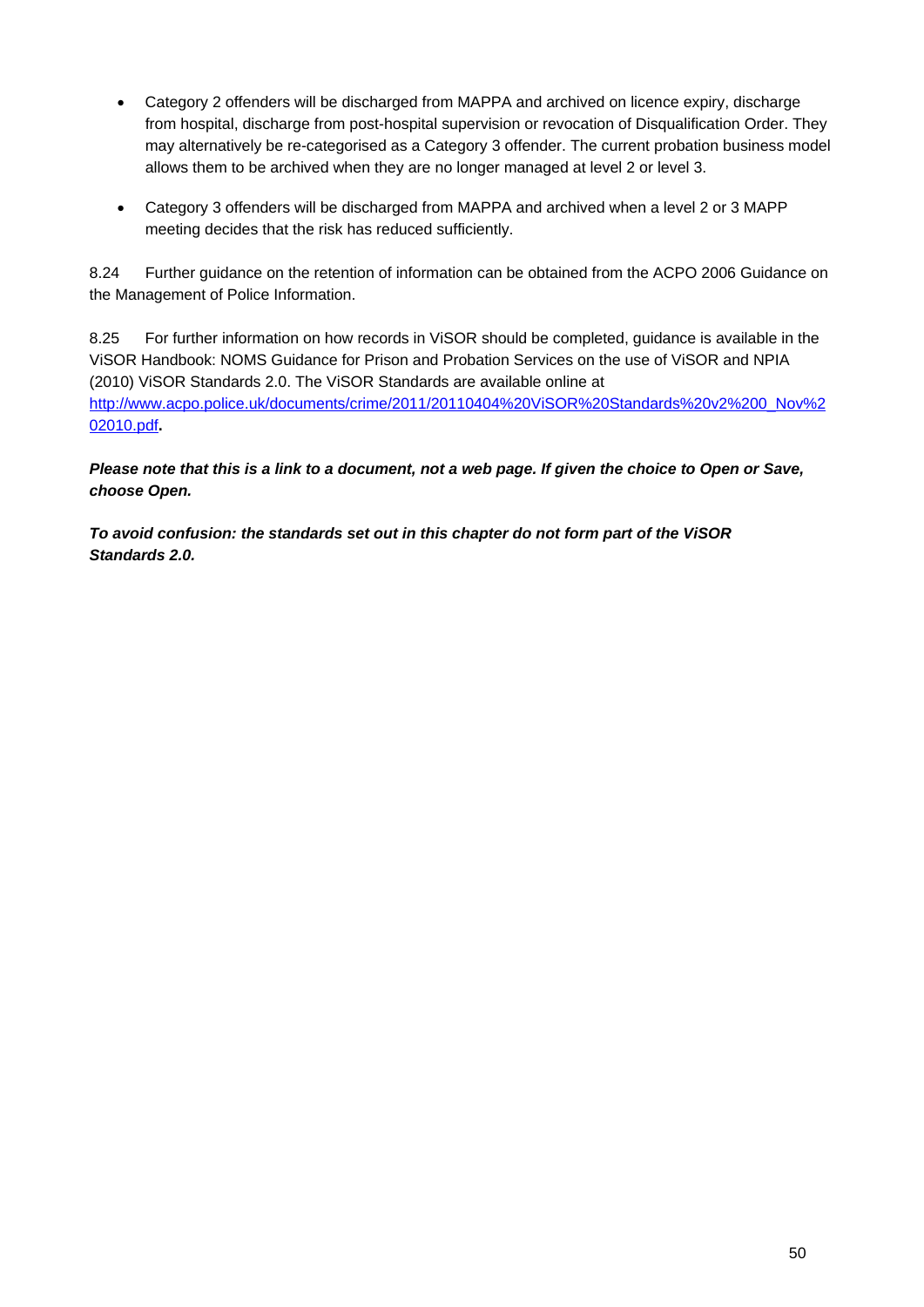# **9. Information-sharing**

# **Introduction**

9.1 This chapter provides guidance on the sharing of information between agencies under MAPPA. These agencies are the Responsible Authority, duty-to-co-operate agencies, and other bodies with an interest in the management of these cases.

9.2 Information that is shared under MAPPA remains the responsibility of the agency that owns it. For example, Probation Trusts own information regarding their statutory supervision of the offender, and the police own information regarding their management of a registered sexual offender. It will be for the relevant agency to deal with Subject Access Requests under the Data Protection Act 1998. MAPPA as such is not an organisation, but a set of statutory arrangements for managing the risks posed by high-risk offenders. It therefore cannot be the owning agency for any information on MAPPA offenders.

9.3 This guidance should be read alongside the Data Sharing Code of Practice issued by the Information Commissioner in May 2011. It is available from the website of the Information Commissioner's Office ("ICO") which is at [http://www.ico.gov.uk](http://www.ico.gov.uk/). The code of practice deals with a number of important issues such as Data Sharing and the Law; Fairness and Transparency; Security; Governance; and Individuals' Rights. It is a statutory code. Although it is not binding, it can be used in evidence in legal proceedings.

9.4 The following chapters of this Guidance are also relevant:

- $\bullet$   $8 V$ isor.
- 10 Disclosure.
- 13 MAPP meetings.

# **Principles of information-sharing**

9.5 The purpose of sharing information about individuals ("data subjects") is to enable the relevant agencies to work more effectively together in assessing risks and considering how to manage them. This points towards sharing all the available information that is relevant, so that nothing is overlooked and public protection is not compromised. On the other hand, agencies must respect the rights of data subjects, which will tend to limit what can be shared. In order to strike the right balance, agencies need a clear understanding of the law in this area. The most relevant legislation is the **Data Protection Act 1998 ("DPA 1998")** and the **Human Rights Act 1998 ("HRA 1998").** The principles derived from this legislation may be summarised as follows.

#### **Information-sharing must be lawful**

9.6 This means, first, that the sharing of information must be in accordance with the law. As far as the MAPPA agencies are concerned, there should be a statutory basis for sharing information. This exists for the agencies who make up the Responsible Authority or who have a duty to co-operate with it. Section 325(4) of the Criminal Justice Act 2003 ("CJA 2003") expressly permits the sharing of information between these agencies for MAPPA purposes.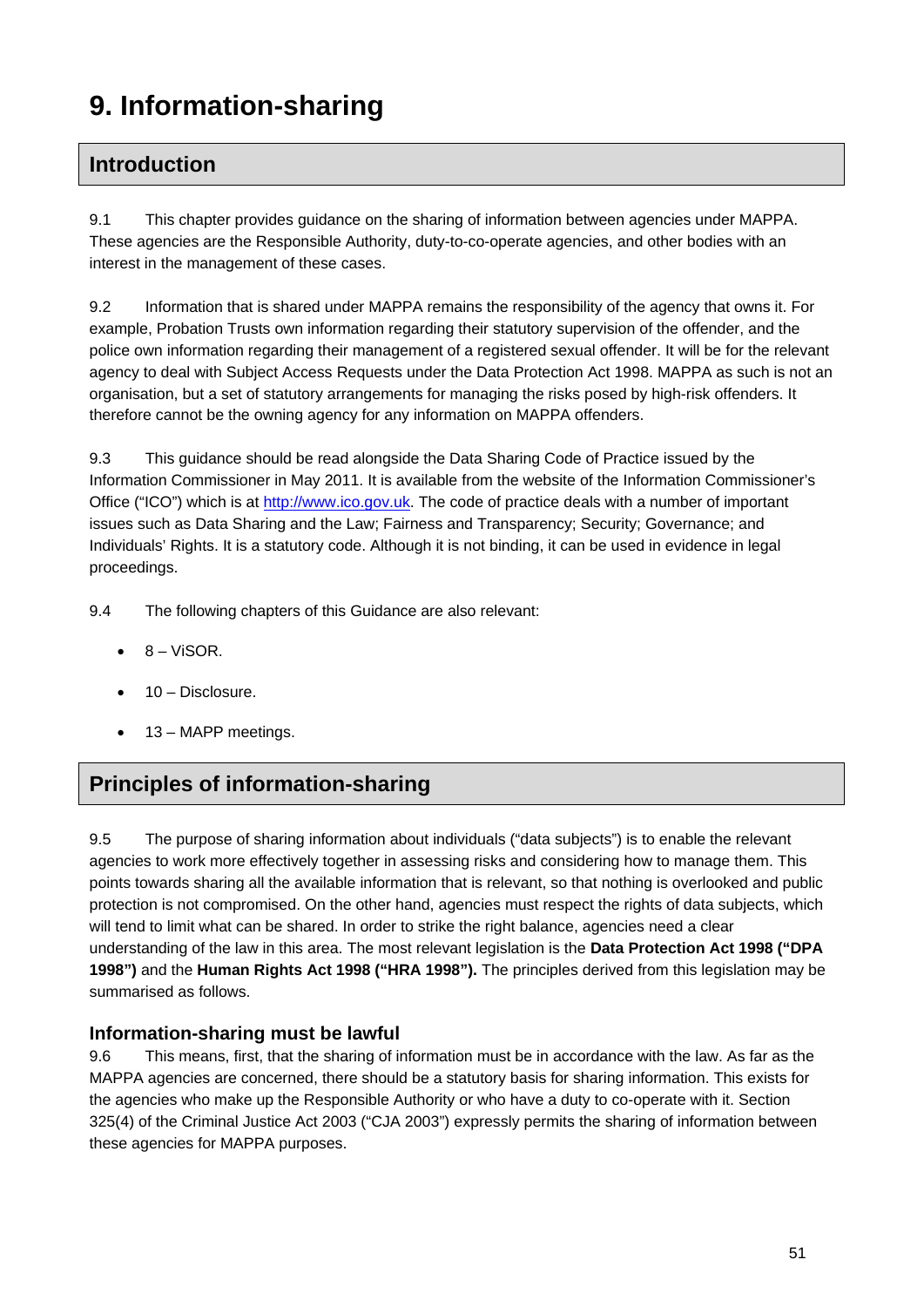9.7 The Responsible Authority and the duty to co-operate agencies are routinely and regularly involved in the management of MAPPA offenders, but, from time to time, other agencies can contribute significantly to the Risk Management Plan. Information-sharing between the MAPPA agencies and these third parties does not benefit from section 325(4) of the CJA 2003. In general, non-statutory bodies are able to share information provided this does not breach the law. They are bound by the common law duty of confidence. The key principle of the duty of confidence is that information provided should not be used or disclosed further in an identifiable form, except as originally understood by the provider, or with his or her subsequent permission. However, case law has established a defence to breach of confidence where an individual breaches the confidence in the public interest. The prevention, detection, investigation and punishment of serious crime and the prevention of abuse or serious harm will usually be sufficiently strong public interests to override the duty.

9.8 Second, the information-sharing must comply with the eight Data Protection Principles set out in the DPA 1998 and reproduced in the ICO Code of Practice. Among other things this means that the information shared must be accurate and up-to-date; it must be stored securely; and it must not be retained any longer than necessary.

#### **Information-sharing must be necessary**

9.9 Article 8 of the European Convention on Human Rights, given domestic effect by the HRA, provides a right to respect for private and family life, home and correspondence. Any interference with this right by a public authority (such as a criminal justice agency) must be

"necessary in a democratic society in the interests of national security, public safety or the economic well-being of the country, for the prevention of disorder or crime, for the protection of health or morals, or for the protection of the rights and freedoms of others."

9.10 The sharing of information by MAPPA agencies for MAPPA purposes satisfies these conditions in that it is clearly aimed at preventing disorder or crime or administering justice. Provided the information shared is only used for MAPPA purposes the necessity test will be met, as information-sharing by way of MAPPA is not an excessive or unreasonable way of assessing and managing these risks.

#### **Information-sharing must be proportionate**

9.11 In human rights law, the concept of proportionality means doing no more than is necessary to achieve a lawful and reasonable result.

9.12 The third Data Protection Principle provides that personal data must be relevant, and not excessive in relation to the purpose for which it is being shared.

9.13 For MAPPA agencies, this essentially means ensuring that information about the data subject is relevant to assessing and managing risk and that no more information is shared than is needed to manage that risk. For example, if what is actually needed is the names and addresses of individuals, sharing their race and religion as well would be likely to be disproportionate.

#### **Standard – Each SMB should develop an Information-Sharing Agreement**

9.14 Each agency should follow its own data protection policies in sharing information with other agencies under MAPPA. There may be differences on points of detail. Co-operation between agencies will be easier if there is a shared understanding of each others' policies. For this reason, the Strategic Management Board for the MAPPA agencies in each area should develop an Information-Sharing Agreement setting out how they will share information with each other, so that they are following a common set of rules and security standards as far as possible.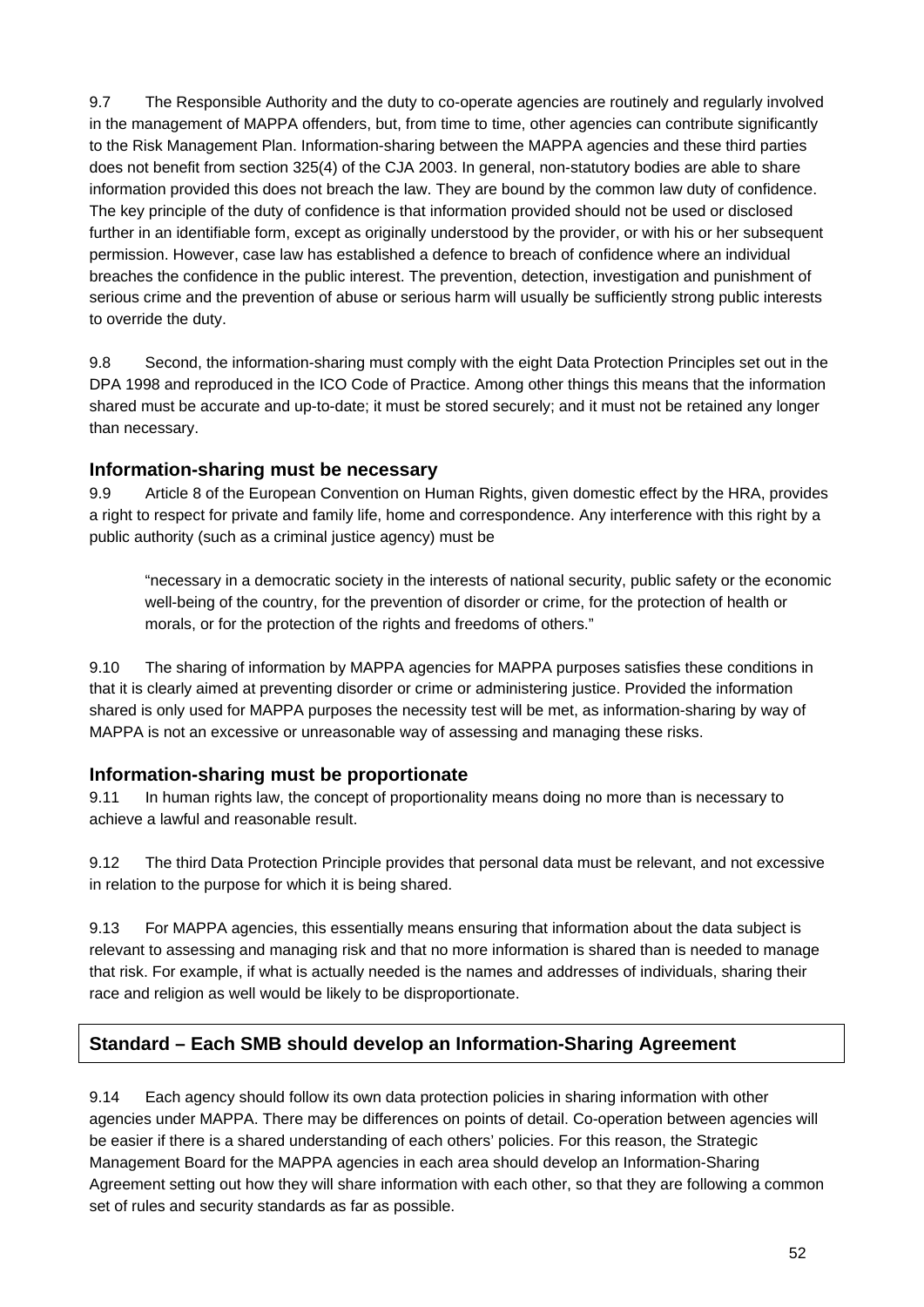9.15 Sections 8 and 14 of the ICO Code of Practice are concerned with the issues that an informationsharing agreement should cover. These include what information is to be shared, with whom, and why; the quality and security of the information; the circumstances governing the length of time for which the information is retained; and what happens if the agreement is breached.

9.16 Although the exchange of information with non-MAPPA agencies has to be considered on a caseby-case basis, formal protocols or agreements should be in place in advance if possible. These agreements should pay particular attention to ensuring the safety and security of the personal information shared.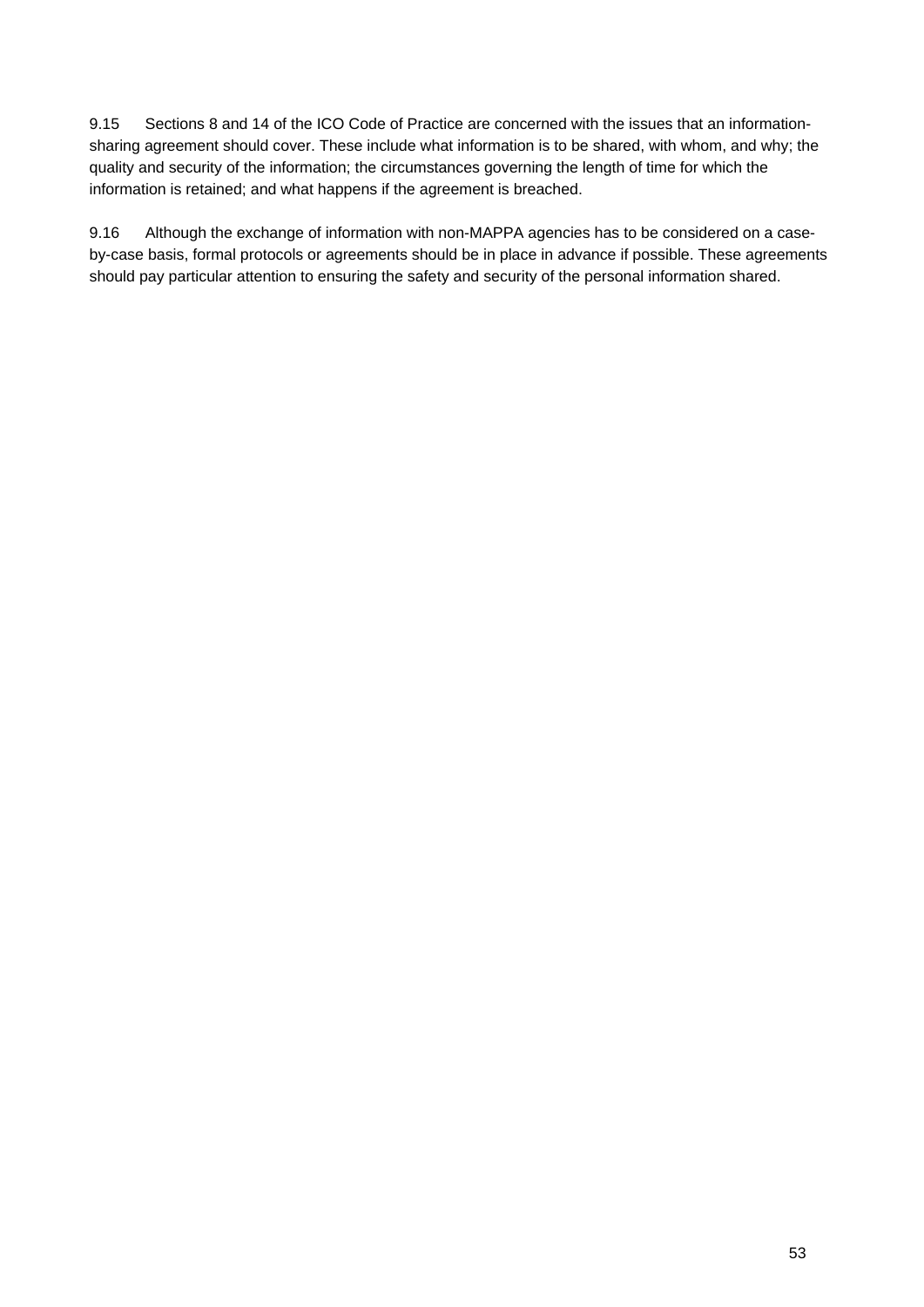# **10. Disclosure**

# **Introduction**

- 10.1 This chapter deals with:
	- Disclosing information to individuals or agencies in respect of a specific offender under MAPPA as part of a Risk Management Plan ("RMP"), and
	- The Child Sex Offender Disclosure Scheme.

10.2 For the purposes of the Guidance, *information-sharing* is the sharing of information between all the agencies involved in MAPPA. *Disclosure,* on the other hand, is the sharing of specific information about a MAPPA offender with a third party (not involved in MAPPA) for the purpose of protecting the public. The third party could be a member of the public such as a victim, an employer, a person forming a relationship with an offender, or a person acting in a professional capacity but not party to the MAPP arrangements.

# **Whether disclosure should be made**

10.3 This section summarises the standards applying to the disclosure of information about a MAPPA offender with a third party.

## **Standard – Disclosure to a third party must be considered for all MAPPA offenders at each review**

10.4 The MAPPA Guidance requires the risk assessment of all MAPPA offenders to identify those persons who may be at risk of serious harm from the offender. The RMP must identify how these risks will be managed. As part of this process, the Responsible Authority must consider in each case whether disclosure of information about an offender to others should be made to protect victims, potential victims, staff, and other persons in the community. This applies to all categories and levels of MAPPA cases. The overriding factor is the need to protect the public and safeguard children.

10.5 Some examples of what could be considered are:

- When there is evidence that grooming may be taking place, for example through leisure clubs, churches, employment.
- If there is a condition in a Sexual Offences Prevention Order / licence excluding offenders from a specific location or having contact with named persons.
- Where others may be at risk, for example in supportive accommodation. This may include other service users, but usually it will be staff and managers who are told for placement purposes and for greater vigilance to be exercised.
- Where there is a need to protect past or potential victims, in particular where offenders strike up new relationships with partners who have children or grandchildren. In some cases, this may include friends or neighbours who have children.
- Where the public may be at risk through the offender's employment, training or education.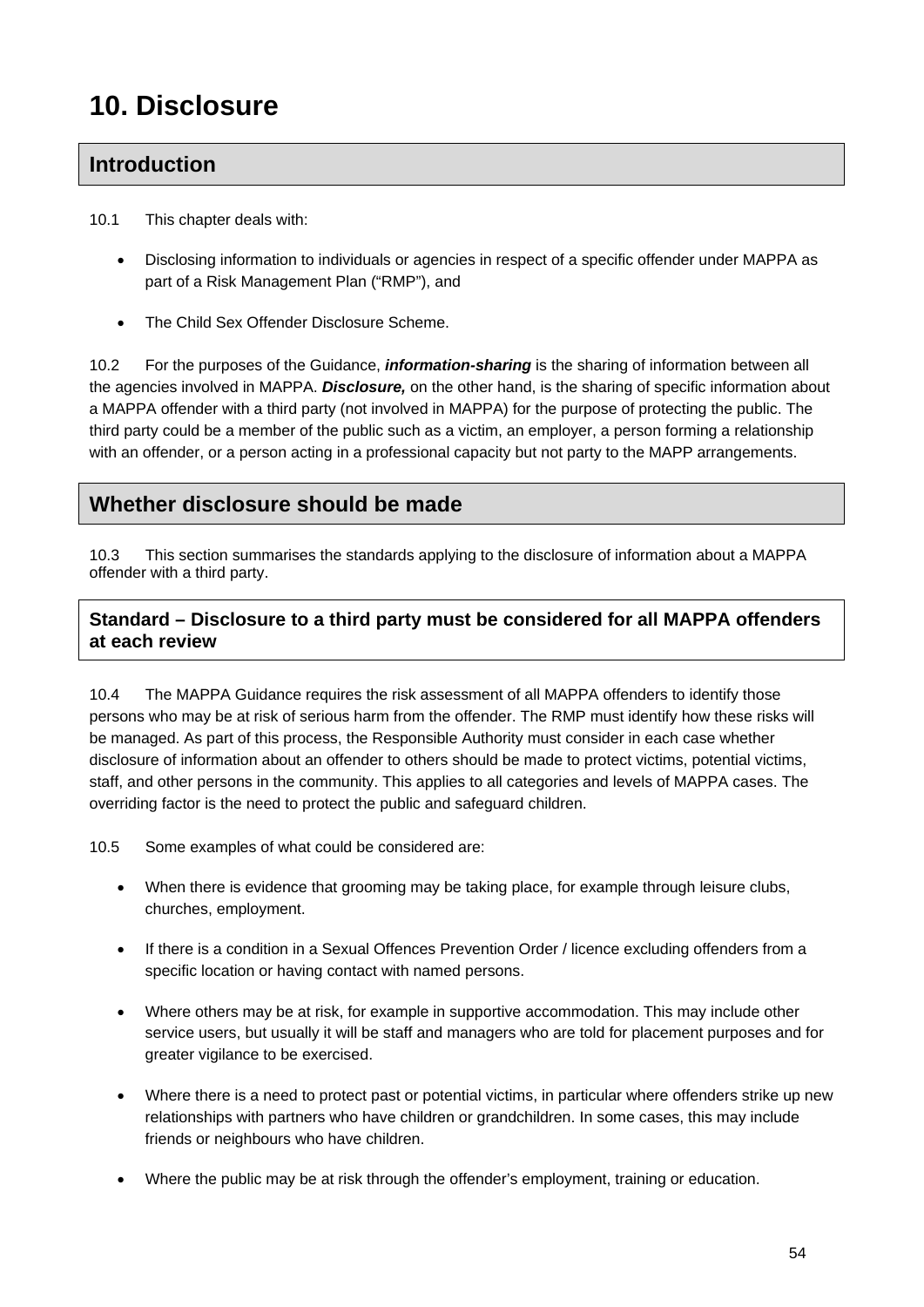- In schools and colleges if grooming needs to prevented. In the case of young offenders, limited and controlled disclosure may be made to school or college staff.
- Where a person may be in a position to actively assist in the risk management of an offender by being briefed about risk factors and scenarios.

#### **Standard – The disclosure decision must be recorded on the case management system (level 1) or in the MAPP meeting minutes (levels 2 and 3)**

#### **Level 1 cases**

10.6 Cases being managed at level 1 must be reviewed in line with the lead agency's policy. Part of the review will consider disclosure. It is not necessary to inform the MAPPA Co-ordinator about disclosure decisions for level 1 offenders, but details must be recorded on the lead agency's system and must be made available if required. A decision to disclose to a third party may result in a referral for level 2 or level 3 multiagency management.

#### **Level 2 and 3 cases**

10.7 The decision whether to disclose to a third party must be considered for all offenders managed at level 2 or 3. This is essential at the initial MAPP meeting and it must be re-assessed at each review MAPP meeting. Where disclosure is not to take place, the reasons must be fully recorded in the MAPP meeting minutes.

10.8 In the event that, after considering the balance of public protection issues and human rights issues, the MAPP meeting attendees cannot agree whether to make disclosure, the agency that holds and owns the information will make the decision. This should be in line with its own policies and should take account of the relevant legislation and other issues in 10.11 and 10.12 below. Any significant concerns should be referred to the Assistant Chief Constable (or the equivalent in the Metropolitan Police) for information as he or she will have to manage any public order consequences resulting from the decision. In other cases, the meeting will agree on disclosure and the relevant agency will carry it out. All this must be fully recorded in the MAPP meeting minutes.

10.9 In cases where the decision is made to disclose information about the offender to the media, or where it includes the release of the offender's photograph to the media, approval is required from a police officer of Assistant Chief Constable rank (or the equivalent in the Metropolitan Police). The police should refer to the ACPO 2010 Guidance on Protecting the Public: Managing Sexual and Violent Offenders for further guidance on this. If a decision is made to disclose to the media, and the offender is under NOMS supervision, the Ministry of Justice Press Office should be informed.

10.10 If the offender is aged under 18, the Youth Justice Board Policy Unit must be informed. Disclosure for children and young people must be handled sensitively, given that they can be particularly vulnerable.

#### **Standard – Disclosure of the details of MAPPA offenders to a third party must comply with the law, must be necessary for public protection, and must be proportionate**

10.11 There are various areas of law to consider when making a disclosure decision:

• The common law power for the police to share information for policing purposes (for the prevention and detection of crime).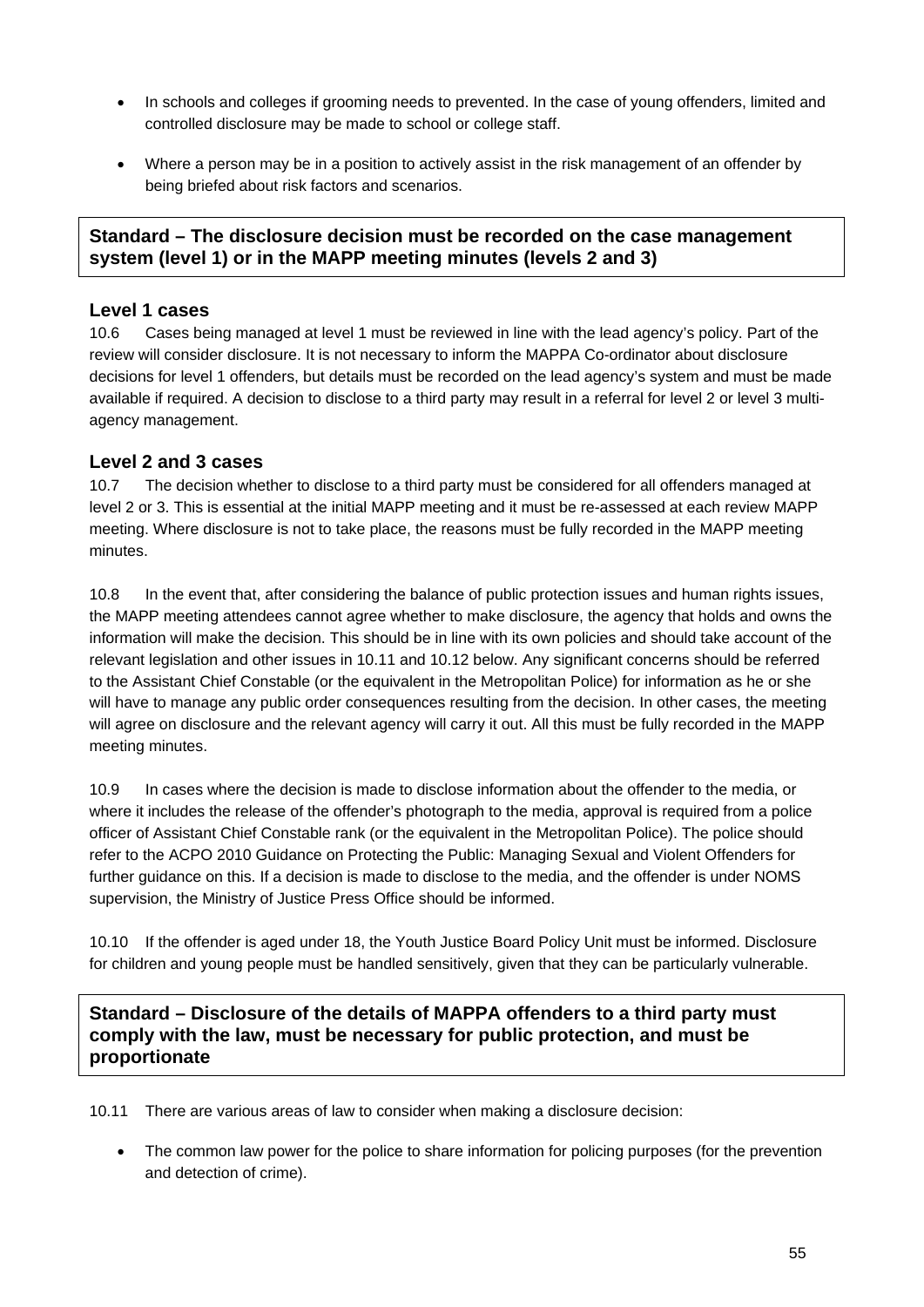- The Data Protection Act 1998.
- The Human Rights Act 1998.
- The Children Acts 1989 and 2004
- The Criminal Justice and Immigration Act 2008.

10.12 In relation to the proportionality requirement, the following criteria should be met before disclosing information about an offender to a third party:

- Consideration of the potential risk to the offender although this should not outweigh real risk to the safety of others were disclosure not to be made.
- Correct identification of the individual(s) to receive disclosure.
- Alternatives to disclosure were considered and reasonably rejected as inappropriate or ineffective in all the circumstances. This must be recorded.
- Preparation and discussion with those third parties receiving the information. This includes checking what they already know; checking that they understand the confidential and sensitive nature of the information they are receiving; and checking that they know how to make use of the information, what to do in the event of anything occurring which they need to report, and whom to contact; and how to access support if required.
- An informed decision (via the level 2 and 3 MAPP meeting) about what level of disclosure is required. For example, this might include risk factors but not necessarily an offence history.
- Details of the key triggers for offending behaviour and the requirements for successful risk management, for example, "This is what you need to look out for…" or "if you see X, you need to do Y."
- Mechanisms and procedures to support both victims and offenders in case there is a breakdown in the process.
- For offenders under 18, their wellbeing and safety must be taken into account. Except for urgent cases, no decision on disclosure should be made unless a senior member of the YOT and of Children's Services is present. For more information see chapter 23, Children and Young People.

Even in emergency situations, the decision to disclose should wherever possible be made on a multi-agency basis. Single agency decision-making about the disclosure of information on offenders is strongly discouraged.

# **Involvement of the offender**

10.13 It is preferable that the offender knows that disclosure is taking place. On occasion, the offender may make the disclosure himself or herself in the presence of the police or the Offender Manager, or may later confirm or verify the content of the disclosure. However, there will be cases where informing the offender that disclosure is taking place could increase the potential risks to the victim(s) or other individuals. In those cases, informing the offender may not be appropriate. In such circumstances, the person receiving the disclosure should be told that the offender does not know that disclosure has been made.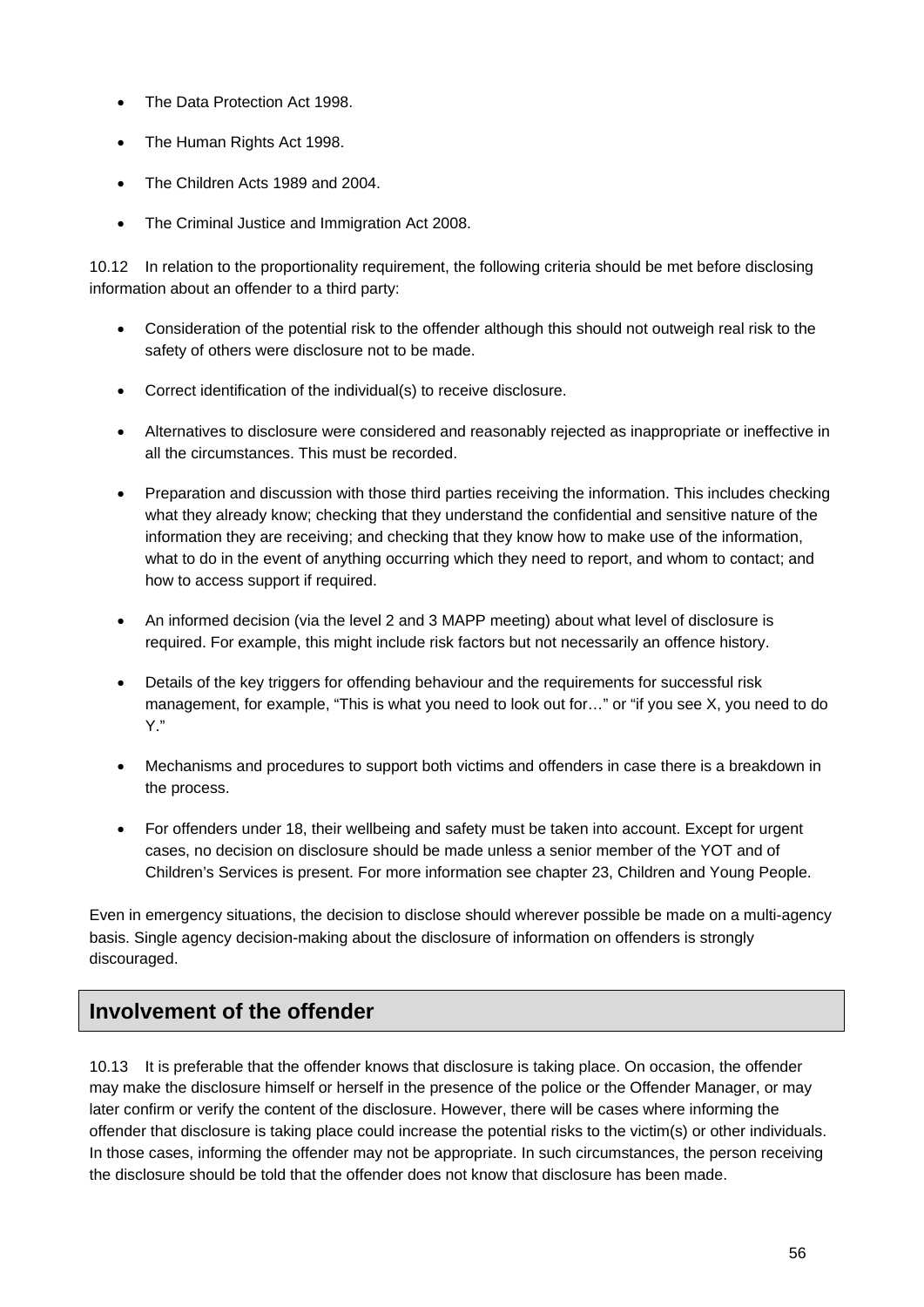# **The Child Sex Offender Disclosure Scheme**

10.14 In June 2007 the Government published the Review of the Protection of Children from Sex Offenders. Action 4 of the Review resulted in a process which allows members of the public to register a child protection interest in an identified individual who has access to or a connection with a particular child or children.

10.15 If an individual is found to have convictions for sexual offences against children and poses a risk of causing serious harm, there is a presumption that this information will be disclosed to the person who is best placed to protect the child or children, where this is necessary for this purpose.

10.16 This disclosure process (The Child Sex Offender Disclosure Scheme) builds on existing MAPPA procedures and on the provisions of section 327A of the Criminal Justice Act 2003. It provides a clear access route for the public to raise child protection concerns and to be confident that action will follow.

10.17 It is of paramount importance to all involved in delivering this process that children are being protected from harm. By making a request for disclosure, a person will often be registering concerns about possible risks to the safety of a child or children. For that reason, it is essential to this process that police forces, local authority children's social care and Local Safeguarding Children Boards work closely together to ensure that any possible risks of harm to the child or children are fully assessed and managed.

10.18 The Child Sex Offender Disclosure Scheme was rolled out across the country in three stages and was implemented throughout England and Wales in April 2011. The scheme is primarily the responsibility of the police, but they may ask other agencies to provide information on the subject(s) of the external enquiry.

10.19 It is important that the current practice of the disclosure of information about previous convictions for offences which are not child sexual offences continues, where necessary to protect others or prevent crime or both. It is not the intention of the disclosure process to restrict access to information which helps to safeguard children.

*Guidance on the disclosure of MAPPA minutes is now in chapter 13 on Multi-Agency Public Protection Meetings.*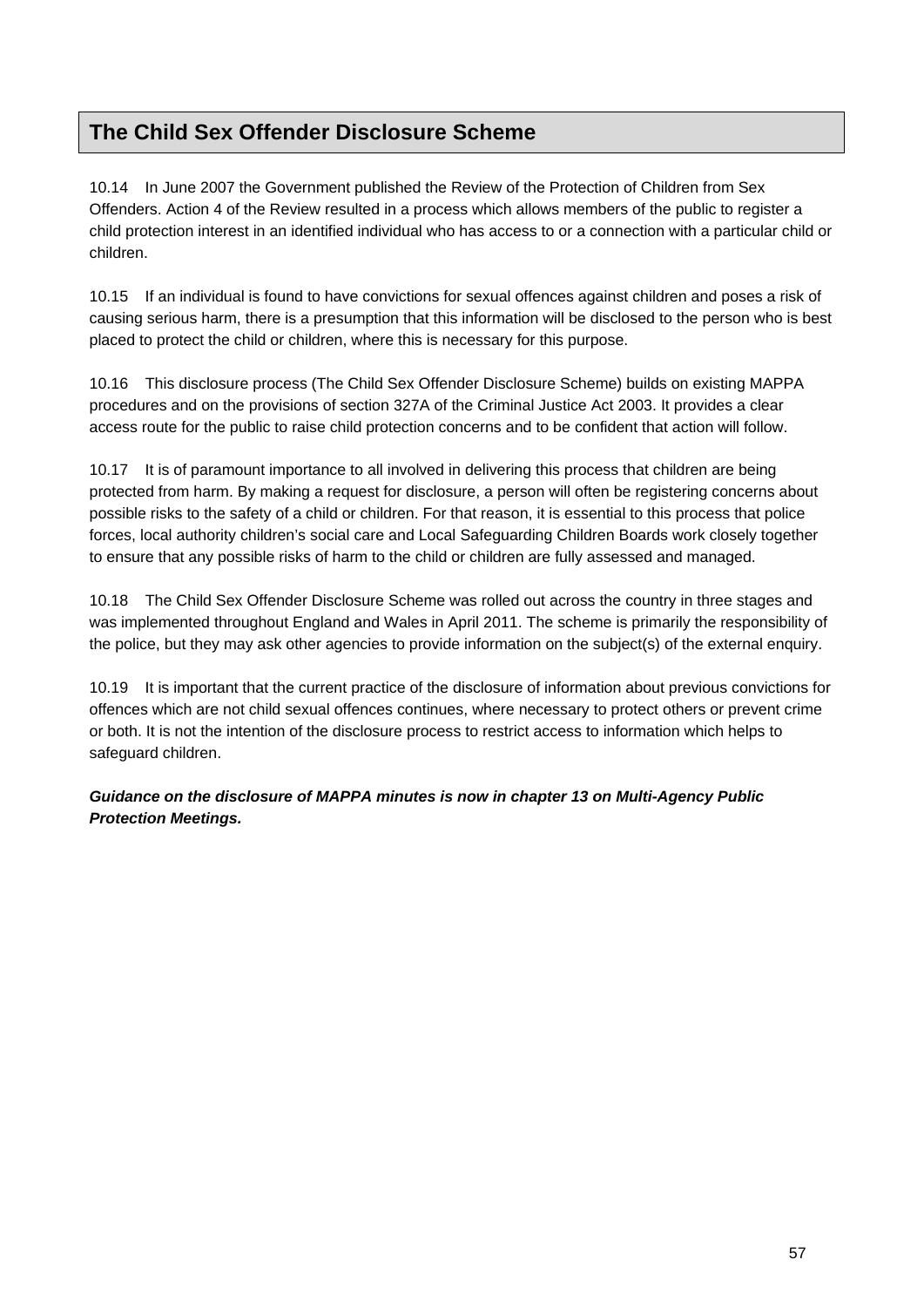# **11. Risk Assessment**

## **Introduction**

#### **Standard – All MAPPA offenders must be subject to a thorough risk assessment to ensure that they are managed at the correct MAPPA level**

11.1 The risk assessment of offenders is the systematic collection of information to help determine the degree to which an offender poses an identified risk of serious harm to the public. Risk cannot be eliminated, but it can be managed.

11.2 The assessment of risk, and the identification of the factors that have contributed to offending, are the starting points for all work with offenders.

11.3 Risk assessment is a dynamic process which requires ongoing re-evaluation in the context of the offender's changing circumstances. It should be reviewed regularly. Reviews should take place in accordance with the responsible agency's polices and procedures.

## **Risk assessment tools**

## **Standard – All MAPPA offenders must be assessed using the approved risk assessment tools where appropriate**

11.4 Risk assessments must consider both static and dynamic risk factors in order to assess risk correctly. There are a number of clinical and actuarial tools that assist with this process:

- 1. OASys Offender Assessment System for offenders managed by NOMS (section 11.18).
- 2. RM 2000 Risk Matrix 2000 for all male sexual offenders aged 18 and over. Used by police / probation / prison (section 11.22).
- 3. SARN Structured Assessment of Risk and Need for sexual offenders in NOMS treatment programmes (section 11.27).
- 4. SARA Spousal Assault Risk Assessment for domestic abuse offenders used by NOMS (section 11.29).
- 5. Asset Structured risk assessment for young offenders used by YOTs (section 11.31).
- 11.5 Further details of these tools are outlined in the summary at the end of this section (see above references in brackets).

11.6 However, no risk assessment tool can be 100% predictive. Good risk assessment practice depends on those undertaking it using the tool correctly, having all the relevant information, and having time to consider it. For this reason, the Guidance places great emphasis upon the identification of risk and information-sharing to assess risk. Once risk has been identified, and after information has been shared, it is the skills of practitioners, enhanced by the involvement of other professionals, that make the procedure meaningful.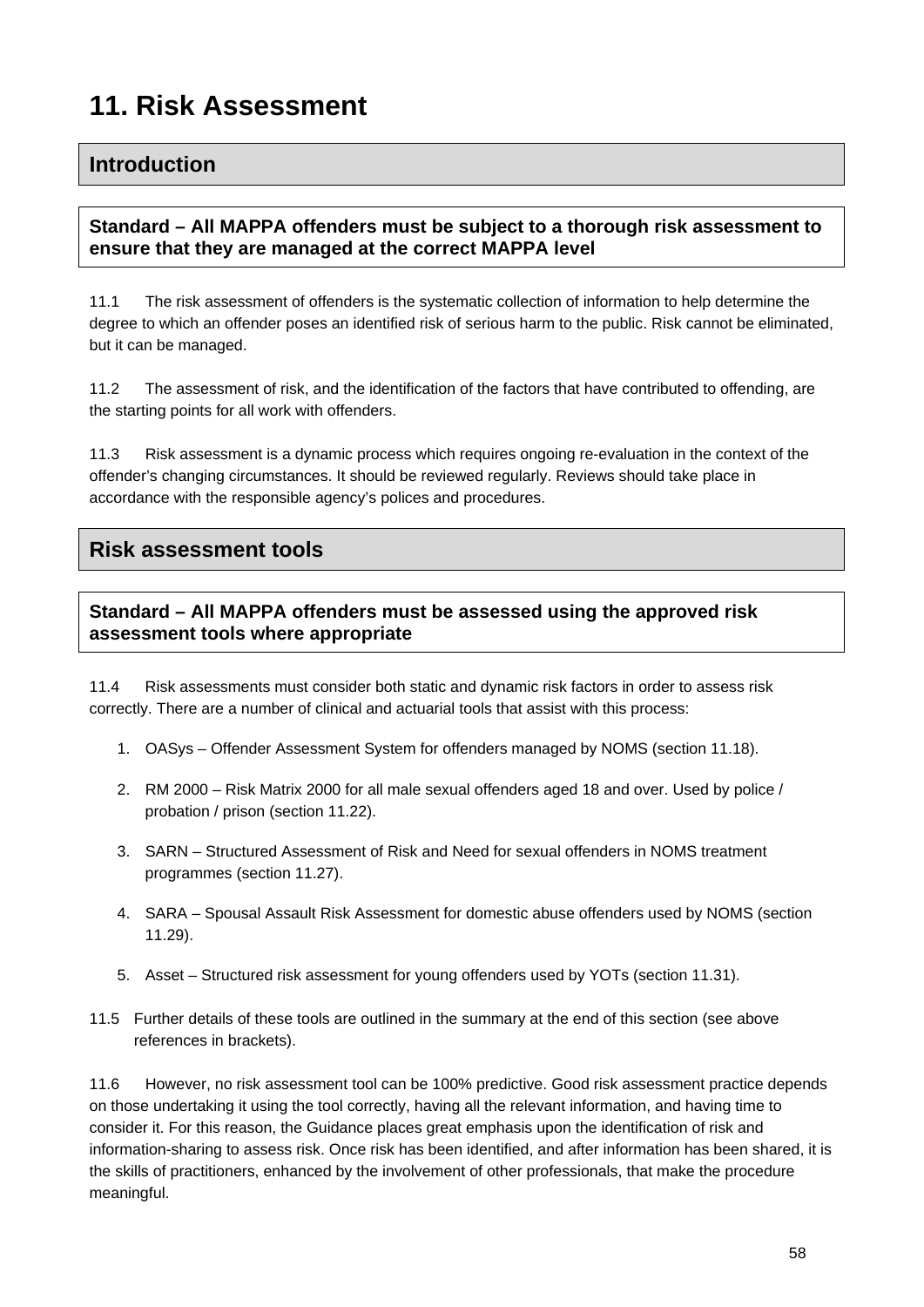## **Standard – Risk of serious harm must be assessed using the Risk of Serious Harm definitions below**

11.7 For the purpose of this Guidance, serious harm is defined as: "An event, which is life-threatening and/or traumatic, from which recovery, whether physical or psychological, can be expected to be difficult or impossible."

- 11.8 The level of risk of serious harm is the likelihood of this event happening. The levels are:
	- Low: current evidence does not indicate a likelihood of causing serious harm.
	- Medium: there are identifiable indicators of serious harm. The offender has the potential to cause such harm, but is unlikely to do so unless there is a change in circumstances, for example failure to take medication, loss of accommodation, relationship breakdown, drug or alcohol misuse.
	- High: there are identifiable indicators of risk of serious harm. The potential event could happen at any time and the impact would be serious.
	- Very High: there is an imminent risk of serious harm. The potential event is more likely than not to happen imminently and the impact would be serious.

11.9 This provides a categorisation of risk levels for all MAPPA offenders. (Please note that the definitions used by YOTs will be different. Local YOT teams can advise.) The categorisation of risk is refined by reference to those who may be the subject of that harm. They include:

- The public: either generally or a specific group such as the elderly, vulnerable adults (for example, those with a learning disability), women or a minority ethnic group.
- Prisoners: within a custodial setting.
- A known adult: such as a previous victim or partner.
- Children: who may be vulnerable to harm of various kinds, including violent or sexual behaviour, emotional harm or neglect, or because they are in custody.
- Staff: anyone working with the offender whether from the Probation Trust, the Prison Service, the police or any other agency. This relates to all forms of abuse, threats and assaults that arise out of their employment.
- Self: the possibility that the offender will commit suicide or self-harm.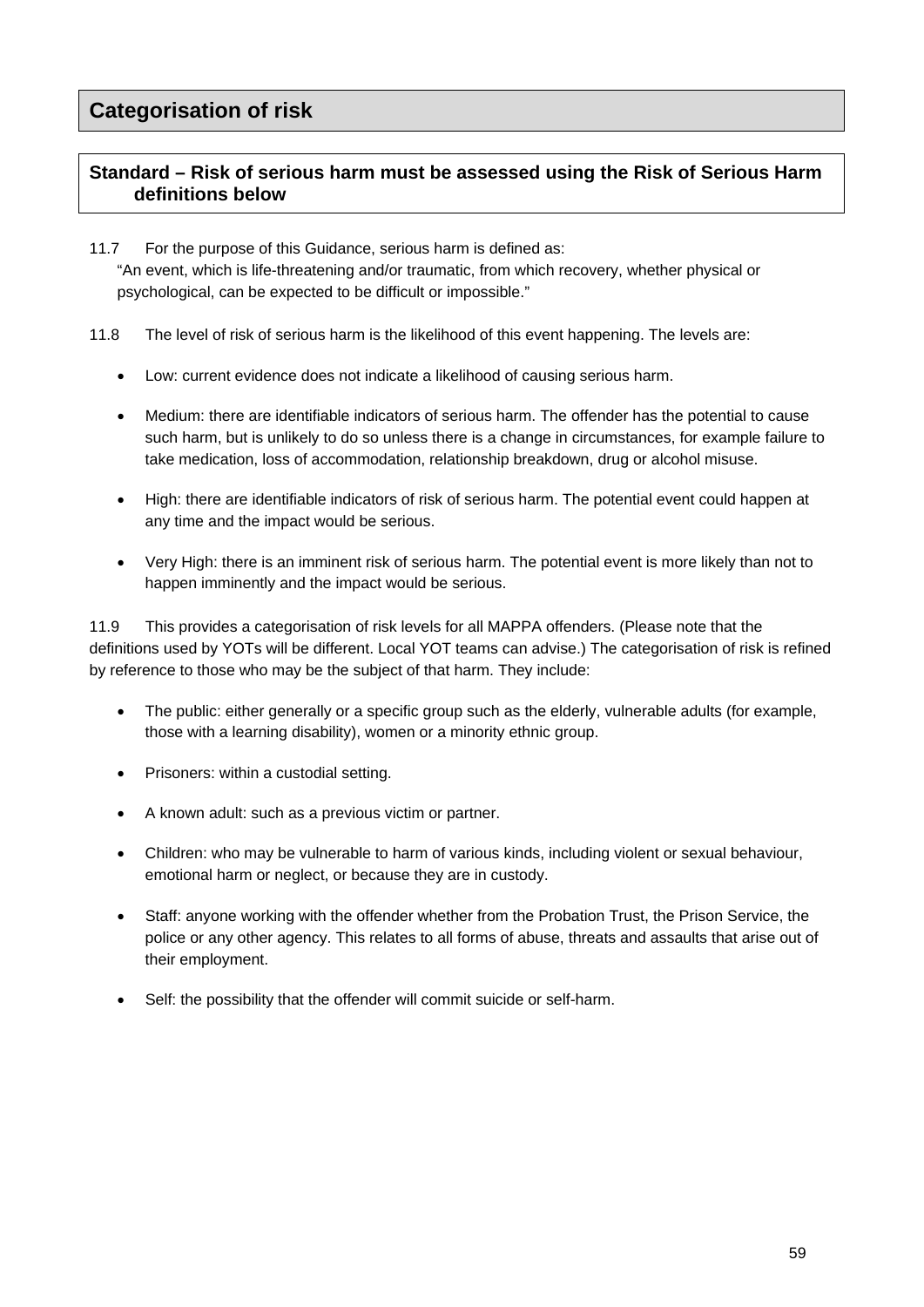# **Information-sharing**

### **Standard – Risk assessment must draw on the widest information available from all agencies involved**

11.10 All agencies involved with managing an offender must contribute to the risk assessment process by sharing information. This includes both responsible authorities and duty to co-operate agencies.

- Probation: the Probation Trust must assess the offender's risk of reoffending and risk of serious harm. They provide an overview of an offender's compliance with supervision, their current dynamic risk factors, protective factors, and relevant interventions. (See chapter 23 for Children and Young People.)
- Police: the police must share intelligence to inform the risk assessment. This may include allegations of further offences, lifestyle concerns and known criminal associates. They will also provide a RM2000 level for all male sexual offenders aged 18 and over.
- Prison: Prison service staff, and those working in the youth justice secure estate, have much to contribute to an offender's ongoing risk assessment through the identification of offence-related behaviours observed and monitored in prison. They can also provide information on visits received by the offender, compliance with the prison regime, and relevant interventions. This information will be reported on MAPPA F.
- Social Services: the Social Services should share information regarding the welfare of relevant children or vulnerable adults.
- Mental health services: the mental health services will be able to provide a clinical risk assessment and an insight into the mental health of an offender and the relevant clinical interventions available.
- Local Authority and Registered Social Landlords: these can provide advice on suitable accommodation and a report on the success of current arrangements.

## **Risk assessment summary**

#### **Standard – All MAPP meetings at level 2 and 3 must outline a risk assessment summary to inform the Risk Management Plan**

11.11 Once all the relevant information has been shared, it is the role of the Chair of the level 2 or 3 meeting to summarise the risks identified, grouping them as follows:

- Static risk factors those factors that cannot change but do affect the risk, for example, type and number of previous convictions; age and gender.
- Dynamic risk factors those factors linked to offending which can change, for example, the offender is drinking heavily or has a lack of suitable accommodation; a mental disorder; evidence of victim access behaviours.
- Protective factors for example, a stable relationship, suitable accommodation or employment; offenders motivation to change.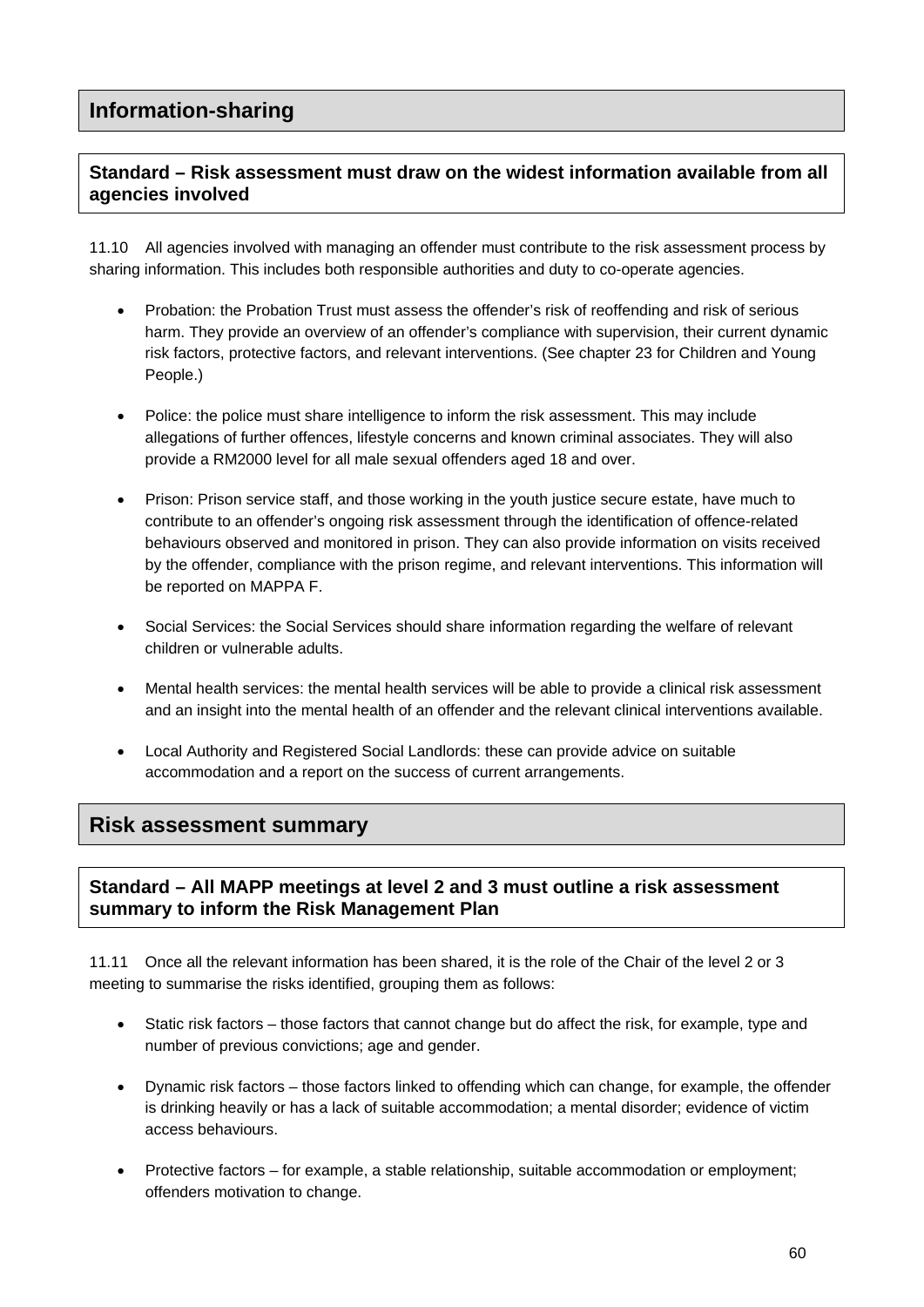11.12 The meeting should then agree a risk assessment based upon the information provided. This will generally be an endorsement of the assessment from the referring agency, but additional factors may come to light which require it to be amended.

11.13 The referring agency will need to take all the new information into account and update their risk assessment following the MAPP meeting.

# **Justifying the risk assessment**

#### **Standard – All risk assessment must be transparent and defensible**

11.14 Risk assessment is not an infallible science. Eliminating risk entirely can never be achieved. Risk management should be understood as harm reduction, either through the reduction of the likelihood of a risk occurring or the reduction of its impact should it occur.

11.15 The idea of defensible decisions is not about being defensive, rather it is making sure that decisions are transparent and can be easily understood. It is intended to embed risk assessment with rigour, and risk management with robustness.

11.16 Risk assessment is more likely to be transparent and defensible if:

- All reasonable steps have been taken, and reliable assessment methods have been used.
- Information has been collected and thoroughly evaluated.
- Decisions have been recorded (and subsequently carried out).
- Policies and procedures have been followed.
- Practitioners and their managers have adopted an investigative approach and have been proactive.

11.17 Risk assessment must never become formulaic. There must always be a place for using discretion and professional judgement.

## **Summary of approved risk assessment tools**

#### **1. OASys**

11.18 This is the tool used by the Prison Service and the Probation Trust to assess the likelihood of the risk of reoffending and the risk of serious harm. It is a comprehensive assessment tool that applies to all offenders aged 18 and over, using static and dynamic indicators.

11.19 OASys helps practitioners to make defensible decisions. It plays a pivotal role in assessment, case management, targeting of treatment programmes, referrals to partnerships, resource allocation and risk management for offenders aged 18 and over.

11.20 OASys is the tool that allows NOMS practitioners to assess an offender's likelihood of reoffending by systematically examining a number of offending-related factors, including offending history; education, training and employability; relationships; drug misuse; alcohol misuse; emotional well-being; thinking and behaviour; and accommodation, lifestyle, and associated thinking, behaviour and attitudes.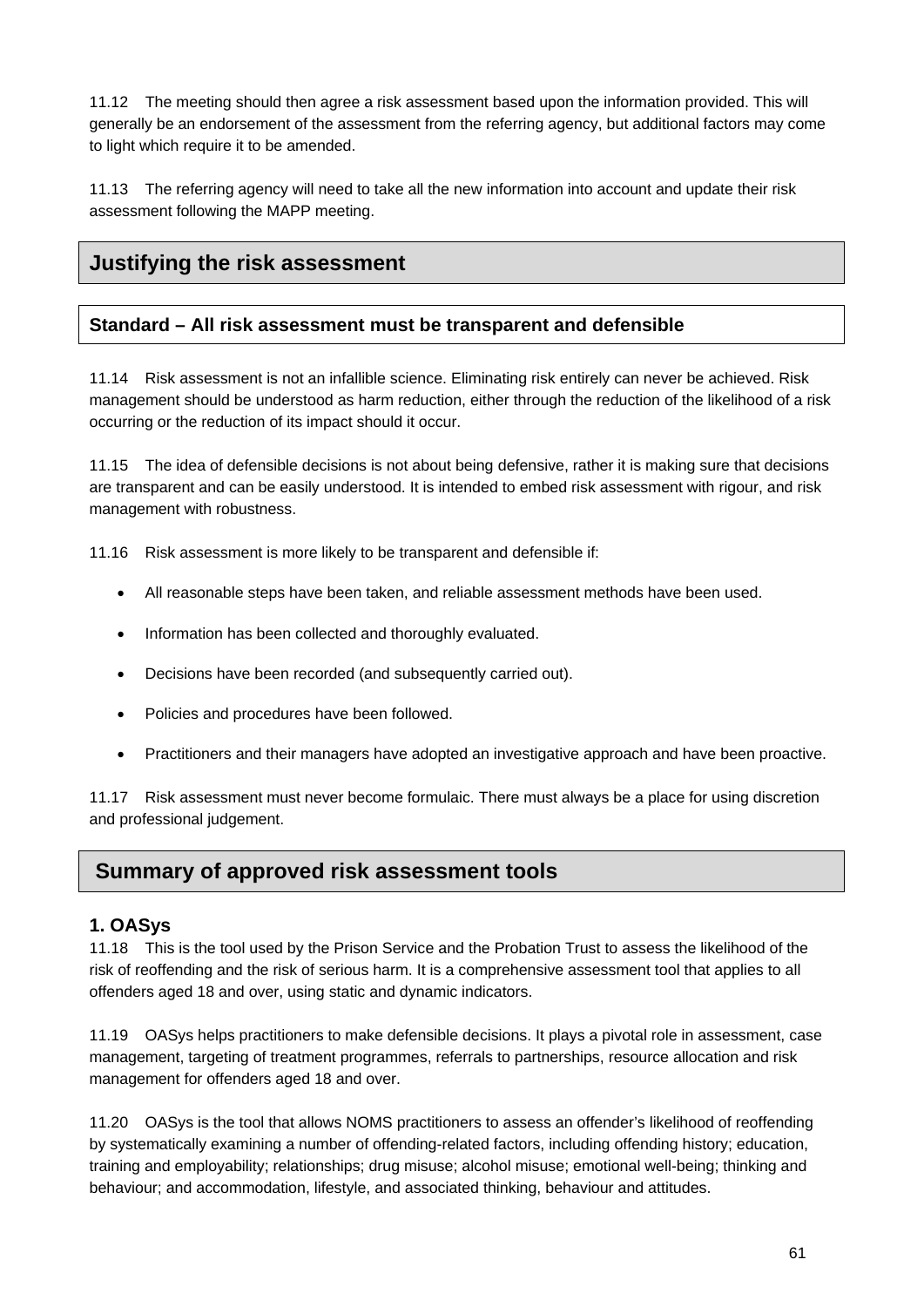11.21 By quantifying the risk of serious harm, identifying to whom it applies and in what circumstances, OASys will help to prioritise public protection concerns and establish the basis for Risk Management Plans.

## **2. Risk Matrix 2000**

11.22 Risk Matrix 2000 (RM2000/S) is an evidence-based risk assessment tool, using static factors only, for men aged 18 and over with at least one conviction for a sexual offence. It is used by prisons, the police and probation in England and Wales, by staff who have completed and passed an RM2000 training course. At least one of the sexual offences should have been committed when the offender was over the age of 16. It predicts the likelihood of reconviction for a sexual or violent offence.

11.23 It is a useful tool to predict which offenders are most likely to be reconvicted and who require greater resources to manage their risk. Each RM2000 level (Low, Medium, High, Very High) equates to a statistical likelihood of reconviction for a sexual offence (RM2000S) or a violent offence (RM2000V).

11.24 Both static and dynamic indicators should be taken into account when determining the overall risk of reoffending and risk of serious harm and deciding upon the level of management. Where there is more than one agency involved in management of the case, it is essential that the Offender Managers consult and agree the overall risk level at which the offender will be managed. This must be recorded by the lead agency as the level of risk management required.

11.25 Where there is any disparity between the two assessment tools (OASys and RM2000), the overall assessment of risk of serious harm will be informed by OASys.

11.26 Probation Circular 17/2007 requires the report writer to complete the RM2000 assessment before preparing any pre-sentence report or any parole assessment report on sexual offenders.

#### **3. SARN**

11.27 Structured Assessment of Risk and Need (SARN) assessments should be undertaken on all NOMS sexual offenders programme completers.

11.28 The SARN report format was developed in the Prison Service to act as an evidence-based assessment of both progress in treatment and future treatment needs. The final SARN report contains information that is gathered throughout the treatment programme. It provides a summary of progress in treatment followed by an indication of remaining treatment needs to be addressed by offender managers.

## **4. SARA**

11.29 Spousal Assault Risk Assessment (SARA) will be triggered by an OASys assessment and should be carried out by NOMS staff in all cases where offending is linked to domestic abuse.

11.30 It is a checklist that has been designed to screen for risk factors for spousal or family-related assault. It covers a range of static, dynamic and risk management factors.

#### **5. Asset**

11.31 Asset is a structured assessment tool to be used by Youth Offending Teams (YOTs) in England and Wales on all young offenders who come into contact with the criminal justice system. It aims to look at the young person's offence or offences and to identify a range of factors or circumstances, such as lack of educational attainment or mental health problems, which may have contributed to such behaviour.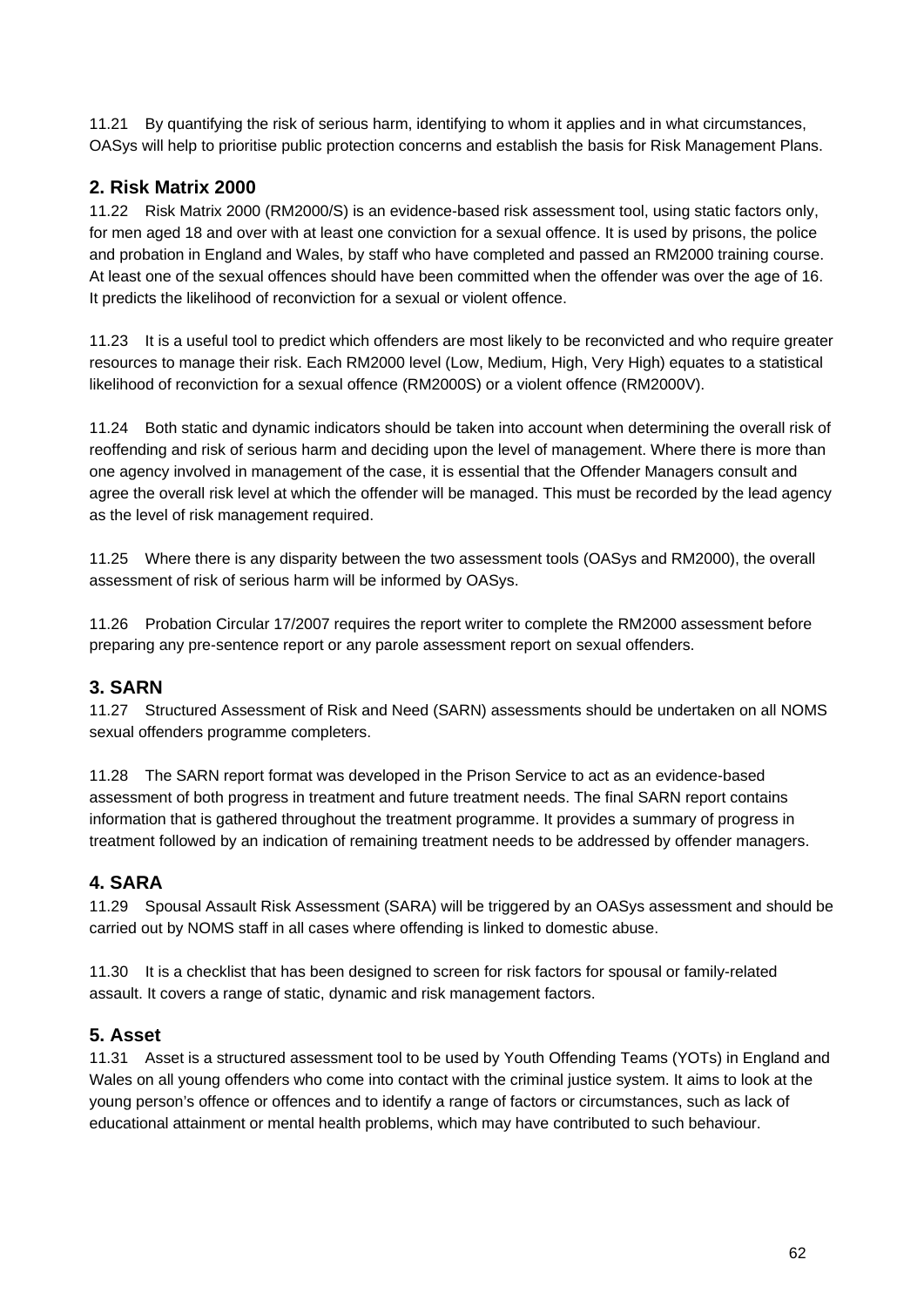- 11.32 Asset must be completed for all young people subject to:
	- Bail supervision and support.
	- A request for a court report (pre-sentence report and specific sentence report).
	- Community disposals during the assessment, quarterly review and closure stages.
	- Custodial sentences at the assessment transfer to the community and closure stages.

11.33 There are common elements between Asset and OASys, which allow information to be drawn from Asset to OASys when a case is transferred from a YOT to a Probation Trust. Asset, like OASys, provides a risk of serious harm assessment, which will assist the MAPPA agencies in identifying the risk factors to be addressed.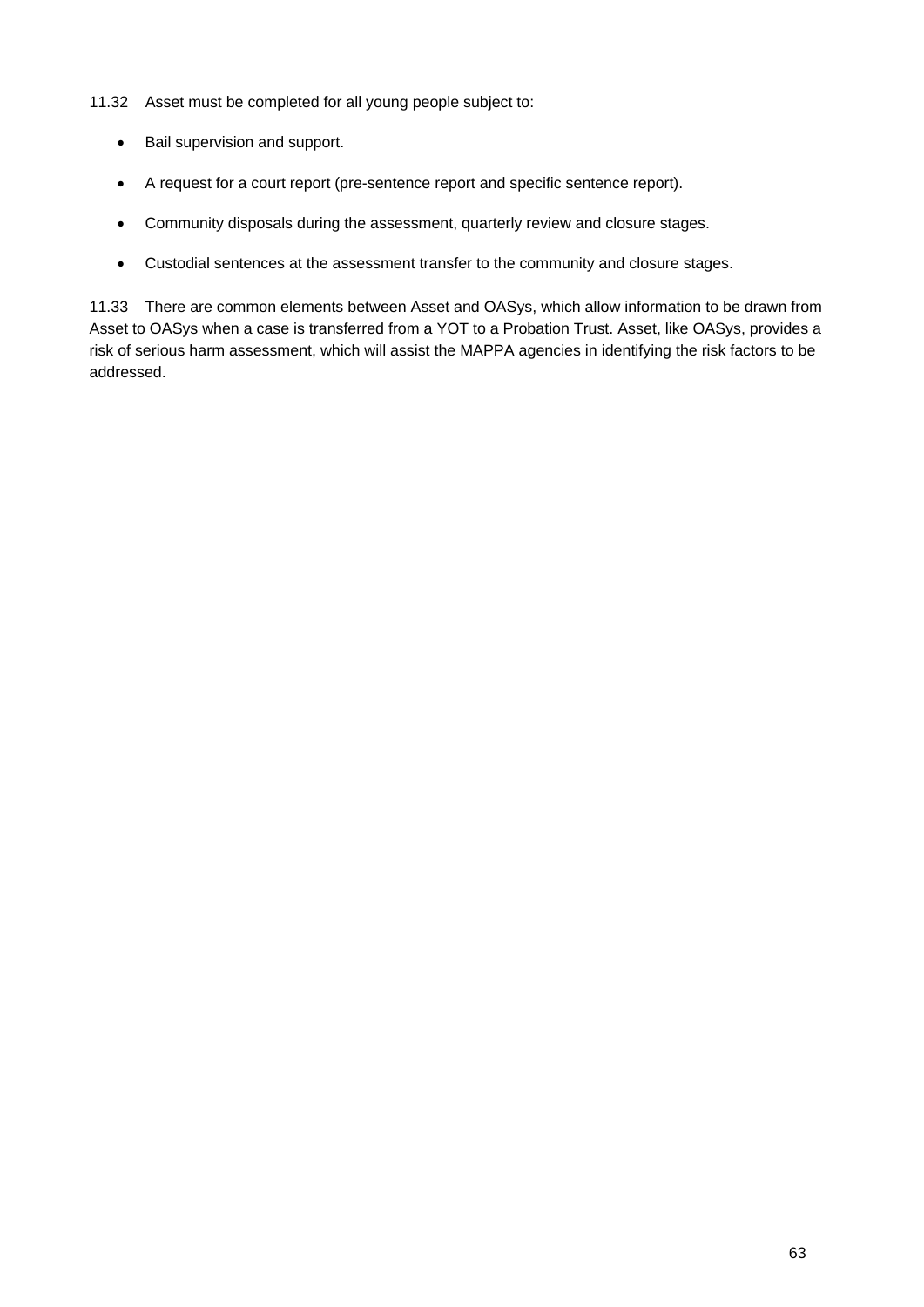# **12. Risk Management Plan**

#### **Standard: All MAPPA offenders must have an effective Risk Management Plan**

# **Introduction**

12.1 Effective risk management is a core function of MAPPA, and achieving it requires all agencies to share relevant information.

12.2 Risk management is the construction and implementation of a plan which addresses the identified risk factors. In effect, it is what staff **do** with an offender that is crucial. Risk management is not an exact science as it is not possible to eliminate risk entirely. It is, therefore, critical that the decisions made are defensible, the Risk Management Plan ("RMP") is implemented and monitored through regular reviews, and adjustments to the plan are made as necessary.

# **Agency Risk Management Plan and MAPPA Risk Management Plan**

#### **Standard: Every MAPPA offender must have an agency RMP**

12.3 When an offender is identified as a MAPPA offender, the Responsible Authority has a duty to ensure that any identified risks are managed robustly at the appropriate level of MAPPA management.

12.4 The RMP must include actions to monitor and where possible change the behaviour and attitudes of the offender in order to minimise the risk of serious harm. Plans should relate to the current and expected future risk and should draw upon information from all the agencies within MAPPA.

12.5 Level 1 MAPPA offenders must have an RMP completed by the lead agency to its own required standards.

#### **Standard: Every level 2 or 3 MAPPA offender must have both an agency RMP and a MAPPA RMP**

12.6 All level 2 and 3 offenders require an agency plan and a MAPPA RMP to ensure that all appropriate actions are completed. These plans should complement each other.

12.7 The MAPPA RMP will identify all the areas of risk of serious harm, and all the multi-agency actions agreed at the MAPP meeting to manage those risks. This is in addition to the agency RMP.

12.8 Once the MAPPA RMP is in place, the case manager must review the agency RMP and revise it as necessary, and update ViSOR and the case management records accordingly.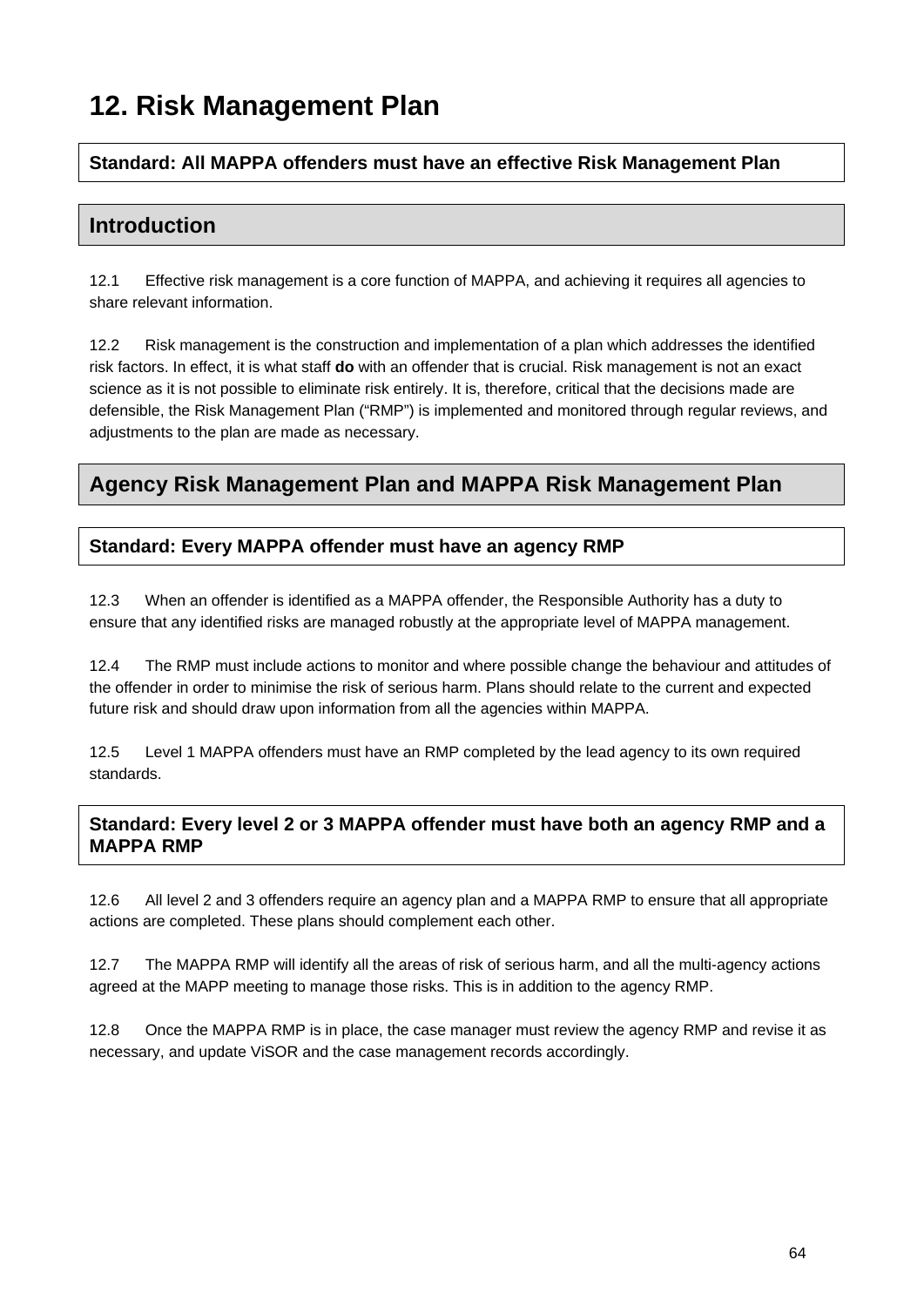#### **Standard: The MAPPA RMP should enhance the agency RMP**

#### 12.9 In particular:

- The MAPPA RMP must be specific, measurable, achievable, realistic and time-limited (SMART). It should clearly identify ownership of each action point, with a named agency and wherever possible a named individual in that agency.
- It should be linked to the agency sentence plan and RMP.
- It must be formally reviewed at a specified future date.
- Actions must have a date for completion.
- The MAPPA RMP must contain actions to protect victims and a contingency plan should the original plan break down for any reason.

#### **Standard: The MAPPA Chair should summarise the issues and agree the required level of management**

12.10 **MAPPA Risk Management Decision and Plan:** the Chair will summarise the issues raised during the meeting and agree with the attendees the risk management level at which the offender should be managed. The Chair will confirm whether the case requires active multi-agency management at level 2 or 3. Where there is any dissent within the meeting, the Chair will ask the lead agency to make the final decision.

12.11 The decision to manage the case at a particular level must be clearly recorded, whether this is different to the level for which the meeting was called, or the same.

## **Other considerations**

#### **Standard: The MAPPA Chair should agree an RMP for all level 2 and 3 MAPPA offenders**

12.12 Having agreed that the case should be actively managed at level 2 or 3, the Chair will, with the meeting attendees, draw up a MAPPA RMP covering all the actions the agencies will undertake to manage all the identified risks. When drawing up the MAPPA RMP, it is important to remember that agencies will not be asked to undertake actions which are outside their normal agency responsibilities. However, they will be asked to prioritise some areas of work to protect the public.

12.13 The MAPPA RMP will identify:

- Who is responsible for the action? This should, wherever possible, be a named person, but the agency should always be identified.
- What are they going to do, and how will this manage the risk? The action description must provide sufficient detail to explain what must be achieved.
- When will the action be completed? This should specify a date and not leave it to be achieved 'as soon as possible.'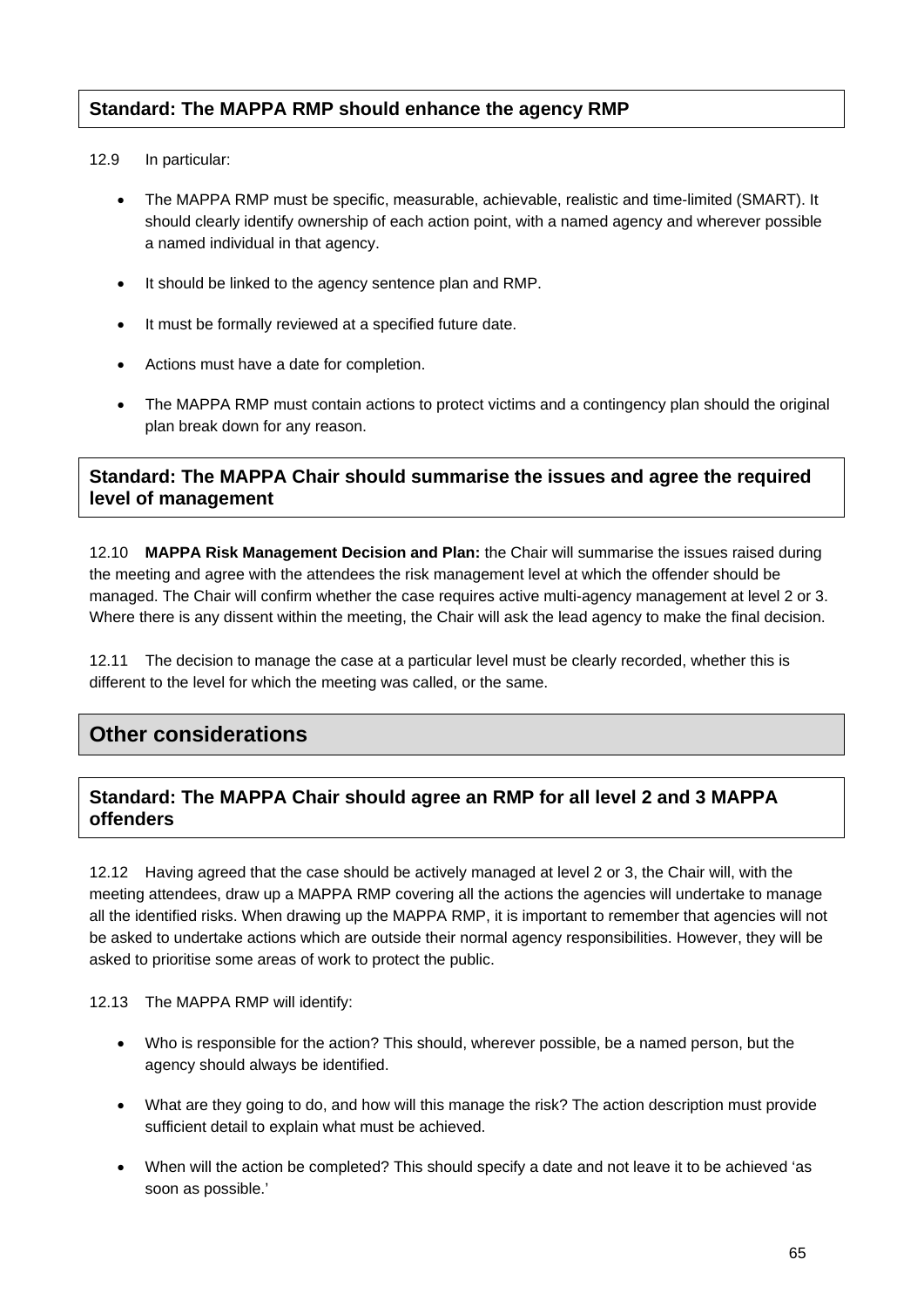12.14 The lead agency must ensure that it updates its agency RMP, as should all the other agencies involved. The MAPPA RMP must be recorded on the ViSOR record.

#### **Standard: Referral for CPPC should be considered for all level 3 MAPPA offenders**

12.15 All level 3 cases should be considered for referral to the Offender Management and Public Protection Group for registration as a Critical Public Protection Case. Where referral is agreed, the lead agency will ensure that the paperwork is completed within a week and will inform the next meeting of the outcome of the decision. For further guidance, see chapter 19 on Critical Public Protection Cases and Probation Instruction 18/2010.

#### **Standard: It is important to recognise the critical contribution that offenders make to change their behaviour**

12.16 Offenders and their carers or partners should not become distracted from the process of assessing and managing the risks they present. It is good practice for offenders to know that they are being managed through MAPPA, what MAPPA is, and what this means for them. The MAPPA leaflet Information for Offenders should be used for this purpose. This responsibility should be discharged by the Offender Manager or Case Manager primarily involved with the offender.

12.17 It may be helpful to invite the offender to write down, or pass on, information for discussion at a level 2 or level 3 meeting, if he or she is aware of being managed at that level.

12.18 There are some cases where information about MAPPA should be withheld from the offender on the ground that it may increase his or her risk. This decision must be agreed at a MAPP meeting and the reason(s) clearly recorded in the MAPP meeting minutes and case record(s). As the offender will not know that he or she is being discussed at MAPP meetings, there is a greater onus on the agencies to ensure that the data they are sharing is accurate and current.

#### **Standard: An offender's human rights should not take priority over public protection**

12.19 As a general principle, the human rights of offenders should not take priority over public protection. In particular, it is considered that the presence of an offender at a MAPP meeting could significantly hinder the core business of sharing and analysing information objectively and making decisions accordingly.

## **Summary of Risk Management Interventions**

#### **Standard: RMPs may include Restrictive, Rehabilitative and Protective Interventions**

12.20 Risk management strategies can be grouped into three broad categories:

- 1. Restrictive Interventions
- 2. Rehabilitative Interventions
- 3. Protective Interventions.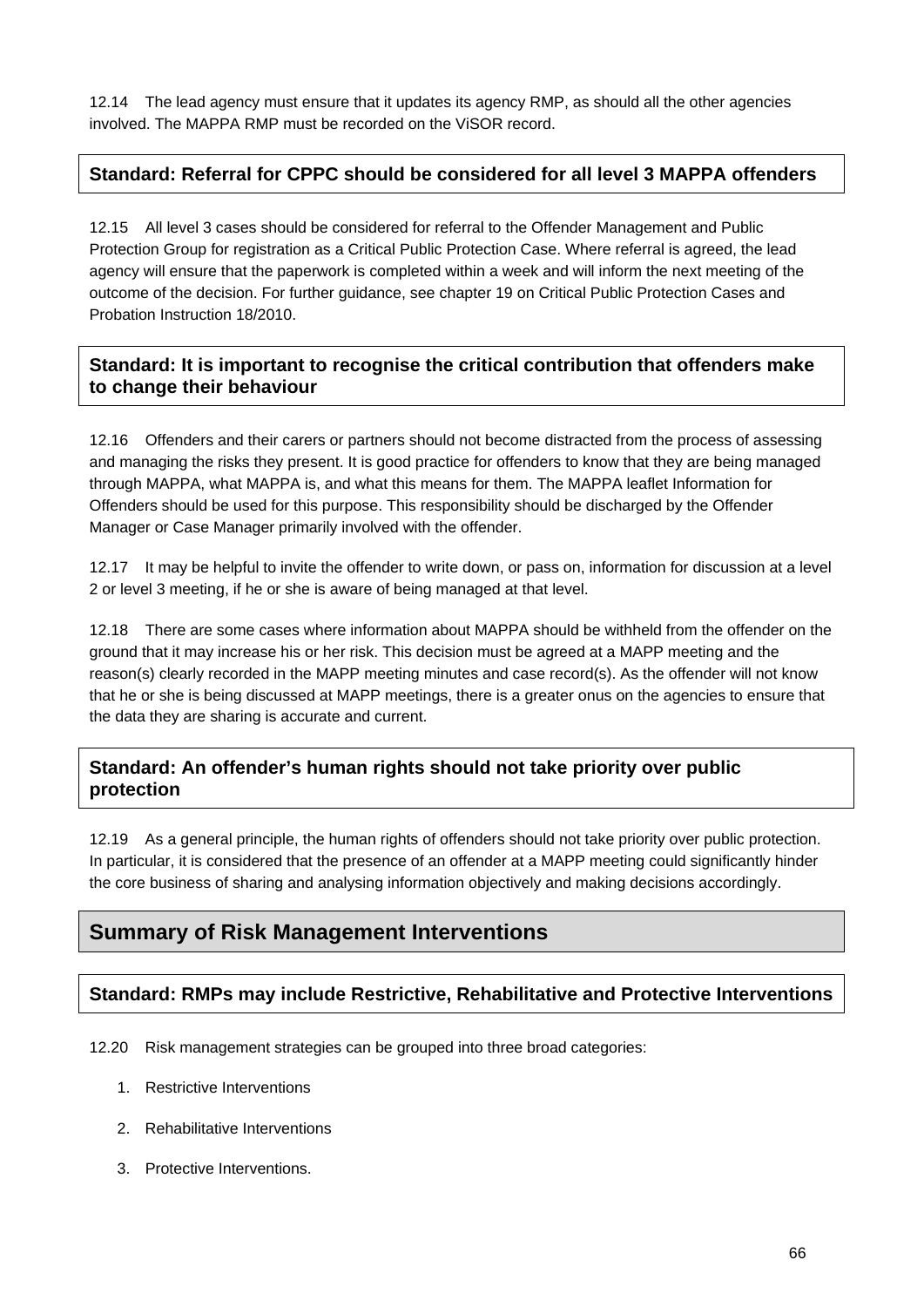#### **1. Restrictive Interventions**

12.21 These are strategies aimed at controlling and reducing opportunities for harmful behaviour, for example by restricting access to particular venues such as schools and leisure facilities, or to previous victims.

12.22 Examples of Restrictive Interventions:

- Restrictions on residence, for example, residing at Approved Premises.
- The use of restrictive licence conditions.
- The use of Restrictive Orders see below for details.
- Home visits (by police and probation) and other regular visits to the offender's premises.
- Restrictions on associations, activities and movements.
- Interventions which include surveillance and electronic monitoring.
- Responding to non-compliance with reporting instructions.
- The disclosure of information to third parties.
- Contingency plans in case of risk management failure, and rapid response arrangements to changing situations or a deterioration in circumstances or behaviours.

12.23 **Restrictive orders** – Where offenders pose a continuing risk of serious harm, the police will consider whether these risks are high enough to justify applying for one of the following orders:

- Notification Order (Sexual Offences Act 2003 ("SOA 2003") sections 97 to 101).
- Risk of Sexual Harm Order (SOA 2003 sections 123 to 129).
- Sexual Offences Prevention Order (SOA 2003 sections 104, 106, 107, 108, 110 and 113).
- Foreign travel order (SOA 2003 sections 114 to 122).
- Violent Offender Orders (Criminal Justice and Immigration Act 2008, Chapter 4, Part 8).

12.24 See Appendix 5 on Civil Orders for Managing MAPPA Offenders for details.

#### **2. Rehabilitative Interventions**

12.25 These are strategies that focus more on developing the offender's own ability to avoid and manage risk situations. They will include accredited programmes.

12.26 Examples of Rehabilitative Interventions:

 Attendance at accredited cognitive-behavioural programmes, which address the causes of offending behaviour.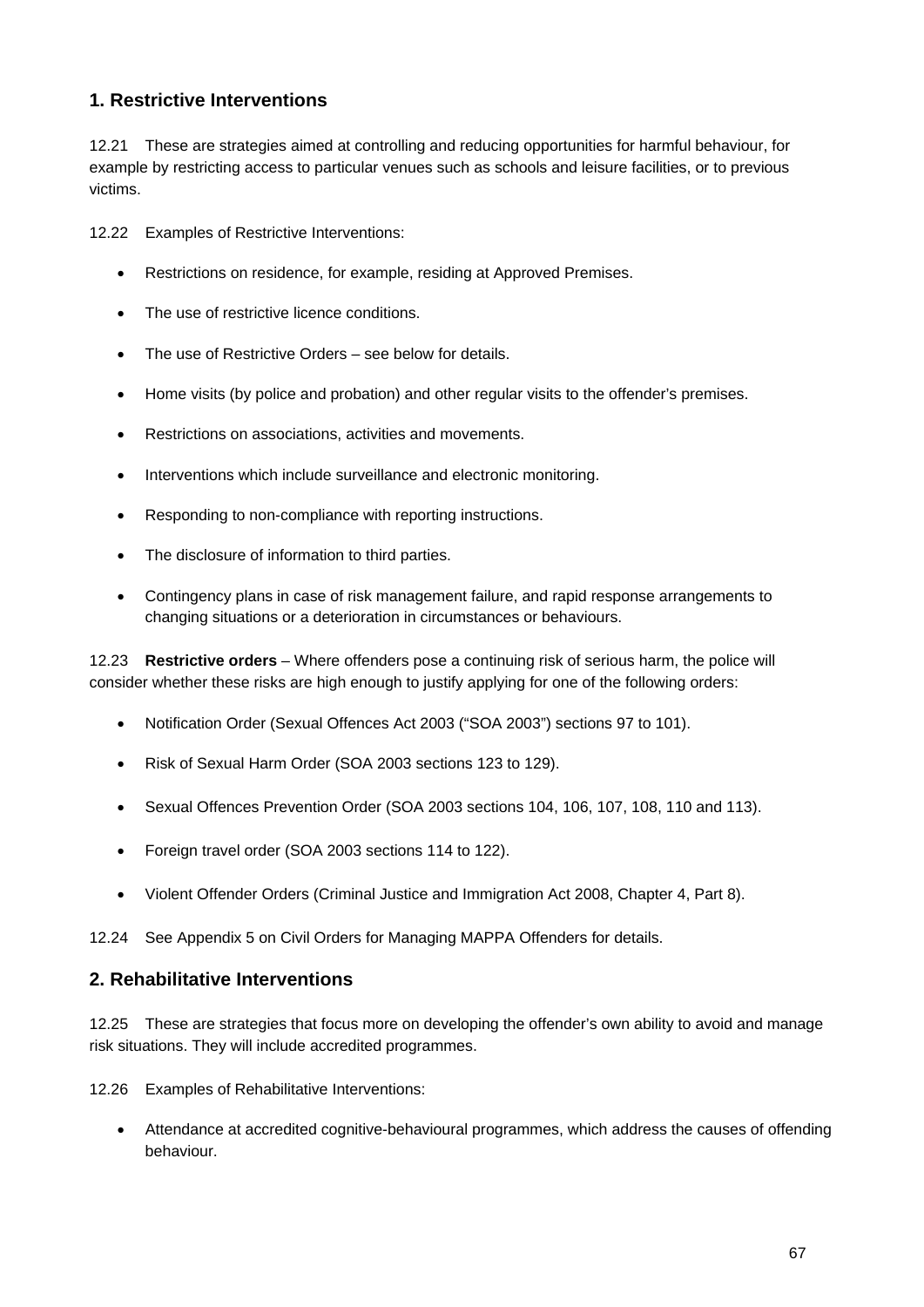- Interventions that emphasise self-risk management and which promote the use of internal controls over the longer term.
- Suitable and stable accommodation.
- Office-based supervision.
- Interventions which combine intensive supervision with the appropriate use of sanctions and responding to non-compliance.
- Supportive and integrative approaches where risk assessments indicate their usefulness, e.g. Circles of Support and Accountability.
- Referral for medical or psychological interventions as required.
- Co-operation with drug and alcohol advisory services.

#### **3. Protective interventions**

12.27 These are strategies with a strength-based approach, supported by the assumption that offenders want better lives, not simply the promise of less harmful ones.

- 12.28 Examples of Protective Interventions:
	- Active commitment to change and engagement in change-related work.
	- A pro-social network which provides practical and emotional support and disapproves of criminal activity.
	- Stable and intimate relationships with adults that provide emotional support.
	- Involvement in other activities to divert the offender from offending, such as appropriate employment or voluntary work.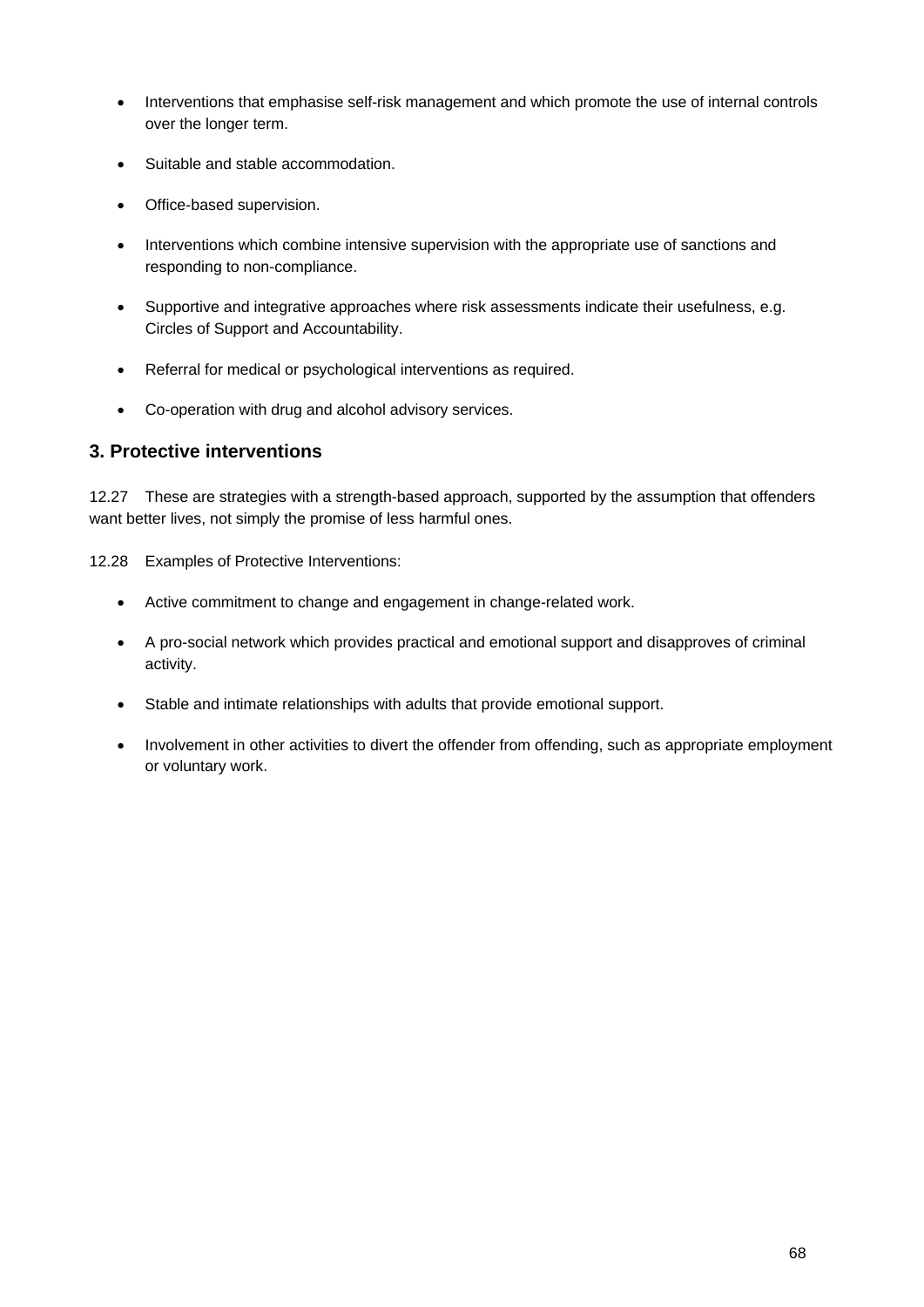# **13. Multi-Agency Public Protection Meetings**

### **Introduction**

13.1 The purpose of level 2 and level 3 Multi-Agency Public Protection meetings is to share information to support multi-agency risk assessments, and formulate effective MAPPA Risk Management Plans (MAPPA RMPs), in order to manage the risk of serious harm posed.

13.2 See also chapter 9 on Information-sharing, and the Data Sharing Code of Practice issued in May 2011 by the Information Commissioner's Office.

## **Information-sharing**

#### **Standard – The Strategic Management Board ("SMB") has agreed effective information-sharing procedures**

13.3 The Responsible Authority must have in place robust arrangements for the sharing of information. Information-sharing agreements drawn up by the SMB should include the information-sharing necessary for the purposes of MAPP meetings.

13.4 The Responsible Authority should agree with the duty to co-operate ("DTC") agencies, through the SMB and the Memorandum of Understanding, the preferred method of communication between the MAPPA Co-ordinator and the agencies. Where possible, this should be done via a Single Point of Contact ("SPOC") in the receiving agencies to whom information can be securely passed. However, it is recognised that for some more locally-organised agencies, such as housing, communication through a SPOC may not be feasible. In such circumstances, the agency is responsible for providing a list of named individuals to the MAPPA Co-ordinator.

#### **Attendance at meetings**

#### **Standard – The SMB is confident that those in attendance at level 2 and level 3 MAPP meetings are at an appropriately senior level.**

#### **Agency Representation**

13.5 An effective level 2 or level 3 meeting requires representatives from agencies to be able to make decisions which commit their agencies' resources. Therefore, at level 2 and level 3 MAPP meetings, all agencies must either be represented by the SMB-agreed level of personnel, or have delegated their authority to a representative.

13.6 Continuity of personnel enhances the effectiveness of level 2 and level 3 MAPP meetings by establishing good working relationships across agencies. Areas may wish to establish a standing membership from key agencies for their level 2 and 3 MAPP meetings.

13.7 The standing members will ensure that all relevant information from their area of work is made available to the meeting. They may also suggest who additionally should be invited to assist in the management of a specific case.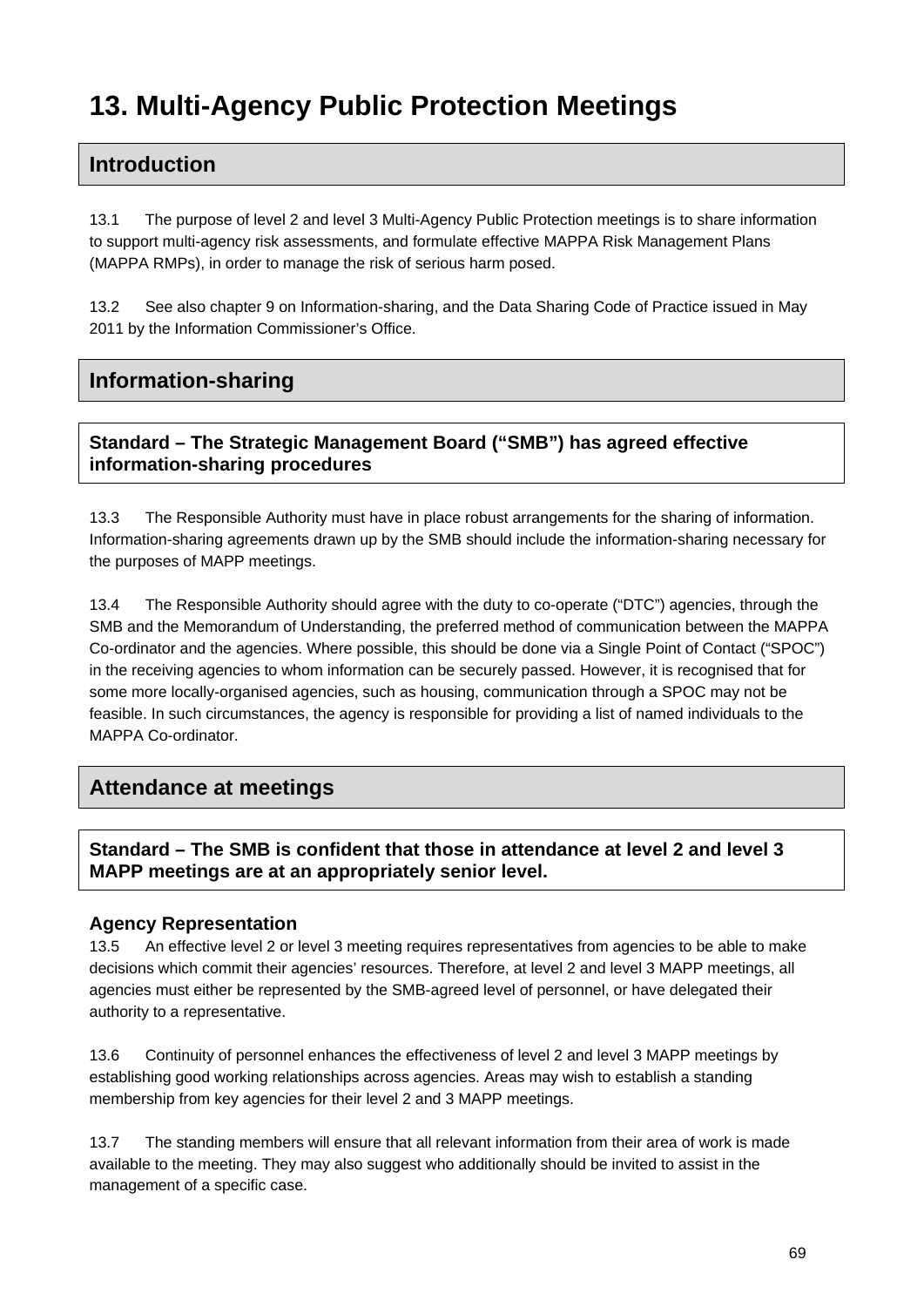13.8 The meeting should be chaired by a police or probation representative of senior rank (see 13.9 and 13.12 below).

#### **Police**

13.9 The police should attend all level 2 and 3 meetings. The rank of the officer required to attend or chair level 2 MAPP meetings is **Inspector** (or equivalent), and for level 3, **Superintendent** (or equivalent).

13.10 In addition, where the case being discussed is a registered sexual offender, a police officer from the Public Protection Unit (or equivalent) who has detailed knowledge of the offender must attend the meeting.

13.11 In other cases, there should be appropriate police representation from specialist units, e.g. child protection, domestic violence, or an officer from the local Basic Command Unit to provide local intelligence in required cases.

#### **Probation Trust**

13.12 Probation Trusts should attend all level 2 and 3 meetings. The grade required to attend or chair level 2 MAPP meetings is a middle manager (**Senior Probation Officer** or equivalent) from the Probation Trust, and for level 3, **Assistant Chief Officer** (or equivalent senior manager).

13.13 In addition, where the Probation Trust manages the case, the offender manager responsible for the case must attend or, if not available, agree with his or her line manger who can attend instead.

13.14 Victim Liaison Officers must attend or provide a report where they are actively engaged with the victim or his or her family under the statutory Victim Contact Scheme. Other probation staff who are actively engaged with the offender and who can assist in the risk assessment and management should also attend, for example a member of staff from an Approved Premises.

#### **The Prison Service**

13.15 In cases where the offender is in custody, it is important that the **MAPPA F** is provided whether or not a representative from the Prison Service attends the meeting. Where appropriate a representative from the Prison Service should attend the MAPP meeting, either in person or via video or telephone conferencing, especially where there are specific actions that the Prison Service may take to assist in the delivery of the Risk Management Plan. The request for the **MAPPA F** and related MAPPA correspondence should be sent to the prison via the prison secure functional mailbox. The MAPP meeting invitation should be sent to the prison at the earliest opportunity and in any event no later than 14 days in advance of the meeting.

#### **Youth Offending Team**

13.16 Where the offender is a young person, a representative of the YOT and Children's Services must attend.

#### **Other Agency**

13.17 Where the referral has come from another agency, the case manager from that agency must attend with any other colleagues who are required to assist in the risk assessment and management of the offender.

13.18 Neither offenders nor their representatives are permitted to attend MAPP meetings.

13.19 In exceptional circumstances, Responsible Authority communications officers might need to attend MAPP meetings to discuss important media-handling issues. Normally, however, it should be sufficient for the relevant meeting attendee to brief them afterwards.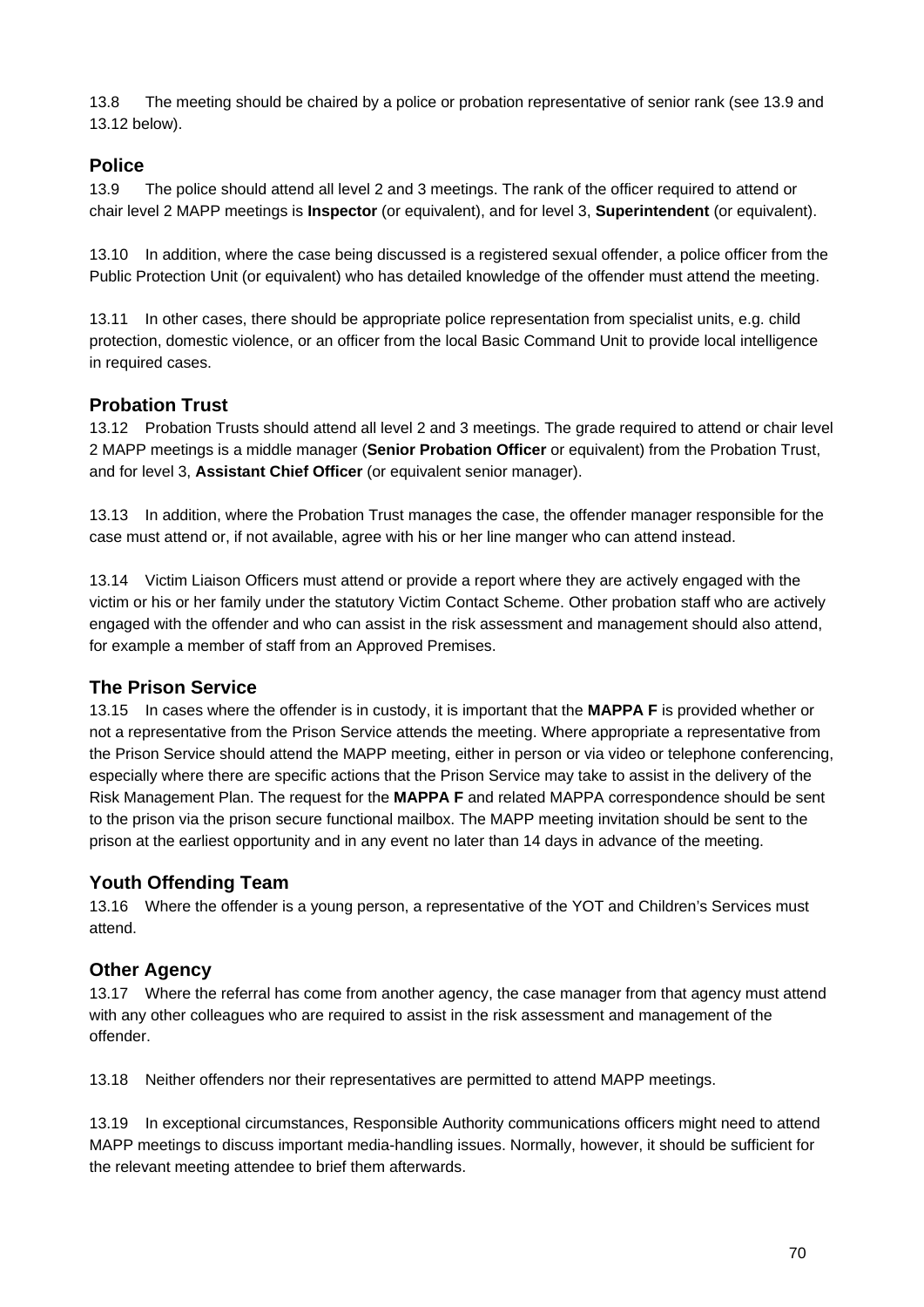# **Management of MAPP meetings**

#### **Standard – The SMB is confident that MAPP meetings are managed effectively**

13.20 The purpose of the meeting is for agencies to share information which:

- Is pertinent to undertaking a multi-agency risk assessment.
- Identifies the likelihood of re-offending.
- Identifies serious risk of harm issues and their imminence.
- Is critical to delivering an effective MAPPA Risk Management Plan which addresses all the risks identified in the risk assessment.

13.21 It is important that MAPP meetings are well-organised and allow sufficient time to discuss the case properly. Although an area may decide to hold successive meetings on different cases, only those people who are required to discuss a particular offender should be present at the relevant meeting.

13.22 The Chair should be well-briefed and should have copies of all the papers relevant to each case. There should be a dedicated minute-taker to support the Chair.

13.23 Chairing MAPP meetings involves combining the roles of facilitator and leader. The task is to ensure that the business of the meeting (i.e. the identification of the risks, with the production and appropriate review of the MAPPA RMP) is conducted in an effective and efficient manner.

13.24 The Chair should follow the meeting agenda as laid out in MAPPA Document Set. Attendees at the level 2 MAPP meeting should be provided with the original referral information, the first section of **MAPPA B,** on all occasions when the case is discussed. Additional information from other agencies will be provided at the meeting.

13.25 Chairs must ensure that the following are covered:

- Confidentiality statement: including the Human Rights Act validation.
- Diversity considerations: the meeting must consider any diversity issues that may affect the offender, or have a bearing upon the risks he or she presents to others, and how these can be managed. In considering diversity issues, the meeting must take a broad view of diversity taking into account race, gender, age, religious beliefs, sexual orientation, disability and any other diversity issue which is relevant to the case.
- Disclosure decision: every level 2 and 3 MAPP meeting must consider whether disclosure of information to a third party should take place (see chapter 10, Disclosure).
- Communication press and media handling: where it is anticipated that there will be press and media interest, the meeting must ensure that a press and media handling strategy is developed.
- ViSOR record updating: the Chair will identify the ViSOR record owner, and the person who will be responsible for reviewing any new or amended information which will need adding to the ViSOR record. The record should be updated within 3 working days, where possible.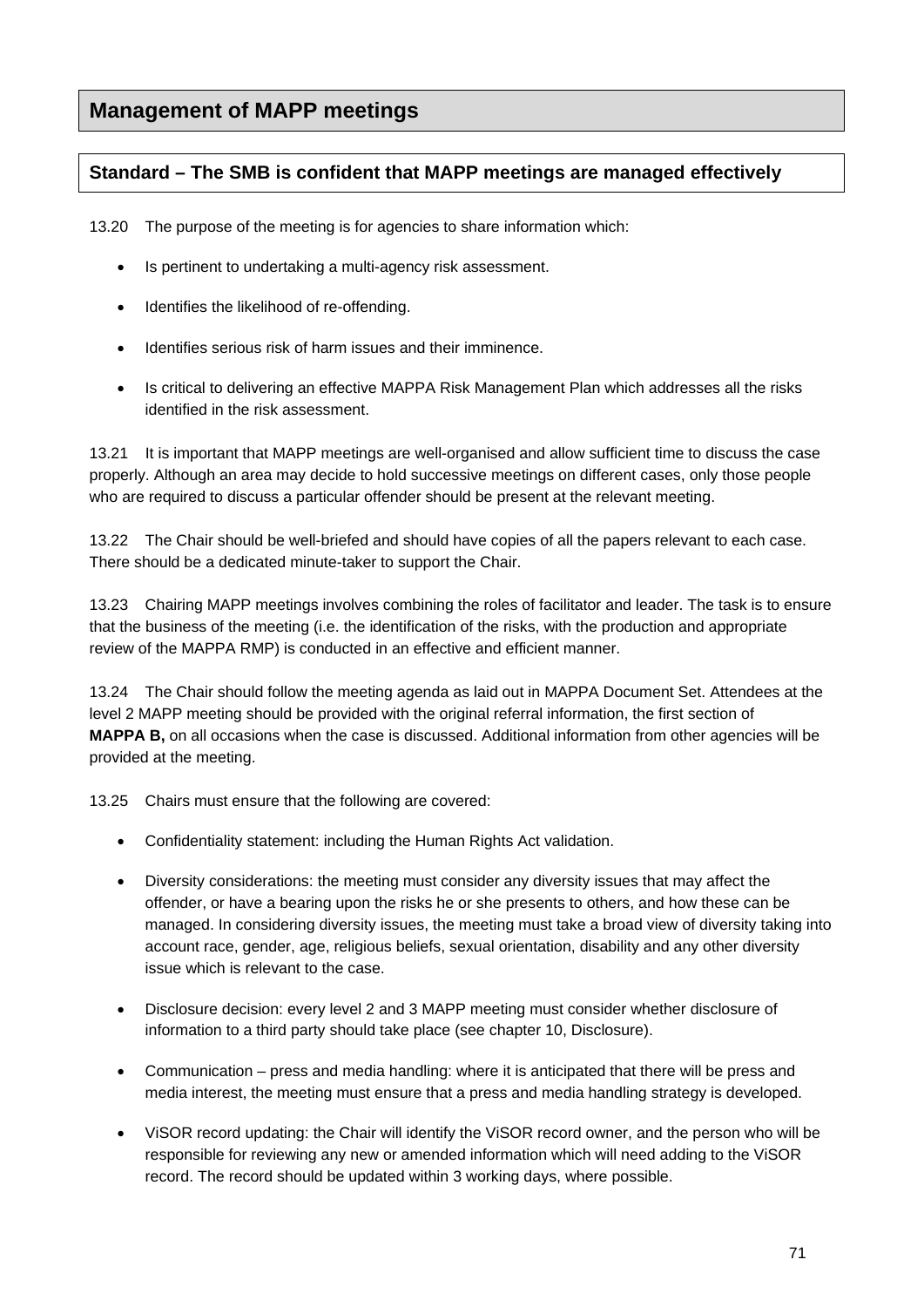• Issues for reporting to the SMB: if there are any concerns, issues or example of best practice that have arisen from the meeting, the Chair will ensure that these are communicated to the Chair of the SMB.

13.26 The Chair will also ensure that all the information shared is drawn together in order to inform the MAPPA RMP, and that a MAPPA review meeting date is set (unless a decision has been taken to manage the case at level 1). Where the offender is managed in the community, this should be at least every 16 weeks for a level 2 case, and at least every 8 weeks for a level 3 case, in line with MAPPA KPIs.

13.27 Reducing, or where appropriate increasing, the level of MAPPA management should be considered at the end of every meeting. The decision should be based on the most appropriate management level for the case rather than the level of assessed risk. The reasons for deciding on a particular level of management should be recorded.

13.28 There is always the option of re-referring any case which warrants the higher MAPPA level management because of changing circumstances.

13.29 At the end of the meeting, it is good practice for the Chair to clarify to whom the minutes will be sent. This should itself be recorded in the minutes.

# **Core group**

13.30 A MAPP meeting may decide that a small core group will be responsible for reviewing the MAPPA RMP in between full meetings. The core group will generally comprise three or four people who are actively engaged in working with the offender. The core group will always contain the referrer, who will be responsible for co-ordinating and managing the meeting, completing meeting notes, and returning these to the MAPPA Co-ordinator. It is important to distinguish these meetings from formal MAPP meetings.

## **Meeting minutes**

13.31 Accurate records must be made (**MAPPA B** is recommended). These records must be written in a way which allows those not present at the meeting to understand the nature of the discussion. The records must also demonstrate defensible decision-making.

13.32 The MAPP meeting minutes should be sent to those who attended the meeting. They may also be shared with those who did not attend the meeting but who are currently and closely involved in the management of the offender. Apart from this, the minutes may not be shared or copied without the prior approval of the Chair of the MAPP meeting.

13.33 Appropriate sections of the MAPP meeting minutes, especially the MAPPA RMP, will be stored on ViSOR. An attendee receiving the minutes is entitled to share them as necessary within his or her own agency, but should not share the minutes widely within the agency, or with anyone outside the agency, unless this has been agreed at the MAPP meeting or, if later, by the Chair of the meeting.

13.34 The minutes of the level 2 MAPP meeting should be produced within 10 working days and the level 3 MAPP meeting within 5 working days, and should be sent via secure email to the relevant recipient, and stored on ViSOR. They should only be printed in a secure and official environment.

13.35 Where organisations retain copies of the MAPP meeting minutes outside ViSOR, these must be held under their own data protection procedures including those on the retention of records. Given the highly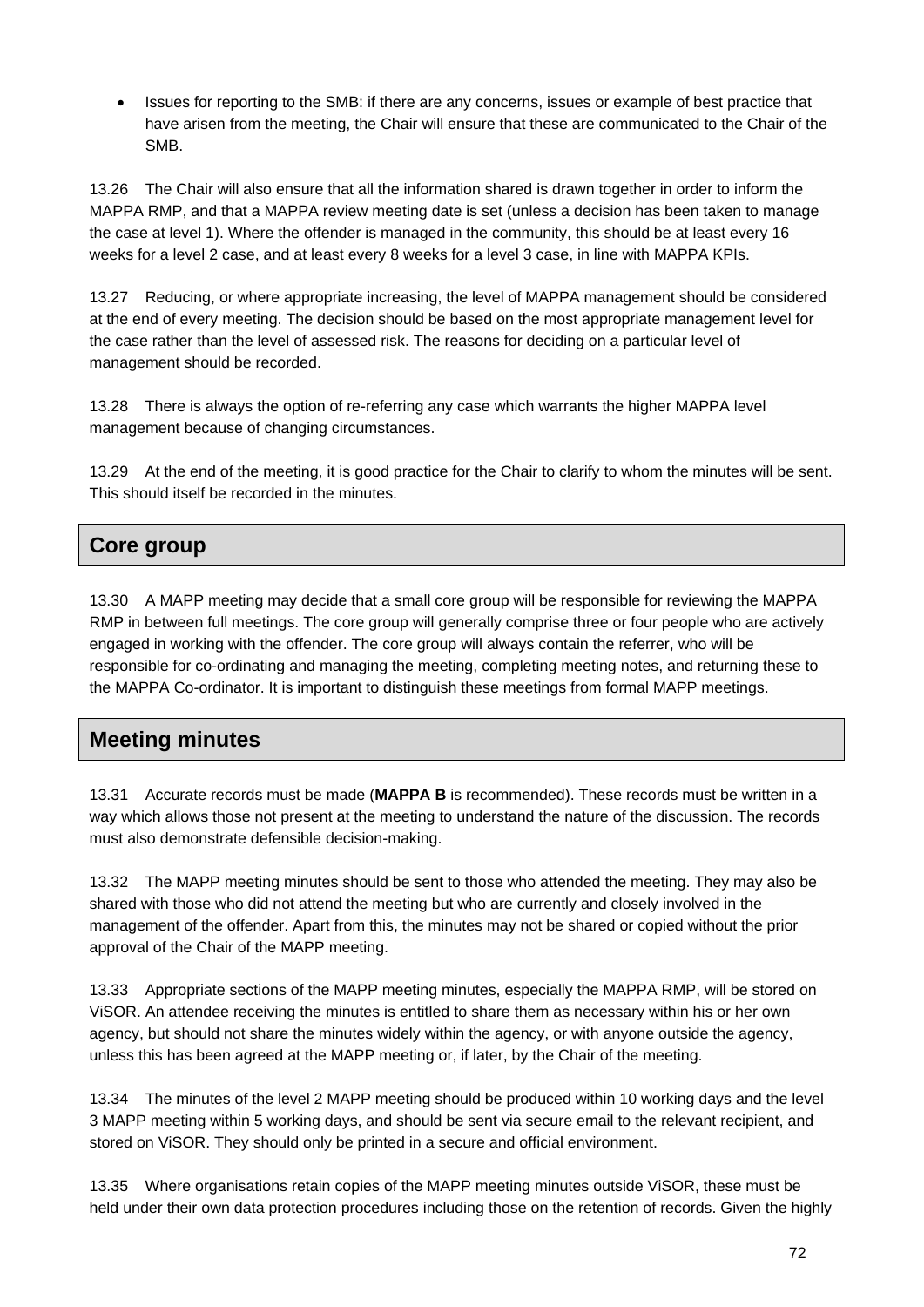confidential nature of the minutes, all agencies should ask themselves whether they actually need to keep a copy of the minutes in their files, or whether a record of the actions for their agency, and a reference to the fact that the minutes are held on ViSOR, will be sufficient.

13.36 See also the guidance in chapter 8 (ViSOR) on the disclosure of minutes under the Data Protection Act 1998 and the Freedom of Information Act 2000.

# **Requests for MAPPA minutes**

#### **Standard – All agencies must have a procedure for dealing with requests for the disclosure of MAPP meeting minutes**

13.37 In working with offenders, victims, and other members of the public, all agencies have agreed boundaries of confidentiality. The information contained in the MAPP meeting minutes respects those boundaries of confidentiality and is distributed under a shared understanding that the meeting is called in circumstances where it is felt that the risk presented by the offender is so great that issues of public or individual safety outweigh those rights of confidentiality.

13.38 MAPPA is not an official body in itself but a set of arrangements which exist to assess and manage the risks posed by offenders. Therefore, no individual MAPPA agency has the authority to release confidential information shared at the MAPP meetings.

13.39 The MAPP meeting minutes are likely to include personal, confidential third party (including victim), and operationally-sensitive information, so – although each case will need to be considered on its merits – one or more of the following exemptions in the Freedom of Information Act 2000 may apply to some or all of the information contained therein:

- Information supplied by, or relating to, bodies dealing with security matters (section 23).
- National security (section 24).
- $\bullet$  Investigations and proceedings by public authorities (section 30(1)(b)).
- Law enforcement (section 31).
- Health and safety (section 38).
- Personal information (section 40).
- Information provided in confidence (section 41).

13.40 There may also be restrictions on disclosing this information to others under the Data Protection Act 1998, and the Human Rights Act 1998 and related European case law.

13.41 Requests for copies of MAPP meeting minutes come from a number of sources, including:

- Courts (including Family and Coroners' Courts, and Tribunals).
- The Parole Board.
- The Independent Police Complaints Commission.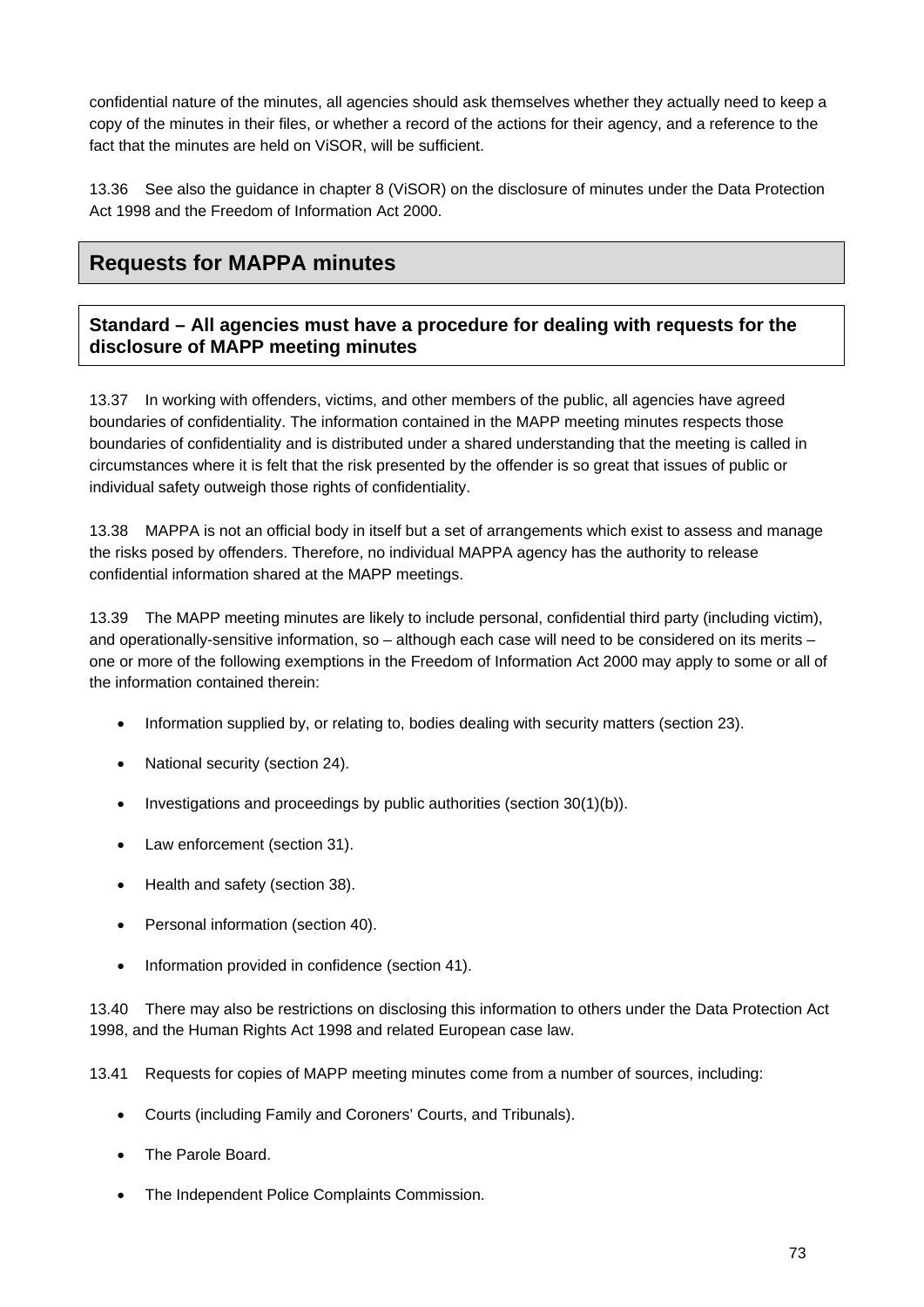- The Crown Prosecution Service.
- Offenders.
- Other third parties.

13.42 Whenever an agency or individual worker receives a request for MAPP meeting minutes, they must refer this request to the MAPP meeting Chair and inform the MAPPA Co-ordinator. The MAPPA Coordinator will keep a record of all such requests, noting who made them. Requests must be considered within the timescales set out in data protection legislation and guidance.

13.43 When receiving the request for a copy of the MAPP meeting minutes from a third party, the person receiving the request should ask for clarification: exactly what information is being sought? Often, what is required is the risk assessment completed by the Probation Trust, or adjudications within the prison or an assessment from mental health services. Where this is the case, the person asking for the information should be directed to the service that owns and holds the original information. This third party information does not belong to the MAPP meeting.

13.44 When receiving a request for a copy of the MAPP meeting minutes from the offender (a subject access request) the person receiving the request will need to deal with it in accordance with the Data Protection Act 1998. This means that each request will need to be considered on a case-by-case basis, and, if the information is held, it will need to be provided within 40 days in a permanent form, unless an exemption is being applied to the information. For advice on exemptions, please contact the NOMS MAPPA team.

13.45 Most, if not all of the information provided to MAPP meetings by agencies is derived from information stored on an individual agency's database. Providing that information to third parties is the responsibility of that agency and not the Chair of the MAPP meeting.

13.46 The MAPPA Co-ordinator will ensure that this happens either by personally seeking the clarification, or by ensuring that the person receiving the request completes this task. As time is often short, it is essential that this is done promptly and, wherever possible, in writing. This will ensure that there is an audit trail.

13.47 Having clarified that the information that is required is information from the MAPP meeting minutes, the Chair of the most recent MAPP meeting will consider whether a MAPP meeting minutes executive summary might be appropriate.

13.48 The MAPP meeting Minutes Executive Summary includes:

- The offender's name and personal details. This will ensure that the report provided relates to the original request for information and is about the correct offender.
- The referring Agency and the reason for referral to a MAPP meeting. Using the information provided in the MAPPA referral and the referral information in the MAPP meeting minutes, the MAPPA Coordinator will prepare an overview describing the reason why the case was referred to a level 2 or 3 MAPP meeting. This information should be checked to ensure that no sensitive victim information is included. It should state who the referring agency is but should not name the referring officer. The date the referral was made must be entered.
- A summary of the meetings. This section provides an overview of the risks identified at the meetings, any diversity needs that required managing, general victim issues (where this can be done without identifying the victims or placing them at greater risk), the agreed risk assessment, and the level of MAPPA management required by the case.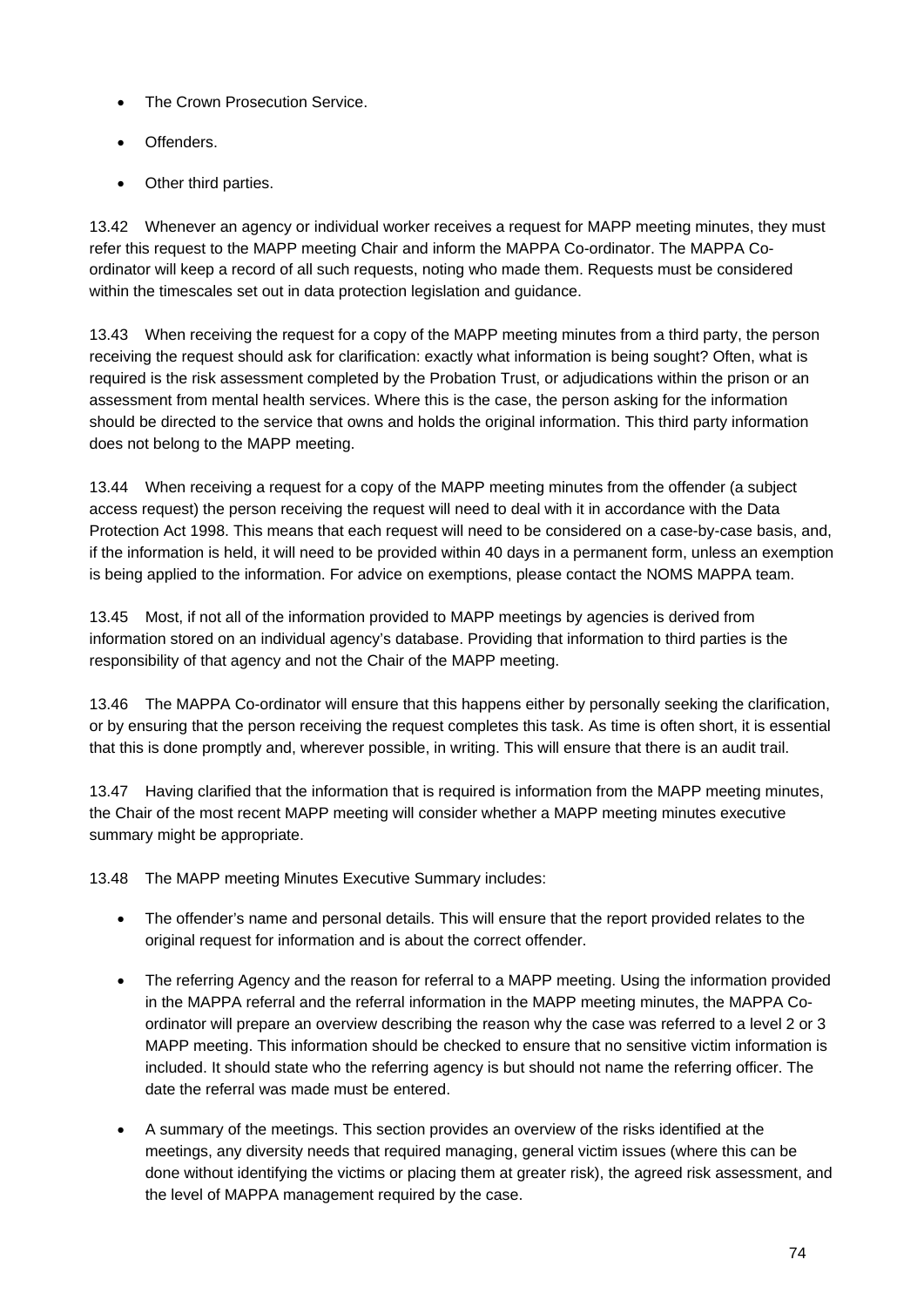- An outline of the MAPPA Risk Management Plan (MAPPA RMP). This means information from the MAPPA RMP about the actions put in place by the relevant agencies to manage the identified risks of harm to others and whether these actions were completed. Where the case is no longer managed at MAPPA level 2 or 3, the Executive Summary should explain why the case does not require this level of management.
- The MAPP meeting details. Provide the dates of the 10 most recent meetings relating to this case.
- Details of the MAPP meeting Chair, together with the date the summary was completed.

13.49 If, at the end of this process, a full copy of the meeting minutes is still requested, or if the request engages the Freedom of Information Act 2000 and the requester does not agree to receive a summary instead of the information requested, the meeting Chair should seek advice from the area's legal advisers or FOI contact.

## **Other considerations**

#### **Information for court reports**

13.50 Offender managers preparing reports for the Parole Board or a Pre-Sentence Report for court must not quote a MAPP meeting as a source of information. Where the Offender Manager wishes to use a specific piece of information that has been shared at a level 2 or 3 MAPP meeting, he or she must first consult the agency that provided it to seek approval to use the information in a report. The information must be attributed to the agency and the content agreed with the agency representative who attended the MAPP meeting.

13.51 Where an offender is being, or will be, actively managed at MAPPA level 2 or 3 in the community, the report writer may wish to explain this in the report. It is essential that, where MAPPA management is referred to, this is properly explained and that, in doing this, it adds to the risk assessment provided in the report.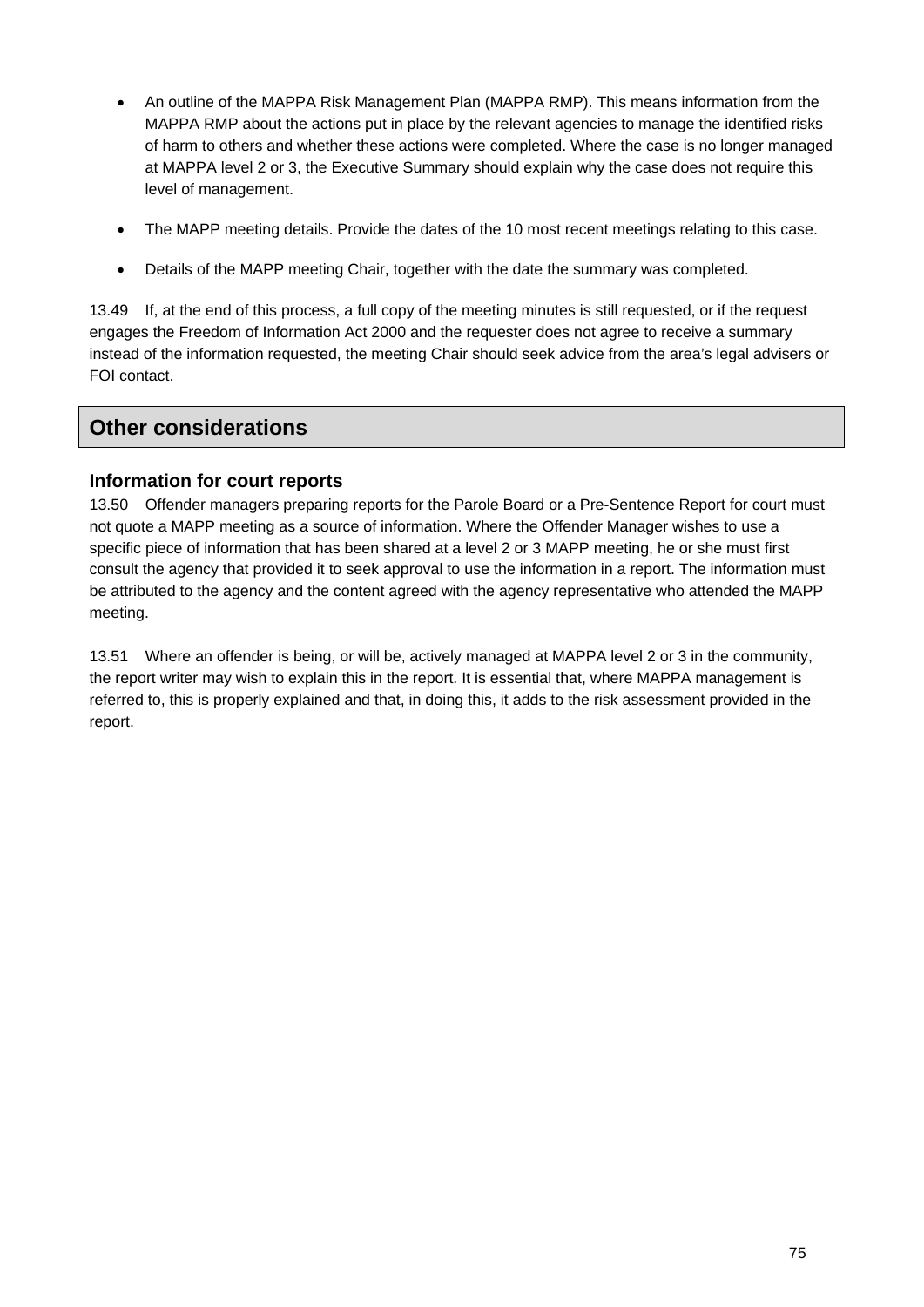# **14. MAPPA Document Set**

**Standard: The SMB should ensure that the Responsible Authority and Duty to Cooperate ("DTC") agencies are using all of the documents outlined in this section** 

#### **Introduction**

14.1 This section describes the MAPPA Document Set as recommended by this Guidance, the purpose of each MAPPA document, and a brief description of its use. Any deviation from the recommended documents should be agreed by the Strategic Management Board ("SMB").

14.2 The revised MAPPA Document Set has been developed following extensive consultation nationally. The documents have been introduced in order to establish national consistency, particularly with regard to referral and minute-taking for level 2 and 3 cases.

#### **Document protective markings**

**Standard: The SMB is satisfied that information is shared and stored according to the Government Protective Marking Scheme ("GPMS")** 

14.3 The SMB must have in place Information Sharing Protocols which address how information can be shared with all Responsible Authority and DTC agencies. These Protocols must demonstrate that the agencies understand their responsibilities regarding the confidential handling of such information and that they are able to meet the requirements.

14.4 Once completed, the MAPPA documents are RESTRICTED. However, when information is entered on ViSOR, it becomes CONFIDENTIAL (although only in respect of its entry on ViSOR – in other respects it remains RESTRICTED), because the whole of the ViSOR system is CONFIDENTIAL.

14.5 Minutes of MAPP meetings will be sent to those who attended the meeting. They will be marked RESTRICTED and must be handled as such by the receiving agency.

14.6 Where an agency or individual is invited to a MAPP meeting who is not a signatory to the SMB Information Sharing Protocols, the MAPPA Co-ordinator should ensure that the MAPP meeting Chair is aware of this. The MAPP meeting Chair must ensure that the individual is aware of the restrictions and duties in relation to information being shared in the MAPP meetings and confirm that he or she is willing and able to abide by them. If unable to do this, the individual should not be allowed to attend the meeting, and arrangements should be made to allow appropriate information to be disclosed to him or her following the meeting.

#### **The Document Set**

14.7 The MAPPA Co-ordinator will ensure that the document set is publicised in his or her area, particularly to all referring agencies, offender managers, case managers and DTC agencies, together with the instructions for completing the MAPPA A and the MAPPA B.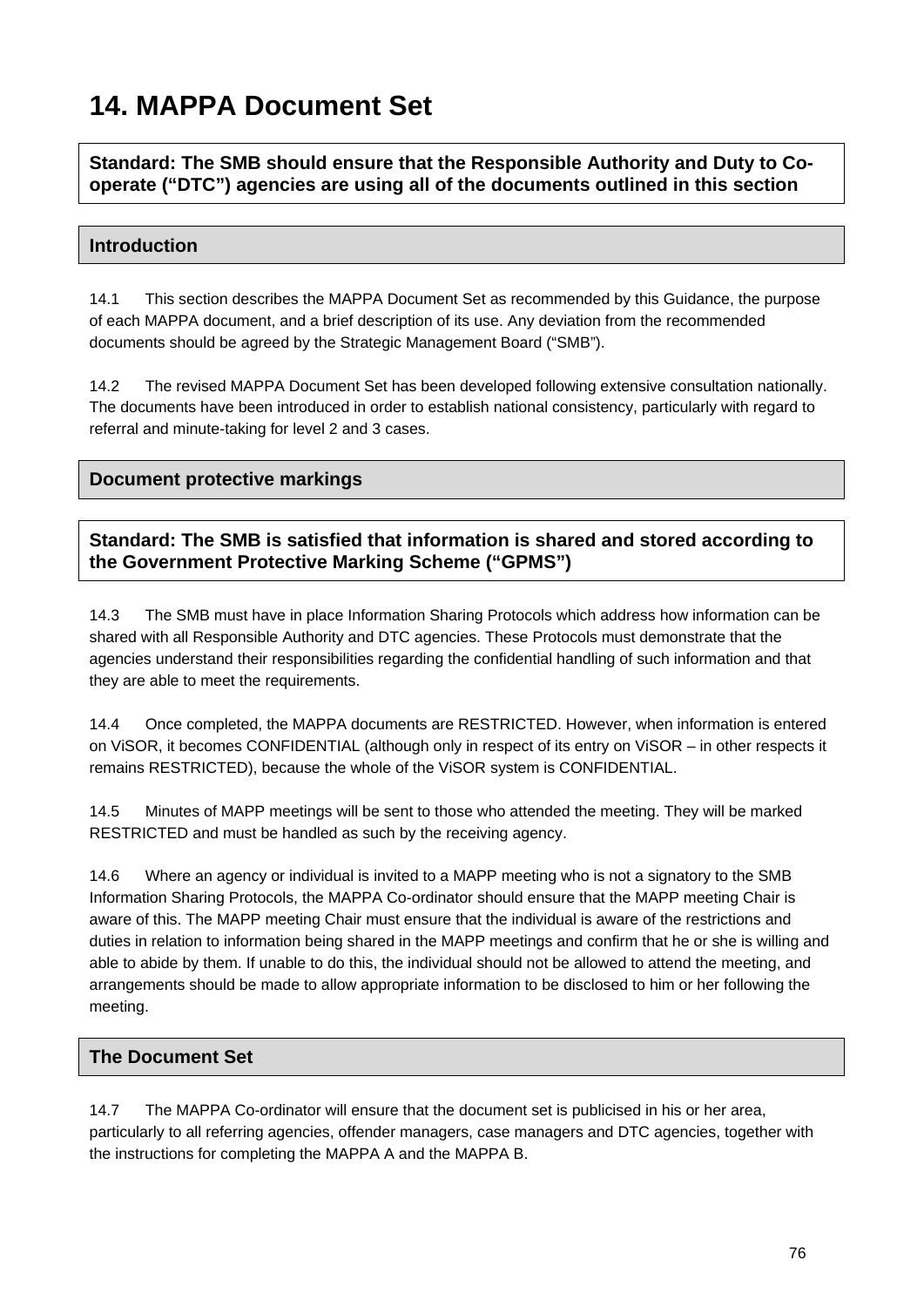### **MAPPA A. Referral to a level 2 or 3 meeting**

14.8 The greatest proportion of referrals for level 2 and 3 MAPPA are made by Probation Trusts, and it is intended that an electronic version of the MAPPA A should be available in time. The MAPPA A should be used by all referring agencies**.** 

14.9 The MAPPA A should contain the details of any additional invitees to the MAPP meeting, in order for the Co-ordinator to arrange those invitations. Invitations should be sent at least two weeks in advance of the meeting, unless a meeting is called as a matter of urgency.

#### **MAPPA B. Minutes of level 2 and 3 MAPP meetings**

14.10 By completing the MAPPA A electronically, MAPPA Co-ordination Units will also be provided with an electronic copy of the MAPPA B, with specific sections automatically populated from the MAPPA A. The MAPPA B contains significant and appropriate information from the lead agency including the lead agency's original risk assessment and Risk Management Plan ("RMP"). This is to enable the agencies involved in MAPPA to have sufficient information in order for them to contribute to the development of the MAPPA RMP, and to review and update the MAPPA RMP at MAPP meetings. Information from the MAPPA B should be used to update the ViSOR record.

#### **MAPPA C. Aide-mémoire for the MAPP meeting chair**

14.11 By following the aide-mémoire, the Chair will be able to manage the meeting effectively and ensure that all necessary information is recorded.

#### **MAPPA D. Confidentiality Statement**

14.12 The Confidentiality Statement must be either read or displayed at each MAPP meeting. Where this is not read, the Chair must draw attention to it at the start of the meeting.

#### **MAPPA E. Record of agencies attending the meeting**

14.13 This is the record of the agencies attending the MAPP meeting. By signing the attendance sheet, each agency is agreeing to abide by the Confidentiality Statement**.** 

#### **MAPPA F. Prison service report**

14.14 Where required, the MAPPA Co-ordinator will ensure that the Prison Service is requested to provide the MAPPA F contribution to the level 2 and 3 MAPP meeting. A Prison Service representative should also attend in person or by video or telephone conferencing, where possible.

#### **MAPPA G. Transfer**

14.15 This should be completed once the lead agency transfer policy has been followed, and sent to the local MAPPA Co-ordinator. This will ensure that the ViSOR record is transferred, and a MAPP meeting can be agreed within the required timescale.

#### **MAPPA H. YOT Notification**

14.16 The YOT should send the notification MAPPA H for all young offenders who are liable to MAPPA management to the relevant MAPPA Co-ordinator. Information regarding when this should be provided is described in the Notification chapter of the Guidance (chapter 6).

#### **MAPPA I. Mental Health Notification**

14.17 The mental health service should send the notification MAPPA I for all patients who are liable to MAPPA management to the relevant MAPPA Co-ordinator. Information regarding when this should be provided is described in the Notification chapter of the Guidance (chapter 6).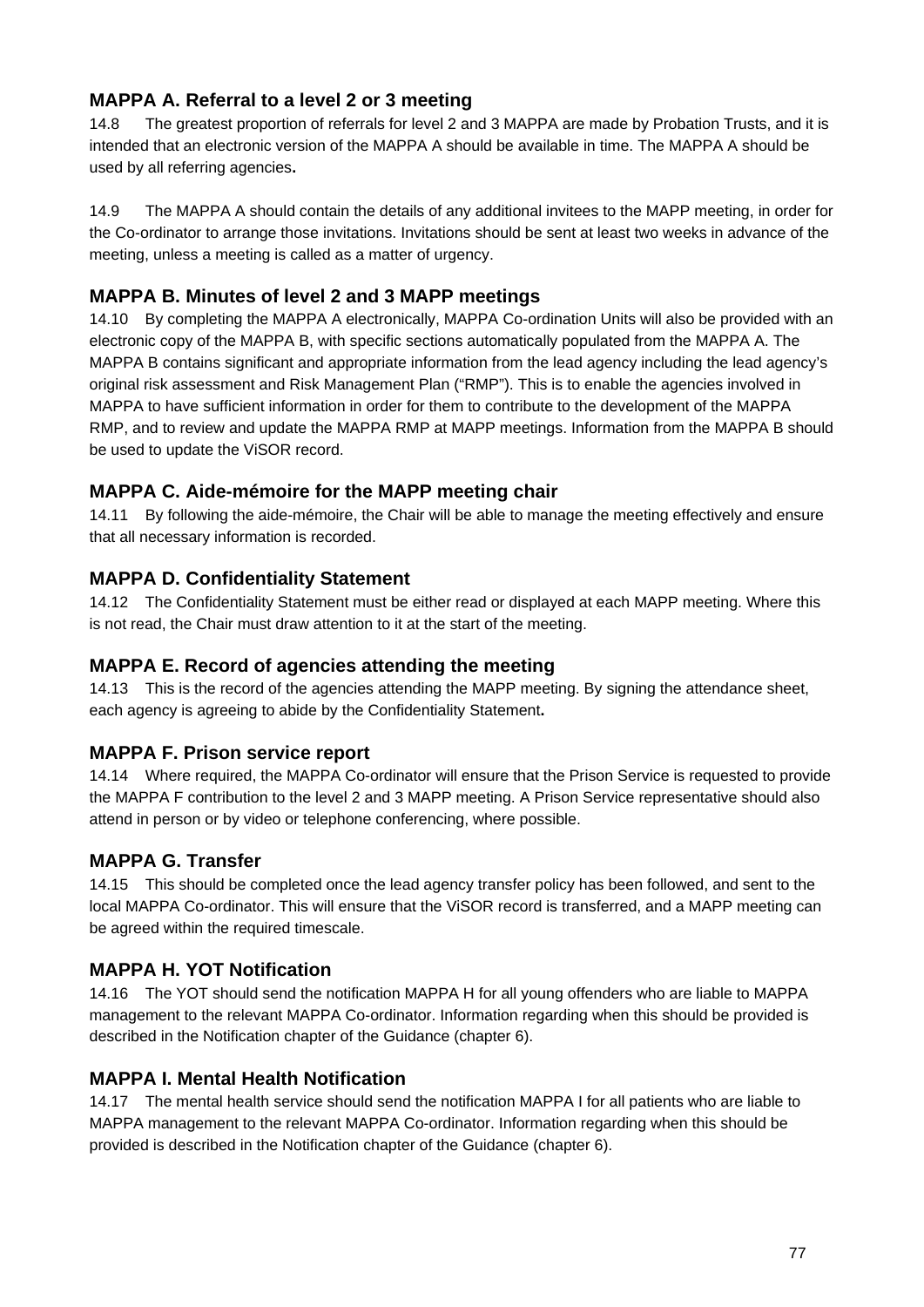#### **MAPPA J. Notification to Jobcentre Plus of offenders who are liable to MAPPA management**

14.18 Probation and police offender managers should send MAPPA J to Jobcentre Plus to inform them of any restrictions placed upon the offender with regard to employment or training. See chapter 3 on Duty to Co-operate agencies for information.

#### **MAPPA K. Audit of Level 2 and 3 cases**

14.19 Areas may wish to use MAPPA K to audit cases managed at level 2 or 3 in order to provide information to the SMB. *The scoring for this document is not based on research and is for guidance only.* 

### **MAPPA L. Audit of Level 2 and 3 meetings**

14.20 Areas may wish to use MAPPA L to audit MAPPA level 2 or 3 meetings in order to provide information to the SMB.

#### **MAPPA M. Minute Executive Summary**

14.21 The Minute Executive Summary is completed and provided by the MAPPA Co-ordinator in reply to a request for MAPPA minutes as described in chapter 10 on Disclosure.

#### **MAPPA N. Notification of MAPPA Serious Further Offence**

14.22 The MAPPA N, notification of a MAPPA Serious Further Offence, should be sent by the Offender Manager to the MAPPA Co-ordinator within 5 working days of the offender being charged.

#### **MAPPA O. MAPPA Serious Case Review report**

14.23 The MAPPA O should be used as a template for completing the review of a serious further offence.

#### **MAPPA P. Notification to Housing Benefit SPOC**

14.24 The lead agency should send MAPPA P to the Single Point of Contact for housing benefit in the area. This is in relation to MAPPA offenders at level 2 or 3 who are aged 25 to 34 and are therefore exempt from the shared accommodation rate.

# **Information required if MAPPA A and MAPPA B are not used**

14.25 When the SMB has decided that the MAPPA A (Referral) and MAPPA B (Minutes) are not going to be used in that area, the documents used instead must contain the following information.

#### **Referral**

- The identification of one MAPPA category
- Offender information
	- Last name, First name
	- Date of birth
	- Aliases including nicknames
	- Prison and Prison number
	- Last known address before imprisonment
	- Proposed release address
	- Current address if in the community
	- Gender
	- Ethnicity
	- PNC ID
	- ViSOR reference (must be completed for all sexual offenders)
	- Lead agency's unique identifier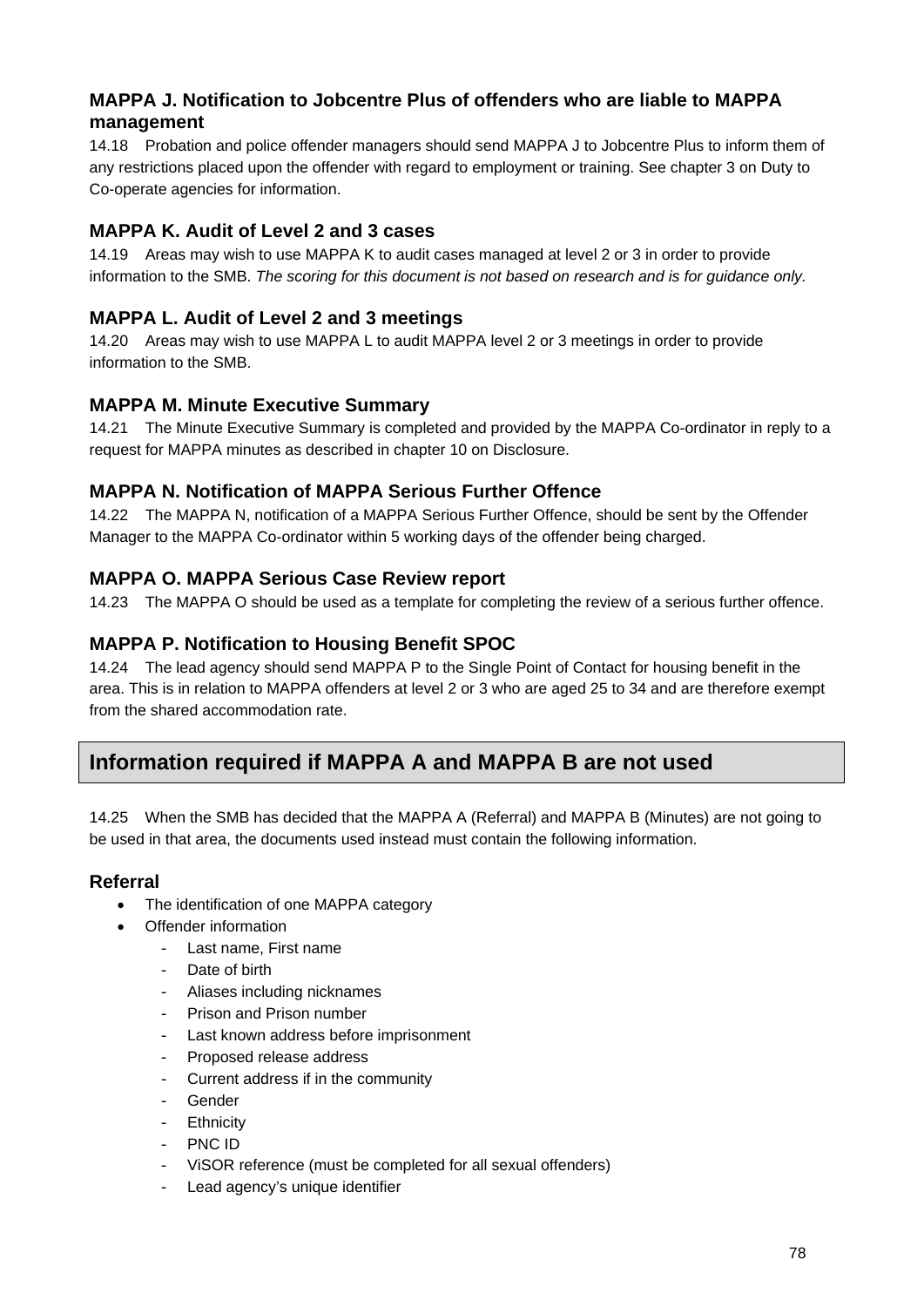- Conviction / caution information
	- Index offence / relevant caution
	- Date of conviction / caution
	- Sentence
	- Brief details of offences
- Key dates
	- The earliest release date
	- The start and end date of a community order
- Lead Agency's Risk Assessment
	- Scores from tools used
	- Lead Agency's risk assessment
	- Summary of the Risk Management Plan
	- Reason for the referral, and the added value of MAPPA management at level 2 or 3
- Victim Concerns
	- Victim of the index offence and any other potential victims
	- MARAC involvement
- Safeguarding
	- Identify any child protection concerns
	- Identify any vulnerable adult concerns
- Referring Agency
	- Identification of the person referring
	- Management sign-off when required by that agency
- Additional invitees to the MAPP meeting

#### **Minutes**

- The identification of one MAPPA category
- Offender information
	- Last name, First name
	- Date of birth
	- Aliases including nicknames
	- Prison and Prison number
	- Last known address before imprisonment
	- Proposed release address
	- Current address if in the community
	- Gender
	- Ethnicity
	- PNC ID
	- ViSOR reference (must be completed for all sexual offenders)
	- Lead agency's unique identifier
- Conviction / caution information
	- Index offence / relevant caution
	- Date of conviction / caution
	- Sentence
	- Brief details of offences
- Key dates
	- The earliest release date
	- The start and end date of a community order
- Lead Agency's Risk Assessment
	- Scores from tools used
	- Lead Agency's risk assessment
	- Summary of Lead Agency's risk management plan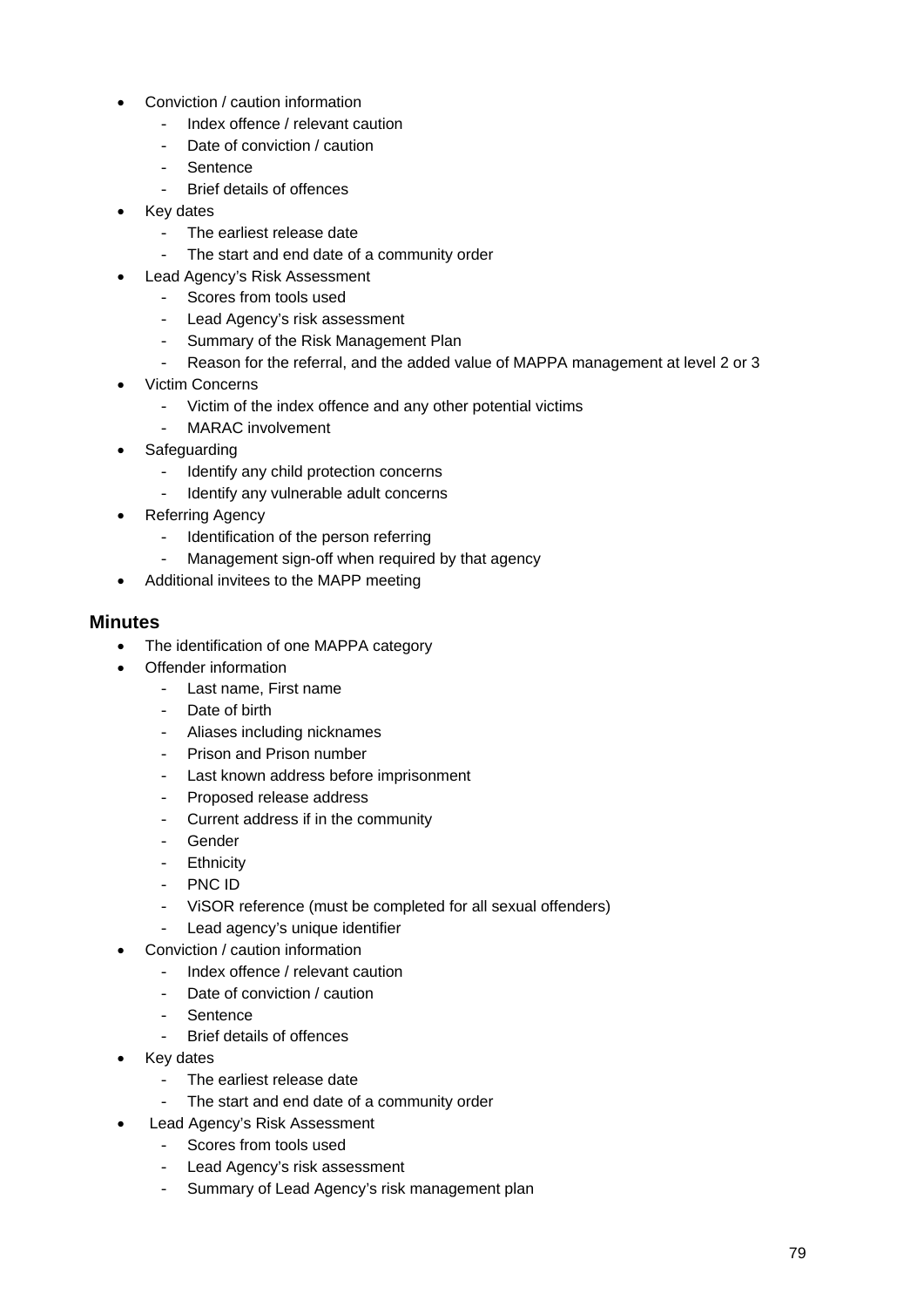- Victim Concerns
	- Victim of the index offence and any other potential victims
	- MARAC involvement
- Safeguarding
	- Identify any child protection concerns
	- Identify any vulnerable adult concerns
- Record of MAPP meeting actions (completed, if not completed then give reason)
- Information from agencies
- MAPPA agreed risk assessment
- MAPPA agreed Risk Management Plan
- MAPPA revision of risk of serious harm posed
- Disclosure
	- Is a disclosure going to be made. Yes, give details / No, give details
	- How will this be done and the date
	- Press and Media Handling
- Press and media handling
	- Record details
- MAPP meeting actions
	- Agency and specific deadline
- Conclusion
	- What level of MAPPA management is recommended in this case and why
- Human Rights Validation.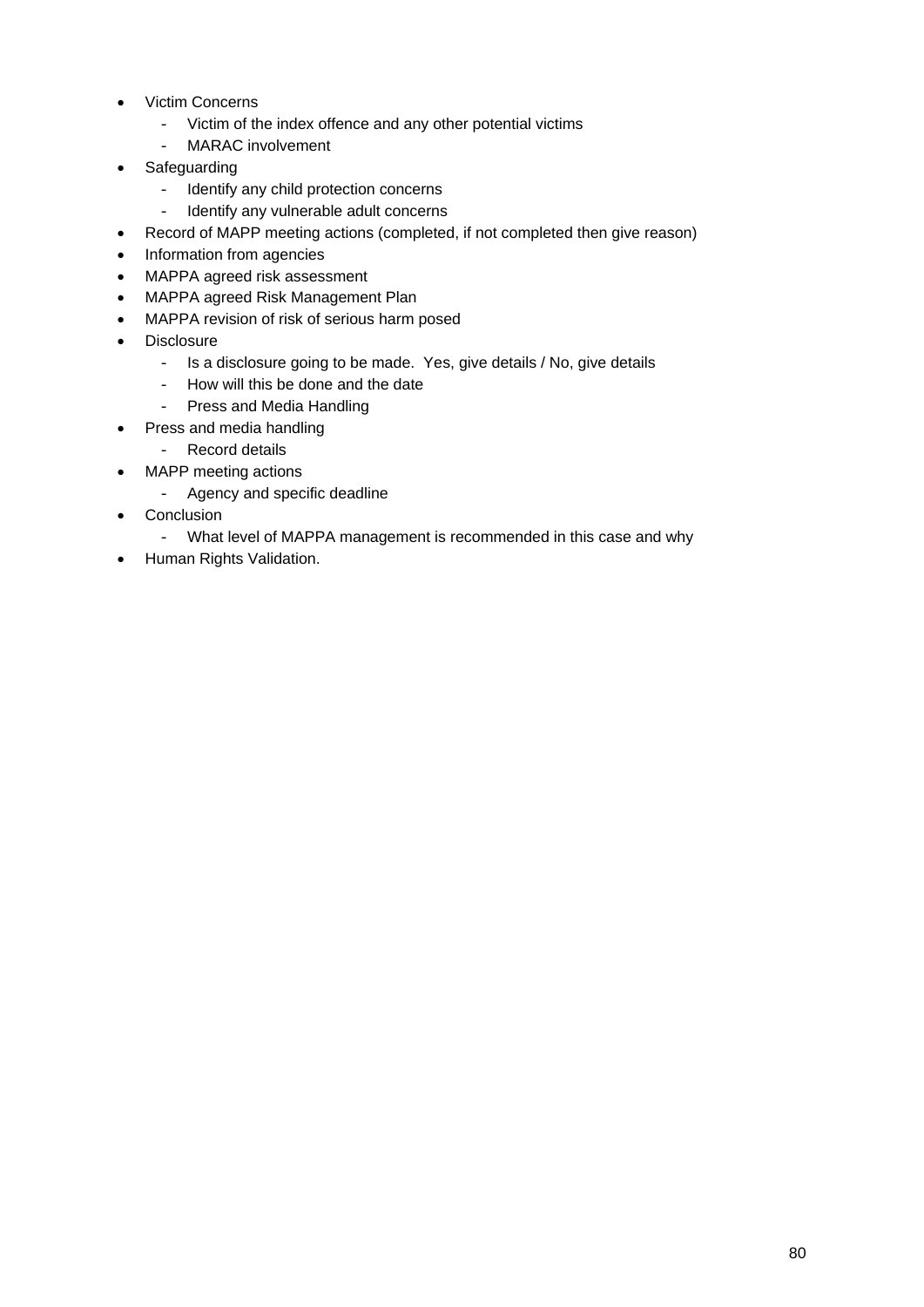# **15. Custody**

# **Introduction**

15.1 The Prison Service has a critical role to play in the management of MAPPA offenders. Prison Service staff will have recorded a wealth of information which will be used to inform the plans for the prisoner's release. These relate to the offender's behaviour in custody including his or her engagement in accredited programmes and other activities, and any contacts made with others either in custody or the community.

# **Identification of MAPPA offenders**

#### **Standard – MAPPA offenders should be identified on entering custody**

15.2 MAPPA offenders should be identified during reception procedures using the index offence or previous sexual convictions to inform decision-making. The appropriate alerts should be placed on the Prison Service case management system, P-NOMIS, or E-Asset.

# **Information-sharing**

#### **Standard – The prison will confirm release dates for determinate sentence prisoners subject to MAPPA no later than 8 months before release**

15.3 Prison staff should ensure that they provide early information to the Offender Manager about release dates. This will require staff involved in sentence calculation to anticipate, as far as is practicable, any last-minute changes which could affect release plans. This information will be entered on the relevant ViSOR record, where one exists, by prison staff and will be confirmed with the Offender Manager.

15.4 Where MAPPA level 2 and 3 offenders are to be released under emergency measures or following a judicial review, the Prison Service will confirm the release information as a matter of urgency.

15.5 Although sentence calculations are completed shortly after sentence, the initial release dates may be adjusted in certain circumstances such as:

- The Award or restoration of days added to a sentence by an Independent Adjudicator, Senior District Judge or deputy (refer to PSO 2000 Adjudications) as a disciplinary award.
- The deduction of days spent on remand by offenders before they were sentenced.
- The addition of the days an offender has spent unlawfully at large, after recall, to produce a notional Licence Expiry Date.
- The imposition of a further sentence.
- Variation of the sentence following appeal.

15.6 Prison Governors must ensure that the release dates are calculated according to the relevant legislation, and they have no discretion, but the change in release date by just one day can seriously undermine the release plans. To minimise the likelihood of last-minute changes in release dates, it is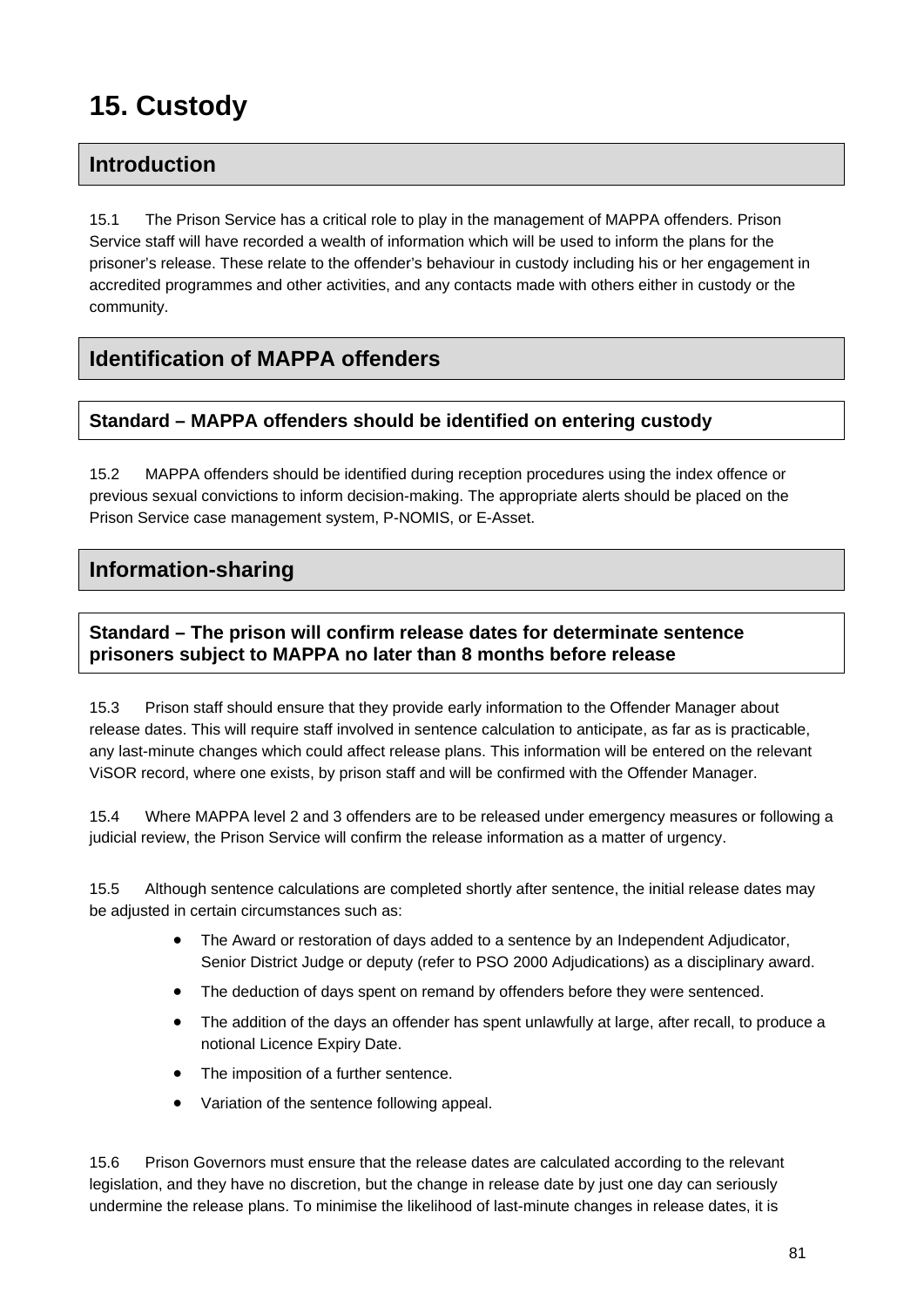essential that the Custody or Discipline Office or OMU within prison establishments ensure that all relevant factors have been taken into account at the point when the sentence is first calculated, and that this is checked and confirmed whenever a prisoner moves establishment. The Offender Manager must be informed at the earliest possible opportunity about any changes to the offender's release date.

15.7 For indeterminate sentence prisoners, the Offender Manager will already be informed in week 26 of the potential release date under the existing Generic Parole Process set out in PSO 6010.

#### **Standard – The level at which a MAPPA offender is being managed must be communicated to the prison at least 6 months before release**

15.8 Setting the MAPPA level of management is not the responsibility of the Prison Service. Once information about the level of management is received from the lead agency, the prison should record this on P-NOMIS.

15.9 The process of setting the MAPPA level should take place **at least 6 months before release.** For determinate sentences, this is 6 months before the release date. For those eligible for parole it will be set at least 6 months before the parole eligibility release date. There may be some cases where the process needs to start earlier due to the complexity and seriousness of the case or the shortness of the custodial part of the sentence left to serve before early release is considered.

15.10 When a MAPPA offender is recalled to prison, his or her MAPPA management level must be reviewed before release.

# **MAPP meetings: attendance and reports**

#### **Standard – The role of the Interdepartmental Risk Management Team informs the management of high risk of harm offenders**

15.11 The Interdepartmental Risk Management Team ("IRMT") has the responsibility within the prison to monitor those offenders who present the highest level of risk of serious harm. Although the Team cannot assign MAPPA levels, its work will support MAPPA Level 2 and 3 meetings and make a valuable contribution to risk assessment, risk management plans and sentence planning.

15.12 It is important that the prison ensures that the work of the IRMT is directly linked to the Prison Service Offender Management Units and, therefore, also linked to the Offender Manager. The Offender Manager should be invited to the meeting and provided with minutes of the IRMT meeting whether or not he or she attends. The Offender Manager should be informed of any behaviours of concern, changes to the level of risk of serious harm, or a significant change in the offender's personal life, such as the end of a significant relationship.

#### **Standard – Timely MAPPA invitations should be sent to the functional mailbox of the prison**

15.13 As part of the Responsible Authority, the Prison Service should be invited at the earliest opportunity to all level 2 and 3 MAPP meetings for all relevant prisoners. Invitations should be sent in a timely manner, allowing sufficient time for the different departments within a prison to contribute effectively to the meeting.

15.14 The prison should receive an invitation no later than 14 days in advance of the MAPP meeting.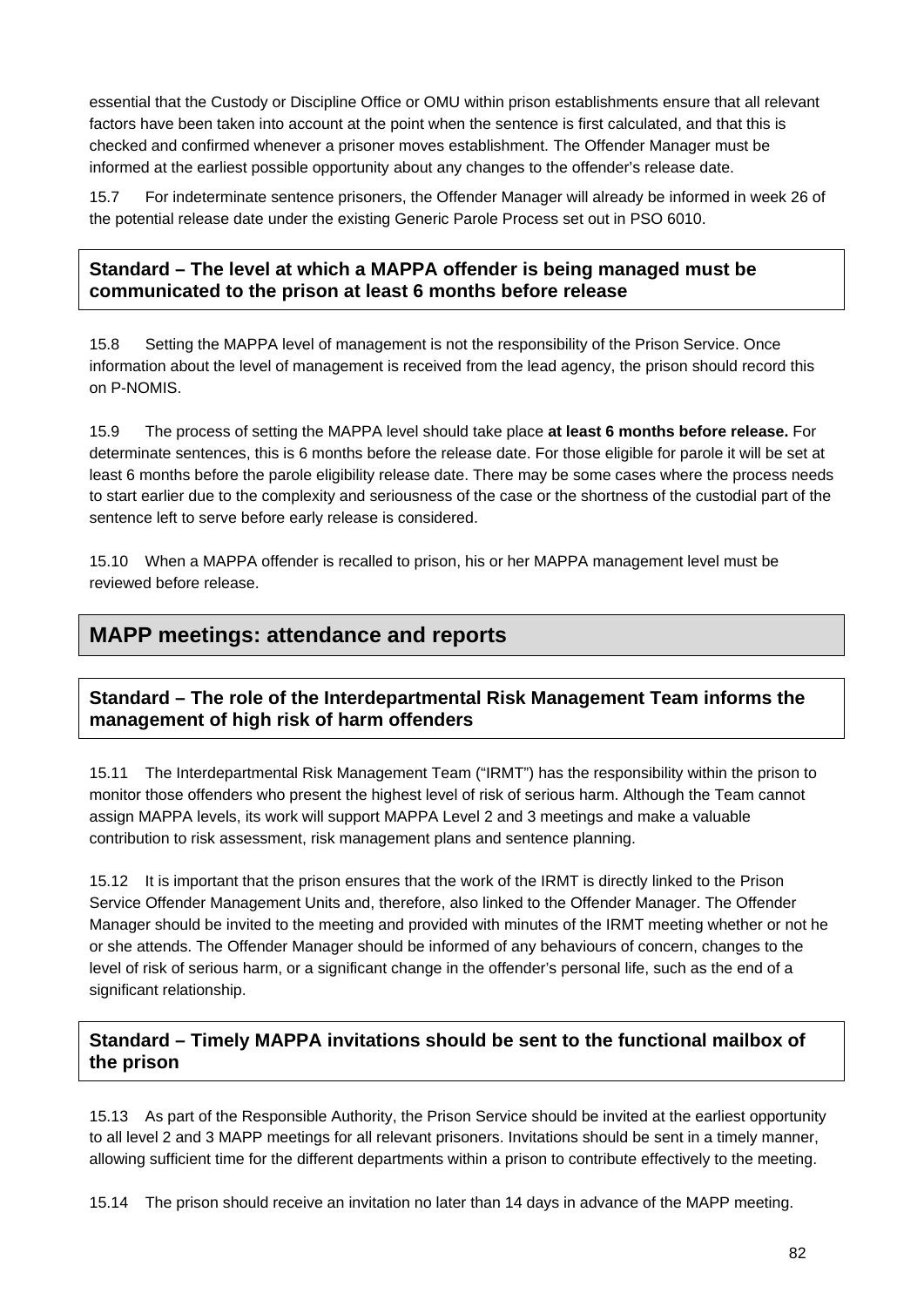15.15 Most prisons operate secure functional mailbox addresses. MAPPA invitations and related correspondence should be sent to the functional mailbox and not to individual prison personnel. It is the responsibility of the prison to ensure that the inbox is checked daily. The Offender Management and Public Protection Group provides MAPPA Co-ordinators and SMB Chairs with a quarterly database of all functional mailbox addresses for prisons across England and Wales.

15.16 The IRMT should identify the most appropriate person from the prison to attend a MAPP meeting when invited. The representative must be a balance of someone with the right knowledge of the offender and someone who has the authority to make decisions. This should be considered for all MAPP meetings and a decision made on a case-by-case basis. Due to geographical and functional differences it may not always be possible for a prison representative to attend a MAPP meeting. Alternatives to attendance such as video link and telephone conferencing should be explored where possible.

### **Standard – The Prison Service should provide a report (MAPPA F) to all relevant MAPPA level 2 and 3 meetings**

15.17 An intelligence report in the form of MAPPA F should be provided for consideration at all relevant level 2 and 3 meetings. The report should be completed in line with the attached guidance found with the report template. A contribution via MAPPA F should always be made at the MAPP meeting whether or not the prison representative attends.

15.18 The above contribution for level 2 and 3 meetings does not restrict the Prison Service in exchanging information for level 1 offenders.

15.19 If a prison representative is unable to attend a level 2 or 3 MAPP meeting, where an action has been set for his or her prison, then a designated person at the meeting will be identified to take forward the action with the Responsible Authority.

15.20 Where the actions are set regarding the interception of an offender's mail and pin phone account, or an action restricting social visits, then a designated person at the meeting will be identified to make this request in writing. The designated person should be of an appropriately senior grade and responsibility to make such a request. The request should explain clearly why the action required from the prison is proportionate and necessary to manage the risk of harm the offender poses.

15.21 The minutes should be accessible to the prison through ViSOR and can be used by the prison as an audit trail. The MAPPA administration should send an email to the secure functional mailbox of the prison indicating that the MAPPA minutes are now available on ViSOR. The MAPPA minutes should be available within 5 days for a level 3 meeting and within 10 days for a level 2 meeting.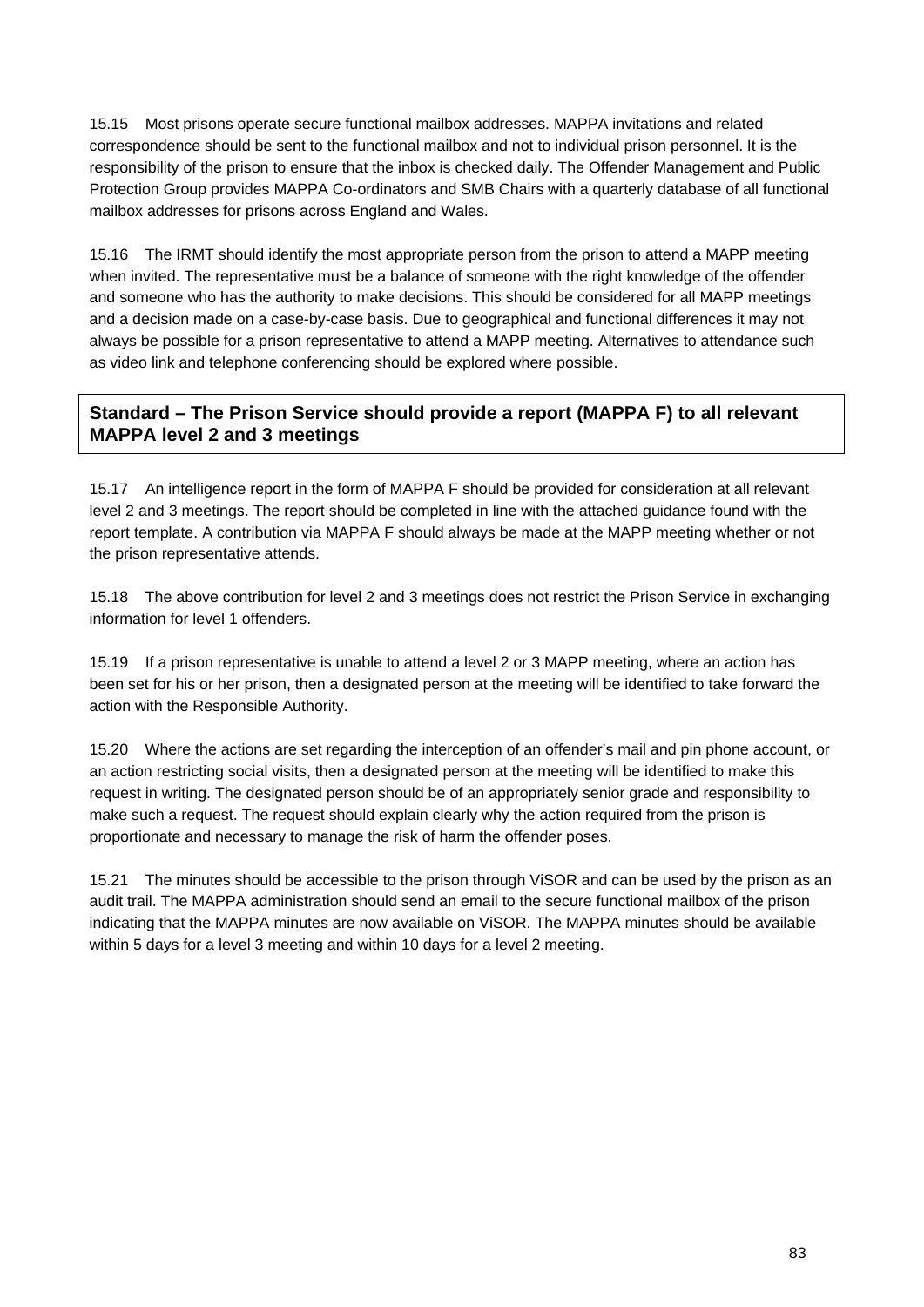## **Release on Temporary Licence / Move to open conditions / Unexpected release**

#### **Standard – Where the MAPPA management level has been set, the Offender Manager should be consulted whenever such offenders are assessed for ROTL or are assessed as suitable for open conditions**

15.22 The risk of serious harm assessment in OASys is one of the determining factors in operational decisions to grant Release on Temporary Licence ("ROTL") or re-categorise an offender as suitable for open conditions. Such decisions should not depend on whether a MAPPA level has been set but, where it has been set, the assigned level should be a contributing factor in the decision-making process with appropriate consultation with the Offender Manager. The final decision for granting ROTL or re-categorisation lies with the Prison Service. A MAPP meeting should not be held just for the purpose of deciding whether or not ROTL should be granted. Following consultation with the Offender Manager, it is best practice for the Prison Service to enter details on ViSOR showing that an offender has been released on ROTL. Where this is on a regular basis for work, training or other such activity, the entry should show which days and the times that the offender is not within the prison establishment. Where the offender is a sexual offender, the local police should be notified.

15.23 If an offender has been assessed as requiring management at MAPPA level 2 or 3 when he or she is released into the community from prison, the Prison Service senior management in consultation with the Offender Manager must be satisfied in advance that there is not a risk of serious harm to the public. These discussions will also include temporary licence conditions. The final decision, however, will rest with the Prison Governor / Director.

#### **Standard – The Prison Service must ensure that the Offender Manager is aware of the unexpected release of an offender**

15.24 It is not often that high risk of serious harm offenders are unexpectedly released early. It does occasionally happen, often as a result of a decision by an appeal court.

15.25 Although it is not possible to predict the outcome of an appeal hearing, it is essential that the Offender Manager is made aware when the permission to appeal has been granted and when the appeal hearing will take place.

15.26 Where high risk of serious harm offenders have been released as a consequence of judicial review proceedings, the Offender Manager must be notified immediately in order to review the offender's MAPPA status and put arrangements in place to manage his or her release.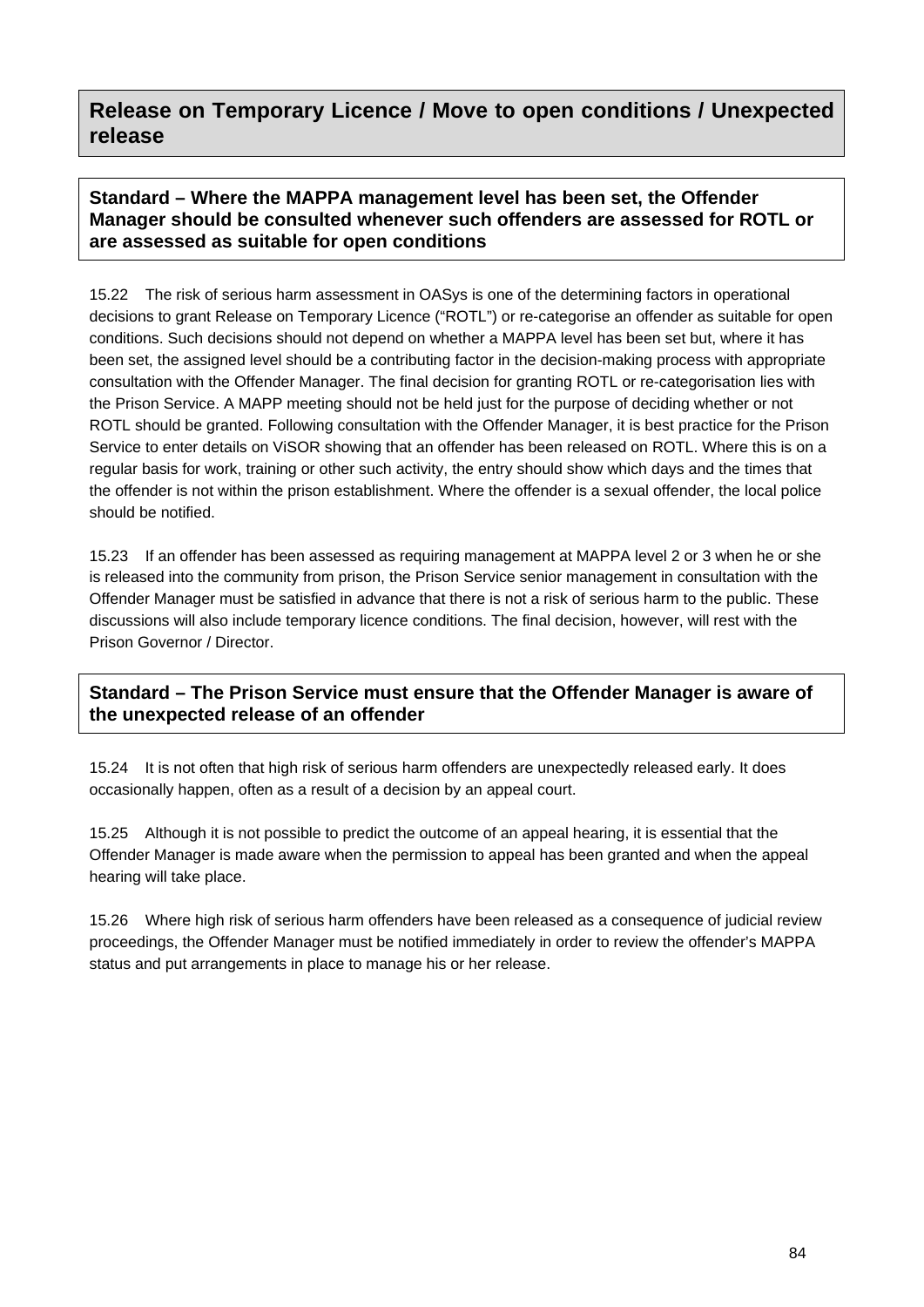# **16. Recall**

## **Introduction**

16.1 The Public Protection Casework Section ("PPCS") in the Offender Management and Public Protection Group deals with all pre- and post-release NOMS casework in respect of the release and recall of prisoners, including:

- Parole reviews of all indeterminate sentence prisoners (life sentence prisoners, and those subject to imprisonment for public protection – IPP).
- Parole reviews of determinate sentence prisoners with sentences of 15 years and over.
- Early release of prisoners on compassionate grounds.
- Recall of all determinate and indeterminate sentence prisoners.
- Recall of prisoners released on to Home Detention Curfew and End of Custody Licence.
- Representing the Secretary of State at Parole Board oral hearings.
- Operational policy and performance in respect of the release and recall of prisoners.

16.2 The pre-release teams prepare the skeleton dossiers for the review and release of lifer and IPP cases and make decisions on Parole Board recommendations for a transfer to open prison conditions. They also co-ordinate lifer/IPP release arrangements in conjunction with partner agencies.

16.3 The post-release teams process recommendations for recall from the Probation Trust and take an executive decision to revoke an offender's licence on behalf of the Secretary of State. They also process appeals against recall to the Parole Board.

16.4 A dedicated Public Protection Advocacy team is responsible for representing the Secretary of State and the views of victims at Parole Board oral hearings.

16.5 The Policy, Performance and Training team provides operational policy advice, monitors the performance of internal and external agencies through the end-to-end recall target, and delivers to the Prison Service and the Probation Trust on the operation of the release, recall and review arrangements.

#### **Recall**

16.6 Probation Circular 14/2008 sets out the provisions of the Criminal Justice and Immigration Act 2008 ("CJIA 2008") in relation to recall. These apply to all recalls since 14 July 2008. The responsibility to request recall rests with the probation Offender Manager, who will make a request to PPCS on approval from their Senior Managers. PPCS will take the final decision to recall on behalf of the Secretary of State. As well as standard recall requests for determinate sentenced offenders, emergency recalls are available for offenders:

- Who are assessed under OASys as presenting a high or very high risk of serious harm to others, or
- Who are registered as a MAPPA level 3 or a Critical Public Protection Case, or
- Whose behaviour has deteriorated to such an extent that re-offending is assessed to be imminent.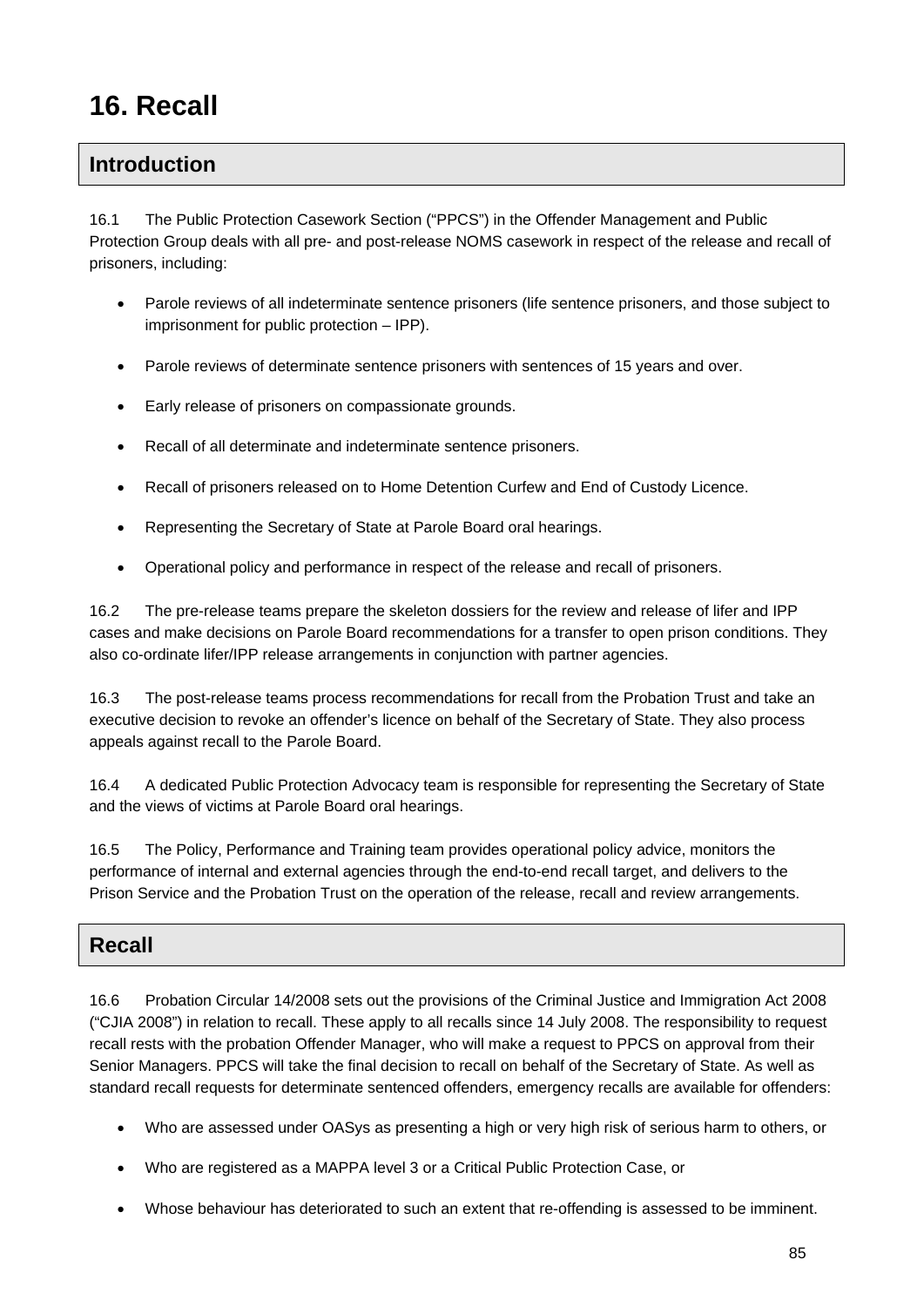16.7 Indeterminate sentence offenders must be recalled as an emergency recall where there is assessed to be a violent or sexual risk. Emergency recalls can also be requested by the Offender Manager outside office hours.

16.8 The CJIA 2008 also provides for some recalls to be considered as fixed-term recalls. This means that on return to custody, the offender will be automatically released by the prison after 28 days in custody. However, offenders who are sentenced for offences listed under Schedule 15 of the Criminal Justice Act 2003 are not eligible for these recalls. Other offenders who are ineligible for fixed-term recalls are those who have been recalled on a fixed-term recall previously; who have been previously recalled under section 254 of the Criminal Justice Act 2003 having been released early on Home Detention Curfew or on compassionate grounds; or who are serving an indeterminate or extended sentence.

16.9 On return to custody following recall, offenders will have their cases reviewed by PPCS on behalf of the Secretary of State or by the Parole Board for a decision on their future re-release. In considering the case, the Parole Board or PPCS will consider a Risk Management Plan ("RMP") provided by the Offender Manager along with a recommendation on whether, or when, the offender could be safely managed in the community. This plan should, where appropriate, take into consideration any actions decided at any recent MAPP meeting or should refer to any planned meeting. Where the decision is not to release, the case will be reviewed at least annually, and an updated RMP will be required at these reviews. In some circumstances, the review of the recall could be considered at an oral hearing where the Offender Manager is likely to attend as a witness to the recall.

## **Licence conditions**

16.10 Probation Instruction 07/2011 provides full guidance on all licence conditions. It is mirrored by the Prison Instruction 34/2011 – Licences and Licence Conditions.

16.11 In addition to the standard conditions, offender managers may recommend the deletion or variation of existing licence conditions and the inclusion of additional conditions. They should consider these according to the individual circumstances of a case, in the interest of the protection of the public, the prevention of re-offending and the successful re-integration of the offender into the community.

16.12 In cases where high risk of serious harm offenders are to be released on licence, PI 07/2011 lists the additional conditions which may be considered where appropriate. It should be noted that MAPP meetings do not have any powers to request licence conditions. Any conditions suggested in discussion can only be placed on the licence at the request of the Offender Manager.

16.13 An additional licence condition may be inserted only if it is lawful. To be lawful, the condition must be authorised by the Statutory Instrument and must be necessary and proportionate to manage the level of risk posed by the offender in the community. In this context, "necessary" means that the measure adopted must be the most appropriate way of managing a particular risk. "Proportionate" means that the restriction on the offender's liberty is the minimum required to manage that risk and that no other less intrusive means of addressing the risk is available or appropriate. It should be noted that the standard licence conditions already contain sufficient authority to manage most risks in the community.

16.14 All additional licence conditions must be taken from the menu of specified licence conditions in Annex A of PI 07/2011. For Terrorism and Counter-Terrorism-related offenders, additional conditions are listed in Annex B of PI 07/2011.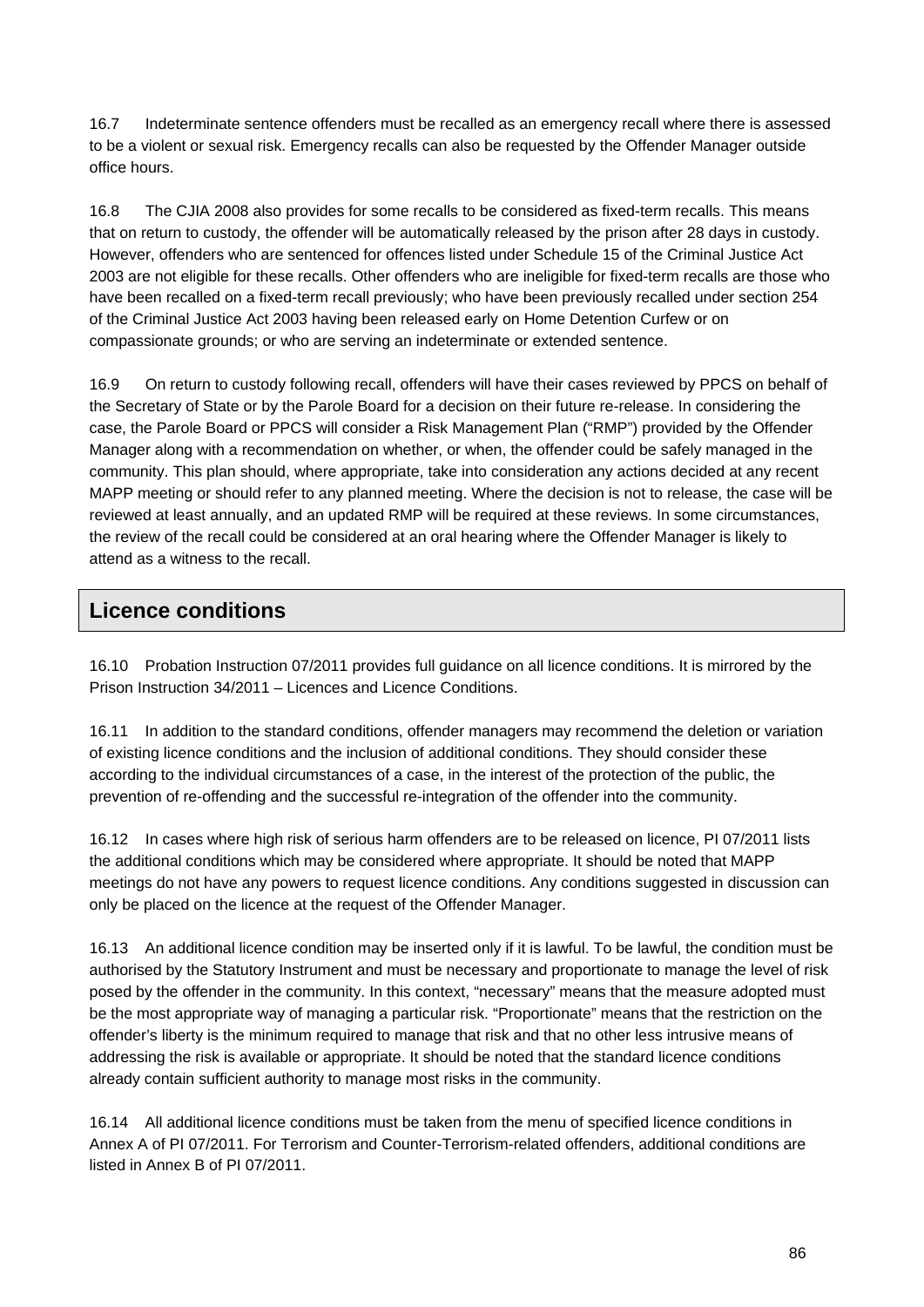16.15 If a proposed condition is not in the list of standard or additional conditions, it is possible to propose it as a bespoke condition. In this case the Offender Manager must liaise with PPCS, so that legal advice can be sought, where necessary, in order to ensure that the condition meets the necessary and proportionate requirements.

16.16 The third version of the Joint National Protocol for the Recall of Offenders on Licence was released in April 2011 and is available online at<http://www.acpo.police.uk/ProfessionalPractice/CriminalJustice.aspx>. This includes details on the actions required by the cross-agency recall scheme, and targets for recalling an offender to custody. The cross-agency recall scheme involves police and probation with some involvement on occasion from the prison, the Parole Board and youth offending teams. Also included are the updated procedures for the extradition of offenders who are unlawfully at large and who have gone abroad.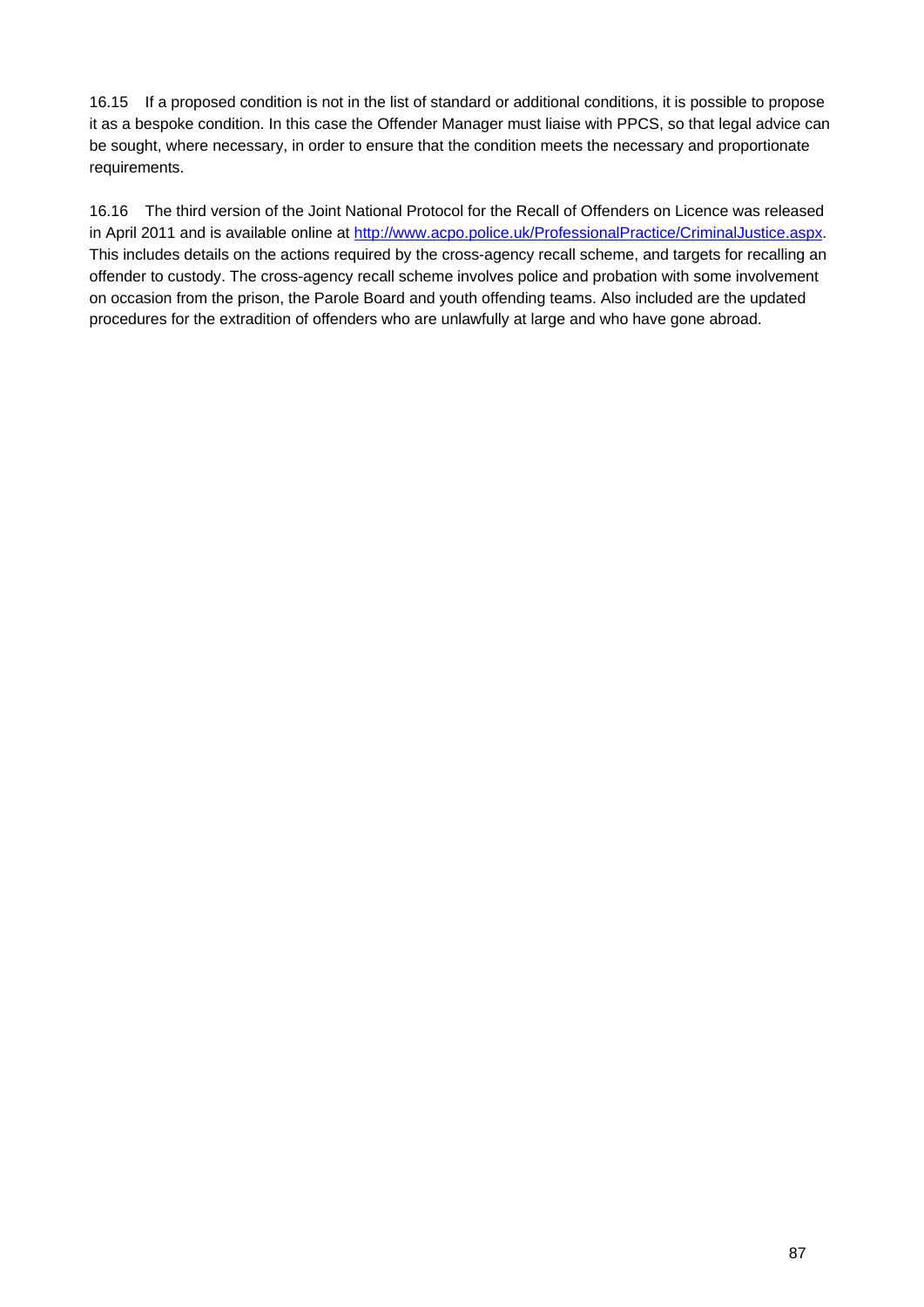# **17. Transfer of MAPPA Cases**

### **Introduction**

#### **Standard – Transfer of MAPPA level 2 and 3 cases is properly managed**

17.1 It is critical to ensure that all transfers of cases managed at MAPPA level 2 and 3 are properly planned and managed. The overriding consideration when transferring a level 2 or level 3 MAPPA case is the protection of the public.

17.2 **Transfers should be agreed by the lead agency according to that agency's transfer policy.**  Probation: refer to Probation Instruction 17/2010.

17.3 Once transfer has been agreed, the MAPPA G should be completed by the lead agency and sent to their local MAPPA Co-ordinator.

#### 17.4 **MAPPA does not give collective authority to require or refuse the transfer of a case**.

Accepting or refusing a case transfer is the responsibility of the lead agency in accordance with its own agency procedures. However, MAPPA agencies can have an important role to play in ensuring that transfers are managed in a way that ensures that the risk(s) posed by an offender are managed as effectively as possible.

17.5 **ViSOR protocols and standards:** these must be followed with cases being transferred promptly between areas and all contacts and partners being updated as required.

17.6 Before release, where the MAPPA management level is identified as level 2 or 3, a MAPP meeting arranged by the transferring area involving the two MAPPA areas must be held, to ensure that effective information-sharing takes place to address the transfer issues. The location of the meeting is for agreement between the transferring and receiving areas. The transfer should be expedited to allow the receiving lead agency and MAPPA area to take responsibility for the risk management plan.

17.7 In line with PI 17/2010, the key principles regarding case transfer should be applied. Trusts will need to ensure that the objectives of the sentence plan can still be delivered if the transfer is agreed.

17.8 Where the transfer is being arranged at short notice before release, or for MAPPA cases in the community, the timing and scheduling of MAPP meetings should not cause delay in the receiving area's management of the offender. However, it is important that communication and co-operation are achieved to ensure that a robust risk management plan is completed by the transferring area in preparation for transfer.

17.9 Where an offender is to be place in Approved Premises outside the home area, see chapter 18 on Approved Premises, and Probation Circular 17/2010.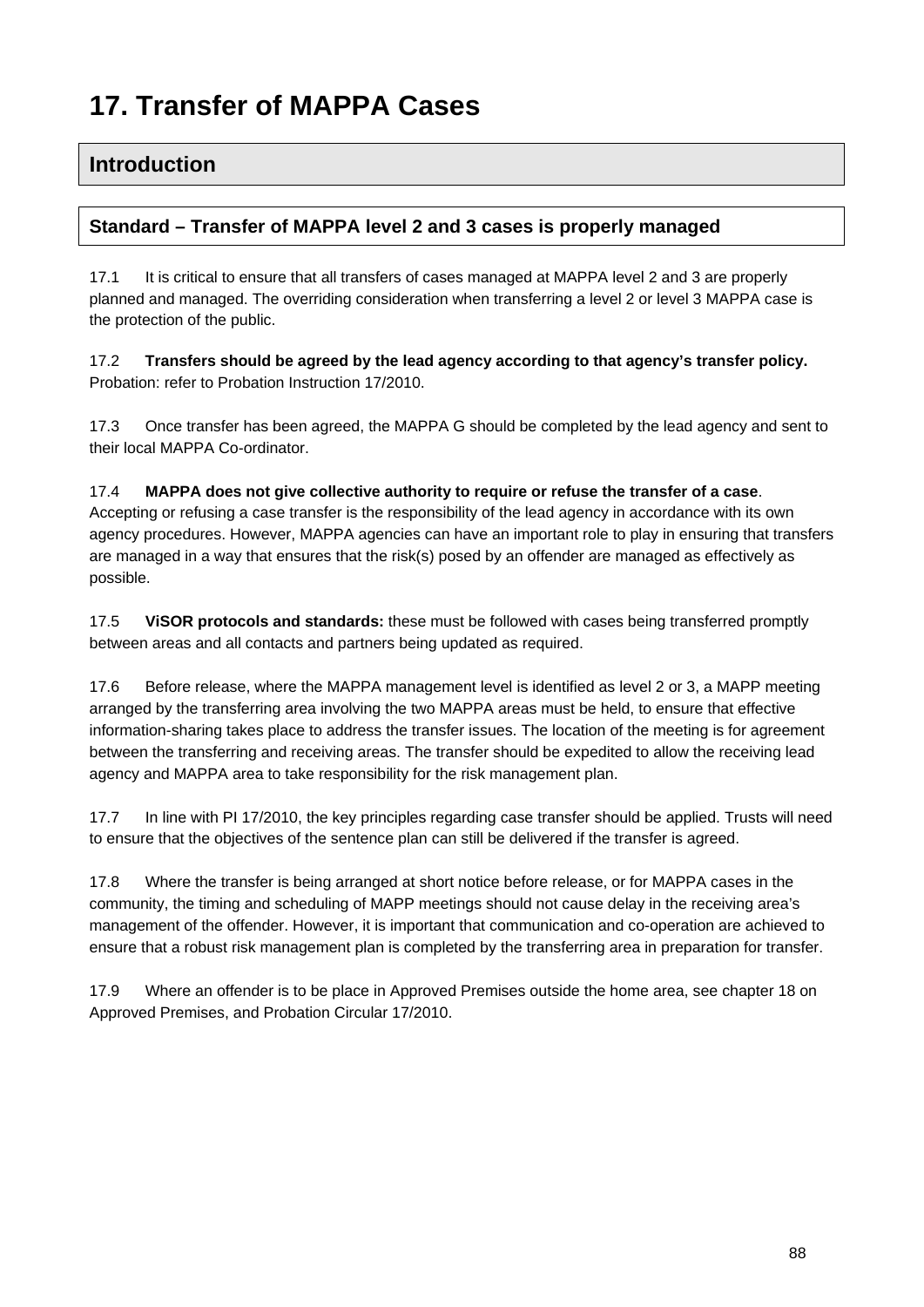## **Cross-border transfers**

#### **Standard – General principles of transfer are followed in cross-border transferred level 2 and level 3 cases**

17.10 Where the lead agency for an offender is Probation and the offender moves within England and Wales, the procedures described in Probation Circular 17/2010 must be followed.

17.11 However, when the transfer is between England / Wales and Scotland, Northern Ireland, the Isle of Man, and the Channel Islands, the legislation differs according to the countries involved.

17.12 For further Guidance refer to Scottish Executive Justice Department Circular 6/1999 and Probation Circular 17/2010.

17.13 Principles for the liaison and exchange of information between the Responsible Authority and MAPPA in England / Wales and Scotland for offenders who fall within the offender categories are defined by section 327 of the Criminal Justice Act 2003 and section 10 of the Management of Offenders etc.(Scotland) Act 2005.

17.14 MAPPA arrangements in Scotland commenced in April 2007 and relate only to registered sexual offenders. Therefore, the process described applies only to Category 1 offenders.

17.15 Where a MAPPA level 2 or level 3 offender is not under the management of a Probation Trust or the Criminal Justice Social Work department, and therefore not subject to the cross-border transfer legislation, it will be for the Responsible Authority in one area to make contact with the equivalent Responsible Authority in another area to provide the relevant information. Thereafter, it is for the receiving Responsible Authority to make the arrangements for referral to MAPPA in their area.

17.16 MAPPA level 2 or 3 offenders have their details recorded on ViSOR and, once a transfer has been agreed, the necessary transfer of the ViSOR record must also take place.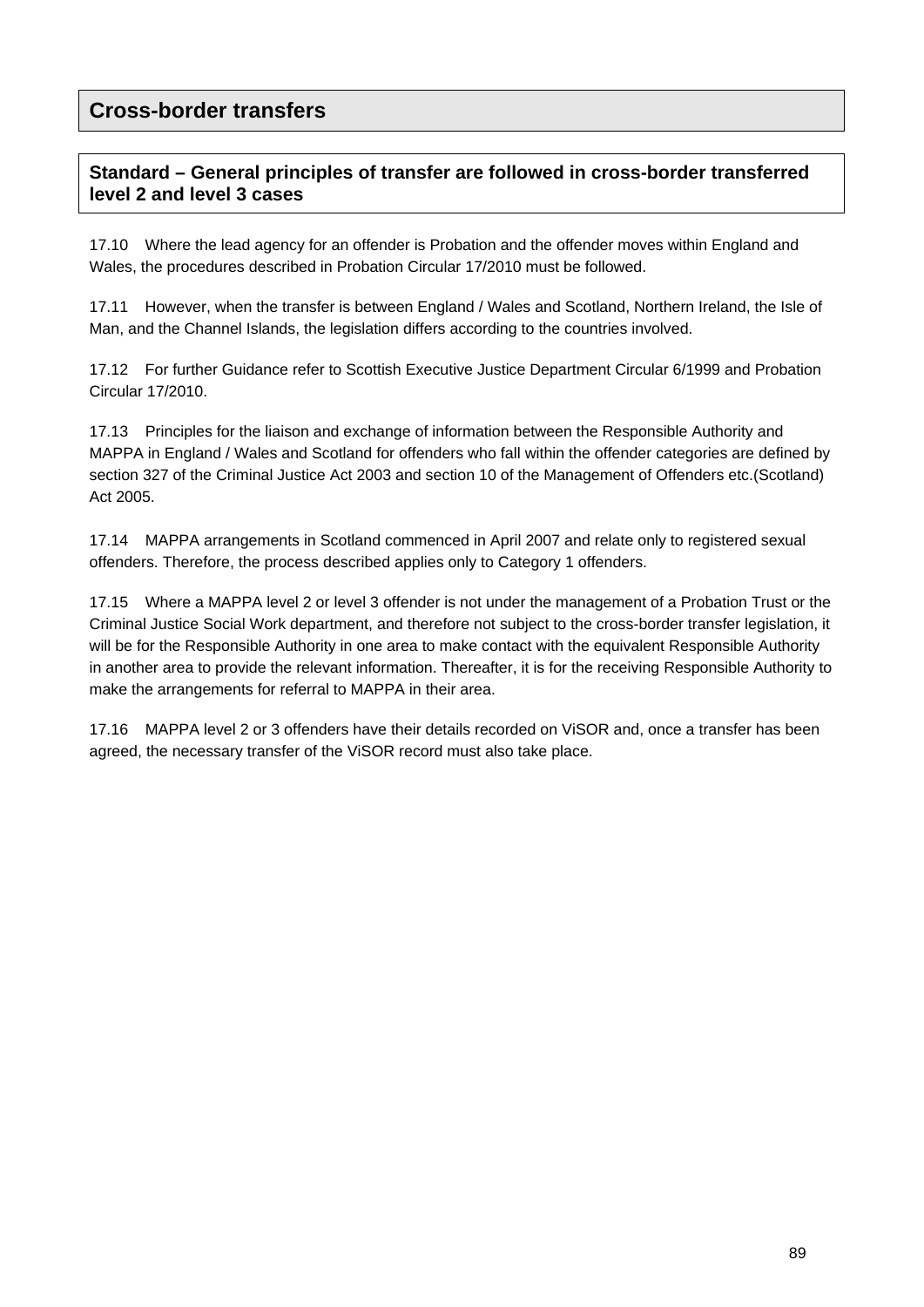# **18. Approved Premises**

## **Introduction**

18.1 This section explains the role of Approved Premises in managing MAPPA offenders. Approved Premises provide supported and supervised accommodation for offenders on licence or community supervision who present a high or very high risk of serious harm to the public.

18.2 The following Probation Circulars and Instructions provide further guidance on the regime and referral process and other relevant issues:

| PI 04/2011 | $\qquad \qquad -$ | Implementation of the Approved Premises Specification (incorporates a number<br>of earlier PCs about Approved Premises – details are given in the Approved<br>Premises Manual, available on Epic). |
|------------|-------------------|----------------------------------------------------------------------------------------------------------------------------------------------------------------------------------------------------|
| PI 02/2011 |                   | Approved Premises National Rules.                                                                                                                                                                  |
| PC 18/2010 | $\qquad \qquad -$ | Critical Public Protection Cases (CPPCs).                                                                                                                                                          |
| PC 17/2007 | $\qquad \qquad -$ | Assessment and Management of Sex Offenders.                                                                                                                                                        |
| PC 24/2007 | $\qquad \qquad -$ | Prolific and other Priority Offenders (PPOs) Issues.                                                                                                                                               |
| PC 17/2010 | $\qquad \qquad -$ | Case Transfers - Community Orders, Suspended Sentence Orders and Licences.                                                                                                                         |
| PC 37/2005 |                   | Role and Purpose of Approved Premises (Part 4).                                                                                                                                                    |

18.3 It is essential that Level 2 and 3 MAPP meetings consider whether a period of residence in Approved Premises would enhance the Risk Management Plan ("RMP"). The public is better protected by some high risk of serious harm offenders being supervised in Approved Premises rather than those offenders being dispersed into the community. It reduces the very real potential of offenders living in unsuitable accommodation close to vulnerable families. Referral to Approved Premises should take place no later than 3 months (but preferably sooner) before the release date.

18.4 Approved Premises provide a structured environment to support offenders' rehabilitation as well as restrictions, including a curfew, which place controls on their behaviour. Approved Premises staff play a significant role both in providing relevant risk information to the Offender Manager and in contributing to effective risk management.

18.5 It is also essential that Approved Premises staff understand a resident's risks, and are involved in the delivery of the MAPPA Risk Management Plan, as the Approved Premises staff can assist in effectively managing the risks. In order to achieve this, it is important that Approved Premises are part of any MAPP meeting relating to a resident. It is an expectation, therefore, that an appropriate Approved Premises member of staff will attend the MAPP meetings.

## **Out-of-area referrals**

18.6 Probation Circular 17/2010 provides guidance on how to manage cases where an offender is resident in an Approved Premises for a short period out of his or her home area.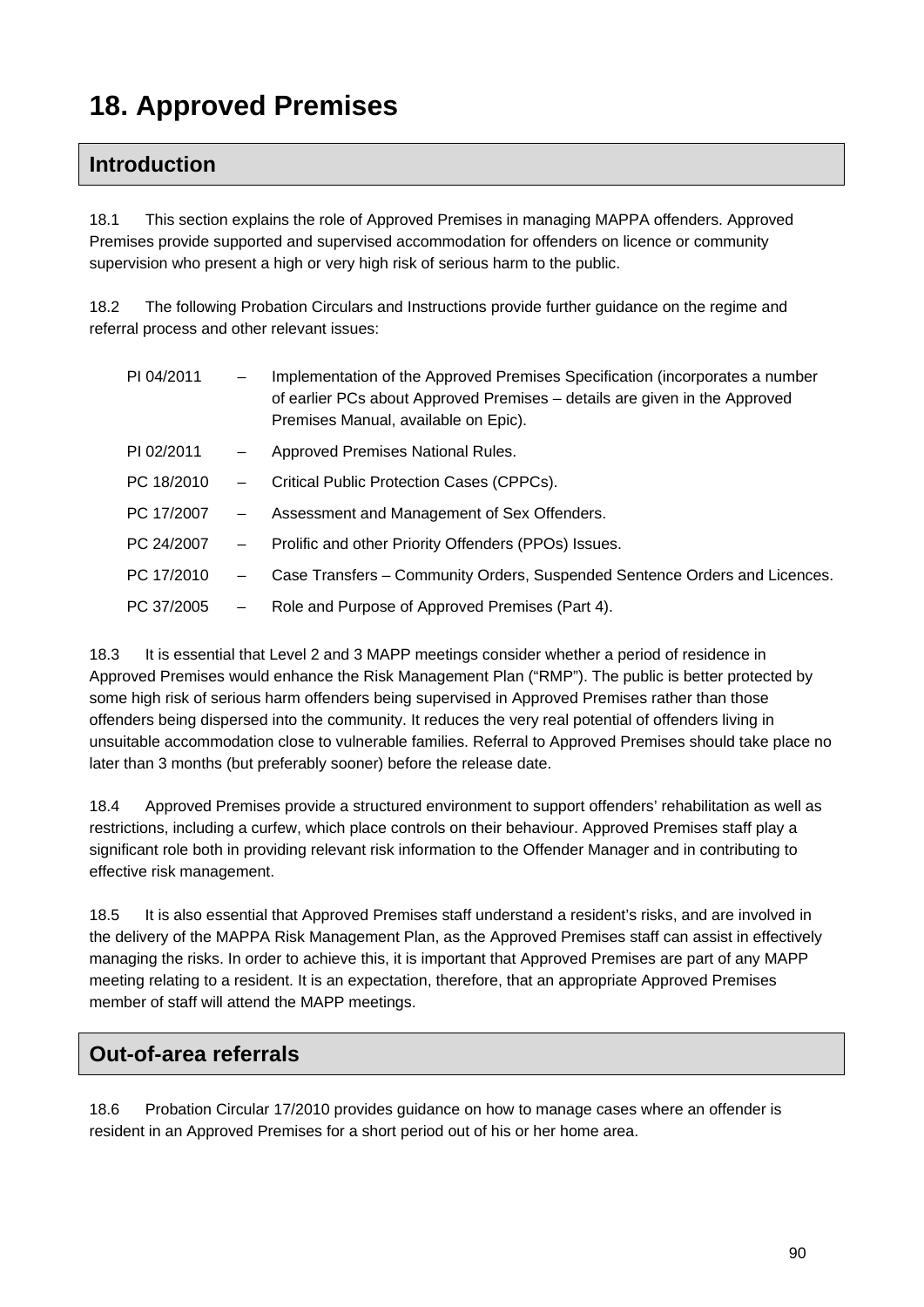18.7 Where it has been agreed before release that a MAPPA offender managed at level 2 or level 3 is to be placed in Approved Premises away from the offender's home area, and the transfer policy in PC 17/2010 has been followed, that Approved Premises should be invited to the MAPP meeting arranged by the transferring area.

18.8 Where the offender will return to his or her home area after a specified period, usually 3 months, the Offender Manager in the offender's home area will retain responsibility. The home trust can arrange for the temporary supervision of the offender by the holding trust as outline in PI 17/2010.

18.9 It will be the responsibility of the Offender Manager to ensure that a MAPP meeting is convened in the home area within the required timescales, and at least one month before the return of the offender.

# **Absconders from Approved Premises**

18.10 Where victim(s) have asked for victim contact under the statutory scheme, they must be informed by the Victim Liaison Officer ("VLO") when an offender is subject to recall proceedings. There must be an assessment to indicate whether the notification can be managed by the VLO during normal office hours, or whether, given the nature of the risk, the victim(s) must be notified as soon as possible. This should be part of the victim assessment at the MAPP meeting and included in the MAPPA RMP.

18.11 Where the decision is that the victim(s) must be notified as a matter of urgency, how this is to be achieved, who is to be notified and by whom must be recorded in the Confidential section of the offender's file.

18.12 In some instances, there may be a delay between an offender absconding from an Approved Premises and being located and returned to custody. This includes those residents who abscond while on home leave from an Approved Premises, or while on any other form of authorised absence from the Premises. In these cases the victim(s) must be kept informed. For further information, see Guidance for Victim Contact Officers and the Approved Premises Handbook.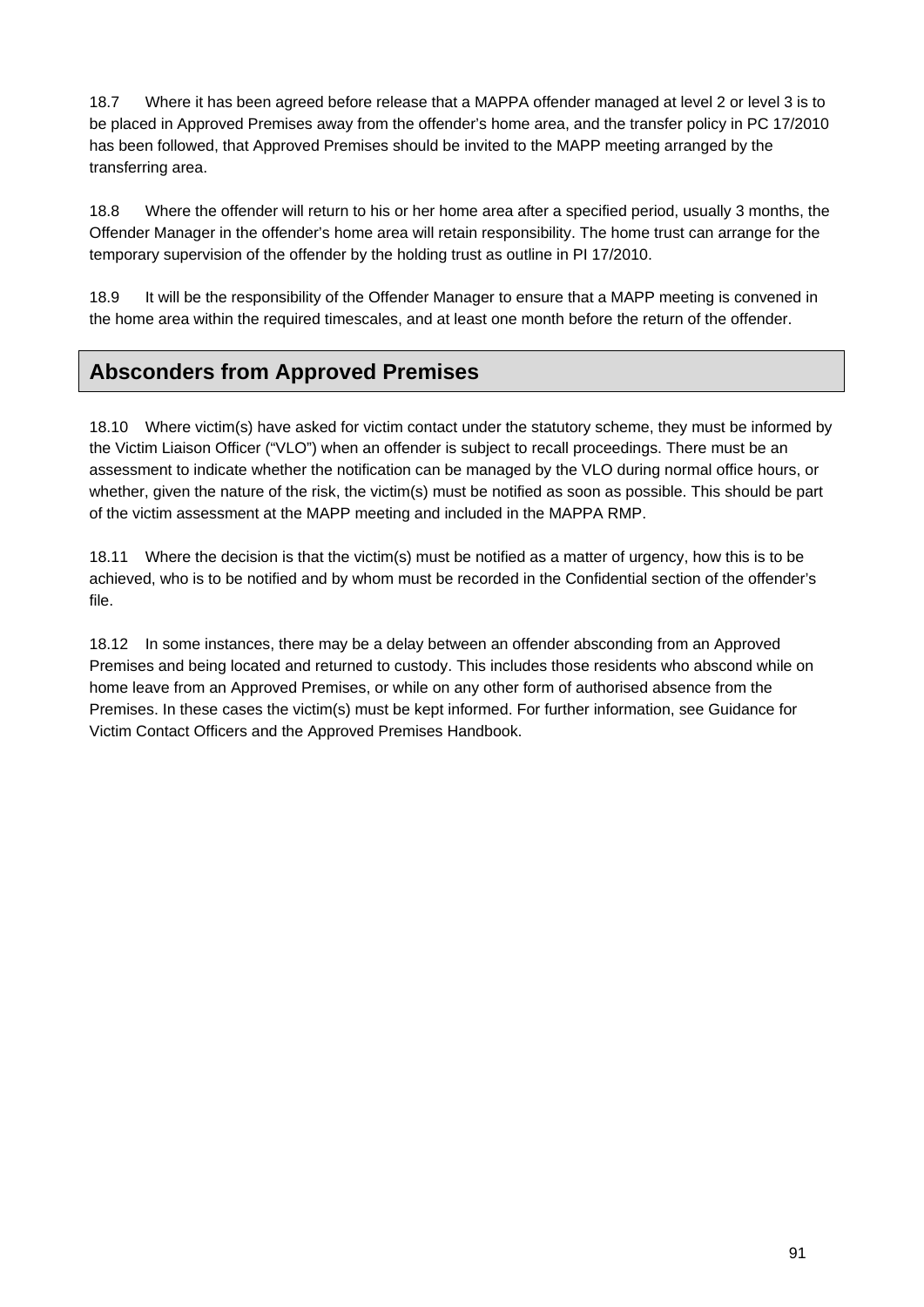# **19. Critical Public Protection Cases**

## **Introduction**

19.1 Probation Instruction 18/2010 clarifies the purposes and criteria for registering Critical Public Protection Cases ("CPPCs") and sets out the process for referring a case to the Offender Management and Public Protection Group ("OMPPG") for registration.

19.2 It defines the additional resources that may be available to assist with the management of the case. It describes the roles and responsibilities of the Responsible Authority and OMPPG following registration, including a process to de-register CPPCs who no longer warrant registration.

19.3 The Instruction confirms the purpose, criteria and process for national co-ordination in the management of a very small number of violent or sexual offenders (National CPPCs) who present extreme resettlement challenges.

#### **Standard – Referral for CPPC should be considered for all level 3 MAPPA offenders**

19.4 In accordance with PI 18/2010, cases should be referred to OMPPG only when the following criteria are met:

- The case is being managed at MAPPA level 3 (including those not subject to statutory supervision by probation), and
- In almost all cases, the offender is assessed as presenting a very high risk of serious harm. There is a risk of imminent serious harm on release from prison, at the commencement of a community sentence or following a significant change in the levels of risk. The potential event is more likely than not to happen imminently and the impact would be serious, and/or
- The case attracts or is likely to attract significant national media interest.

19.5 Wherever possible the referral for registration should be made **6 months** before an offender's release from custody. While most referrals will be offenders released from prison, others may include:

- A known very high or high profile offender returning from overseas (whether immediately following his or her release from custody or not).
- An offender discharged from detention under a restricted hospital order.

19.6 Advice regarding the suitability of a case for CPPC registration is available from the Head of Critical Public Protection on **03000 474528.**The date of referral will be the date by which all the required documentation has been received.

19.7 Full details for referring a level 3 MAPPA offender for CPPC registration can be found in PI 18/2010, together with a referral form.

**Standard – CPPC registration enhances the management of a level 3 MAPPA offender**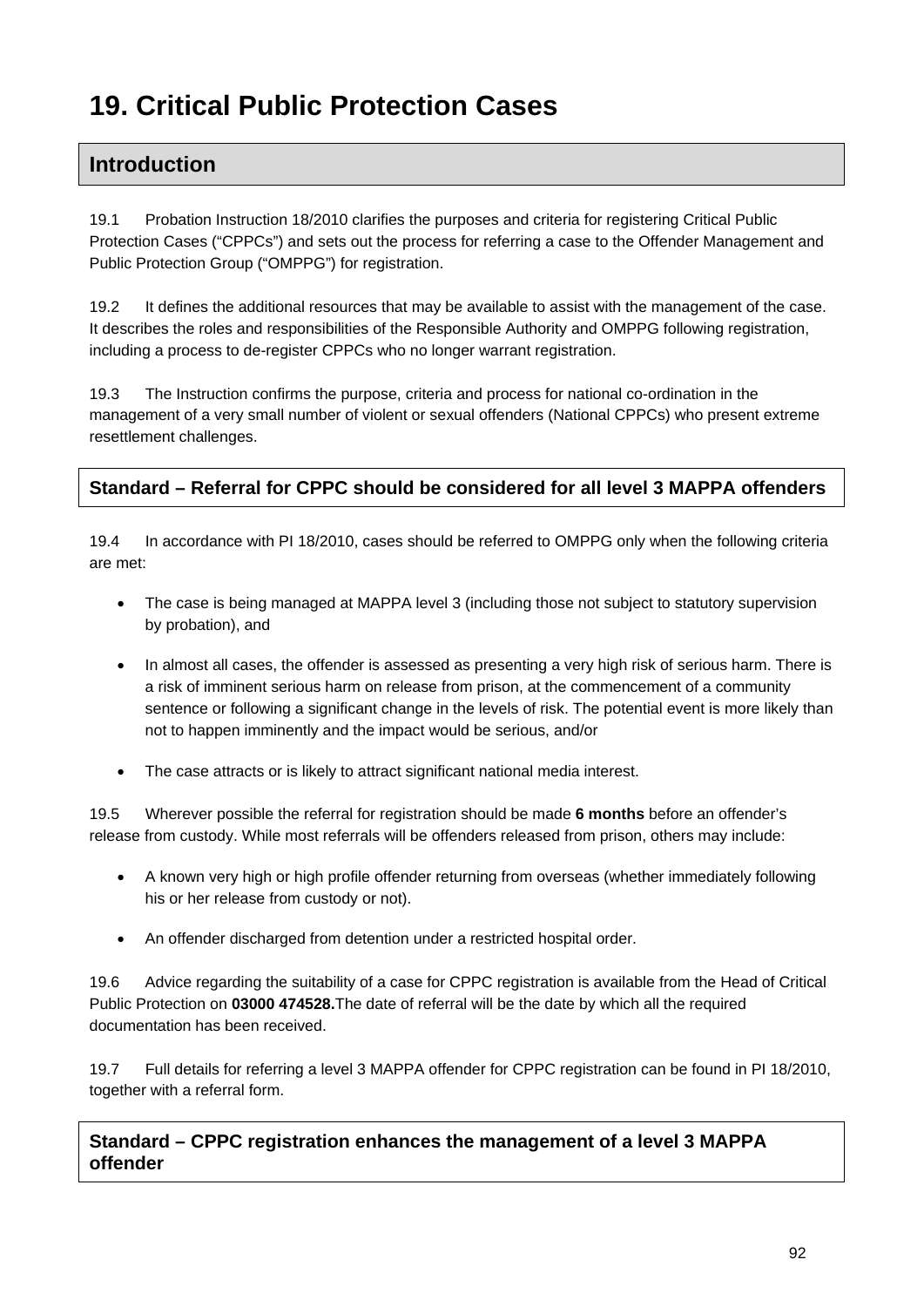- 19.8 The purpose of registration as a CPPC is:
	- To ensure that those cases which pose the highest risk, and are the most complex or are of significant public interest, are afforded appropriate resource, expertise and management oversight. Registration enables the Head of Critical Public Protection within the Dangerous Offenders Section to advise Ministers and the Chief Executive Officer of NOMS of the robust risk management arrangements for these offenders. In addition where a Member of Parliament has signed up to a confidentiality agreement relating to CPPC, he or she will be notified of the release of a relevant offender into his or her constituency.
	- To enable the Responsible Authority to apply to OMPPG for additional funding, in cases that are so difficult to manage that they may require extra resources in the form of:
		- 1. Temporary additional staff cover in Approved Premises.
		- 2. Escort duties.
		- 3. Upgrading facilities at an Approved Premises.
		- 4. Specific interventions that will contribute to public protection.
	- To facilitate the co-ordination of arrangements for national CPPCs.

#### **Standard – The NOMS Head of Critical Public Protection provides co-ordination for national CPP cases, subject to the advice and oversight of the Head of the NOMS Offender Management and Public Protection Group**

19.9 The management of a very small number of registered CPPCs requires national oversight, which is provided by OMPPG. National CPPC arrangements are reserved for genuinely exceptional cases where areas require additional support to manage the ongoing risk, and where Ministers may have an interest in the case due to the national profile of the offence, the offenders and their victims. Support can be offered to areas when there are particular challenges where for instance elements of the resettlement process can represent a very high risk to individuals (public, victims, staff or offender) or where there is an organisational risk due to exceptional public interest and scrutiny. Areas should provide copies of relevant MAPPA minutes to assist this process.

19.10 National Critical Public Protection cases will be those where successful management requires national oversight because:

- The management of the offender requires national co-ordination, which is sponsored by OMPPG. National CPPC arrangements are reserved for genuinely exceptional cases where local and regional arrangements to agree a plan have been explored and exhausted in the first instance and where resettlement represents a very high risk to individuals (public, victims, staff or offender), there is organisational risk due to exceptional public interest and scrutiny, and management of the case requires the support of a National Cases Oversight Board. A high media profile or public interest could result in public disorder, undermine public confidence in the criminal justice system or agencies managing the case, or hinder the successful implementation of the risk management plan, and might threaten the life of the offender, or
- There is a need for exceptional resources outside those offered for other CPPCs.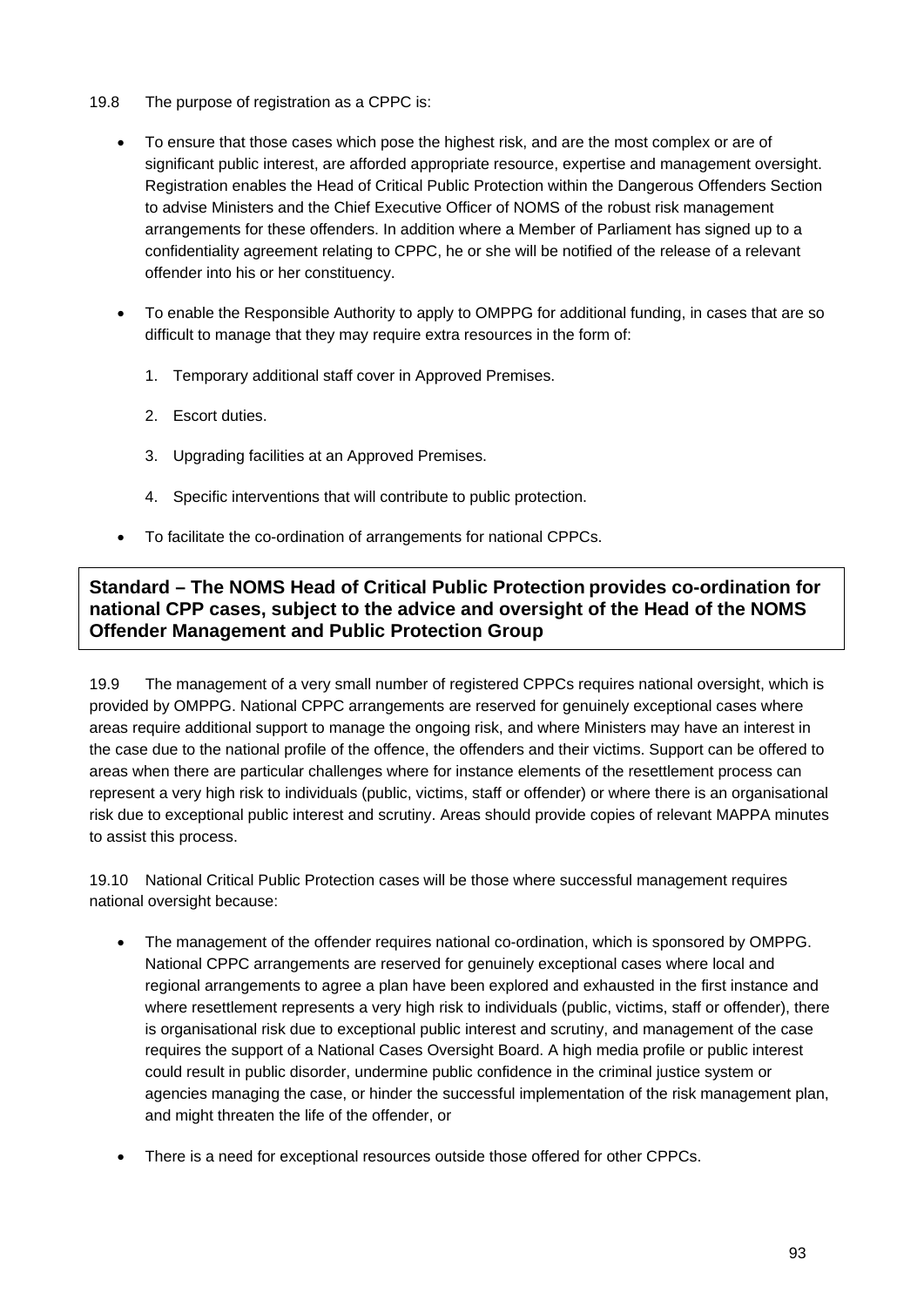#### **Standard: All CPPCs must be de-registered when level 3 management is no longer required**

19.11 Registered cases will automatically be de-registered if a MAPP meeting determines that they no longer need to be managed at level 3. A copy of the minutes recording this decision is all that is required to trigger de-registration. The Head of Critical Public Protection will confirm de-registration in writing to the Offender Manager. It is possible to de-register a CPPC even if the offender continues to be managed at level 3. The discussion and decision needs to be recorded at a MAPPA level 3 meeting and communicated to the Head of Critical Public Protection who will confirm in writing that the case has been de-registered. Cases that have been registered because of potential or actual national media interest may be de-registered when the level of media scrutiny subsides.

# **Appeals against a decision not to register**

19.12 Where the relevant senior manager disagrees with the decision not to register a case, he or she should write to the Head of Critical Public Protection, clearly outlining the grounds for appeal and providing any further information available to support further consideration of CPPC registration. The Head of Critical Public Protection Casework will respond in writing. If there is continued disagreement about the decision not to register a case, the final decision will be made by the Head of the Dangerous Offenders Section in OMPPG with responsibility for CPPCs.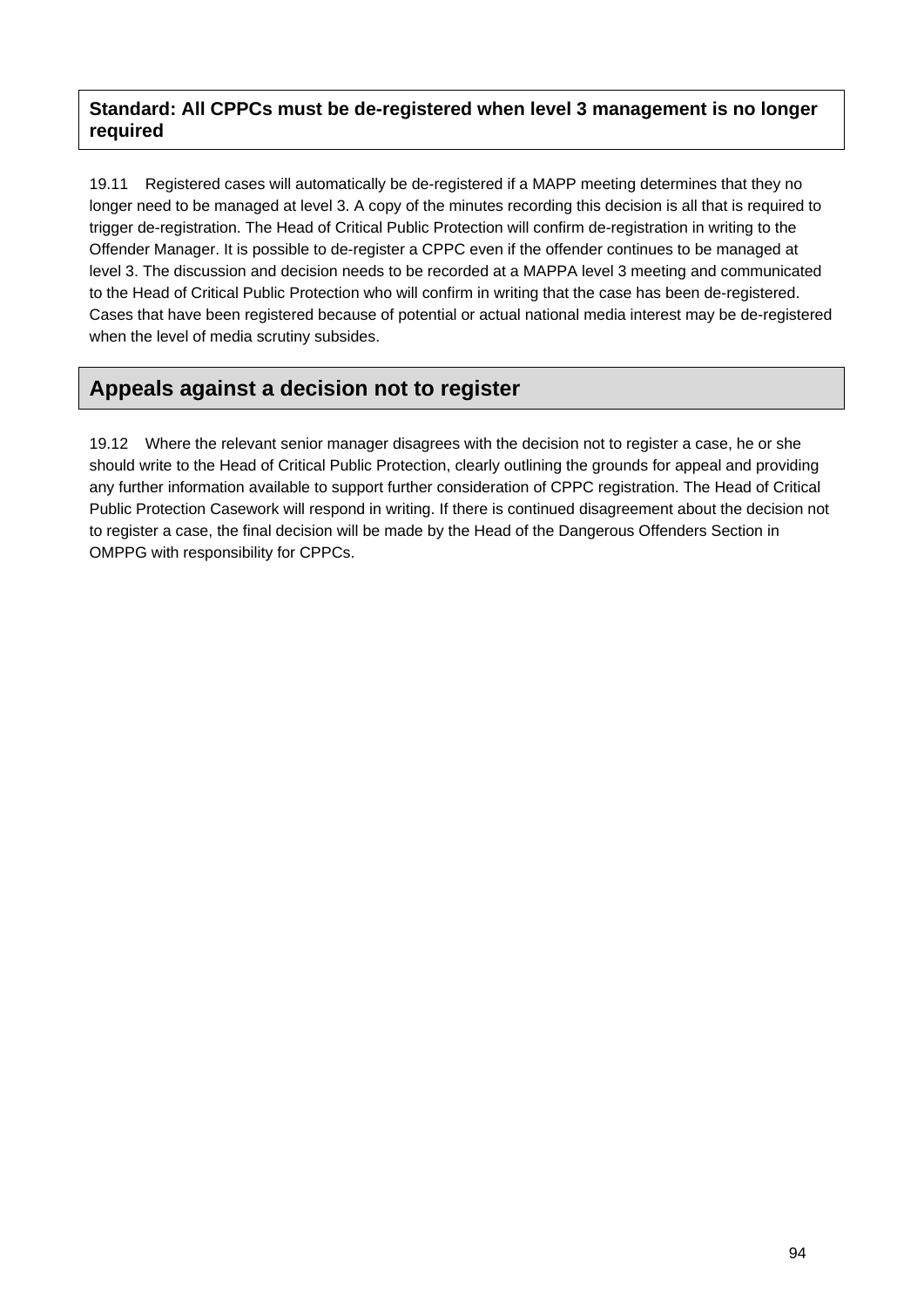# **20. MAPPA Serious Case Reviews**

## **Introduction**

20.1 Although the risk of serious harm can be managed, it cannot be eliminated. The Responsible Authority and Duty to Co-operate ("DTC") agencies are expected to do all they reasonably can to protect the public from serious harm, but there will be occasions when an offender subject to MAPPA commits a Serious Further Offence ("SFO"). This section explains the MAPPA Serious Case Review ("MAPPA SCR") process following an SFO.

20.2 The purpose of the MAPPA SCR is to examine whether the MAPP arrangements were effectively applied and whether the agencies worked together to do all they reasonably could to manage effectively the risk of further offending in the community.

20.3 The aims of the MAPPA SCR will be to establish whether there are lessons to be learned, to identify them clearly, to decide how they will be acted upon, and, as a result, to inform the future development of MAPPA policies and procedures in order to protect the public better. It may also identify areas of good practice.

## **Commissioning a MAPPA Serious Case Review**

**Standard – It is a Strategic Management Board ("SMB") responsibility to commission a MAPPA SCR when the mandatory criteria have been met** 

20.4 The SMB must commission a MAPPA SCR **if both of the following conditions apply.** 

- The MAPPA offender (in any category) was being managed at level 2 or 3 when the offence was committed or at any time in the 28 days before the offence was committed.
- The offence is murder, attempted murder, manslaughter, rape, or attempted rape.

#### **Standard – It is an SMB responsibility to decide whether to commission a discretionary MAPPA SCR**

20.5 There will be other SFOs which may trigger a MAPPA SCR. It is difficult to prescribe discretionary criteria, as much will depend on the circumstances of the particular case, and whether there has been a significant breach of the MAPPA Guidance, but MAPPA SCRs might be commissioned when:

- A level 1 offender is charged with murder, manslaughter, rape or an attempt to commit murder or rape.
- An offender being managed at any level is charged with a serious offence listed in PI 10/2011 see the list at Appendix 6, or
- It would otherwise be in the public interest to undertake a review, e.g. following an offence which results in serious physical or psychological harm to a child or vulnerable adult but which is not an offence listed in PI 10/2011.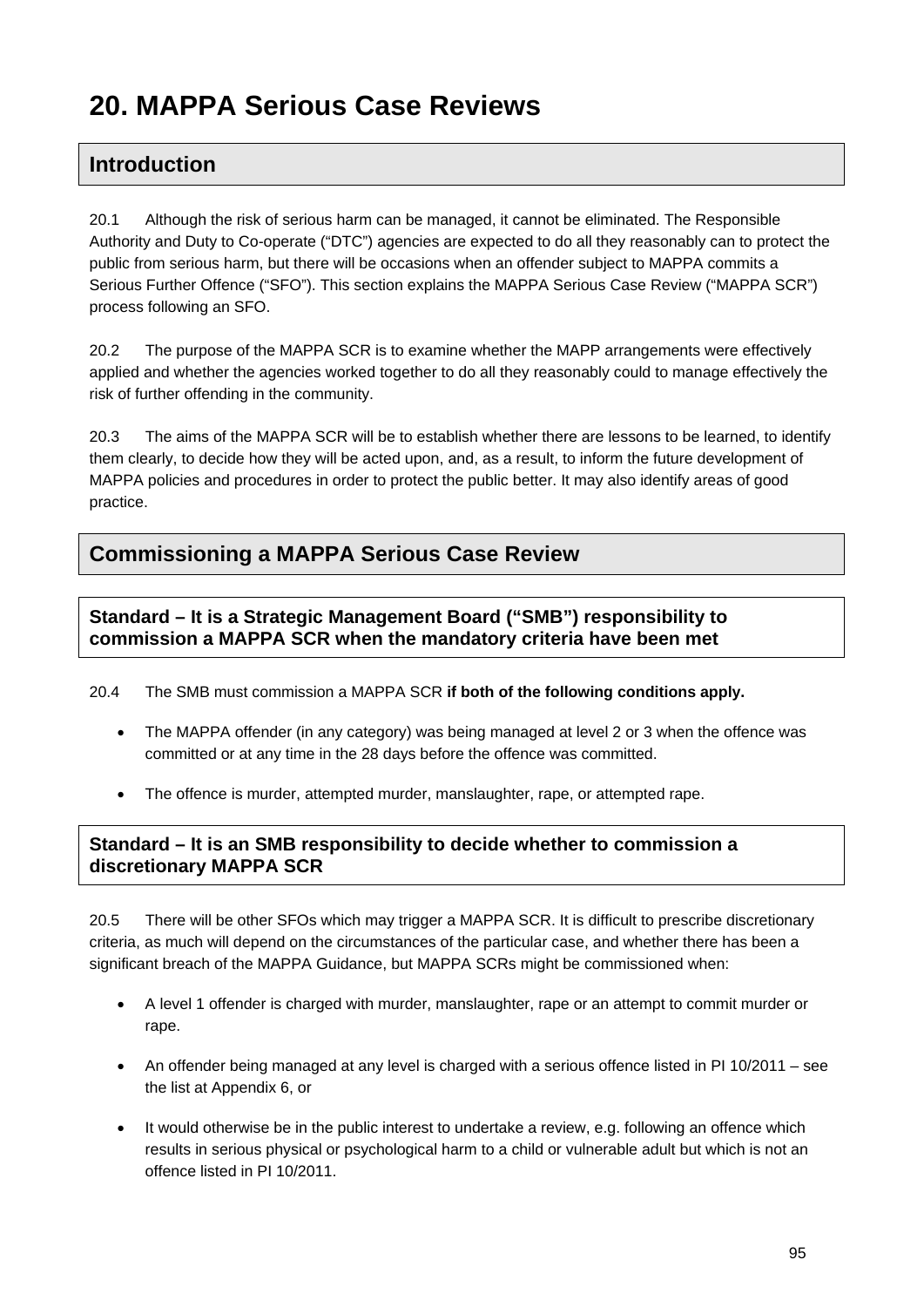20.6 However, as a review of the lead agency's management of the case will be conducted under these circumstances, careful consideration should be given to whether any value would be gained by conducting a MAPPA SCR for level 1 cases. This is especially relevant if cases have never been managed at level 2 or 3.

# **Other responsibilities of the Strategic Management Board**

#### **Standard – The SMB retains responsibility for the reports generated by the MAPPA SCR process**

20.7 The SMB Chair is responsible for commissioning the MAPPA SCR, and the SMB retains responsibility for the reports generated by the MAPPA SCR process. The SMB functions are:

- To implement an audit system for all mandatory MAPPA SCR cases.
- To have a system to audit cases which are rejected as not meeting the criteria for a mandatory MAPPA SCR.
- To ensure that all reviews are undertaken without discrimination on the ground of race, religion, gender, disability, sexual orientation, or age.
- To ensure that the Offender Management and Public Protection Group ("OMPPG") is notified of a decision to undertake a MAPPA SCR.
- To appoint a review team.
- To agree the MAPPA SCR terms of reference.
- To monitor and review any recommendations arising from the issues raised.
- To monitor equality and diversity impact issues.
- To agree a media / communications strategy in consultation with OMPPG.

#### **Standard – When a MAPPA SCR has been commissioned the SMB will appoint an appropriate SCR Lead**

20.8 When a MAPPA SCR has been commissioned the SMB will appoint a MAPPA SCR Lead. The designated lead can be either a member of the SMB or a senior manager from the Responsible Authority or DTC agencies. This person should have no connection with the case and should not be involved in the line management of the staff managing or supervising the offender.

20.9 If local funding will allow, and in accordance with best practice, the SMB should consider using an independent MAPPA SCR Lead, if this person has sufficient knowledge, experience and skills in relation to offender management or management reviews.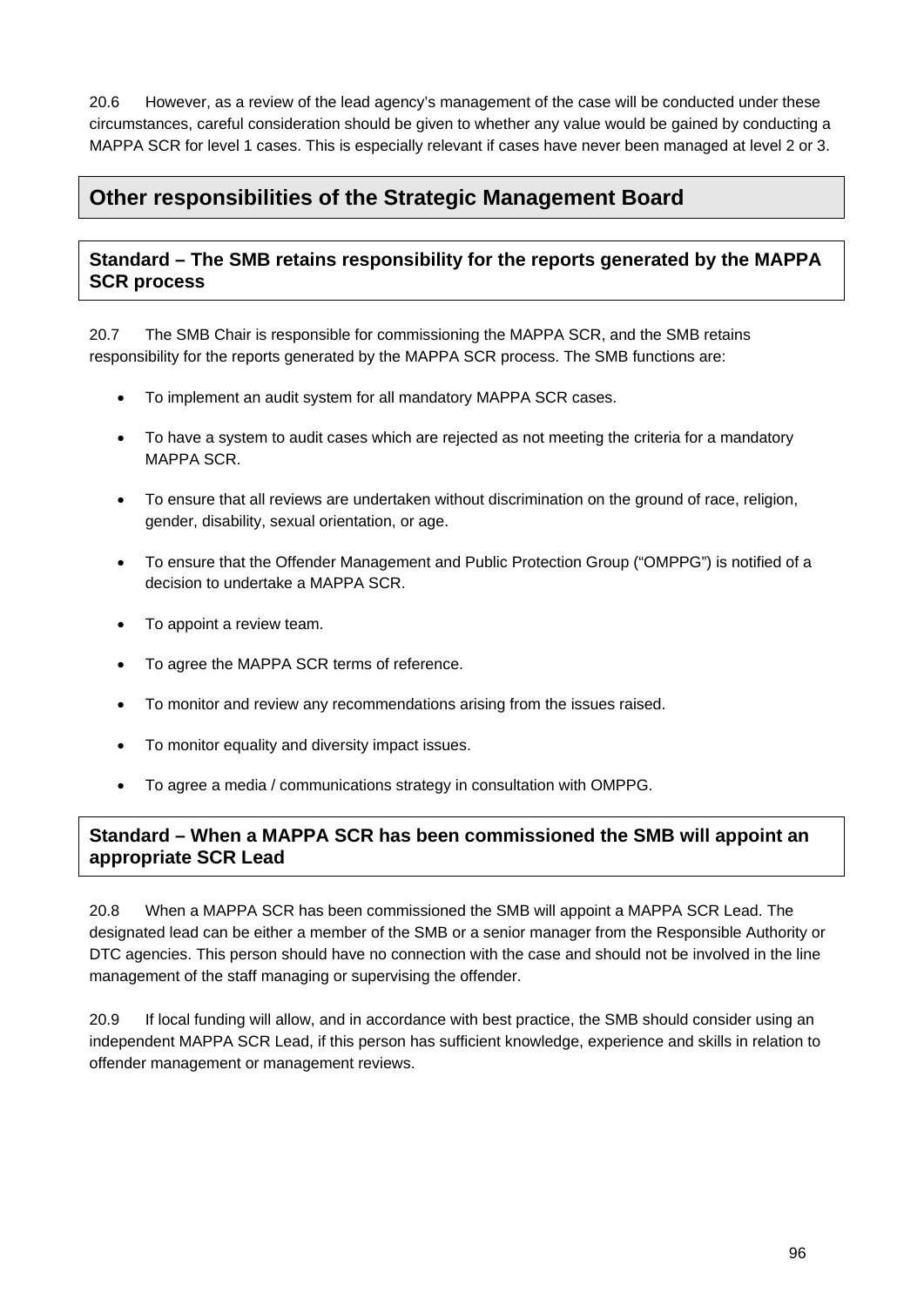#### **Standard – The SMB Chair and MAPPA SCR lead will ensure that the victim and the victim's family are kept informed of developments throughout the process**

20.10 The SMB Chair and MAPPA SCR Lead must identify a suitably-trained person (of sufficient seniority and experience) who will tell the victim and his or her family that a MAPPA SCR is being undertaken and liaise with them to keep them updated with developments in the review.

20.11 As the circumstances will mean that a police investigation or legal proceedings is under way, the timing of such contact with the victim or other material witnesses will have to be agreed with the Crown Prosecution Service or the Investigating Officer as appropriate.

20.12 This person will need to liaise with the police Family Liaison Officer ("FLO") or Probation Victim Liaison Officer ("VLO") where appointed. Where other reviews are taking place, contact with the family should form part of an agreed plan across the agencies to avoid duplication or providing conflicting information.

20.13 In cases where the SMB undertakes or commissions management reviews, for example where serious further offences have been committed, communication with victims must be considered as part of the overall communications and media strategy.

# **MAPPA Serious Case Review target dates**

20.14 The table on the following page gives deadlines for the stages of the MAPPA SCR process. It is accepted that the process will be delayed on receiving advice from the Crown Prosecution Service or other prosecuting body. All documents must be marked RESTRICTED and kept securely.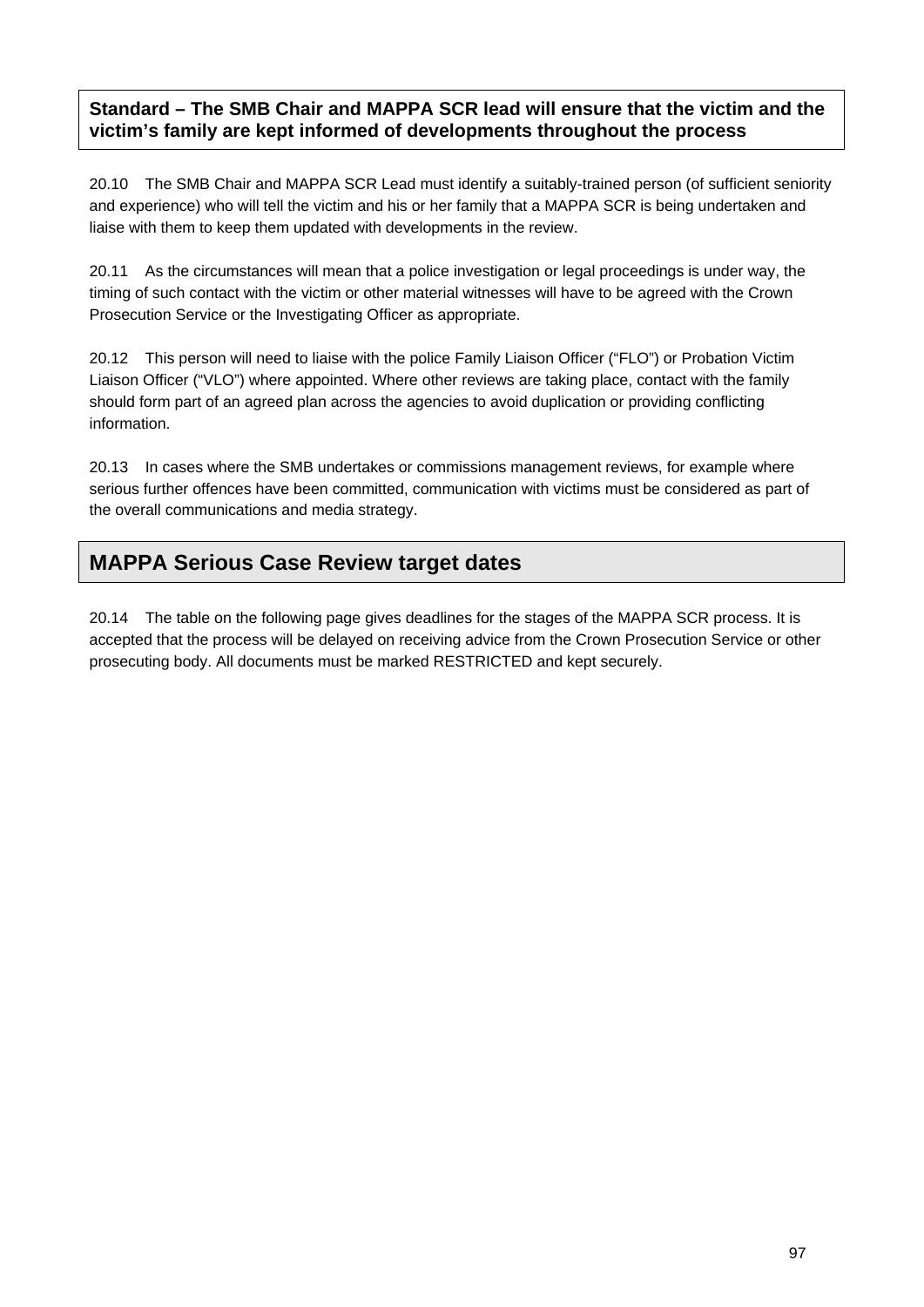| <b>STAGE OF MAPPA SCR PROCESS</b>                                                                                                                                                                                                                                                                                   | <b>TARGET DATE</b>                                                                            |
|---------------------------------------------------------------------------------------------------------------------------------------------------------------------------------------------------------------------------------------------------------------------------------------------------------------------|-----------------------------------------------------------------------------------------------|
| MAPPA Co-ordinator to be notified of MAPPA offender being<br>charged with SFO using MAPPA N (sections 1-4)                                                                                                                                                                                                          | Within 5 days of charge                                                                       |
| MAPPA Co-ordinator to notify the SMB Chair using MAPPA N                                                                                                                                                                                                                                                            | Within 5 days of being made aware of<br>the charge                                            |
| SMB Chair to decide whether the case requires a MAPPA SCR                                                                                                                                                                                                                                                           | Within 10 days of receiving the<br><b>MAPPAN</b>                                              |
| If decision is to conduct a MAPPA SCR the SMB Chair to notify<br>OMPPG by completing section 8 of MAPPA N                                                                                                                                                                                                           | Within 5 days of decision being made                                                          |
| OMPPG to complete section 9 of MAPPA N and return to SMB<br>Chair and MAPPA Co-ordinator                                                                                                                                                                                                                            | Within 5 days of receiving notification                                                       |
| SMB Chair to inform each of the agencies involved that a<br>MAPPA SCR will take place                                                                                                                                                                                                                               | Within 5 days of decision being made<br>to conduct MAPPA SCR                                  |
| MAPPA SCR Panel to meet. The Panel should consist of the<br>SCR Lead, a senior nominated person from each agency<br>involved, and a Lay Adviser                                                                                                                                                                     | Within 1 month of agencies being<br>notified of the decision to conduct a<br><b>MAPPA SCR</b> |
| MAPPA SCR Lead to produce MAPPA SCR report. The other<br>members of the SCR Panel will be given the opportunity to make<br>representations on behalf of their agencies before the SCR<br>report is forwarded to the MAPPA SMB for comment and<br>approval. Also send to OMPPG for quality assurance and<br>guidance | Within 4 months of the MAPPA SCR<br>Panel's first meeting                                     |
| MAPPA SCR Lead to produce an Overview Report which can be<br>shared externally as approved by SMB and OMPPG                                                                                                                                                                                                         | Within 1 month of completion of the<br>MAPPA SCR report                                       |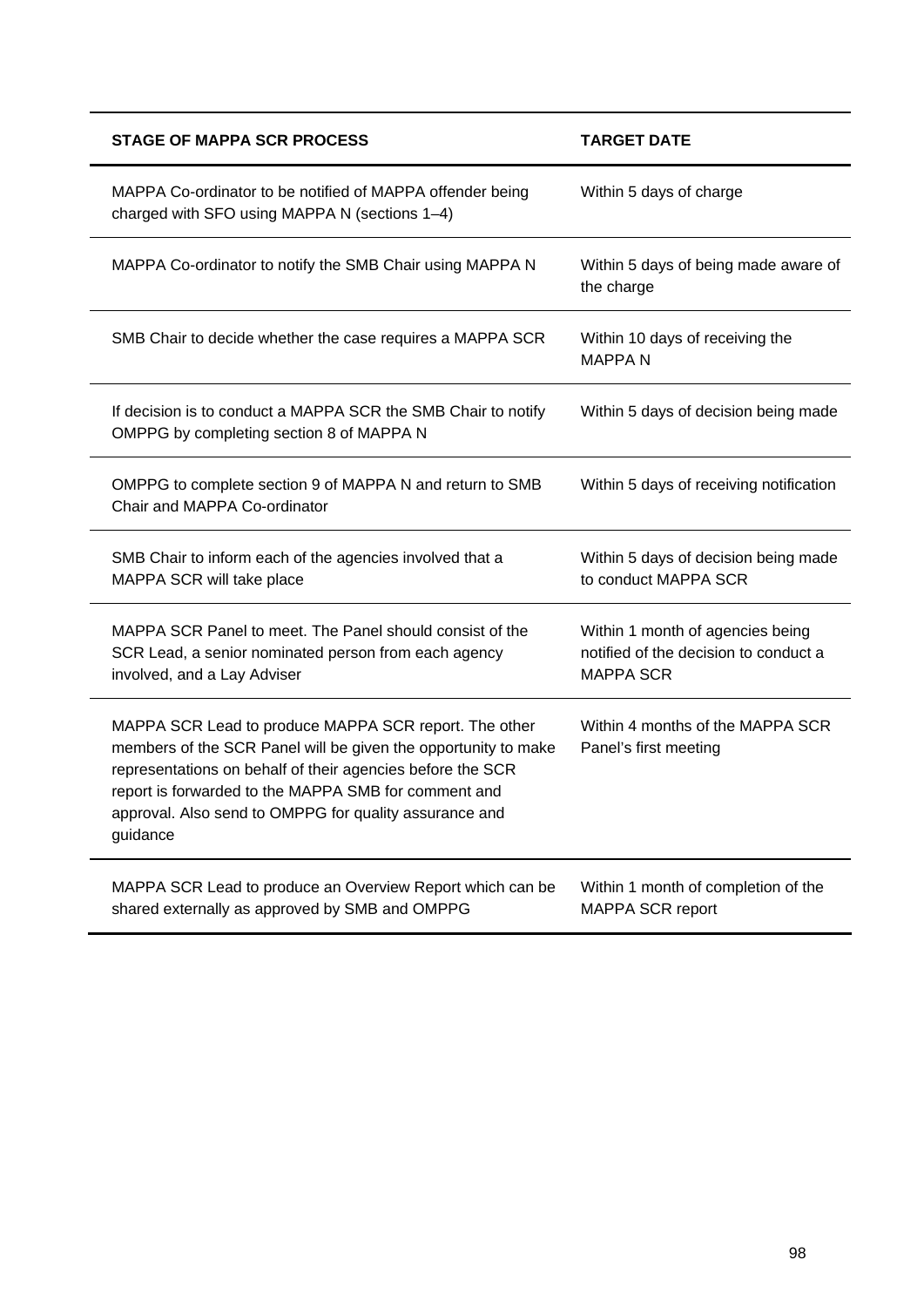# **Conducting the MAPPA Serious Case Review**

20.15 Each case will present different issues and the review will accordingly be conducted to suit the complexity of the case. To ensure that a consistent approach is adopted, the following methodology is suggested.

- Examine the recent MAPP meeting minutes for the case.
- Review the ViSOR record, where one exists.
- Decide what information, if any, is required from other agencies.
- Request that information from those agencies via a report.
- Identify potential interviewees.
- Conduct interviews, as required.
- Examine individual agency findings.
- Take account of such findings, where relevant.
- Examine other reports and reviews, as available.

20.16 It should be remembered that the purpose of the MAPPA SCR is to look objectively and critically at whether MAPP arrangements were effectively applied. It is also an opportunity to identify areas of good practice. The focus of any review is therefore likely to be upon whether the offender was:

- Identified as a MAPPA offender at the correct time. For Category 1 and 2 offenders, this is at the point of sentence and no later than the commencement of the offender's supervision in the community. For Category 3 offenders, this is as information came to light, a referral was made to the MAPPA Co-ordinator, and the MAPP meeting agreed that the offender should be registered as a Category 3 offender for level 2 or 3 MAPPA management.
- Referred for level 2 or 3 management, as appropriate.
- Managed effectively via MAPP meetings thereafter.

### **Standard – MAPPA SCR Lead produces MAPPA SCR Report for the SMB**

20.17 This is an internal report for the SMB and OMPPG. The report should include the following headings, as outlined in MAPPA O:

- Case background (to include details of the serious further offending).
- List of the relevant agencies, and their role.
- Chronology of events.
- Assessment of practice against MAPPA Guidance and relevant legislation.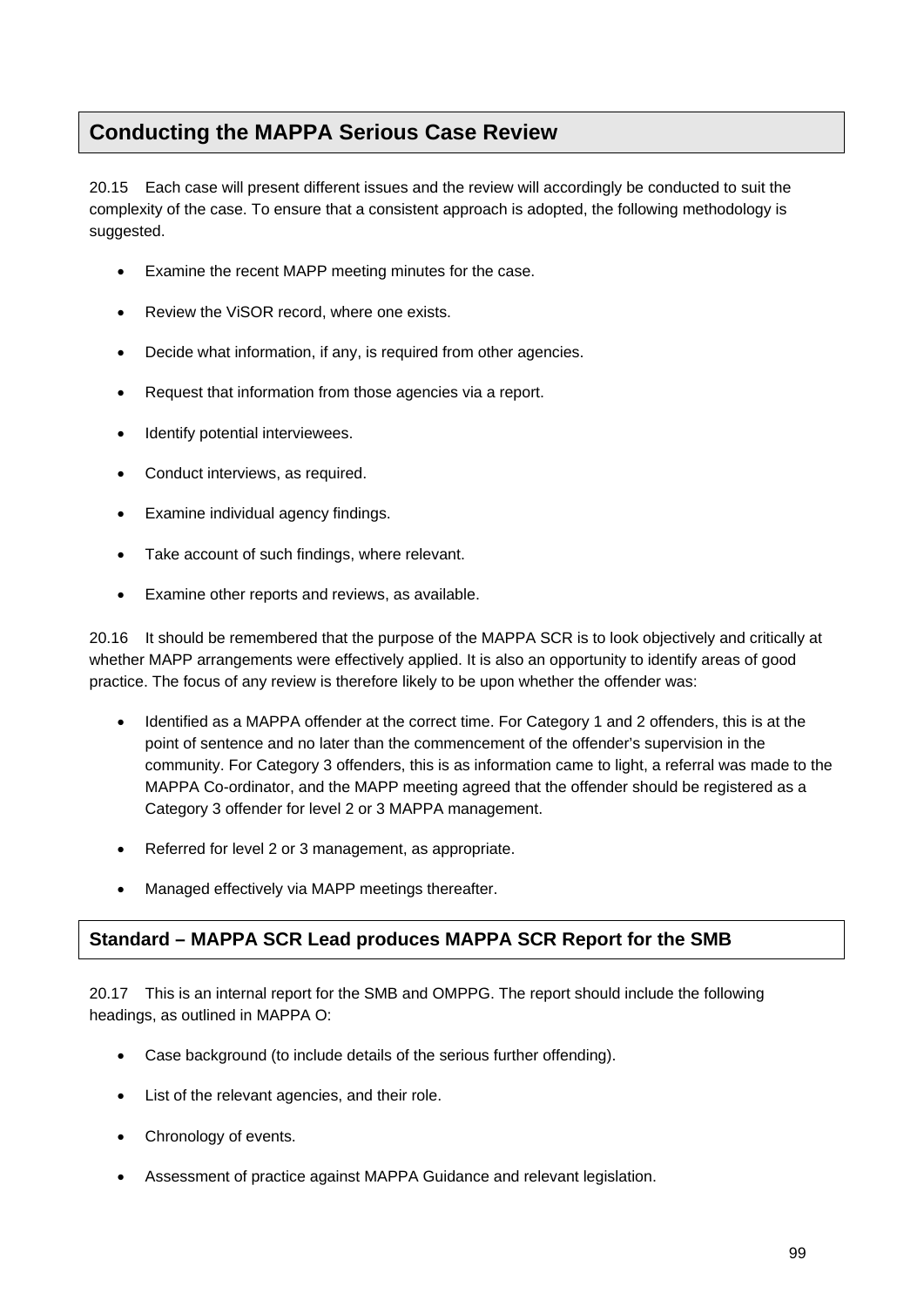- Conclusion.
- Learning points and Action Plan.

20.18 This document may include identifiable data about individuals and sensitive details about agency practices. It should therefore be given a RESTRICTED marking under the Government Protective Marking Scheme ("GPMS").

20.19 The MAPPA SCR Lead should ensure that contributing agencies are satisfied that their information is fully and fairly represented in this report. This report should then be sent to the SMB for comment and approval and to OMPPG for quality assurance and guidance.

20.20 In the event that there is a dispute regarding the content of the MAPPA SCR report which cannot be resolved by discussion, the final decision will rest with the Chair of the relevant MAPPA SMB.

20.21 This report must not be widely distributed or published, and should only be shared with others on the authority of the SMB Chair. The timing of the report is crucial and its distribution may have to be delayed if it would have an adverse effect on any ongoing criminal proceedings. In cases of doubt, the SMB Chair should liaise with the Investigating Officer.

### **Standard – MAPPA SCR Lead produces the Overview Report**

20.22 This is a report which can be shared externally as approved by the SMB and OMPPG. The Overview Report should be produced within one month of completion of the MAPPA SCR Report. This should have a GPMS RESTRICTED marking. The content should be suitably anonymised to protect the identity of victims, family members and others.

The Overview Report should include the following headings:

- Case summary (not identifying the persons involved).
- Chronology of the MAPPA SCR.
- Conclusion.
- Learning points and Action Plan.

20.23 The Overview Report should clearly identify which agency is responsible for delivering the Action Plan. This report should then be sent to the SMB for comment and approval and to OMPPG for quality assurance and guidance.

20.24 The MAPPA SCR Lead should share the Overview Report with the victim and his or her family by personal arrangement. A meeting should be arranged at a suitable location. This may include the FLO / VLO or other agency / family representative as appropriate. A copy of the MAPPA SCR should **not** be provided.

20.25 Further circulation of the Overview Report (also requiring the authority of the SMB) should be on a limited basis. As with the SCR Report, the timing of this report is also crucial and its distribution may have to be delayed if it would have an adverse effect on any ongoing criminal proceedings. In cases of doubt, the MAPPA SCR Lead should liaise with the Investigating Officer.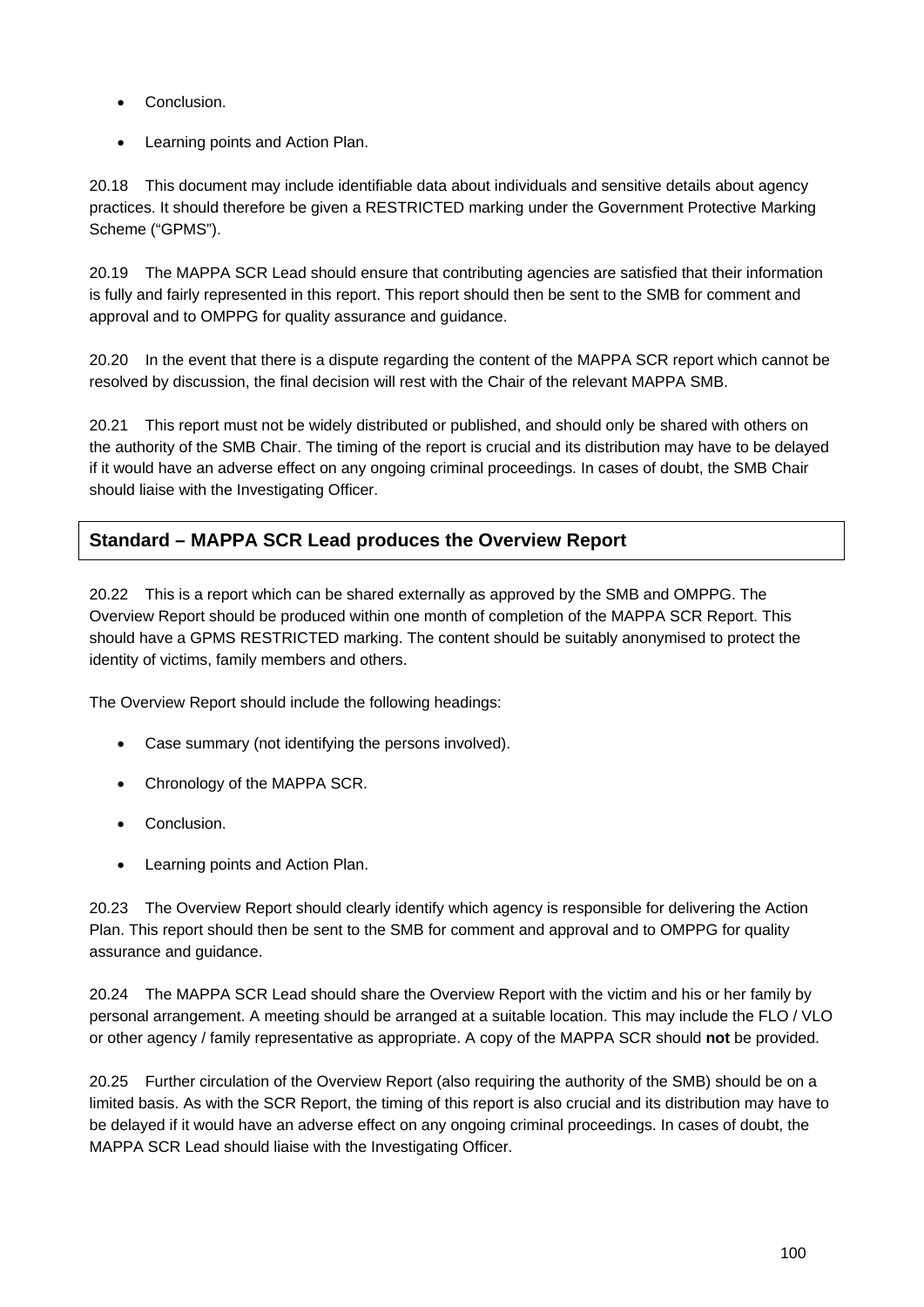# **Consultation with the Crown Prosecution Service**

20.26 The timing of any review will have to be agreed with the Crown Prosecution Service to ensure that the legal process is not undermined and the current police investigation is not compromised.

20.27 If it is decided that a MAPPA SCR should not be instigated until after criminal proceedings have concluded, individual agency reviews should be carried out to ascertain whether any urgent action is required.

20.28 If it is decided that a MAPPA SCR will be conducted at the same time as the criminal proceedings, the CPS must be consulted and their advice sought because of the potential impact on the case and ongoing disclosure requirements regarding the review findings.

### **Standard – SMB agrees an appropriate Media Strategy**

20.29 The SMB will be aware of the significant media interest that can arise out of serious further offending. It should consider the views of the victim and his or her family, and consult OMPPG about what information should be released to the media and when. It should be borne in mind during drafting that the Overview Report may find its way into the public domain, even though it is not intended for widespread publication.

### **Standard – SMB to monitor progress of the Action Plan**

20.30 The SMB should monitor the Action Plan and ensure that a system is in place for them to be notified of the interim developments within 3 to 6 months of the Action Plan being agreed. A brief report on the final completion of the Action Plan should be forwarded to OMPPG within 9 to 12 months of the Action Plan being agreed. The SMB is responsible for the progression of any learning across their area.

# **The Role of the Lay Adviser in MAPPA Serious Case Reviews**

20.31 The Lay Adviser role is a voluntary and unpaid one, and demands on their time should take this into account. They have a valuable part to play in the MAPPA SCR process and are included as part of the team:

- To provide an independent voice to the review.
- To ensure that any community issues are addressed.
- To act as a "critical friend" to the professionals.

## **Offender Management and Public Protection Group Responsibilities**

20.32 The national MAPPA Team in OMPPG will maintain a database of all MAPPA SCRs being undertaken. In addition they will:

- Provide advice to Areas on media and communication issues.
- Provide information to Ministers in appropriate cases.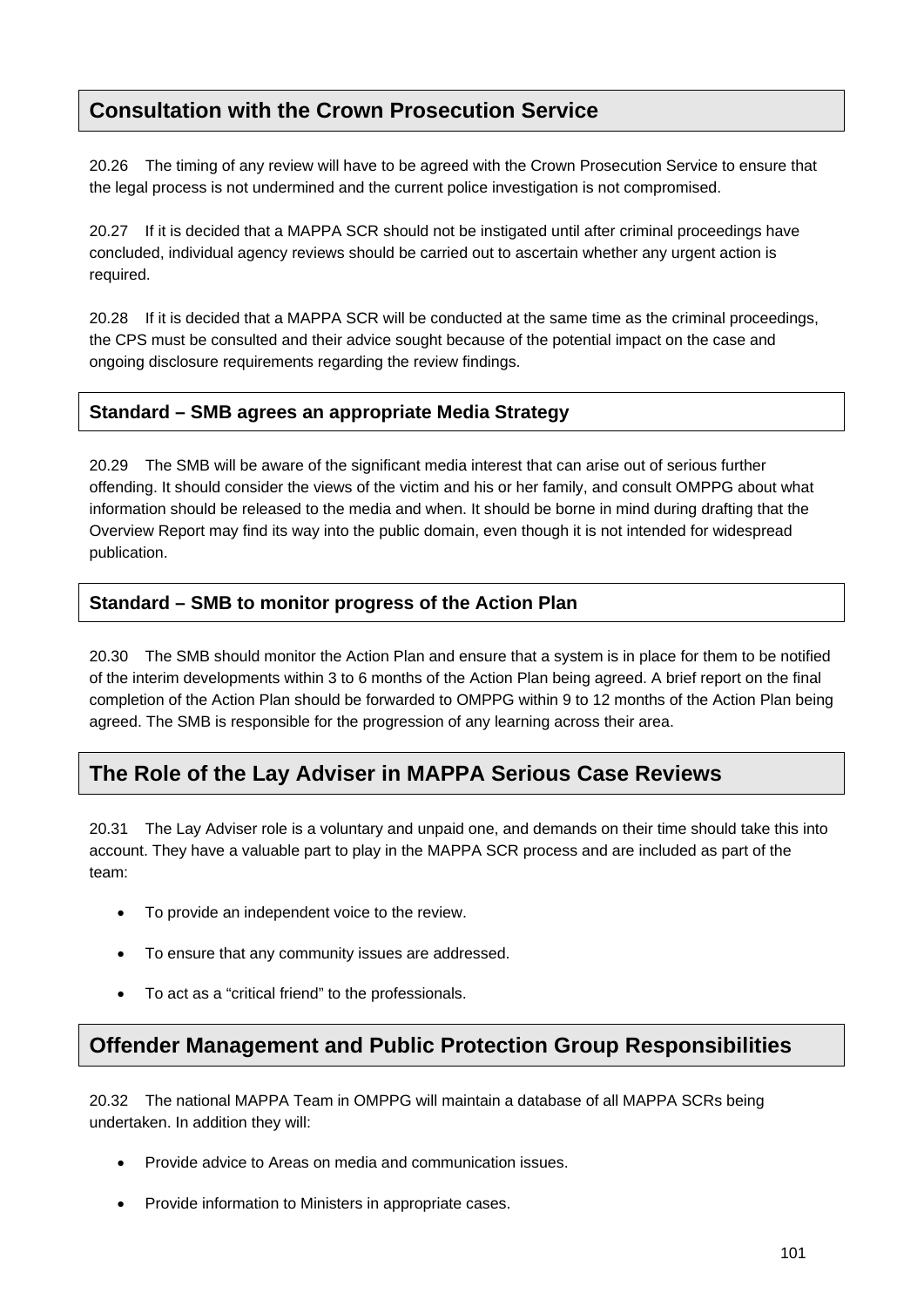- Receive MAPPA SCR and Overview Reports from SMBs.
- Provide formal written feedback on the quality of the report to the Chair of the SMB.
- Disseminate lessons learned to SMBs and MAPPA Leads.
- Develop MAPPA policy and guidance as a result of lessons learned.

# **Additional Information**

20.33 Other reviews may be triggered by the re-offending, for example:

- Serious Case Reviews for Children set out in Chapter 8 of Working Together to Safeguard Children (2010)
- Domestic Homicide Reviews (Domestic Violence, Crime and Victims Act 2004).

20.34 These reviews do not specifically look at how agencies worked together under MAPPA but such a review may also be triggered by the offender's re-offending. To avoid duplication and any misunderstanding, the MAPPA SMB must have in place a system of identifying whether any other review is taking place and of notifying other agencies when a MAPPA SCR is taking place.

20.35 There may be occasions when the case against an offender is discontinued or the charges are reduced, taking the offender outside the MAPPA SCR eligibility. In these cases, the SMB should consider whether the case should continue to be subject to a full MAPPA SCR. This discretion would also apply where an offender dies before the outcome of the MAPPA SCR.

20.36 OMPPG should be informed when a MAPPA SCR is discontinued.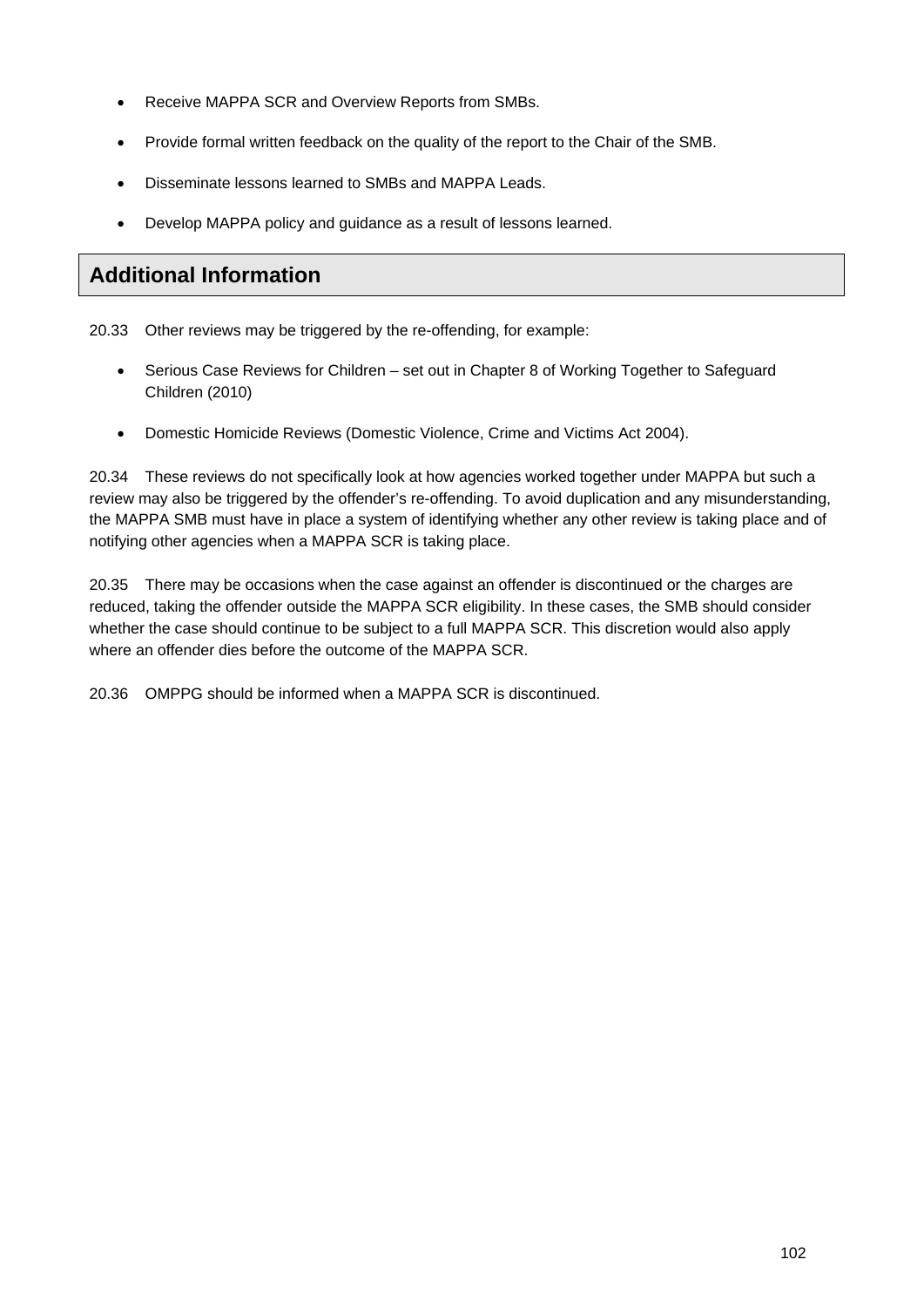# **21. MAPPA and Foreign Travel**

## **Introduction**

21.1 Travel outside the UK for MAPPA offenders can cause significant concern. This chapter provides advice on the approach to foreign travel for Category 1 and Category 2 MAPPA offenders. It also explains how Foreign Travel Orders ("FTOs") and Notification Orders can be used to manage MAPPA offenders more effectively.

# **Foreign travel for Category 1 offenders**

21.2 All registered sex offenders who intend to leave the UK for 3 or more days must provide the police with the following information (if they hold the information):

- The date of departure from the UK.
- The destination country (or, if there is more than one, the first).
- The point of entry into that country.
- The point(s) of arrival in any other countries the offender will be visiting in addition to the initial destination.
- The carrier(s) that the offender intends to use to leave and return to the UK or any other point(s) of arrival while outside the UK (but not internal flights).
- Details of the offender's accommodation arrangements for his or her first night outside the UK.
- The offender's date of re-entry to the UK.
- The offender's point of arrival on return to the UK.

21.3 The information, where held, must be provided at a prescribed police station at least 3 days before departure.

21.4 The purpose of requiring relevant offenders to notify police of their intention to travel abroad is twofold. First, it enables local police to know the whereabouts of serious sex offenders and, in doing so, avoids sex offenders claiming that they could not have complied with the notification requirements because they were overseas. Secondly, where appropriate, it enables the police to inform other jurisdictions that a sex offender is intending to visit their country.

## **Temporary travel outside the UK and Islands while on licence – PC 04/2006**

21.5 The period of post-release supervision on licence forms an integral part of the sentence imposed by the court. To ensure that offenders remain subject to such supervision, temporary travel outside the UK and Islands should be permitted **only in exceptional circumstances**.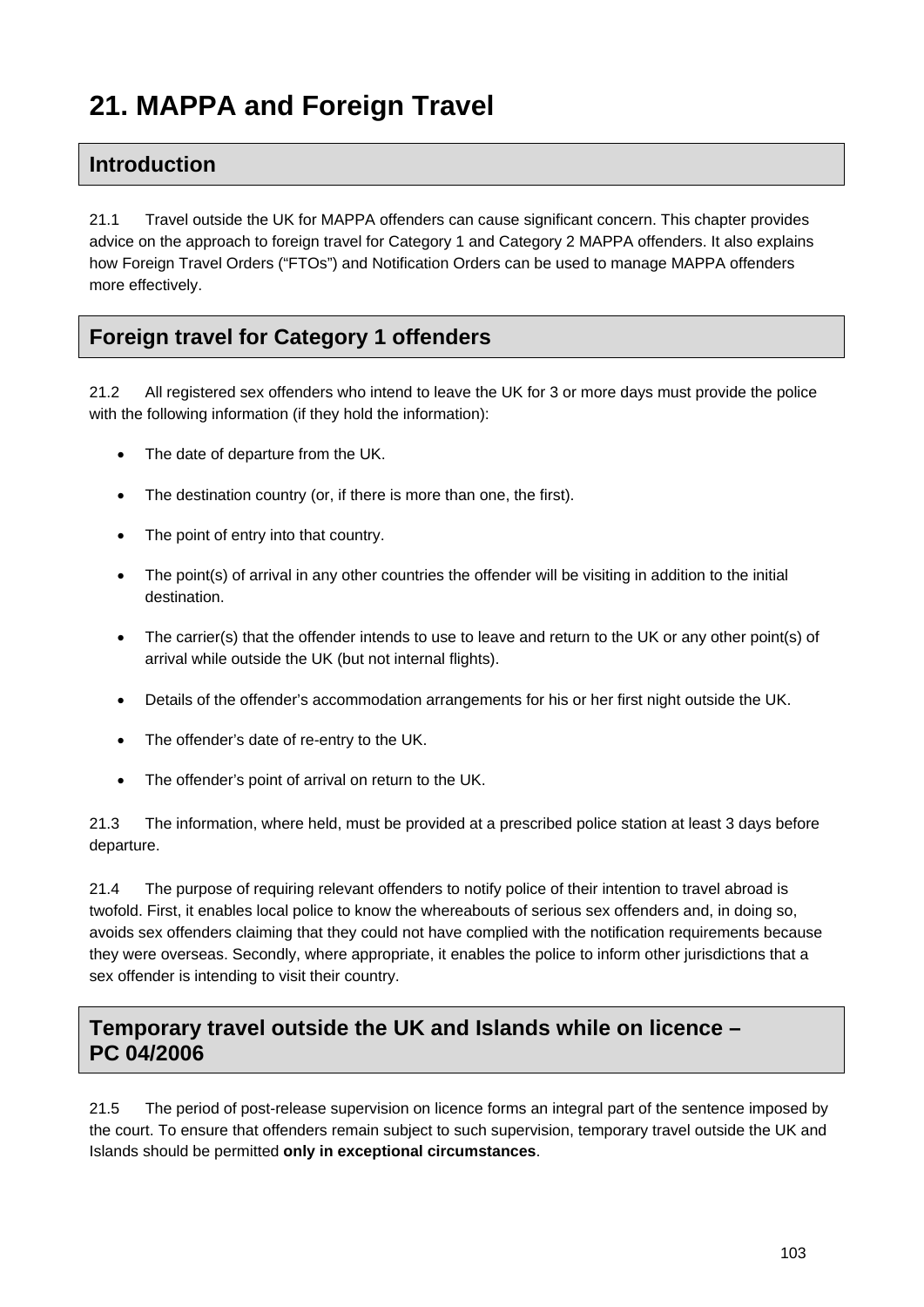21.6 It is a standard condition of a post-release licence that an offender shall "not travel outside the United Kingdom without obtaining the prior permission of their supervising officer, which will be given in exceptional circumstances only." It is this licence condition which provides the legal authority for the general prohibition.

21.7 Temporary travel abroad may be permissible where exceptional compassionate circumstances exist, for example to visit a dying relative or to attend a family funeral.

21.8 Requests for temporary travel abroad for the purposes of business, recreation or holiday can be considered on their individual merits, but must not interfere with the sentence plan or increase any risk of reoffending or risk of serious harm, and should contribute positively to the rehabilitation or resettlement of the offender. As a general rule, unless an offender can demonstrate that his or her need to travel is so pressing that the Area must give this need priority over the other statutory aims of supervision, then the **"exceptional circumstances"** test will not have been satisfied.

21.9 Temporary travel outside the UK and Islands should be authorised in line with this guidance by an officer of at least Assistant Chief Officer ("ACO") grade or equivalent. In cases where the ACO believes the criteria for temporary travel have been met, it is no longer necessary to refer the case to the Parole Board for approval.

# **Foreign Travel Orders**

21.10 Sections 114 to 122 of the Sexual Offences Act 2003 ("SOA 2003") allow the chief officer of police to apply for an FTO against persons convicted of, or cautioned for, a qualifying offence under Schedule 3 to the SOA 2003, or found not guilty by reason of insanity, or found to be under a disability and to have done the act charged. An FTO may also be made against those with convictions or cautions received in respect of equivalent offences overseas. It must appear to the person applying for the order that "the defendant has, since the appropriate date, acted in such a way as to give reasonable cause to believe that it is necessary for such an order to be made." The appropriate date means the date on which the offender was convicted or cautioned, found not guilty by reason of insanity, or found to be under a disability and to have done the act charged (section 115(5)).

21.11 There needs to be a reasonable belief that it is necessary to apply for an order to protect persons under the age of 18 years from serious sexual harm. This is defined as serious physical or psychological harm caused by the defendant doing anything, outside the UK, which would constitute an offence listed in Schedule 3 to the SOA 2003 if done in any part of the UK.

21.12 Section 24 of the Policing and Crime Act 2009 ("PCA 2009") extends the valid period of an FTO from 6 months to 5 years. The order can prohibit the offender from travelling outside the UK to specified or non-specified countries, or from travelling outside the UK at all. Section 25 of the PCA 2009 requires the offender to surrender all passports or other travel documents only when a worldwide FTO is imposed. Unless the magistrate states otherwise, the order must specify that the offender must surrender these documents to a named police station on the day the order takes effect. In most circumstances, this will apply to both UK and non-UK passport-holders.

21.13 A person who breaches an FTO without reasonable excuse commits a criminal offence.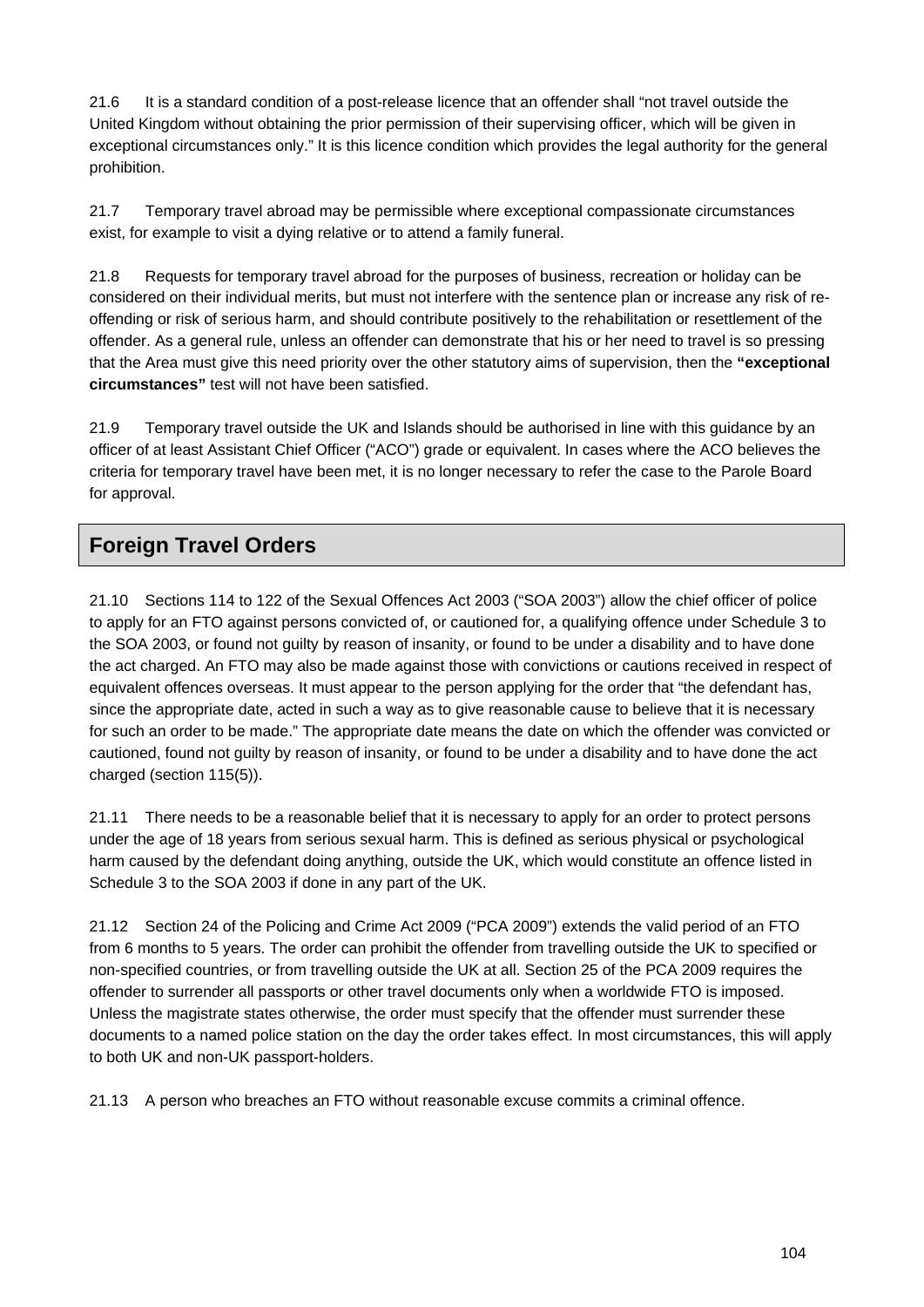# **Notification Orders for UK citizens convicted abroad**

21.14 Under sections 97 to 103 of the SOA 2003, a Notification Order makes a sexual offender who has been convicted or cautioned abroad subject to the notification requirements of Part 2 of the Act. The chief officer of police may apply for a Notification Order if he or she believes that the offender is in, or is intending to come to, the relevant police force area. A Notification Order should, for example, be sought for a UK citizen who has been convicted of a sexual offence overseas and who is deported to the UK on release from prison abroad. The police should also apply for a Notification Order for a foreign citizen coming to the UK who they know has been convicted of a sexual offence in another country.

21.15 Where an offender is in the UK illegally, or where the previous offending history may be sufficient for the Secretary of State to request that the offender is deported or removed, the police should make contact with the UK Border Agency. The police, however, should continue to pursue a Notification Order in anticipation of a delay in removal or a decision that the offender can remain in the UK.

21.16 In cases where prohibitions on an individual are necessary to protect the public from serious harm, the police should instead consider applying for a Sexual Offences Prevention Order under section 104 of the SOA 2003.

21.17 When the police are made aware that a person convicted of a relevant sexual offence is returning to the UK, it will be the responsibility of the police at the port of entry to meet the offender and make the necessary arrangements for obtaining a Notification Order.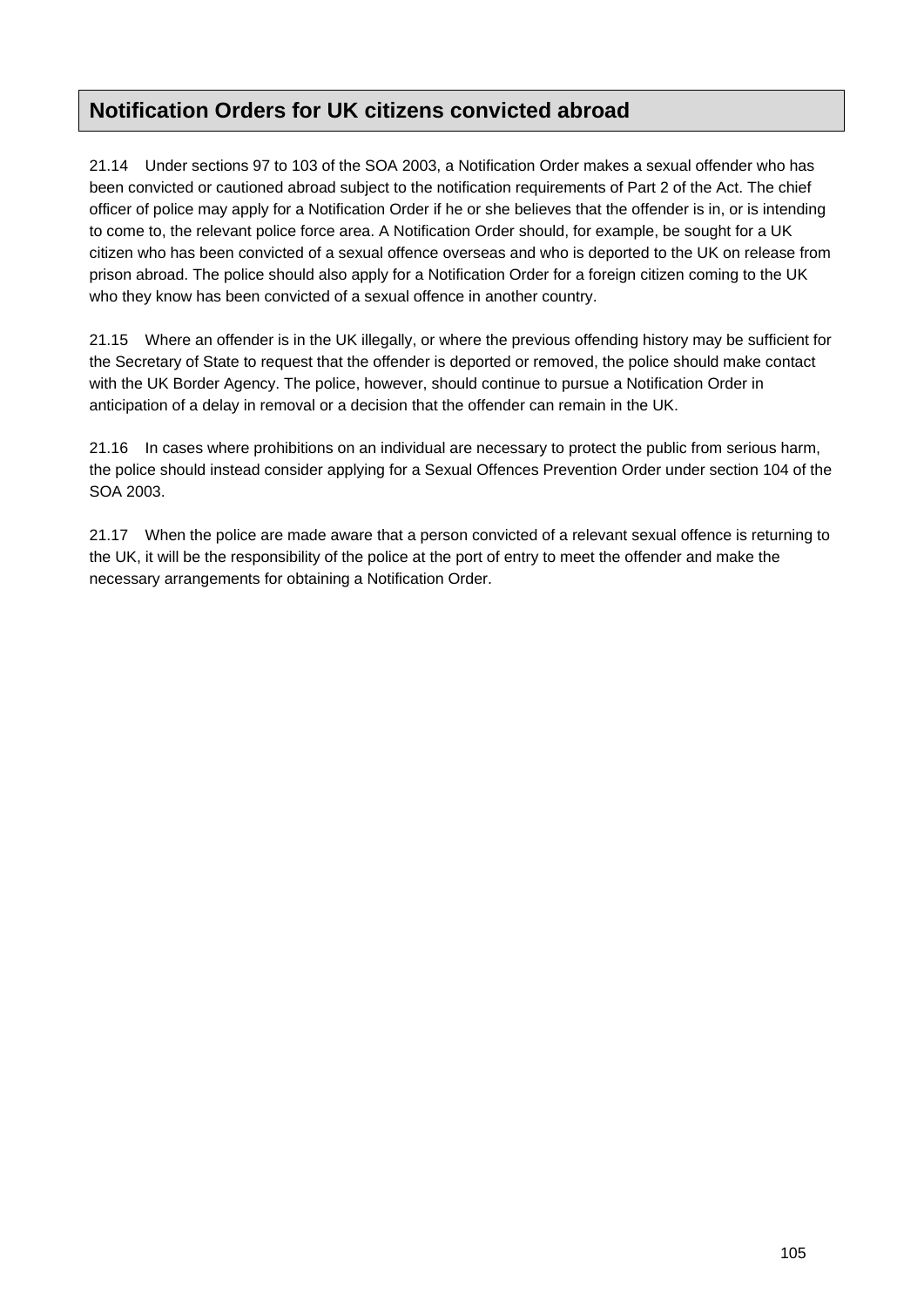# **22. Victims**

# **Introduction**

22.1 All MAPPA Chairs and Offender Managers should be familiar with the 2005 Code of Practice for Victims of Crime, which outlines the minimum standards victims can expect to receive from a number of criminal justice agencies.

22.2 Victim safety, preventing re-victimisation and avoiding the creation of new victims is fundamental to the MAPPA agencies' public protection role. It is essential for the MAPPA agencies' decision-making to be informed by effective engagement with previous and current victims, and, where practicable and appropriate, with potential victims as well. Only by doing this can the Responsible Authority be satisfied that the risk assessment and the Risk Management Plan ("RMP") reflect concerns about victims and provide appropriate measures to protect them.

22.3 Where the victim has been referred to a Multi-Agency Risk Assessment Conference ("MARAC") and the offender is being managed through MAPPA, information relating to the RMP in respect of the victim(s) should be shared in order to avoid duplication of effort.

# **Identifying victims**

### **Standard – The identity of the victims of MAPPA offenders must be established**

22.4 It is important for the MAPPA agencies to establish:

- Who is in contact with the victim(s).
- Who can best act as a representative for the victim(s).
- Who will act as a conduit for information between the victim(s) and MAPPA.

22.5 The victim focus of MAPPA includes direct victim(s), and previous victims of the offender who may still be at serious risk of harm, and may also include those who have been seriously affected by the offence.

22.6 The management of risks posed by an offender to particularly vulnerable people, e.g. children, will require effective links between the Responsible Authority and other agencies including Local Authority Children's Services. This is especially important in relation to licence conditions which are directly relevant to children or vulnerable adults and their families.

22.7 The MAPPA processes must also include new or potential victims, or others who may be supporting the victim or potential victim, who may not be any named individual(s) but people who are vulnerable by virtue of their location in relation to the offender; their age (where this has been identified as a trigger for further offending); their gender, particularly where women have been targeted; and their race, religion, sexual orientation, disability or other distinguishing characteristic in relation to hate crime.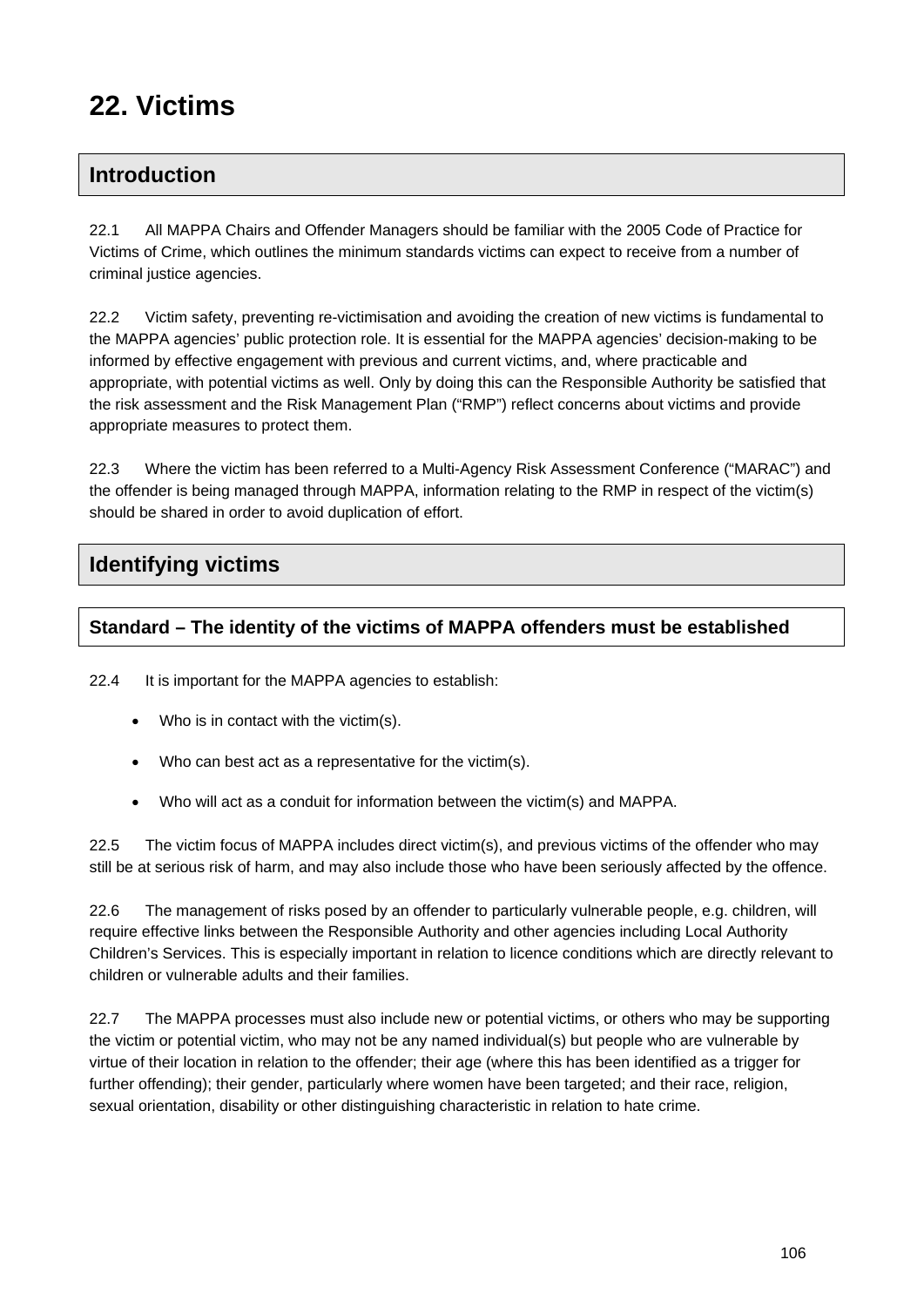22.8 The identification and involvement of actual or potential victims will be particularly important in identifying those offenders who fall into Category 3, as offenders are not designated as either sexual or violent offenders but are:

"Other dangerous offenders: persons who have been cautioned for or convicted of an offence which indicates that they are capable of causing serious harm **and** which requires multi-agency management. This might not be for an offence under Sch.15 of the CJA 2003."

### **Standard – The Responsible Authority should ensure that MAPPA develops effective Risk Management Plans to protect the victim**

## **Liaison with victims**

22.9 The challenge for the MAPPA agencies is how they can most actively involve the victim. However, victims may not attend MAPP meetings.

22.10 The victim's involvement should not be limited to the passive receipt of information. However, it is important not to raise unrealistic expectations. Victims can make an important contribution to risk assessment and they may have a critical interest in the management of risk, but, while active and important, it is not an executive role. The victim is central to the offence and may understand the risk the offender presents, but he or she informs, rather than decides, the RMP because ultimately he or she is not responsible for delivering it.

22.11 The Criminal Justice and Court Services Act 2000, as amended by the Domestic Violence, Crime and Victims Act 2004, requires the Victim Liaison Officer ("VLO") in each Probation Trust to contact all victims who meet the Victim Contact Scheme requirement to offer the Victim Contact Scheme service. See PC 29/2003.

22.12 The VLO's duties are:

- To contact the victims of serious sexual or violent offences and offer the service, where the offender has been sentenced to 12 months or more in custody, or has been made the subject of certain mental health disposals.
- To maintain contact with the victim, where he or she accepts the service at any time during the offender's sentence, and provide information about the month of release, and about licence conditions (including exclusion zones and non-contact requirements).
- To represent the victim's views either in person or by way of a report at each appropriate MAPP meeting, where the offender is managed at MAPPA level 2 or 3.
- To provide the victim with information on how the risk of serious harm to the victim will be managed.

22.13 Where the victim lives in a different area from the one responsible for managing the offender, it is essential that there is effective communication between the probation VLO in the area where the victim lives and the probation Offender Manager. All level 2 or 3 MAPP meetings must ensure that this is addressed. For those cases managed at level 1, it is the responsibility of the probation Offender Manager to ensure that this consultation takes place.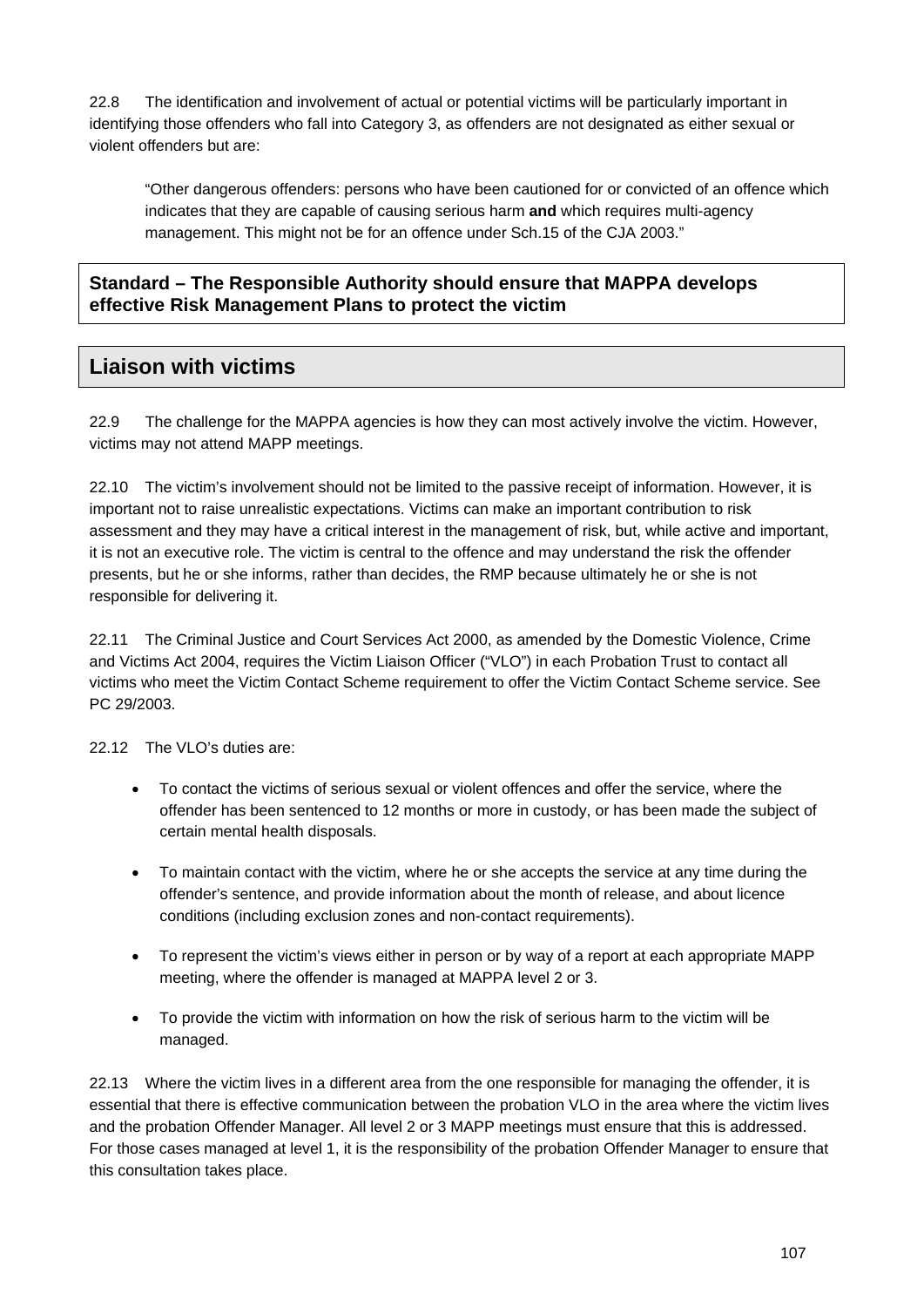22.14 In some cases, the victim of one offence may be the perpetrator of another, e.g. in gang-related offending. It is therefore possible that an offender will be subject to statutory supervision by NOMS at the same time as being eligible for contact under the probation Victim Contact Scheme. It is important that there is close liaison between the Offender Manager and the VLO in such cases to ensure the offender's rights as a victim are taken into account when planning how his or her order or licence will be managed.

22.15 The Probation Trust also have discretion to offer the Victim Contact Scheme to victims who do not meet the statutory criteria for the service. Examples include where the victim might be particularly vulnerable, such as in domestic violence cases where the offender has received a sentence of less than 12 months, or cases where the offence pre-dates the statutory introduction of the Scheme in 2001. MAPP meetings should not assume that there is no probation VLO involvement, just because the victim does not meet the statutory threshold for the Victim Contact Service.

# **Managing victim information**

**Standard – The storing of confidential information must comply with the Government Protective Marking Scheme** 

22.16 Where a probation VLO or Independent Domestic Violence Adviser ("IDVA") team has been involved in a MAPP meeting and has received a copy of the MAPP meeting minutes, these must be stored securely, treated as confidential, not placed on the victim's file, and retained in line with the lead agency's policy.

22.17 Appropriate MAPP meeting information should be shared with the victim, but the minutes are **not to be shown** to the victim as they will contain information about the offender or other confidential information (see chapter 10 on Disclosure).

22.18 Victim information is highly sensitive and should not be shared without the prior agreement of the agencies who supplied it. Careful consideration must be given to the implications for the victim's safety and confidentiality. The MAPP meeting may include an action point regarding disclosure which describes what information should be provided to the victim, by whom, and by when.

# **Multi-Agency Risk Assessment Conference**

### **Standard – MAPPA and MARAC work together to manage the risk of serious harm posed by offenders convicted of domestic abuse**

22.19 This section describes the link between MAPPA and the Multi-Agency Risk Assessment Conference ("MARAC") and highlights the need to avoid duplicating resources.

22.20 The focus of MARAC is the protection of those victims who are at a high risk of serious harm from domestic abuse. A meeting is convened to share information to enable an effective RMP to be developed.

22.21 The Home Office funds the charity Co-ordinated Action Against Domestic Abuse ("CAADA") to provide support and quality assurance to all MARACs nationally and also collects performance data. For further information on CAADA, see<http://www.caada.org.uk/>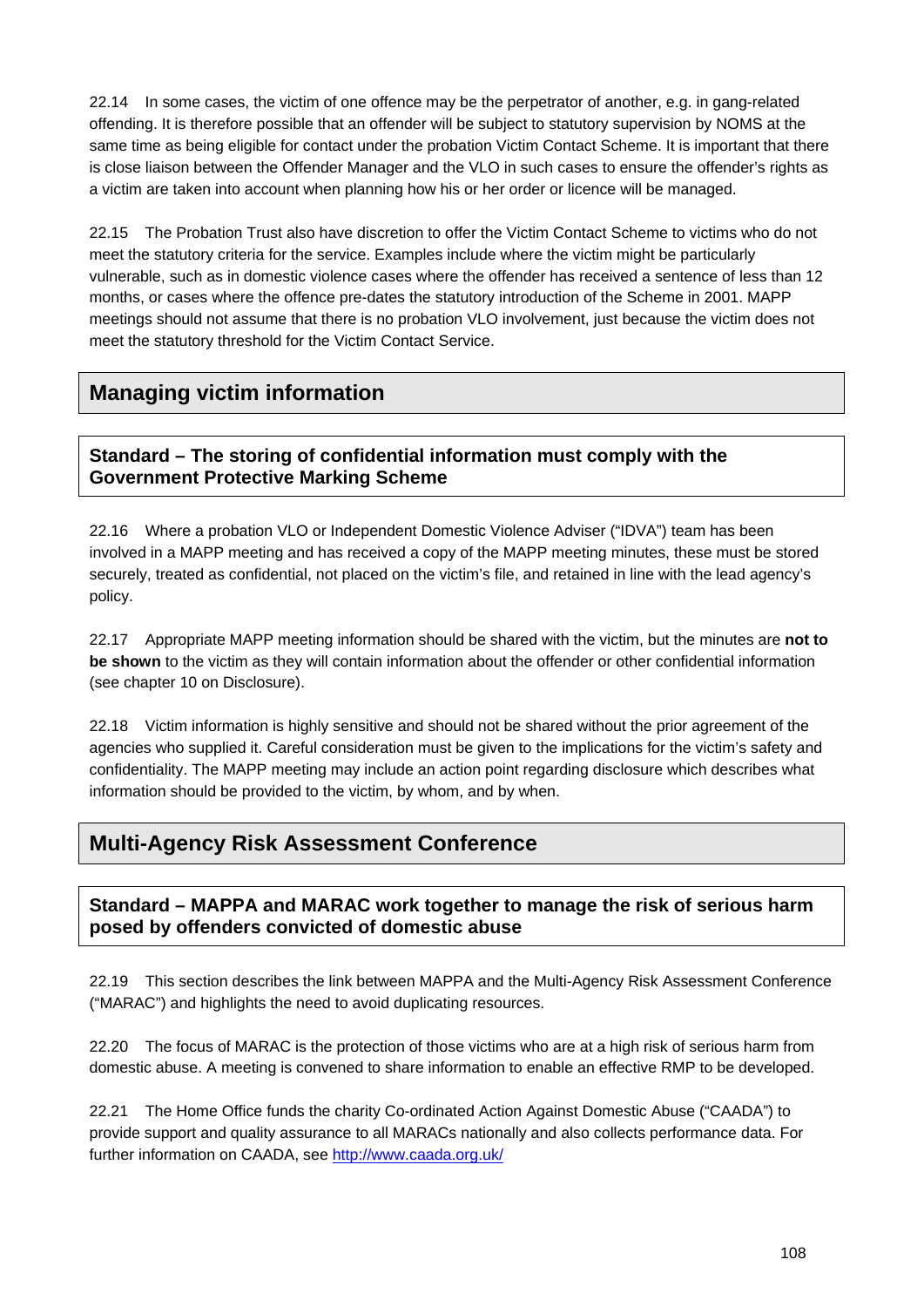# **The link between MAPPA and MARAC**

22.22 To avoid duplicating effort and resources, the work of MARAC and MAPPA should be co-ordinated in such a way as to provide the most effective response to the victim. The MAPP meeting should take precedence over the MARAC. The reason for this is that MAPPA, unlike MARAC, is a statutory set of arrangements.

22.23 Where an offender is a MAPPA offender and meets the criteria for Level 2 or 3 MAPPA management, **and** the victim has been referred to the local MARAC, the Independent Domestic Violence Advisers must be invited to the MAPP meeting, together with any other professional who has relevant information about the victim. The MAPP meeting will ensure that the risk assessment and MAPPA Risk Management Plan effectively identify and put in place actions to protect the victim. The quality of the MAPPA RMP will be enhanced with the additional information that the IDVA and others can provide. This will support the effective management of the offender and reduce the potential risk of harm to the victim.

# **Disclosure of MAPP meeting minutes to a MARAC**

22.24 MAPP meeting minutes are only provided to those agencies who participated in the MAPP meeting and who have therefore agreed to the confidentiality statement and disclosure of information arrangements that applied to the meeting. Some of those agencies will also attend the MARAC. In those cases where an offender has previously been managed at MAPPA level 2 or 3 and there is a further incident of domestic abuse, the MARAC can request a MAPP meeting minutes executive summary. This should be provided within 10 working days, or earlier when this is agreed to be necessary.

22.25 However, it is essential that individual agencies share all the information to which they have access that is relevant, in order to protect an actual or potential victim. Moreover, appropriate aspects of the MAPPA RMP should be shared with the MARAC, as this will provide details of the agreed actions that the MAPP meeting is taking to protect the victim or children.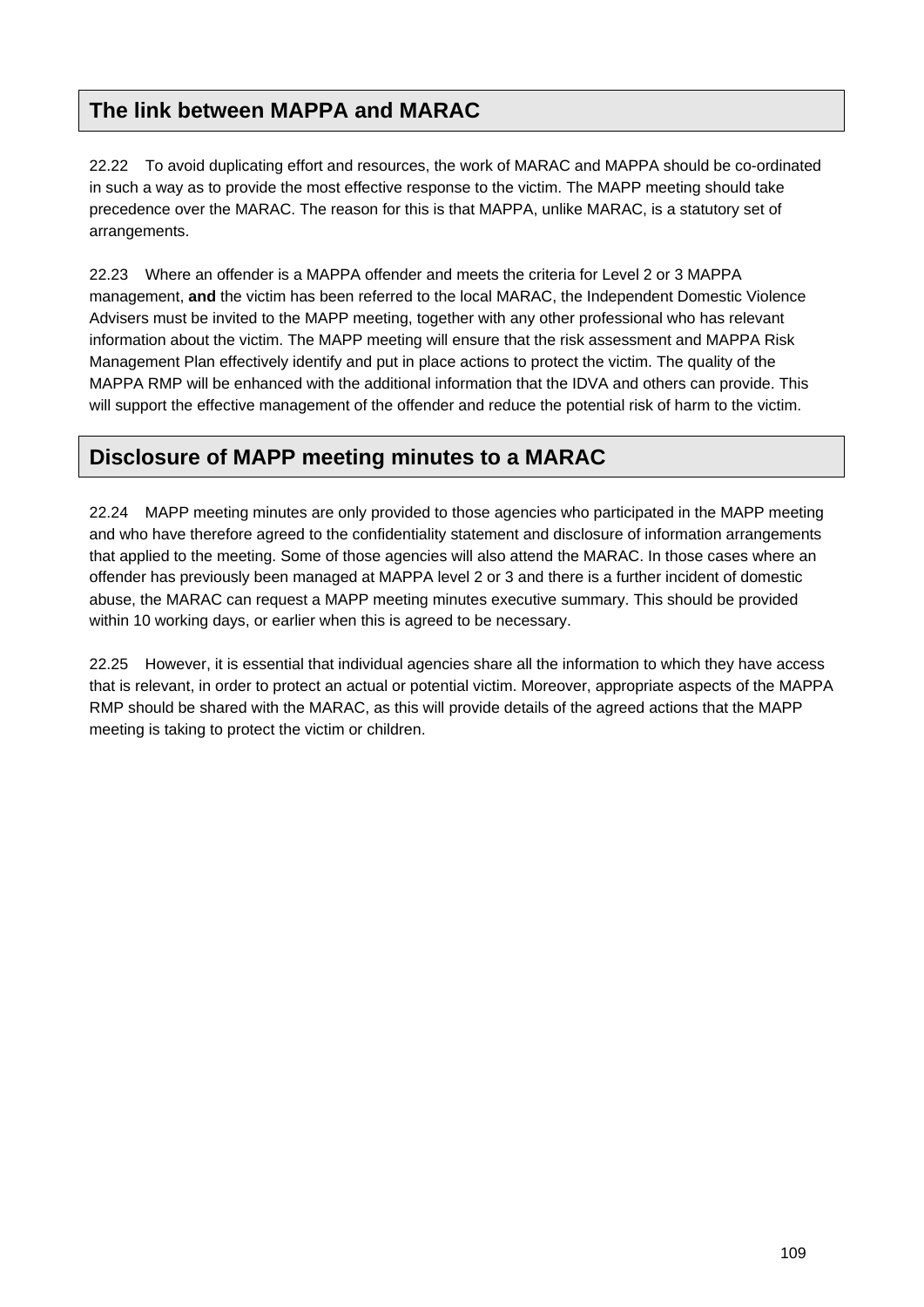# **23. Children and Young People**

# **Introduction**

23.1 The age of criminal responsibility in England and Wales is 10 years. This means that any person aged 10 or over, including children and young persons, may be convicted in the courts of any offence. The sentencing regime is different from that for adults, but, for serious offences, the child or young person may receive a sentence which attracts custody and may be required to notify the police of his or her details under the Sexual Offences Act 2003.

# **Consideration of the needs of the child**

23.2 A child or young person who is convicted of a serious sexual or violent offence (as set out in Schedule 15 to the Criminal Justice Act 2003) will be a MAPPA offender. The law also requires his or her needs as a child to be considered. It is important that all statutory agencies that have a responsibility for children and young persons take this into account.

23.3 In children and young persons legislation, and in Working Together to Safeguard Children 2010, a child is defined as anyone who has not yet reached his or her  $18<sup>th</sup>$  birthday. In particular:

"The fact that a child has reached 16 years of age, is living independently or is in further education, is a member of the armed forces, is in hospital, in prison or in a Young Offenders' Institution, does not change his or her status or entitlement to services or protection under the Children Act 1989."

23.4 Under the Children Act 2004, the police, the Prison Service and Probation Trusts, as well as Youth Offending Teams ("YOTs"), have a statutory duty to make arrangements for ensuring that "their functions are discharged having regard to the need to safeguard and promote the welfare of children."

23.5 Whenever a child or young person is being discussed at a MAPP meeting, the meeting must ensure that it considers its responsibilities to safeguard and promote the welfare of children as well as the risk of harm the young offender presents to others. Children's Services should always be represented at these MAPP meetings.

23.6 When a child has been identified as a child in need, it is essential that the appropriate agency is properly represented at the MAPP meeting and is able to demonstrate that it is fully meeting its obligations to meet the needs of the child.

23.7 Given these duties, MAPPA needs to take a different approach when managing children and young persons. When identifying the risk of potential harm to others that the child or young person poses, any risks to the child or young person must also be taken into account.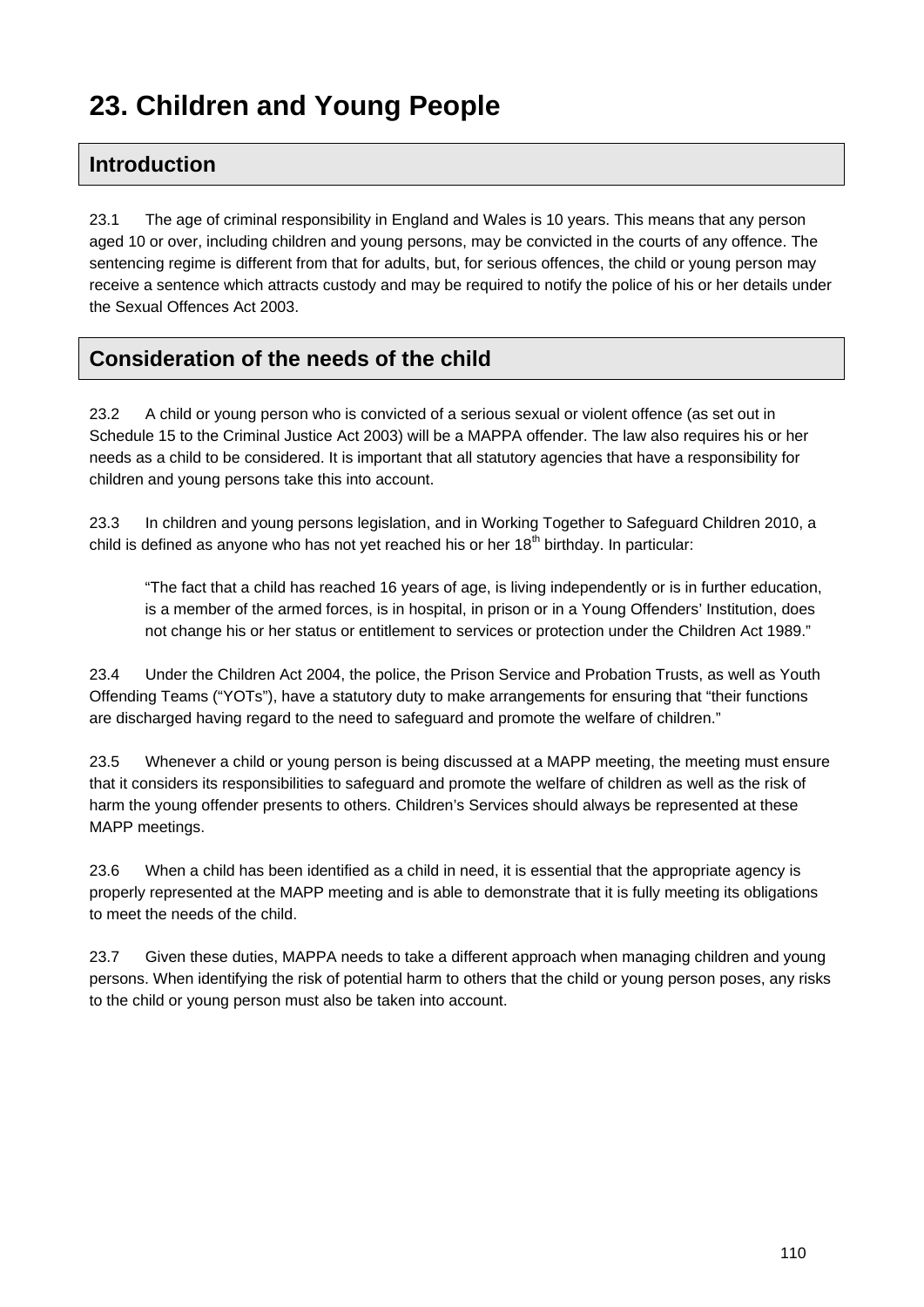# **Identification and notification**

### **Standard – Arrangements are in place for the identification and notification of MAPPA young offenders.**

23.8 The YOT is responsible for identifying which of its cases are MAPPA cases. This information should be recorded on the YOT case management system.

23.9 The identification should take place within 3 days of sentence.

23.10 **Notification:** The MAPPA Co-ordinator does not have routine access to the case records of MAPPA offenders held by the YOT. For those on community sentences, notification is required at the start of the order. For those on custodial sentences, the YOT must notify the relevant MAPPA Co-ordinator of brief details of all relevant MAPPA offenders using **MAPPA H,** 6 months before release. The relevant MAPPA Co-ordinator is the one for the area where the offender currently resides in the community or into which he or she will be released or discharged.

## **Referral**

23.11 The YOT will undertake an internal review of all its MAPPA Category 1 and 2 cases and identify which of its cases will be managed at level 1, ordinary agency management (this is likely to be the majority of cases). In these cases, the YOT will work with the young person following its relevant policy, procedures and standards.

23.12 A YOT cannot identify a case as requiring management at MAPPA level 2 or 3 and then decide that, because it is a multi-agency team, it does not have to make a referral to the MAPPA Co-ordinator.

### **Standard – All MAPPA young offenders requiring level 2 or level 3 management must be referred to the MAPPA Co-ordinator**

23.13 The YOT will assess the level of MAPPA management that is required for each individual case taking into account the needs of the child or young person as well as the potential risk of serious harm he or she presents to others.

# **Attendance at MAPP meetings**

23.14 Each case should be managed at the level necessary to provide an effective Risk Management Plan which balances public protection with the rights and needs of the child or young person.

23.15 Where the YOT case worker believes that this is a case which requires active multi-agency management at MAPPA level 2 or 3, he or she will complete the MAPP meeting referral document (MAPPA A). This will be endorsed by his or her manager and sent to the MAPPA Co-ordinator. The referral must include information about why the case would benefit from active multi-agency management beyond what the YOT can offer. The nature of the case might suggest that it will attract local or national media attention, or that there is a need for additional multi-agency resources to manage the potential risks of harm.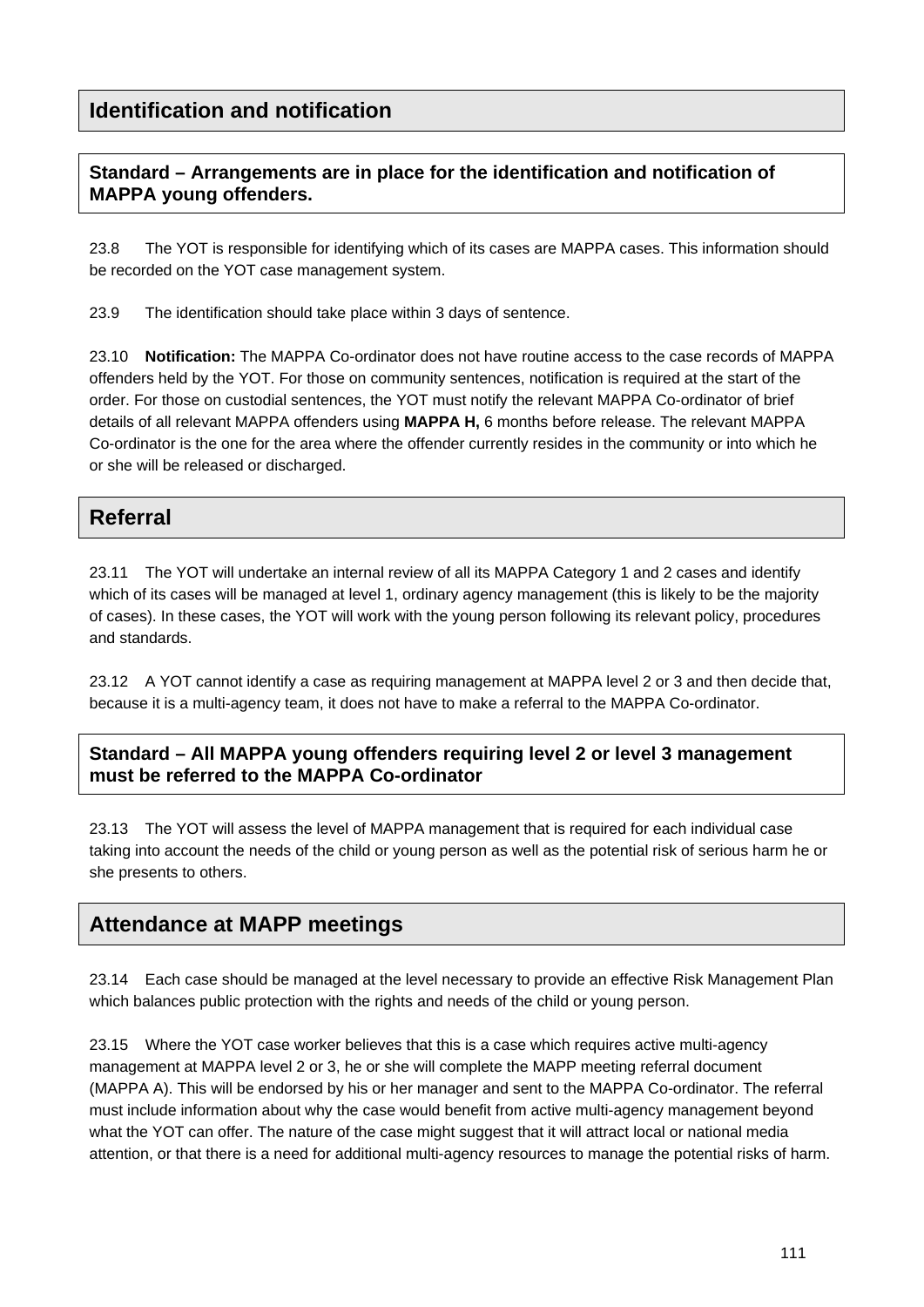23.16 This referral will be reviewed using local procedures and, where the case meets the agreed threshold (taking into account the needs of the young person as well as the risk of harm he or she presents), a level 2 or 3 MAPP meeting will be arranged. If the young person is in custody, this referral should take place at least 6 months before his or her release date to allow effective Risk Management Plans to be put in place.

23.17 The YOT case manager will update the case management record to indicate that a MAPPA referral for level 2 or 3 management has been made and the outcome of that referral.

23.18 Whenever a referral relating to a child or young person is made by any agency other than the YOT, the YOT must attend the meeting as it may well have information relating to the case.

### **Standard – ViSOR is accurate in relation to young offenders in the community**

23.19 See chapter 8 on ViSOR.

### **Standard – The YOT and Children's Services must be suitably represented at all level 2 and level 3 meetings for young offenders**

23.20 The purpose of any level 2 or 3 MAPP meeting is to identify the presenting risks and to devise an effective MAPPA Risk Management Plan ("MAPPA RMP") to mitigate those risks.

23.21 A YOT manager who is senior enough to act as consultant to the MAPP meeting Chair should be present at all meetings where a child or young person is being discussed, to ensure that the additional factors are properly and fully addressed. This should help to identify potential additional resources that may be required. If, as part of the MAPPA RMP, licence conditions are discussed, it is essential that any additional licence conditions proposed are proportionate to the level of risk identified.

23.22 The YOT manager is not there to represent the local authority – this task should be undertaken by someone else. Whenever a child or young person is being discussed at a MAPP meeting, a representative of Children's Services must also be present to ensure that decisions take into account the needs of the child or young person.

### **Other considerations**

#### **Disclosure**

23.23 All the factors relating to the disclosure of information discussed in chapter 9 on Information-Sharing and chapter 10 on Disclosure apply also to children and young persons. There is, however, an additional factor: harm to the child or young person, which could occur because disclosure has taken place.

23.24 For example, when a young person who has committed a sexual offence is still of school age, the consideration of whether and how to disclose information must take into account the need of the child or young person to continue with his or her education while ensuring that others are protected. This type of issue will always need careful consideration. After any initial disclosure to the education services or the relevant Head Teacher, a discussion should take place about who additionally needs to know and how the risks can be effectively managed.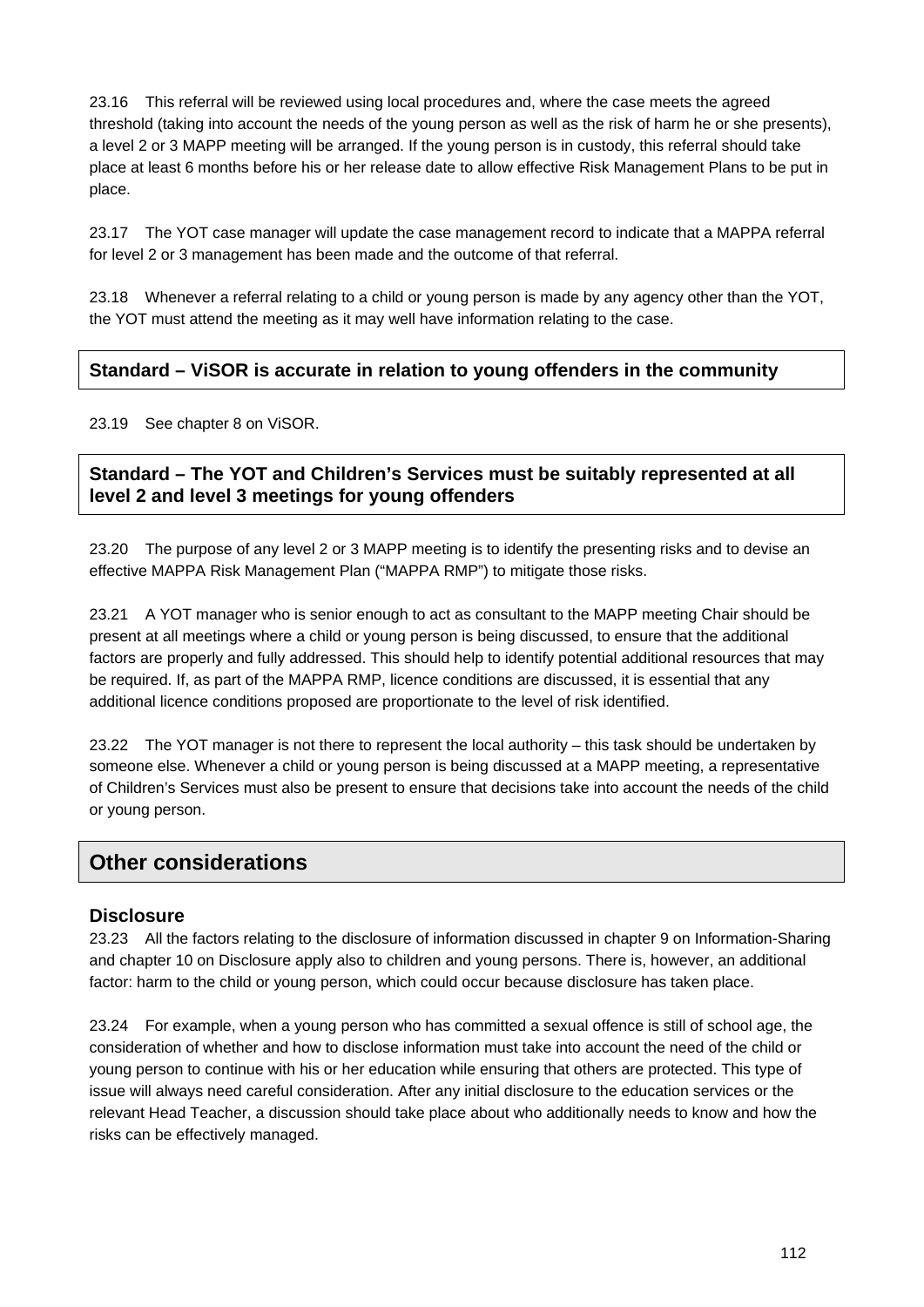23.25 In order to ensure that the proper considerations have been taken into account, no decision about disclosure can be made unless a senior representative of both the YOT and Children's Services are present at the MAPP meeting.

### **Local Safeguarding Children Boards and recording**

23.26 The YOT worker should consider informing the LSCB when disclosure is made. As in all cases, decisions on disclosure should be recorded on the MAPPA minutes or, in a level 1 case, on the agency's own recording system.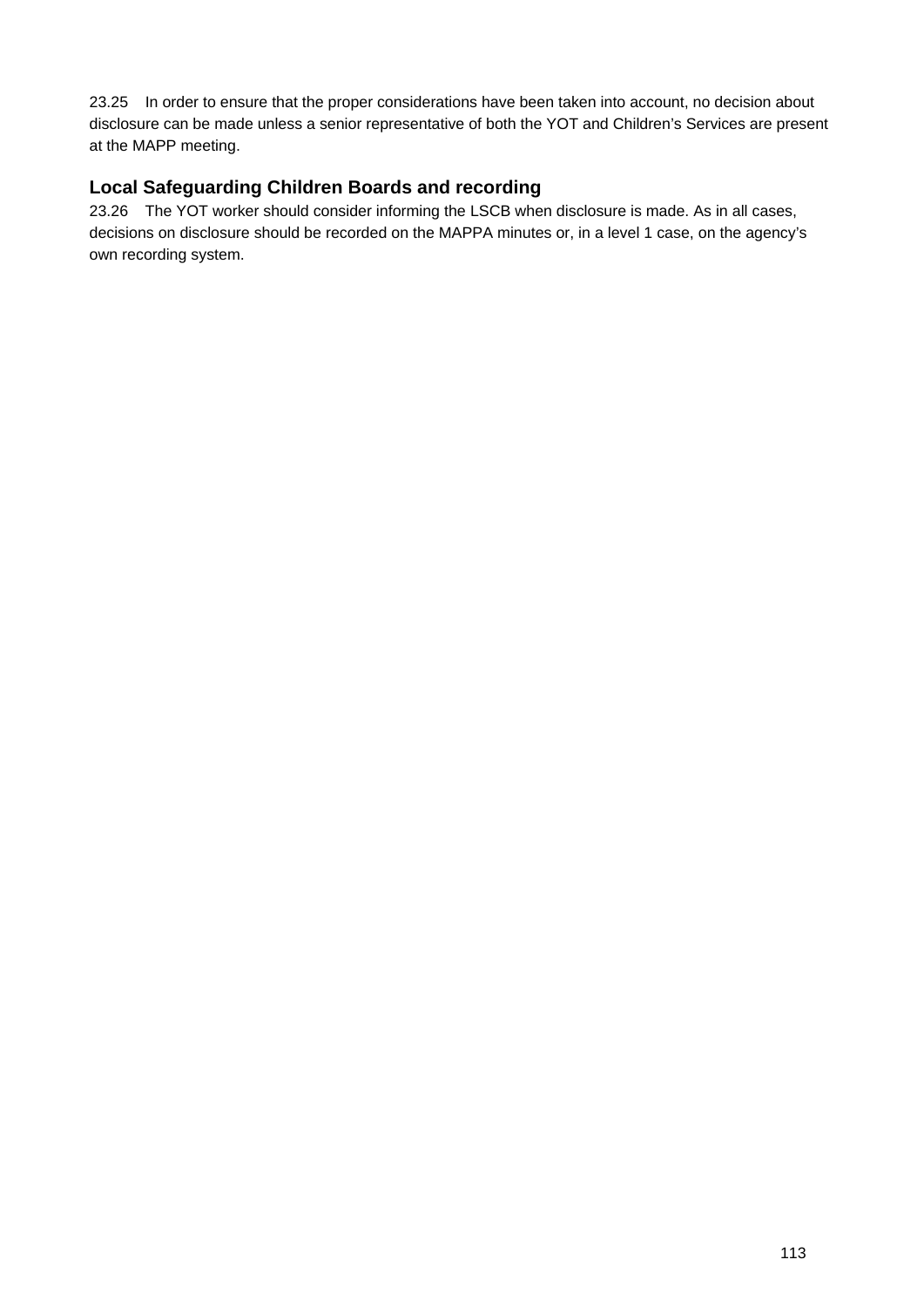# **24. Terrorists and domestic extremists**

## **Introduction**

24.1 This section explains how to identify extremist offenders, including those convicted of terrorism, terrorist-related offending, and offending related to domestic extremism, and how these offenders should be managed through MAPPA.

#### **Those convicted of a Terrorist Act offence or terrorist-related offence**

24.2 For the purposes of this Guidance, terrorist offenders are ones who:

- Have been convicted of any terrorist legislation offence, i.e. an offence under the Terrorism Act 2000, the Anti-terrorism, Crime and Security Act 2001, the Prevention of Terrorism Act 2005, the Terrorism Act 2006 or the Counter Terrorism Act 2008 ("CTA 2008"), or
- Have been convicted of an offence of conspiring, attempting, aiding, abetting, counselling, procuring or inciting a terrorist legislation offence or any other offence that is considered related to terrorism either committed as part of an act of terrorism or in support of a terrorist group or cause.

#### **Domestic Extremism**

24.3 The model developed by the Police National Co-ordinator for Domestic Extremism identifies five main themes for domestic extremists. NOMS has accepted these themes for identification purposes. They are:

- Animal Rights extremism.
- Environmentalist extremism.
- Far Right Political extremism.
- Far Left Political extremism.
- Emerging Trends or any activities that unduly and illegally influence or threaten the economic and community cohesion of the country.

Areas should confirm with the Head of Critical Public Protection in the Offender Management and Public Protection Group ("OMPPG") that the offender meets the domestic extremism criteria.

# **Identification and management**

### **Standard – Arrangements must be in place for the identification and management of all terrorist and domestic extremist offenders**

24.4 Some extremist offenders will be identified by the nature of their conviction. However, for others the court will determine the nature of the link to terrorism or domestic extremism e.g. those convicted of terroristrelated offences or those convicted of offences committed in the name of a cause. If uncertain please check with the local Counter terrorism Unit or the SPO for Extremism within OMPPG.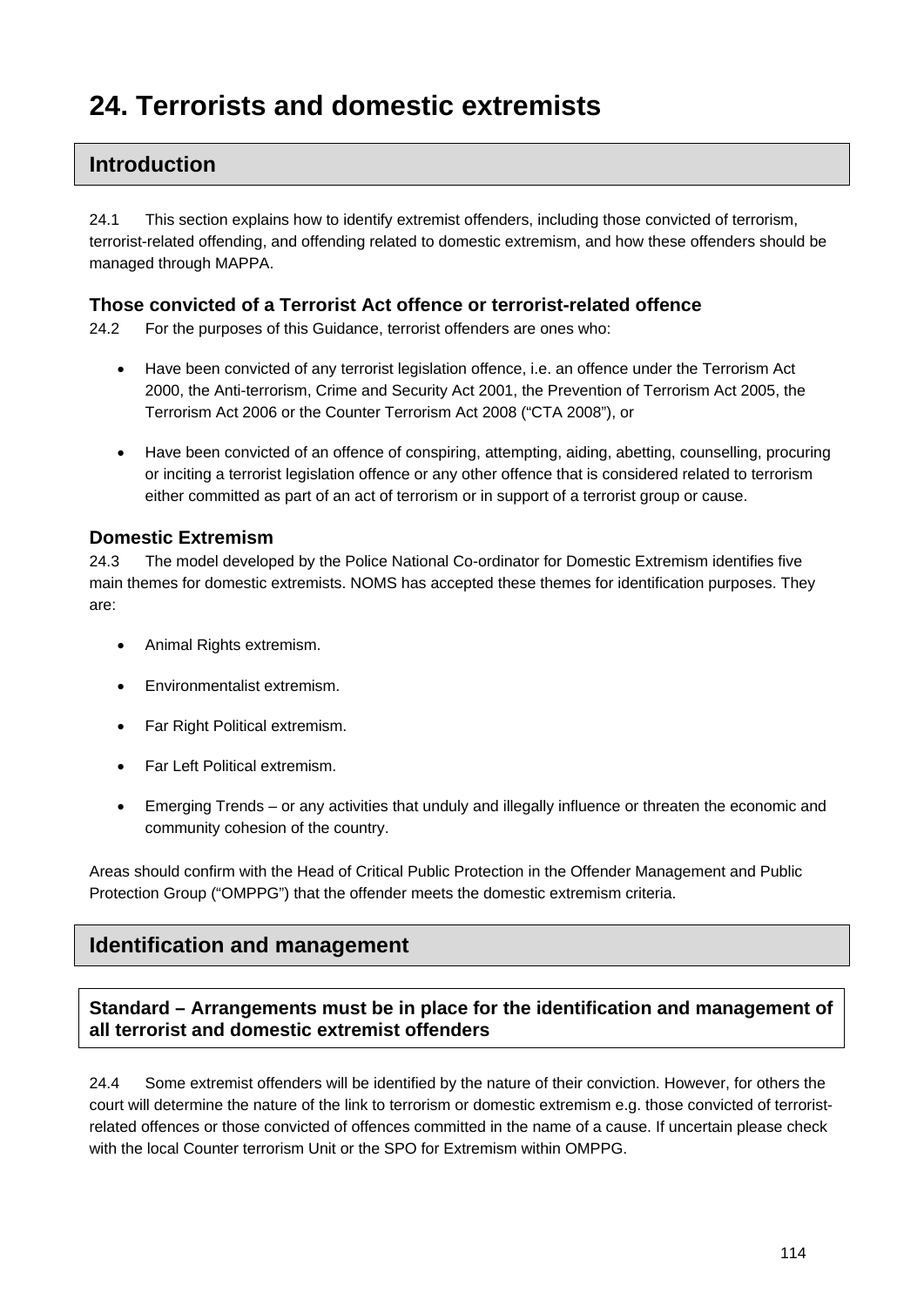24.5 Offenders convicted of one or more of the terrorist legislation offences listed in Schedule 15 to the Criminal Justice Act 2003 ("CJA 2003") will be subject to management under MAPPA, as long as they meet the criteria in sections 325 and 327 of the Act.

24.6 The CTA 2008 requires the court to determine whether those offences that are not directly terrorist offences have a terrorist connection, and, where the court decides that they do, to treat this as an aggravating factor.

24.7 Other offenders may also be considered to be terrorist offenders, particularly where the circumstances of the offence demonstrate a terrorist motive. If the offence is a violent offence listed in Schedule 15 to the CJA 2003, the offender will be subject to the MAPP arrangements as a Category 2 offender as long as the sentence imposed is a sentence listed in section 327 of the Act. Where an offence is identified as having a terrorist motive which might cause serious harm to the public, but is not normally considered a violent offence, then the offender could be made subject to MAPP arrangements as a Category 3 offender.

24.8 Given the nature of their offending, these offenders should be considered for active multi-agency management at MAPPA level 2 or 3. This is even though some offenders may have committed what on the face of it appears to be a low-level offence. The very fact of their involvement in such an activity, or in a group committed to terrorist or extremist acts, significantly raises the potential level of risk of serious harm which they present.

24.9 The Electronic Monitoring ("EM") companies provide electronic monitoring for the Office for Security and Counter Terrorism ("OSCT") for those on Terrorism Prevention and Investigation Measures. (TPIMs), and for the UKBA Special Cases Unit for Special Immigration and Appeals Commission Cases who are subject to bail. Staff are vetted to do this work and share information only with the police, OSCT and UK Border Agency ("UKBA"). All such cases are flagged with the suppliers of EM and treated as special cases using special cases protocols.

24.10 Many domestic extremist offenders will not automatically be included in MAPPA under either Category 1 or 2 due to the nature of the offences they committed and of which they were convicted. However, involvement in MAPPA as a Category 3 offender needs to be considered seriously in each case where there are domestic extremism motives.

24.11 Given that many domestic extremism offences are likely to be Public Order Act cases, or criminal damage, threats and intimidation and fraud-type offences which have acquired some notoriety because of the association with domestic extremism, referral to MAPPA will have to be under Category 3 (see chapter 6 on Identification and Notification), and the referrer must be clear that this case requires active multi-agency management at MAPPA level 2 or 3.

24.12 Further information can be found in Probation Instruction 18/2010 (The Management of Critical Public Protection Cases and Terrorist or Terrorist Related Offenders).

# **Multi–agency meeting to consider management at MAPPA level 2 or 3**

**Standard – Multi-agency meetings will be held to consider the most appropriate level of management for terrorist and domestic extremist offenders**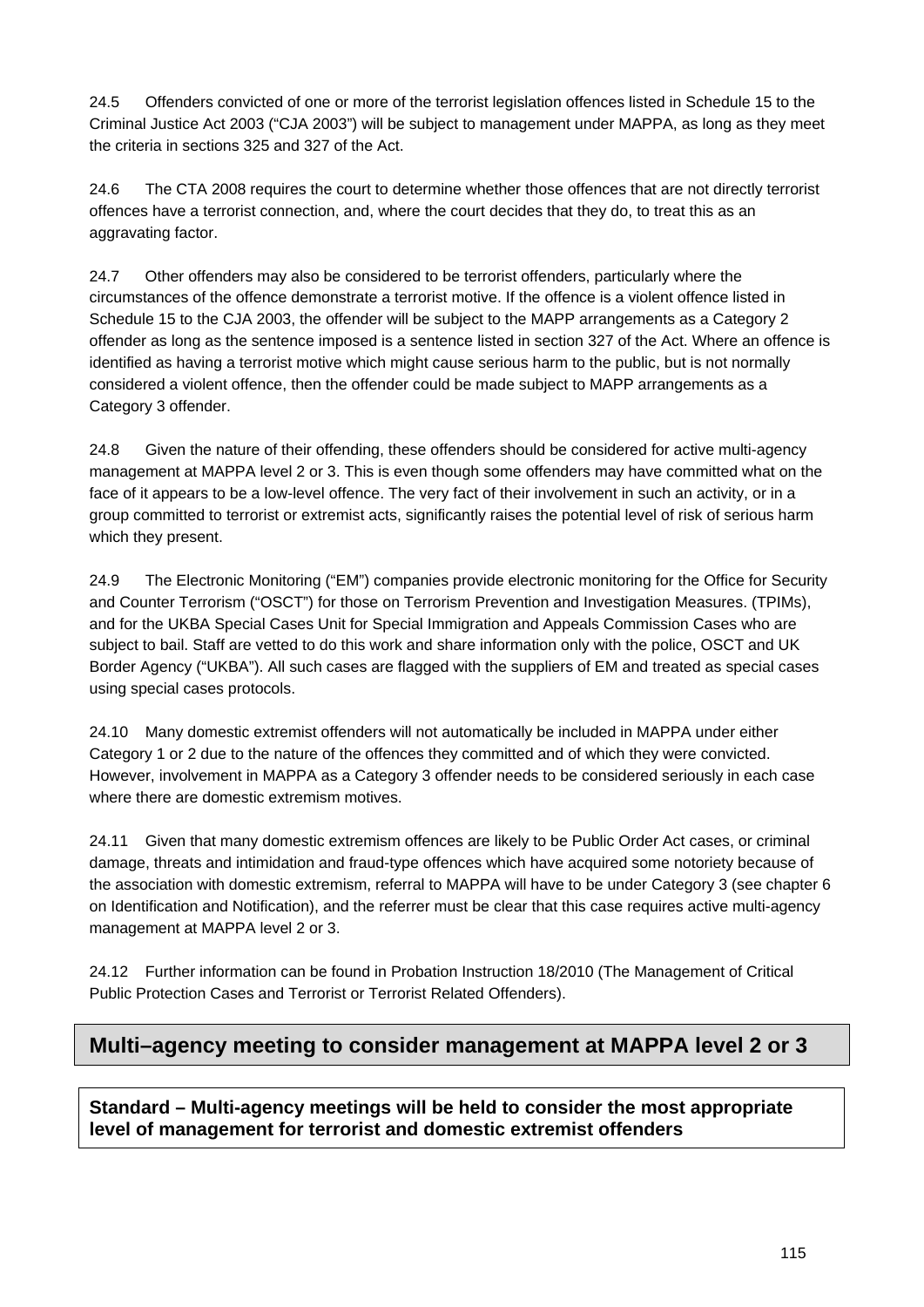24.13 Given the nature and sensitivity of cases involving terrorist and extremist offenders, decisions on how this risk is best managed will always benefit from a multi-agency response. This is irrespective of their MAPPA Category.

24.14 At least 6 months before release, there should be a meeting to share information, and to identify all the risk factors and areas for concern. All relevant agencies should be invited to this meeting. To facilitate the sharing of information, NOMS and ACPO agreed a Memorandum of Understanding in 2009.

24.15 Where a terrorist or domestic extremist offender is subject to statutory supervision, the local YOT or Probation Trust will be the lead agency and they are responsible for convening the meeting. To enable the Offender Manager or Case Manager to provide a comprehensive report, it is essential that the police share all relevant information. It is crucial that there is good communication between the different police teams including Counter-Terrorism Units, Special Branch, Basic Command Units and Public Protection Units.

24.16 The meeting should then decide whether the offender's case meets the threshold for management at MAPPA level 2 or 3 and requires active multi-agency management in the community. If it does, the meeting should devise a MAPPA Risk Management Plan ("RMP"). If it does not, the meeting should assist the lead agency in devising an agency RMP.

# **Information-sharing**

24.17 Given the potential risks associated with this group of offenders, OMPPG maintains an interest in their management and has a specialist Senior Probation Officer who can provide advice and support. The SPO, who works closely with police colleagues, can be contacted on **03000 474463.** 

### **Standard – Relevant information must be shared by all agencies involved in the management of the case**

24.18 Where the offender is sentenced to custody or a community sentence, the police must liaise and share relevant information with the Offender Manager or Case Manager in the YOT or relevant Probation Trust. This could be at a meeting with all relevant agencies including the prison Offender Supervisor and the police (this could also include the investigating officer) to share information on the offender to assist with initial and ongoing sentence planning while in custody.

24.19 In certain cases, because of Part 4 Terrorism Notification Requirements, offenders will be required to notify the police of their address on release and of any subsequent changes of address or travel plans. In these cases, the police must ensure that they provide this information to the Offender Manager. Such cases should be recorded on ViSOR. The Police are responsible for the management of the record during sentence, licence and beyond, regardless of MAPPA Category status.

24.20 When such cases are allocated, the Chief Executive of the relevant Probation Trust must ensure that the Offender Manager is experienced and suitably-equipped to manage the case.

### **Standard – All terrorist and domestic extremist offenders will be risk-assessed using relevant risk assessment guidance and approaches**

24.21 There are relatively few terrorist and domestic extremist offenders in the criminal justice system. However, the threats that they pose to the community are significant and serious.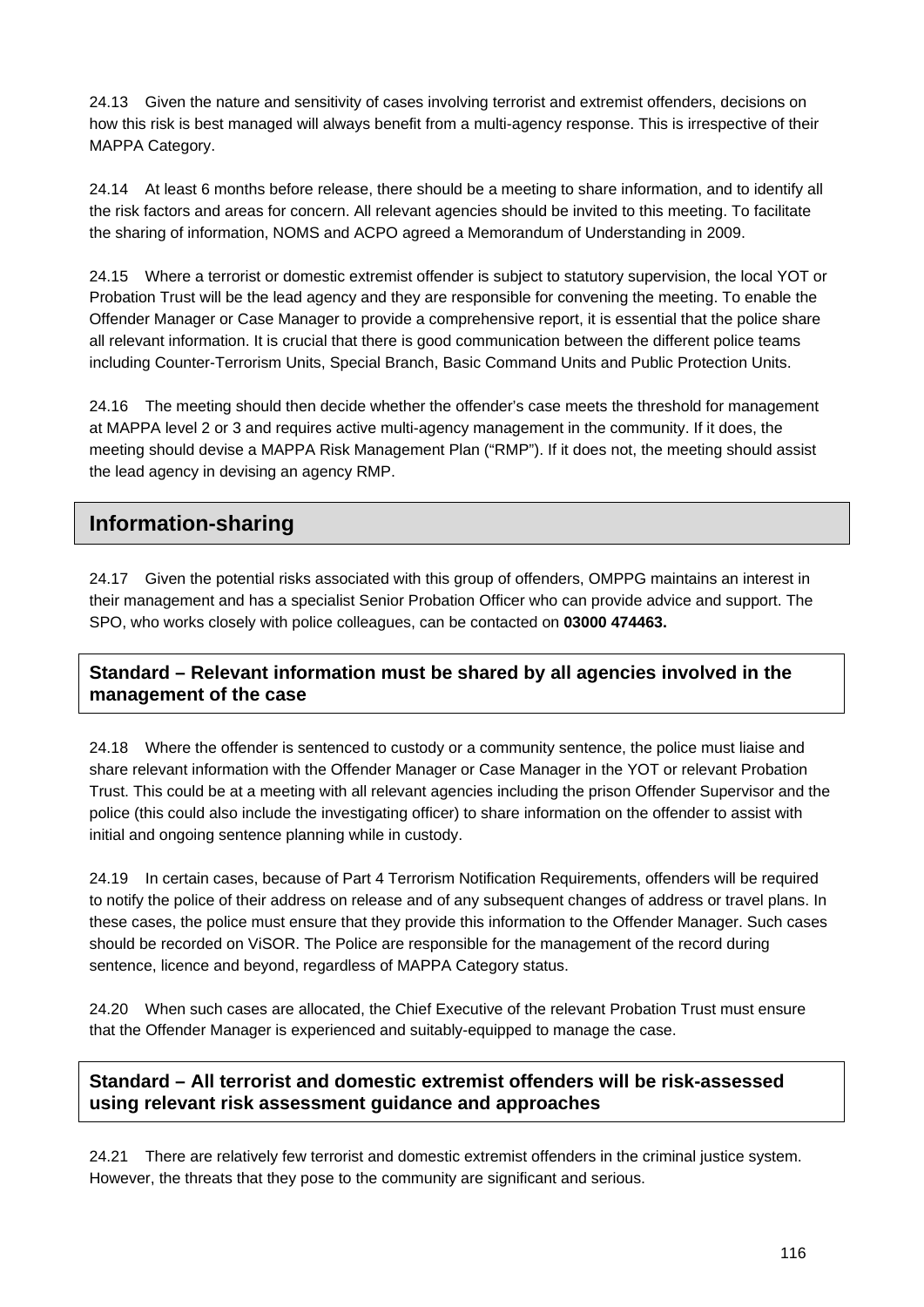24.22 The processes which Offender Managers should follow to assess and manage this type of case do not differ significantly from other MAPPA cases, as the risk of serious harm to others and the likely imminence of re-offending must be assessed. As with other cases, it is crucial that relevant information from all the partner agencies is shared.

24.23 The Probation Trust will complete an OASys assessment on all offenders. Further guidance on the completion of OASys is available on EPIC under Service Delivery, Public Protection, Extremism. There are prompts within the OASys manual (chapter 8) which encourage Offender Managers to consider the offender's individual motivators. These prompts assist in refining the identification of intent. They should stimulate thought about whether an individual's involvement with others who hold what could be identified as extreme religious and or political views could be associated with offending behaviour, the potential future likelihood of re-offending, and causing serious harm to others.

24.24 However, Offender Managers need to be aware that, as with other high risk or very high risk of serious harm offenders with few previous convictions, the Offender Group Reconviction Scale ("OGRS") within OASys is likely to be low. Work within the Operational Services and Interventions Group has developed specialist guidance (Extremism Risk Guidance) to assist staff understand and intervene with the risks this group of offenders present.

24.25 Where the offender is a young person, the YOT will complete an Asset assessment taking into account the issues outlined above and any additional vulnerability factors.

## **MAPP meetings for terrorist and extremist offenders**

24.26 Information-sharing between agencies and managing security are likely to be significant issues. MAPP meetings will probably need a different composition of attendees from usual. When considering who should be invited, the MAPPA Co-ordinator should consult police colleagues. This is a case where the invitations should be agreed on a case-by-case basis.

24.27 Only those agencies that are required to effectively manage the case should be invited to the MAPP meetings. Agencies must prioritise attendance, whether at level 2 or 3. Representation from all agencies, including the Prison Service (see chapter 15 on Custody) is essential to ensure the optimum exchange of information. Specialist advice can be obtained from OMPPG.

24.28 Before the MAPP meeting, the Chair and the MAPPA Co-ordinator should meet to discuss any specific issues that relate to the management of the offender, the disclosure of information, and any other issues that may need to be agreed before the main meeting. This pre-meeting may also include members of Counter Terrorist Policing and, where appropriate, the SPO in the Extremist and Critical Public Protection Casework Section (either in person or through video or telephone conference), as well as other special branches of the police including the National Domestic Extremism Unit. The purpose of the pre-meeting is to ensure that the Chair is fully briefed and is aware of all significant issues, and that levels of intelligence or information-sharing can be agreed.

# **MAPPA Risk Management Plan**

24.29 Having shared relevant information and assessed the risks that the individual presents, the MAPP meeting will put in place a MAPPA RMP that addresses all the risk factors, including any safeguarding children issues. When putting the MAPPA RMP in place, it is essential that the meeting is sure that all actions can be effectively managed.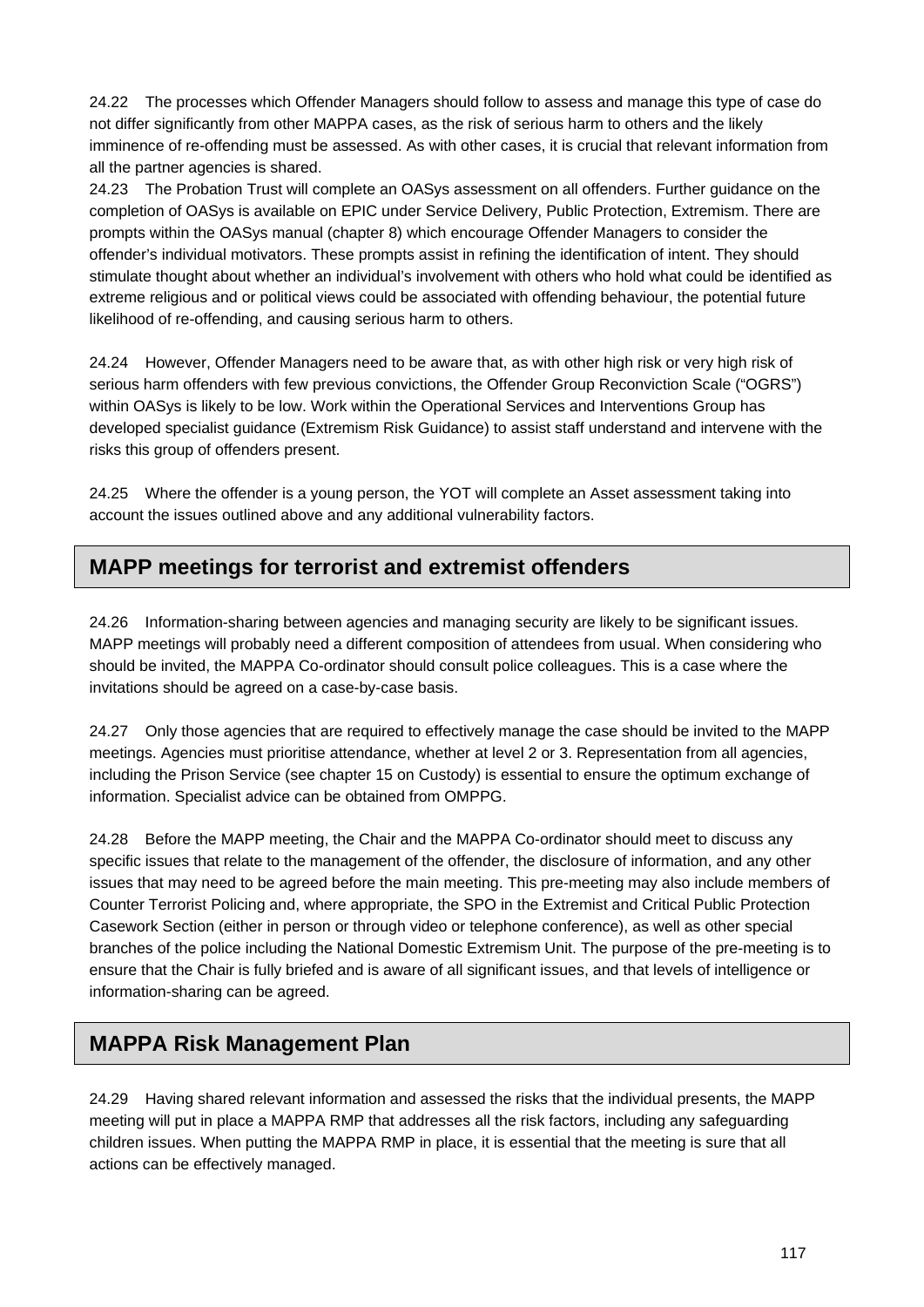24.30 Where additional licence conditions are being considered, it must be demonstrated that all conditions are necessary, proportionate and reasonable to manage the level of risks identified. Advice on licence conditions can be found in Probation Instruction 07/2011. Further advice on the suitability of bespoke licence conditions can be obtained from the Senior Caseworker (Licence Variations), Public Protection Casework Section ("PPCS") in OMPPG on **03000 474475**, or the SPO in the Extremist and Critical Public Protection Casework Section.

24.31 Where the meeting decides that an offender should be managed at MAPPA level 3, the meeting should decide whether the case should additionally be registered as a Critical Public Protection Case ("CPPC"). For further guidance, see Probation Instruction 18/2010 (The Management of Public Protection Cases and Terrorist or Terrorist-related Offences), and chapter 19 of this Guidance, and consult OMPPG.

24.32 Any RMP needs to reflect the impact that offending would have on the community, and how this will be effectively addressed. Early consultation must take place with the local police to ensure that all known factors have been taken into account. In these cases, there is likely to be a strong emphasis upon restrictive conditions and monitoring the behaviour of the offender.

24.33 The MAPP meeting should also consider, where there are issues of notoriety, what additional measures are needed. Such a plan should also identify any known risks to the agencies engaged in working with the offender.

24.34 Given the level of public interest in terrorism and domestic extremism, there is potential media interest in all cases. Contingency plans should include a reactive media plan in the event of such interest becoming active. Where there is significant media interest in the case, the meeting will ensure that there is a robust media handling plan in place. The meeting should share this with the SPO Extremism lead in OMPPG, **03000 474463,** who will provide advice and support where needed.

# **Offenders with extremist views or who are vulnerable to radicalisation**

24.35 The government's PREVENT Strategy, published in 2011, highlights the emerging evidence that some institutional environments such as universities and prisons are places where a range of individuals may be vulnerable to radicalisation towards active support for violent extremism. Within NOMS, while extremist views are not, in themselves, indicators that an offender is likely to commit terrorist offences, they may be warning signs that staff need to be aware of. It is, therefore, important that staff are alert to the views of all offenders, irrespective of the offence they have committed.

24.36 This is an area of work where there are rapid developments taking place. One of those is in the area of risk assessment. Developing from work on risk assessment with convicted terrorists, guidance is now being provided to assist partner agencies identify those where there are vulnerabilities or concerns about engagement in extremist activity. Across England and Wales, colleagues from police, prisons and probation are providing information on an individual where there is some indication of engagement. Agencies then decide if and how they might take the work forward. This process helps police and prisons make sense of the intelligence they may be gathering, but also informs the local Probation Trust of any new and emerging risks an individual might present, and they can then plan accordingly how to manage those risks including going through the MAPPA process if necessary.

24.37 When offenders are being managed on community orders, offender managers must be alert to the views of offenders and seek further information from the police if they have concerns about extremist views. Offender managers should also refer to advice from OMPPG, and from the Operational Services and Interventions Group on 0300 047 5876.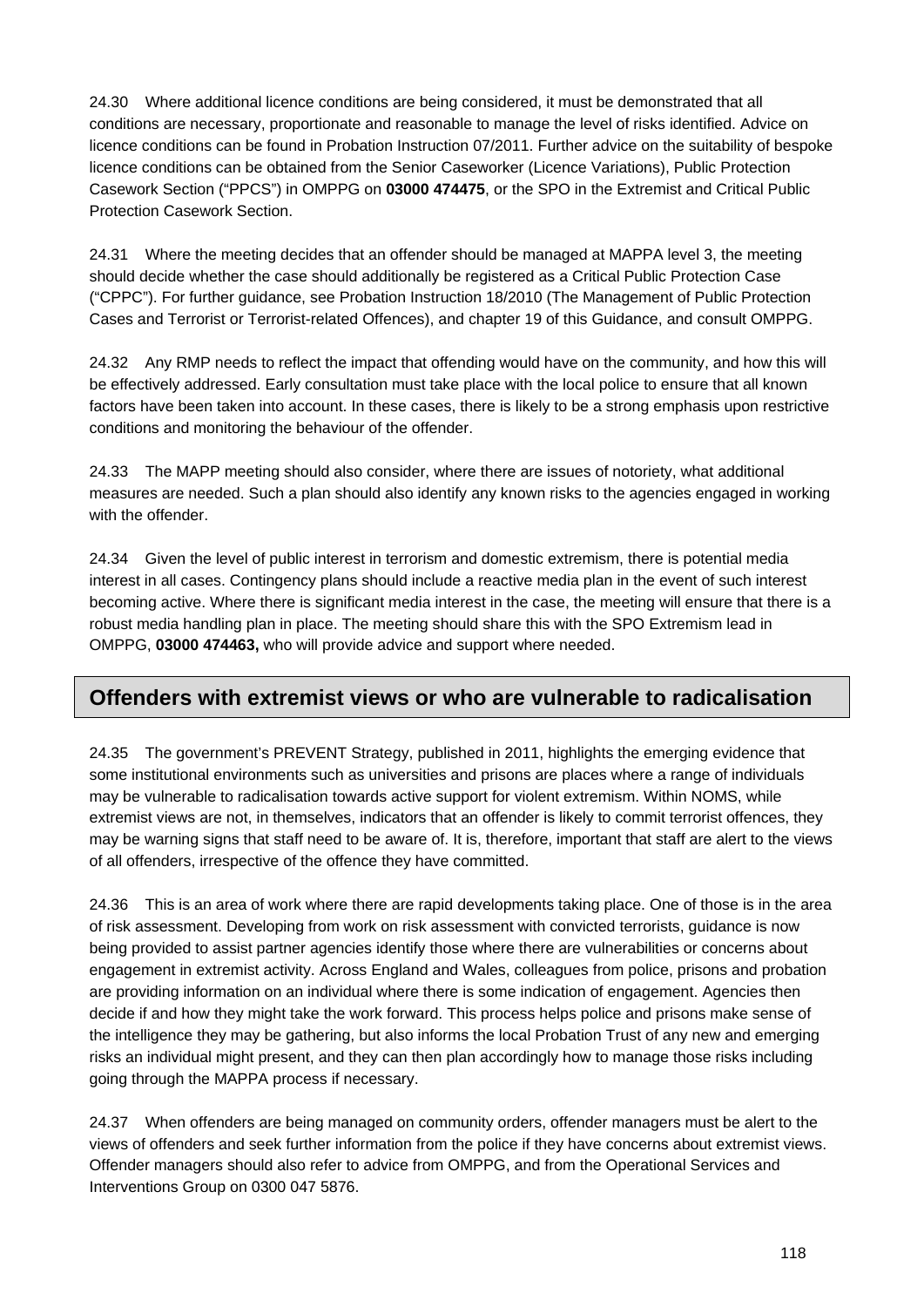# **25. Foreign National Offenders**

## **Introduction**

25.1 MAPPA processes for Foreign National Offenders ("FNOs") who are living in the community are the same as for UK citizens. Foreign national sexual offenders will be subject to notification requirements, and offenders subject to probation supervision will have to abide by their licence conditions.

# **Identification of Foreign National Offenders and liaison with the Offender Manager**

### **Standard – All Foreign National Offenders who are MAPPA offenders should be identified at time of sentence**

25.2 Definition of a foreign national:

"Anyone who is not a British citizen is defined as a foreign national. However, nationality is selfdeclared and so prison staff will normally establish nationality on the basis of information provided to them by the individual prisoner concerned. Annex J of PSO 4360 contains a sample of questions that can be used by prison staff to help them correctly establish nationality. However, where any doubts persist about a prisoner's nationality establishments are asked to refer the case to the UK Border Agency to make further enquiries."

Prisons are required to notify the UK Border Agency Criminal Casework Directorate ("UKBA CCD") of certain categories of foreign nationals once convicted and sentenced, using form CCD/LIT. This form includes a question about whether a foreign national offender is a MAPPA nominal case and will be the first indication to UKBA of this status.

25.3 Not all FNOs will be subject to deportation proceedings. UKBA CCD determine whether a foreign national is in scope of deportation or removal. UKBA Regional Local Immigration Teams will consider and process for deportation or removal FNOs not managed by UKBA CCD. It is important to remember that MAPPA Category 1 FNOs are subject to the same notification requirements as UK nationals. This is particularly relevant for foreign travel.

25.4 The probation Offender Manager must be informed at the earliest opportunity that an offender is a foreign national and should therefore be managed in line with PC 32/2007. The Offender Manager will liaise with UKBA about release arrangements and licence conditions.

**Standard – Information about Foreign National Offenders must be shared with the UK Border Agency** 

25.5 It will not always be immediately apparent that an offender is a foreign national. When it is clear that the offender is a foreign national, and in cases of doubt, UKBA should be contacted at the earliest opportunity, as they have the responsibility for dealing with foreign nationals who are in the country illegally and deporting FNOs who fit the necessary criteria.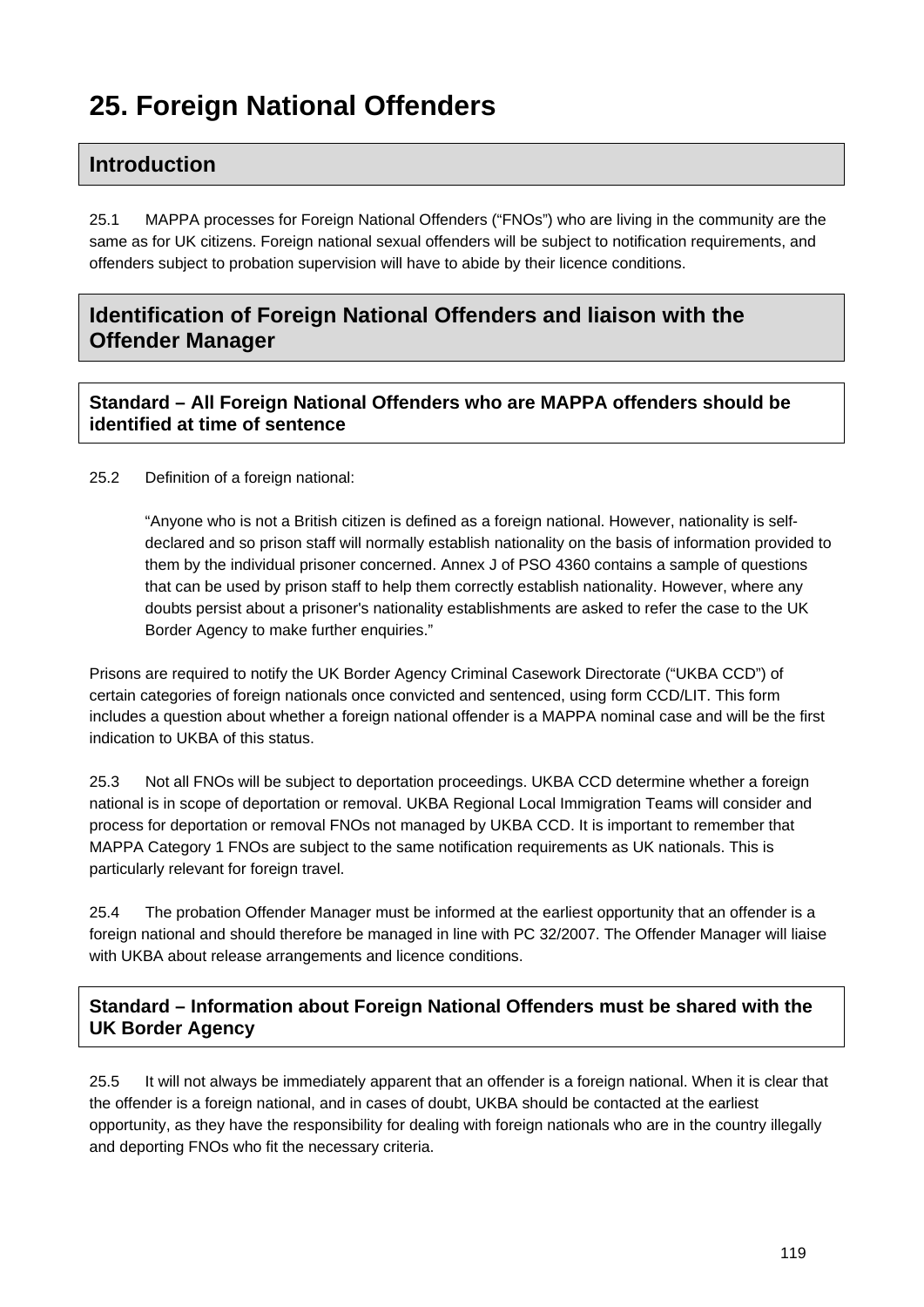25.6 For all MAPPA offenders who are FNOs, the lead agency will ensure that UKBA is notified and provide them with contact details for the relevant Offender Manager.

25.7 UKBA will also be notified of any MAPP meetings to discuss level 2 or level 3 MAPPA offenders so that a UKBA representative is able to provide a written report or attend the meeting via tele-conferencing, video conferencing or in person where resources allow.

25.8 UKBA will identify a MAPPA Single Point Of Contact to ensure the effective exchange of information between UKBA and other MAPPA agencies. They will ensure that the lead agency is kept informed of immigration and deportation procedures where relevant.

25.9 For more information see chapter 3 on DTC Agencies, and the Memorandum of Understanding between UKBA and the Responsible Authority.

### **Standard – At the end of sentence, an assessment should take place to agree an effective Risk Management Plan**

25.10 The decision whether or not to deport an FNO should be made by UKBA during a custodial sentence. Where deportation is being pursued, wherever possible, deportation will be immediate on completion of the custodial element of the sentence. However, an FNO who is not deported during the currency of the custodial sentence may continue to be detained under immigration powers either in prison or in an Immigration Removal Centre ("IRC"), while his or her deportation is being progressed.

25.11 While an FNO may remain in immigration detention up until he or she is deported, there remains the potential, either following an executive decision of UKBA or a decision of an Asylum & Immigration Chambers, to release the FNO from an IRC into the community following an immigration bail hearing. It is essential therefore for effective public protection that, at the end of sentence, an effective Risk Management Plan is available on an FNO in case of a release into the community.

25.12 Prisons are required to generate licences on all prisoners, including FNOs, and will require Offender Managers to provide reporting instructions and to recommend appropriate licence conditions. Offender Managers will advise UKBA regarding risk of serious harm, to enable consideration of whether the FNO should be detained further in either a prison or an IRC. In some cases this will require referral to a level 2 or level 3 MAPP meeting in line with MAPPA referral procedures. For more information see PC 32/2007.

# **Allocation to a Prison or Immigration Removal Centre when detained solely under immigration powers**

25.13 UKBA are responsible for risk assessing all immigration detainees held in prison for their suitability for transfer to an IRC. Offender Managers may be required by UKBA to provide risk information in an agreed format, to assist with the UKBA assessment process. IRCs are used for temporary detention, under immigration powers, of a range of people have no legal right to be in the UK but who have refused to leave voluntarily, and this includes FNOs. Those detained in any of the centres can leave at any time to return to their home country.

25.14 Some immigration detainees are FNOs who have completed prison terms for serious crimes, but who then refuse to comply with the law by leaving the UK. In some cases it is deemed too high a risk to accommodate an FNO in an IRC. In this circumstance the FNO will be detained in prison pending deportation, or release into the community should deportation not ultimately take place.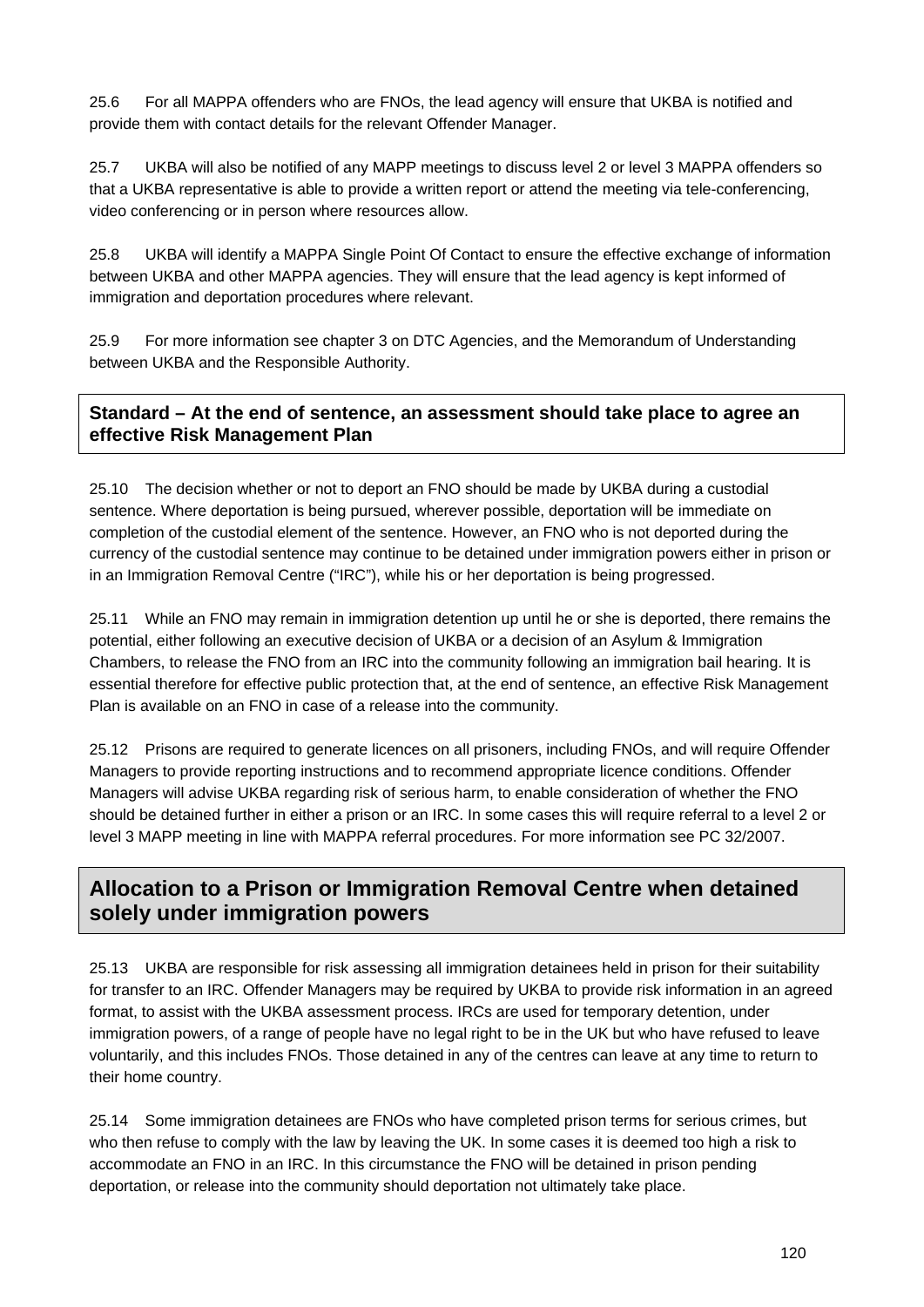25.15 Where an FNO continues to be detained post-sentence in an IRC, or in prison under immigration powers, the allocated Offender Manager in the community should continue to actively manage the case, through liaison with the UKBA CCD case owner. Immigration detention is a risk period for the Offender Manager to manage as there is the potential for the sudden and immediate release into the community of an FNO following the decision of an Asylum & Immigration Chambers, when licence supervision will be activated.

25.16 The UKBA CCD should request risk information from the Offender Manager before deciding whether to release from immigration detention through their executive decision or when a bail hearing is due at an Asylum & Immigration Chambers. The UKBA CCD is responsible for informing the Offender Manager when an FNO is released from immigration detention. Where the FNO is released into the community from immigration detention, that offender will be subject to licence conditions, and, where the MAPPA criteria are met, managed through MAPPA. UKBA should notify the Offender Manager when the offender is deported from either an IRC, prison or the community.

### **Deportation procedures**

25.17 The Criminal Casework Directorate within UKBA is responsible for the deportation of foreign criminals who meet certain criteria. Prisons are instructed to notify UKBA of sentenced foreign national prisoners within five days of sentencing.

25.18 Provisions within the Immigration Act 1971 and the UK Borders Act 2007 provide for the deportation of foreign criminals. European Economic Area nationals who are foreign criminals are considered for deportation under the Immigration (European Economic Area) Regulations 2006.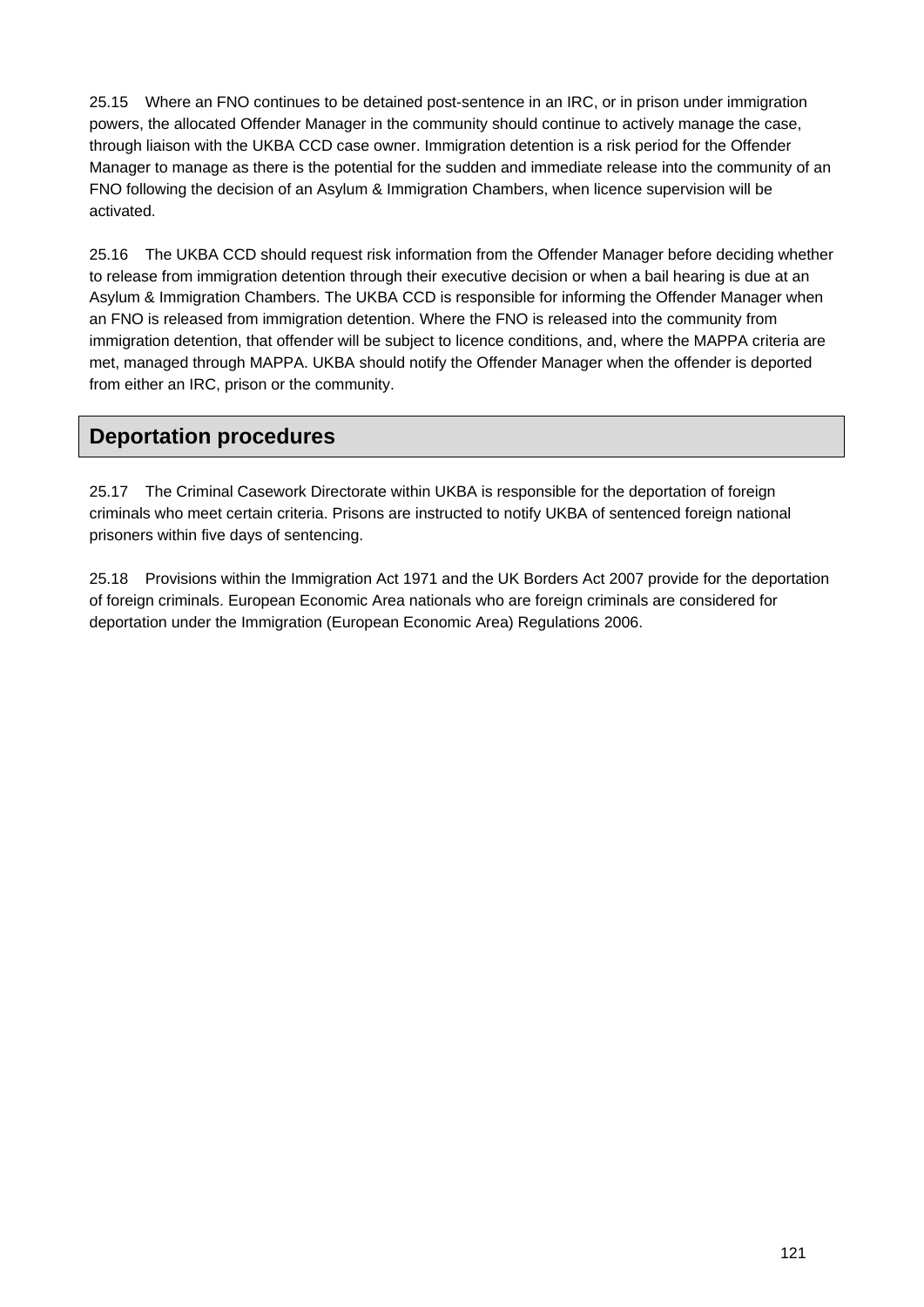# **26. Mentally Disordered Offenders and MAPPA**

### **Introduction**

26.1 Generally when a court is dealing with a mentally disordered offender, 6 types of disposal are possible which may result in an offender's sentence being served in a hospital:

- Guardianship orders (s.37 of the Mental Health Act 1983 ("MHA 1983")).
- Unrestricted hospital orders (s.37 MHA 1983).
- Restricted hospital orders (s.37/s.41 MHA 1983) (Crown Court only, although a magistrates' court may commit for a restriction order under s.43 MHA 1983).
- Hospital and limitation directions (s.45A and s.45B) (Crown Court only).
- Transfer to hospital from prison during a determinate prison sentence (during which transfer to hospital is possible under s.47 MHA 1983).
- Transfer to hospital from prison during an indeterminate prison sentence (under s.47 MHA 1983).

### **Mentally disordered offenders who are MAPPA offenders**

26.2 Please refer to chapter 6, paragraphs 6.32 to 6.39, for guidance on the identification and notification of MAPPA mentally disordered offenders.

### **The Secretary of State's responsibilities under the MHA 1983**

26.3 The Secretary of State is responsible only for mentally disordered offenders subject to restriction orders, restriction directions or limitation directions under the MHA 1983. Such offenders are generally collectively known as "restricted patients".

26.4 In relation to all restricted patients, the Secretary of State's consent is required for:

- Leave into the community.
- Transfer between hospitals.
- Discharge into the community (both conditionally and absolutely), except where directed by the Tribunal (see below), and
- The remission to prison of a transferred prisoner.

26.5 The Mental Health Casework Section ("MHCS") in the Offender Management and Public Protection Group takes decisions on behalf of the Secretary of State in respect of restricted patients under the MHA 1983. MHCS is also able to facilitate contact between the Responsible Authority and other key agencies. Its role may be particularly relevant in cases where a prisoner may require transfer to hospital, and cases where there is a danger that a prisoner or patient about whom the Secretary of State has concerns is likely to be released into the community. Queries about restricted patients or the transfer of prisoners to hospital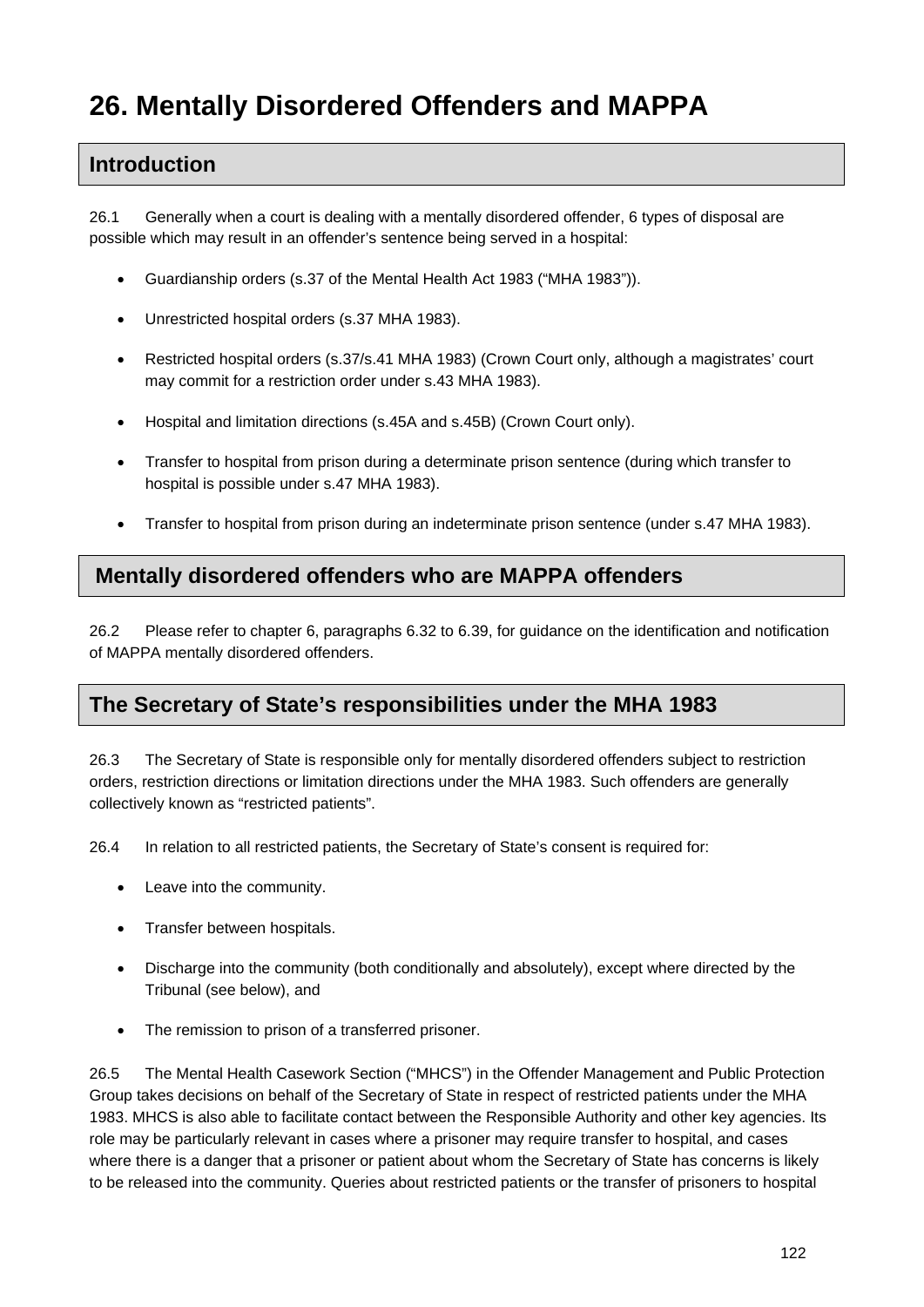should be addressed to the relevant caseworker; a list is regularly updated in the front of the NAPO directory / MHCS contact list (at [http://www.justice.gov.uk\)](http://www.justice.gov.uk/).

## **Provisions relevant to the management of restricted Hospital Order patients (sections 37 and 41 of the MHA 1983)**

#### **Unrestricted hospital orders**

26.6 A hospital order made under section 37 of the MHA 1983 authorises the admission of the defendant to a specified psychiatric hospital and his or her compulsory detention there for treatment. The order lapses after 6 months unless it is renewed. The Secretary of State has no responsibility for a patient who is subject only to an order made under section 37 of the Act.

#### **Community Treatment Order**

26.7 A Responsible Clinician ("RC") also has the power to treat an unrestricted patient in the community subject to conditions, to ensure that he or she continues to receive the treatment he or she needs. This is under a community treatment order ("CTO") made under section 17A of the MHA 1983. The CTO can only be made by the RC, who has sole power to recall the patient to hospital, if necessary to reinstate treatment. The Tribunal (see below) can order the patient's discharge from hospital, or from liability to be readmitted from a CTO, if it is not satisfied that detention for treatment is, or is likely to be, justified.

#### **Restricted hospital orders**

26.8 Section 41 of the MHA 1983 enables the Crown Court to make a restriction order at the same time as it makes a hospital order. The Court may impose a restriction order only when it appears necessary for the protection of the public from serious harm. Restrictions are made without limit of time and have the effect of rendering the hospital order indefinite.

26.9 Under section 42 of the MHA 1983, the Secretary of State may discharge a patient subject to conditions at any time while a restriction order is in force. This is known as a conditional discharge. The Secretary of State may recall a conditionally discharged patient to hospital. The Secretary of State also has the power to bring a restriction order to an end at any time if he is satisfied that it is no longer needed for the protection of the public. If the patient is already conditionally discharged, this is known as an absolute discharge. If the patient is still in hospital, the effect is to remove the Secretary of State's involvement and to leave the patient detained as an unrestricted hospital order patient.

## **Transfer Directions made by the Secretary of State from prison to hospital (sections 47, 48 and 49 of the MHA 1983)**

#### **Sentenced Prisoners**

26.10 Section 47 of the MHA 1983 empowers the Secretary of State in certain circumstances to direct that a sentenced prisoner be transferred to hospital for medical treatment. Under section 49, the Secretary of State may impose restrictions which persist until the prisoner's release date. Where a section 49 restriction direction is in place, if at any time the prisoner no longer requires hospital treatment, the Secretary of State may remit him or her back to prison to serve the remainder of any custodial sentence.

#### **Transfers late in sentence**

26.11 The Court of Appeal has observed that, when considering an application for a section 47 transfer right at the end of sentence, the Secretary of State must apply a "heightened level of scrutiny" to the evidence on which his decision is to be based. Accordingly, the Secretary of State will need to be satisfied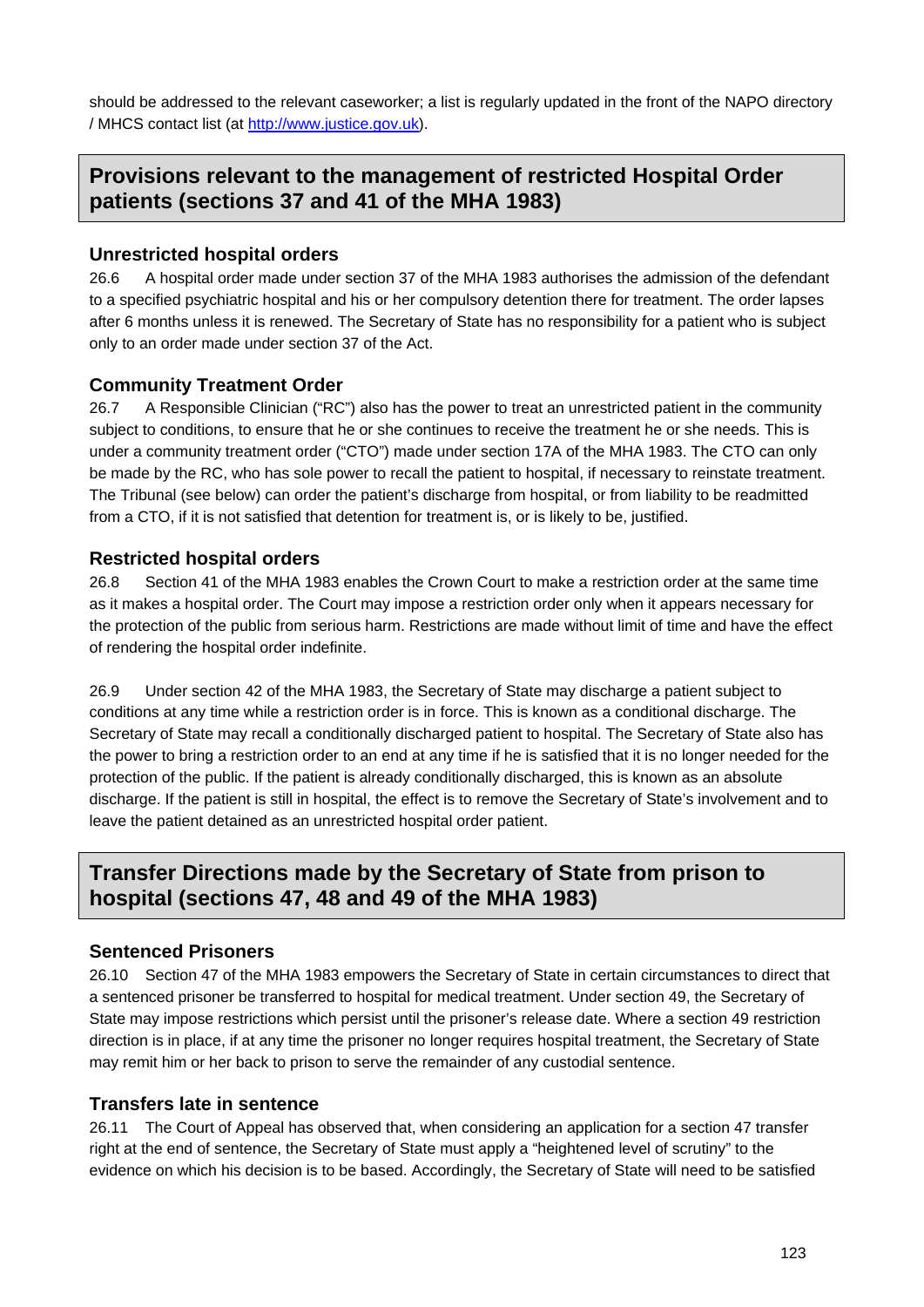that admission is necessary on clinical grounds. If a section 47 transfer does not take place, an alternative may be admission under civil powers.

### **Remand (and other) Prisoners**

26.12 Section 48 of the Act provides similar powers in respect of prisoners awaiting trial or sentence (plus certain civil prisoners and immigration detainees).

# **Hospital and limitation directions (sections 45A and 45B of the MHA 1983)**

26.13 The Crown Court can pass a prison sentence and simultaneously direct the offender's admission to hospital. When making a hospital direction, the Court must always add a limitation direction, which acts like a restriction order. The offender will go to hospital but if he or she no longer requires treatment, he or she may be remitted to prison by the Secretary of State.

# **Criminal Procedure (Insanity) Act 1964 as amended by the Criminal Procedure (Insanity and Unfitness to Plead) Act 1991 and the Domestic Violence, Crime and Victims Act 2004**

26.14 These Acts deal with those mentally disordered persons who, when they appear before the Crown Court, are not convicted either because their mental disorder is too great to permit their trial ("under disability" or, commonly, "unfit to plead"), or because the offence was committed in such a state of mental disorder as to negate criminal responsibility ("not guilty by reason of insanity"). Following either of these findings, the Court may make a hospital order with or without restrictions, provided it has the evidence required to do so under the MHA 1983.

26.15 If, at any time, the Secretary of State is advised by the patient's RC that, although once found unfit to plead, he or she can now be tried, the Secretary of State may direct his or her remission to court for trial.

# **Role of the First Tier Tribunal – Mental Health**

26.16 Detained restricted patients have the right to apply to the Tribunal once a year. Subject to paragraph 26.18 the Tribunal is generally required by law to discharge the patient from hospital if it is not satisfied that:

- He or she remains sufficiently mentally disordered to require medical treatment in hospital.
- The medical treatment is necessary for his or her health and safety or for the protection of others, and
- Appropriate medical treatment is available for him or her.

26.17 Where the Tribunal decides to direct the conditional discharge of a patient, it may defer that direction until it is satisfied that adequate arrangements have been made for the discharge to take place. It may impose any conditions on discharge. After the Tribunal has directed the conditional discharge of a patient, the Secretary of State may vary those conditions.

26.18 The duty to discharge does not apply to prisoners who have been transferred to hospital under sections 47 and 48 of the MHA 1983 or who are subject to a hospital direction under section 45A. In these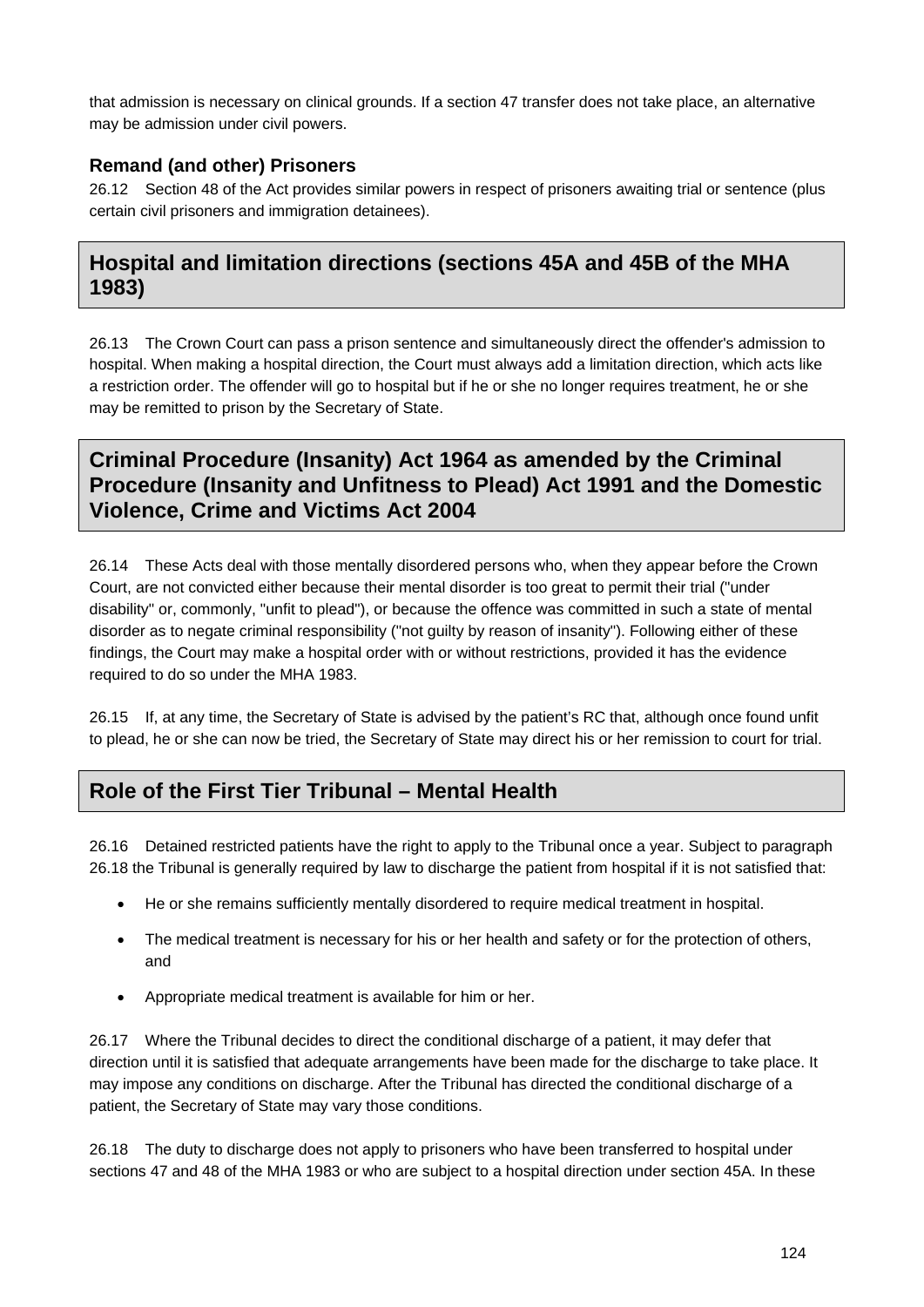cases, under section 74 of the MHA 1983, Tribunals may only recommend discharge to the Secretary of State.

26.19 After a conditionally discharged patient has been recalled, the Secretary of State must refer the case to the Tribunal within one month of recall.

26.20 A restricted patient subject to conditional discharge in the community has the right to apply to the Tribunal for an absolute discharge once every two years.

26.21 The Tribunal is entirely independent of government, as human rights law requires. The MHCS usually just makes a statutory statement on behalf of the Secretary of State explaining why he has not used his own power to discharge the applicant. He cannot challenge a Tribunal decision simply because he disagrees with its decision – he must be able to identify an error of law. It may be that MAPPA will have information about a patient's current risk which would be of assistance to the Tribunal, and that information should be offered to the Tribunal or to MHCS, who can incorporate it in the Secretary of State's statement.

26.22 When planning discharge arrangements for a MAPPA offender, bearing in mind that discharge is at the discretion of the First-tier Tribunal (Mental Health) or the Secretary of State and that discharge cannot be certain until after the event, the Care Programme Approach ("CPA") meeting should consider whether active multi-agency management is required. If so, a designated member of the care team should refer the offender to the MAPPA Co-ordinator for a level 2 or 3 meeting. Such a meeting will enable information sharing, the preparation of an inter-agency risk management plan and access to specialist resources.

# **Information-sharing with the Responsible Authority**

26.23 MHCS will inform the police force for the area where a restricted patient is detained when:

- The patient is sentenced and admitted to hospital.
- The patient is exceptionally given a one-off leave from hospital.
- The patient's RC is given discretion to grant escorted or unescorted leave.
- The patient transfers to a different hospital.
- The patient is discharged into the community, whether by the Secretary of State or the Tribunal.
- The patient is recalled to hospital from the community.
- The patient receives an absolute discharge and is no longer liable to detention.

(For notification to MAPPA, please see chapter 6.)

26.24 Where the patient is transferred to a hospital in a different force area or is discharged to live in a different force area from the detaining hospital, MHCS will also inform the police force in the receiving area.

26.25 The hospital managers are responsible for informing the police whenever a restricted patient escapes from the hospital in which he or she is detained, absconds from an escort while on escorted community leave, or fails to return from leave for which he or she had permission. This information should be passed immediately to the local police force in accordance with local protocol. Hospital managers should be ready to inform the police in the same circumstances in respect of unrestricted patients who are Category 1 offenders.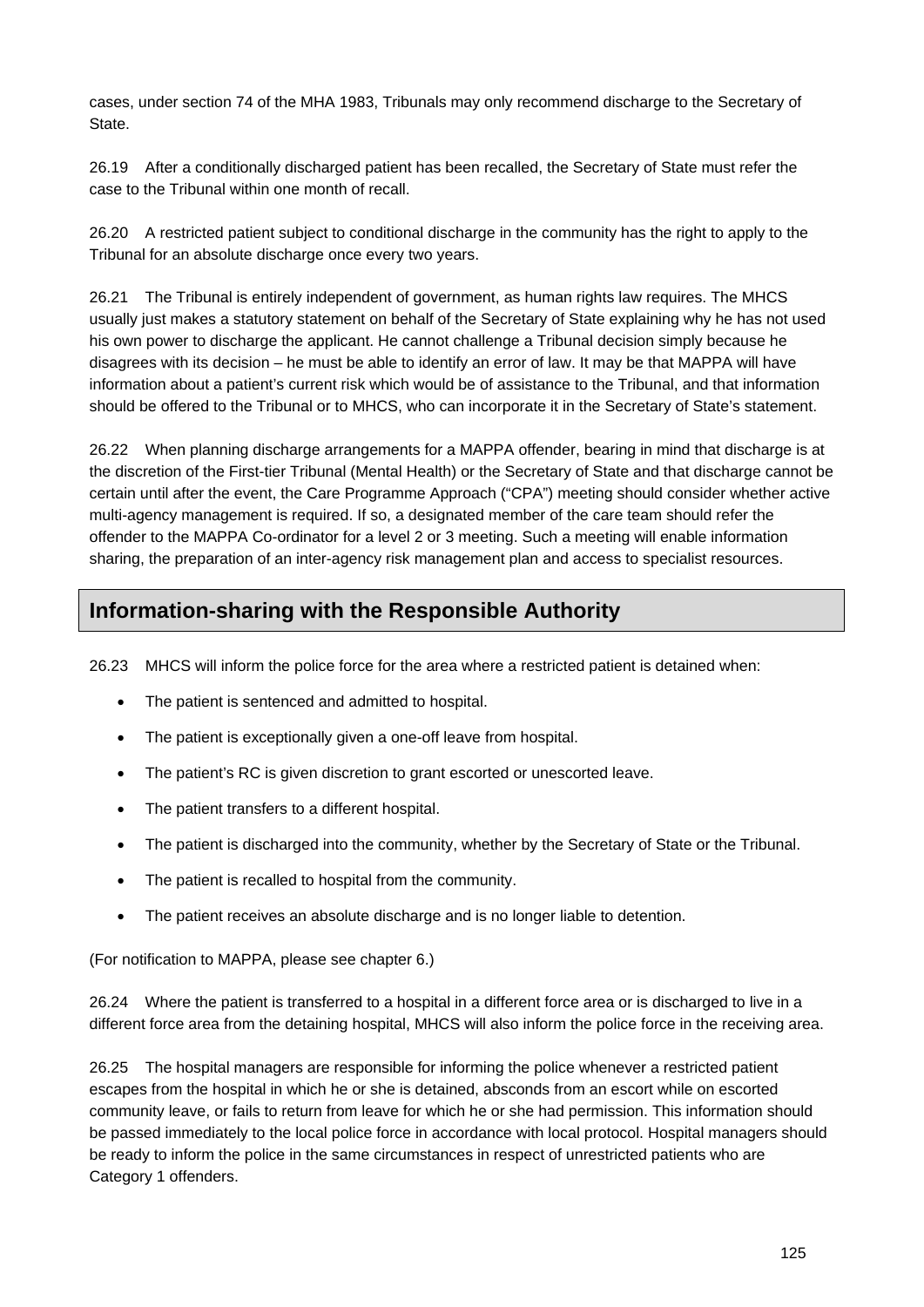# **Victims of mentally disordered offenders**

26.26 The rights of victims of mentally disordered offenders are provided by the Domestic Violence, Crime and Victims Act 2004 ("DVCVA 2004"). They were extended by the Mental Health Act 2007 to include victims of unrestricted patients. Statutory rights apply only where the sentence was passed on or after 1 July 2005.

26.27 Where the sentence was passed before that date, the victim has no statutory rights. MHCS practice in such cases is to give victims who contact them the information to which they would be entitled if the DVCVA had been in force. Victim Liaison Officers ("VLOs") approached by victims of offences committed by restricted patients who were sentenced before 1 July 2005 should liaise with MHCS so that responses can be co-ordinated. Where the patient is unrestricted, the VLO must inform the hospital managers of any qualifying victims who wish to exercise their rights.

26.28 Where the DVCVA 2004 applies, the Probation Trust are responsible after the sentence for establishing whether there are any victims who would be eligible under the Act. An eligible victim is entitled to know whenever discharge is being considered, either by the Secretary of State, the Tribunal (restricted patients), the RC or the hospital managers (unrestricted patients).

26.29 The victim has the right to make representations to the decision-maker about any conditions to be added to any discharge or CTO. The victim is not entitled to make representations about whether discharge is appropriate.

26.30 The victim is further entitled to know:

- Whether discharge took place, or a CTO was made, and, if so,
- What conditions, if any, are in place for protection of the victim or the victim's family.
- When those arrangements end, either because the offender has been recalled to hospital, or he has been absolutely discharged, or the CTO has been lifted.

26.31 It should be noted that the victim has **no** statutory right to know when the patient is allowed out of hospital on leave, where he is being detained, or where he must live in the event of discharge.

26.32 While the VLO, or hospital managers in unrestricted cases, have discretion to give more information than the statutory entitlement, care must be taken to manage the victim's expectations. For example, it will in most cases be a breach of the Data Protection Act 1998 to let the victim know the offender's address, and it will usually be counterproductive to tell the victim when the patient has leave in the community.

26.33 Where the offender is subject to an unrestricted hospital order, the decision-makers are the hospital managers, the responsible clinician, and the Tribunal. Victims have the same entitlement to information as when a restricted hospital order is made, provided the conviction is for a qualifying offence. In unrestricted hospital order cases, it is the hospital managers who are responsible for providing the information about discharge decisions, and relevant conditions made in the event that the offender becomes subject to a CTO.

26.34 Where the victim concerns are high-profile and local or national media have been involved, coordination of the response at MAPPA level 2 or 3 may be advisable.

26.35 For more detailed information on MAPPA MDOs please refer to "Guidance for Working with MAPPA and Mentally Disordered offenders" now available on EPIC for Probation Trusts and Prisons, and POLKA for police.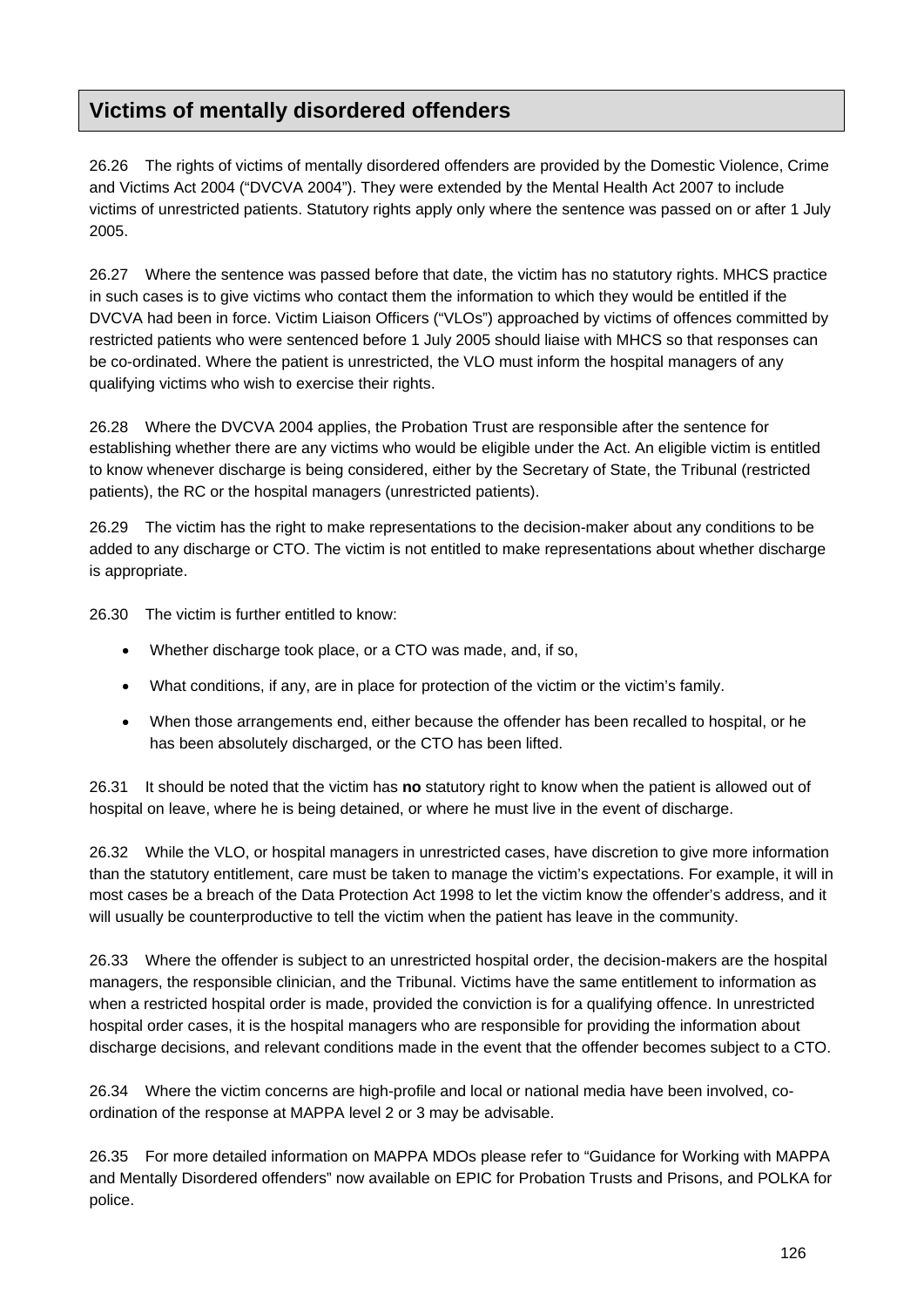# **27. Specialist Police Forces**

# **Introduction**

27.1 There are currently 43 territorial police forces in England and Wales. These, together with Probation Trusts and the Prison Service, make up the MAPPA Responsible Authority in each Area. This section explains the role of other specialist police forces and their connection to MAPPA.

## **British Transport Police**

27.2 The British Transport Police ("BTP") is a national police force and has the task of policing the UK rail network, London Underground, Docklands Light Railway and some tram and metro systems.

27.3 The role of the BTP is to serve the community through actively managing offending and anti-social behaviour on our railway network. Its mission is to maintain a safe railway that is free from disruption and fear of crime. It works in 7 regional areas and has the ability to work across boundaries. It is part of the ViSOR community, working closely with police forces across England, Wales and Scotland, and it should be involved in the risk management of MAPPA offenders where this is appropriate and necessary.

27.4 Where an offender is to be managed at MAPPA level 2 or 3 in the community, the MAPP meeting should consider whether it would be beneficial to invite the BTP to the MAPP meeting that takes place before release. The invitation should go to the BTP Force Intelligence Bureau (email: [fib@btp.pnn.police.uk](mailto:fib@btp.pnn.police.uk) / telephone: 020 7023 6944 or 020 78308969 / fax: 020 7830 8980).

27.5 If able to attend, the BTP can outline its contributions to the MAPPA Risk Management Plan. If unable to attend in person, the BTP should liaise with the owning police area and agree any tactical options for the management of the offender's travel which the local police can put forward on its behalf.

# **Royal Military Police**

27.6 The Royal Military Police ("RMP") is the military specialist for all three of the Armed Forces in investigation and policing, and is responsible for policing the military community worldwide. The RMP will act as a Single Point of Contact for all three services.

27.7 While other agencies can and do investigate crime committed by or against members of the Defence Department, it is the Service Police alone who have the capability to deliver the full range of policing functions, throughout the spectrum of conflict at home and abroad. The policing capability required by the Armed Forces in the UK, Germany and other overseas stations is provided by the RMP.

27.8 Where members of the Armed Forces, both military and civilian personnel, have committed sexual offences, are subject to notification requirements under the Sexual Offences Act 2003 ("SOA 2003"), and are deployed abroad, the RMP takes on the duties of the police service. When offenders who are 'soldiering on' (i.e. they have been properly dealt with by a court for the offence(s) committed, have not been discharged or dismissed, and therefore are able to remain within the Armed Forces) are deployed on UK soil, the RMP works closely with colleagues in the local police force to ensure that the requirements of the SOA 2003 and any other supervision requirements are fully met. Where the offender is a civilian member of staff, the normal UK procedures will apply to them.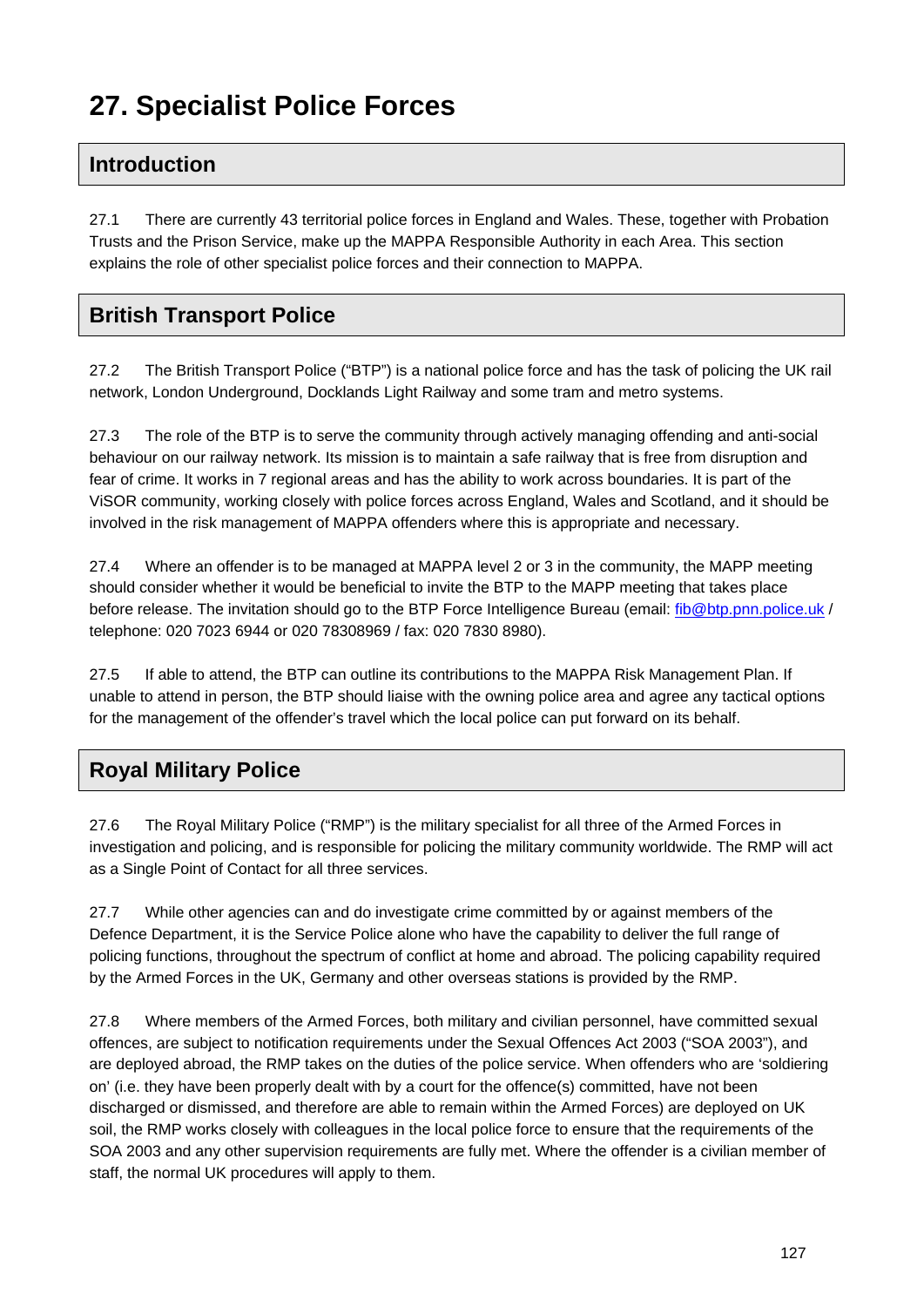27.9 In respect of MAPPA management, for those offenders resident in the UK it would be usual for the local police force to be the conduit of any relevant information from the RMP into the MAPP meeting. Where the offender may be deployed abroad, the RMP will undertake an assessment of the potential risks the individual presents and ensure that all the necessary arrangements are in place to meet these. The RMP is part of the ViSOR community and will ensure that the ViSOR record is kept up to date.

# **Civil Nuclear Constabulary**

27.10 The Civil Nuclear Constabulary ("CNC") provides protection for civil nuclear licensed sites and safeguards nuclear materials, nuclear site operators, policing and nuclear regulators, as well as interlinking with Home Office forces.

27.11 There may be occasions when it will be necessary to share information with CNC. Again it would be usual for the local police force to be the conduit of any relevant information from the CNC to the MAPP meeting.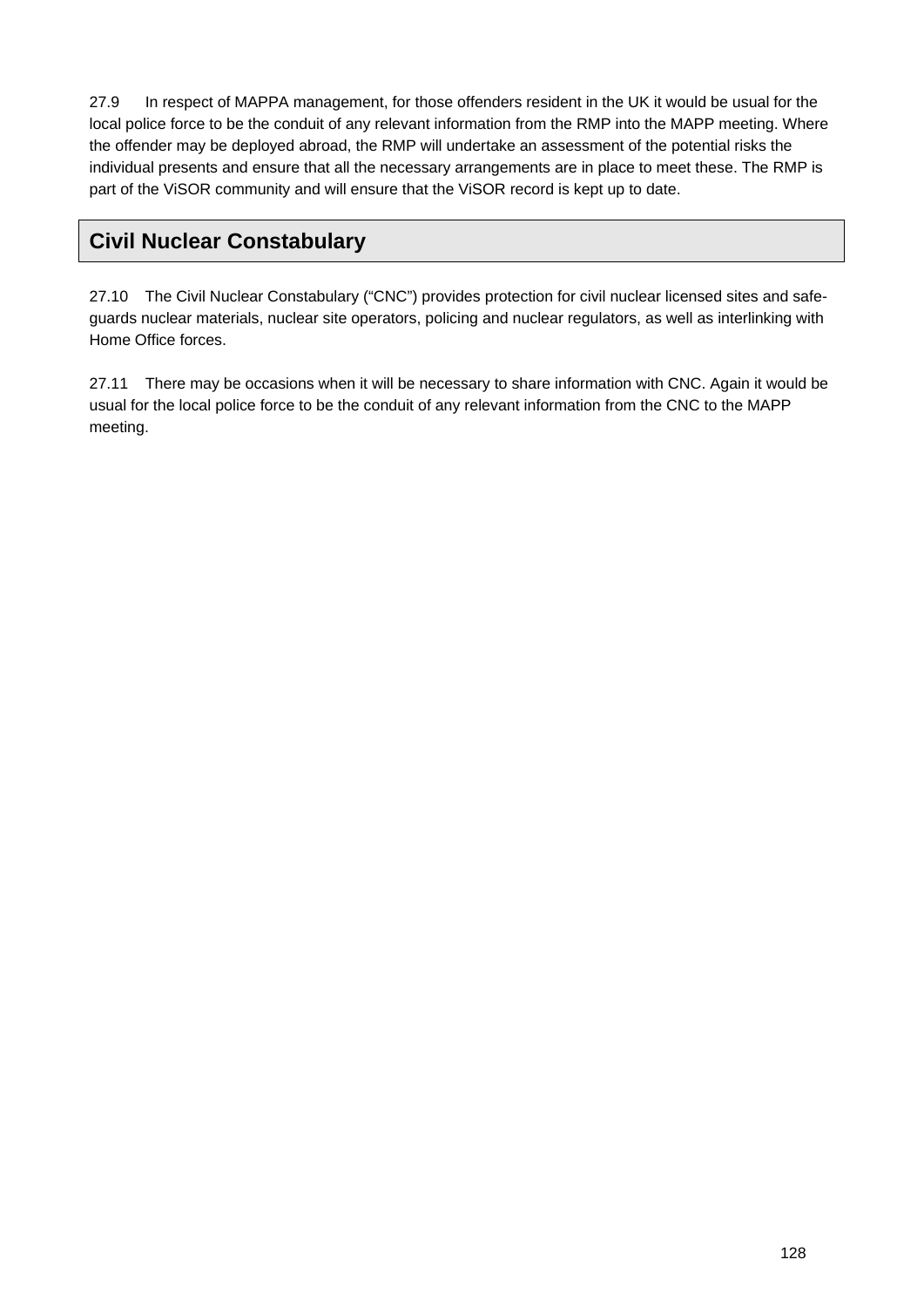# **28. MAPPA Co-ordination**

*This is a summary of the MAPPA Co-ordination function. Please see the relevant chapters for details.* 

**Standard – MAPPA Co-ordination should be accountable to the Strategic Management Board.** 

## **Introduction**

28.1 MAPPA Co-ordination is a dedicated function carried out on behalf of the Responsible Authority, and accountable to the Strategic Management Board ("SMB"). MAPPA Co-ordination aims to ensure that multi-agency risk management is focussed on the right people in a timely and efficient manner. It helps ensure the delivery of robust and defensible plans, which address known indicators of serious harm to others.

28.2 In small areas, it may be possible for the role of co-ordination to be undertaken by an individual. In larger areas, co-ordination might be undertaken by several people within the Responsible Authority, either as a role or on a geographical basis.

# **Single point of contact**

### **Standard – There should be a single point of contact for the management of all MAPPA offenders**

28.3 The systematic co-ordination of MAPPA activity is critical in ensuring that the functions of the MAPPA framework are coherent and that they contribute meaningfully to public protection. Even if several people are involved in the co-ordination task, it is recommended that a single individual is allocated overall responsibility for the oversight of the arrangements in any one area – the **"MAPPA Co-ordinator"**.

28.4 The specific point of contact for MAPPA ensures that the statutory responsibilities in sections 325– 327B of the Criminal Justice Act 2003, and MAPPA national policies and procedures, are implemented in their local area as agreed by the SMB.

## **Desired outcomes from co-ordination**

**Standard – MAPPA Co-ordinators will work on behalf of the SMB to implement the MAPPA process as outlined in the MAPPA guidance** 

28.5 The actions below are areas within the Guidance that require MAPPA Co-ordination.

- All MAPPA offenders are identified at sentence by the responsible agency.
- The MAPPA Co-ordinator is notified of all MAPPA offenders being managed in the community by the Youth Offending Team and mental health services.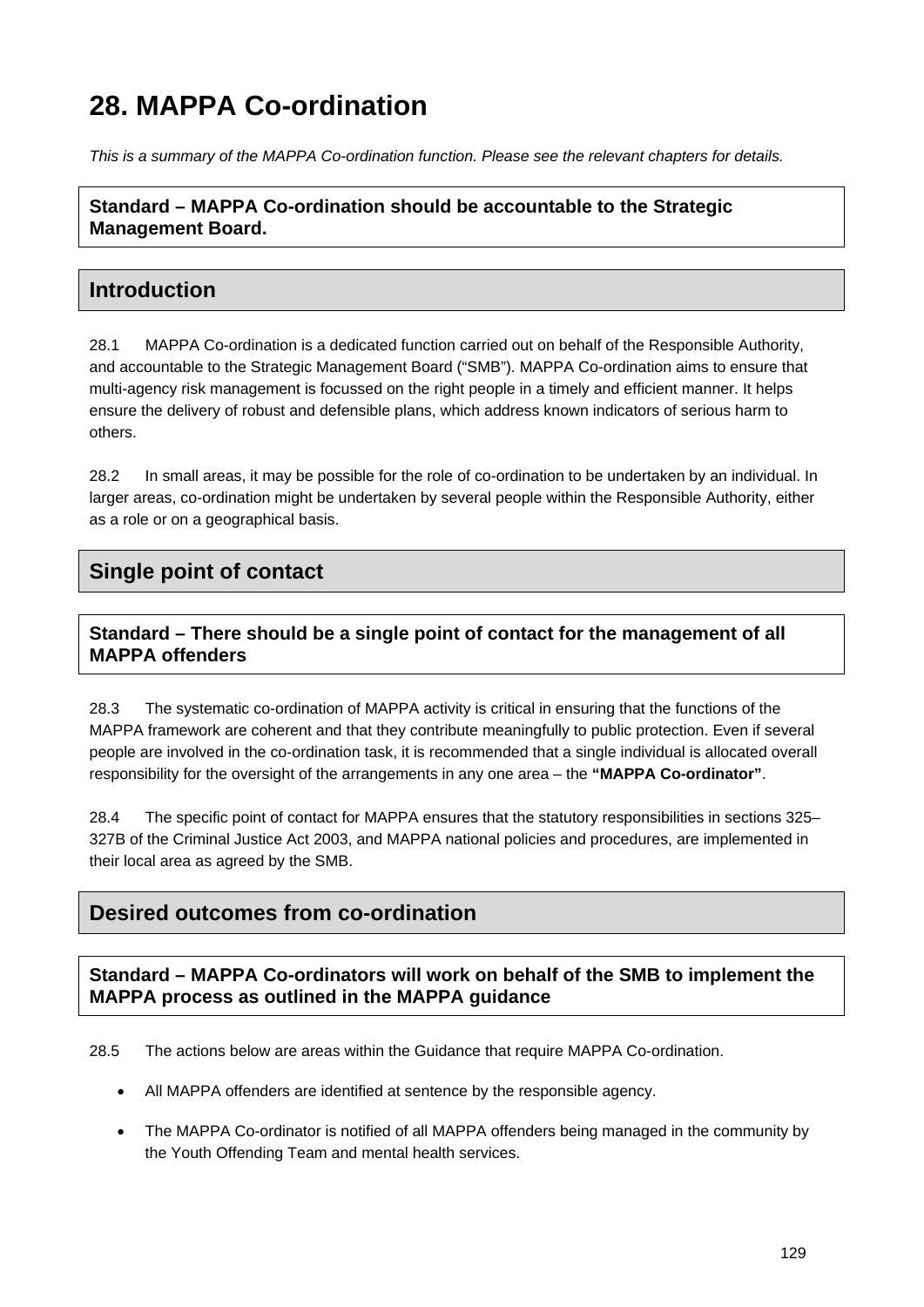- The MAPPA Co-ordinator has access to police and probation case management systems for the identification of MAPPA offenders.
- Referral is made to the MAPPA Co-ordinator for all MAPPA offenders for whom a MAPPA Risk Management Plan at MAPPA level 2 or 3 is necessary to manage that risk.
- All referrals for level 2 and 3 MAPP meetings are screened and assessed to ensure the required level of MAPPA management, and the referring agency is informed of the decision within 10 days of receipt of the referral.
- The MAPPA documents are used as required in the MAPPA guidance by Responsible Authorities and Duty to Co-operate agencies ("DTCs").
- All relevant partner agencies are identified and invited to the MAPPA level 2 and 3 meetings in order to plan an effective Risk Management Plan and to ensure that it is implemented.
- Comprehensive and accurate victim information is available at every MAPP meeting.
- All MAPP meetings consider whether a disclosure to a third party is required as part of the Risk Management Plan.
- Relevant reports and other information are available at every level 2 and 3 MAPP meeting.
- All agencies at MAPP meetings are aware of the restrictions and duties in relation to information being shared and are asked to confirm that they are willing and able to abide by them.
- MAPPA level 2 and 3 offenders are reviewed within required timescales, and monitored by MAPPA Key Performance Indicators ("KPIs").
- There is suitable representation at the appropriate grade at MAPP meetings from the agencies required to attend, and a record is kept of their attendance by the minute taker, which is monitored by MAPPA KPIs.
- All agencies attending MAPP meetings are aware of their duty to store minutes confidentially, in accordance with their own agency procedures.
- Responsible Authorities and DTC agencies are provided with up-to-date information on local arrangements regarding any core groups and standing membership.
- All MAPP meetings are effectively managed and are in accordance with the MAPPA Guidance.
- There is effective communication with NOMS Extremism Critical Public Protection Cases Team so that pre-meeting arrangements can be made as required.
- MAPPA Risk Management Plans and minutes from all relevant level 2 and level 3 MAPP meetings are prepared showing clearly the status of each offender, the agencies delivering components of the plan and the timescale, and the point at which the offender exits the multi-agency risk management process.
- MAPPA minutes for all level 2 and 3 MAPP meetings are entered on ViSOR.
- Following agreement to transfer a MAPPA offender by the lead agency, the necessary transfer information is sent via the local Co-ordinator to the receiving MAPPA area.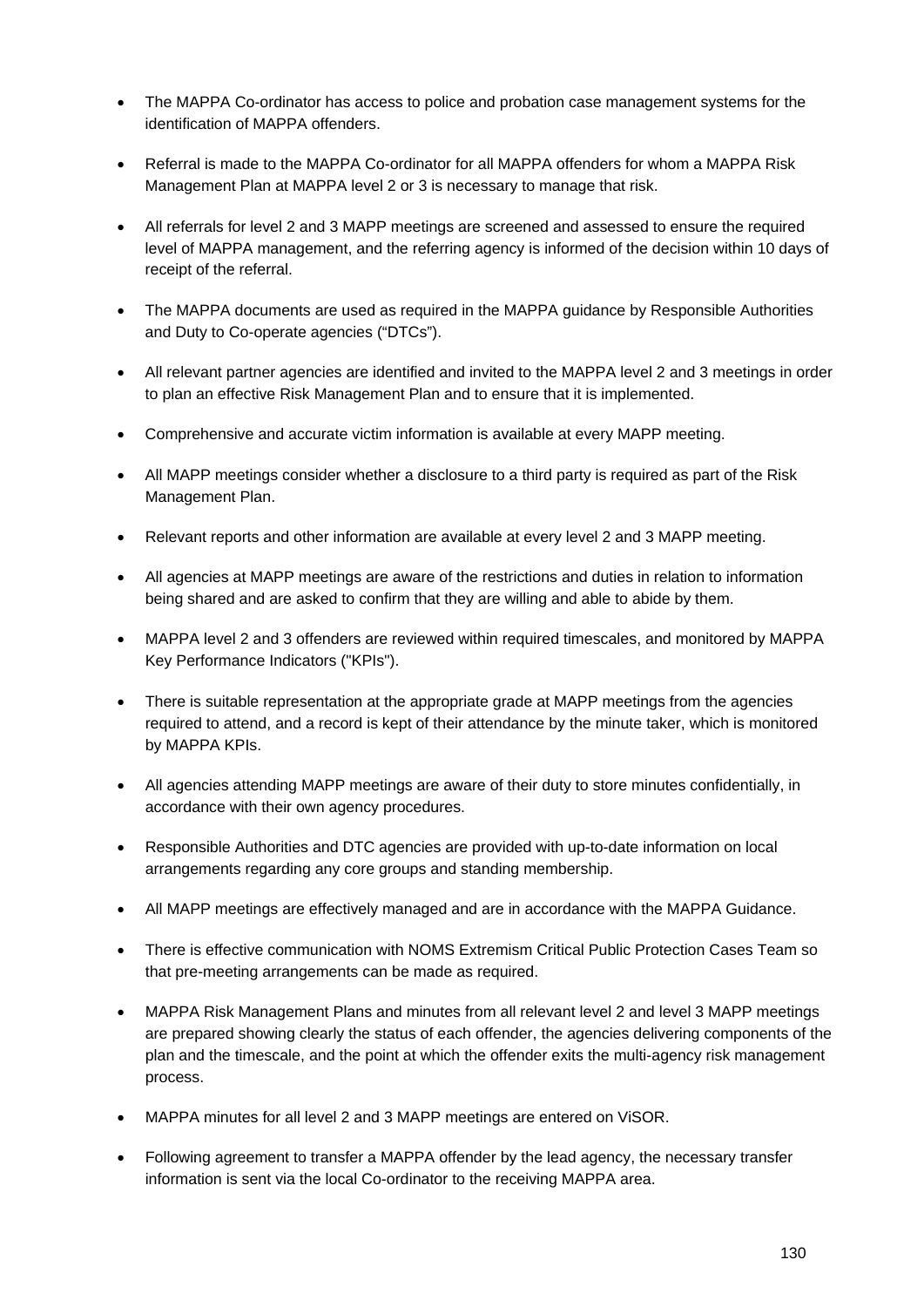### **Standard – the MAPPA Co-ordinator will ensure effective and appropriate information-sharing**

28.6 Outlined below are the relevant requirements:

- Relevant information is shared with other agencies within MAPPA for the management of the risk of serious harm to the public.
- Information-sharing is on the basis that the information will be stored and handled using the Government Protective Marking Scheme, shared safely and securely, and used by the appropriate personnel within those agencies for public protection purposes only.
- There is a Memorandum of Understanding in place with every DTC agency to ensure effective and appropriate information-sharing.
- All requests for minutes are considered by the MAPP meeting Chair, and an Executive Summary is provided by the MAPPA Co-ordinator if deemed appropriate.

### **Standard – the MAPPA Co-ordinator will ensure that statistical data is collated and reported upon as required in the MAPPA guidance**

- 28.7 Outlined below are the relevant requirements:
	- Disclosure information for level 2 and 3 cases is collected and reported to the SMB on a quarterly basis.
	- A statistical report is provided to the SMB on all MAPPA offenders in the community by category and level. These figures are statistical only and will not provide information on individual offenders.
	- Information is collected and provided for the MAPPA annual report.
	- Information on performance against the national MAPPA KPIs is collected and reported to the SMB and uploaded to the national Probation Performance Hub.

# **Strategic issues**

**Standard – The MAPPA Co-ordinator will work on behalf of the SMB to implement the SMB Business Plan** 

- 28.8 Outlined below are the relevant requirements:
	- Develop the SMB business plan on behalf of the Responsible Authority and monitor its delivery on behalf of the SMB.
	- Collate and analyse quantitative and qualitative data, and provide reports on the area's compliance with the MAPPA KPIs to the SMB.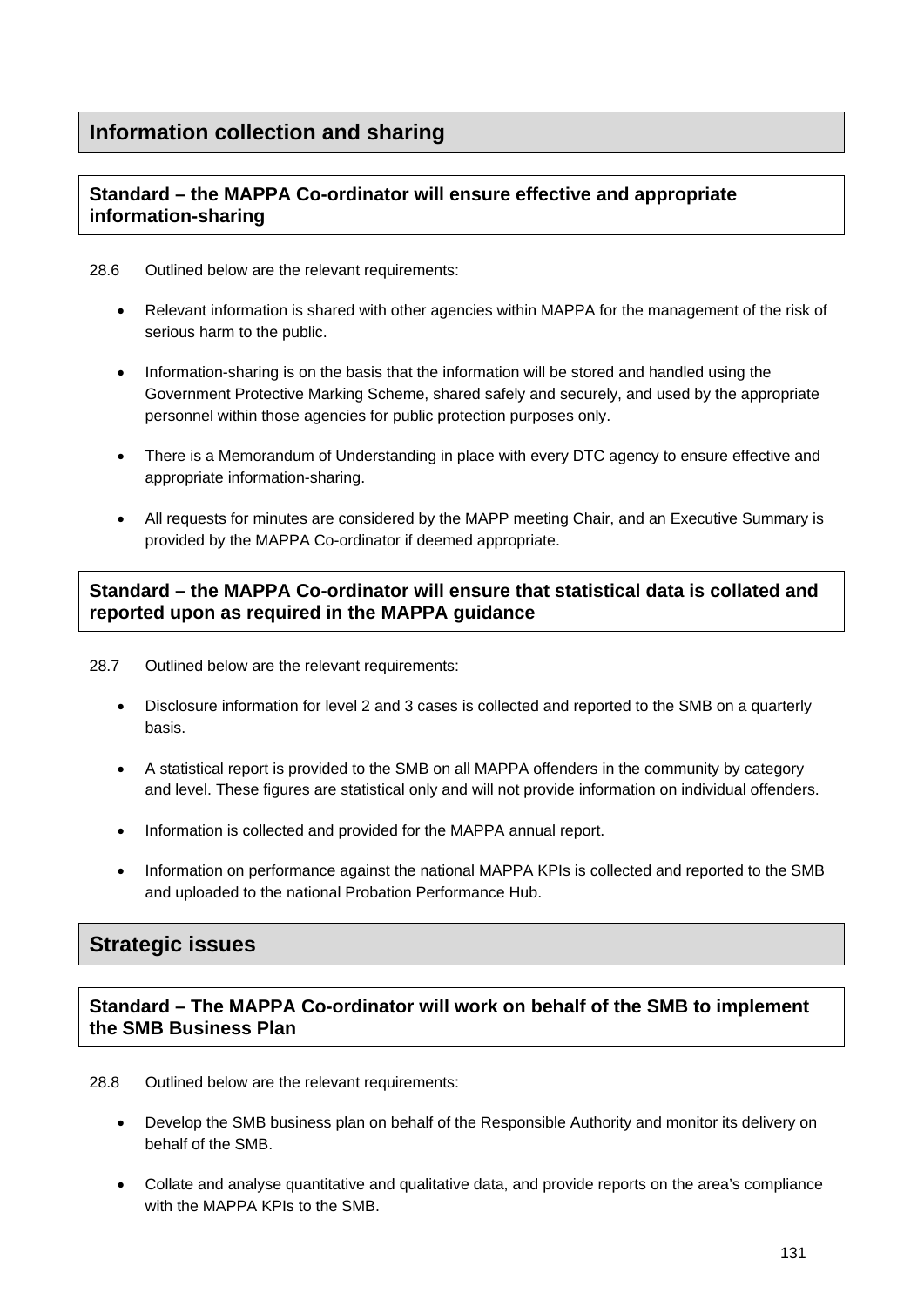- Drive the implementation of the SMB training and communication plans.
- Establish and manage the process to identify all relevant cases where a MAPPA Serious Case Review is required and ensure that colleagues are notified.
- Communicate with all agencies involved with MAPPA to improve effective practice and ensure resources are used appropriately to manage risk.
- On behalf of the SMB, ensure that all complaints received by the SMB are dealt with properly and in a timely manner.

### **Standard – the MAPPA Co-ordinator will provide necessary training and quality assurance for the management of MAPPA offenders**

- 28.9 MAPPA co-ordinators will:
	- Provide briefings and training regarding the management of MAPPA offenders in accordance with the SMB plan.
	- Undertake performance monitoring and improvement as set out in chapter 31.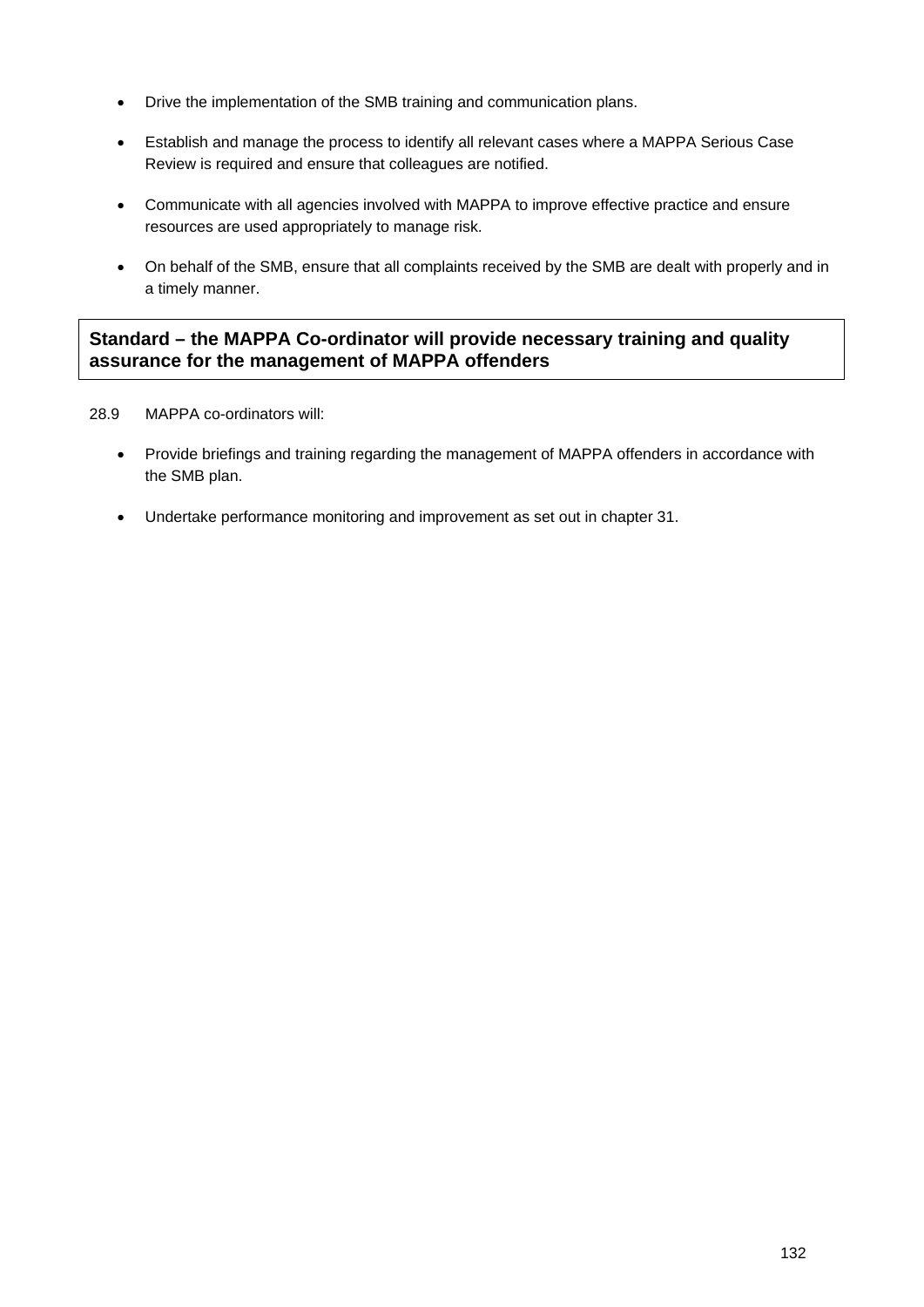# **29. Complaints**

### **Introduction**

#### **Standard – SMBs must ensure there is a complaints procedure for MAPPA in their area**

29.1 From time to time there may be complaints about MAPPA. These may be from offenders who have been managed under MAPPA or from their friends, relatives or legal advisers. It is also possible that there will be complaints from external organisations or professionals. Complaints may cover a range of issues including decisions regarding disclosure or the denial of access to meetings or minutes.

29.2 As MAPPA is not a body in its own right and has no legal personality, it is important to determine whether any complaint received by MAPPA is legitimately a complaint about MAPPA or is about how one of the agencies is managing a case. For example, if an offender is raising a complaint about a licence condition, this should be directed to the relevant Probation Trust. Similarly, complaints about police operations should be directed to the police.

29.3 The Responsible Authority and Duty to Co-operate ("DTC") agencies will have their own complaints procedures, and these will apply if there is a complaint about how an agency is carrying out its work. It is important that complaints are managed promptly.

### **Practice suggestions**

29.4 The fundamental principle in dealing with complaints is that they should be resolved at the lowest possible level. A complaint about MAPPA should usually be directed to the MAPPA Co-ordinator. The following process is suggested, although other arrangements are permissible.

- On receipt of a complaint, the MAPPA Co-ordinator consults the Chair of the Strategic Management Board ("SMB") and they agree how to proceed.
- Where the complaint relates to how one particular agency has operated, the complaint should be passed to the SMB representative for that agency for the complaint to be dealt with through the agency's complaint procedure. The MAPPA Co-ordinator will write to the complainant to advise him or her of this.
- Where the complaint is levelled against the MAPPA process, or a decision taken by a MAPP meeting, the SMB Chair will consult the MAPP meeting Chair and will, in straightforward cases, respond to the complainant.
- If the complainant is dissatisfied with the response, or the Chair believes that the case is one which requires further consideration, the SMB Chair will organise an investigation.
- A lead investigator should be identified, ideally a member of the Responsible Authority.
- The investigation can be undertaken in a variety of ways including the creation of a sub-group. This might typically consist of three members: a member of the Responsible Authority, a Lay Adviser and a DTC member, none of whom should be involved in the case.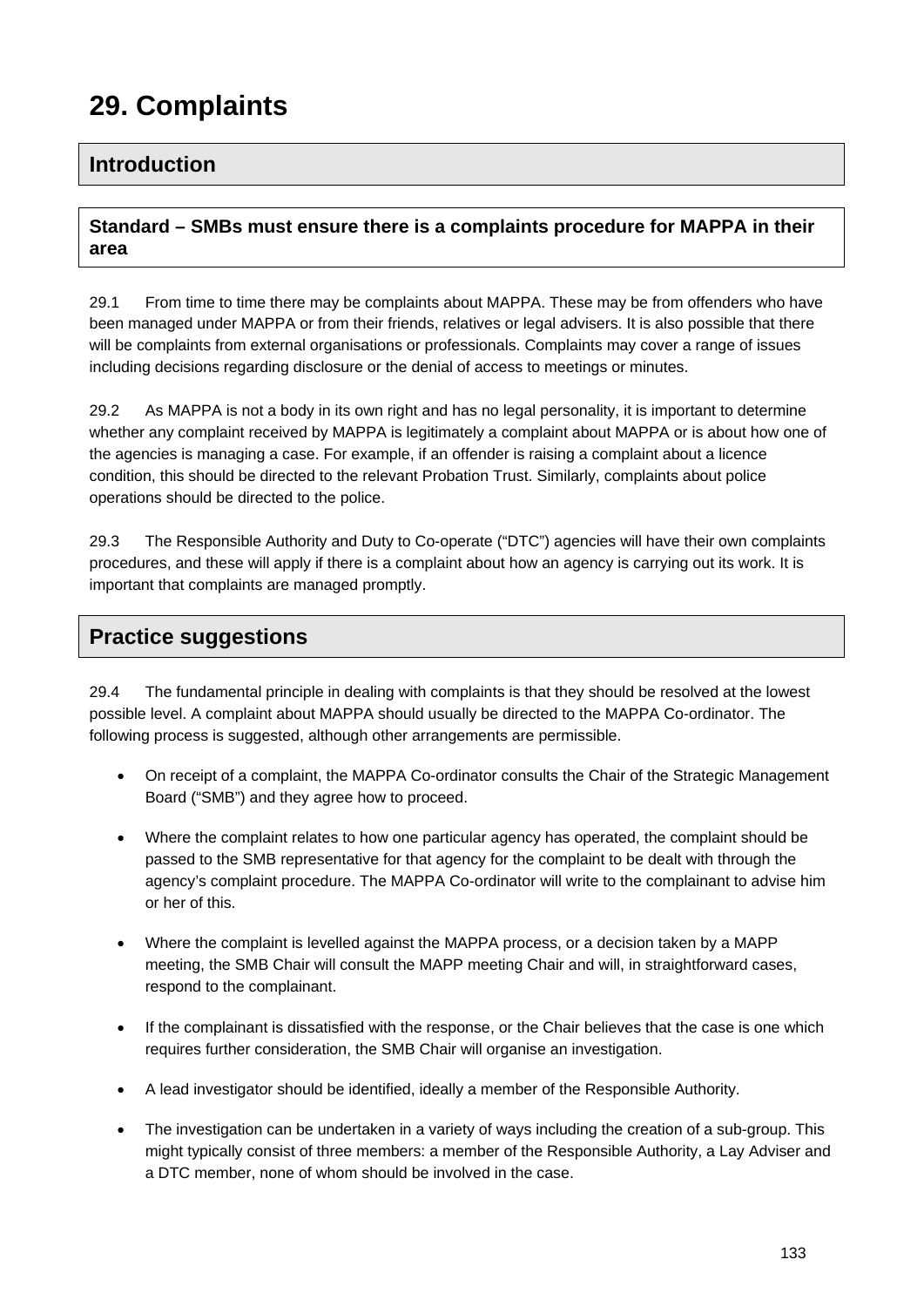If the complainant is dissatisfied with the outcome of an investigation and wishes to take the matter further, he or she may apply to the Chief Constable, Chief Executive of the relevant Probation Trust, or Prison MAPPA representative and ask for a review of the process.

29.5 Complaints should be dealt with as quickly as possible, and the complainant should be informed of any delays in the process. The SMB Chair should ensure that the complainant and the MAPPA Co-ordinator are kept advised of the progress of the complaint and its outcome.

### **Standard – The MAPPA Co-ordinator will report all complaints to the SMB**

29.6 The MAPPA Co-ordinator should report all complaints received, and the findings from them, to the SMB. The SMB should ensure that any agreed actions are taken to avoid a repetition of such a situation in the future. This could form part of MAPPA quality audits. See chapter 31 on Performance Monitoring and Improvement.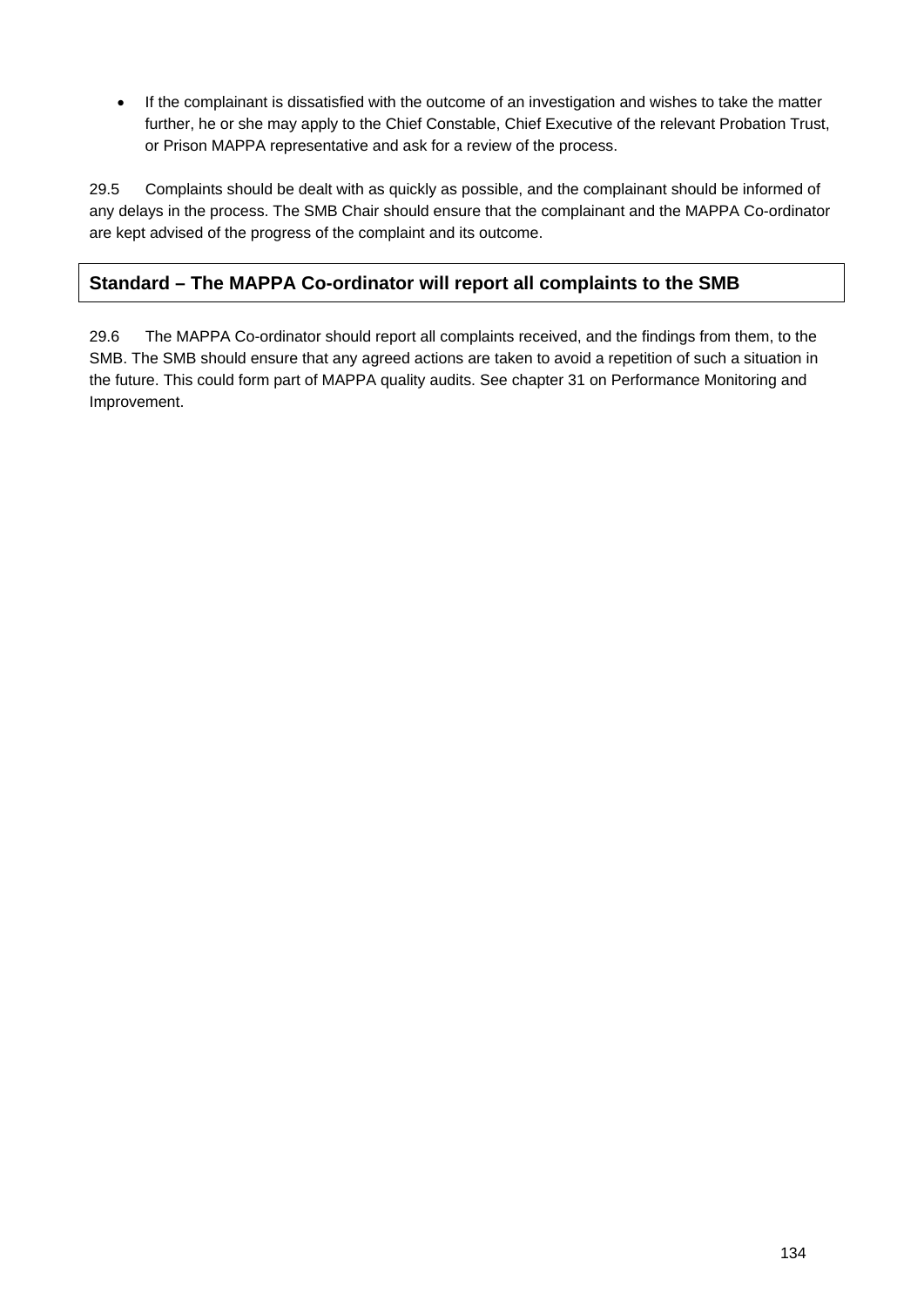# **30. Governance of MAPPA**

# **Introduction**

30.1 This chapter summarises some of the structures that are in place to support the effective operation of MAPPA. The structures, functions and membership of groups listed below may change over time to reflect agency reorganisations or changes in strategic policy.

# **Groups other than ViSOR Groups**

#### **Responsible Authority National Steering Group ("RANSG")**

30.2 This is the national co-ordinating body tasked with exercising oversight of MAPPA and ensuring its continued development. It is chaired by the Head of the Offender Management and Public Protection Group ("OMPPG") in NOMS. The RANSG will produce a national MAPPA business plan annually, which the Responsible Authority will be required to mirror in the Strategic Management Board ("SMB") business plan.

#### **National MAPPA team in the NOMS Offender Management and Public Protection Group**

30.3 This is a multi-disciplinary team consisting of civil servants and seconded staff from police and from across NOMS. Its functions include:

- Managing the appointment / termination of appointment of Lay Advisers on behalf of the Secretary of State.
- Producing the national MAPPA Annual Statistics and giving guidance relating to local MAPPA Annual Reports on behalf of the Secretary of State.
- Issuing MAPPA Guidance on behalf of the Secretary of State.
- Maintaining the Prison Public Protection Manual.
- Working with other government departments and agencies to consider the implications of related policy on MAPPA and public protection.
- Collecting and disseminating good MAPPA and public protection practice.
- Advising and supporting Responsible Authorities, SMBs and prisons on MAPPA and public protection issues.
- Supporting local areas with training.
- Advising and supporting areas and regions through attendance at meetings, as well as through occasional visits or telephone/video conferencing, on the management of complex cases.
- Engaging with public protection leads in prisons and probation to inform policy and practice developments.
- Providing advice, support and quality assurance for MAPPA Serious Case Reviews.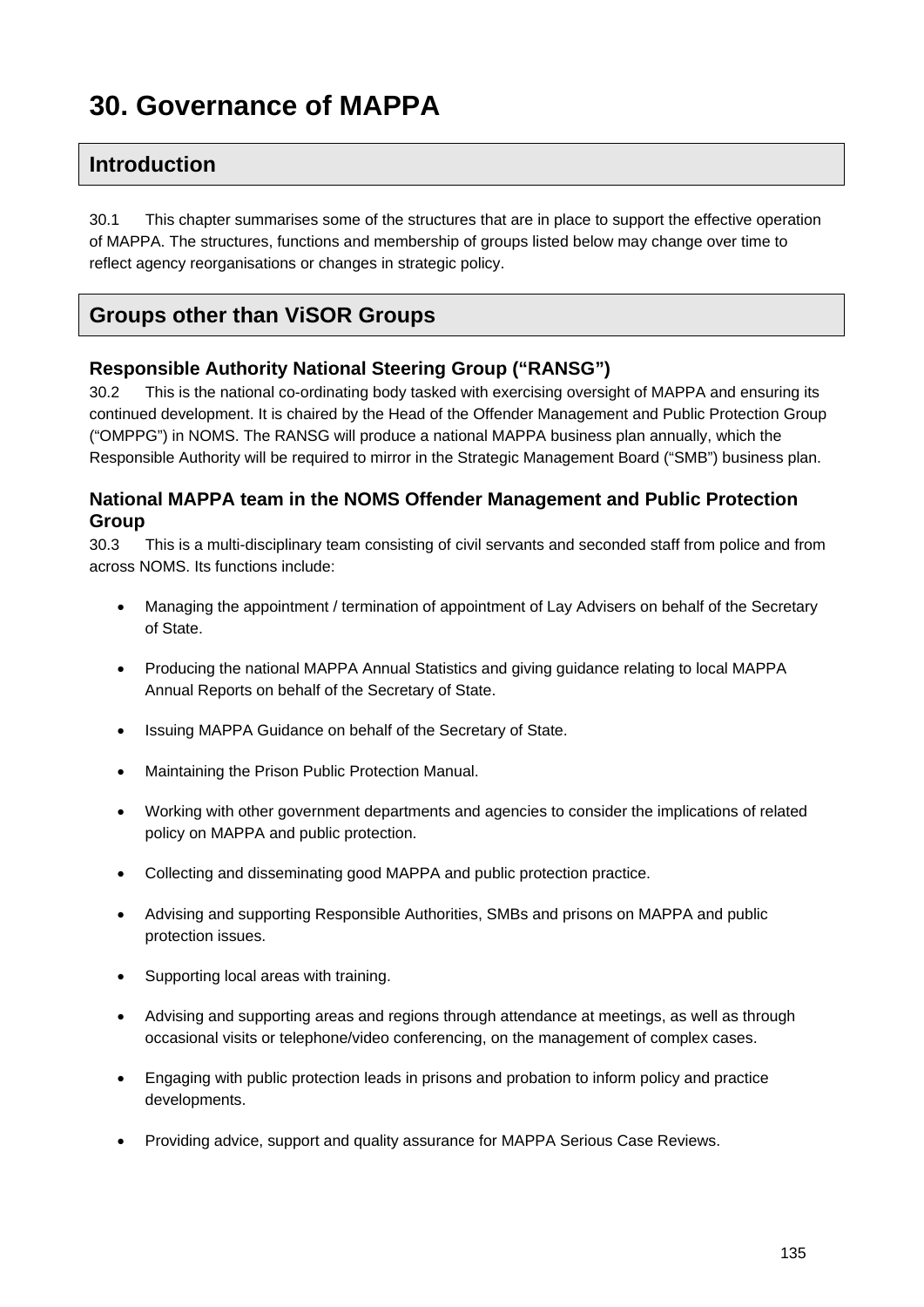#### **National MAPPA Best Practice Workgroup**

30.4 This is chaired by the Head of the national MAPPA Team in OMPPG and consists of two representatives from the Responsible Authority from each region. Its tasks are to:

- Identify areas of best practice.
- Work in sub-groups to develop best practice initiatives.
- Disseminate training materials.
- Identify national training needs.
- Devise a means of meeting national training needs.

# **ViSOR Groups**

#### **ViSOR National User Group**

30.5 The aim of the ViSOR National User Group ("NUG") is to support the development and use of the ViSOR service at a national level across the various UK jurisdictions in order to ensure that it continues to effectively support the varied MAPPA requirements.

30.6 The NUG meets three times a year. Membership comprises Regional User Group chairs plus senior customer representatives. The chair of this group should be the ViSOR senior responsible officer (ACPO lead for the management of sexual and violent offenders).

#### **ViSOR Regional User Group**

30.7 There are currently 10 Regional User Groups ("RUGs"). They aim to share good practice, and discuss implementation issues and other issues at regional level. The RUGs also propose change requests on behalf of members to the Change Management Group ("CMG").

30.8 Membership comprises representatives from user agencies (one police and one probation representative per area and prison area (regional) representatives). RUGs meet three times a year and they report to the NUG. Chairs of RUGs sit on the NUG.

30.9 Probation areas and Prisons should ensure they are represented on this group alongside colleagues from the third Responsible Authority agency (police). Meetings can be chaired by representatives from any of the three Responsible Authority agencies. The Chair should be a senior agency representative to ensure sufficient strategic ownership of ViSOR.

#### **ViSOR Change Management Group**

30.10 The remit of the CMG is to approve or reject proposals for change received from RUGs, OMPPG and the National Policing Improvement Agency ("NPIA"), and to prioritise the implementation of approved proposals.

30.11 The CMG is obliged to consult other relevant change management groups where proposed changes may impact on other interfaced systems of customer infra-structures. Similarly, other groups are obliged to consult the CMG in cases where their proposed changes may impact on the ViSOR service.

30.12 Although likely to be reviewed, the current arrangements for CMG membership are two elected representatives from each RUG, one from the RANSG, and one representative of each interfaced system.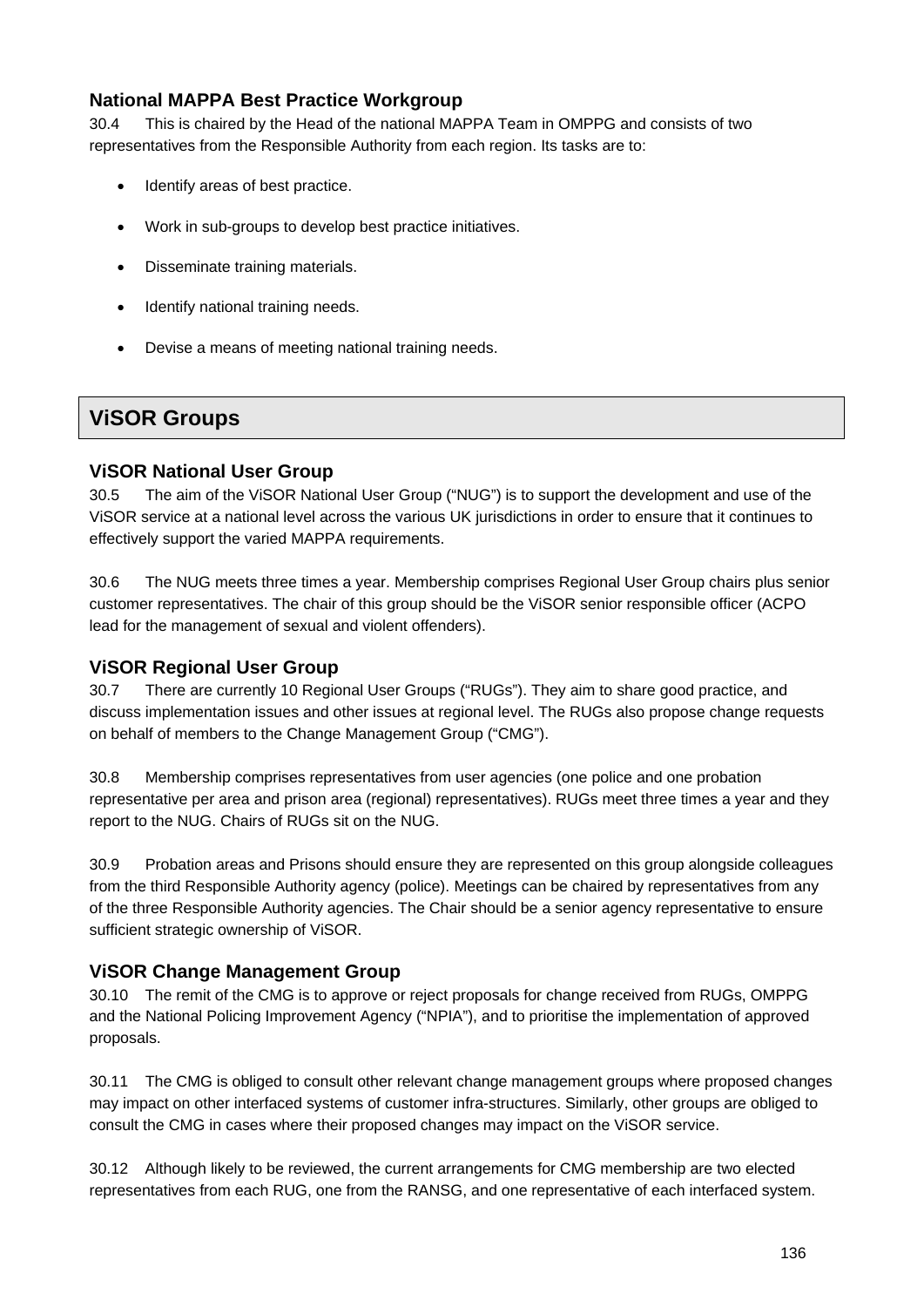The CMG meets quarterly (or more often if required). The CMG reports to the NUG and will be chaired by a person identified by the NUG Chair.

30.13 All proposed ViSOR changes should come through the CMG, who will escalate only unresolved issues and proposals to the NUG.

#### **NOMS ViSOR Business Board**

30.14 The NOMS ViSOR Business Board supports the operation of ViSOR in NOMS. It oversees NOMS benefits realisation, and links with the Offender Information System and NPIA. The NOMS ViSOR Business Board is chaired by the Head of the NOMS OMPPG.

30.15 The NOMS ViSOR Business Board is one of a number of special interest groups in the NPIA governance structures for ViSOR.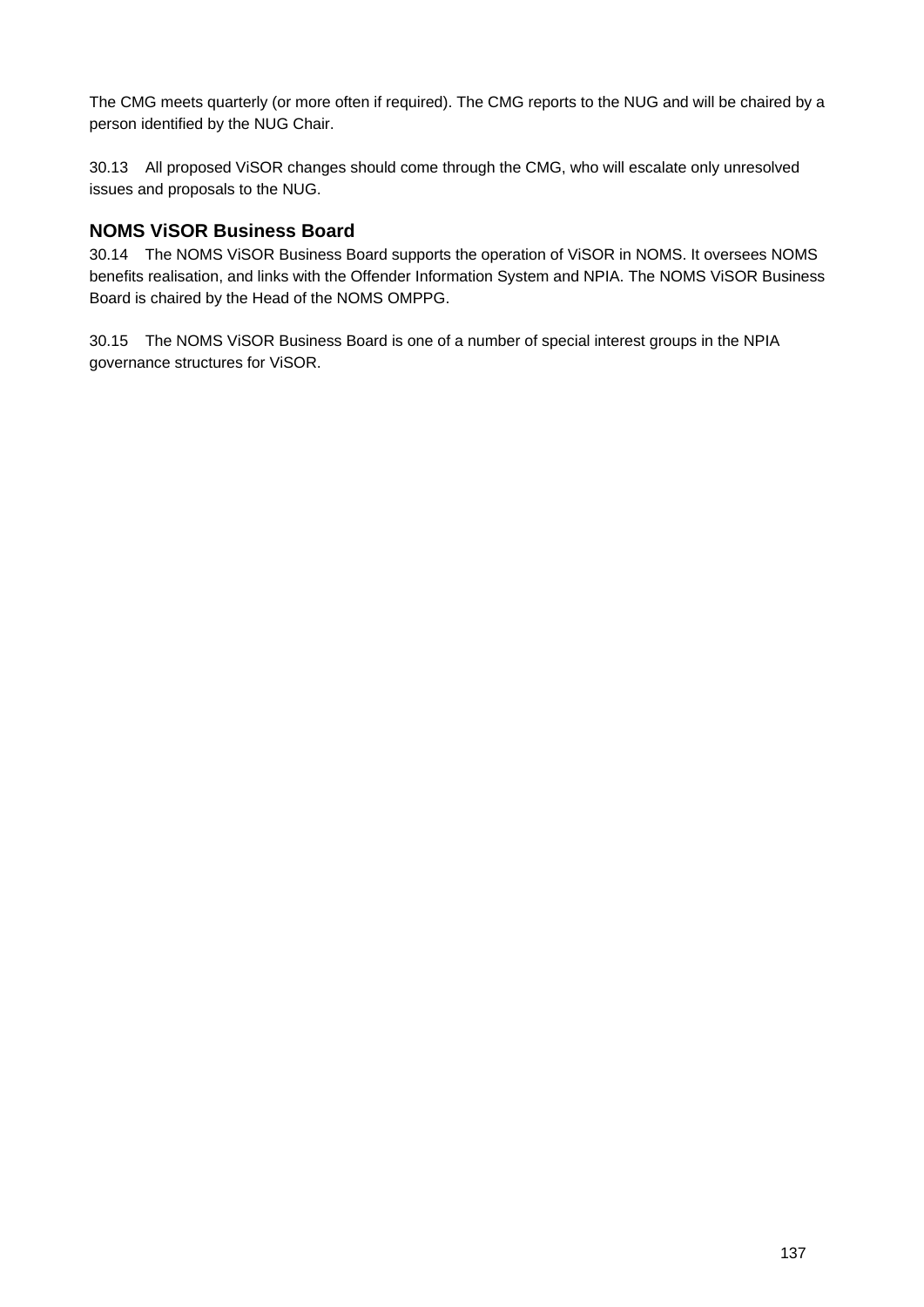# **31. Performance Monitoring and Improvement**

### **Introduction**

#### **Standard: SMBs should have arrangements in place to monitor and improve the operation of MAPPA and to demonstrate compliance with the MAPPA Key Performance Indicators ("KPIs")**

31.1 For MAPPA to work effectively, each agency needs to fulfil its legal obligations and to work with other agencies to achieve the robust and defensible risk management of MAPPA offenders. The Responsible Authority, through the Strategic Management Board ("SMB"), needs to be able to demonstrate this empirically through its monitoring and evaluation of its performance.

31.2 Monitoring and analysis of MAPPA operations therefore has the following objectives:

- 1. To provide evidence that the statutory duties regarding the organisation and delivery of MAPPA are being delivered, including the provision of data for the Annual MAPPA Report and National Statistics.
- 2. To provide evidence that the defensibility test is being met, i.e. was everything done that could reasonably have been done to prevent offenders from re-offending?

31.3 In order to meet these objectives, it will be necessary to collect and analyse a range of quantitative and qualitative data. This will include compliance with the MAPPA KPIs (see paragraph 21 below).

31.4 It is for local MAPPA SMBs to determine how they will achieve these objectives. Areas may choose to establish a Performance and Review sub-group, but other arrangements are permissible. This section provides guidance on what areas of performance should be measured as part of local MAPPA performance processes. It is particularly relevant to SMBs, Responsible Authority Leads and MAPPA Co-ordinators.

31.5 The SMB will respond to HM Inspectorate of Probation inspections which link to MAPPA, and will make appropriate adjustments.

# **Analysis of quantitative data**

#### **Standard: SMBs should ensure that quantitative data is used to improve performance**

31.6 Data that is required for the MAPPA Annual report can be reviewed on a regular basis to support the SMB in monitoring and improving the performance of MAPPA. The data, and changes in data over time, will indicate whether further questions need to be asked to identify and address a performance issue. For example, if the numbers of cases managed at level 2 drops dramatically, individual agencies may want to check that they are screening out cases appropriately. Similarly, a marked increase in level 2 cases might suggest that one or more agencies is referring cases into MAPPA through lack of confidence in their ability to manage a case, rather than through a genuine need for active inter-agency management.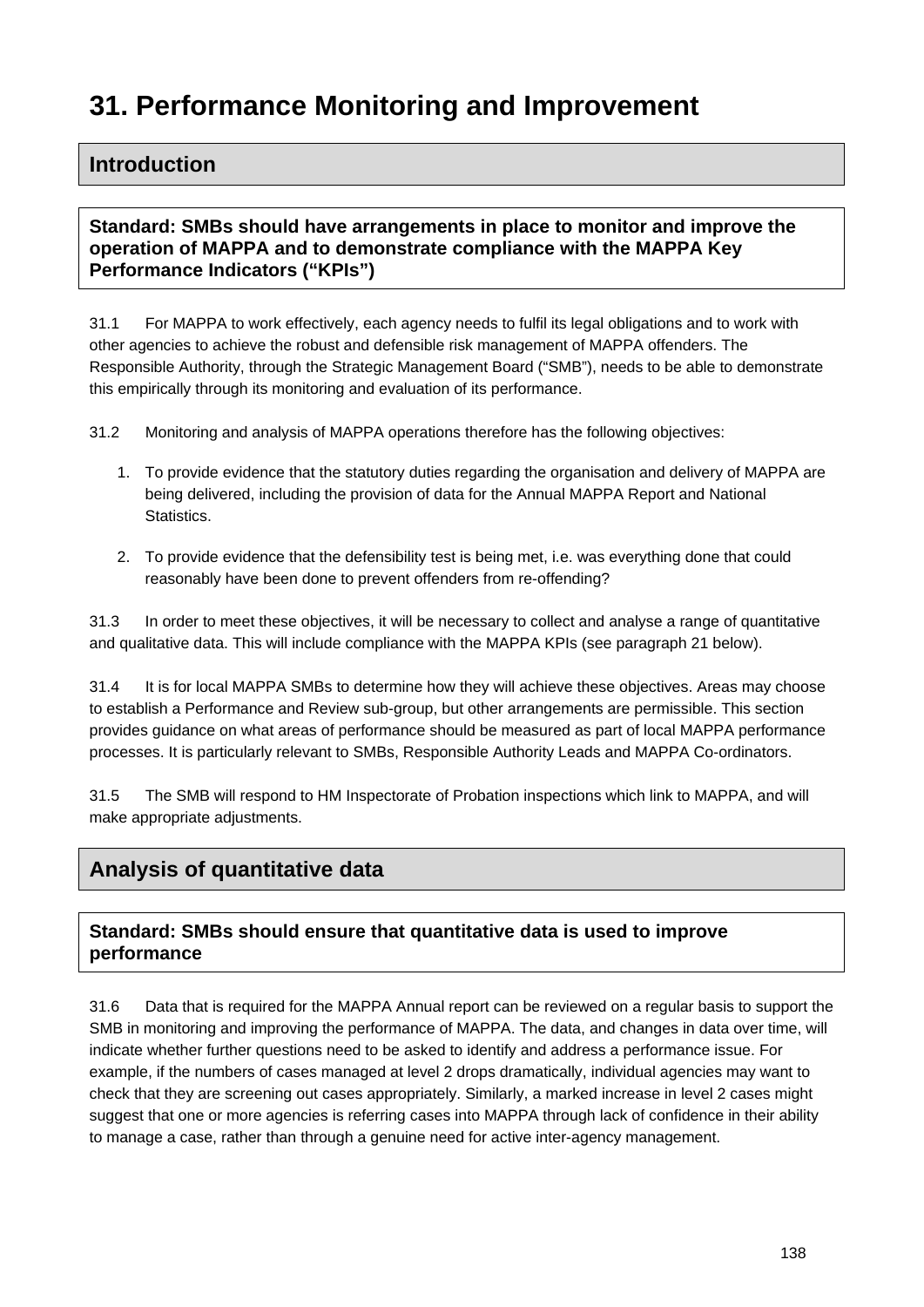31.7 ViSOR was created as a case management system, but it is a rich source of data regarding the operation of MAPPA. All users can run advanced searches that allow them to gather both numerical and case-related information regarding relevant MAPPA offender cases.

31.8 For those people holding the Statistics Token (normally Central Points of Contact – CPCs or delegated others), it can also report via pre-set functionality on a range of relevant measures including:

- The total number of active nominals reconvicted during a given period.
- The total number of active nominals who are MAPPA cases.
- The total number of new, archived and unarchived ViSOR nominals in a given period.
- The number of active nominals who commit a Serious Further Offence in a given period.
- The number of category 1 and 2 recalls to custody.
- The number of Category 1 nominals subject to joint management.
- The number and type of civil and criminal Restrictive Orders applied for, granted and rejected.
- The numbers of breaches of Orders.
- Wanted / missing nominals by the owning agency.

31.9 Each pre-set ViSOR statistical report has a number of variables that users can select including age, gender, ethnicity, occupation, MAPPA category, management level, and risk level.

31.10 There is also a generic nominal record which allows the user to create further reports regarding the number of MAPPA offenders by category and level and other demographic information such as age, gender and ethnicity (except for Category 2, level 1 cases).

31.11 If the data on ViSOR is accurate, it can provide a fast and efficient way of providing much of the data that is required for the MAPPA Annual Report.

31.12 The reports are intended to support local performance management and are not intended for the public domain, with the exception of the data that is used within the MAPPA annual reports. Freedom of Information ("FOI") requests for data should be dealt with by the owning agencies' internal processes for managing FOI requests. However, it would be good practice to liaise with relevant partner Responsible Authority agencies and the central MAPPA team or relevant ACPO lead before responding to a local request that might have national implications.

# **Analysis of qualitative data**

#### **Standard: SMBs should ensure that qualitative data is used to improve performance**

31.13 Analysis of qualitative data gives a more detailed analysis of how inputs contribute to outcomes. It enables a judgement to be made about the quality of actions undertaken individually or collectively and an assessment of how this contributed to an outcome. Learning points and plans for improvement can then be identified.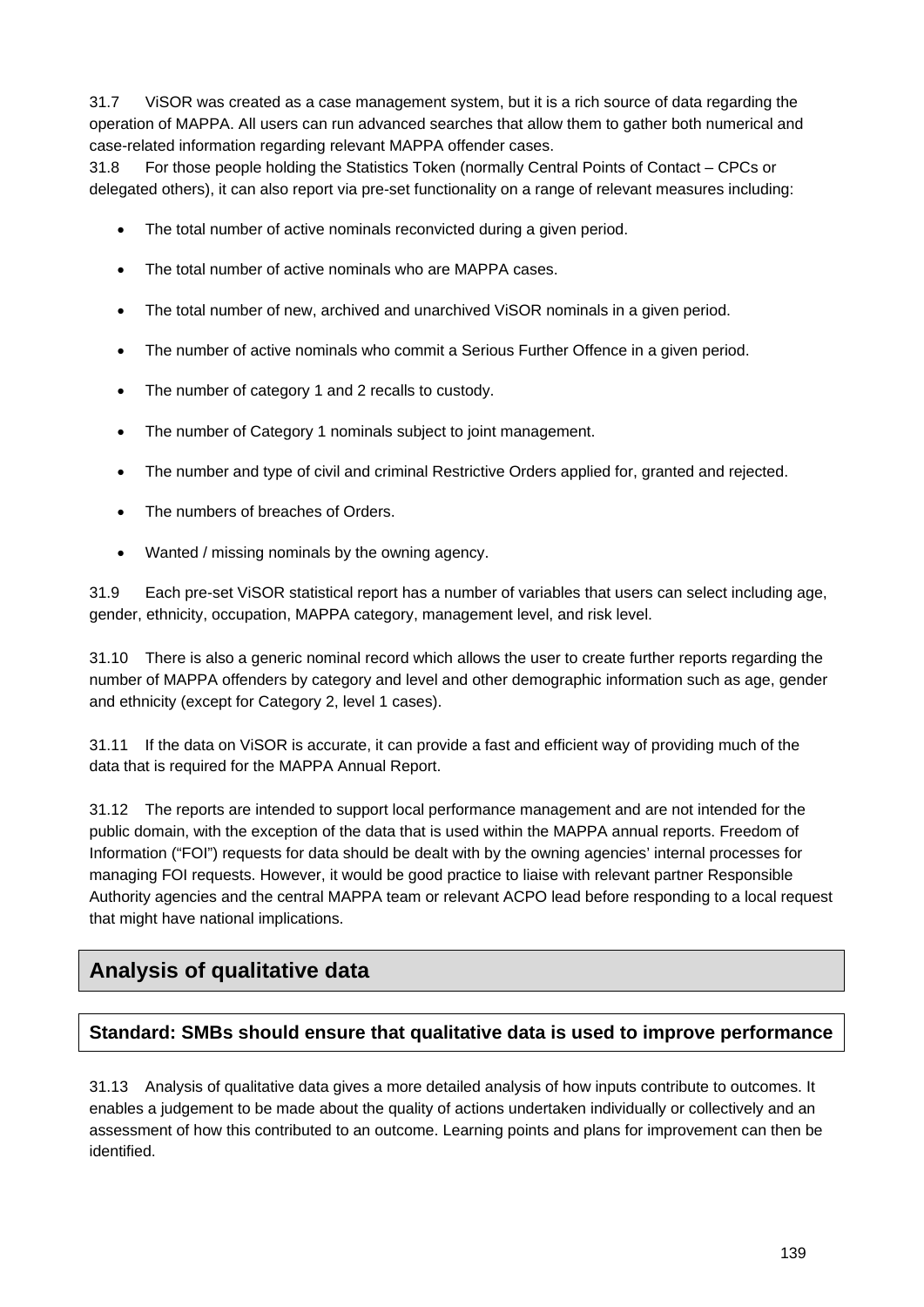31.14 Qualitative information sources include audits of cases managed at MAPPA level 2 and 3, observations of Chairs to ensure that meetings are effectively managed, and considering the learning from MAPPA Serious Case Reviews ("SCRs").

#### **Case Audits**

31.15 An audit of randomly-selected level 2 and level 3 cases can assist in monitoring and improving MAPPA operations. The purpose of the audit should be to consider how the MAPPA operated rather than to inspect the work of individual agencies. The document **MAPPA K** can assist with case audits.

#### **Audit of level 2 and 3 MAPP meetings**

31.16 To ensure that MAPP meetings are effectively managed, the SMB could put in place a process to support MAPP meeting Chairs through feedback of their performance and the effective conduct of the MAPP meetings. This can be done at an agreed frequency, e.g. quarterly. The document **MAPPA L** can assist with audits of MAPP meetings.

#### **MAPPA Serious Case Review**

31.17 Where a MAPPA offender commits an offence which triggers a MAPPA SCR, the SMB will be required to instigate a review using the MAPPA SCR process. Once the review has been completed, the SMB must meet to discuss it and to ensure that the findings and Action Plan are implemented and completed. Lessons learned from other MAPPA areas could also be considered in identifying areas for improvement.

#### **Review of Complaints**

31.18 The MAPPA Co-ordinator will report to the SMB on all complaints received and the findings from them, particularly where they affect the operational working of MAPPA. The SMB should monitor complaints received and ensure that any agreed actions are taken to avoid a repetition of such a situation in the future.

# **MAPPA Key Performance Indicators**

#### **Standard: SMBs must collect data to demonstrate their compliance with the MAPPA KPIs**

#### **Standard: SMBs should ensure the regular analysis of KPIs**

31.19 Although the MAPPA KPIs measure inputs rather than outputs, they have been designed to ensure that the critical pre-conditions are in place for effective MAPPA operations (e.g. the right people, from the right agencies, meet at the right frequency). If these things are not in place, MAPPA operations are unlikely to be effective.

31.20 Compliance with the KPIs is measured electronically via an existing NOMS procedure (the Probation Hub). Local areas can draw off a summary of the extent to which they comply with each of the KPIs and can also view the performance of other areas. An analysis of areas where compliance is below target will indicate what further information is required in order to undertake remedial action. For example, noncompliance with the KPI regarding 90% attendance at level 2 and 3 MAPP meetings by duty to co-operate ("DTC") agencies could prompt analysis to identify which agency or agencies are not attending. The reasons for this can then be considered, e.g. are they being invited on time? Are meetings being run to make best use of agency time or have there been changes of staff? Appropriate action to address the problem can then be considered, e.g. sending out invitations earlier, following them up with a phone call or re-ordering the cases to be considered at a MAPP meeting.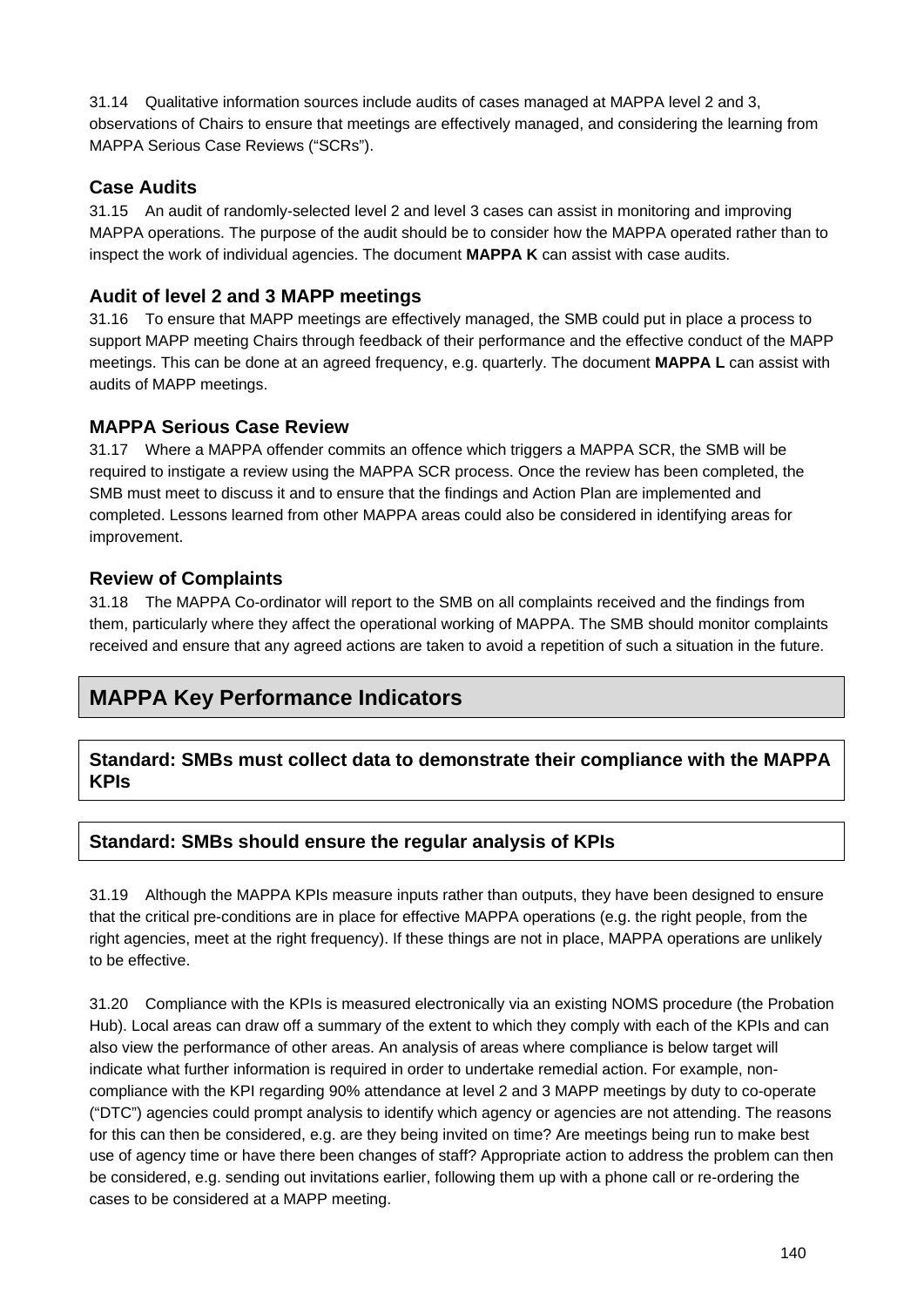#### 31.21 The KPIs are:

- 1. 90% of MAPPA level 3 cases reviewed no less than once every 8 weeks.
- 2. 90 % of MAPPA level 2 cases reviewed no less than once every 16 weeks.
- 3. Disclosure to be considered and the decision to be recorded in the minutes at 100% of level 2 and 3 MAPP meetings.
- 4. 100% attendance by Youth Offending Teams and Children's Services at level 2 and 3 MAPP meetings where the offender is aged under 18.
- 5. 75% attendance by each SMB member at SMB meetings.
- 6. 90% attendance by each invited DTC agency at an appropriate level of seniority at each level 2 and 3 MAPP meetings (if unable to attend, video or telephone conferencing may be acceptable).
- 7. 90% attendance by each invited Prison Service representative at an appropriate level of seniority at each level 2 and 3 MAPP meeting (if unable to attend, video or telephone conferencing or the provision of MAPPA F to the meeting will be acceptable).
- 8. 90% attendance by the appropriate grade from the police at each level 2 and 3 MAPP meeting. This is Inspector at level 2 and Superintendent (or equivalent) at level 3.
- 9. 90% attendance by the appropriate grade from the Probation Trust at each level 2 and 3 MAPP meeting. This is a middle manager from the Probation Trust (Senior Probation Officer or equivalent) at level 2 and ACO (or equivalent senior manager) at level 3.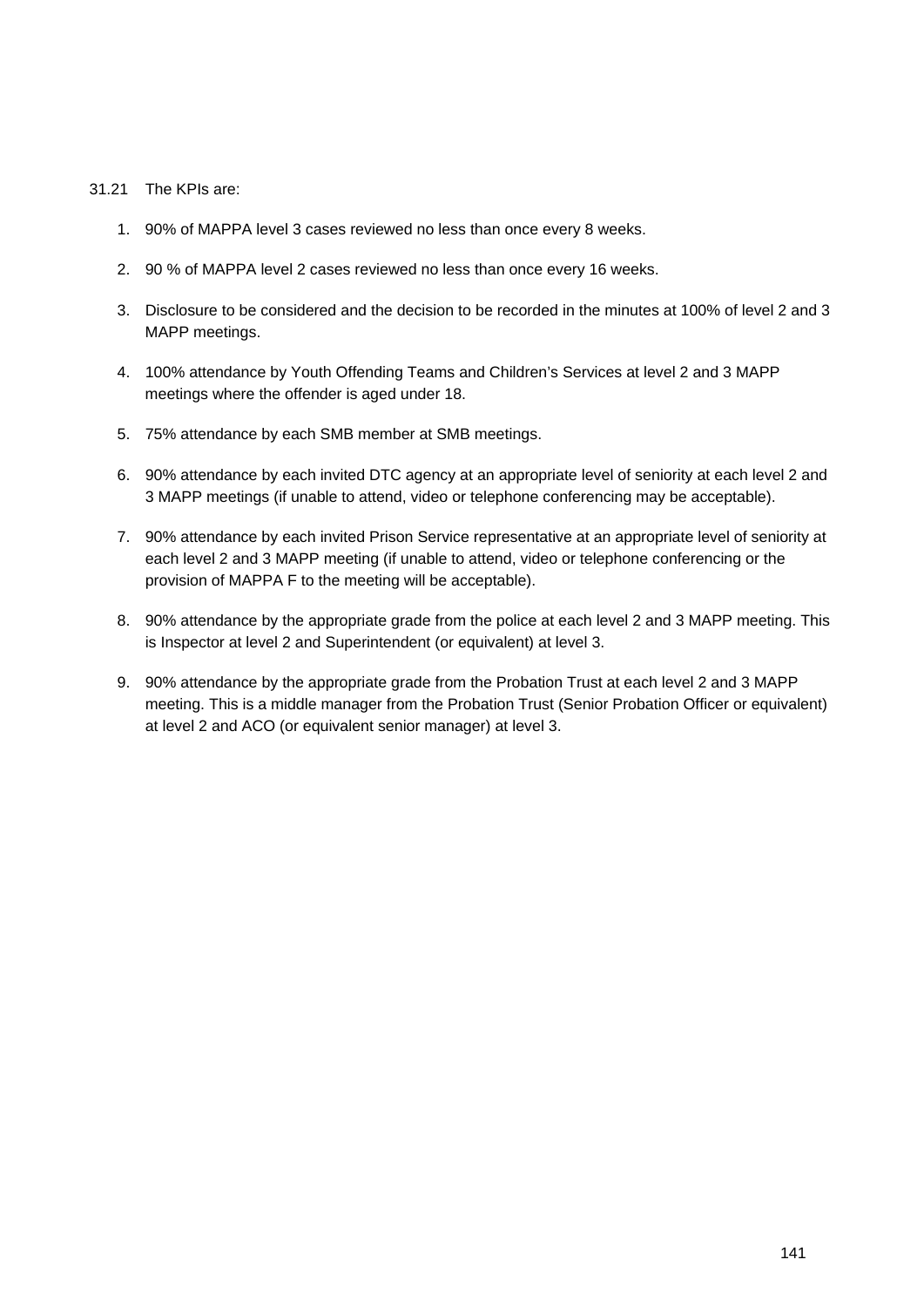# **32. MAPPA Annual Reports and National Statistics**

# **Introduction**

32.1 Section 326(5) of the Criminal Justice Act 2003 requires the Responsible Authority in each MAPPA Area in England and Wales to publish an annual MAPPA report as soon as practicable after the 12-month period ending 31 March. Section 326(6) requires the reports to include details of the arrangements established by the Responsible Authority and to contain such information as may be prescribed by the Secretary of State.

**Standard: The Strategic Management Board ("SMB") must collect and supply the required data for the MAPPA Annual Report and National Official Statistics and comply with directions regarding their publication** 

# **Data collection**

32.2 The Offender Management and Public Protection Group ("OMPPG") will write to MAPPA areas to specify exactly what data should be supplied to them, in what format and at what time. The details may change from year to year but, as a minimum, it is important that SMBs have arrangements in place to collect and report on the items listed at 1 to 9 below.

32.3 Much of the data required for the MAPPA Annual reports and National Statistics can be collected from ViSOR. This is indicated by (V) next to the data item. Where data is not available from ViSOR, the data item is marked with the word "no" and where relevant an explanation is given. Details of MAPPA statistical standards have become more refined, so a Change Request will need to go into ViSOR to address these standards fully. In the longer term, if data on ViSOR is reliable, it could be drawn off centrally at OMPPG, rather than requiring areas to submit all data on manual returns. To expedite this less time-consuming way of working, SMBs may wish to regularly request a comparison of manual returns against ViSOR and put in place measures to improve the match between the manual and ViSOR systems.

- 1. Number of MAPPA offenders, in each Category (1–3) and each level (1–3), who were living in your Area on 31 March. (Partial coverage. For numbers on 31 March each year, ViSOR lists by Category not by level.)
- 2. Number of MAPPA offenders who were managed at either level 2 or level 3 at any point during the period 1 April to 31 March. (V – ViSOR lists by both Category and level for any such cases managed during the period.)
- 3. Number of registered sexual offenders who were either cautioned or convicted during the period 1 April to 31 March for breaches of the notification standard. (V)
- 4. Number of the following Restriction Orders which were imposed by the courts in your Area in all proceedings in the period 1 April to 31 March: Foreign Travel Order, Notification Order, Sexual Offences Prevention Order (V).
- 5. Number of level 2 and level 3 offenders who were managed during the period 1 April to 31 March, broken down by Category, who have been returned to custody for a breach of licence. (No – ViSOR just lists by level not by Category.)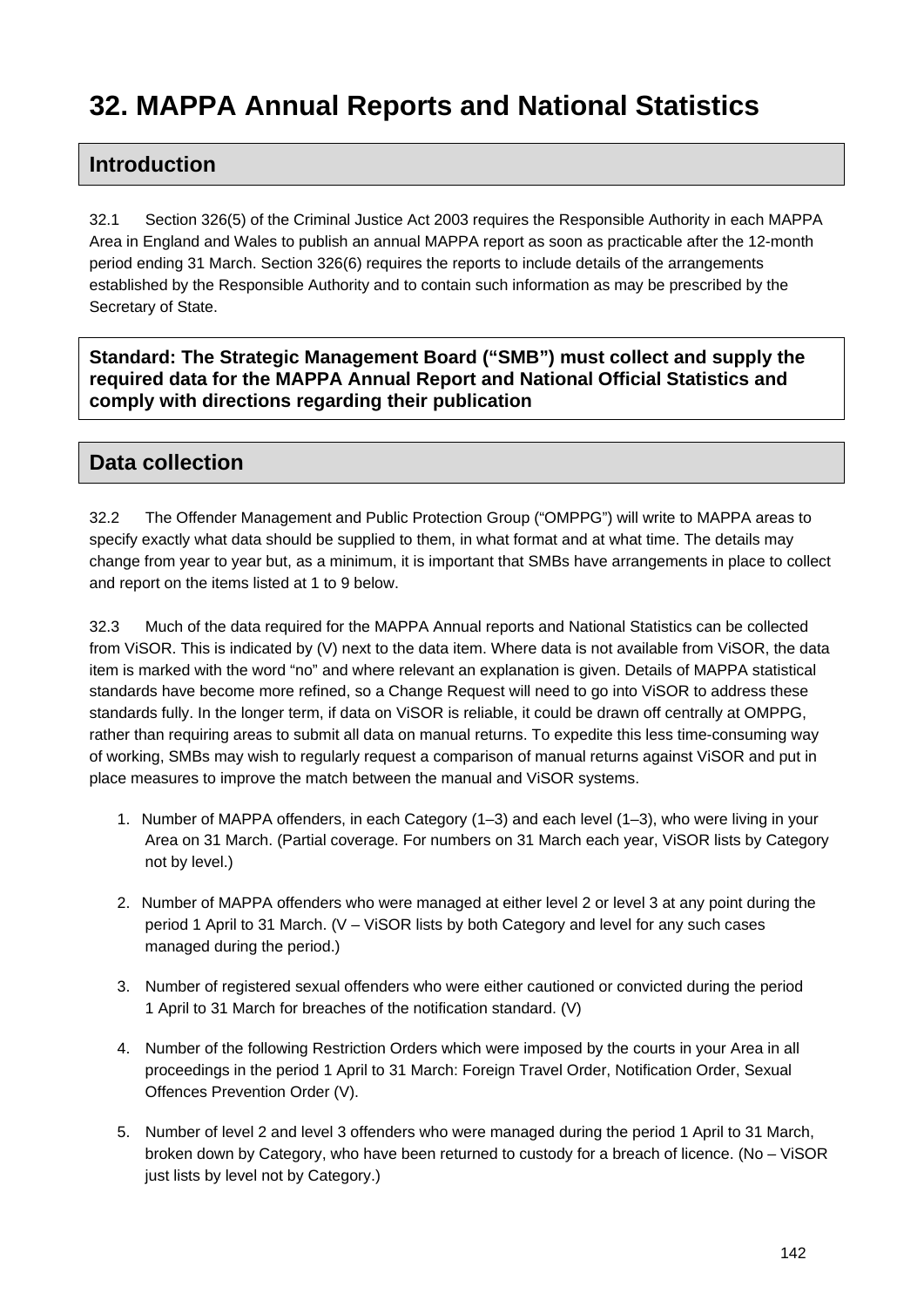- 6. Number of level 2 and level 3 offenders who were managed during the period 1 April to 31 March and who have been sent to custody for a breach of a Sexual Offences Prevention Order. (No – ViSOR only lists cautions and convictions not results in stats.)
- 7. Number of MAPPA offenders under probation supervision, broken down by Category and level, who were charged with a Serious Further Offence ("SFO") during the period 1 April to 31 March. (No – ViSOR just lists convictions.)
- 8. Number of Serious Case Reviews resulting from level 2 and level 3 offenders under probation supervision who were charged with an SFO during the period 1 April to 31 March. (No)
- 9. Number of MAPPA offenders under probation supervision, broken down by Category and level, who were on an outstanding charge for an SFO at 31 March 2010 (level 2 and level 3 only), or who were charged with an SFO during the period 1 April to 31 March, who were:
	- a. convicted of an SFO during the period 1 April to 31 March (V), or
	- b. on an outstanding charge for an SFO at 31 March (No), or
	- c. dealt with in any other way (e.g. acquitted, charge dropped, case not proceeded with, convicted of a non-SFO offence). (No)

32.4 This means that each agency with statutory supervision or care responsibilities must ensure that the MAPPA Co-ordinator has access to, or is supplied with, the number of MAPPA offenders in Categories 1 and 2 who are managed at level 1. Where an offender is currently subject to MAPP meetings at level 2 or 3, the MAPPA Co-ordinator can calculate the number in each category from ViSOR. He or she can also calculate the number of Category 3 offenders.

32.5 These figures do not require identifiable data to be supplied: it is a statistical return only.

32.6 Many offenders will be supervised by more than one agency. To avoid double counting, agencies should supply data as follows:

- Police Category 1 offenders managed at level 1.
- Probation Category 2 offenders subject to probation supervision at level 1.
- YOTs Category 2 offenders subject to supervision by Youth Offending Teams at level 1, and
- Mental health service Category 2 offenders who are restricted patients and who are conditionally discharged and managed at level 1.

# **Publication and Restrictions**

#### **Standard: Any premature release of the official statistics must be reported to OMPPG immediately**

32.7 OMPPG will prepare a set of national Official Statistics based on the information supplied by areas.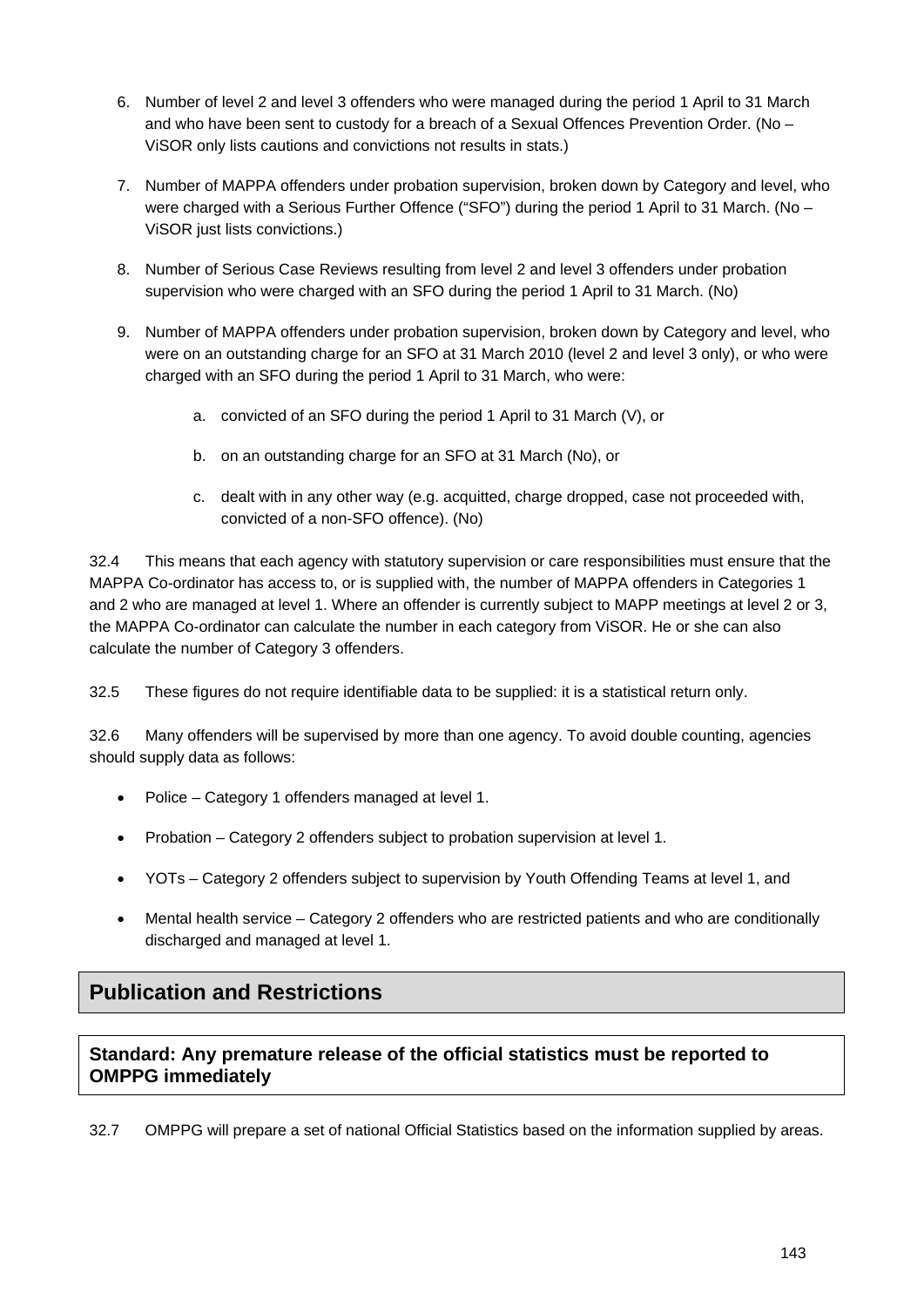32.8 The MAPPA figures constitute official statistics, which means that neither the figures, nor any briefing which indicates the figures or trends behind them, may be shared before the official publication date, other than with those on a previously-agreed 24-hour pre-access list.

32.9 This restriction is explained in the code of practice for official statistics, which can be found at: <http://www.statisticsauthority.gov.uk/assessment/code-of-practice/index.html>.

32.10 In short, it requires agencies to report to the National Statistician immediately any accidental or wrongful release, and investigate the circumstances (paragraph 8, protocol 2). Any premature or erroneous release of the MAPPA official statistics must be reported to OMPPG immediately. OMPPG will inform the National Statistician.

#### **Media**

#### **Standard: SMBs must have an agreed communication strategy for managing the publication of the annual reports**

32.11 Local statistics for the relevant year can be issued to any media from 9:30am on the day of publication. This is when all 42 MAPPA annual reports will be made available on the Ministry of Justice website alongside the National Statistical Bulletin.

32.12 The MoJ press office and OMPPG will supply Q&A briefing on national figures and wider issues to assist with media and other enquiries. These can be adapted to local circumstances. A template press release will also be made available for each MAPPA area. If areas require any media handling advice then they should contact MOJ press office on 020 3334 3536.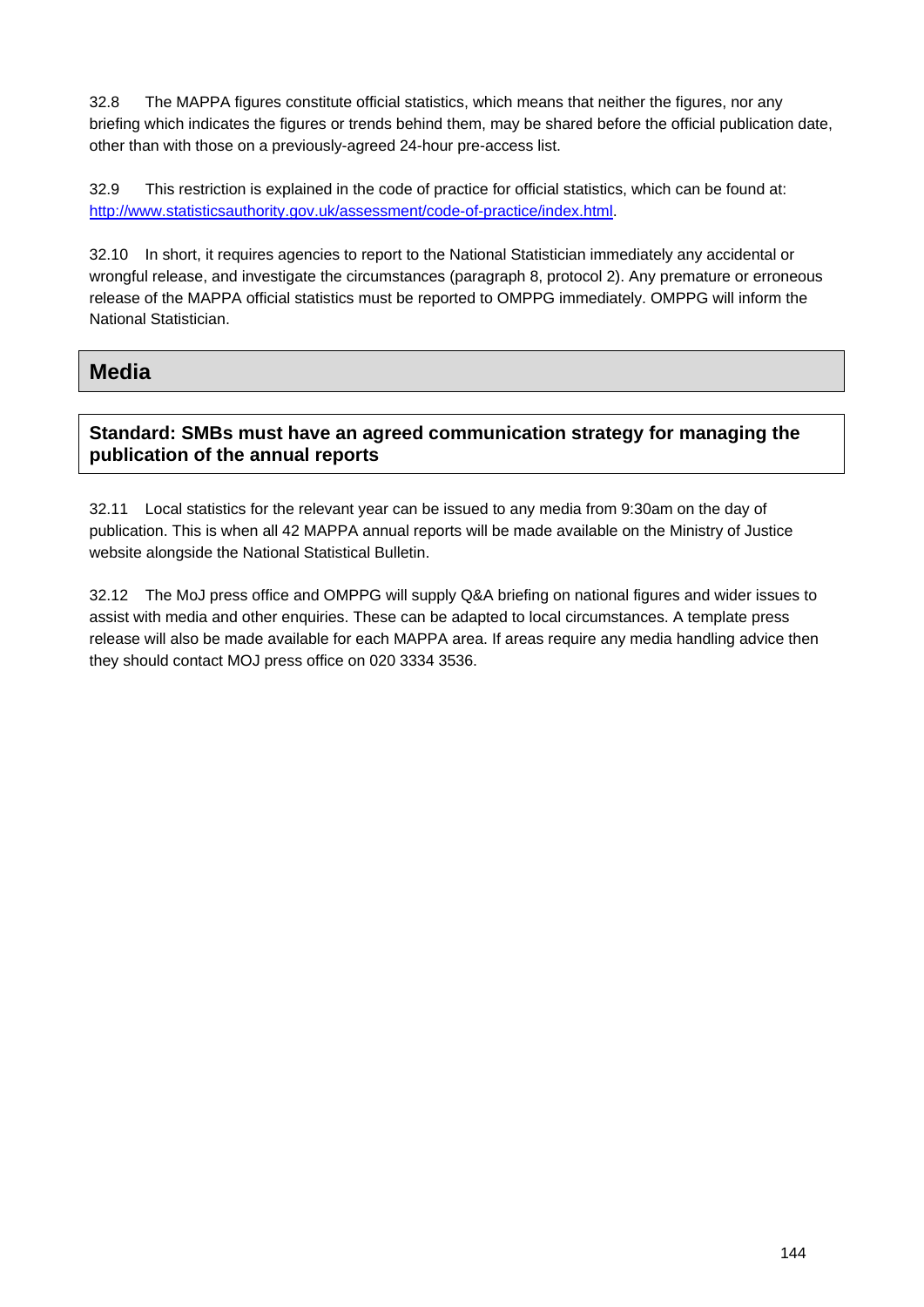# **Glossary**

| <b>ACO</b>        | Assistant Chief Officer (of Probation)         |
|-------------------|------------------------------------------------|
| <b>BTP</b>        | <b>British Transport Police</b>                |
| <b>CAADA</b>      | Co-ordinated Action Against Domestic Abuse     |
| <b>CCD</b>        | <b>Criminal Casework Directorate</b>           |
| CJA 2003          | Criminal Justice Act 2003                      |
| <b>CJIA 2008</b>  | Criminal Justice and Immigration Act 2008      |
| <b>CJCSA 2000</b> | Criminal Justice and Court Services Act 2000   |
| <b>CMG</b>        | <b>Change Management Group</b>                 |
| <b>CNC</b>        | Civil Nuclear Constabulary                     |
| <b>COP</b>        | <b>Contracted-Out Prison</b>                   |
| <b>CPA</b>        | Care Programme Approach                        |
| <b>CPPC</b>       | <b>Critical Public Protection Cases</b>        |
| <b>CSP</b>        | <b>Community Safety Partnership</b>            |
| <b>CTA 2008</b>   | Counter Terrorism Act 2008                     |
| <b>CTO</b>        | <b>Community Treatment Order</b>               |
| <b>DTC</b>        | Duty To Co-operate                             |
| EM                | <b>Electronic Monitoring</b>                   |
| <b>EPIC</b>       | <b>Electronic Probation Information Centre</b> |
| <b>FLO</b>        | (Police) Family Liaison Officer                |
| <b>FNO</b>        | Foreign National Offender                      |
| <b>FTO</b>        | Foreign Travel Order                           |
| <b>GPMS</b>       | Government Protective Marking Scheme           |
| <b>HDC</b>        | <b>Home Detention Curfew</b>                   |
| <b>ICO</b>        | Information Commissioner's Office              |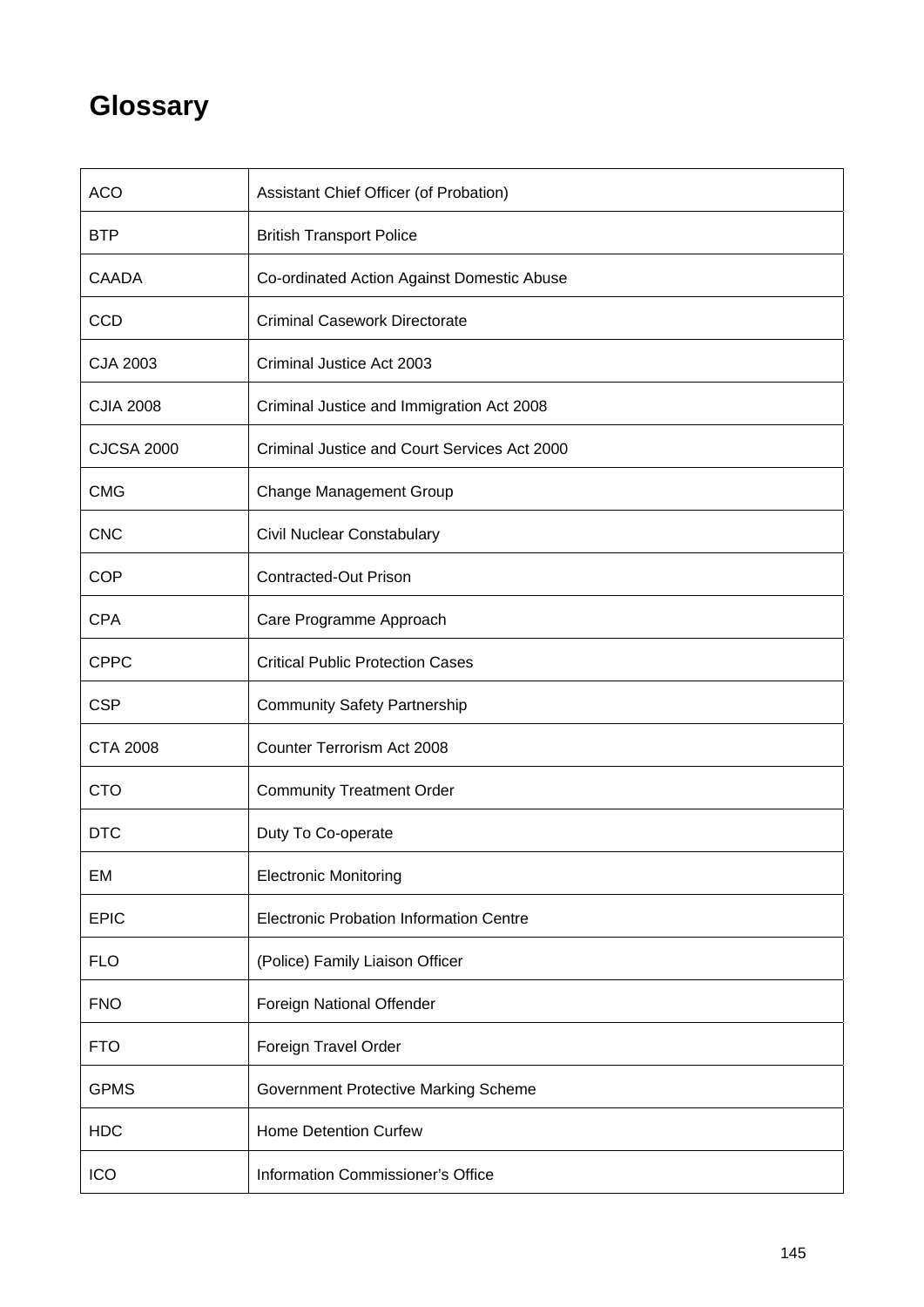| <b>IDVA</b>  | Independent Domestic Violence Adviser                        |
|--------------|--------------------------------------------------------------|
| <b>IPP</b>   | Indeterminate Sentence of Imprisonment for Public Protection |
| <b>IRC</b>   | Immigration Removal Centre                                   |
| <b>IRMT</b>  | Interdepartmental Risk Management Team                       |
| <b>KPI</b>   | Key Performance Indicator                                    |
| <b>MAPPA</b> | Multi-Agency Public Protection Arrangements                  |
| <b>MARAC</b> | Multi-Agency Risk Assessment Conference                      |
| <b>MDO</b>   | Mentally Disordered Offender                                 |
| MHA 1983     | Mental Health Act 1983                                       |
| <b>MHCS</b>  | <b>Mental Health Casework Section</b>                        |
| <b>NOMS</b>  | National Offender Management Service                         |
| <b>NPIA</b>  | National Policing Improvement Agency                         |
| <b>NUG</b>   | National User Group                                          |
| <b>OASys</b> | Offender Assessment System                                   |
|              |                                                              |
| <b>OGRS</b>  | Offender Group Reconviction Scale                            |
| <b>OIS</b>   | Offender Information System                                  |
| <b>OMPPG</b> | Offender Management and Public Protection Group              |
| <b>OSCT</b>  | Office for Security and Counter Terrorism                    |
| PCA 2009     | Policing and Crime Act 2009                                  |
| <b>PNC</b>   | <b>Police National Computer</b>                              |
| <b>PPCS</b>  | <b>Public Protection Casework Section</b>                    |
| <b>PPO</b>   | Prolific (and other) Priority Offenders                      |
| <b>PSO</b>   | <b>Prison Service Order</b>                                  |
| <b>RANSG</b> | Responsible Authority National Steering Group                |
| <b>RC</b>    | Responsible Clinician                                        |